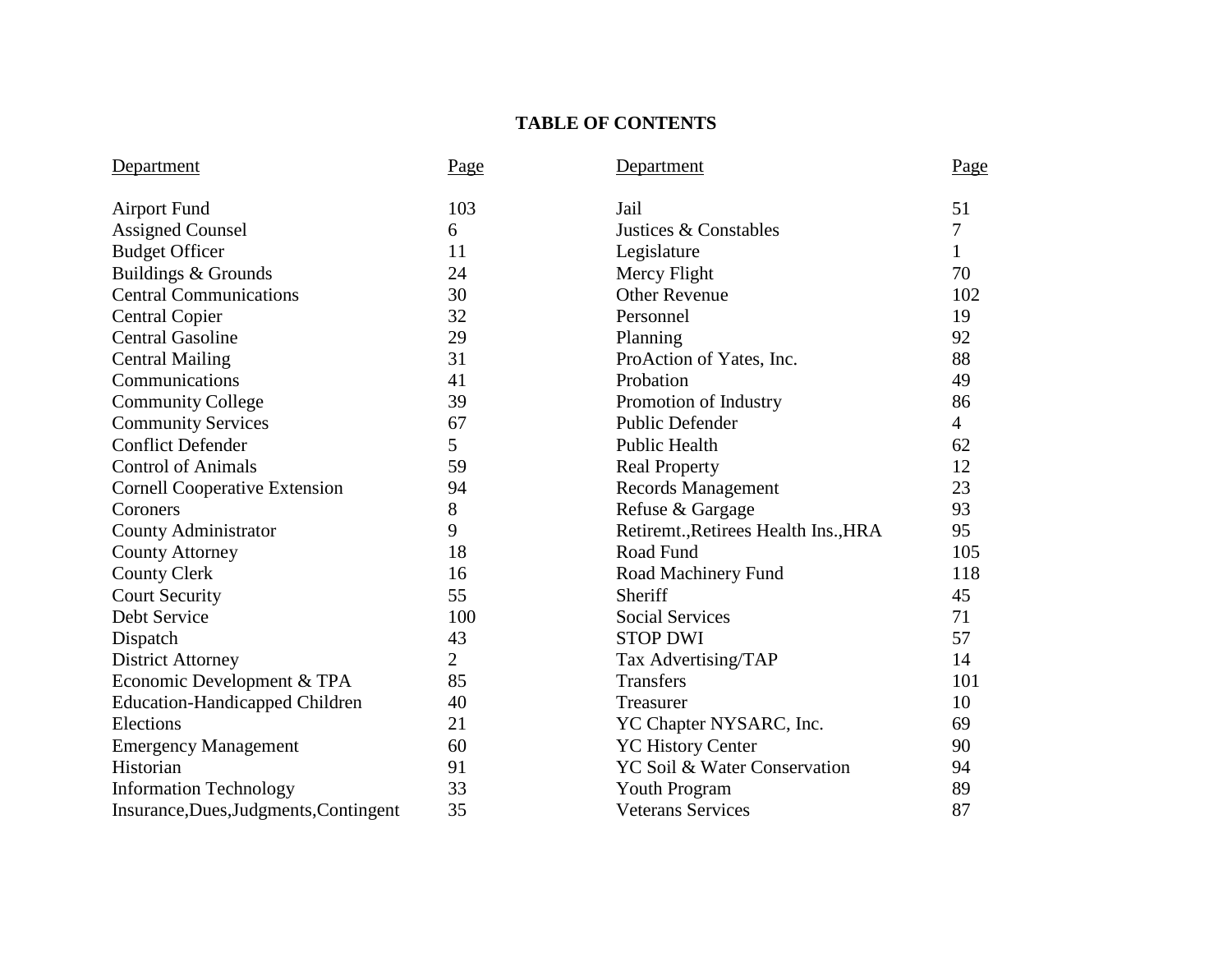|                                                                                                                   |                                                                                                                         |                                                                                                                                          |                                                                                                                 |                                                                                                               |                                                                                                                   |                                                                                                                   |                                                                                                                    |                                                                                                                 | munis<br>a tyler erp solution                                                         |
|-------------------------------------------------------------------------------------------------------------------|-------------------------------------------------------------------------------------------------------------------------|------------------------------------------------------------------------------------------------------------------------------------------|-----------------------------------------------------------------------------------------------------------------|---------------------------------------------------------------------------------------------------------------|-------------------------------------------------------------------------------------------------------------------|-------------------------------------------------------------------------------------------------------------------|--------------------------------------------------------------------------------------------------------------------|-----------------------------------------------------------------------------------------------------------------|---------------------------------------------------------------------------------------|
| nflynn                                                                                                            | 12/07/2018 16:47                                                                                                        |                                                                                                                                          | YATES COUNTY<br>NEXT YEAR / CURRENT YEAR BUDGET ANALYSIS                                                        |                                                                                                               |                                                                                                                   |                                                                                                                   |                                                                                                                    |                                                                                                                 | lР<br>1<br>  bgnyrpts                                                                 |
|                                                                                                                   | PROJECTION: 2019                                                                                                        | 2019 BUDGET                                                                                                                              |                                                                                                                 |                                                                                                               |                                                                                                                   |                                                                                                                   |                                                                                                                    |                                                                                                                 | FOR PERIOD 99                                                                         |
| ACCOUNTS FOR:                                                                                                     |                                                                                                                         |                                                                                                                                          |                                                                                                                 |                                                                                                               |                                                                                                                   |                                                                                                                   |                                                                                                                    |                                                                                                                 |                                                                                       |
| <b>GENERAL FUND</b>                                                                                               |                                                                                                                         |                                                                                                                                          | 2017<br><b>ACTUAL</b>                                                                                           | 2018<br>ORIG BUD                                                                                              | 2018<br>REVISED BUD                                                                                               | 2018<br><b>ACTUAL</b>                                                                                             | 2018<br><b>PROJECTION</b>                                                                                          | 2019<br><b>ADOPTED CHANGE</b>                                                                                   | PCT                                                                                   |
|                                                                                                                   |                                                                                                                         |                                                                                                                                          |                                                                                                                 |                                                                                                               |                                                                                                                   |                                                                                                                   |                                                                                                                    |                                                                                                                 |                                                                                       |
| 1010                                                                                                              | LEGISLATURE                                                                                                             |                                                                                                                                          |                                                                                                                 |                                                                                                               |                                                                                                                   |                                                                                                                   |                                                                                                                    |                                                                                                                 |                                                                                       |
| $\mathbf{1}$<br>A1010<br>A1010<br>A1010<br>A1010<br>A1010                                                         | PERSONAL SERVICES<br>51000<br>51020<br>51045<br>51661<br>51993                                                          | CHAIRMAN<br>LEGISLATOR<br>CLRK LEGIS<br>COMP NONUN<br>H.DED OFF                                                                          | 8,183.00<br>114,574.22<br>54,163.00<br>594.73<br>500.00                                                         | 8,183.00<br>114,562.00<br>54,264.00<br>.00<br>.00                                                             | 8,183.00<br>114,562.00<br>55, 347.26<br>.00<br>.00                                                                | 7,524.48<br>105,342.72<br>50,800.95<br>.00<br>.00                                                                 | 8,183.00<br>114,562.00<br>54,264.00<br>$.00 \ \rm$<br>$.00 \ \rm$                                                  | 8,183.00<br>114,562.00<br>55,347.00<br>.00<br>.00                                                               | .0%<br>.0%<br>2.0%<br>.0%<br>.0%                                                      |
|                                                                                                                   | TOTAL PERSONAL SERVICES                                                                                                 |                                                                                                                                          | 178,014.95                                                                                                      | 177,009.00                                                                                                    | 178,092.26                                                                                                        | 163,668.15                                                                                                        | 177,009.00                                                                                                         | 178,092.00                                                                                                      | .6%                                                                                   |
| $\overline{2}$<br>A1010                                                                                           | EOUIPMENT<br>52120                                                                                                      | COPIER                                                                                                                                   | 625.00                                                                                                          | .00                                                                                                           | .00                                                                                                               | .00                                                                                                               | $.00 \ \rm$                                                                                                        | .00                                                                                                             | .0%                                                                                   |
|                                                                                                                   | TOTAL EQUIPMENT                                                                                                         |                                                                                                                                          | 625.00                                                                                                          | .00                                                                                                           | .00                                                                                                               | .00                                                                                                               | .00                                                                                                                | .00                                                                                                             | .0%                                                                                   |
| $\overline{4}$<br>A1010<br>A1010<br>A1010<br>A1010<br>A1010<br>A1010<br>A1010<br>A1010<br>A1010<br>A1010<br>A1010 | CONTRACTUAL EXPENSES<br>54152<br>54470<br>54501<br>54507<br>54515<br>54653<br>54654<br>54660<br>54682<br>54907<br>54915 | CONFERENCE<br>SUPP:OFF<br>ADVERTISIN<br>COPIER CHR<br>POSTAGE<br>GASOLINE<br>MILEAGE<br>TRAV EXP<br>TEL/FAX<br><b>DUES</b><br>PROCEEDING | 780.00<br>374.51<br>499.15<br>2,334.85<br>137.81<br>31.49<br>1,576.78<br>1,239.10<br>716.80<br>150.00<br>710.00 | 975.00<br>350.00<br>700.00<br>1,900.00<br>200.00<br>.00<br>3,843.00<br>3,000.00<br>600.00<br>150.00<br>700.00 | 1,335.00<br>326.77<br>900.00<br>2,200.00<br>200.00<br>11.03<br>3,283.00<br>2,500.00<br>800.00<br>150.00<br>712.20 | 1,335.00<br>319.38<br>782.87<br>1,935.55<br>132.62<br>11.03<br>1,887.65<br>2,473.77<br>679.30<br>150.00<br>712.20 | 975.00<br>350.00<br>700.00<br>1,900.00<br>200.00<br>$.00 \,$<br>3,843.00<br>3,000.00<br>600.00<br>150.00<br>700.00 | 1,500.00<br>350.00<br>700.00<br>2,300.00<br>200.00<br>.00<br>3,000.00<br>3,000.00<br>700.00<br>150.00<br>720.00 | 53.8%<br>.0%<br>.0%<br>21.1%<br>.0%<br>.0%<br>$-21.9%$<br>.0%<br>16.7%<br>.0%<br>2.9% |
|                                                                                                                   | TOTAL CONTRACTUAL EXPENSES                                                                                              |                                                                                                                                          | 8,550.49                                                                                                        | 12,418.00                                                                                                     | 12,418.00                                                                                                         | 10,419.37                                                                                                         | 12,418.00                                                                                                          | 12,620.00                                                                                                       | 1.6%                                                                                  |
| 8<br>A1010<br>A1010                                                                                               | EMPLOYEE BENEFITS<br>58100<br>58305                                                                                     | FICA/MED<br>INS-NON UN                                                                                                                   | 13,566.99<br>5,926.92                                                                                           | 13,456.00<br>6,348.00                                                                                         | 13,538.87<br>6,348.00                                                                                             | 12,479.35<br>6,083.04                                                                                             | 13,456.00<br>6,348.00                                                                                              | 13,537.00<br>6,461.00                                                                                           | .6%<br>1.8%                                                                           |
|                                                                                                                   | TOTAL EMPLOYEE BENEFITS<br>TOTAL LEGISLATURE                                                                            |                                                                                                                                          | 19,493.91<br>206,684.35                                                                                         | 19,804.00<br>209,231.00                                                                                       | 19,886.87<br>210, 397. 13                                                                                         | 18,562.39<br>192,649.91                                                                                           | 19,804.00<br>209, 231.00                                                                                           | 19,998.00<br>210,710.00                                                                                         | 1.0%<br>.7%                                                                           |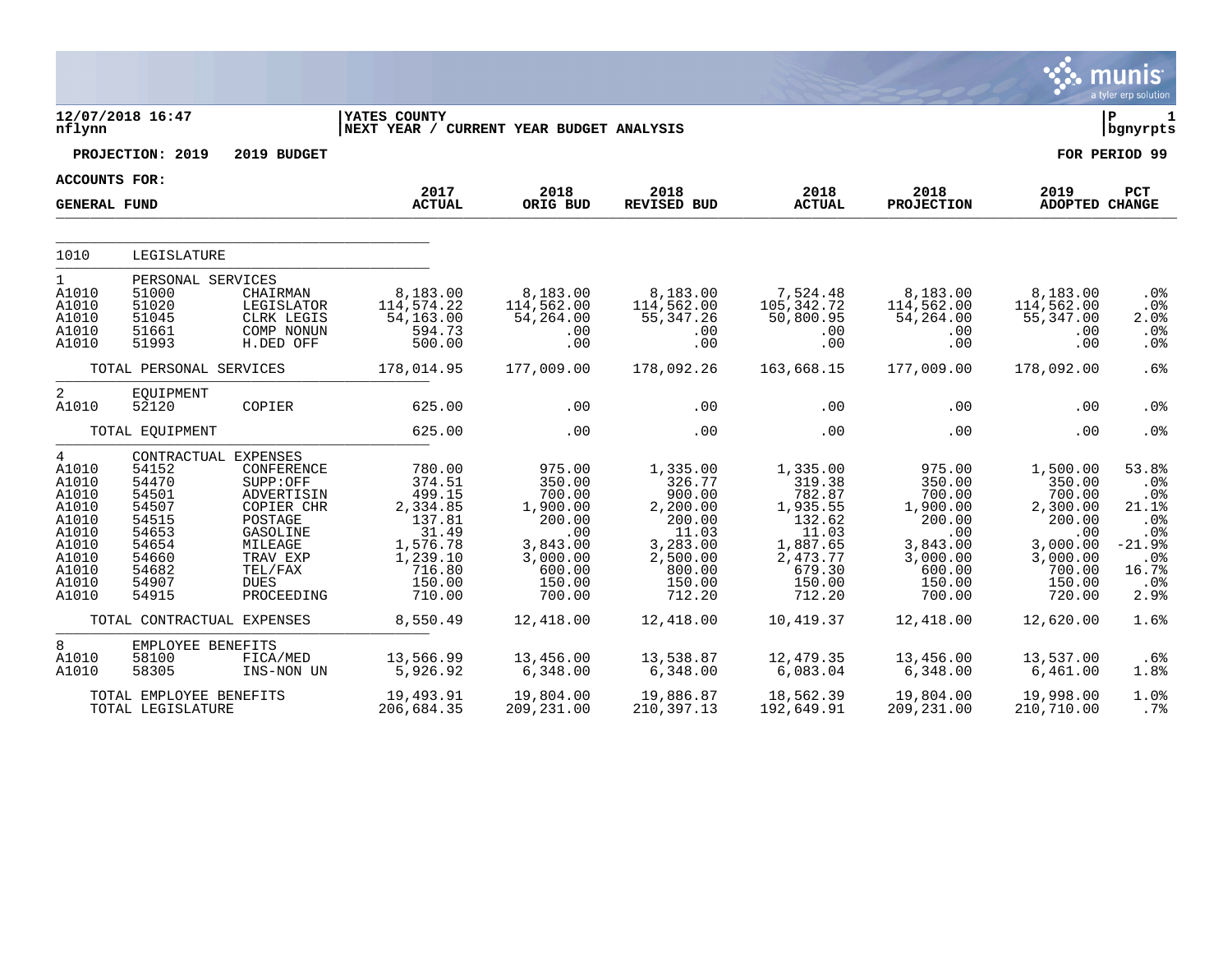|                                                                                                                                                                              |                                                                                                                                                                                                 |                                                                                                                                                                                                                                                       |                                                                                                                                                                                               |                                                                                                                                                                                                                         |                                                                                                                                                                                                                              |                                                                                                                                                                                                   |                                                                                                                                                                                                                         |                                                                                                                                                                                   | munis<br>a tyler erp solution                                                                                                                                                          |
|------------------------------------------------------------------------------------------------------------------------------------------------------------------------------|-------------------------------------------------------------------------------------------------------------------------------------------------------------------------------------------------|-------------------------------------------------------------------------------------------------------------------------------------------------------------------------------------------------------------------------------------------------------|-----------------------------------------------------------------------------------------------------------------------------------------------------------------------------------------------|-------------------------------------------------------------------------------------------------------------------------------------------------------------------------------------------------------------------------|------------------------------------------------------------------------------------------------------------------------------------------------------------------------------------------------------------------------------|---------------------------------------------------------------------------------------------------------------------------------------------------------------------------------------------------|-------------------------------------------------------------------------------------------------------------------------------------------------------------------------------------------------------------------------|-----------------------------------------------------------------------------------------------------------------------------------------------------------------------------------|----------------------------------------------------------------------------------------------------------------------------------------------------------------------------------------|
| nflynn                                                                                                                                                                       | 12/07/2018 16:47                                                                                                                                                                                |                                                                                                                                                                                                                                                       | <b>IYATES COUNTY</b><br>NEXT YEAR / CURRENT YEAR BUDGET ANALYSIS                                                                                                                              |                                                                                                                                                                                                                         |                                                                                                                                                                                                                              |                                                                                                                                                                                                   |                                                                                                                                                                                                                         |                                                                                                                                                                                   | ∣ P<br>2<br>  bgnyrpts                                                                                                                                                                 |
|                                                                                                                                                                              | PROJECTION: 2019                                                                                                                                                                                | 2019 BUDGET                                                                                                                                                                                                                                           |                                                                                                                                                                                               |                                                                                                                                                                                                                         |                                                                                                                                                                                                                              |                                                                                                                                                                                                   |                                                                                                                                                                                                                         |                                                                                                                                                                                   | FOR PERIOD 99                                                                                                                                                                          |
| ACCOUNTS FOR:                                                                                                                                                                |                                                                                                                                                                                                 |                                                                                                                                                                                                                                                       |                                                                                                                                                                                               |                                                                                                                                                                                                                         |                                                                                                                                                                                                                              |                                                                                                                                                                                                   |                                                                                                                                                                                                                         |                                                                                                                                                                                   |                                                                                                                                                                                        |
| <b>GENERAL FUND</b>                                                                                                                                                          |                                                                                                                                                                                                 |                                                                                                                                                                                                                                                       | 2017<br><b>ACTUAL</b>                                                                                                                                                                         | 2018<br>ORIG BUD                                                                                                                                                                                                        | 2018<br>REVISED BUD                                                                                                                                                                                                          | 2018<br><b>ACTUAL</b>                                                                                                                                                                             | 2018<br><b>PROJECTION</b>                                                                                                                                                                                               | 2019<br><b>ADOPTED CHANGE</b>                                                                                                                                                     | PCT                                                                                                                                                                                    |
| 1165                                                                                                                                                                         | DISTRICT ATTORNEY                                                                                                                                                                               |                                                                                                                                                                                                                                                       |                                                                                                                                                                                               |                                                                                                                                                                                                                         |                                                                                                                                                                                                                              |                                                                                                                                                                                                   |                                                                                                                                                                                                                         |                                                                                                                                                                                   |                                                                                                                                                                                        |
| $\overline{0}$<br>A1165<br>A1165<br>A1165<br>A1165<br>A1165<br>A1165                                                                                                         | <b>REVENUES</b><br>41290<br>42610<br>42701<br>43030<br>43032<br>43033                                                                                                                           | DA-DWI<br>FINES, REST<br>PR YR RFND<br>ATP<br>DA WAGE RE<br>LEGIS GRNT                                                                                                                                                                                | $-12,500.00$<br>$-68.18$<br>$\frac{-100}{-0.00}$<br>$-29,450.00$<br>$-72,189.00$<br>$-11,000.00$                                                                                              | $-12,500.00$<br>.00<br>.00<br>$-30, 200.00$<br>$-72,189.00$<br>.00                                                                                                                                                      | $-12,500.00$<br>.00<br>.00<br>$-30, 200.00$<br>$-72,189.00$<br>.00                                                                                                                                                           | $-12,500.00$<br>$-100.00$<br>$-36.09$<br>$\ldots$<br>$-72,189.00$<br>.00                                                                                                                          | $-12,500.00$<br>$.00 \,$<br>.00<br>$-30, 200.00$<br>$-72,189.00$<br>.00                                                                                                                                                 | $-12,500.00$<br>.00<br>.00<br>$-30, 200.00$<br>$-72,189.00$<br>.00                                                                                                                | .0%<br>.0%<br>.0%<br>.0%<br>.0%<br>.0 <sub>8</sub>                                                                                                                                     |
|                                                                                                                                                                              | TOTAL REVENUES                                                                                                                                                                                  |                                                                                                                                                                                                                                                       | $-125, 207.18$                                                                                                                                                                                | $-114,889.00$                                                                                                                                                                                                           | $-114,889.00$                                                                                                                                                                                                                | $-84, 825.09$                                                                                                                                                                                     | $-114,889.00$                                                                                                                                                                                                           | $-114,889.00$                                                                                                                                                                     | .0%                                                                                                                                                                                    |
| $\mathbf{1}$<br>A1165<br>A1165<br>A1165<br>A1165<br>A1165<br>A1165                                                                                                           | PERSONAL SERVICES<br>51010<br>51037<br>51038<br>51109<br>51992<br>51993                                                                                                                         | DA<br>ASST DA<br>ASST DA<br>DA SECR<br>SIGN OFF<br>H.DED OFF                                                                                                                                                                                          | 184,737.56<br>70,226.07<br>37,324.00<br>36,577.75<br>.00<br>1,000.00                                                                                                                          | 190,597.00<br>68,021.00<br>37,324.00<br>36,190.00<br>.00<br>.00                                                                                                                                                         | 190,597.00<br>69,381.42<br>38,070.48<br>36,913.80<br>8,500.00<br>.00                                                                                                                                                         | 178,613.03<br>53, 333.27<br>33,402.40<br>33,868.12<br>8,500.00<br>.00                                                                                                                             | 190,597.00<br>68,021.00<br>37,324.00<br>36,190.00<br>.00<br>.00                                                                                                                                                         | 197,600.00<br>80,000.00<br>38,071.00<br>36,914.00<br>.00<br>.00                                                                                                                   | 3.7%<br>17.6%<br>2.0%<br>2.0%<br>.0%<br>.0 <sub>8</sub>                                                                                                                                |
|                                                                                                                                                                              | TOTAL PERSONAL SERVICES                                                                                                                                                                         |                                                                                                                                                                                                                                                       | 329,865.38                                                                                                                                                                                    | 332,132.00                                                                                                                                                                                                              | 343,462.70                                                                                                                                                                                                                   | 307,716.82                                                                                                                                                                                        | 332,132.00                                                                                                                                                                                                              | 352,585.00                                                                                                                                                                        | 6.2%                                                                                                                                                                                   |
| 4<br>A1165<br>A1165<br>A1165<br>A1165<br>A1165<br>A1165<br>A1165<br>A1165<br>A1165<br>A1165<br>A1165<br>A1165<br>A1165<br>A1165<br>A1165<br>A1165<br>A1165<br>A1165<br>A1165 | CONTRACTUAL EXPENSES<br>54049<br>54050<br>54051<br>54072<br>54074<br>54152<br>54470<br>54507<br>54515<br>54516<br>54572<br>54654<br>54660<br>54676<br>54682<br>54740<br>54755<br>54756<br>54907 | STENO-CRT<br>STENO-GJ<br>PROS FEES<br>EXPERT WIT<br>INVESTIGAT<br>CONFERENCE<br>SUPP:OFF<br>COPIER CHR<br>POSTAGE<br>PRINTING<br>COMP ACCES<br>MILEAGE<br>TRAVEL EXP<br>UTIL:CELL<br>TEL/FAX<br>SEC TRANSP<br>WITNESS FE<br>WITNESS-GJ<br><b>DUES</b> | 2,658.85<br>7,448.94<br>16,006.40<br>1,248.94<br>.00<br>.00<br>1,207.99<br>2,210.93<br>762.81<br>.00<br>3,749.82<br>153.34<br>.00<br>61.99<br>1,459.90<br>.00<br>272.65<br>1,099.80<br>625.00 | 3,000.00<br>8,200.00<br>3,000.00<br>3,000.00<br>1,000.00<br>1,500.00<br>1,500.00<br>2,300.00<br>1,000.00<br>500.00<br>4,000.00<br>600.00<br>1,500.00<br>.00<br>1,700.00<br>2,000.00<br>1,000.00<br>2,000.00<br>1,100.00 | 2,000.00<br>9,200.00<br>2,000.00<br>3,000.00<br>1,000.00<br>1,500.00<br>2,500.00<br>2,300.00<br>1,000.00<br>500.00<br>4,000.00<br>600.00<br>1,500.00<br>$1 - 00$<br>1,700.00<br>2,000.00<br>1,000.00<br>2,000.00<br>1,100.00 | 327.50<br>9,132.45<br>$\sim$ 00<br>250.00<br>.00<br>.00<br>2,149.30<br>2,112.40<br>552.91<br>126.50<br>4, 117.29<br>.00<br>1,116.00<br>.00<br>1,395.00<br>1,772.83<br>21.90<br>281.56<br>1,250.00 | 3,000.00<br>8,200.00<br>3,000.00<br>3,000.00<br>1,000.00<br>1,500.00<br>1,500.00<br>2,300.00<br>1,000.00<br>500.00<br>4,000.00<br>600.00<br>1,500.00<br>.00<br>1,700.00<br>3,872.23<br>1,000.00<br>2,000.00<br>1,100.00 | 3,000.00<br>8,200.00<br>3,000.00<br>1,500.00<br>1,500.00<br>2,300.00<br>750.00<br>4,000.00<br>600.00<br>1,500.00<br>.00<br>1,700.00<br>2,000.00<br>600.00<br>1,000.00<br>3,000.00 | $.0\%$<br>. 0 %<br>$.00 - 100.0$<br>.0%<br>$.00 - 100.0$<br>.0%<br>.0%<br>.0%<br>$-25.0%$<br>$.00 - 100.0$<br>.0%<br>.0%<br>.0%<br>.0%<br>.0%<br>.0%<br>$-40.0%$<br>$-50.0%$<br>172.7% |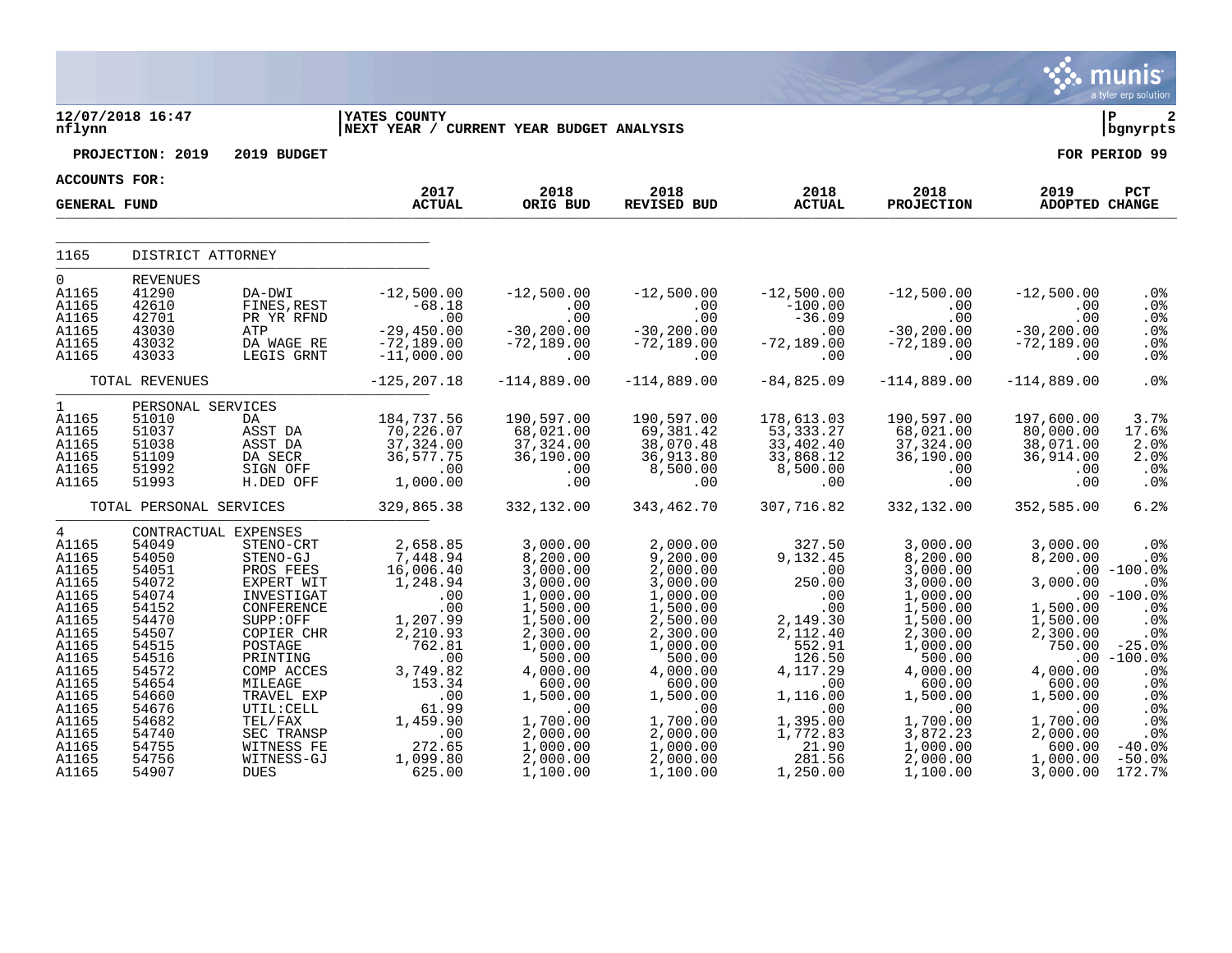

### **12/07/2018 16:47 |YATES COUNTY |P 3 nflynn |NEXT YEAR / CURRENT YEAR BUDGET ANALYSIS |bgnyrpts**

**PROJECTION: 2019 2019 BUDGET FOR PERIOD 99**

| <b>GENERAL FUND</b>                                |                            |                                           | 2017<br><b>ACTUAL</b>   | 2018<br>ORIG BUD        | 2018<br>REVISED BUD     | 2018<br>ACTUAL           | 2018<br><b>PROJECTION</b> | 2019<br>ADOPTED        | <b>PCT</b><br><b>CHANGE</b> |
|----------------------------------------------------|----------------------------|-------------------------------------------|-------------------------|-------------------------|-------------------------|--------------------------|---------------------------|------------------------|-----------------------------|
| A1165                                              | 54916                      | PUBLICATN                                 | 1,027.32                | 3,000.00                | 3,000.00                | 971.36                   | 3,000.00                  | 1,000.00               | $-66.7%$                    |
|                                                    | TOTAL CONTRACTUAL EXPENSES |                                           | 39,994.68               | 41,900.00               | 41,900.00               | 25,577.00                | 43,772.23                 | 35,650.00              | $-14.9%$                    |
| 8<br>A1165<br>A1165                                | EMPLOYEE<br>58100<br>58305 | <b>BENEFITS</b><br>FICA/MED<br>INS-NON UN | 21,294.71<br>24,530.44  | 20,216.00<br>24,271.00  | 20,432.55<br>24,271.00  | 19,910.36<br>28, 263, 39 | 20,216.00<br>24, 271, 00  | 21,316.00<br>36,516.00 | 5.4%<br>50.5%               |
| TOTAL EMPLOYEE BENEFITS<br>TOTAL DISTRICT ATTORNEY |                            | 45,825.15<br>290,478.03                   | 44,487.00<br>303,630.00 | 44,703.55<br>315,177.25 | 48,173.75<br>296.642.48 | 44,487.00<br>305,502.23  | 57,832.00<br>331,178.00   | 30.0%<br>9.1%          |                             |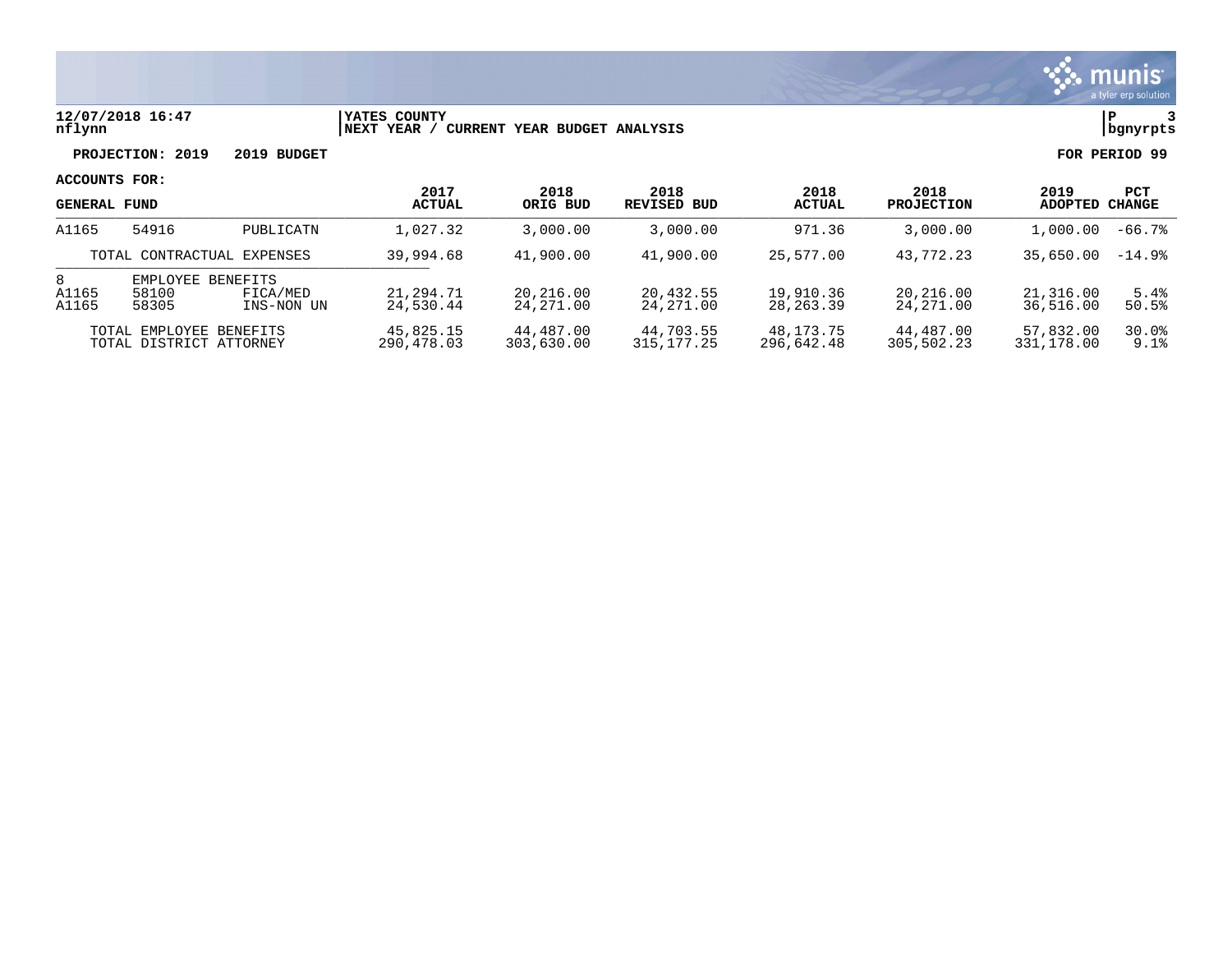|                                                                                                                             |                                                                                                                                                                                              |                                                                                                                                                                    |                                                                                                                                                  |                                                                                                                                                   |                                                                                                                                                     |                                                                                                                                |                                                                                                                                                   |                                                                                                                           | munis<br>a tyler erp solution                                                                                                                                                            |
|-----------------------------------------------------------------------------------------------------------------------------|----------------------------------------------------------------------------------------------------------------------------------------------------------------------------------------------|--------------------------------------------------------------------------------------------------------------------------------------------------------------------|--------------------------------------------------------------------------------------------------------------------------------------------------|---------------------------------------------------------------------------------------------------------------------------------------------------|-----------------------------------------------------------------------------------------------------------------------------------------------------|--------------------------------------------------------------------------------------------------------------------------------|---------------------------------------------------------------------------------------------------------------------------------------------------|---------------------------------------------------------------------------------------------------------------------------|------------------------------------------------------------------------------------------------------------------------------------------------------------------------------------------|
| nflynn                                                                                                                      | 12/07/2018 16:47                                                                                                                                                                             |                                                                                                                                                                    | YATES COUNTY<br> NEXT YEAR / CURRENT YEAR BUDGET ANALYSIS                                                                                        |                                                                                                                                                   |                                                                                                                                                     |                                                                                                                                |                                                                                                                                                   |                                                                                                                           | P<br>bgnyrpts                                                                                                                                                                            |
|                                                                                                                             | PROJECTION: 2019                                                                                                                                                                             | 2019 BUDGET                                                                                                                                                        |                                                                                                                                                  |                                                                                                                                                   |                                                                                                                                                     |                                                                                                                                |                                                                                                                                                   |                                                                                                                           | FOR PERIOD 99                                                                                                                                                                            |
| <b>ACCOUNTS FOR:</b>                                                                                                        |                                                                                                                                                                                              |                                                                                                                                                                    | 2017                                                                                                                                             | 2018                                                                                                                                              |                                                                                                                                                     |                                                                                                                                |                                                                                                                                                   |                                                                                                                           |                                                                                                                                                                                          |
| <b>GENERAL FUND</b>                                                                                                         |                                                                                                                                                                                              |                                                                                                                                                                    | <b>ACTUAL</b>                                                                                                                                    | ORIG BUD                                                                                                                                          | 2018<br><b>REVISED BUD</b>                                                                                                                          | 2018<br><b>ACTUAL</b>                                                                                                          | 2018<br><b>PROJECTION</b>                                                                                                                         | 2019<br><b>ADOPTED CHANGE</b>                                                                                             | PCT                                                                                                                                                                                      |
| 1170                                                                                                                        | PUBLIC DEFENDER                                                                                                                                                                              |                                                                                                                                                                    |                                                                                                                                                  |                                                                                                                                                   |                                                                                                                                                     |                                                                                                                                |                                                                                                                                                   |                                                                                                                           |                                                                                                                                                                                          |
| 0<br>A1170                                                                                                                  | <b>REVENUES</b><br>43025                                                                                                                                                                     | INDIGENT                                                                                                                                                           | $-91,685.45$                                                                                                                                     | $-10,000.00$                                                                                                                                      | $-10,000.00$                                                                                                                                        | $-91,590.90$                                                                                                                   | $-10,000.00$                                                                                                                                      | -97,368.00                                                                                                                | 873.7%                                                                                                                                                                                   |
|                                                                                                                             | TOTAL REVENUES                                                                                                                                                                               |                                                                                                                                                                    | $-91,685.45$                                                                                                                                     | $-10,000.00$                                                                                                                                      | $-10,000.00$                                                                                                                                        | $-91,590.90$                                                                                                                   | $-10,000.00$                                                                                                                                      | $-97, 368.00$                                                                                                             | 873.7%                                                                                                                                                                                   |
| $\mathbf 1$<br>A1170<br>A1170<br>A1170<br>A1170<br>A1170                                                                    | PERSONAL SERVICES<br>51565<br>51566<br>51640<br>51646<br>51647                                                                                                                               | ASST PD<br>ASST PD<br>PD<br>SECRETARY<br>ASST PD                                                                                                                   | 59,999.94<br>59,999.94<br>72,075.90<br>31,300.00<br>8,700.00                                                                                     | 41,860.00<br>34, 333.00<br>72,076.00<br>31,300.00<br>8,700.00                                                                                     | 42,697.20<br>38,056.66<br>72,076.00<br>36,963.00<br>.00                                                                                             | 24,952.16<br>42,963.55<br>63,337.87<br>27,240.89<br>.00                                                                        | 41,860.00<br>34, 333.00<br>72,076.00<br>31,300.00<br>8,700.00                                                                                     | 35,020.00<br>42,697.00<br>71,500.00<br>36,914.00                                                                          | $-16.3%$<br>24.4%<br>$-0.88$<br>17.9%<br>$.00 - 100.0%$                                                                                                                                  |
|                                                                                                                             | TOTAL PERSONAL SERVICES                                                                                                                                                                      |                                                                                                                                                                    | 232,075.78                                                                                                                                       | 188,269.00                                                                                                                                        | 189,792.86                                                                                                                                          | 158,494.47                                                                                                                     | 188,269.00                                                                                                                                        | 186, 131.00                                                                                                               | $-1.1%$                                                                                                                                                                                  |
| 4<br>A1170<br>A1170<br>A1170<br>A1170<br>A1170<br>A1170<br>A1170<br>A1170<br>A1170<br>A1170<br>A1170<br>A1170<br>A1170<br>8 | CONTRACTUAL EXPENSES<br>54045<br>54156<br>54470<br>54507<br>54515<br>54516<br>54572<br>54654<br>54682<br>54755<br>54907<br>54916<br>54941<br>TOTAL CONTRACTUAL EXPENSES<br>EMPLOYEE BENEFITS | TRANSCRIPT<br>TRAINING<br>SUPP:OFF<br>COPIER CHR<br>POSTAGE<br>PRINTING<br>COMP ACCES<br>MILEAGE<br>TEL/FAX<br>WITNESS FE<br><b>DUES</b><br>PUBLICATN<br>IND LEGAL | 316.50<br>390.00<br>446.14<br>531.43<br>274.51<br>158.16<br>1,339.54<br>48.02<br>1,634.60<br>1,360.00<br>.00<br>225.00<br>10,000.44<br>16,724.34 | 400.00<br>250.00<br>750.00<br>450.00<br>500.00<br>400.00<br>1,650.00<br>8,400.00<br>2,200.00<br>300.00<br>.00<br>600.00<br>10,000.00<br>25,900.00 | 504.00<br>250.00<br>750.00<br>1,050.00<br>500.00<br>400.00<br>1,650.00<br>3,896.00<br>2,200.00<br>300.00<br>.00<br>600.00<br>10,000.00<br>22,100.00 | 503.50<br>65.00<br>553.05<br>805.30<br>230.52<br>.00<br>1,500.00<br>.00<br>776.22<br>.00<br>.00<br>.00<br>2,956.07<br>7,389.66 | 400.00<br>250.00<br>750.00<br>450.00<br>500.00<br>400.00<br>1,650.00<br>8,400.00<br>2,200.00<br>300.00<br>.00<br>600.00<br>10,000.00<br>25,900.00 | 400.00<br>900.00<br>750.00<br>800.00<br>350.00<br>1,000.00<br>4,000.00<br>1,000.00<br>300.00<br>300.00<br>.00<br>9,800.00 | .0%<br>260.0%<br>.0 <sub>8</sub><br>77.8%<br>$-30.0%$<br>$.00 - 100.0$<br>$-39.4%$<br>$-52.4%$<br>$-54.5%$<br>.0 <sup>8</sup><br>.0%<br>$.00 - 100.08$<br>$-100.0$ $^{\circ}$<br>$-62.2$ |
| A1170<br>A1170                                                                                                              | 58100<br>58305                                                                                                                                                                               | FICA/MED<br>INS-NON UN                                                                                                                                             | 17,753.58<br>.00                                                                                                                                 | 14,403.00<br>.00                                                                                                                                  | 14,403.00<br>3,800.00                                                                                                                               | 12,013.59<br>3,500.40                                                                                                          | 14,403.00<br>.00                                                                                                                                  | 14, 114.00<br>5,954.00                                                                                                    | $-2.0%$<br>.0 <sub>8</sub>                                                                                                                                                               |
|                                                                                                                             | TOTAL EMPLOYEE BENEFITS<br>TOTAL PUBLIC DEFENDER                                                                                                                                             |                                                                                                                                                                    | 17,753.58<br>174,868.25                                                                                                                          | 14,403.00<br>218,572.00                                                                                                                           | 18,203.00<br>220,095.86                                                                                                                             | 15,513.99<br>89,807.22                                                                                                         | 14,403.00<br>218,572.00                                                                                                                           | 20,068.00<br>118,631.00                                                                                                   | 39.3%<br>$-45.7%$                                                                                                                                                                        |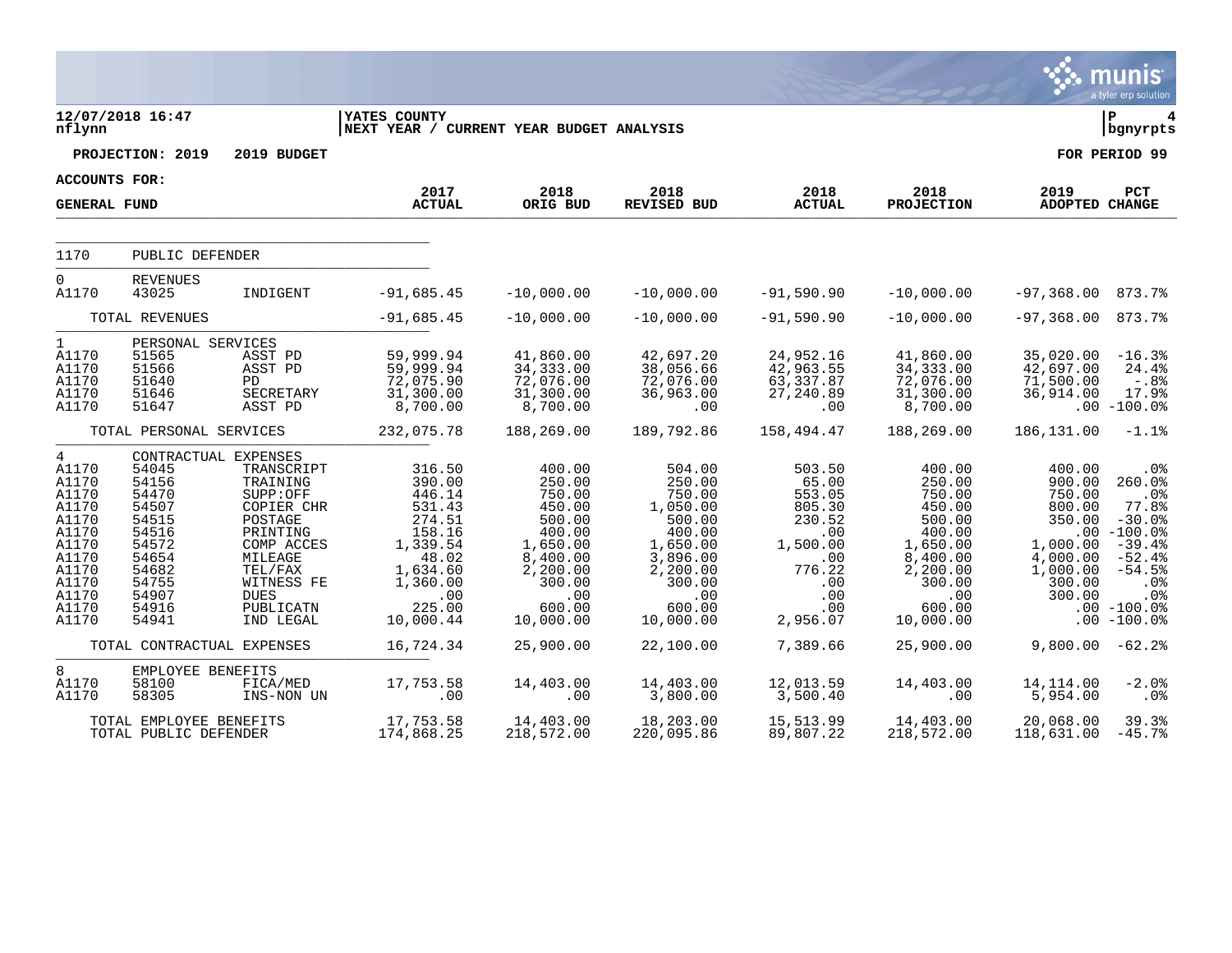|                                                                                                      |                                                                                                                                                                                                                                                                                                 |                                                                                                        |                                                                                                                              |                                                                                                                            |                                                                                                   |                                                                                                                              |                                                                                                                | munis<br>a tyler erp solution                                                                                |
|------------------------------------------------------------------------------------------------------|-------------------------------------------------------------------------------------------------------------------------------------------------------------------------------------------------------------------------------------------------------------------------------------------------|--------------------------------------------------------------------------------------------------------|------------------------------------------------------------------------------------------------------------------------------|----------------------------------------------------------------------------------------------------------------------------|---------------------------------------------------------------------------------------------------|------------------------------------------------------------------------------------------------------------------------------|----------------------------------------------------------------------------------------------------------------|--------------------------------------------------------------------------------------------------------------|
| nflynn                                                                                               | 12/07/2018 16:47                                                                                                                                                                                                                                                                                | YATES COUNTY<br>NEXT YEAR / CURRENT YEAR BUDGET ANALYSIS                                               |                                                                                                                              |                                                                                                                            |                                                                                                   |                                                                                                                              |                                                                                                                | ΙP<br>  bgnyrpts                                                                                             |
|                                                                                                      | PROJECTION: 2019<br>2019 BUDGET                                                                                                                                                                                                                                                                 |                                                                                                        |                                                                                                                              |                                                                                                                            |                                                                                                   |                                                                                                                              |                                                                                                                | FOR PERIOD 99                                                                                                |
| <b>ACCOUNTS FOR:</b>                                                                                 |                                                                                                                                                                                                                                                                                                 |                                                                                                        |                                                                                                                              |                                                                                                                            |                                                                                                   |                                                                                                                              |                                                                                                                |                                                                                                              |
| <b>GENERAL FUND</b>                                                                                  |                                                                                                                                                                                                                                                                                                 | 2017<br><b>ACTUAL</b>                                                                                  | 2018<br>ORIG BUD                                                                                                             | 2018<br><b>REVISED BUD</b>                                                                                                 | 2018<br><b>ACTUAL</b>                                                                             | 2018<br><b>PROJECTION</b>                                                                                                    | 2019<br>ADOPTED CHANGE                                                                                         | PCT                                                                                                          |
| 1171                                                                                                 | CONFLICT DEFENDER                                                                                                                                                                                                                                                                               |                                                                                                        |                                                                                                                              |                                                                                                                            |                                                                                                   |                                                                                                                              |                                                                                                                |                                                                                                              |
| $\mathbf{1}$<br>A1171<br>A1171                                                                       | PERSONAL SERVICES<br>51642<br>CONFL DEF<br>51646<br>SECRETARY                                                                                                                                                                                                                                   | 47,048.00<br>8,100.00                                                                                  | 55,148.00<br>.00                                                                                                             | 47,988.96<br>8,100.00                                                                                                      | 44,127.84<br>7,448.16                                                                             | 55,148.00<br>.00                                                                                                             | 47,989.00<br>8,100.00                                                                                          | $-13.0$ %<br>.0%                                                                                             |
| TOTAL PERSONAL SERVICES                                                                              |                                                                                                                                                                                                                                                                                                 | 55,148.00                                                                                              | 55,148.00                                                                                                                    | 56,088.96                                                                                                                  | 51,576.00                                                                                         | 55,148.00                                                                                                                    | 56,089.00                                                                                                      | 1.7%                                                                                                         |
| 2<br>A1171                                                                                           | <b>EOUIPMENT</b><br>52110<br>FURNITURE                                                                                                                                                                                                                                                          | .00                                                                                                    | .00                                                                                                                          | 149.99                                                                                                                     | 149.99                                                                                            | $.00 \,$                                                                                                                     | .00                                                                                                            | .0 <sub>8</sub>                                                                                              |
|                                                                                                      | TOTAL EQUIPMENT                                                                                                                                                                                                                                                                                 | .00                                                                                                    | .00                                                                                                                          | 149.99                                                                                                                     | 149.99                                                                                            | .00                                                                                                                          | .00                                                                                                            | .0%                                                                                                          |
| 4<br>A1171<br>A1171<br>A1171<br>A1171<br>A1171<br>A1171<br>A1171<br>A1171<br>A1171<br>A1171<br>A1171 | CONTRACTUAL EXPENSES<br>54045<br>TRANSCRIPT<br>54156<br>TRAINING<br>54470<br>SUPP:OFF<br>54507<br>COPIER CHR<br>54515<br>POSTAGE<br>54516<br>PRINTING<br>54572<br>COMP ACCES<br>54654<br>MILEAGE<br>54682<br>TEL/FAX<br>54755<br>WITNESS FE<br>54916<br>PUBLICATN<br>TOTAL CONTRACTUAL EXPENSES | 126.00<br>.00<br>.00<br>18.60<br>221.04<br>922.60<br>.00<br>566.61<br>158.10<br>.00<br>.00<br>2,012.95 | 200.00<br>750.00<br>250.00<br>1,300.00<br>250.00<br>100.00<br>1,600.00<br>1,000.00<br>200.00<br>200.00<br>550.00<br>6,400.00 | 200.00<br>750.00<br>250.00<br>1,100.00<br>250.00<br>300.00<br>1,600.00<br>850.01<br>200.00<br>200.00<br>550.00<br>6,250.01 | .00<br>.00<br>106.41<br>.00<br>88.53<br>143.50<br>.00<br>118.16<br>139.90<br>.00<br>.00<br>596.50 | 200.00<br>750.00<br>250.00<br>1,300.00<br>250.00<br>100.00<br>1,600.00<br>1,000.00<br>200.00<br>200.00<br>550.00<br>6,400.00 | 200.00<br>750.00<br>250.00<br>250.00<br>300.00<br>1,000.00<br>400.00<br>200.00<br>200.00<br>550.00<br>4,100.00 | .0%<br>.0%<br>.0%<br>$.00 - 100.0$<br>.0%<br>200.0%<br>$-37.5%$<br>$-60.0%$<br>.0%<br>.0%<br>.0%<br>$-35.9%$ |
| 8<br>A1171                                                                                           | EMPLOYEE BENEFITS<br>58100<br>FICA/MED                                                                                                                                                                                                                                                          | 4,218.97                                                                                               | 4,219.00                                                                                                                     | 4,290.98                                                                                                                   | 3,945.60                                                                                          | 4,219.00                                                                                                                     | 4,291.00                                                                                                       | 1.7%                                                                                                         |
|                                                                                                      | TOTAL EMPLOYEE BENEFITS<br>TOTAL CONFLICT DEFENDER                                                                                                                                                                                                                                              | 4,218.97<br>61,379.92                                                                                  | 4,219.00<br>65,767.00                                                                                                        | 4,290.98<br>66,779.94                                                                                                      | 3,945.60<br>56,268.09                                                                             | 4,219.00<br>65,767.00                                                                                                        | 4,291.00<br>64,480.00                                                                                          | 1.7%<br>$-2.0%$                                                                                              |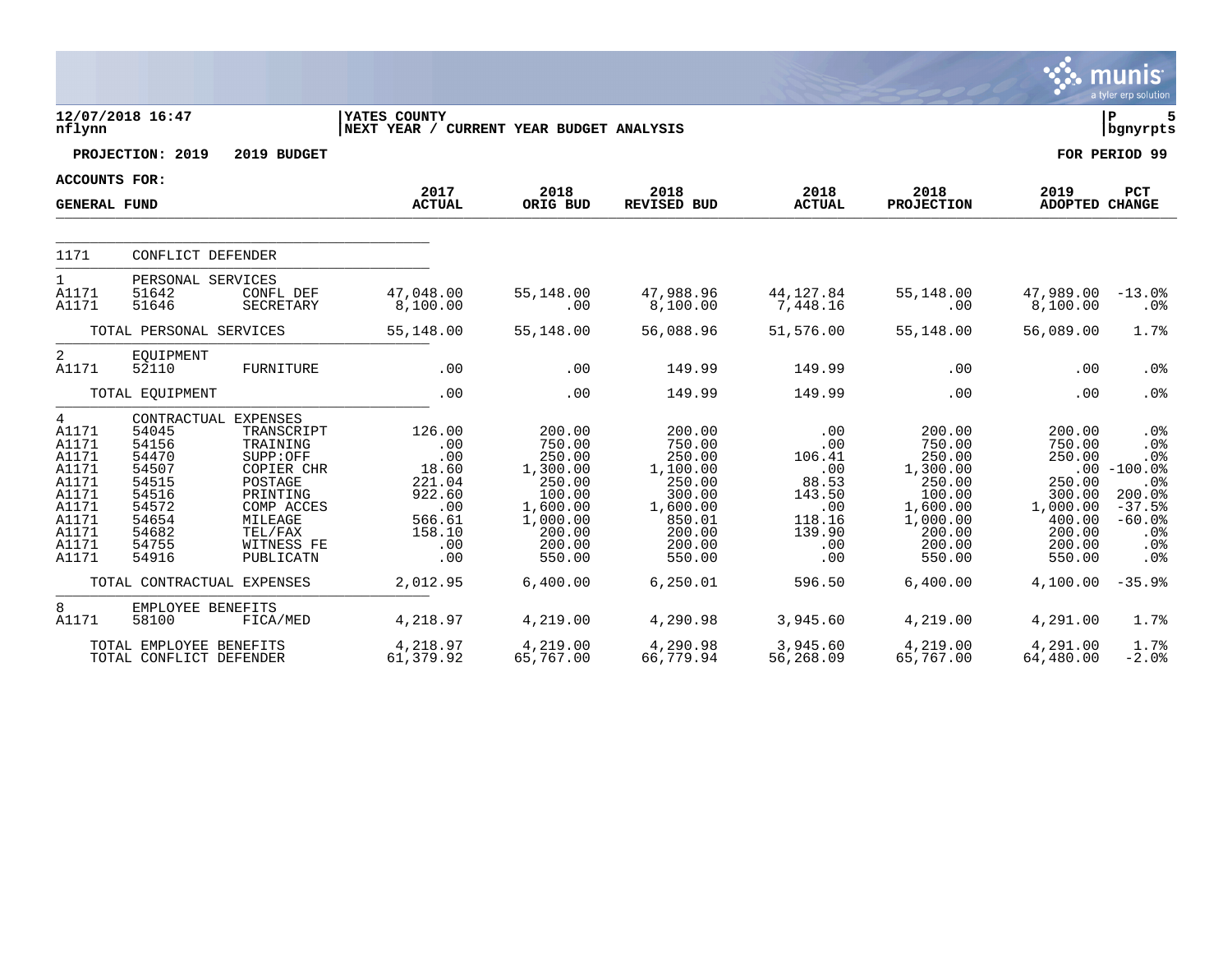|                                       |                                                      |                                                           |                                            |                                         |                                           |                                          |                                         |                                         | <u>munis</u><br>a tyler erp solution |
|---------------------------------------|------------------------------------------------------|-----------------------------------------------------------|--------------------------------------------|-----------------------------------------|-------------------------------------------|------------------------------------------|-----------------------------------------|-----------------------------------------|--------------------------------------|
| nflynn                                | 12/07/2018 16:47                                     |                                                           | YATES COUNTY<br>NEXT YEAR /                | CURRENT YEAR BUDGET ANALYSIS            |                                           |                                          |                                         |                                         | ΙP<br>6<br>bgnyrpts                  |
|                                       | PROJECTION: 2019                                     | 2019 BUDGET                                               |                                            |                                         |                                           |                                          |                                         |                                         | FOR PERIOD 99                        |
| ACCOUNTS FOR:<br><b>GENERAL FUND</b>  |                                                      |                                                           | 2017<br><b>ACTUAL</b>                      | 2018<br>ORIG BUD                        | 2018<br><b>REVISED BUD</b>                | 2018<br><b>ACTUAL</b>                    | 2018<br><b>PROJECTION</b>               | 2019<br><b>ADOPTED</b>                  | PCT<br><b>CHANGE</b>                 |
| 1172                                  | ASSIGNED COUNSEL                                     |                                                           |                                            |                                         |                                           |                                          |                                         |                                         |                                      |
| $\Omega$<br>A1172                     | <b>REVENUES</b><br>42413                             | RENT-AC                                                   | $-2, 395.20$                               | $-2,395.00$                             | $-2, 395.00$                              | $-1,397.20$                              | $-2, 395.00$                            | $-2, 395.00$                            | $.0\%$                               |
|                                       | TOTAL REVENUES                                       |                                                           | $-2, 395.20$                               | $-2,395.00$                             | $-2, 395.00$                              | $-1,397.20$                              | $-2, 395.00$                            | $-2, 395.00$                            | $.0\%$                               |
| 4<br>A1172<br>A1172<br>A1172<br>A1172 | CONTRACTUAL<br>54003<br>54004<br>54044<br>54929      | EXPENSES<br>AC ADMIN<br>ATTY FEES<br>STENO FEES<br>AC EXP | 6,500.04<br>169,770.48<br>175.00<br>188.45 | 6,760.00<br>132,000.00<br>.00<br>500.00 | 6,760.00<br>131,946.00<br>54.00<br>500.00 | 6,196.74<br>93,765.43<br>54.00<br>245.76 | 6,760.00<br>132,000.00<br>.00<br>500.00 | 7,500.00<br>150,000.00<br>.00<br>500.00 | 10.9%<br>13.6%<br>$.0\%$<br>$.0\%$   |
|                                       | TOTAL CONTRACTUAL EXPENSES<br>TOTAL ASSIGNED COUNSEL |                                                           | 176,633.97<br>174,238.77                   | 139,260.00<br>136,865.00                | 139,260.00<br>136,865.00                  | 100,261.93<br>98,864.73                  | 139,260.00<br>136,865.00                | 158,000.00<br>155,605.00                | 13.5%<br>13.7%                       |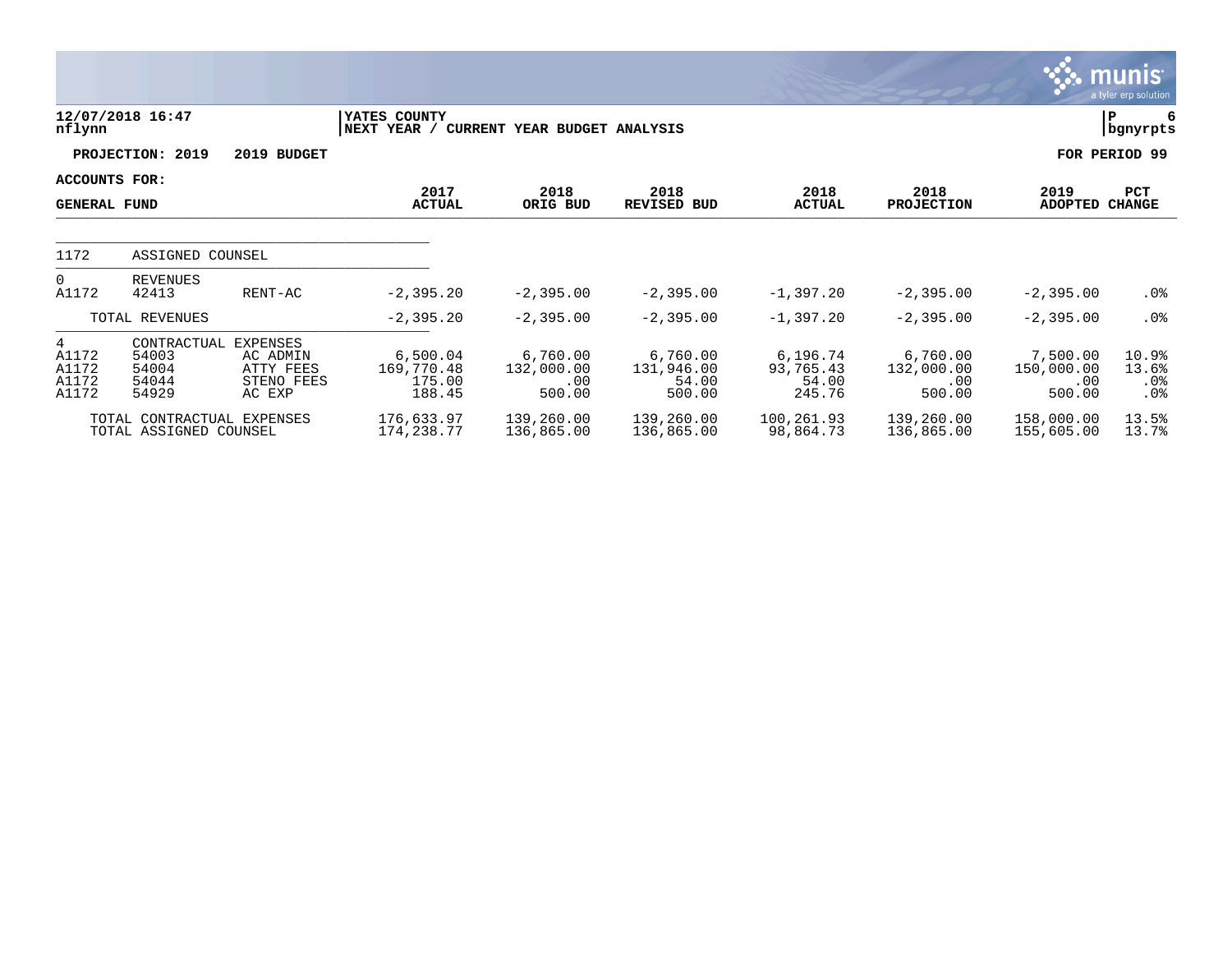|                                      |                                                            |                              |                              |                            |                       |                           |                  | $\mathbb{C}$ munis $\mathbb{C}$<br>a tyler erp solution |
|--------------------------------------|------------------------------------------------------------|------------------------------|------------------------------|----------------------------|-----------------------|---------------------------|------------------|---------------------------------------------------------|
| nflynn                               | 12/07/2018 16:47                                           | YATES COUNTY<br> NEXT YEAR / | CURRENT YEAR BUDGET ANALYSIS |                            |                       |                           |                  | 7<br>P<br>  bgnyrpts                                    |
|                                      | PROJECTION: 2019<br>2019 BUDGET                            |                              |                              |                            |                       |                           |                  | FOR PERIOD 99                                           |
| ACCOUNTS FOR:<br><b>GENERAL FUND</b> |                                                            | 2017<br><b>ACTUAL</b>        | 2018<br>ORIG BUD             | 2018<br><b>REVISED BUD</b> | 2018<br><b>ACTUAL</b> | 2018<br><b>PROJECTION</b> | 2019<br>ADOPTED  | PCT<br><b>CHANGE</b>                                    |
| 1180                                 | JUSTICES AND CONSTABLES                                    |                              |                              |                            |                       |                           |                  |                                                         |
| 4<br>A1180                           | CONTRACTUAL EXPENSES<br>54706<br>CT TWN&VIL                | 760.00                       | 950.00                       | 950.00                     | 670.00                | 950.00                    | 840.00           | $-11.6%$                                                |
|                                      | TOTAL CONTRACTUAL EXPENSES<br>TOTAL JUSTICES AND CONSTABLE | 760.00<br>760.00             | 950.00<br>950.00             | 950.00<br>950.00           | 670.00<br>670.00      | 950.00<br>950.00          | 840.00<br>840.00 | $-11.6%$<br>$-11.6%$                                    |

**Contract Contract Contract Contract Contract Contract Contract Contract Contract Contract Contract Contract Co**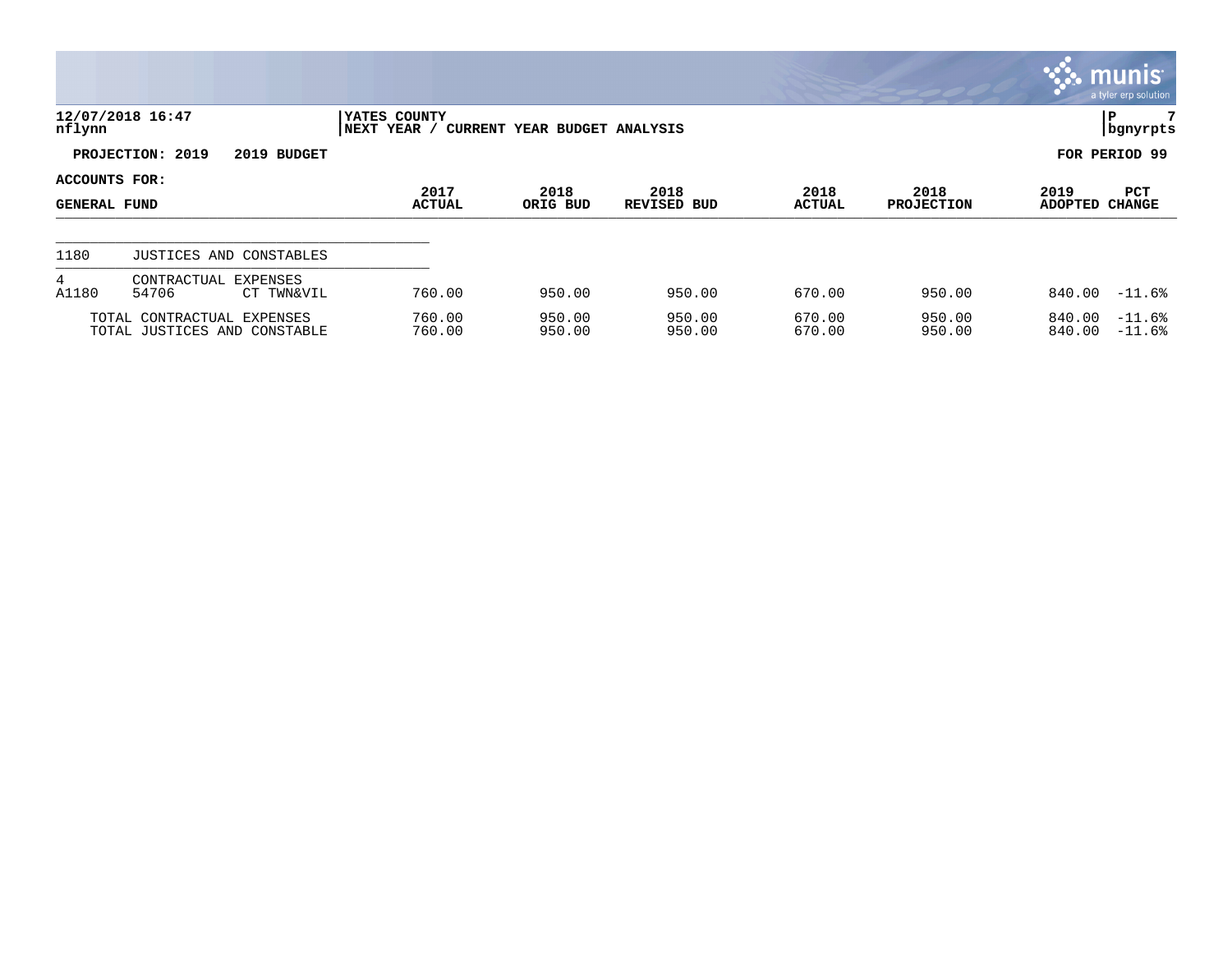|                                                |                                                                   |                                                                 |                                                          |                                                       |                                                        |                                                      |                                                       |                                                       | munis<br>a tyler erp solution                            |
|------------------------------------------------|-------------------------------------------------------------------|-----------------------------------------------------------------|----------------------------------------------------------|-------------------------------------------------------|--------------------------------------------------------|------------------------------------------------------|-------------------------------------------------------|-------------------------------------------------------|----------------------------------------------------------|
| nflynn                                         | 12/07/2018 16:47                                                  |                                                                 | YATES COUNTY<br>NEXT YEAR / CURRENT YEAR BUDGET ANALYSIS |                                                       |                                                        |                                                      |                                                       |                                                       | lР<br>  bgnyrpts                                         |
|                                                | PROJECTION: 2019                                                  | 2019 BUDGET                                                     |                                                          |                                                       |                                                        |                                                      |                                                       |                                                       | FOR PERIOD 99                                            |
| <b>ACCOUNTS FOR:</b><br><b>GENERAL FUND</b>    |                                                                   |                                                                 | 2017<br><b>ACTUAL</b>                                    | 2018<br>ORIG BUD                                      | 2018<br><b>REVISED BUD</b>                             | 2018<br><b>ACTUAL</b>                                | 2018<br><b>PROJECTION</b>                             | 2019<br><b>ADOPTED</b>                                | PCT<br><b>CHANGE</b>                                     |
| 1185                                           |                                                                   | MED EXAMINERS & CORONERS                                        |                                                          |                                                       |                                                        |                                                      |                                                       |                                                       |                                                          |
| 1<br>A1185                                     | PERSONAL SERVICES<br>51983                                        | CORONER                                                         | 3,600.00                                                 | 4,000.00                                              | 4,000.00                                               | 3,900.00                                             | 4,000.00                                              | 4,000.00                                              | .0%                                                      |
|                                                | TOTAL PERSONAL SERVICES                                           |                                                                 | 3,600.00                                                 | 4,000.00                                              | 4,000.00                                               | 3,900.00                                             | 4,000.00                                              | 4,000.00                                              | .0%                                                      |
| 4<br>A1185<br>A1185<br>A1185<br>A1185<br>A1185 | CONTRACTUAL EXPENSES<br>54006<br>54008<br>54023<br>54156<br>54660 | AUTOPSIES<br>BODY REMOV<br>HOSP CHRGS<br>TRAINING<br>TRAVEL EXP | 5,500.00<br>150.00<br>13,847.56<br>.00<br>408.68         | 15,000.00<br>1,000.00<br>8,500.00<br>350.00<br>550.00 | 12,500.00<br>1,000.00<br>11,000.00<br>350.00<br>550.00 | 14,937.72<br>800.00<br>14,150.00<br>200.00<br>375.05 | 15,000.00<br>1,000.00<br>9,000.00<br>350.00<br>550.00 | 14,500.00<br>1,000.00<br>8,500.00<br>350.00<br>550.00 | $-3.3%$<br>$.0\%$<br>$.0\%$<br>$.0\%$<br>.0 <sub>8</sub> |
|                                                | TOTAL CONTRACTUAL EXPENSES                                        |                                                                 | 19,906.24                                                | 25,400.00                                             | 25,400.00                                              | 30,462.77                                            | 25,900.00                                             | 24,900.00                                             | $-2.0%$                                                  |
| 8<br>A1185                                     | EMPLOYEE BENEFITS<br>58100                                        | FICA/MED                                                        | 271.83                                                   | 306.00                                                | 306.00                                                 | 296.22                                               | 306.00                                                | 306.00                                                | .0%                                                      |
|                                                | TOTAL EMPLOYEE BENEFITS                                           | TOTAL MED EXAMINERS & CORONE                                    | 271.83<br>23,778.07                                      | 306.00<br>29,706.00                                   | 306.00<br>29,706.00                                    | 296.22<br>34,658.99                                  | 306.00<br>30,206.00                                   | 306.00<br>29,206.00                                   | $.0\%$<br>$-1.7%$                                        |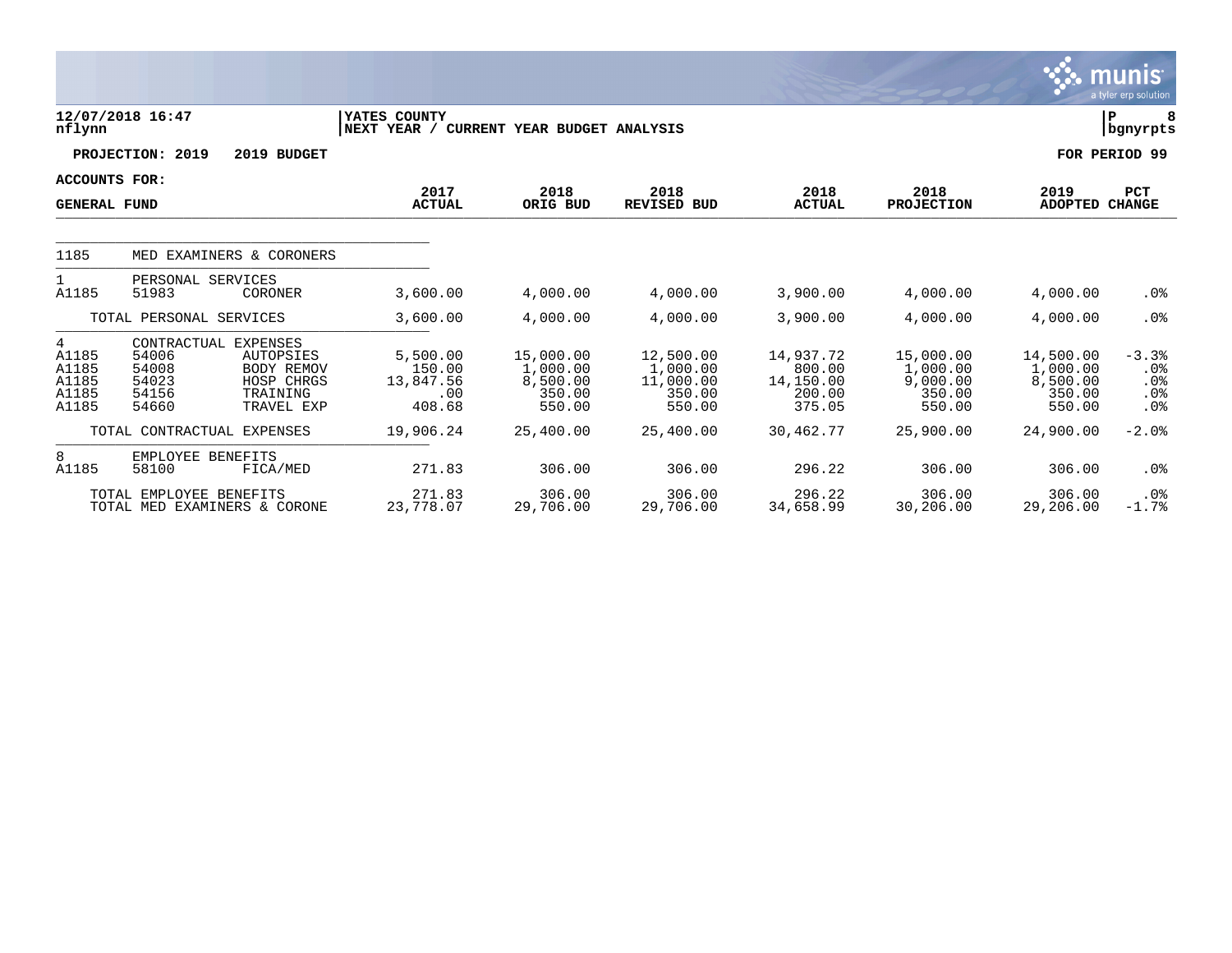|                                                                           |                                                                      |                                                                                                                        |                                                                         |                                                                         |                                                                           |                                                                 |                                                                         |                                                                            | munıs <sup>.</sup><br>a tyler erp solution                          |
|---------------------------------------------------------------------------|----------------------------------------------------------------------|------------------------------------------------------------------------------------------------------------------------|-------------------------------------------------------------------------|-------------------------------------------------------------------------|---------------------------------------------------------------------------|-----------------------------------------------------------------|-------------------------------------------------------------------------|----------------------------------------------------------------------------|---------------------------------------------------------------------|
| nflynn                                                                    | 12/07/2018 16:47                                                     |                                                                                                                        | YATES COUNTY<br>NEXT YEAR / CURRENT YEAR BUDGET ANALYSIS                |                                                                         |                                                                           |                                                                 |                                                                         |                                                                            | P.<br>9<br>  bgnyrpts                                               |
|                                                                           | PROJECTION: 2019                                                     | 2019 BUDGET                                                                                                            |                                                                         |                                                                         |                                                                           |                                                                 |                                                                         |                                                                            | FOR PERIOD 99                                                       |
| <b>ACCOUNTS FOR:</b>                                                      |                                                                      |                                                                                                                        | 2017                                                                    | 2018                                                                    | 2018                                                                      | 2018                                                            | 2018                                                                    | 2019                                                                       | PCT                                                                 |
| <b>GENERAL FUND</b>                                                       |                                                                      |                                                                                                                        | <b>ACTUAL</b>                                                           | ORIG BUD                                                                | <b>REVISED BUD</b>                                                        | <b>ACTUAL</b>                                                   | <b>PROJECTION</b>                                                       | ADOPTED CHANGE                                                             |                                                                     |
| 1230                                                                      |                                                                      | COUNTY ADMINISTRATOR                                                                                                   |                                                                         |                                                                         |                                                                           |                                                                 |                                                                         |                                                                            |                                                                     |
| $\mathbf{1}$<br>A1230                                                     | PERSONAL SERVICES<br>51035                                           | ADMIN                                                                                                                  | 100,000.00                                                              | 100,000.00                                                              | 102,000.00                                                                | 55,393.69                                                       | 100,000.00                                                              | 100,000.00                                                                 | .0 <sub>8</sub>                                                     |
|                                                                           | TOTAL PERSONAL SERVICES                                              |                                                                                                                        | 100,000.00                                                              | 100,000.00                                                              | 102,000.00                                                                | 55,393.69                                                       | 100,000.00                                                              | 100,000.00                                                                 | .0%                                                                 |
| 4<br>A1230<br>A1230<br>A1230<br>A1230<br>A1230<br>A1230<br>A1230<br>A1230 | 54152<br>54470<br>54501<br>54507<br>54515<br>54660<br>54682<br>54907 | CONTRACTUAL EXPENSES<br>CONFERENCE<br>SUPP:OFF<br>ADV<br>COPIER CHR<br>POSTAGE<br>TRAVEL EXP<br>TEL/FAX<br><b>DUES</b> | 1,525.64<br>407.66<br>46.33<br>656.50<br>.00<br>.00<br>465.20<br>400.00 | 1,680.00<br>200.00<br>.00<br>300.00<br>20.00<br>.00<br>470.00<br>400.00 | 1,664.23<br>200.00<br>.00<br>300.00<br>20.00<br>15.77<br>470.00<br>400.00 | 195.00<br>.00<br>.00<br>219.50<br>.00<br>15.77<br>328.10<br>.00 | 1,680.00<br>200.00<br>.00<br>300.00<br>20.00<br>.00<br>470.00<br>400.00 | 1,600.00<br>200.00<br>.00<br>500.00<br>20.00<br>100.00<br>500.00<br>200.00 | $-4.8%$<br>$.0\%$<br>.0%<br>66.7%<br>.0%<br>.0%<br>6.4%<br>$-50.0%$ |
|                                                                           |                                                                      | TOTAL CONTRACTUAL EXPENSES                                                                                             | 3,501.33                                                                | 3,070.00                                                                | 3,070.00                                                                  | 758.37                                                          | 3,070.00                                                                | 3,120.00                                                                   | 1.6%                                                                |
| 8<br>A1230<br>A1230                                                       | EMPLOYEE BENEFITS<br>58100<br>58305                                  | FICA/MED<br>INS-NON UN                                                                                                 | 7,328.87<br>5,316.78                                                    | 7,357.00<br>5,975.00                                                    | 7,510.00<br>5,975.00                                                      | 4,167.00<br>3,109.14                                            | 7,357.00<br>5,975.00                                                    | 7,207.00<br>17,403.00                                                      | $-2.0$ %<br>191.3%                                                  |
|                                                                           | TOTAL EMPLOYEE BENEFITS<br>TOTAL COUNTY ADMINISTRATOR                |                                                                                                                        | 12,645.65<br>116,146.98                                                 | 13,332.00<br>116,402.00                                                 | 13,485.00<br>118,555.00                                                   | 7.276.14<br>63,428.20                                           | 13,332.00<br>116,402.00                                                 | 24,610.00<br>127,730.00                                                    | 84.6%<br>9.7%                                                       |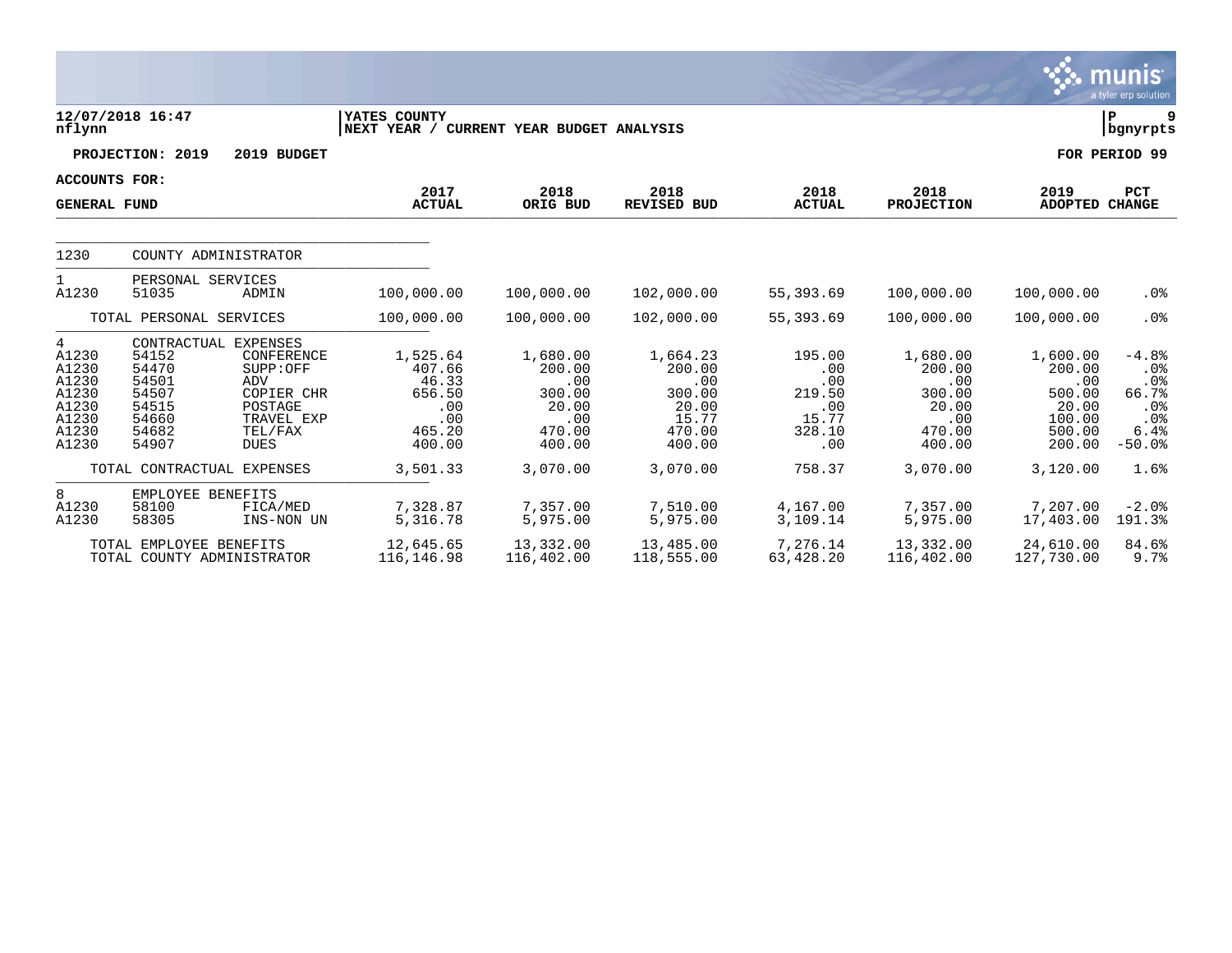|                                                                                                                    |                                                                                                                                                       |                                                                                                                                                       |                                                                                                                                           |                                                                                                                                 |                                                                                                                                 |                                                                                                                                 |                                                                                                                                 |                                                                                                                                 | <u>े.</u> munis<br>a tyler erp solution                                                    |
|--------------------------------------------------------------------------------------------------------------------|-------------------------------------------------------------------------------------------------------------------------------------------------------|-------------------------------------------------------------------------------------------------------------------------------------------------------|-------------------------------------------------------------------------------------------------------------------------------------------|---------------------------------------------------------------------------------------------------------------------------------|---------------------------------------------------------------------------------------------------------------------------------|---------------------------------------------------------------------------------------------------------------------------------|---------------------------------------------------------------------------------------------------------------------------------|---------------------------------------------------------------------------------------------------------------------------------|--------------------------------------------------------------------------------------------|
| nflynn                                                                                                             | 12/07/2018 16:47                                                                                                                                      |                                                                                                                                                       | <b>YATES COUNTY</b><br>NEXT YEAR / CURRENT YEAR BUDGET ANALYSIS                                                                           |                                                                                                                                 |                                                                                                                                 |                                                                                                                                 |                                                                                                                                 |                                                                                                                                 | l P<br>10<br>  bgnyrpts                                                                    |
|                                                                                                                    | PROJECTION: 2019                                                                                                                                      | 2019 BUDGET                                                                                                                                           |                                                                                                                                           |                                                                                                                                 |                                                                                                                                 |                                                                                                                                 |                                                                                                                                 |                                                                                                                                 | FOR PERIOD 99                                                                              |
| <b>ACCOUNTS FOR:</b>                                                                                               |                                                                                                                                                       |                                                                                                                                                       |                                                                                                                                           |                                                                                                                                 |                                                                                                                                 |                                                                                                                                 |                                                                                                                                 |                                                                                                                                 |                                                                                            |
| <b>GENERAL FUND</b>                                                                                                |                                                                                                                                                       |                                                                                                                                                       | 2017<br><b>ACTUAL</b>                                                                                                                     | 2018<br>ORIG BUD                                                                                                                | 2018<br>REVISED BUD                                                                                                             | 2018<br><b>ACTUAL</b>                                                                                                           | 2018<br><b>PROJECTION</b>                                                                                                       | 2019<br>ADOPTED CHANGE                                                                                                          | PCT                                                                                        |
| 1325                                                                                                               | TREASURER                                                                                                                                             |                                                                                                                                                       |                                                                                                                                           |                                                                                                                                 |                                                                                                                                 |                                                                                                                                 |                                                                                                                                 |                                                                                                                                 |                                                                                            |
| 0<br>A1325<br>A1325<br>A1325<br>A1325                                                                              | <b>REVENUES</b><br>41090<br>41233<br>42401<br>42412                                                                                                   | INT & PEN-<br>TREAS FEES<br>INT<br>RENT-TASC                                                                                                          | $-372, 326.07$<br>$-35,756.69$<br>$-31,700.16$<br>$-10, 404.00$                                                                           | $-365,000.00$<br>$-34,400.00$<br>$-25,000.00$<br>$-10,612.00$                                                                   | $-365,000.00$<br>$-34,400.00$<br>$-25,000.00$<br>$-10,612.00$                                                                   | $-321, 313.85$<br>$-39, 252.62$<br>$-52,825.44$<br>$-10,612.00$                                                                 | $-365,000.00$<br>$-34,400.00$<br>$-25,000.00$<br>$-10,612.00$                                                                   | -350,000.00<br>$-38,000.00$<br>$-50,000.00$<br>$-10,824.00$                                                                     | $-4.1%$<br>10.5%<br>100.0%<br>2.0%                                                         |
|                                                                                                                    | TOTAL REVENUES                                                                                                                                        |                                                                                                                                                       | $-450, 186.92$                                                                                                                            | $-435,012.00$                                                                                                                   | $-435,012.00$                                                                                                                   | $-424,003.91$                                                                                                                   | $-435,012.00$                                                                                                                   | $-448,824.00$                                                                                                                   | 3.2%                                                                                       |
| $\mathbf{1}$<br>A1325<br>A1325<br>A1325<br>A1325<br>A1325<br>A1325<br>A1325<br>A1325                               | PERSONAL SERVICES<br>51030<br>51121<br>51237<br>51270<br>51509<br>51961<br>51992<br>51993                                                             | TREASURER<br>DEP TREAS<br>PR SPEC<br>SR ACT<br>COMP CSEA<br>35-40 HRS<br>SIGN OFF<br>H.DED OFF                                                        | 72,753.00<br>46,125.00<br>41,241.31<br>35,593.68<br>.00<br>.00<br>1,000.00<br>2,000.00                                                    | 72,753.00<br>46,125.00<br>42,222.00<br>36,614.00<br>.00<br>500.00<br>.00<br>.00                                                 | 74,208.06<br>47,047.50<br>42,222.00<br>36,614.00<br>178.56<br>500.00<br>.00<br>.00                                              | 68,237.28<br>43,262.66<br>38,824.92<br>33,667.20<br>178.56<br>346.65<br>.00<br>.00                                              | 72,753.00<br>46, 125.00<br>42,222.00<br>36,614.00<br>.00<br>500.00<br>.00<br>.00                                                | 74,209.00<br>47,048.00<br>43,081.00<br>37,344.00<br>.00<br>500.00<br>.00<br>.00                                                 | 2.0%<br>2.0%<br>2.0%<br>2.0%<br>.0%<br>.0%<br>.0%<br>.0%                                   |
|                                                                                                                    | TOTAL PERSONAL SERVICES                                                                                                                               |                                                                                                                                                       | 198,712.99                                                                                                                                | 198,214.00                                                                                                                      | 200,770.12                                                                                                                      | 184,517.27                                                                                                                      | 198,214.00                                                                                                                      | 202,182.00                                                                                                                      | 2.0%                                                                                       |
| $4\overline{ }$<br>A1325<br>A1325<br>A1325<br>A1325<br>A1325<br>A1325<br>A1325<br>A1325<br>A1325<br>A1325<br>A1325 | CONTRACTUAL EXPENSES<br>54005<br>54011<br>54152<br>54470<br>54507<br>54515<br>54571<br>54576<br>54660<br>54682<br>54907<br>TOTAL CONTRACTUAL EXPENSES | <b>AUDIT FEES</b><br>CONSULTANT<br>CONFERENCE<br>SUPP:OFF<br>COPIER CHR<br>POSTAGE<br>COMP SOFT<br>COMP SFT A<br>TRAVEL EXP<br>TEL/FAX<br><b>DUES</b> | 25,588.00<br>9,300.00<br>545.00<br>4,389.71<br>17.55<br>2,657.37<br>84,320.00<br>32,456.68<br>1,418.81<br>582.30<br>100.00<br>161, 375.42 | 26,491.00<br>3,000.00<br>820.00<br>4,800.00<br>.00<br>3,300.00<br>.00<br>20,490.00<br>2,100.00<br>650.00<br>100.00<br>61,751.00 | 26,491.00<br>3,000.00<br>820.00<br>4,621.14<br>.30<br>3,300.00<br>.00<br>20,490.00<br>2,100.00<br>650.00<br>100.00<br>61,572.44 | 26,136.00<br>3,850.00<br>645.00<br>4,685.60<br>.30<br>2,124.64<br>.00<br>20,489.84<br>1,260.92<br>556.00<br>100.00<br>59,848.30 | 26,491.00<br>3,000.00<br>820.00<br>5,500.00<br>.00<br>3,300.00<br>.00<br>20,490.00<br>2,100.00<br>650.00<br>100.00<br>62,451.00 | 26,755.00<br>5,500.00<br>845.00<br>5,000.00<br>.00<br>3,300.00<br>.00<br>42,421.00<br>2,100.00<br>650.00<br>100.00<br>86,671.00 | 1.0%<br>83.3%<br>3.0%<br>4.2%<br>.0%<br>.0%<br>.0%<br>107.0%<br>.0%<br>.0%<br>.0%<br>40.4% |
| 8                                                                                                                  | EMPLOYEE BENEFITS                                                                                                                                     |                                                                                                                                                       |                                                                                                                                           |                                                                                                                                 |                                                                                                                                 |                                                                                                                                 |                                                                                                                                 |                                                                                                                                 |                                                                                            |
| A1325<br>A1325<br>A1325                                                                                            | 58100<br>58303<br>58305                                                                                                                               | FICA/MED<br>INS-CSEA<br>INS-NON UN                                                                                                                    | 13,906.27<br>24, 419. 70<br>16,967.10                                                                                                     | 14,464.00<br>23,578.00<br>18,297.00                                                                                             | 14,645.88<br>23,578.00<br>18,297.00                                                                                             | 13,006.32<br>22,594.52<br>17, 411.38                                                                                            | 14,464.00<br>23,578.00<br>18,297.00                                                                                             | 14,755.00<br>23,995.00<br>18,621.00                                                                                             | 2.0%<br>1.8%<br>1.8%                                                                       |
|                                                                                                                    | TOTAL EMPLOYEE BENEFITS<br>TOTAL TREASURER                                                                                                            |                                                                                                                                                       | 55, 293.07<br>$-34,805.44$                                                                                                                | 56,339.00<br>-118,708.00                                                                                                        | 56,520.88<br>$-116, 148.56$                                                                                                     | 53,012.22<br>$-126,626.12$                                                                                                      | 56,339.00<br>$-118,008.00$                                                                                                      | 57,371.00<br>$-102,600.00$                                                                                                      | 1.8%<br>$-13.6%$                                                                           |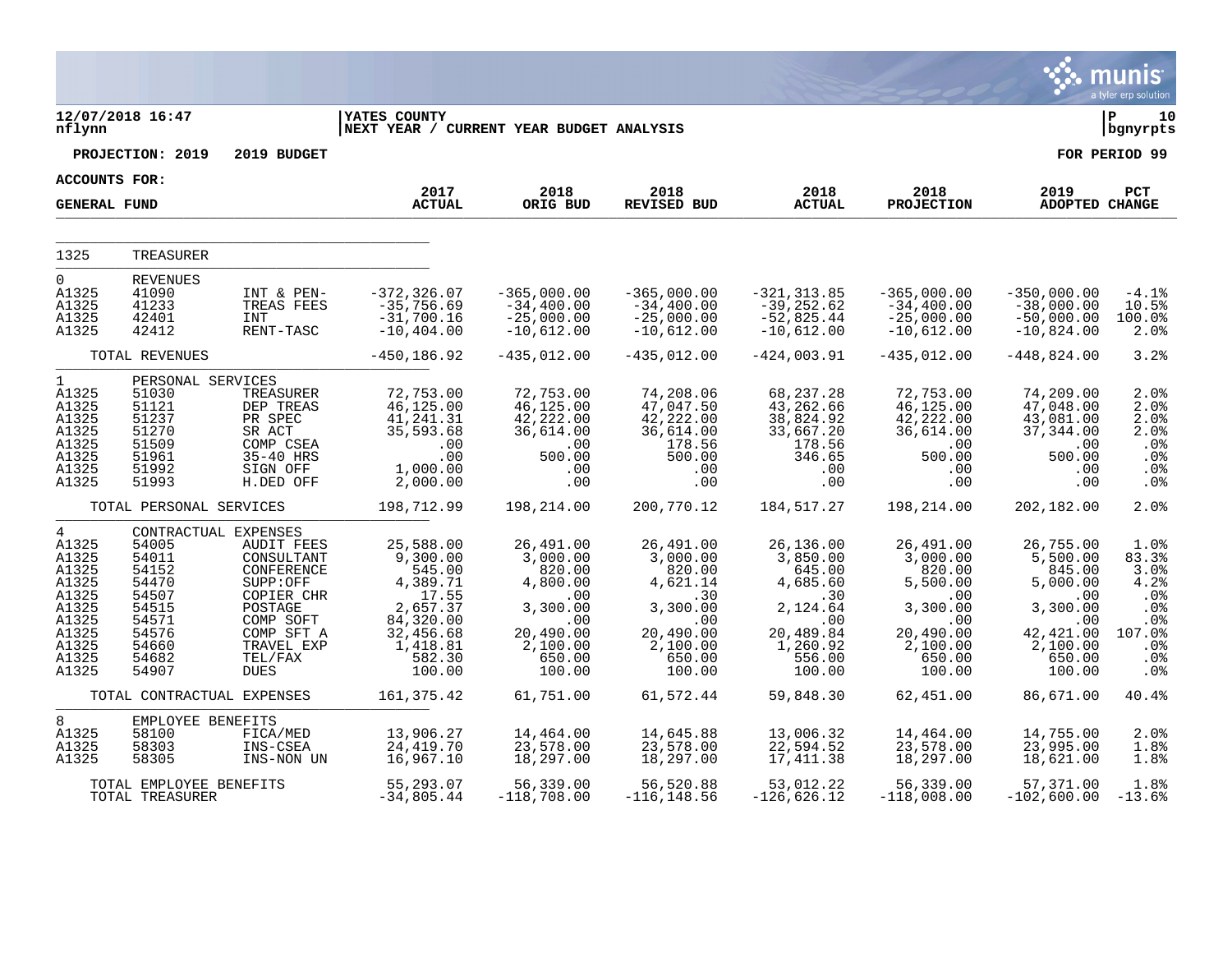|                                      |                                                 |                             |                              |                            |                       |                           |                        | <b>munis</b><br>a tyler erp solution |
|--------------------------------------|-------------------------------------------------|-----------------------------|------------------------------|----------------------------|-----------------------|---------------------------|------------------------|--------------------------------------|
| nflynn                               | 12/07/2018 16:47                                | YATES COUNTY<br>NEXT YEAR / | CURRENT YEAR BUDGET ANALYSIS |                            |                       |                           | P                      | 11<br>bgnyrpts                       |
|                                      | PROJECTION: 2019<br>2019 BUDGET                 |                             |                              |                            |                       |                           | FOR PERIOD 99          |                                      |
| ACCOUNTS FOR:<br><b>GENERAL FUND</b> |                                                 | 2017<br><b>ACTUAL</b>       | 2018<br>ORIG BUD             | 2018<br><b>REVISED BUD</b> | 2018<br><b>ACTUAL</b> | 2018<br><b>PROJECTION</b> | 2019<br>ADOPTED CHANGE | PCT                                  |
|                                      |                                                 |                             |                              |                            |                       |                           |                        |                                      |
| 1340                                 | <b>BUDGET OFFICER</b>                           |                             |                              |                            |                       |                           |                        |                                      |
| A1340                                | PERSONAL SERVICES<br>51575<br><b>BUDGET OFF</b> | 9,518.00                    | 12,500.00                    | 12,750.00                  | 11,724.24             | 12,500.00                 | 12,750.00              | 2.0%                                 |
|                                      | TOTAL PERSONAL SERVICES                         | 9,518.00                    | 12,500.00                    | 12,750.00                  | 11,724.24             | 12,500.00                 | 12,750.00              | 2.0%                                 |
| 8<br>A1340                           | EMPLOYEE BENEFITS<br>58100<br>FICA/MED          | 715.84                      | 956.00                       | 975.13                     | 882.02                | 956.00                    | 976.00                 | 2.1%                                 |
|                                      | TOTAL EMPLOYEE BENEFITS<br>TOTAL BUDGET OFFICER | 715.84<br>10,233.84         | 956.00<br>13,456.00          | 975.13<br>13,725.13        | 882.02<br>12,606.26   | 956.00<br>13,456.00       | 976.00<br>13,726.00    | 2.1%<br>2.0%                         |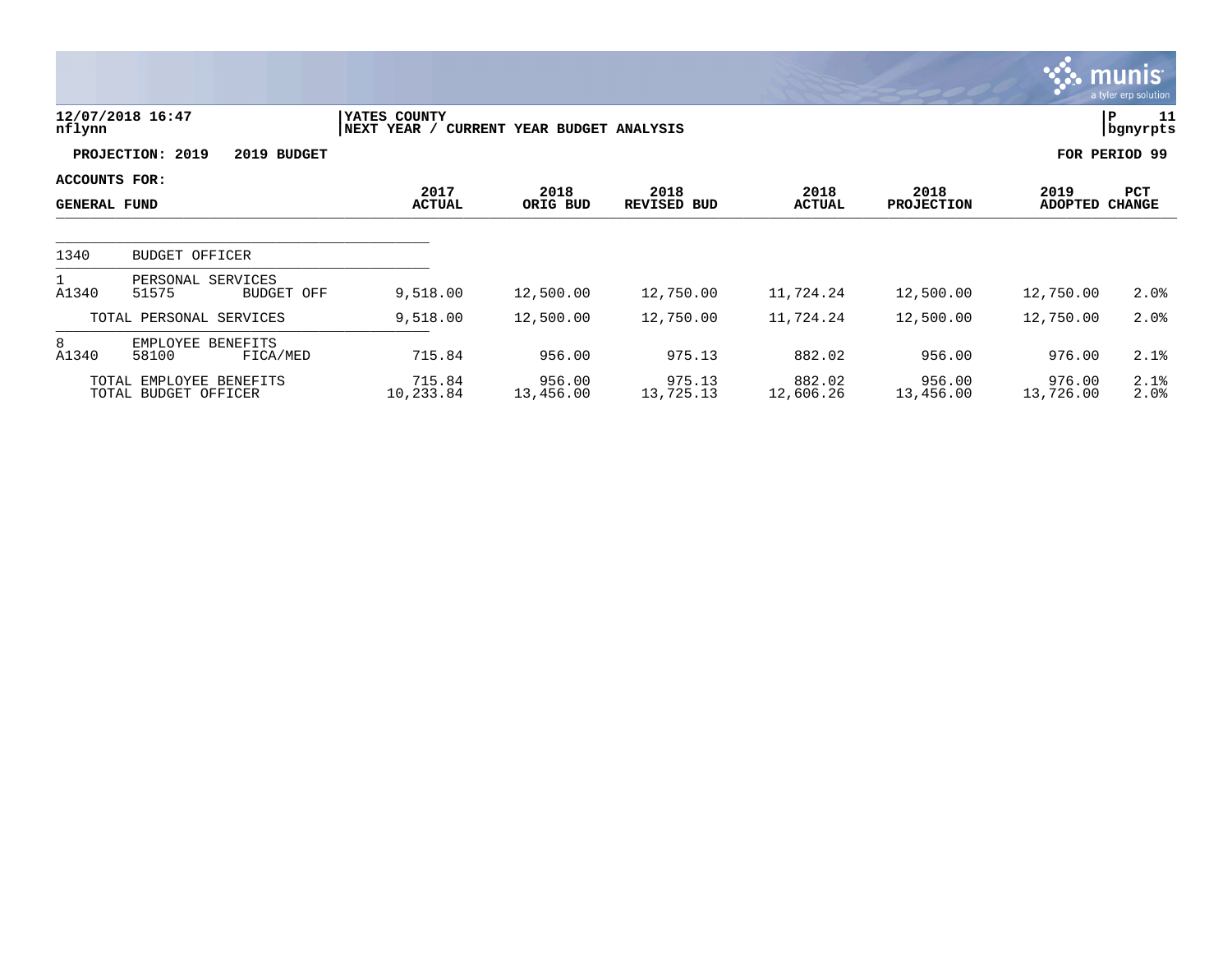|                                                                                                                                                                     |                                                                                                                                                                               |                                                                                                                                                                                                                 |                                                                                                                                                                                          |                                                                                                                                                                                   |                                                                                                                                                                                                 |                                                                                                                                                                              |                                                                                                                                                                                   |                                                                                                                                                                                        | a tyler erp solution                                                                                                                                                   |
|---------------------------------------------------------------------------------------------------------------------------------------------------------------------|-------------------------------------------------------------------------------------------------------------------------------------------------------------------------------|-----------------------------------------------------------------------------------------------------------------------------------------------------------------------------------------------------------------|------------------------------------------------------------------------------------------------------------------------------------------------------------------------------------------|-----------------------------------------------------------------------------------------------------------------------------------------------------------------------------------|-------------------------------------------------------------------------------------------------------------------------------------------------------------------------------------------------|------------------------------------------------------------------------------------------------------------------------------------------------------------------------------|-----------------------------------------------------------------------------------------------------------------------------------------------------------------------------------|----------------------------------------------------------------------------------------------------------------------------------------------------------------------------------------|------------------------------------------------------------------------------------------------------------------------------------------------------------------------|
| nflynn                                                                                                                                                              | 12/07/2018 16:47                                                                                                                                                              |                                                                                                                                                                                                                 | <b>IYATES COUNTY</b><br>NEXT YEAR / CURRENT YEAR BUDGET ANALYSIS                                                                                                                         |                                                                                                                                                                                   |                                                                                                                                                                                                 |                                                                                                                                                                              |                                                                                                                                                                                   |                                                                                                                                                                                        | P <br>12<br>bgnyrpts                                                                                                                                                   |
|                                                                                                                                                                     | PROJECTION: 2019                                                                                                                                                              | 2019 BUDGET                                                                                                                                                                                                     |                                                                                                                                                                                          |                                                                                                                                                                                   |                                                                                                                                                                                                 |                                                                                                                                                                              |                                                                                                                                                                                   |                                                                                                                                                                                        | FOR PERIOD 99                                                                                                                                                          |
| ACCOUNTS FOR:                                                                                                                                                       |                                                                                                                                                                               |                                                                                                                                                                                                                 |                                                                                                                                                                                          |                                                                                                                                                                                   |                                                                                                                                                                                                 |                                                                                                                                                                              |                                                                                                                                                                                   |                                                                                                                                                                                        |                                                                                                                                                                        |
| <b>GENERAL FUND</b>                                                                                                                                                 |                                                                                                                                                                               |                                                                                                                                                                                                                 | 2017<br><b>ACTUAL</b>                                                                                                                                                                    | 2018<br>ORIG BUD                                                                                                                                                                  | 2018<br>REVISED BUD                                                                                                                                                                             | 2018<br>ACTUAL                                                                                                                                                               | 2018<br><b>PROJECTION</b>                                                                                                                                                         | 2019<br>ADOPTED CHANGE                                                                                                                                                                 | <b>PCT</b>                                                                                                                                                             |
|                                                                                                                                                                     |                                                                                                                                                                               |                                                                                                                                                                                                                 |                                                                                                                                                                                          |                                                                                                                                                                                   |                                                                                                                                                                                                 |                                                                                                                                                                              |                                                                                                                                                                                   |                                                                                                                                                                                        |                                                                                                                                                                        |
| 1355                                                                                                                                                                | REAL PROPERTY                                                                                                                                                                 |                                                                                                                                                                                                                 |                                                                                                                                                                                          |                                                                                                                                                                                   |                                                                                                                                                                                                 |                                                                                                                                                                              |                                                                                                                                                                                   |                                                                                                                                                                                        |                                                                                                                                                                        |
| $\Omega$<br>A1355<br>A1355                                                                                                                                          | <b>REVENUES</b><br>41250<br>43089                                                                                                                                             | RP FEES<br>OTHER                                                                                                                                                                                                | $-32,043.24$<br>$-740.30$                                                                                                                                                                | $-29,745.00$<br>.00                                                                                                                                                               | −29,745.00 −34,548.57<br>00.00                                                                                                                                                                  |                                                                                                                                                                              | ںں.145,948,57 −29,745.<br>00.                                                                                                                                                     | $-29,745.00$<br>.00                                                                                                                                                                    | .0 <sub>8</sub><br>. 0 %                                                                                                                                               |
|                                                                                                                                                                     | TOTAL REVENUES                                                                                                                                                                |                                                                                                                                                                                                                 | $-32,783.54$                                                                                                                                                                             | $-29,745.00$                                                                                                                                                                      | $-29,745.00$                                                                                                                                                                                    | $-34,548.57$                                                                                                                                                                 | $-29,745.00$                                                                                                                                                                      | $-29,745.00$                                                                                                                                                                           | .0%                                                                                                                                                                    |
| 1<br>A1355<br>A1355<br>A1355<br>A1355<br>A1355<br>A1355                                                                                                             | PERSONAL SERVICES<br>51060<br>51220<br>51271<br>51508<br>51992<br>51993                                                                                                       | DIR RP<br>SIGN OFF                                                                                                                                                                                              | 66, 525.85<br>CLERK<br>SR ACT 34,152.38<br>35-40 HRS 583.00<br>1,000.00<br>1,000.00                                                                                                      | 60,500.00<br>$35,637.00$<br>$35,637.00$<br>$00$<br>$00$<br>$00$                                                                                                                   | 00,500.00<br>4,169.12<br>31,467<br>$169.$<br>$31,467.8$<br>$00$<br>$00$<br>$51$<br>51                                                                                                           | 56,291.16<br>4,169.12<br>$\begin{array}{cccc} 4,169.12 & .000 \ 22,156.25 & 35,637.00 \ 00 & .00 & .00 \ 00 & .00 & .00 \ 47,728.84 & 51,906.00 \end{array}$                 | 60,500.00                                                                                                                                                                         | 63,500.00<br>.00<br>34,709.00<br>.00<br>.00                                                                                                                                            | 5.0%<br>.0%<br>$-2.6%$<br>$.0\%$<br>.0%                                                                                                                                |
| A1355                                                                                                                                                               | 51999                                                                                                                                                                         | H.DED OFF<br>TM TECH                                                                                                                                                                                            | 50,687.05                                                                                                                                                                                | .00<br>51,906.00                                                                                                                                                                  |                                                                                                                                                                                                 |                                                                                                                                                                              |                                                                                                                                                                                   | .00<br>52,947.00                                                                                                                                                                       | .0%<br>2.0%                                                                                                                                                            |
|                                                                                                                                                                     |                                                                                                                                                                               |                                                                                                                                                                                                                 | TOTAL PERSONAL SERVICES 153,948.28                                                                                                                                                       | 148,043.00                                                                                                                                                                        | 148,043.00                                                                                                                                                                                      | 130, 345. 37 148, 043. 00                                                                                                                                                    |                                                                                                                                                                                   | 151,156.00                                                                                                                                                                             | 2.1%                                                                                                                                                                   |
| $\overline{2}$<br>A1355                                                                                                                                             | EQUIPMENT<br>52115                                                                                                                                                            |                                                                                                                                                                                                                 | COMP HRDWR 15,200.00                                                                                                                                                                     | .00                                                                                                                                                                               | .00                                                                                                                                                                                             | .00                                                                                                                                                                          | .00                                                                                                                                                                               | .00                                                                                                                                                                                    | $.0\%$                                                                                                                                                                 |
|                                                                                                                                                                     | TOTAL EQUIPMENT                                                                                                                                                               |                                                                                                                                                                                                                 | 15,200.00                                                                                                                                                                                | $\sim$ 00                                                                                                                                                                         | .00                                                                                                                                                                                             | .00                                                                                                                                                                          | .00                                                                                                                                                                               | .00                                                                                                                                                                                    | .0%                                                                                                                                                                    |
| $4\degree$<br>A1355<br>A1355<br>A1355<br>A1355<br>A1355<br>A1355<br>A1355<br>A1355<br>A1355<br>A1355<br>A1355<br>A1355<br>A1355<br>A1355<br>A1355<br>A1355<br>A1355 | CONTRACTUAL EXPENSES<br>54152<br>54156<br>54407<br>54408<br>54426<br>54470<br>54507<br>54515<br>54516<br>54571<br>54575<br>54653<br>54654<br>54660<br>54682<br>54763<br>54907 | CONFERENCE<br>TRAINING<br>EOUIP AGRE<br>EQ MAINT<br>MAP MAINT<br>SUPP:OFF<br>COPIER CHR<br>POSTAGE<br>PRINTING<br>COMP SOFT<br>SOFT MAINT<br>GASOLINE<br>MILEAGE<br>TRAVEL EXP<br>TEL/FAX<br>PICTOMETRY<br>DUES | 150.00<br>338.28<br>2, 115.72<br>1,482.99<br>500.00<br>3,359.26<br>483.55<br>1,625.85<br>$\sim$ 00<br>7,500.00<br>300.00<br>10.44<br>128.19<br>1,474.00<br>789.40<br>21,750.00<br>350.00 | 300.00<br>2,000.00<br>3,500.00<br>1,500.00<br>500.00<br>2,700.00<br>500.00<br>100.00<br>.00<br>8,400.00<br>500.00<br>50.00<br>700.00<br>1,500.00<br>900.00<br>21,750.00<br>275.00 | 300.00<br>1,639.00<br>3,500.00<br>1,500.00<br>712.50<br>$2,700.00$<br>500.00<br>100.00<br>.00<br>7,887.50<br>800.00<br>50.00<br>1,242.89<br>$^{\prime}$ 957.11<br>900.00<br>21,750.00<br>275.00 | 100.00<br>1,275.00<br>332.00<br>898.07<br>712.50<br>2,547.16<br>285.20<br>65.70<br>.00<br>7,603.41<br>800.00<br>13.47<br>1,163.65<br>275.66<br>752.50<br>21,746.00<br>120.00 | 300.00<br>2,000.00<br>3,500.00<br>1,500.00<br>500.00<br>2,700.00<br>500.00<br>100.00<br>.00<br>8,400.00<br>500.00<br>50.00<br>700.00<br>1,500.00<br>900.00<br>21,750.00<br>275.00 | 200.00<br>2,550.00<br>1,000.00<br>500.00<br>750.00<br>2,700.00<br>500.00<br>100.00<br>1,200.00<br>7,700.00<br>500.00<br>50.00<br>1,100.00<br>1,100.00<br>900.00<br>21,750.00<br>275.00 | $-33.3%$<br>27.5%<br>$-71.4%$<br>$-66.7%$<br>50.0%<br>.0%<br>$.0\%$<br>.0%<br>.0%<br>$-8.3%$<br>.0%<br>$.0\%$<br>57.1%<br>$-26.7%$<br>.0%<br>$.0\%$<br>.0 <sub>8</sub> |

 $\ddot{\mathbf{w}}$  munis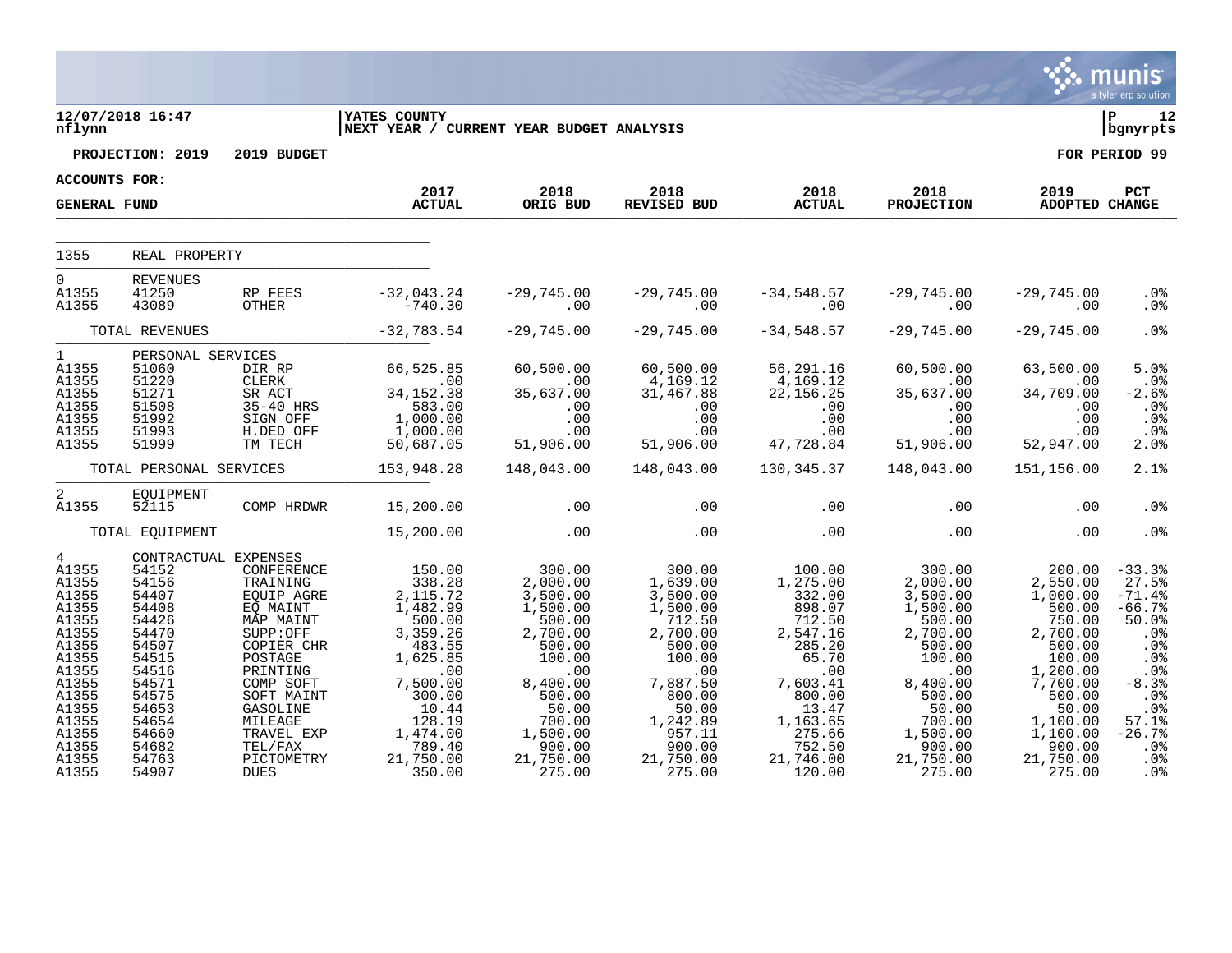

### **12/07/2018 16:47 |YATES COUNTY |P 13 nflynn |NEXT YEAR / CURRENT YEAR BUDGET ANALYSIS |bgnyrpts**

**PROJECTION: 2019 2019 BUDGET FOR PERIOD 99**

| <b>GENERAL FUND</b>                            |                                     |                                                       | 2017<br><b>ACTUAL</b>              | 2018<br>ORIG BUD                    | 2018<br>REVISED BUD                 | 2018<br><b>ACTUAL</b>              | 2018<br><b>PROJECTION</b>           | 2019<br>ADOPTED                     | <b>PCT</b><br>CHANGE |
|------------------------------------------------|-------------------------------------|-------------------------------------------------------|------------------------------------|-------------------------------------|-------------------------------------|------------------------------------|-------------------------------------|-------------------------------------|----------------------|
| A1355<br>A1355                                 | 54916<br>54964                      | PUBLICATN<br>LEASE:DATA                               | 812.00<br>40.00                    | 375.00<br>40.00                     | 736.00<br>40.00                     | 736.00<br>.00                      | 375.00<br>40.00                     | 500.00<br>40.00                     | 33.3%<br>.0%         |
| TOTAL CONTRACTUAL EXPENSES                     |                                     | 43,209.68                                             | 45,590.00                          | 45,590.00                           | 39,426.32                           | 45,590.00                          | 43,415.00                           | $-4.8%$                             |                      |
| 8<br>A1355<br>A1355<br>A1355                   | EMPLOYEE<br>58100<br>58303<br>58305 | <b>BENEFITS</b><br>FICA/MED<br>INS-CSEA<br>INS-NON UN | 10,910.70<br>23,663.40<br>8,657.78 | 10,372.00<br>24,588.00<br>11,202.00 | 10,372.00<br>24,588.00<br>11,202.00 | 9,246.44<br>17,431.39<br>10,828.14 | 10,372.00<br>24,588.00<br>11,202.00 | 10,845.00<br>24,443.00<br>12,160.00 | 4.6%<br>-.6%<br>8.6% |
| TOTAL EMPLOYEE BENEFITS<br>TOTAL REAL PROPERTY |                                     | 43,231.88<br>222,806.30                               | 46,162.00<br>210,050.00            | 46,162.00<br>210,050.00             | 37,505.97<br>172,729.09             | 46,162.00<br>210,050.00            | 47,448.00<br>212, 274, 00           | 2.8%<br>1.1%                        |                      |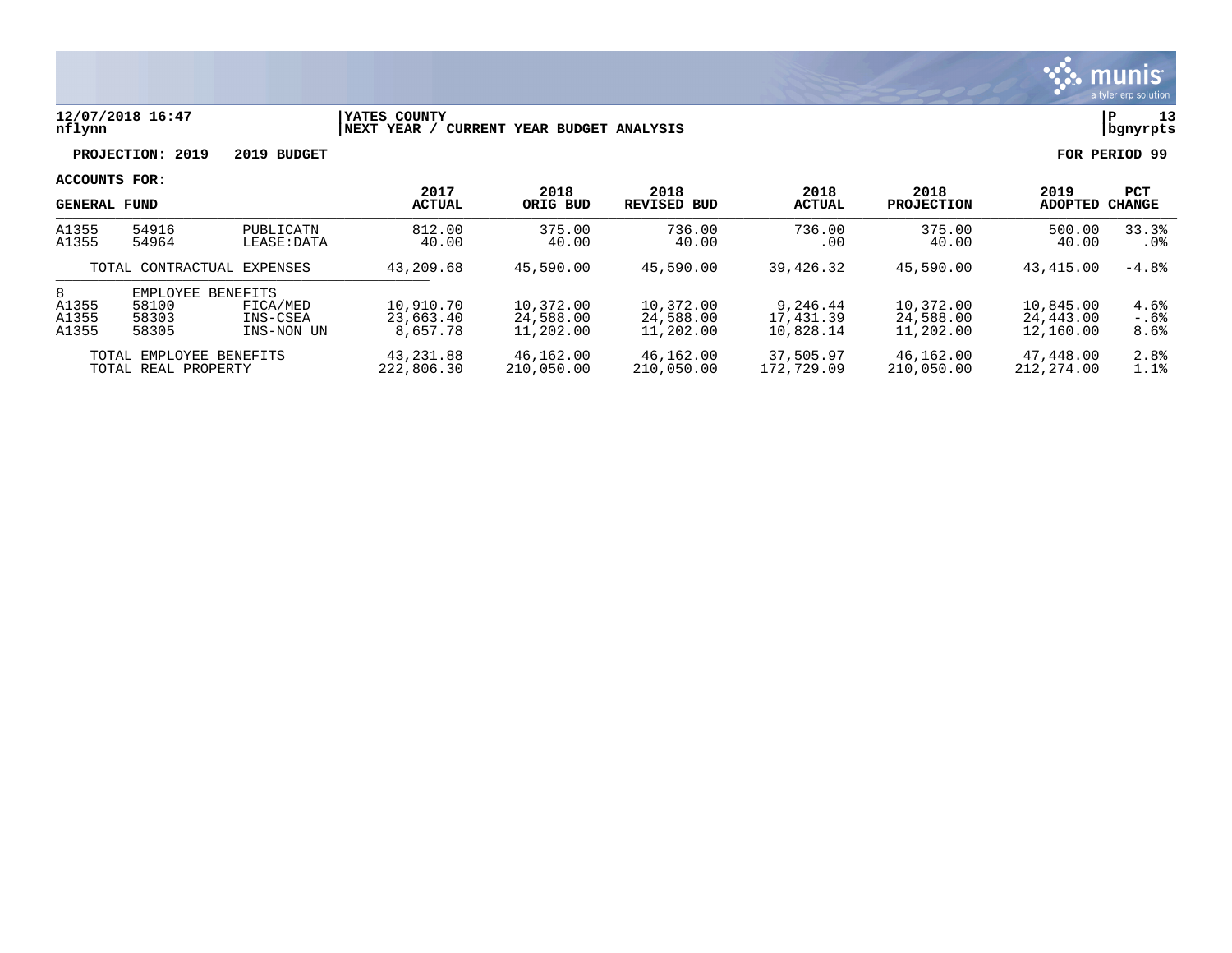|                                      |                            |                              |                             |                              |                       |                          |                           |                       | $ \mathsf{munis} $<br>a tyler erp solution |
|--------------------------------------|----------------------------|------------------------------|-----------------------------|------------------------------|-----------------------|--------------------------|---------------------------|-----------------------|--------------------------------------------|
| nflynn                               | 12/07/2018 16:47           |                              | YATES COUNTY<br>NEXT YEAR / | CURRENT YEAR BUDGET ANALYSIS |                       |                          |                           |                       | 14<br>PΡ<br>bgnyrpts                       |
|                                      | 2019<br><b>PROJECTION:</b> | 2019 BUDGET                  |                             |                              |                       |                          |                           |                       | FOR PERIOD 99                              |
| ACCOUNTS FOR:<br><b>GENERAL FUND</b> |                            |                              | 2017<br><b>ACTUAL</b>       | 2018<br>ORIG BUD             | 2018<br>REVISED BUD   | 2018<br><b>ACTUAL</b>    | 2018<br><b>PROJECTION</b> | 2019<br>ADOPTED       | PCT<br><b>CHANGE</b>                       |
| 1362                                 |                            | TAX ADVERTISING & EXPENSE    |                             |                              |                       |                          |                           |                       |                                            |
| $\Omega$<br>A1362                    | REVENUES<br>41235          | TX ADV&SRC                   | $-17,533.00$                | $-19,000.00$                 | $-19,000.00$          | $-16, 107.00$            | $-19,000.00$              | $-17,000.00$          | $-10.5%$                                   |
|                                      | TOTAL REVENUES             |                              | $-17,533.00$                | $-19,000.00$                 | $-19,000.00$          | $-16, 107.00$            | $-19,000.00$              | $-17,000.00$          | $-10.5%$                                   |
| 4<br>A1362                           | CONTRACTUAL<br>54922       | EXPENSES<br>TX ENF EXP       | 17,641.72                   | 20,500.00                    | 20,500.00             | 11,311.07                | 20,500.00                 | 19,200.00             | $-6.3%$                                    |
|                                      | TOTAL CONTRACTUAL EXPENSES | TOTAL TAX ADVERTISING & EXPE | 17,641.72<br>108.72         | 20,500.00<br>1,500.00        | 20,500.00<br>1,500.00 | 11,311.07<br>$-4,795.93$ | 20,500.00<br>1,500.00     | 19,200.00<br>2,200.00 | $-6.3%$<br>46.7%                           |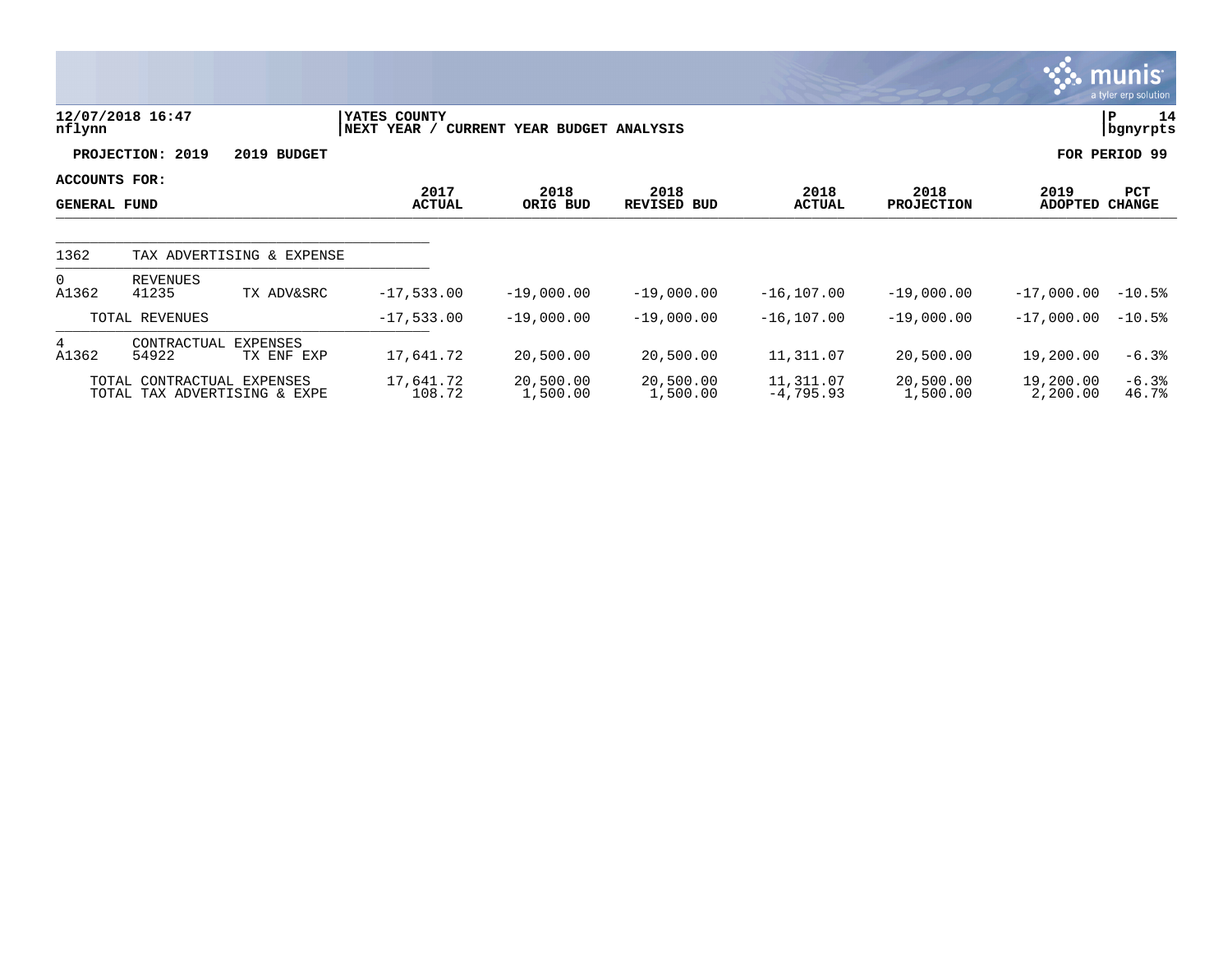|                                      |                                            |                                      |                                        |                              |                             |                                          |                             |                             | <b>munis</b><br>a tyler erp solution |
|--------------------------------------|--------------------------------------------|--------------------------------------|----------------------------------------|------------------------------|-----------------------------|------------------------------------------|-----------------------------|-----------------------------|--------------------------------------|
| nflynn                               | 12/07/2018 16:47                           |                                      | YATES COUNTY<br>NEXT YEAR /            | CURRENT YEAR BUDGET ANALYSIS |                             |                                          |                             |                             | 15<br>ΙP<br>bgnyrpts                 |
|                                      | PROJECTION: 2019                           | 2019 BUDGET                          |                                        |                              |                             |                                          |                             |                             | FOR PERIOD 99                        |
| ACCOUNTS FOR:<br><b>GENERAL FUND</b> |                                            |                                      | 2017<br><b>ACTUAL</b>                  | 2018<br>ORIG BUD             | 2018<br><b>REVISED BUD</b>  | 2018<br><b>ACTUAL</b>                    | 2018<br><b>PROJECTION</b>   | 2019<br><b>ADOPTED</b>      | PCT<br><b>CHANGE</b>                 |
| 1364                                 |                                            | TAX-ACOD PROP EXPENSES               |                                        |                              |                             |                                          |                             |                             |                                      |
| $\Omega$<br>A1364<br>A1364<br>A1364  | <b>REVENUES</b><br>41051<br>42401<br>42652 | SALE TAP<br>INT-ENV CL<br>FOREST PRD | $-115,944.30$<br>$-45.02$<br>$-286.97$ | $-113,000.00$<br>.00<br>.00  | $-113,000.00$<br>.00<br>.00 | $-172,022.60$<br>$-45.78$<br>$-3,501.18$ | $-113,000.00$<br>.00<br>.00 | $-113,000.00$<br>.00<br>.00 | $.0\%$<br>.0%<br>$.0\%$              |
|                                      | TOTAL REVENUES                             |                                      | $-116, 276.29$                         | $-113,000.00$                | $-113,000.00$               | $-175,569.56$                            | $-113,000.00$               | $-113,000.00$               | $.0\%$                               |
| 4<br>A1364<br>A1364                  | CONTRACTUAL EXPENSES<br>54918<br>54936     | REF&TAP TX<br>CLEANUP                | 892.90<br>40,112.53                    | 1,100.00<br>20,000.00        | 3,085.44<br>18,014.56       | 3,085.44<br>4,088.74                     | 1,100.00<br>20,000.00       | 4,000.00<br>20,000.00       | 263.6%<br>.0%                        |
|                                      | TOTAL CONTRACTUAL EXPENSES                 | TOTAL TAX-ACOD PROP EXPENSES         | 41,005.43<br>$-75, 270.86$             | 21,100.00<br>$-91,900.00$    | 21,100.00<br>$-91,900.00$   | 7,174.18<br>$-168, 395.38$               | 21,100.00<br>$-91,900.00$   | 24,000.00<br>$-89,000.00$   | 13.7%<br>$-3.2%$                     |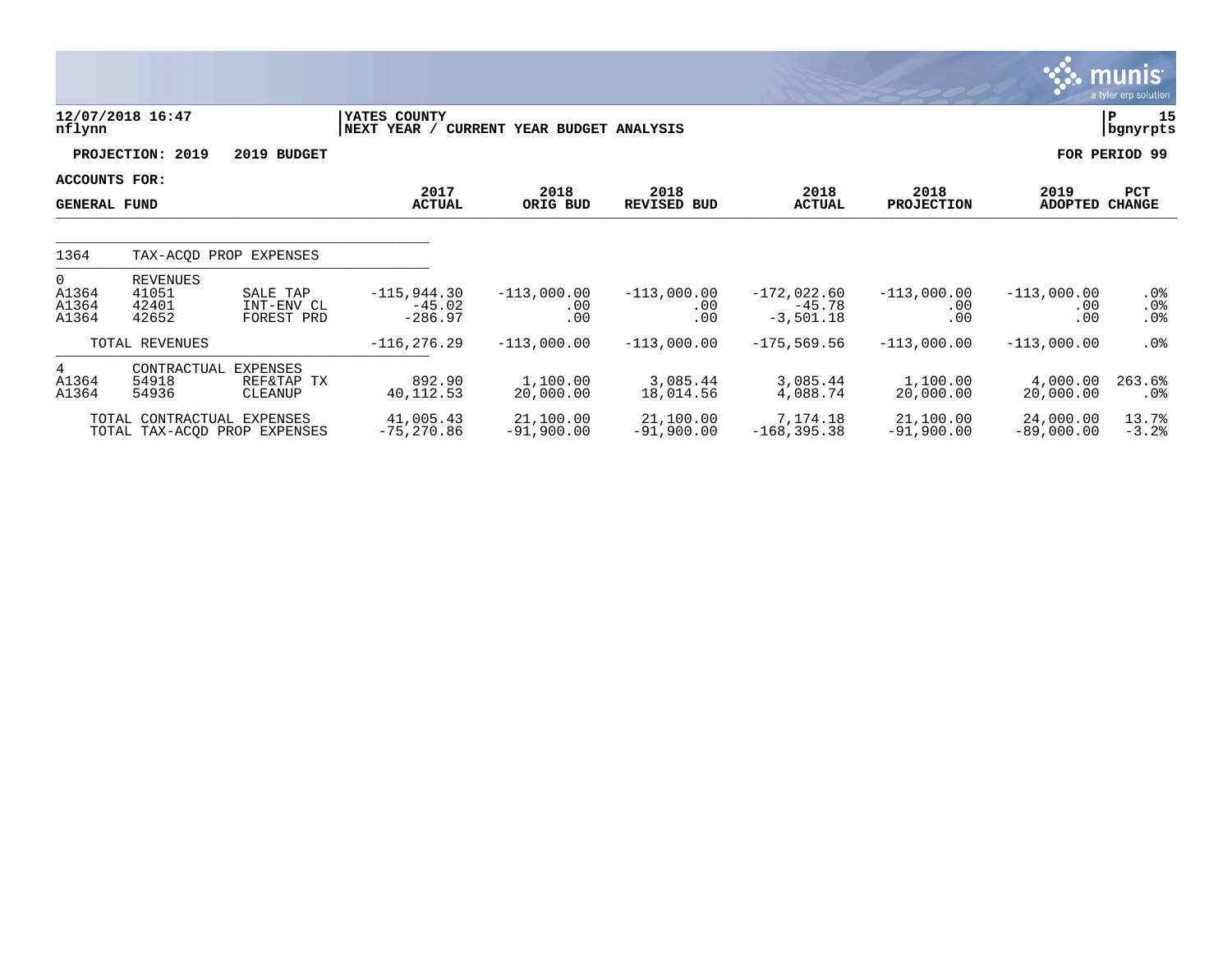|                                                                                                                          |                                                                                                                                  |                                                                                                                                                             |                                                                                                                                                 |                                                                                                                                     |                                                                                                                                     |                                                                                                                              |                                                                                                                                     |                                                                                                                                  | munis<br>a tyler erp solution                                                                                     |
|--------------------------------------------------------------------------------------------------------------------------|----------------------------------------------------------------------------------------------------------------------------------|-------------------------------------------------------------------------------------------------------------------------------------------------------------|-------------------------------------------------------------------------------------------------------------------------------------------------|-------------------------------------------------------------------------------------------------------------------------------------|-------------------------------------------------------------------------------------------------------------------------------------|------------------------------------------------------------------------------------------------------------------------------|-------------------------------------------------------------------------------------------------------------------------------------|----------------------------------------------------------------------------------------------------------------------------------|-------------------------------------------------------------------------------------------------------------------|
| nflynn                                                                                                                   | 12/07/2018 16:47                                                                                                                 |                                                                                                                                                             | <b>YATES COUNTY</b><br>NEXT YEAR / CURRENT YEAR BUDGET ANALYSIS                                                                                 |                                                                                                                                     |                                                                                                                                     |                                                                                                                              |                                                                                                                                     |                                                                                                                                  | l P<br>16<br>bgnyrpts                                                                                             |
|                                                                                                                          | PROJECTION: 2019                                                                                                                 | 2019 BUDGET                                                                                                                                                 |                                                                                                                                                 |                                                                                                                                     |                                                                                                                                     |                                                                                                                              |                                                                                                                                     |                                                                                                                                  | FOR PERIOD 99                                                                                                     |
| <b>ACCOUNTS FOR:</b>                                                                                                     |                                                                                                                                  |                                                                                                                                                             | 2017                                                                                                                                            | 2018                                                                                                                                | 2018                                                                                                                                | 2018                                                                                                                         | 2018                                                                                                                                | 2019                                                                                                                             | PCT                                                                                                               |
| <b>GENERAL FUND</b>                                                                                                      |                                                                                                                                  |                                                                                                                                                             | <b>ACTUAL</b>                                                                                                                                   | ORIG BUD                                                                                                                            | REVISED BUD                                                                                                                         | <b>ACTUAL</b>                                                                                                                | <b>PROJECTION</b>                                                                                                                   | <b>ADOPTED CHANGE</b>                                                                                                            |                                                                                                                   |
| 1410                                                                                                                     | COUNTY CLERK                                                                                                                     |                                                                                                                                                             |                                                                                                                                                 |                                                                                                                                     |                                                                                                                                     |                                                                                                                              |                                                                                                                                     |                                                                                                                                  |                                                                                                                   |
| 0<br>A1410<br>A1410<br>A1410<br>A1410<br>A1410                                                                           | <b>REVENUES</b><br>41136<br>41255<br>42410<br>42545<br>43005                                                                     | AUTO TAX<br>CO CLRK FE<br>RENT-CLERK<br>PISTOL PER<br>MORTG TAX                                                                                             | $-151,635.83$<br>$-516, 444.48$<br>$-3,000.00$<br>$-7,736.00$<br>$-213,920.72$                                                                  | $-145,000.00$<br>$-480,000.00$<br>$-3,000.00$<br>$-5,000.00$<br>$-195,000.00$                                                       | $-145,000.00$<br>$-480,000.00$<br>$-3,000.00$<br>$-5,000.00$<br>$-195,000.00$                                                       | $-121,983.08$<br>$-489, 494.68$<br>$-2,500.00$<br>$-4,900.00$<br>$-235, 575.78$                                              | $-145,000.00$<br>$-480,000.00$<br>$-3,000.00$<br>$-5,000.00$<br>$-195,000.00$                                                       | $-150,000.00$<br>$-500,000.00$<br>$-3,000.00$<br>$-7,000.00$<br>$-210,000.00$                                                    | 3.4%<br>4.2%<br>.0%<br>40.0%<br>7.7%                                                                              |
|                                                                                                                          | TOTAL REVENUES                                                                                                                   |                                                                                                                                                             | $-892,737.03$                                                                                                                                   | $-828,000.00$                                                                                                                       | $-828,000.00$                                                                                                                       | $-854, 453.54$                                                                                                               | $-828,000.00$                                                                                                                       | $-870,000.00$                                                                                                                    | 5.1%                                                                                                              |
| $\mathbf{1}$<br>A1410<br>A1410<br>A1410<br>A1410<br>A1410<br>A1410<br>A1410<br>A1410<br>A1410<br>A1410<br>A1410<br>A1410 | PERSONAL SERVICES<br>51005<br>51110<br>51135<br>51235<br>51236<br>51250<br>51251<br>51509<br>51660<br>51661<br>51992<br>51993    | CO CLERK<br>DEP CLERK<br>MV SUPER<br>MV CASHIER<br>MV CASHIER<br>RECORD CLK<br>RECORD CLK<br>COMP CSEA<br>INS BUYOUT<br>COMP NONUN<br>SIGN OFF<br>H.DED OFF | 64,614.00<br>37,925.00<br>42,879.20<br>33, 414.37<br>33,543.73<br>37,856.01<br>36,891.41<br>574.33<br>1,778.04<br>73.87<br>2,000.00<br>2,000.00 | 64,614.00<br>37,925.00<br>42,880.00<br>34,999.00<br>35,131.00<br>38,769.00<br>37,851.00<br>.00<br>.00<br>.00<br>.00<br>.00          | 65,906.28<br>38,683.50<br>43,737.60<br>34,999.00<br>35,131.00<br>38,769.00<br>37,851.00<br>.00<br>.00<br>.00<br>.00<br>.00          | 60,603.12<br>35,571.73<br>40,370.47<br>32,168.45<br>29,875.40<br>35,649.60<br>34,742.40<br>.00<br>.00<br>26.05<br>.00<br>.00 | 64,614.00<br>37,925.00<br>42,880.00<br>34,999.00<br>35,131.00<br>38,769.00<br>37,851.00<br>.00<br>.00<br>.00<br>.00<br>.00          | 65,907.00<br>38,684.00<br>43,738.00<br>36,368.00<br>36,473.00<br>39,537.00<br>39,537.00<br>.00<br>.00<br>.00<br>.00<br>.00       | 2.0%<br>2.0%<br>2.0%<br>3.9%<br>3.8%<br>2.0%<br>4.5%<br>.0%<br>.0%<br>.0%<br>.0 <sub>8</sub><br>.0%               |
|                                                                                                                          | TOTAL PERSONAL SERVICES                                                                                                          |                                                                                                                                                             | 293,549.96                                                                                                                                      | 292,169.00                                                                                                                          | 295,077.38                                                                                                                          | 269,007.22                                                                                                                   | 292,169.00                                                                                                                          | 300,244.00                                                                                                                       | 2.8%                                                                                                              |
| 4<br>A1410<br>A1410<br>A1410<br>A1410<br>A1410<br>A1410<br>A1410<br>A1410<br>A1410<br>A1410<br>A1410<br>A1410            | CONTRACTUAL EXPENSES<br>54002<br>54470<br>54471<br>54507<br>54515<br>54516<br>54522<br>54660<br>54682<br>54907<br>54916<br>54964 | ARCHIVAL<br>SUPP:OFF<br>SUPP: PHOTO<br>COPIER CHR<br>POSTAGE<br>PRINTING<br>SHIPMENTS<br>TRAVEL EXP<br>TEL/FAX<br><b>DUES</b><br>PUBLICATN<br>LEASE: DATA   | 44,910.00<br>2,692.25<br>230.41<br>1,107.25<br>2,759.38<br>459.00<br>11.58<br>388.00<br>1,307.20<br>225.00<br>1,730.07<br>1,103.45              | 45,540.00<br>3,500.00<br>475.00<br>1,100.00<br>2,100.00<br>450.00<br>660.00<br>640.00<br>1,400.00<br>225.00<br>1,750.00<br>1,200.00 | 45,540.00<br>3,500.00<br>475.00<br>1,100.00<br>2,100.00<br>450.00<br>660.00<br>640.00<br>1,400.00<br>225.00<br>1,750.00<br>1,200.00 | 41,167.50<br>3,652.35<br>464.88<br>909.25<br>2,365.32<br>432.00<br>.00<br>.00<br>1,213.10<br>225.00<br>1,686.84<br>1,183.20  | 45,540.00<br>3,500.00<br>475.00<br>1,100.00<br>2,100.00<br>450.00<br>660.00<br>640.00<br>1,400.00<br>225.00<br>1,750.00<br>1,200.00 | 45,540.00<br>3,000.00<br>475.00<br>1,100.00<br>2,600.00<br>450.00<br>.00<br>540.00<br>1,500.00<br>225.00<br>1,900.00<br>1,200.00 | .0 <sub>8</sub><br>$-14.3%$<br>.0%<br>.0%<br>23.8%<br>.0%<br>$-100.0$ %<br>$-15.6%$<br>7.1%<br>.0%<br>8.6%<br>.0% |
|                                                                                                                          | TOTAL CONTRACTUAL EXPENSES                                                                                                       |                                                                                                                                                             | 56,923.59                                                                                                                                       | 59,040.00                                                                                                                           | 59,040.00                                                                                                                           | 53,299.44                                                                                                                    | 59,040.00                                                                                                                           | 58,530.00                                                                                                                        | $-.9%$                                                                                                            |
| 8<br>A1410                                                                                                               | EMPLOYEE BENEFITS<br>58100                                                                                                       | FICA/MED                                                                                                                                                    | 21,981.83                                                                                                                                       | 21,618.00                                                                                                                           | 21,646.26                                                                                                                           | 19,246.92                                                                                                                    | 21,618.00                                                                                                                           | 21,851.00                                                                                                                        | 1.1%                                                                                                              |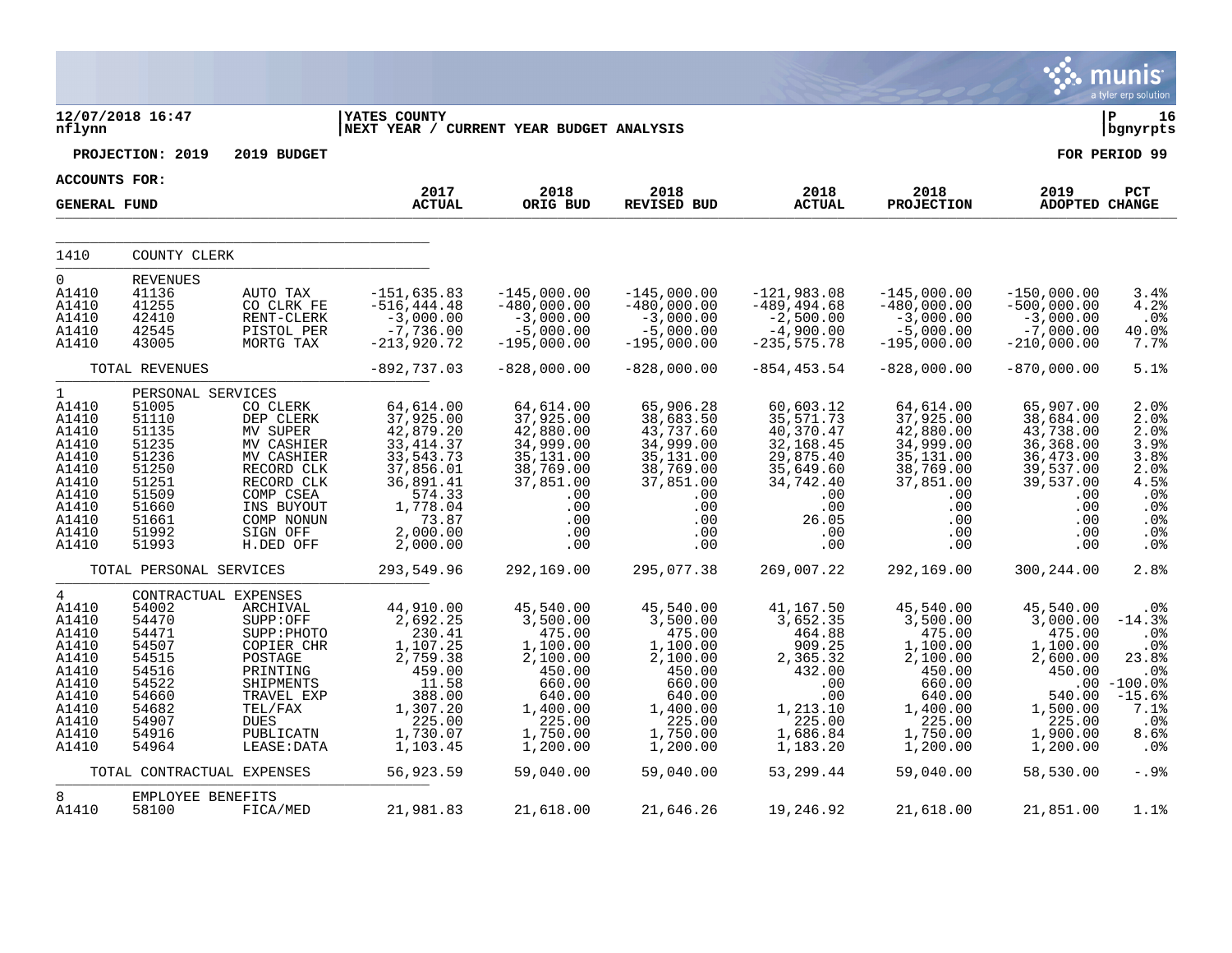

### **12/07/2018 16:47 |YATES COUNTY |P 17 nflynn |NEXT YEAR / CURRENT YEAR BUDGET ANALYSIS |bgnyrpts**

# **PROJECTION: 2019 2019 BUDGET FOR PERIOD 99**

| <b>GENERAL FUND</b>     |       |            | 2017          | 2018          | 2018          | 2018          | 2018              | 2019          | PCT           |
|-------------------------|-------|------------|---------------|---------------|---------------|---------------|-------------------|---------------|---------------|
|                         |       |            | <b>ACTUAL</b> | ORIG BUD      | REVISED BUD   | <b>ACTUAL</b> | <b>PROJECTION</b> | ADOPTED       | <b>CHANGE</b> |
| A1410                   | 58303 | INS-CSEA   | 29,326.40     | 30,562.00     | 30,562.00     | 29,287.17     | 30,562.00         | 31,103.00     | 1.8%          |
| A1410                   | 58305 | INS-NON UN | 13,074.06     | 12,323.00     | 12,323.00     | 23,974.28     | 12,323.00         | 25,461.00     | 106.6%        |
| TOTAL EMPLOYEE BENEFITS |       |            | 64,382.29     | 64,503.00     | 64,531.26     | 72,508.37     | 64,503.00         | 78,415.00     | 21.6%         |
| TOTAL COUNTY CLERK      |       |            | $-477,881.19$ | $-412.288.00$ | $-409.351.36$ | $-459.638.51$ | $-412.288.00$     | $-432.811.00$ | 5.0%          |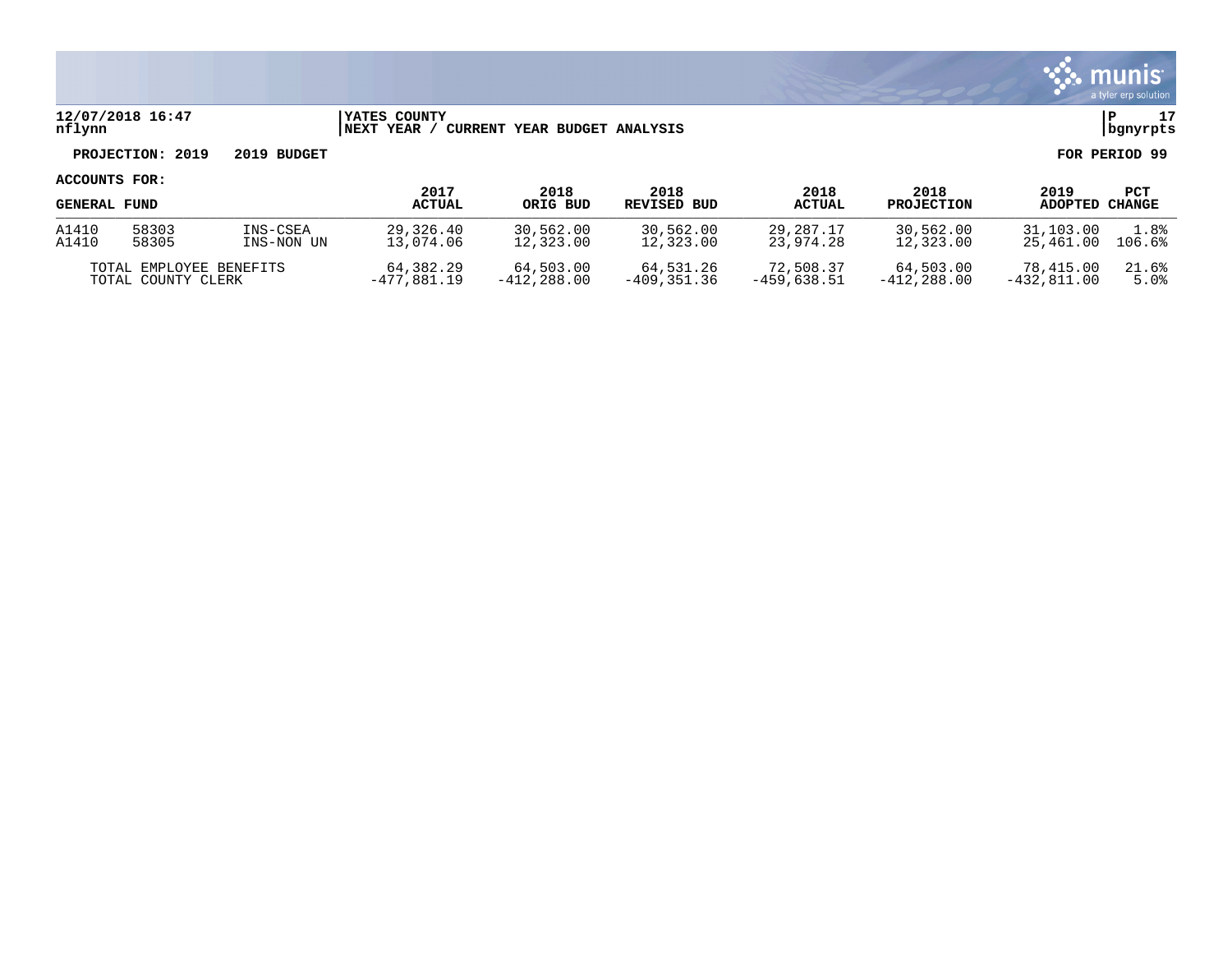|                                                                                                                                               |                                                                                                                                                                                  |                                                                                                                                                                                     |                                                                                                                                              |                                                                                                                                                          |                                                                                                                                                          |                                                                                                                                           |                                                                                                                                                          |                                                                                                                    | <b>munis</b><br>a tyler erp solution                                                                                                                                           |
|-----------------------------------------------------------------------------------------------------------------------------------------------|----------------------------------------------------------------------------------------------------------------------------------------------------------------------------------|-------------------------------------------------------------------------------------------------------------------------------------------------------------------------------------|----------------------------------------------------------------------------------------------------------------------------------------------|----------------------------------------------------------------------------------------------------------------------------------------------------------|----------------------------------------------------------------------------------------------------------------------------------------------------------|-------------------------------------------------------------------------------------------------------------------------------------------|----------------------------------------------------------------------------------------------------------------------------------------------------------|--------------------------------------------------------------------------------------------------------------------|--------------------------------------------------------------------------------------------------------------------------------------------------------------------------------|
| nflynn                                                                                                                                        | 12/07/2018 16:47                                                                                                                                                                 |                                                                                                                                                                                     | YATES COUNTY<br>NEXT YEAR / CURRENT YEAR BUDGET ANALYSIS                                                                                     |                                                                                                                                                          |                                                                                                                                                          |                                                                                                                                           |                                                                                                                                                          |                                                                                                                    | l P<br>18<br>  bgnyrpts                                                                                                                                                        |
|                                                                                                                                               | PROJECTION: 2019                                                                                                                                                                 | 2019 BUDGET                                                                                                                                                                         |                                                                                                                                              |                                                                                                                                                          |                                                                                                                                                          |                                                                                                                                           |                                                                                                                                                          |                                                                                                                    | FOR PERIOD 99                                                                                                                                                                  |
|                                                                                                                                               | <b>ACCOUNTS FOR:</b>                                                                                                                                                             |                                                                                                                                                                                     |                                                                                                                                              |                                                                                                                                                          |                                                                                                                                                          |                                                                                                                                           |                                                                                                                                                          |                                                                                                                    |                                                                                                                                                                                |
| <b>GENERAL FUND</b>                                                                                                                           |                                                                                                                                                                                  |                                                                                                                                                                                     | 2017<br><b>ACTUAL</b>                                                                                                                        | 2018<br>ORIG BUD                                                                                                                                         | 2018<br><b>REVISED BUD</b>                                                                                                                               | 2018<br><b>ACTUAL</b>                                                                                                                     | 2018<br><b>PROJECTION</b>                                                                                                                                | 2019<br>ADOPTED CHANGE                                                                                             | <b>PCT</b>                                                                                                                                                                     |
| 1420                                                                                                                                          | COUNTY ATTORNEY                                                                                                                                                                  |                                                                                                                                                                                     |                                                                                                                                              |                                                                                                                                                          |                                                                                                                                                          |                                                                                                                                           |                                                                                                                                                          |                                                                                                                    |                                                                                                                                                                                |
| $\mathbf{1}$<br>A1420<br>A1420                                                                                                                | PERSONAL SERVICES<br>51590<br>51644                                                                                                                                              | CO ATTY<br>SECR-ATTY                                                                                                                                                                | 92,871.00<br>28,674.10                                                                                                                       | 92,871.00<br>28,675.00                                                                                                                                   | 94,728.42<br>29,248.50                                                                                                                                   | 87,106.32<br>26,997.60                                                                                                                    | 92,871.00<br>28,675.00                                                                                                                                   | 94,729.00<br>29,360.00                                                                                             | 2.0%<br>2.4%                                                                                                                                                                   |
|                                                                                                                                               | TOTAL PERSONAL SERVICES                                                                                                                                                          |                                                                                                                                                                                     | 121,545.10                                                                                                                                   | 121,546.00                                                                                                                                               | 123,976.92                                                                                                                                               | 114,103.92                                                                                                                                | 121,546.00                                                                                                                                               | 124,089.00                                                                                                         | 2.1%                                                                                                                                                                           |
| $4\overline{ }$<br>A1420<br>A1420<br>A1420<br>A1420<br>A1420<br>A1420<br>A1420<br>A1420<br>A1420<br>A1420<br>A1420<br>A1420<br>A1420<br>A1420 | CONTRACTUAL EXPENSES<br>54025<br>54044<br>54152<br>54408<br>54470<br>54507<br>54512<br>54515<br>54654<br>54660<br>54682<br>54755<br>54907<br>54916<br>TOTAL CONTRACTUAL EXPENSES | LEGAL ASST<br>STENO FEES<br>CONFERENCE<br>EQ MAINT<br>SUPP:OFF<br>COPIER CHR<br>ON LINE DA<br>POSTAGE<br>MILEAGE<br>TRAVEL EXP<br>TEL/FAX<br>WITNESS FE<br><b>DUES</b><br>PUBLICATN | 34,854.50<br>.00<br>100.00<br>.00<br>296.45<br>.00<br>2,020.00<br>71.25<br>.00<br>165.85<br>330.90<br>32.00<br>284.00<br>93.44<br>38, 248.39 | 45,000.00<br>150.00<br>350.00<br>75.00<br>385.00<br>25.00<br>1,980.00<br>100.00<br>110.00<br>475.00<br>275.00<br>300.00<br>300.00<br>500.00<br>50,025.00 | 45,000.00<br>150.00<br>350.00<br>75.00<br>385.00<br>25.00<br>1,980.00<br>100.00<br>110.00<br>475.00<br>275.00<br>300.00<br>300.00<br>500.00<br>50,025.00 | 45,166.09<br>.00<br>150.00<br>.00<br>394.45<br>.00<br>2,002.00<br>78.22<br>.00<br>171.14<br>299.80<br>.00<br>254.00<br>97.30<br>48,613.00 | 45,000.00<br>150.00<br>350.00<br>75.00<br>385.00<br>25.00<br>1,980.00<br>100.00<br>110.00<br>475.00<br>275.00<br>300.00<br>300.00<br>500.00<br>50,025.00 | 45,000.00<br>200.00<br>385.00<br>2,350.00<br>100.00<br>200.00<br>340.00<br>150.00<br>300.00<br>300.00<br>49,325.00 | $.0\%$<br>$.00 - 100.0$<br>$-42.9%$<br>$.00 - 100.0$<br>.0%<br>$.00 - 100.0%$<br>18.7%<br>.0%<br>81.8%<br>$.00 - 100.0%$<br>23.6%<br>$-50.0%$<br>$.0\%$<br>$-40.0%$<br>$-1.4%$ |
| 8<br>A1420                                                                                                                                    | EMPLOYEE BENEFITS<br>58100                                                                                                                                                       | FICA/MED                                                                                                                                                                            | 9,298.14                                                                                                                                     | 9,299.00                                                                                                                                                 | 9,484.97                                                                                                                                                 | 8,728.80                                                                                                                                  | 9,299.00                                                                                                                                                 | 9,493.00                                                                                                           | 2.1%                                                                                                                                                                           |
|                                                                                                                                               | TOTAL EMPLOYEE BENEFITS<br>TOTAL COUNTY ATTORNEY                                                                                                                                 |                                                                                                                                                                                     | 9,298.14<br>169,091.63                                                                                                                       | 9,299.00<br>180,870.00                                                                                                                                   | 9,484.97<br>183,486.89                                                                                                                                   | 8,728.80<br>171,445.72                                                                                                                    | 9,299.00<br>180,870.00                                                                                                                                   | 9,493.00<br>182,907.00                                                                                             | 2.1%<br>1.1%                                                                                                                                                                   |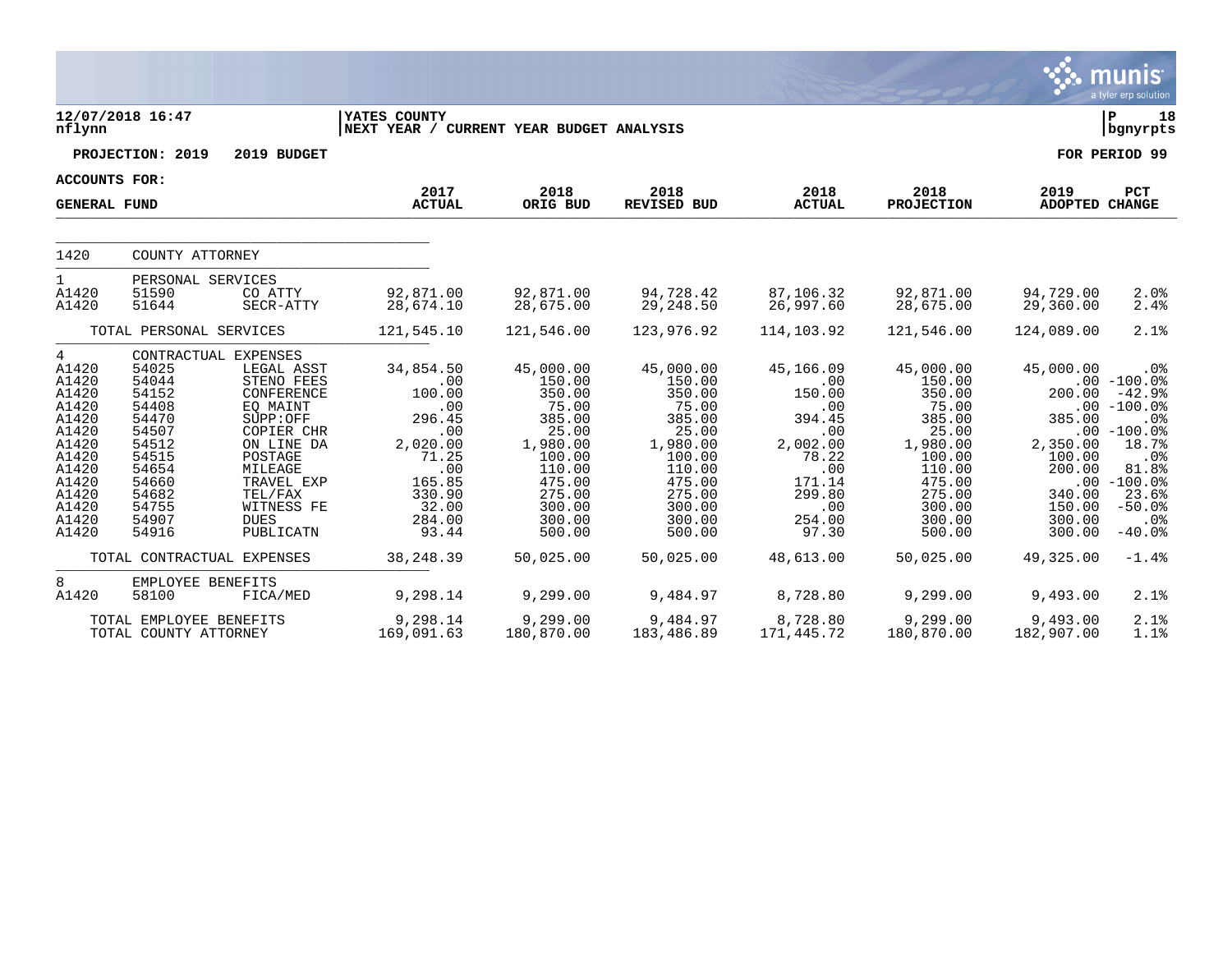|                                                                                                                                                                                  |                                                                                                                                                                                              |                                                                                                                                                                                                                                                                 |                                                                                                                                                                                                                 |                                                                                                                                                                                                            |                                                                                                                                                                                                               |                                                                                                                                                                                                              |                                                                                                                                                                                                            |                                                                                                                                                                                                                 | <b>munis</b><br>a tyler erp solution                                                                                                                                        |
|----------------------------------------------------------------------------------------------------------------------------------------------------------------------------------|----------------------------------------------------------------------------------------------------------------------------------------------------------------------------------------------|-----------------------------------------------------------------------------------------------------------------------------------------------------------------------------------------------------------------------------------------------------------------|-----------------------------------------------------------------------------------------------------------------------------------------------------------------------------------------------------------------|------------------------------------------------------------------------------------------------------------------------------------------------------------------------------------------------------------|---------------------------------------------------------------------------------------------------------------------------------------------------------------------------------------------------------------|--------------------------------------------------------------------------------------------------------------------------------------------------------------------------------------------------------------|------------------------------------------------------------------------------------------------------------------------------------------------------------------------------------------------------------|-----------------------------------------------------------------------------------------------------------------------------------------------------------------------------------------------------------------|-----------------------------------------------------------------------------------------------------------------------------------------------------------------------------|
| nflynn                                                                                                                                                                           | 12/07/2018 16:47                                                                                                                                                                             |                                                                                                                                                                                                                                                                 | <b>IYATES COUNTY</b><br>NEXT YEAR / CURRENT YEAR BUDGET ANALYSIS                                                                                                                                                |                                                                                                                                                                                                            |                                                                                                                                                                                                               |                                                                                                                                                                                                              |                                                                                                                                                                                                            |                                                                                                                                                                                                                 | ΙP<br>19<br>bgnyrpts                                                                                                                                                        |
|                                                                                                                                                                                  | PROJECTION: 2019                                                                                                                                                                             | 2019 BUDGET                                                                                                                                                                                                                                                     |                                                                                                                                                                                                                 |                                                                                                                                                                                                            |                                                                                                                                                                                                               |                                                                                                                                                                                                              |                                                                                                                                                                                                            |                                                                                                                                                                                                                 | FOR PERIOD 99                                                                                                                                                               |
| <b>ACCOUNTS FOR:</b>                                                                                                                                                             |                                                                                                                                                                                              |                                                                                                                                                                                                                                                                 | 2017                                                                                                                                                                                                            | 2018                                                                                                                                                                                                       | 2018                                                                                                                                                                                                          | 2018                                                                                                                                                                                                         | 2018                                                                                                                                                                                                       | 2019                                                                                                                                                                                                            |                                                                                                                                                                             |
| <b>GENERAL FUND</b>                                                                                                                                                              |                                                                                                                                                                                              |                                                                                                                                                                                                                                                                 | <b>ACTUAL</b>                                                                                                                                                                                                   | ORIG BUD                                                                                                                                                                                                   | <b>REVISED BUD</b>                                                                                                                                                                                            | <b>ACTUAL</b>                                                                                                                                                                                                | <b>PROJECTION</b>                                                                                                                                                                                          | ADOPTED CHANGE                                                                                                                                                                                                  | PCT                                                                                                                                                                         |
| 1430                                                                                                                                                                             |                                                                                                                                                                                              | PERSONNEL DEPARTMENT                                                                                                                                                                                                                                            |                                                                                                                                                                                                                 |                                                                                                                                                                                                            |                                                                                                                                                                                                               |                                                                                                                                                                                                              |                                                                                                                                                                                                            |                                                                                                                                                                                                                 |                                                                                                                                                                             |
|                                                                                                                                                                                  |                                                                                                                                                                                              |                                                                                                                                                                                                                                                                 |                                                                                                                                                                                                                 |                                                                                                                                                                                                            |                                                                                                                                                                                                               |                                                                                                                                                                                                              |                                                                                                                                                                                                            |                                                                                                                                                                                                                 |                                                                                                                                                                             |
| 0<br>A1430                                                                                                                                                                       | <b>REVENUES</b><br>41260                                                                                                                                                                     | PERSONNEL                                                                                                                                                                                                                                                       | $-6, 107.46$                                                                                                                                                                                                    | $-3,000.00$                                                                                                                                                                                                | $-3,000.00$                                                                                                                                                                                                   | $-12,605.05$                                                                                                                                                                                                 | $-3,000.00$                                                                                                                                                                                                | $-9,700.00$                                                                                                                                                                                                     | 223.3%                                                                                                                                                                      |
|                                                                                                                                                                                  | TOTAL REVENUES                                                                                                                                                                               |                                                                                                                                                                                                                                                                 | $-6, 107.46$                                                                                                                                                                                                    | $-3,000.00$                                                                                                                                                                                                | $-3,000.00$                                                                                                                                                                                                   | $-12,605.05$                                                                                                                                                                                                 | $-3,000.00$                                                                                                                                                                                                | $-9,700.00$                                                                                                                                                                                                     | 223.3%                                                                                                                                                                      |
| $\mathbf{1}$<br>A1430<br>A1430<br>A1430<br>A1430<br>A1430<br>A1430                                                                                                               | PERSONAL SERVICES<br>51080<br>51140<br>51615<br>51661<br>51961<br>51993                                                                                                                      | PERS OFFCR<br>PERS ASSIS<br>EXAM MNTR<br>COMP NONUN<br>35-40 HRS<br>H.DED OFF                                                                                                                                                                                   | 66,625.00<br>37,637.89<br>739.52<br>1,333.24<br>191.29<br>1,000.00                                                                                                                                              | 66,625.00<br>37,638.00<br>450.00<br>1,300.00<br>500.00<br>.00                                                                                                                                              | 67,957.50<br>38,390.76<br>450.00<br>1,581.11<br>241.09<br>.00                                                                                                                                                 | 62,490.09<br>35, 301.83<br>558.33<br>1,581.11<br>.00<br>.00                                                                                                                                                  | 66,625.00<br>37,638.00<br>450.00<br>1,300.00<br>500.00<br>.00                                                                                                                                              | 67,958.00<br>38, 391.00<br>500.00<br>1,300.00<br>500.00<br>.00                                                                                                                                                  | 2.0%<br>2.0%<br>11.1%<br>.0%<br>.0%<br>.0%                                                                                                                                  |
|                                                                                                                                                                                  | TOTAL PERSONAL SERVICES                                                                                                                                                                      |                                                                                                                                                                                                                                                                 | 107,526.94                                                                                                                                                                                                      | 106,513.00                                                                                                                                                                                                 | 108,620.46                                                                                                                                                                                                    | 99,931.36                                                                                                                                                                                                    | 106,513.00                                                                                                                                                                                                 | 108,649.00                                                                                                                                                                                                      | 2.0%                                                                                                                                                                        |
| $\overline{4}$<br>A1430<br>A1430<br>A1430<br>A1430<br>A1430<br>A1430<br>A1430<br>A1430<br>A1430<br>A1430<br>A1430<br>A1430<br>A1430<br>A1430<br>A1430<br>A1430<br>A1430<br>A1430 | 54005<br>54011<br>54019<br>54022<br>54034<br>54156<br>54470<br>54501<br>54507<br>54515<br>54516<br>54572<br>54575<br>54660<br>54682<br>54903<br>54907<br>54920<br>TOTAL CONTRACTUAL EXPENSES | CONTRACTUAL EXPENSES<br><b>AUDIT FEES</b><br>CONSULTANT<br>EAP<br>FSA ADMIN<br>PHYSICALS<br>TRAINING<br>SUPP:OFF<br>ADVERTISIN<br>COPIER CHR<br>POSTAGE<br>PRINTING<br>COMP ACCES<br>SOFT MAINT<br>TRAVEL EXP<br>TEL/FAX<br>AWARDS<br><b>DUES</b><br>STATE FEES | 8,500.00<br>11,016.86<br>3,451.35<br>1,722.00<br>1,744.54<br>970.95<br>835.65<br>5,351.38<br>1,299.95<br>213.99<br>300.30<br>.00<br>18,040.26<br>243.08<br>441.50<br>472.37<br>100.00<br>1,507.00<br>56, 211.18 | 4,000.00<br>11,080.00<br>3,560.00<br>.00<br>2,550.00<br>2,000.00<br>700.00<br>6,000.00<br>1,500.00<br>400.00<br>200.00<br>.00<br>7,365.00<br>800.00<br>450.00<br>518.00<br>100.00<br>2,500.00<br>43,723.00 | 4,000.00<br>11,080.00<br>3,537.80<br>.00<br>2,550.00<br>2,172.80<br>700.00<br>6,000.00<br>1,500.00<br>400.00<br>200.00<br>126.62<br>7,338.38<br>627.20<br>450.00<br>518.00<br>100.00<br>2,400.00<br>43,700.80 | 4,000.00<br>13,685.50<br>3,537.80<br>.00<br>2,950.58<br>2,172.80<br>590.92<br>5,962.63<br>1,271.80<br>158.02<br>40.18<br>61.40<br>7,338.38<br>1,706.79<br>460.30<br>59.18<br>289.00<br>2,071.17<br>46,356.45 | 4,000.00<br>11,080.00<br>3,560.00<br>.00<br>2,712.00<br>2,000.00<br>700.00<br>6,000.00<br>1,500.00<br>400.00<br>200.00<br>.00<br>7,365.00<br>800.00<br>450.00<br>518.00<br>100.00<br>2,500.00<br>43,885.00 | 4,000.00<br>11,000.00<br>3,650.00<br>.00<br>3,750.00<br>2,000.00<br>850.00<br>6,000.00<br>1,600.00<br>350.00<br>200.00<br>200.00<br>5,870.00<br>930.00<br>600.00<br>1,300.00<br>355.00<br>2,500.00<br>45,155.00 | .0%<br>$-.7%$<br>2.5%<br>.0%<br>47.1%<br>.0%<br>21.4%<br>.0 <sub>8</sub><br>6.7%<br>$-12.5%$<br>.0%<br>.0%<br>$-20.3%$<br>16.3%<br>33.3%<br>151.0%<br>255.0%<br>.0%<br>3.3% |
|                                                                                                                                                                                  |                                                                                                                                                                                              |                                                                                                                                                                                                                                                                 |                                                                                                                                                                                                                 |                                                                                                                                                                                                            |                                                                                                                                                                                                               |                                                                                                                                                                                                              |                                                                                                                                                                                                            |                                                                                                                                                                                                                 |                                                                                                                                                                             |
| 8<br>A1430<br>A1430                                                                                                                                                              | EMPLOYEE BENEFITS<br>58100<br>58305                                                                                                                                                          | FICA/MED<br>INS-NON UN                                                                                                                                                                                                                                          | 7,142.91<br>32,022.38                                                                                                                                                                                           | 7,538.00<br>37,619.00                                                                                                                                                                                      | 7,697.52<br>37,619.00                                                                                                                                                                                         | 6,704.86<br>36,050.44                                                                                                                                                                                        | 7,538.00<br>37,619.00                                                                                                                                                                                      | 7,691.00<br>38,285.00                                                                                                                                                                                           | 2.0%<br>1.8%                                                                                                                                                                |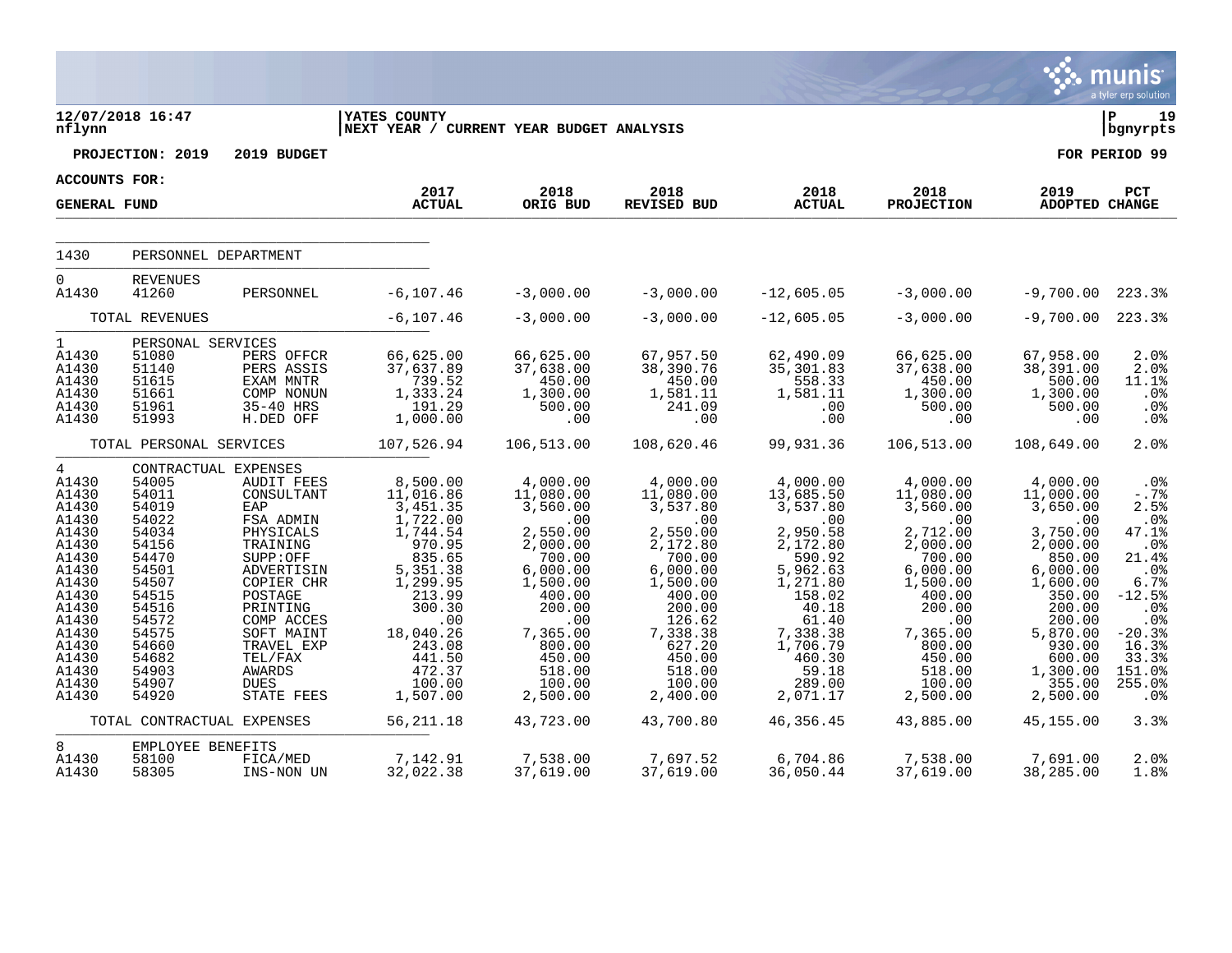|                                                          |                                  |                              |                         |                         |                           |                         | $\mathbf{\ddot{.}}\mathbf{.}$ munis<br>a tyler erp solution |
|----------------------------------------------------------|----------------------------------|------------------------------|-------------------------|-------------------------|---------------------------|-------------------------|-------------------------------------------------------------|
| 12/07/2018 16:47<br>nflynn                               | YATES COUNTY<br><b>NEXT YEAR</b> | CURRENT YEAR BUDGET ANALYSIS |                         |                         |                           |                         | -20<br>l P<br>  bgnyrpts                                    |
| PROJECTION: 2019<br>2019 BUDGET                          |                                  |                              |                         |                         |                           |                         | FOR PERIOD 99                                               |
| ACCOUNTS FOR:                                            | 2017                             | 2018                         | 2018                    | 2018                    |                           | 2019                    |                                                             |
| <b>GENERAL FUND</b>                                      | <b>ACTUAL</b>                    | ORIG BUD                     | <b>REVISED BUD</b>      | <b>ACTUAL</b>           | 2018<br><b>PROJECTION</b> | ADOPTED CHANGE          | PCT                                                         |
| EMPLOYEE BENEFITS<br>TOTAL<br>TOTAL PERSONNEL DEPARTMENT | 39,165.29<br>196,795.95          | 45,157.00<br>192,393.00      | 45,316.52<br>194,637.78 | 42,755.30<br>176,438.06 | 45,157.00<br>192,555.00   | 45,976.00<br>190,080.00 | 1.8%<br>$-1.2%$                                             |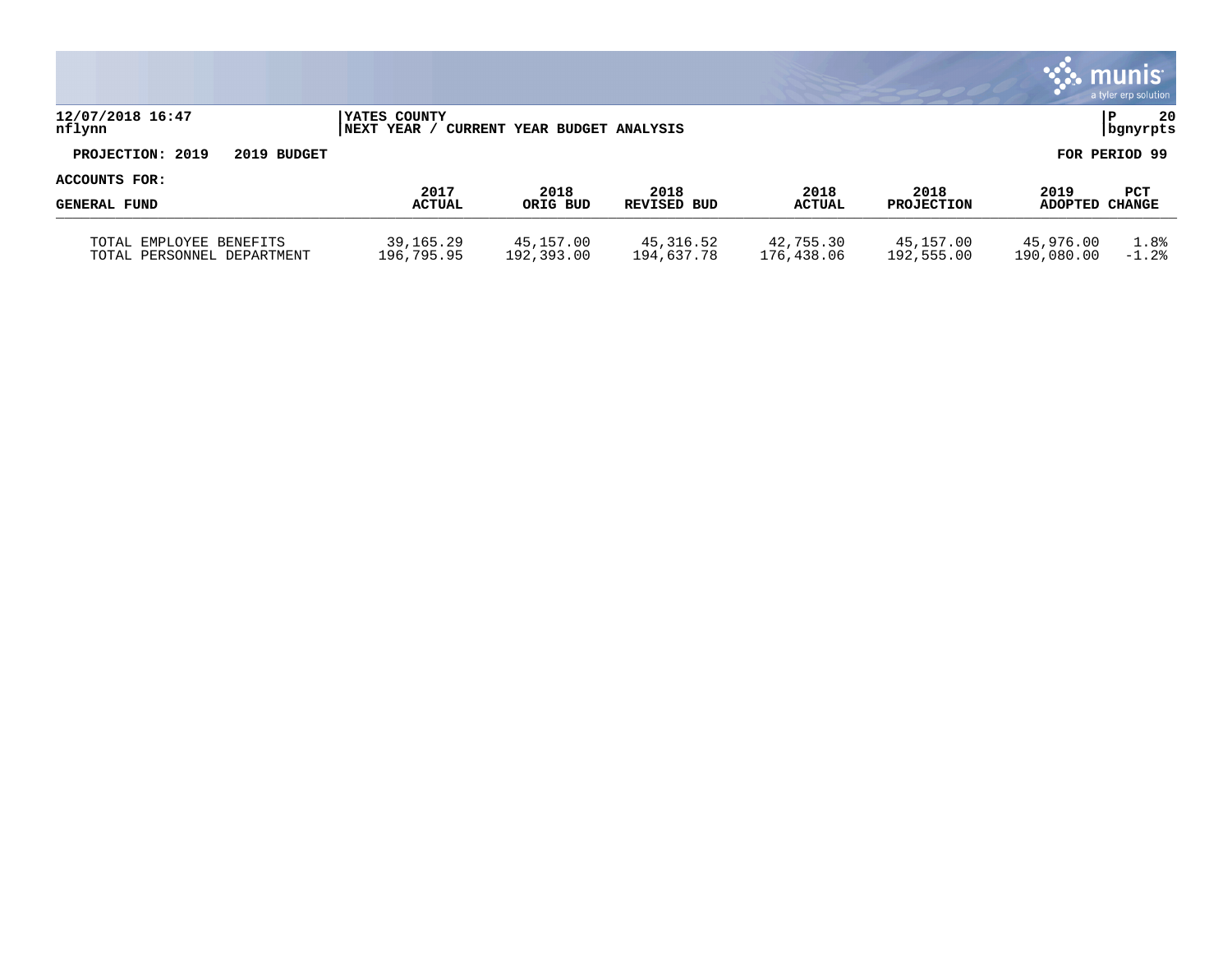|                                                                                                                                                                     |                                                                                                                                                                |                                                                                                                                                                                                                                                              |                                                                                                                                                                                                         |                                                                                                                                                                                                               |                                                                                                                                                                                                                |                                                                                                                                                                                                    |                                                                                                                                                                                                                |                                                                                                                                                                                                        | munis<br>a tyler erp solution                                                                                                                                                                    |
|---------------------------------------------------------------------------------------------------------------------------------------------------------------------|----------------------------------------------------------------------------------------------------------------------------------------------------------------|--------------------------------------------------------------------------------------------------------------------------------------------------------------------------------------------------------------------------------------------------------------|---------------------------------------------------------------------------------------------------------------------------------------------------------------------------------------------------------|---------------------------------------------------------------------------------------------------------------------------------------------------------------------------------------------------------------|----------------------------------------------------------------------------------------------------------------------------------------------------------------------------------------------------------------|----------------------------------------------------------------------------------------------------------------------------------------------------------------------------------------------------|----------------------------------------------------------------------------------------------------------------------------------------------------------------------------------------------------------------|--------------------------------------------------------------------------------------------------------------------------------------------------------------------------------------------------------|--------------------------------------------------------------------------------------------------------------------------------------------------------------------------------------------------|
| nflynn                                                                                                                                                              | 12/07/2018 16:47                                                                                                                                               |                                                                                                                                                                                                                                                              | <b>YATES COUNTY</b><br>NEXT YEAR / CURRENT YEAR BUDGET ANALYSIS                                                                                                                                         |                                                                                                                                                                                                               |                                                                                                                                                                                                                |                                                                                                                                                                                                    |                                                                                                                                                                                                                |                                                                                                                                                                                                        | ΙP<br>21<br>  bgnyrpts                                                                                                                                                                           |
|                                                                                                                                                                     | PROJECTION: 2019                                                                                                                                               | 2019 BUDGET                                                                                                                                                                                                                                                  |                                                                                                                                                                                                         |                                                                                                                                                                                                               |                                                                                                                                                                                                                |                                                                                                                                                                                                    |                                                                                                                                                                                                                |                                                                                                                                                                                                        | FOR PERIOD 99                                                                                                                                                                                    |
| <b>ACCOUNTS FOR:</b>                                                                                                                                                |                                                                                                                                                                |                                                                                                                                                                                                                                                              | 2017                                                                                                                                                                                                    | 2018                                                                                                                                                                                                          | 2018                                                                                                                                                                                                           | 2018                                                                                                                                                                                               | 2018                                                                                                                                                                                                           | 2019                                                                                                                                                                                                   | PCT                                                                                                                                                                                              |
| <b>GENERAL FUND</b>                                                                                                                                                 |                                                                                                                                                                |                                                                                                                                                                                                                                                              | <b>ACTUAL</b>                                                                                                                                                                                           | ORIG BUD                                                                                                                                                                                                      | <b>REVISED BUD</b>                                                                                                                                                                                             | <b>ACTUAL</b>                                                                                                                                                                                      | <b>PROJECTION</b>                                                                                                                                                                                              | <b>ADOPTED CHANGE</b>                                                                                                                                                                                  |                                                                                                                                                                                                  |
| 1450                                                                                                                                                                | <b>ELECTIONS</b>                                                                                                                                               |                                                                                                                                                                                                                                                              |                                                                                                                                                                                                         |                                                                                                                                                                                                               |                                                                                                                                                                                                                |                                                                                                                                                                                                    |                                                                                                                                                                                                                |                                                                                                                                                                                                        |                                                                                                                                                                                                  |
| $\mathbf 0$<br>A1450<br>A1450                                                                                                                                       | <b>REVENUES</b><br>41289<br>42210                                                                                                                              | <b>BOE FEES</b><br><b>ELECTIONS</b>                                                                                                                                                                                                                          | $-7,403.64$<br>$-310, 385.28$                                                                                                                                                                           | $-5,126.00$<br>$-281, 478.00$                                                                                                                                                                                 | $-5,126.00$<br>$-281, 478.00$                                                                                                                                                                                  | $-6,832.22$<br>$-271,590.01$                                                                                                                                                                       | $-5,126.00$<br>$-281, 478.00$                                                                                                                                                                                  | $-5,126.00$<br>$-336,638.00$                                                                                                                                                                           | .0 <sub>8</sub><br>19.6%                                                                                                                                                                         |
|                                                                                                                                                                     | TOTAL REVENUES                                                                                                                                                 |                                                                                                                                                                                                                                                              | $-317,788.92$                                                                                                                                                                                           | $-286,604.00$                                                                                                                                                                                                 | $-286,604.00$                                                                                                                                                                                                  | $-278, 422.23$                                                                                                                                                                                     | $-286,604.00$                                                                                                                                                                                                  | $-341,764.00$                                                                                                                                                                                          | 19.2%                                                                                                                                                                                            |
| $\mathbf 1$<br>A1450<br>A1450<br>A1450<br>A1450<br>A1450<br>A1450                                                                                                   | PERSONAL SERVICES<br>51050<br>51051<br>51595<br>51596<br>51660<br>51993                                                                                        | COMMISS-EL<br>COMMISS-EL<br>DEP EL COM<br>ELECT WORK<br>INS BUYOUT<br>H.DED OFF                                                                                                                                                                              | 39,646.00<br>39,646.00<br>45, 497.21<br>66,543.76<br>2,370.72<br>500.00                                                                                                                                 | 41,646.00<br>41,646.00<br>43, 273.00<br>93,198.00<br>2,539.00<br>.00                                                                                                                                          | 42,478.92<br>42, 478.92<br>44, 138.46<br>93,198.00<br>2,539.00<br>.00                                                                                                                                          | 39,061.03<br>39,061.10<br>49,459.52<br>80,508.29<br>2,433.17<br>.00                                                                                                                                | 41,646.00<br>41,646.00<br>43, 273.00<br>93,198.00<br>2,539.00<br>.00                                                                                                                                           | 42,479.00<br>42,479.00<br>44,139.00<br>83,261.00<br>2,584.00<br>.00                                                                                                                                    | 2.0%<br>2.0%<br>2.0%<br>$-10.7%$<br>1.8%<br>.0 <sub>8</sub>                                                                                                                                      |
|                                                                                                                                                                     | TOTAL PERSONAL SERVICES                                                                                                                                        |                                                                                                                                                                                                                                                              | 194,203.69                                                                                                                                                                                              | 222,302.00                                                                                                                                                                                                    | 224,833.30                                                                                                                                                                                                     | 210,523.11                                                                                                                                                                                         | 222,302.00                                                                                                                                                                                                     | 214,942.00                                                                                                                                                                                             | $-3.3%$                                                                                                                                                                                          |
| 4<br>A1450<br>A1450<br>A1450<br>A1450<br>A1450<br>A1450<br>A1450<br>A1450<br>A1450<br>A1450<br>A1450<br>A1450<br>A1450<br>A1450<br>A1450<br>A1450<br>A1450<br>A1450 | 54152<br>54156<br>54408<br>54461<br>54470<br>54481<br>54484<br>54501<br>54507<br>54515<br>54516<br>54571<br>54576<br>54653<br>54654<br>54660<br>54682<br>54907 | CONTRACTUAL EXPENSES<br>CONFERENCE<br>TRAINING<br>EQ MAINT<br>SUPP: ELECT<br>SUPP:OFF<br>TRNG SUPP<br>VOTE SUPP<br>ADVERTISIN<br>COPIER CHR<br>POSTAGE<br>PRINTING<br>COMP SOFT<br>COMP SFT A<br>GASOLINE<br>MILEAGE<br>TRAVEL EXP<br>TEL/FAX<br><b>DUES</b> | 120.00<br>1,600.00<br>$4,129.97$<br>$12,227.14$<br>786.13<br>32.89<br>1,465.39<br>1,755.67<br>529.86<br>5,641.72<br>1,895.62<br>12,576.16<br>20,219.00<br>267.52<br>.00<br>2,603.72<br>538.90<br>140.00 | 200.00<br>2,000.00<br>4,362.00<br>29,654.00<br>1,200.00<br>400.00<br>1,800.00<br>1,500.00<br>1,500.00<br>7,500.00<br>3,700.00<br>12,577.00<br>20,219.00<br>750.00<br>700.00<br>3,800.00<br>1,660.00<br>140.00 | 200.00<br>2,000.00<br>4,362.00<br>29, 515.53<br>1,200.00<br>400.00<br>1,938.47<br>1,500.00<br>1,500.00<br>7,500.00<br>3,700.00<br>12,577.00<br>20,219.00<br>750.00<br>700.00<br>3,800.00<br>1,660.00<br>140.00 | 120.00<br>56.00<br>3,993.18<br>18,827.37<br>1,271.44<br>68.04<br>1,938.47<br>1,063.65<br>530.66<br>5,316.34<br>1,485.24<br>12,576.16<br>20,219.00<br>292.93<br>.00<br>2,923.12<br>489.60<br>140.00 | 200.00<br>2,000.00<br>4,362.00<br>29,654.00<br>1,200.00<br>400.00<br>1,800.00<br>1,500.00<br>1,500.00<br>7,500.00<br>3,700.00<br>12,577.00<br>20, 219.00<br>750.00<br>700.00<br>3,800.00<br>1,660.00<br>140.00 | 200.00<br>3,000.00<br>4,684.00<br>23, 327.00<br>1,200.00<br>250.00<br>1,800.00<br>1,500.00<br>750.00<br>7,500.00<br>2,500.00<br>.00<br>27,019.00<br>600.00<br>500.00<br>3,800.00<br>1,000.00<br>140.00 | .0 <sub>8</sub><br>50.0%<br>7.4%<br>$-21.3%$<br>.0%<br>$-37.5%$<br>.0%<br>.0 <sub>8</sub><br>$-50.0%$<br>.0%<br>$-32.4%$<br>$-100.0%$<br>33.6%<br>$-20.0%$<br>$-28.6%$<br>.0%<br>$-39.8%$<br>.0% |
|                                                                                                                                                                     | TOTAL CONTRACTUAL EXPENSES                                                                                                                                     |                                                                                                                                                                                                                                                              | 66,529.69                                                                                                                                                                                               | 93,662.00                                                                                                                                                                                                     | 93,662.00                                                                                                                                                                                                      | 71,311.20                                                                                                                                                                                          | 93,662.00                                                                                                                                                                                                      | 79,770.00                                                                                                                                                                                              | $-14.8%$                                                                                                                                                                                         |
| 8<br>A1450                                                                                                                                                          | EMPLOYEE BENEFITS<br>58100                                                                                                                                     | FICA/MED                                                                                                                                                                                                                                                     | 12,333.03                                                                                                                                                                                               | 16,921.00                                                                                                                                                                                                     | 16,921.00                                                                                                                                                                                                      | 12,394.57                                                                                                                                                                                          | 16,921.00                                                                                                                                                                                                      | 16,356.00                                                                                                                                                                                              | $-3.3%$                                                                                                                                                                                          |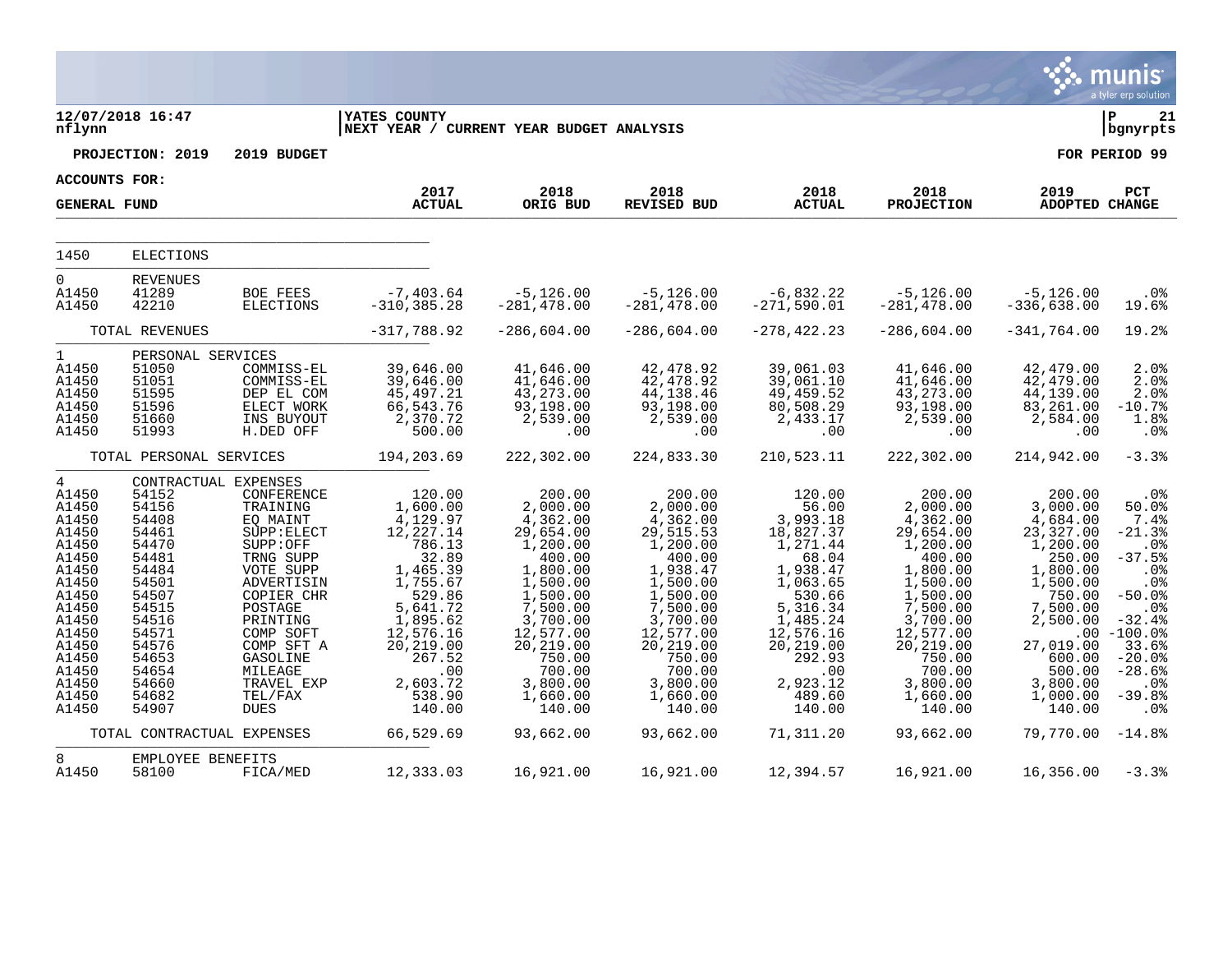

### **12/07/2018 16:47 |YATES COUNTY |P 22 nflynn |NEXT YEAR / CURRENT YEAR BUDGET ANALYSIS |bgnyrpts**

# **PROJECTION: 2019 2019 BUDGET FOR PERIOD 99**

| <b>GENERAL FUND</b>                        |       |                           | 2017<br><b>ACTUAL</b>  | 2018<br>ORIG BUD       | 2018<br>REVISED BUD    | 2018<br><b>ACTUAL</b>  | 2018<br><b>PROJECTION</b>         | 2019<br>ADOPTED CHANGE | PCT  |
|--------------------------------------------|-------|---------------------------|------------------------|------------------------|------------------------|------------------------|-----------------------------------|------------------------|------|
| A1450                                      | 58305 | INS-NON UN                | 5,926.92               | 6,348.00               | 6,348.00               | 6.083.04               | 6.348.00                          | 6,461.00               | 1.8% |
| TOTAL EMPLOYEE BENEFITS<br>TOTAL ELECTIONS |       | 18,259.95<br>$-38,795.59$ | 23,269.00<br>52,629.00 | 23,269.00<br>55,160.30 | 18,477.61<br>21,889.69 | 23,269.00<br>52,629.00 | 22,817.00<br>$-24.235.00 -146.08$ | $-1.9%$                |      |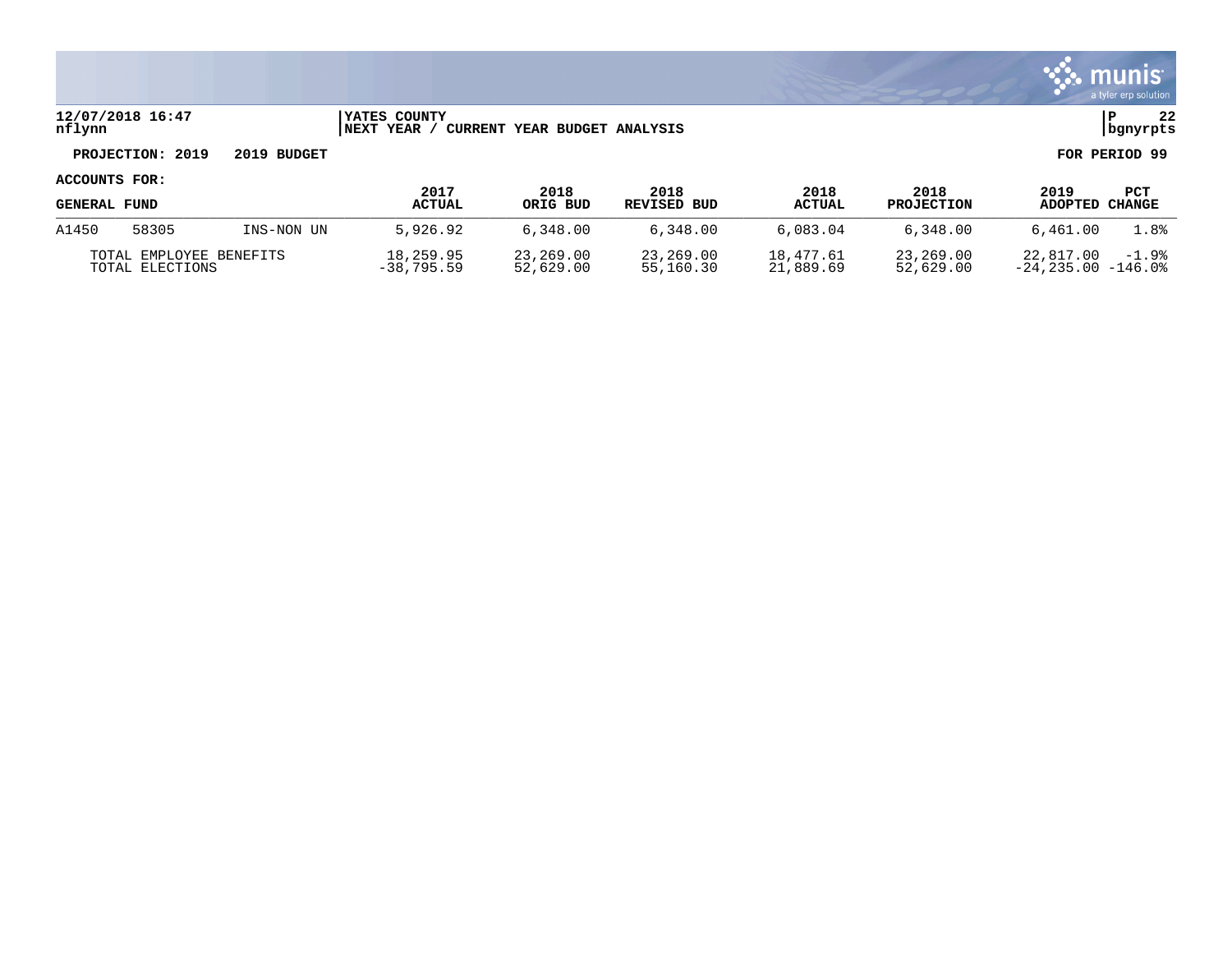|                                                                                             |                                                                                                                                                                                                                                                                                              |                                                                                                         |                                                                                                                       |                                                                                                                      |                                                                                                        |                                                                                                                       |                                                                   | <b>munis</b><br>a tyler erp solution                                                                                                         |
|---------------------------------------------------------------------------------------------|----------------------------------------------------------------------------------------------------------------------------------------------------------------------------------------------------------------------------------------------------------------------------------------------|---------------------------------------------------------------------------------------------------------|-----------------------------------------------------------------------------------------------------------------------|----------------------------------------------------------------------------------------------------------------------|--------------------------------------------------------------------------------------------------------|-----------------------------------------------------------------------------------------------------------------------|-------------------------------------------------------------------|----------------------------------------------------------------------------------------------------------------------------------------------|
| nflynn                                                                                      | 12/07/2018 16:47                                                                                                                                                                                                                                                                             | YATES COUNTY<br>NEXT YEAR / CURRENT YEAR BUDGET ANALYSIS                                                |                                                                                                                       |                                                                                                                      |                                                                                                        |                                                                                                                       |                                                                   | l P<br>23<br>  bgnyrpts                                                                                                                      |
|                                                                                             | PROJECTION: 2019<br>2019 BUDGET                                                                                                                                                                                                                                                              |                                                                                                         |                                                                                                                       |                                                                                                                      |                                                                                                        |                                                                                                                       |                                                                   | FOR PERIOD 99                                                                                                                                |
| <b>ACCOUNTS FOR:</b>                                                                        |                                                                                                                                                                                                                                                                                              |                                                                                                         |                                                                                                                       |                                                                                                                      |                                                                                                        |                                                                                                                       |                                                                   |                                                                                                                                              |
| <b>GENERAL FUND</b>                                                                         |                                                                                                                                                                                                                                                                                              | 2017<br><b>ACTUAL</b>                                                                                   | 2018<br>ORIG BUD                                                                                                      | 2018<br>REVISED BUD                                                                                                  | 2018<br><b>ACTUAL</b>                                                                                  | 2018<br><b>PROJECTION</b>                                                                                             | 2019<br>ADOPTED CHANGE                                            | PCT                                                                                                                                          |
| 1460                                                                                        | RECORDS MANAGEMENT                                                                                                                                                                                                                                                                           |                                                                                                         |                                                                                                                       |                                                                                                                      |                                                                                                        |                                                                                                                       |                                                                   |                                                                                                                                              |
| $\mathbf{1}$<br>A1460<br>A1460                                                              | PERSONAL SERVICES<br>REC MGT OF<br>51581<br>51641<br>RCRDS PT                                                                                                                                                                                                                                | 16, 119.74<br>15,383.00                                                                                 | 16,089.00<br>12,750.00                                                                                                | 16,410.78<br>16,005.00                                                                                               | 16,668.78<br>19,648.78                                                                                 | 16,089.00<br>12,750.00                                                                                                | 16,411.00<br>13,005.00                                            | 2.0%<br>2.0%                                                                                                                                 |
|                                                                                             | TOTAL PERSONAL SERVICES                                                                                                                                                                                                                                                                      | 31,502.74                                                                                               | 28,839.00                                                                                                             | 32, 415.78                                                                                                           | 36, 317.56                                                                                             | 28,839.00                                                                                                             | 29,416.00                                                         | 2.0%                                                                                                                                         |
| 2<br>A1460                                                                                  | EQUIPMENT<br>52422<br>CAMERA                                                                                                                                                                                                                                                                 | 849.95                                                                                                  | .00                                                                                                                   | .00                                                                                                                  | .00                                                                                                    | .00                                                                                                                   | .00                                                               | .0%                                                                                                                                          |
|                                                                                             | TOTAL EQUIPMENT                                                                                                                                                                                                                                                                              | 849.95                                                                                                  | .00                                                                                                                   | .00                                                                                                                  | .00                                                                                                    | .00                                                                                                                   | .00                                                               | .0%                                                                                                                                          |
| 4<br>A1460<br>A1460<br>A1460<br>A1460<br>A1460<br>A1460<br>A1460<br>A1460<br>A1460<br>A1460 | CONTRACTUAL<br><b>EXPENSES</b><br>54002<br>ARCHIVAL<br>54011<br>CONSULTANT<br>54451<br>SUPP: ARCH<br>54470<br>SUPP:OFF<br>54507<br>COPIER CHR<br>54571<br>COMP SOFT<br>54575<br>SOFT MAINT<br>54682<br>TEL/FAX<br>54907<br><b>DUES</b><br>54964<br>LEASE: DATA<br>TOTAL CONTRACTUAL EXPENSES | .00<br>4,161.00<br>143.95<br>54.90<br>.00<br>9,276.84<br>.00<br>115.20<br>.00<br>3,421.07<br>17, 172.96 | 500.00<br>5,400.00<br>500.00<br>300.00<br>150.00<br>13,300.00<br>3,440.00<br>130.00<br>30.00<br>3,500.00<br>27,250.00 | 500.00<br>5,400.00<br>500.00<br>300.00<br>150.00<br>8,978.34<br>4,761.66<br>130.00<br>30.00<br>3,500.00<br>24,250.00 | .00<br>2,645.76<br>.00<br>.00<br>.00<br>2,100.00<br>4,761.66<br>105.10<br>.00<br>3,021.45<br>12,633.97 | 500.00<br>5,400.00<br>500.00<br>300.00<br>150.00<br>13,300.00<br>3,440.00<br>130.00<br>30.00<br>3,500.00<br>27,250.00 | 5,000.00<br>500.00<br>8,000.00<br>130.00<br>4,300.00<br>17,930.00 | $.00 - 100.0$<br>$-7.4%$<br>$.00 - 100.0$<br>66.7%<br>$.00 - 100.0$<br>$.00 - 100.0%$<br>132.6%<br>.0%<br>$.00 - 100.0$<br>22.9%<br>$-34.2%$ |
| 8<br>A1460                                                                                  | EMPLOYEE BENEFITS<br>58100<br>FICA/MED                                                                                                                                                                                                                                                       | 2,409.96                                                                                                | 2,207.00                                                                                                              | 2,251.12                                                                                                             | 2,733.75                                                                                               | 2,207.00                                                                                                              | 2,251.00                                                          | 2.0%                                                                                                                                         |
|                                                                                             | TOTAL EMPLOYEE BENEFITS<br>TOTAL RECORDS MANAGEMENT                                                                                                                                                                                                                                          | 2,409.96<br>51,935.61                                                                                   | 2,207.00<br>58,296.00                                                                                                 | 2,251.12<br>58,916.90                                                                                                | 2,733.75<br>51,685.28                                                                                  | 2,207.00<br>58,296.00                                                                                                 | 2,251.00<br>49,597.00                                             | 2.0%<br>$-14.9%$                                                                                                                             |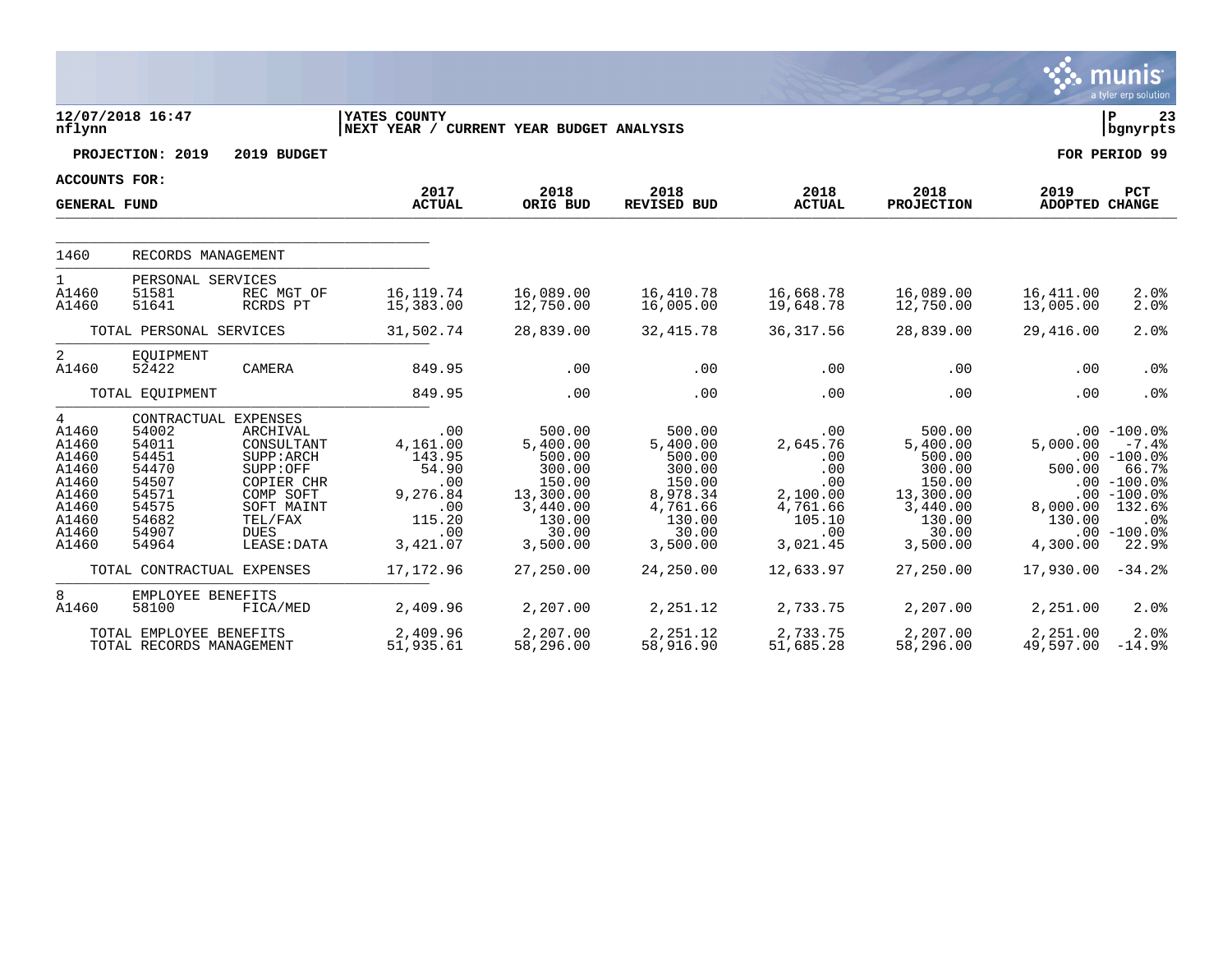|                                                                                                                                          |                                                                                                                                                             |                                                                                                                                                                                                                     |                                                                                                                                                                             |                                                                                                                                                                         |                                                                                                                                                                               |                                                                                                                                                                                  |                                                                                                                                                                               |                                                                                                                                                                                | munis <sup>®</sup><br>a tyler erp solution                                                                                                    |
|------------------------------------------------------------------------------------------------------------------------------------------|-------------------------------------------------------------------------------------------------------------------------------------------------------------|---------------------------------------------------------------------------------------------------------------------------------------------------------------------------------------------------------------------|-----------------------------------------------------------------------------------------------------------------------------------------------------------------------------|-------------------------------------------------------------------------------------------------------------------------------------------------------------------------|-------------------------------------------------------------------------------------------------------------------------------------------------------------------------------|----------------------------------------------------------------------------------------------------------------------------------------------------------------------------------|-------------------------------------------------------------------------------------------------------------------------------------------------------------------------------|--------------------------------------------------------------------------------------------------------------------------------------------------------------------------------|-----------------------------------------------------------------------------------------------------------------------------------------------|
| nflynn                                                                                                                                   | 12/07/2018 16:47                                                                                                                                            |                                                                                                                                                                                                                     | YATES COUNTY<br>NEXT YEAR / CURRENT YEAR BUDGET ANALYSIS                                                                                                                    |                                                                                                                                                                         |                                                                                                                                                                               |                                                                                                                                                                                  |                                                                                                                                                                               |                                                                                                                                                                                | ΙP<br>24<br>bgnyrpts                                                                                                                          |
|                                                                                                                                          | PROJECTION: 2019                                                                                                                                            | 2019 BUDGET                                                                                                                                                                                                         |                                                                                                                                                                             |                                                                                                                                                                         |                                                                                                                                                                               |                                                                                                                                                                                  |                                                                                                                                                                               |                                                                                                                                                                                | FOR PERIOD 99                                                                                                                                 |
| <b>ACCOUNTS FOR:</b>                                                                                                                     |                                                                                                                                                             |                                                                                                                                                                                                                     |                                                                                                                                                                             |                                                                                                                                                                         |                                                                                                                                                                               |                                                                                                                                                                                  |                                                                                                                                                                               |                                                                                                                                                                                |                                                                                                                                               |
| <b>GENERAL FUND</b>                                                                                                                      |                                                                                                                                                             |                                                                                                                                                                                                                     | 2017<br><b>ACTUAL</b>                                                                                                                                                       | 2018<br>ORIG BUD                                                                                                                                                        | 2018<br><b>REVISED BUD</b>                                                                                                                                                    | 2018<br><b>ACTUAL</b>                                                                                                                                                            | 2018<br><b>PROJECTION</b>                                                                                                                                                     | 2019<br>ADOPTED CHANGE                                                                                                                                                         | PCT                                                                                                                                           |
| 1620                                                                                                                                     |                                                                                                                                                             | COUNTY OFFICE BUILDING                                                                                                                                                                                              |                                                                                                                                                                             |                                                                                                                                                                         |                                                                                                                                                                               |                                                                                                                                                                                  |                                                                                                                                                                               |                                                                                                                                                                                |                                                                                                                                               |
| $\Omega$<br>A1620                                                                                                                        | <b>REVENUES</b><br>42416                                                                                                                                    | RENT-CTY                                                                                                                                                                                                            | $-160.00$                                                                                                                                                                   | $-40.00$                                                                                                                                                                | $-40.00$                                                                                                                                                                      | $-1,680.00$                                                                                                                                                                      | $-40.00$                                                                                                                                                                      | $-4,800.00$                                                                                                                                                                    | .0 <sub>8</sub>                                                                                                                               |
|                                                                                                                                          | TOTAL REVENUES                                                                                                                                              |                                                                                                                                                                                                                     | $-160.00$                                                                                                                                                                   | $-40.00$                                                                                                                                                                | $-40.00$                                                                                                                                                                      | $-1,680.00$                                                                                                                                                                      | $-40.00$                                                                                                                                                                      | $-4,800.00$                                                                                                                                                                    | .0 <sub>8</sub>                                                                                                                               |
| 4<br>A1620<br>A1620<br>A1620<br>A1620<br>A1620<br>A1620<br>A1620<br>A1620<br>A1620<br>A1620<br>A1620<br>A1620<br>A1620<br>A1620<br>A1620 | CONTRACTUAL EXPENSES<br>54414<br>54417<br>54418<br>54420<br>54422<br>54423<br>54429<br>54435<br>54453<br>54464<br>54511<br>54521<br>54677<br>54678<br>54684 | <b>HVAC</b><br>FIRE/SPRIN<br>ELEVATOR<br>WINDOWS<br>BLDG EQ MA<br><b>B&amp;G PARTS</b><br>MAINT-SEC<br><b>EMERG GEN</b><br>SUPP: B&G<br>SUPP : JAN<br>MOTORS<br>TRASH REM<br>UTIL: ELECT<br>UTIL:GAS<br>UTIL: WAT/S | 3,792.47<br>3,445.50<br>4,925.76<br>150.00<br>1,786.09<br>4,804.31<br>6,975.00<br>484.90<br>11,044.73<br>5,755.47<br>.00<br>3,531.26<br>32, 232.07<br>19,361.35<br>5,609.82 | 3,000.00<br>5,350.00<br>4,850.00<br>500.00<br>2,700.00<br>2,500.00<br>.00<br>700.00<br>5,000.00<br>6,500.00<br>500.00<br>3,500.00<br>37,500.00<br>19,500.00<br>5,800.00 | 3,500.00<br>4,563.00<br>4,850.00<br>500.00<br>8,287.00<br>2,787.00<br>450.00<br>15,700.00<br>7,000.00<br>6,808.00<br>192.00<br>3,500.00<br>35,500.00<br>19,500.00<br>5,800.00 | 5,241.25<br>4,390.30<br>4,839.23<br>318.90<br>7,511.56<br>2,786.53<br>44,241.01<br>15,968.71<br>7,638.71<br>6,576.27<br>132.00<br>2,455.00<br>34,030.35<br>17,624.34<br>5,903.36 | 4,768.00<br>7,297.50<br>4,850.00<br>500.00<br>2,700.00<br>2,500.00<br>43,792.21<br>700.00<br>5,000.00<br>6,500.00<br>500.00<br>3,500.00<br>37,500.00<br>19,500.00<br>5,800.00 | 3,500.00<br>5,400.00<br>5,150.00<br>500.00<br>3,000.00<br>4,500.00<br>2,000.00<br>1,500.00<br>9,000.00<br>9,000.00<br>500.00<br>3,000.00<br>35,000.00<br>19,500.00<br>7,200.00 | 16.7%<br>.9%<br>6.2%<br>.0%<br>11.1%<br>80.0%<br>.0 <sub>8</sub><br>114.3%<br>80.0%<br>38.5%<br>$.0\%$<br>$-14.3%$<br>$-6.7%$<br>.0%<br>24.1% |
|                                                                                                                                          | TOTAL CONTRACTUAL EXPENSES<br>TOTAL COUNTY OFFICE BUILDING                                                                                                  |                                                                                                                                                                                                                     | 103,898.73<br>103,738.73                                                                                                                                                    | 97,900.00<br>97,860.00                                                                                                                                                  | 118,937.00<br>118,897.00                                                                                                                                                      | 159,657.52<br>157,977.52                                                                                                                                                         | 145,407.71<br>145,367.71                                                                                                                                                      | 108,750.00<br>103,950.00                                                                                                                                                       | 11.1%<br>6.2%                                                                                                                                 |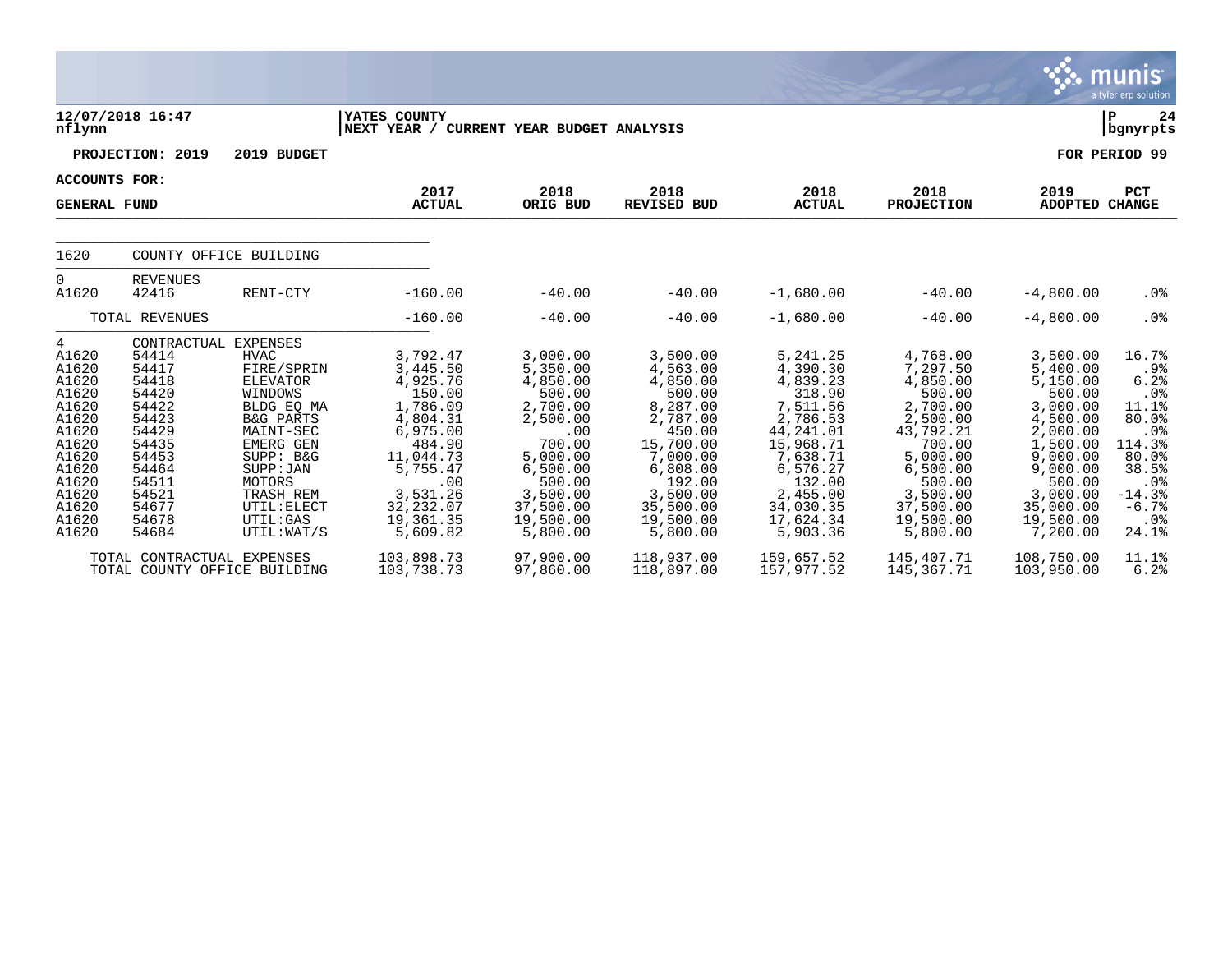|                                                                                                               |                                                                                                                                                                                                                                                                                                                       |                                                                                                                                        |                                                                                                                                             |                                                                                                                                             |                                                                                                                                          |                                                                                                                                             |                                                                                                                                               | a tyler erp solution                                                                              |
|---------------------------------------------------------------------------------------------------------------|-----------------------------------------------------------------------------------------------------------------------------------------------------------------------------------------------------------------------------------------------------------------------------------------------------------------------|----------------------------------------------------------------------------------------------------------------------------------------|---------------------------------------------------------------------------------------------------------------------------------------------|---------------------------------------------------------------------------------------------------------------------------------------------|------------------------------------------------------------------------------------------------------------------------------------------|---------------------------------------------------------------------------------------------------------------------------------------------|-----------------------------------------------------------------------------------------------------------------------------------------------|---------------------------------------------------------------------------------------------------|
| nflynn                                                                                                        | 12/07/2018 16:47                                                                                                                                                                                                                                                                                                      | YATES COUNTY<br>NEXT YEAR /                                                                                                            | CURRENT YEAR BUDGET ANALYSIS                                                                                                                |                                                                                                                                             |                                                                                                                                          |                                                                                                                                             |                                                                                                                                               | 25<br>P<br>  bgnyrpts                                                                             |
|                                                                                                               | PROJECTION: 2019<br>2019 BUDGET                                                                                                                                                                                                                                                                                       |                                                                                                                                        |                                                                                                                                             |                                                                                                                                             |                                                                                                                                          |                                                                                                                                             |                                                                                                                                               | FOR PERIOD 99                                                                                     |
| <b>ACCOUNTS FOR:</b><br><b>GENERAL FUND</b>                                                                   |                                                                                                                                                                                                                                                                                                                       | 2017<br><b>ACTUAL</b>                                                                                                                  | 2018<br>ORIG BUD                                                                                                                            | 2018<br><b>REVISED BUD</b>                                                                                                                  | 2018<br><b>ACTUAL</b>                                                                                                                    | 2018<br><b>PROJECTION</b>                                                                                                                   | 2019<br><b>ADOPTED</b>                                                                                                                        | PCT<br><b>CHANGE</b>                                                                              |
| 1621                                                                                                          | PUBLIC SAFETY BUILDING                                                                                                                                                                                                                                                                                                |                                                                                                                                        |                                                                                                                                             |                                                                                                                                             |                                                                                                                                          |                                                                                                                                             |                                                                                                                                               |                                                                                                   |
| 4<br>A1621<br>A1621<br>A1621<br>A1621<br>A1621<br>A1621<br>A1621<br>A1621<br>A1621<br>A1621<br>A1621<br>A1621 | CONTRACTUAL<br><b>EXPENSES</b><br>54414<br>HVAC<br>54417<br>FIRE/SPRIN<br>54422<br>BLDG EQ MA<br>54423<br><b>B&amp;G PARTS</b><br>54435<br><b>EMERG GEN</b><br>54453<br>SUPP: B&G<br>54464<br>SUPP: JAN<br>54511<br>MOTORS<br>54521<br>TRASH REM<br>54677<br>UTIL: ELECT<br>54678<br>UTIL:GAS<br>54684<br>UTIL: WAT/S | 7,996.45<br>990.50<br>8,942.62<br>2,860.85<br>.00<br>6,064.43<br>4,990.79<br>40.08<br>1,625.00<br>26,330.88<br>11, 139.38<br>30,144.84 | 4,000.00<br>750.00<br>7,200.00<br>5,000.00<br>200.00<br>6,500.00<br>5,500.00<br>1,000.00<br>1,500.00<br>31,000.00<br>11,500.00<br>30,000.00 | 4,000.00<br>750.00<br>6,950.00<br>5.000.00<br>450.00<br>6,500.00<br>5,500.00<br>1,000.00<br>1,500.00<br>31,000.00<br>11,500.00<br>30,000.00 | 3,289.15<br>368.88<br>3,599.77<br>6,958.69<br>475.72<br>4,486.39<br>4,879.77<br>62.47<br>1,375.00<br>27,844.68<br>11,418.25<br>28,507.34 | 4,000.00<br>750.00<br>7,200.00<br>8,038.00<br>200.00<br>6,500.00<br>5,500.00<br>1,000.00<br>1,500.00<br>31,000.00<br>11,500.00<br>30,000.00 | 4,500.00<br>750.00<br>7,200.00<br>5,000.00<br>1,200.00<br>6,500.00<br>5,500.00<br>1,000.00<br>1,500.00<br>30,000.00<br>11,500.00<br>38,000.00 | 12.5%<br>$.0\%$<br>.0%<br>.0%<br>500.0%<br>.0%<br>.0%<br>.0%<br>.0%<br>$-3.2%$<br>$.0\%$<br>26.7% |
|                                                                                                               | TOTAL CONTRACTUAL EXPENSES<br>TOTAL PUBLIC SAFETY BUILDING                                                                                                                                                                                                                                                            | 101,125.82<br>101,125.82                                                                                                               | 104,150.00<br>104,150.00                                                                                                                    | 104,150.00<br>104,150.00                                                                                                                    | 93,266.11<br>93,266.11                                                                                                                   | 107,188.00<br>107,188.00                                                                                                                    | 112,650.00<br>112,650.00                                                                                                                      | 8.2%<br>8.2%                                                                                      |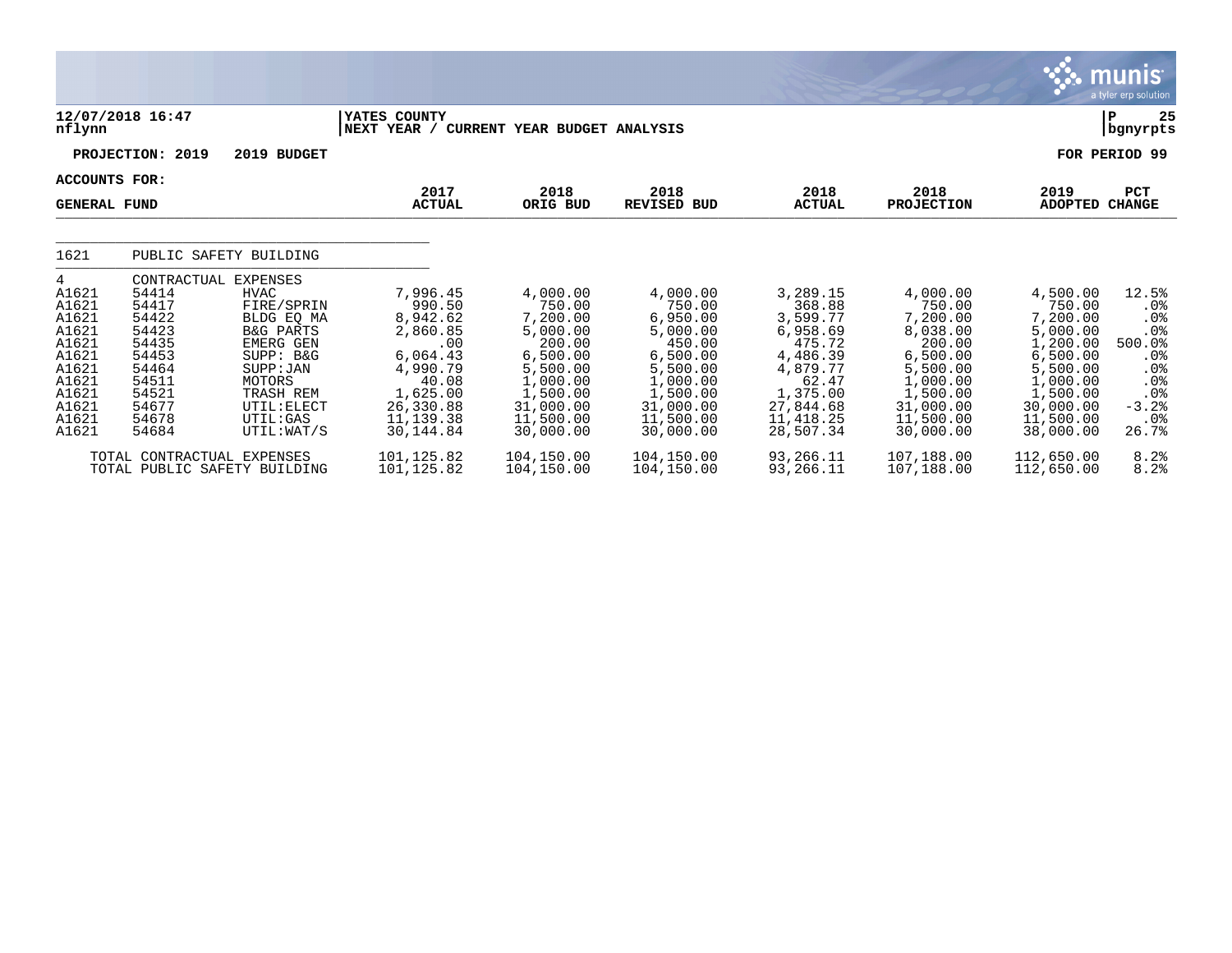|                                                                                                                                               |                                                                                                                            |                                                                                                                                                                                                                                 |                                                                                                                                                                  |                                                                                                                                                                  |                                                                                                                                                                     |                                                                                                                                                                   |                                                                                                                                                                  |                                                                                                                                                                    | munis<br>a tyler erp solution                                                                                                             |
|-----------------------------------------------------------------------------------------------------------------------------------------------|----------------------------------------------------------------------------------------------------------------------------|---------------------------------------------------------------------------------------------------------------------------------------------------------------------------------------------------------------------------------|------------------------------------------------------------------------------------------------------------------------------------------------------------------|------------------------------------------------------------------------------------------------------------------------------------------------------------------|---------------------------------------------------------------------------------------------------------------------------------------------------------------------|-------------------------------------------------------------------------------------------------------------------------------------------------------------------|------------------------------------------------------------------------------------------------------------------------------------------------------------------|--------------------------------------------------------------------------------------------------------------------------------------------------------------------|-------------------------------------------------------------------------------------------------------------------------------------------|
| nflynn                                                                                                                                        | 12/07/2018 16:47                                                                                                           |                                                                                                                                                                                                                                 | <b>YATES COUNTY</b><br>NEXT YEAR / CURRENT YEAR BUDGET ANALYSIS                                                                                                  |                                                                                                                                                                  |                                                                                                                                                                     |                                                                                                                                                                   |                                                                                                                                                                  |                                                                                                                                                                    | ΙP<br>26<br>bgnyrpts                                                                                                                      |
|                                                                                                                                               | PROJECTION: 2019                                                                                                           | 2019 BUDGET                                                                                                                                                                                                                     |                                                                                                                                                                  |                                                                                                                                                                  |                                                                                                                                                                     |                                                                                                                                                                   |                                                                                                                                                                  |                                                                                                                                                                    | FOR PERIOD 99                                                                                                                             |
| ACCOUNTS FOR:                                                                                                                                 |                                                                                                                            |                                                                                                                                                                                                                                 | 2017                                                                                                                                                             | 2018                                                                                                                                                             | 2018                                                                                                                                                                | 2018                                                                                                                                                              | 2018                                                                                                                                                             | 2019                                                                                                                                                               | PCT                                                                                                                                       |
| <b>GENERAL FUND</b>                                                                                                                           |                                                                                                                            |                                                                                                                                                                                                                                 | <b>ACTUAL</b>                                                                                                                                                    | ORIG BUD                                                                                                                                                         | <b>REVISED BUD</b>                                                                                                                                                  | <b>ACTUAL</b>                                                                                                                                                     | <b>PROJECTION</b>                                                                                                                                                | ADOPTED CHANGE                                                                                                                                                     |                                                                                                                                           |
| 1623                                                                                                                                          | COURTHOUSE                                                                                                                 |                                                                                                                                                                                                                                 |                                                                                                                                                                  |                                                                                                                                                                  |                                                                                                                                                                     |                                                                                                                                                                   |                                                                                                                                                                  |                                                                                                                                                                    |                                                                                                                                           |
| $\overline{0}$                                                                                                                                | <b>REVENUES</b>                                                                                                            |                                                                                                                                                                                                                                 |                                                                                                                                                                  |                                                                                                                                                                  |                                                                                                                                                                     |                                                                                                                                                                   |                                                                                                                                                                  |                                                                                                                                                                    |                                                                                                                                           |
| A1623                                                                                                                                         | 43022                                                                                                                      | CT FAC                                                                                                                                                                                                                          | $-76, 107.00$                                                                                                                                                    | $-91,898.00$                                                                                                                                                     | $-91,898.00$                                                                                                                                                        | $-17, 254.00$                                                                                                                                                     | $-91,898.00$                                                                                                                                                     | $-86,000.00$                                                                                                                                                       | $-6.4%$                                                                                                                                   |
|                                                                                                                                               | TOTAL REVENUES                                                                                                             |                                                                                                                                                                                                                                 | $-76, 107.00$                                                                                                                                                    | $-91,898.00$                                                                                                                                                     | $-91,898.00$                                                                                                                                                        | $-17, 254.00$                                                                                                                                                     | $-91,898.00$                                                                                                                                                     | $-86,000.00$                                                                                                                                                       | $-6.4%$                                                                                                                                   |
| $\mathbf 1$<br>A1623<br>A1623<br>A1623                                                                                                        | PERSONAL SERVICES<br>51166<br>51510<br>51992                                                                               | CLEANER<br>CLOTHING<br>SIGN OFF                                                                                                                                                                                                 | 36,795.26<br>250.00<br>500.00                                                                                                                                    | 37,668.00<br>250.00<br>.00                                                                                                                                       | 37,668.00<br>250.00<br>.00                                                                                                                                          | 34,636.80<br>250.00<br>.00                                                                                                                                        | 37,668.00<br>250.00<br>.00                                                                                                                                       | 38,441.00<br>250.00<br>.00                                                                                                                                         | 2.1%<br>.0 <sub>8</sub><br>.0 <sub>8</sub>                                                                                                |
|                                                                                                                                               | TOTAL PERSONAL SERVICES                                                                                                    |                                                                                                                                                                                                                                 | 37,545.26                                                                                                                                                        | 37,918.00                                                                                                                                                        | 37,918.00                                                                                                                                                           | 34,886.80                                                                                                                                                         | 37,918.00                                                                                                                                                        | 38,691.00                                                                                                                                                          | 2.0%                                                                                                                                      |
| 2<br>A1623                                                                                                                                    | EQUIPMENT<br>52515                                                                                                         | SEC EQUIP                                                                                                                                                                                                                       | .00                                                                                                                                                              | 99,040.00                                                                                                                                                        | 108,530.44                                                                                                                                                          | 66,760.12                                                                                                                                                         | 99,040.00                                                                                                                                                        |                                                                                                                                                                    | $.00 - 100.0$                                                                                                                             |
|                                                                                                                                               | TOTAL EQUIPMENT                                                                                                            |                                                                                                                                                                                                                                 | .00                                                                                                                                                              | 99,040.00                                                                                                                                                        | 108,530.44                                                                                                                                                          | 66,760.12                                                                                                                                                         | 99,040.00                                                                                                                                                        |                                                                                                                                                                    | $.00 - 100.0%$                                                                                                                            |
| $4\overline{ }$<br>A1623<br>A1623<br>A1623<br>A1623<br>A1623<br>A1623<br>A1623<br>A1623<br>A1623<br>A1623<br>A1623<br>A1623<br>A1623<br>A1623 | 54414<br>54417<br>54418<br>54420<br>54422<br>54423<br>54429<br>54435<br>54453<br>54464<br>54511<br>54677<br>54678<br>54684 | CONTRACTUAL EXPENSES<br><b>HVAC</b><br>FIRE/SPRIN<br><b>ELEVATOR</b><br>WINDOWS<br>BLDG EQ MA<br><b>B&amp;G PARTS</b><br>MAINT-SEC<br>EMERG GEN<br>SUPP: B&G<br>SUPP : JAN<br>MOTORS<br>UTIL: ELECT<br>UTIL: GAS<br>UTIL: WAT/S | 4,189.90<br>3,269.50<br>5,732.64<br>800.00<br>2,366.09<br>2,403.25<br>3,295.60<br>475.90<br>3,837.58<br>3,731.08<br>679.48<br>18,598.10<br>12,939.19<br>2,980.88 | 3,000.00<br>6,750.00<br>5,650.00<br>800.00<br>2,500.00<br>1,000.00<br>5,000.00<br>700.00<br>4,000.00<br>3,800.00<br>500.00<br>21,000.00<br>14,000.00<br>3,200.00 | 3,000.00<br>6,727.00<br>5,673.00<br>800.00<br>2,500.00<br>1,507.00<br>4,550.00<br>15,700.00<br>3,587.00<br>3,800.00<br>913.00<br>19,993.00<br>14,000.00<br>3,200.00 | 6,890.50<br>6,271.05<br>5,672.58<br>800.00<br>1,603.49<br>1,506.86<br>945.02<br>15,968.70<br>3,360.03<br>3,068.52<br>912.24<br>18,701.46<br>12,578.51<br>3,436.10 | 7,934.50<br>8,697.50<br>5,650.00<br>800.00<br>2,500.00<br>1,000.00<br>5,000.00<br>700.00<br>4,000.00<br>3,800.00<br>500.00<br>21,000.00<br>14,000.00<br>3,200.00 | 3,500.00<br>6,400.00<br>6,020.00<br>800.00<br>2,500.00<br>1,000.00<br>5,000.00<br>1,500.00<br>6,000.00<br>6,800.00<br>500.00<br>21,000.00<br>14,000.00<br>3,900.00 | 16.7%<br>$-5.2%$<br>6.5%<br>.0 <sub>8</sub><br>.0 <sub>8</sub><br>.0%<br>.0%<br>114.3%<br>50.0%<br>78.9%<br>.0%<br>.0%<br>$.0\%$<br>21.9% |
|                                                                                                                                               | TOTAL CONTRACTUAL EXPENSES                                                                                                 |                                                                                                                                                                                                                                 | 65,299.19                                                                                                                                                        | 71,900.00                                                                                                                                                        | 85,950.00                                                                                                                                                           | 81,715.06                                                                                                                                                         | 78,782.00                                                                                                                                                        | 78,920.00                                                                                                                                                          | 9.8%                                                                                                                                      |
| 8<br>A1623<br>A1623                                                                                                                           | EMPLOYEE BENEFITS<br>58100<br>58303                                                                                        | FICA/MED<br>INS-CSEA                                                                                                                                                                                                            | 2,366.98<br>18,513.68                                                                                                                                            | 2,396.00<br>19,380.00                                                                                                                                            | 2,396.00<br>19,380.00                                                                                                                                               | 2,447.53<br>12,166.08                                                                                                                                             | 2,396.00<br>19,380.00                                                                                                                                            | 2,786.00<br>12,920.00                                                                                                                                              | 16.3%<br>$-33.3%$                                                                                                                         |
|                                                                                                                                               | TOTAL EMPLOYEE BENEFITS<br>TOTAL COURTHOUSE                                                                                |                                                                                                                                                                                                                                 | 20,880.66<br>47,618.11                                                                                                                                           | 21,776.00<br>138,736.00                                                                                                                                          | 21,776.00<br>162, 276.44                                                                                                                                            | 14,613.61<br>180,721.59                                                                                                                                           | 21,776.00<br>145,618.00                                                                                                                                          | 15,706.00<br>47,317.00                                                                                                                                             | $-27.9%$<br>$-65.9%$                                                                                                                      |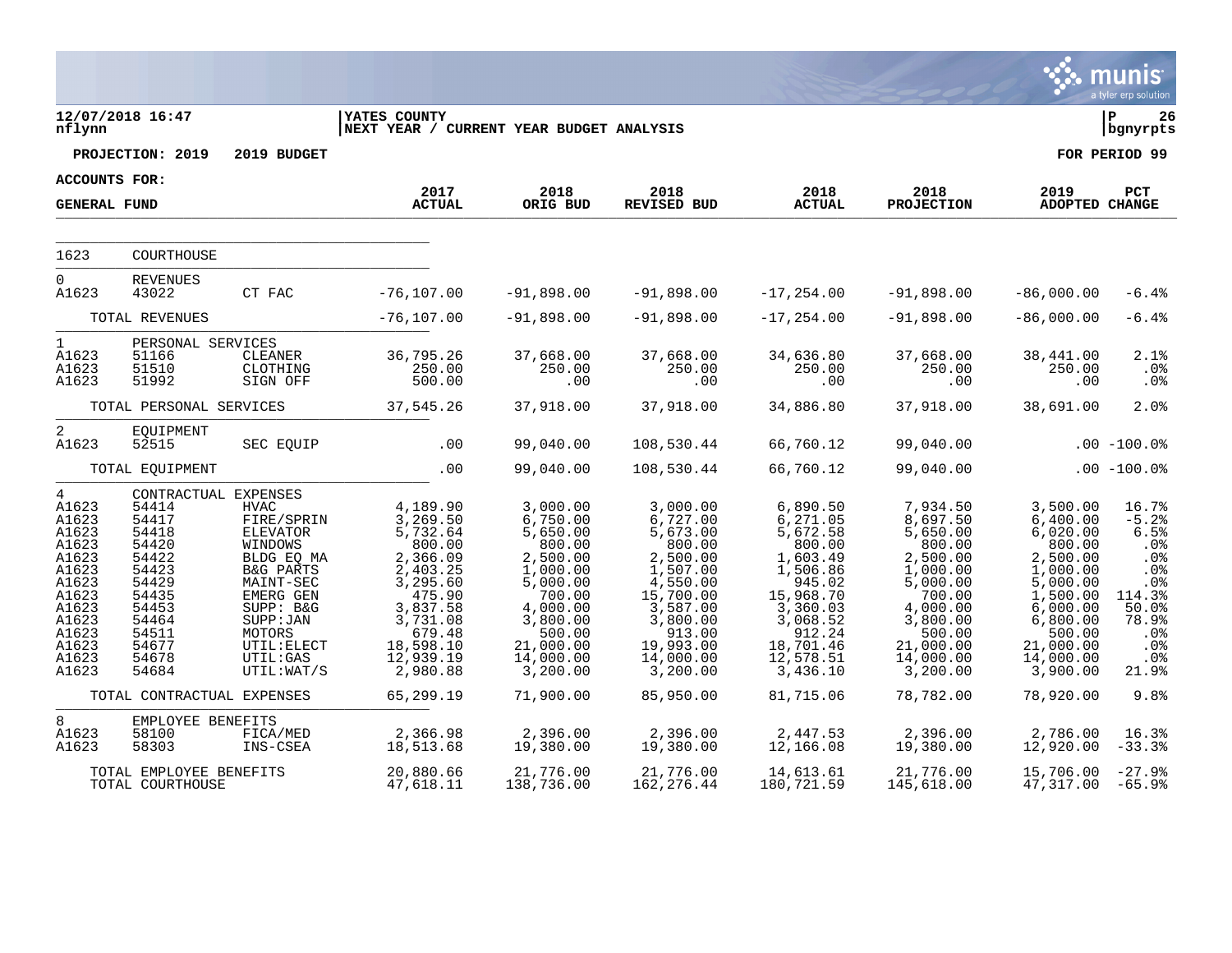|                                                                                                                                                                       |                                                                                                                                                                                                       |                                                                                                                                                                                                                       |                                                                                                                                                                                                                         |                                                                                                                                                                                                                                                       |                                                                                                                                                                                                                      |                                                                                                                                                                                                                   |                                                                                                                                                                                                                                                                             |                                                                                                                                                                                                         | munis<br>a tyler erp solution                                                                                                                       |
|-----------------------------------------------------------------------------------------------------------------------------------------------------------------------|-------------------------------------------------------------------------------------------------------------------------------------------------------------------------------------------------------|-----------------------------------------------------------------------------------------------------------------------------------------------------------------------------------------------------------------------|-------------------------------------------------------------------------------------------------------------------------------------------------------------------------------------------------------------------------|-------------------------------------------------------------------------------------------------------------------------------------------------------------------------------------------------------------------------------------------------------|----------------------------------------------------------------------------------------------------------------------------------------------------------------------------------------------------------------------|-------------------------------------------------------------------------------------------------------------------------------------------------------------------------------------------------------------------|-----------------------------------------------------------------------------------------------------------------------------------------------------------------------------------------------------------------------------------------------------------------------------|---------------------------------------------------------------------------------------------------------------------------------------------------------------------------------------------------------|-----------------------------------------------------------------------------------------------------------------------------------------------------|
| nflynn                                                                                                                                                                | 12/07/2018 16:47                                                                                                                                                                                      |                                                                                                                                                                                                                       | <b>YATES COUNTY</b><br>NEXT YEAR / CURRENT YEAR BUDGET ANALYSIS                                                                                                                                                         |                                                                                                                                                                                                                                                       |                                                                                                                                                                                                                      |                                                                                                                                                                                                                   |                                                                                                                                                                                                                                                                             |                                                                                                                                                                                                         | l P<br>27<br>  bgnyrpts                                                                                                                             |
|                                                                                                                                                                       | PROJECTION: 2019                                                                                                                                                                                      | 2019 BUDGET                                                                                                                                                                                                           |                                                                                                                                                                                                                         |                                                                                                                                                                                                                                                       |                                                                                                                                                                                                                      |                                                                                                                                                                                                                   |                                                                                                                                                                                                                                                                             |                                                                                                                                                                                                         | FOR PERIOD 99                                                                                                                                       |
| ACCOUNTS FOR:                                                                                                                                                         |                                                                                                                                                                                                       |                                                                                                                                                                                                                       |                                                                                                                                                                                                                         |                                                                                                                                                                                                                                                       |                                                                                                                                                                                                                      |                                                                                                                                                                                                                   |                                                                                                                                                                                                                                                                             |                                                                                                                                                                                                         |                                                                                                                                                     |
| <b>GENERAL FUND</b>                                                                                                                                                   |                                                                                                                                                                                                       |                                                                                                                                                                                                                       | 2017<br><b>ACTUAL</b>                                                                                                                                                                                                   | 2018<br>ORIG BUD                                                                                                                                                                                                                                      | 2018<br>REVISED BUD                                                                                                                                                                                                  | 2018<br><b>ACTUAL</b>                                                                                                                                                                                             | 2018<br><b>PROJECTION</b>                                                                                                                                                                                                                                                   | 2019<br>ADOPTED CHANGE                                                                                                                                                                                  | PCT                                                                                                                                                 |
| 1625                                                                                                                                                                  | BUILDINGS & GROUNDS                                                                                                                                                                                   |                                                                                                                                                                                                                       |                                                                                                                                                                                                                         |                                                                                                                                                                                                                                                       |                                                                                                                                                                                                                      |                                                                                                                                                                                                                   |                                                                                                                                                                                                                                                                             |                                                                                                                                                                                                         |                                                                                                                                                     |
|                                                                                                                                                                       |                                                                                                                                                                                                       |                                                                                                                                                                                                                       |                                                                                                                                                                                                                         |                                                                                                                                                                                                                                                       |                                                                                                                                                                                                                      |                                                                                                                                                                                                                   |                                                                                                                                                                                                                                                                             |                                                                                                                                                                                                         |                                                                                                                                                     |
| $\Omega$<br>A1625<br>A1625<br>A1625<br>A1625                                                                                                                          | <b>REVENUES</b><br>42650<br>42665<br>42701<br>42771                                                                                                                                                   | SCRAP SALE<br>SALE OF EQ<br>PR YR RFND<br>MISC REV                                                                                                                                                                    | $-794.50$<br>$-6, 144.00$<br>$-20.00$                                                                                                                                                                                   | $-1,000.00$<br>$\begin{array}{c} . & 0 & 0 \\ 0 & 0 & 0 \end{array}$<br>.00<br>.00                                                                                                                                                                    | $-1,000.00$<br>$\begin{array}{c} \cdot \\ \cdot \\ \cdot \\ \cdot \end{array}$<br>.00<br>.00                                                                                                                         | $-885.80$<br>$-42.50$<br>.00                                                                                                                                                                                      | $-1,000.00$<br>.00<br>.00<br>.00                                                                                                                                                                                                                                            | $-1,000.00$<br>.00<br>.00<br>.00                                                                                                                                                                        | . 0 %<br>.0 <sub>8</sub><br>.0%<br>.0%                                                                                                              |
|                                                                                                                                                                       | TOTAL REVENUES                                                                                                                                                                                        |                                                                                                                                                                                                                       | $-6,958.50$                                                                                                                                                                                                             | $-1,000.00$                                                                                                                                                                                                                                           | $-1,000.00$                                                                                                                                                                                                          | $-929.34$                                                                                                                                                                                                         | $-1,000.00$                                                                                                                                                                                                                                                                 | $-1,000.00$                                                                                                                                                                                             | .0%                                                                                                                                                 |
| $\mathbf{1}$<br>A1625<br>A1625<br>A1625<br>A1625<br>A1625<br>A1625<br>A1625<br>A1625<br>A1625<br>A1625<br>A1625<br>A1625<br>A1625<br>A1625<br>A1625<br>A1625<br>A1625 | PERSONAL SERVICES<br>51040<br>51160<br>51161<br>51162<br>51163<br>51164<br>51166<br>51170<br>51500<br>51501<br>51502<br>51504<br>51505<br>51509<br>51510<br>51992<br>51993<br>TOTAL PERSONAL SERVICES | BLDG SUPER<br>BLDG MECH<br>BLDG MECH<br>BLDG MECH<br>BLD HELPER<br>MAINT WORK<br>CLEANER<br>SR CLEANER<br>CB CSEA<br>DIFF CSEA<br>HOLIDAY OT<br>ON CALL<br>OVERTIME<br>COMP CSEA<br>CLOTHING<br>SIGN OFF<br>H.DED OFF | 58,249.00<br>46, 155.23<br>46, 155.23<br>.00<br>26, 141.60<br>34,470.32<br>36,795.24<br>41,951.82<br>210.00<br>1,053.00<br>.00<br>2,883.62<br>$1,478.16$<br>$124.18$<br>1,250.00<br>3,000.00<br>2,500.00<br>302, 417.40 | 58,249.00<br>47,974.00<br>47, 252.00<br>45, 183.00<br>33,262.00<br>$\sim$ 00<br>37,668.00<br>37,963.00<br>300.00<br>2,080.00<br>25.00<br>3,115.00<br>1,100.00<br>$\begin{array}{r} -1.10000 \\ 1000 \\ 1.500 \end{array}$<br>.00<br>.00<br>315,681.00 | 59, 413.98<br>47, 974.00<br>47,252.00<br>45, 183.00<br>33, 262.00<br>.00<br>37,668.00<br>37,963.00<br>300.00<br>2,080.00<br>141.33<br>3, 115.00<br>966.12<br>27.55<br>1,500.00<br>$\ddotsc{00}$<br>.00<br>316,845.98 | 54,633.70<br>44,090.91<br>43,449.62<br>$41, 519.37$<br>30, 557.94<br>$\sim$ 00<br>34,636.80<br>34,893.62<br>185.32<br>1,374.75<br>$141.33$<br>2,845.76<br>346.66<br>27.55<br>1,500.00<br>.00<br>.00<br>290,203.33 | 58,249.00<br>47,974.00<br>47, 252.00<br>45,183.00<br>33,262.00<br>.00<br>37,668.00<br>37,963.00<br>300.00<br>$76$<br>$76$<br>$76$<br>$1,115.0$<br>$1,10$<br>$25.00$<br>$3,115.0$<br>$\begin{array}{c} -10.00 \\ 10.00 \\ 1,500.00 \\ 0.00 \end{array}$<br>.00<br>315,681.00 | 59,414.00<br>49,236.00<br>49,228.00<br>46,104.00<br>34,521.00<br>.00<br>38,441.00<br>39, 392.00<br>300.00<br>2,080.00<br>25.00<br>3,115.00<br>1,250.00<br>10.00<br>1,500.00<br>.00<br>.00<br>324,616.00 | 2.0%<br>2.6%<br>4.2%<br>2.0%<br>3.8%<br>.0%<br>2.1%<br>3.8%<br>.0%<br>.0%<br>.0%<br>.0%<br>13.6%<br>.0%<br>$.0\%$<br>.0%<br>.0 <sub>8</sub><br>2.8% |
|                                                                                                                                                                       |                                                                                                                                                                                                       |                                                                                                                                                                                                                       |                                                                                                                                                                                                                         |                                                                                                                                                                                                                                                       |                                                                                                                                                                                                                      |                                                                                                                                                                                                                   |                                                                                                                                                                                                                                                                             |                                                                                                                                                                                                         |                                                                                                                                                     |
| $\overline{a}$<br>A1625                                                                                                                                               | EOUIPMENT<br>52314                                                                                                                                                                                    | TRUCK                                                                                                                                                                                                                 | 27,992.31                                                                                                                                                                                                               | .00                                                                                                                                                                                                                                                   | .00                                                                                                                                                                                                                  | $.00 \,$                                                                                                                                                                                                          | .00                                                                                                                                                                                                                                                                         | .00                                                                                                                                                                                                     | .0 <sub>8</sub>                                                                                                                                     |
|                                                                                                                                                                       | TOTAL EQUIPMENT                                                                                                                                                                                       |                                                                                                                                                                                                                       | 27,992.31                                                                                                                                                                                                               | .00                                                                                                                                                                                                                                                   | .00                                                                                                                                                                                                                  | .00                                                                                                                                                                                                               | .00                                                                                                                                                                                                                                                                         | .00                                                                                                                                                                                                     | .0 <sup>8</sup>                                                                                                                                     |
| $4\overline{ }$<br>A1625<br>A1625<br>A1625<br>A1625<br>A1625                                                                                                          | CONTRACTUAL EXPENSES<br>54402<br>54415<br>54416<br>54419<br>54457                                                                                                                                     | <b>WTS&amp;MEAS</b><br>YARD-TREE<br>PRKNG LOT<br>YARD EQ<br>SUPP: COMP                                                                                                                                                | 23,620.00<br>697.48<br>1,975.42<br>543.07<br>$\sim 00$                                                                                                                                                                  | 24,620.00<br>700.00<br>7,000.00<br>300.00<br>50.00                                                                                                                                                                                                    | 24,620.00<br>$\begin{array}{r} 800.000 \\ 7,000.00 \end{array}$<br>826.00<br>50.00                                                                                                                                   | 24,620.00<br>$731.94$<br>9,096.24<br>2,873.10<br>457.84                                                                                                                                                           | 24,620.00<br>$700.00$<br>$7,000.00$<br>2,347.59<br>50.00                                                                                                                                                                                                                    | 25,400.00<br>$2,500.00$<br>$2,000.00$<br>400.00<br>50.00                                                                                                                                                | 3.2%<br>257.1%<br>$-71.4%$<br>33.3%<br>.0 <sup>8</sup>                                                                                              |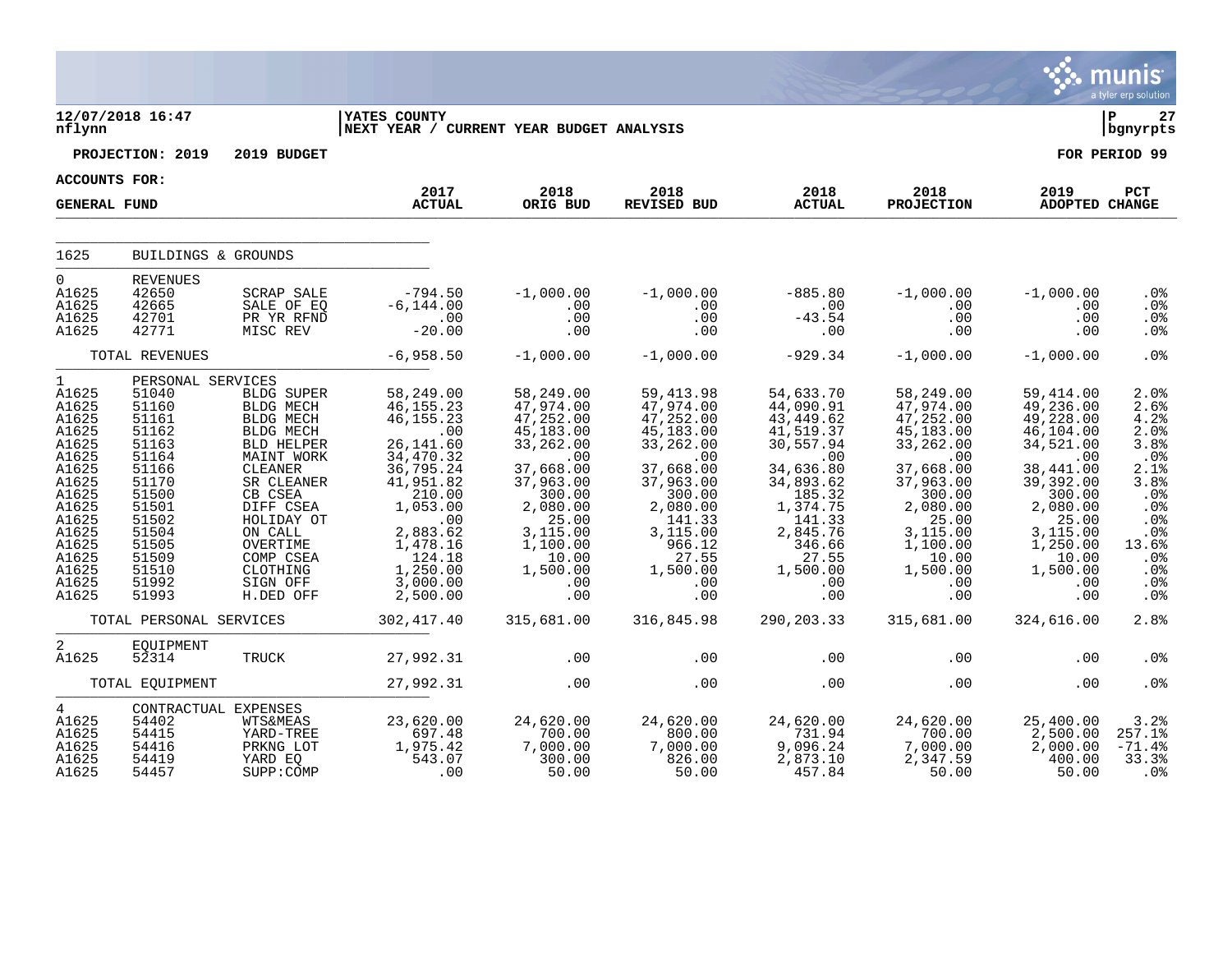

#### **12/07/2018 16:47 |YATES COUNTY |P 28 nflynn |NEXT YEAR / CURRENT YEAR BUDGET ANALYSIS |bgnyrpts**

## **PROJECTION: 2019 2019 BUDGET FOR PERIOD 99**

| <b>GENERAL FUND</b> |                           |                            | 2017<br><b>ACTUAL</b> | 2018<br>ORIG BUD | 2018<br><b>REVISED BUD</b> | 2018<br><b>ACTUAL</b> | 2018<br><b>PROJECTION</b> | 2019<br>ADOPTED CHANGE | <b>PCT</b>      |
|---------------------|---------------------------|----------------------------|-----------------------|------------------|----------------------------|-----------------------|---------------------------|------------------------|-----------------|
| A1625               | 54470                     | SUPP:OFF                   | 144.60                | 125.00           | 125.00                     | 139.50                | 125.00                    | 125.00                 | . 0%            |
| A1625               | 54474                     | SUPP: SAPTY                | 339.98                | 500.00           | 500.00                     | 1,282.90              | 500.00                    | 500.00                 | . 0%            |
| A1625               | 54507                     | COPIER CHR                 | 52.50                 | 65.00            | 65.00                      | 32.15                 | 65.00                     | 60.00                  | $-7.7%$         |
| A1625               | 54515                     | POSTAGE                    | .00                   | 3.00             | 3.00                       | .00                   | 3.00                      | 3.00                   | $.0\%$          |
| A1625               | 54522                     | SHIPMENTS                  | 12.93                 | 15.00            | 15.00                      | .00                   | 15.00                     | 15.00                  | .0 <sub>8</sub> |
| A1625               | 54571                     | COMP SOFT                  | 20,000.00             | 20,000.00        | 20,000.00                  | 20,000.00             | 20,000.00                 | 20,000.00              | $.0\%$          |
| A1625               | 54616                     | HAND TOOLS                 | 883.30                | 450.00           | 450.00                     | 339.52                | 450.00                    | 450.00                 | .0%             |
| A1625               | 54653                     | GASOLINE                   | 924.12                | 1,000.00         | 1,150.00                   | 1,128.62              | 1,000.00                  | 1,200.00               | 20.0%           |
| A1625               | 54654                     | MILEAGE                    | 147.66                | 250.00           | .00                        | .00                   | 250.00                    | 20.00                  | $-92.0$ °       |
| A1625               | 54661                     | VEH MAINT                  | 5,757.17              | 750.00           | 224.00                     | 40.81                 | 750.00                    | 2,500.00               | 233.3%          |
| A1625               | 54676                     | UTIL: CELL                 | 388.56                | 390.00           | 390.00                     | 291.90                | 390.00                    | 390.00                 | $.0\%$          |
| A1625               | 54678                     | UTIL:GAS                   | 1,786.46              | 1,900.00         | 1,900.00                   | 1,624.32              | 1,900.00                  | 2,000.00               | 5.3%            |
| A1625               | 54682                     | TEL/FAX                    | 278.90                | 350.00           | 350.00                     | 266.70                | 350.00                    | 300.00                 | $-14.3%$        |
| A1625               | 54684                     | UTIL:WAT/S                 | 303.84                | 320.00           | 320.00                     | 337.27                | 320.00                    | 380.00                 | 18.8%           |
|                     |                           | TOTAL CONTRACTUAL EXPENSES | 57,855.99             | 58,788.00        | 58,788.00                  | 63,262.81             | 60,835.59                 | 58,293.00              | -.8%            |
| 8                   | EMPLOYEE BENEFITS         |                            |                       |                  |                            |                       |                           |                        |                 |
| A1625               | 58100                     | FICA/MED                   | 21,531.22             | 22,869.00        | 22,958.12                  | 20,578.90             | 22,869.00                 | 23,530.00              | 2.9%            |
| A1625               | 58303                     | INS-CSEA                   | 68,705.48             | 64,150.00        | 64,150.00                  | 62,282.55             | 64,150.00                 | 65,285.00              | 1.8%            |
| A1625               | 58305                     | INS-NON UN                 | 11,853.60             | 12,696.00        | 12,696.00                  | 12,166.08             | 12,696.00                 | 12,920.00              | 1.8%            |
|                     | TOTAL EMPLOYEE BENEFITS   |                            | 102,090.30            | 99,715.00        | 99,804.12                  | 95,027.53             | 99,715.00                 | 101,735.00             | $2.0\%$         |
|                     | TOTAL BUILDINGS & GROUNDS |                            | 483,397.50            | 473,184.00       | 474,438.10                 | 447,564.33            | 475,231.59                | 483,644.00             | 2.2%            |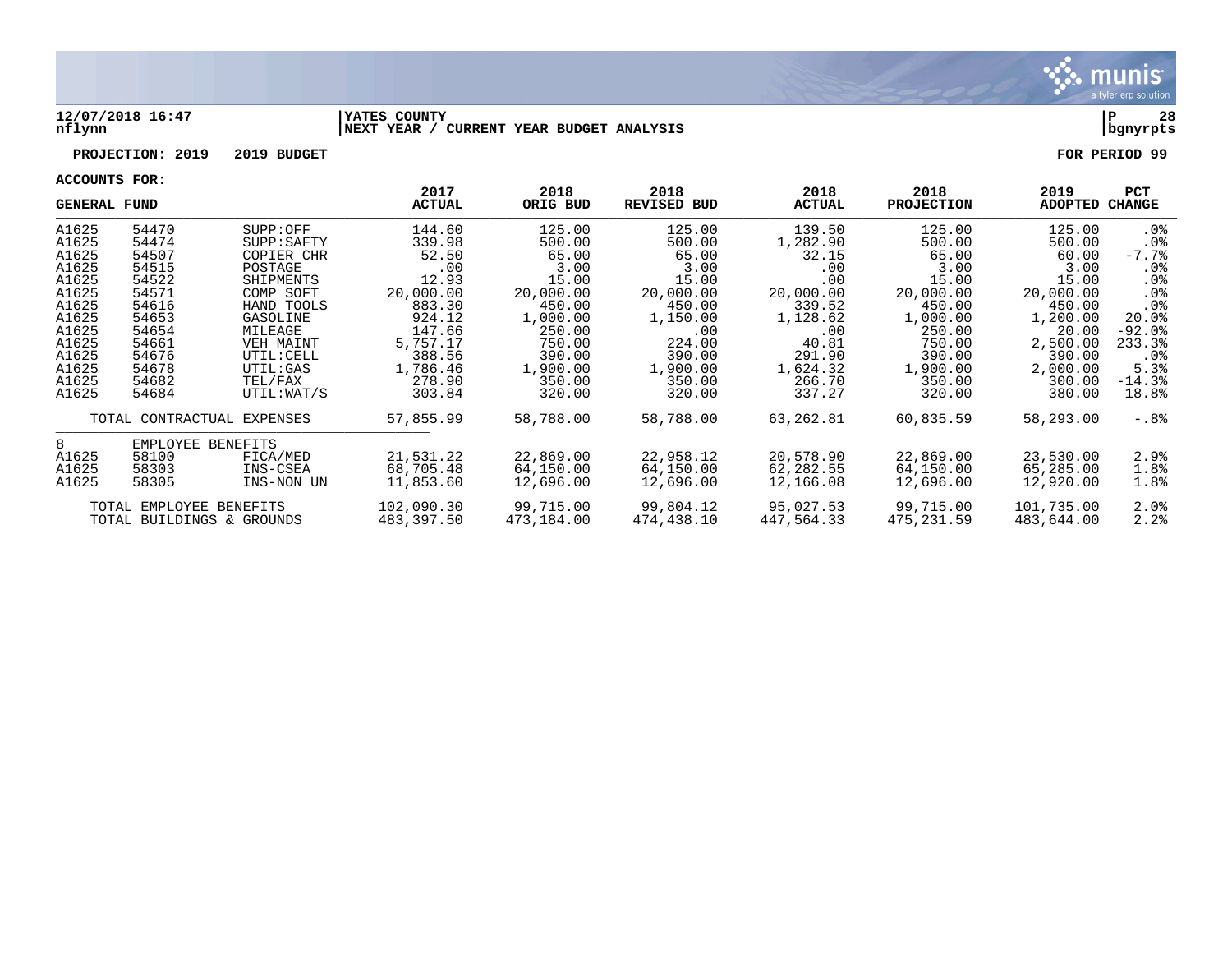|                                             |                                                          |                                                         |                                         |                                        |                                        |                                         |                                             |                                                          | <u>munis</u><br>a tyler erp solution         |
|---------------------------------------------|----------------------------------------------------------|---------------------------------------------------------|-----------------------------------------|----------------------------------------|----------------------------------------|-----------------------------------------|---------------------------------------------|----------------------------------------------------------|----------------------------------------------|
| nflynn                                      | 12/07/2018 16:47                                         |                                                         | YATES COUNTY<br>NEXT YEAR /             | CURRENT YEAR BUDGET ANALYSIS           |                                        |                                         |                                             |                                                          | l P<br>29<br>  bgnyrpts                      |
|                                             | PROJECTION: 2019                                         | 2019 BUDGET                                             |                                         |                                        |                                        |                                         |                                             |                                                          | FOR PERIOD 99                                |
| <b>ACCOUNTS FOR:</b><br><b>GENERAL FUND</b> |                                                          |                                                         | 2017<br><b>ACTUAL</b>                   | 2018<br>ORIG BUD                       | 2018<br><b>REVISED BUD</b>             | 2018<br><b>ACTUAL</b>                   | 2018<br><b>PROJECTION</b>                   | 2019<br><b>ADOPTED</b>                                   | <b>PCT</b><br><b>CHANGE</b>                  |
| 1640                                        | CENTRAL GARAGE                                           |                                                         |                                         |                                        |                                        |                                         |                                             |                                                          |                                              |
| 0<br>A1640<br>A1640<br>A1640<br>A1640       | <b>REVENUES</b><br>41276<br>41277<br>41789<br>42665      | GASOLINE<br>E-Z PASS<br>MILE REIMB<br><b>EOUIP SALE</b> | $-6, 121.29$<br>$-455.84$<br>.00<br>.00 | $-5,000.00$<br>$-250.00$<br>.00<br>.00 | $-6,687.53$<br>$-399.72$<br>.00<br>.00 | $-8, 294.34$<br>$-542.37$<br>.00<br>.00 | $-5,000.00$<br>$-250.00$<br>.00<br>.00      | $-1,300.00$<br>$-500.00$<br>$-30,000,00$<br>$-13,000.00$ | $-74.0%$<br>100.0%<br>.0 <sub>8</sub><br>.0% |
|                                             | TOTAL REVENUES                                           |                                                         | $-6, 577.13$                            | $-5, 250.00$                           | $-7,087.25$                            | $-8,836.71$                             | $-5,250.00$                                 | $-44,800.00$                                             | 753.3%                                       |
| 2<br>A1640                                  | EOUIPMENT<br>52180                                       | VEHICLE                                                 | .00                                     | .00                                    | .00                                    | .00                                     | .00                                         | 39,000.00                                                | .0 <sub>8</sub>                              |
|                                             | TOTAL EQUIPMENT                                          |                                                         | .00                                     | .00                                    | .00                                    | .00                                     | .00                                         | 39,000.00                                                | .0%                                          |
| 4<br>A1640<br>A1640<br>A1640<br>A1640       | CONTRACTUAL EXPENSES<br>54411<br>54653<br>54663<br>54664 | PARTS/REP<br>GASOLINE<br><b>USER FEE</b><br>E-Z PASS    | .00<br>6,433.02<br>290.94<br>435.87     | .00<br>5,000.00<br>240.00<br>250.00    | .00<br>6,637.25<br>240.00<br>450.00    | 538.60<br>8,860.72<br>369.49<br>570.47  | $.00 \ \rm$<br>5,000.00<br>240.00<br>250.00 | 1,000.00<br>9,000.00<br>320.00<br>500.00                 | .0%<br>80.0%<br>33.3%<br>100.0%              |
|                                             | TOTAL CONTRACTUAL EXPENSES<br>TOTAL CENTRAL GARAGE       |                                                         | 7.159.83<br>582.70                      | 5,490.00<br>240.00                     | 7.327.25<br>240.00                     | 10,339.28<br>1,502.57                   | 5,490.00<br>240.00                          | 10,820.00<br>5,020.00 1991.7%                            | 97.1%                                        |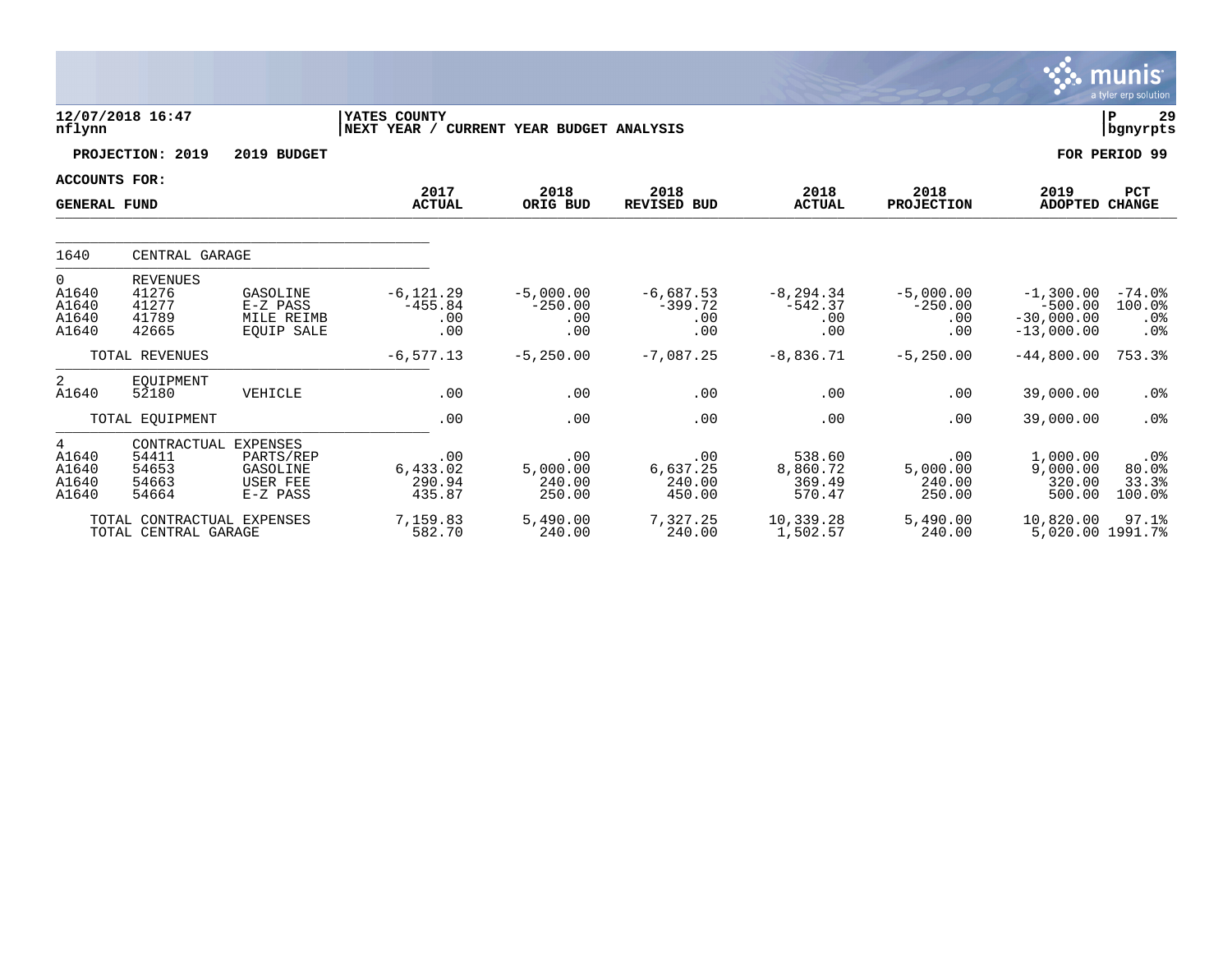|                                             |                                                   |                                         |                             |                              |                            |                        |                           |                         | <b>munis</b><br>a tyler erp solution |
|---------------------------------------------|---------------------------------------------------|-----------------------------------------|-----------------------------|------------------------------|----------------------------|------------------------|---------------------------|-------------------------|--------------------------------------|
| nflynn                                      | 12/07/2018 16:47                                  |                                         | YATES COUNTY<br>NEXT YEAR / | CURRENT YEAR BUDGET ANALYSIS |                            |                        |                           |                         | 30<br>P<br>  bgnyrpts                |
|                                             | PROJECTION: 2019                                  | 2019 BUDGET                             |                             |                              |                            |                        |                           |                         | FOR PERIOD 99                        |
| <b>ACCOUNTS FOR:</b><br><b>GENERAL FUND</b> |                                                   |                                         | 2017<br><b>ACTUAL</b>       | 2018<br>ORIG BUD             | 2018<br><b>REVISED BUD</b> | 2018<br><b>ACTUAL</b>  | 2018<br><b>PROJECTION</b> | 2019<br>ADOPTED CHANGE  | <b>PCT</b>                           |
| 1650                                        |                                                   | APP-CENTRAL COMM SYSTEM                 |                             |                              |                            |                        |                           |                         |                                      |
| 0<br>A1650<br>A1650                         | <b>REVENUES</b><br>41275<br>42401                 | TEL CHRGS<br>INT TEL                    | $-56, 385.55$<br>.00        | $-50,000.00$<br>$-10.00$     | $-50,000.00$<br>$-10.00$   | $-47, 217.60$<br>.00   | $-50,000.00$<br>$-10.00$  | $-52,000.00$<br>$-5.00$ | 4.0%<br>$-50.0%$                     |
|                                             | TOTAL REVENUES                                    |                                         | $-56, 385.55$               | $-50,010.00$                 | $-50,010.00$               | $-47, 217.60$          | $-50,010.00$              | $-52,005.00$            | 4.0%                                 |
| 2<br>A1650                                  | EOUIPMENT<br>52115                                | COMP HRDWR                              | 40,000.00                   | 43,000.00                    | 43,000.00                  | 40,000.00              | 43,000.00                 | 43,000.00               | $.0\%$                               |
|                                             | TOTAL EQUIPMENT                                   |                                         | 40,000.00                   | 43,000.00                    | 43,000.00                  | 40,000.00              | 43,000.00                 | 43,000.00               | $.0\%$                               |
| 4<br>A1650<br>A1650                         | CONTRACTUAL<br>54577<br>54682                     | <b>EXPENSES</b><br>COMP TECH<br>TEL/FAX | 2,380.00<br>23, 262. 79     | 5,000.00<br>20,010.00        | 5.000.00<br>20,010.00      | .00<br>17,745.73       | 5.000.00<br>20,010.00     | 5,000.00<br>22,005.00   | .0%<br>10.0%                         |
|                                             | TOTAL CONTRACTUAL<br>TOTAL APP-CENTRAL COMM SYSTE | EXPENSES                                | 25,642.79<br>9,257.24       | 25,010.00<br>18,000.00       | 25,010.00<br>18,000.00     | 17,745.73<br>10,528.13 | 25,010.00<br>18,000.00    | 27,005.00<br>18,000.00  | 8.0%<br>$.0\%$                       |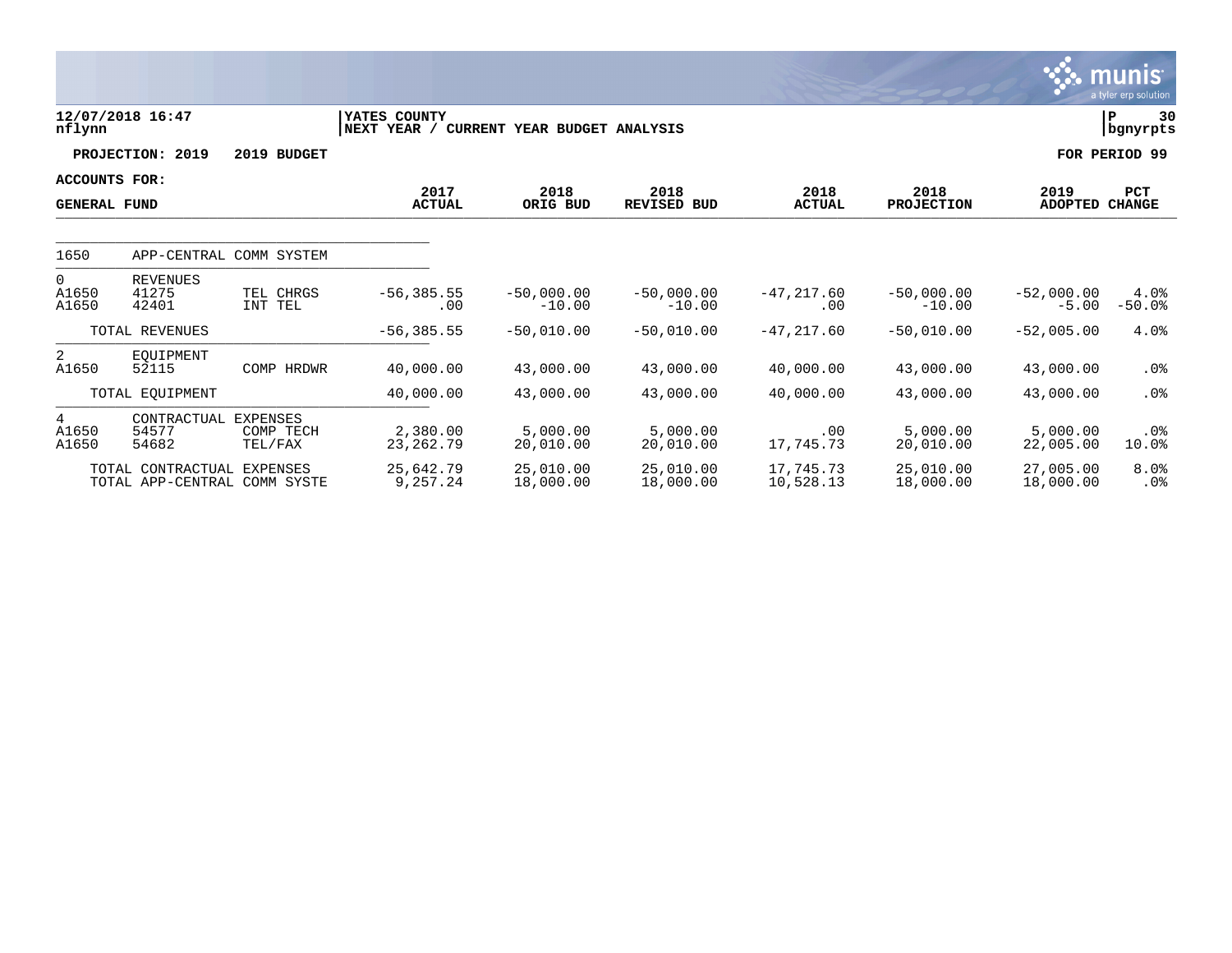|                                       |                                                     |                                                                   |                                           |                                        |                                        |                                     |                                        |                                        | <b>munis</b><br>a tyler erp solution   |
|---------------------------------------|-----------------------------------------------------|-------------------------------------------------------------------|-------------------------------------------|----------------------------------------|----------------------------------------|-------------------------------------|----------------------------------------|----------------------------------------|----------------------------------------|
| nflynn                                | 12/07/2018 16:47                                    |                                                                   | YATES COUNTY<br>NEXT YEAR /               | CURRENT YEAR BUDGET ANALYSIS           |                                        |                                     |                                        |                                        | 31<br>IΡ<br>  bgnyrpts                 |
|                                       | PROJECTION: 2019                                    | 2019 BUDGET                                                       |                                           |                                        |                                        |                                     |                                        |                                        | FOR PERIOD 99                          |
| ACCOUNTS FOR:<br><b>GENERAL FUND</b>  |                                                     |                                                                   | 2017<br><b>ACTUAL</b>                     | 2018<br>ORIG BUD                       | 2018<br><b>REVISED BUD</b>             | 2018<br><b>ACTUAL</b>               | 2018<br><b>PROJECTION</b>              | 2019<br><b>ADOPTED</b>                 | PCT<br><b>CHANGE</b>                   |
| 1670                                  | CENTRAL MAILING                                     |                                                                   |                                           |                                        |                                        |                                     |                                        |                                        |                                        |
| $\Omega$<br>A1670<br>A1670            | <b>REVENUES</b><br>41272<br>41274                   | CNTRL MAIL<br>SHIPPING                                            | $-29, 290.88$<br>$-21.31$                 | $-30,000.00$<br>.00                    | $-30,000.00$<br>.00.                   | $-22, 281.26$<br>.00                | $-30,000.00$<br>.00                    | $-30,000.00$<br>.00                    | $.0\%$<br>$.0\%$                       |
|                                       | TOTAL REVENUES                                      |                                                                   | $-29, 312.19$                             | $-30,000.00$                           | $-30,000.00$                           | $-22, 281.26$                       | $-30,000.00$                           | $-30,000.00$                           | $.0\%$                                 |
| 4<br>A1670<br>A1670<br>A1670<br>A1670 | CONTRACTUAL<br>54407<br>54470<br>54515<br>54522     | <b>EXPENSES</b><br>EOUIP AGRE<br>SUPP:OFF<br>POSTAGE<br>SHIPMENTS | 1,035.00<br>1,450.39<br>15,533.01<br>9.73 | 1,140.00<br>900.00<br>30,000.00<br>.00 | 1,140.00<br>900.00<br>30,000.00<br>.00 | 1,035.00<br>.00<br>24,000.00<br>.00 | 1,140.00<br>900.00<br>30,000.00<br>.00 | 1,140.00<br>900.00<br>30,000.00<br>.00 | . 0 %<br>.0%<br>.0%<br>.0 <sub>8</sub> |
|                                       | TOTAL CONTRACTUAL EXPENSES<br>TOTAL CENTRAL MAILING |                                                                   | 18,028.13<br>$-11, 284.06$                | 32,040.00<br>2,040.00                  | 32,040.00<br>2,040.00                  | 25,035.00<br>2,753.74               | 32,040.00<br>2,040.00                  | 32,040.00<br>2,040.00                  | .0%<br>.0 <sub>8</sub>                 |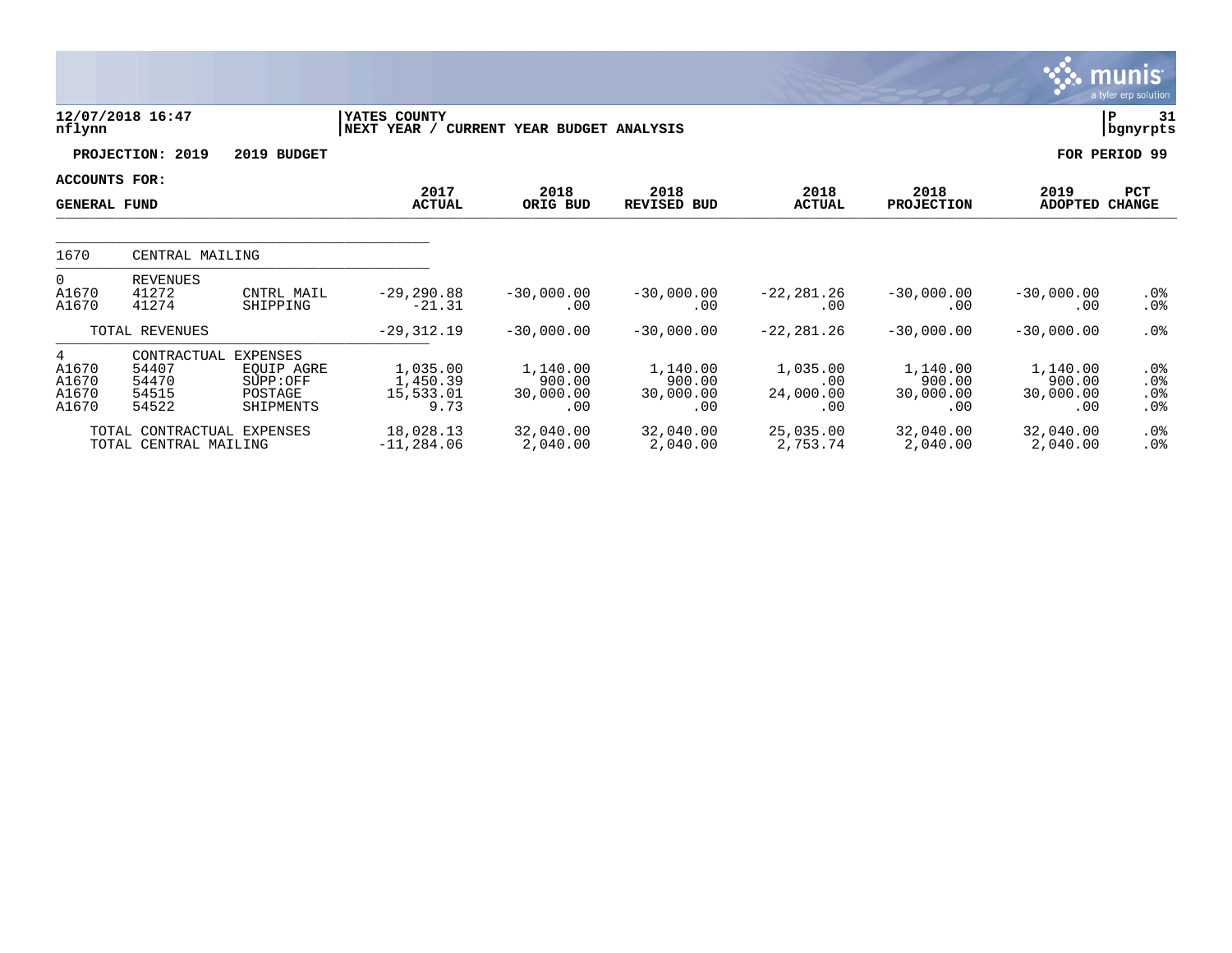|                                             |                                                    |                                       |                             |                              |                            |                         |                           |                                   | munis<br>a tyler erp solution |
|---------------------------------------------|----------------------------------------------------|---------------------------------------|-----------------------------|------------------------------|----------------------------|-------------------------|---------------------------|-----------------------------------|-------------------------------|
| nflynn                                      | 12/07/2018 16:47                                   |                                       | YATES COUNTY<br>NEXT YEAR / | CURRENT YEAR BUDGET ANALYSIS |                            |                         |                           |                                   | $\mathbf P$<br>32<br>bgnyrpts |
|                                             | PROJECTION: 2019                                   | 2019 BUDGET                           |                             |                              |                            |                         |                           |                                   | FOR PERIOD 99                 |
| <b>ACCOUNTS FOR:</b><br><b>GENERAL FUND</b> |                                                    |                                       | 2017<br><b>ACTUAL</b>       | 2018<br>ORIG BUD             | 2018<br><b>REVISED BUD</b> | 2018<br><b>ACTUAL</b>   | 2018<br><b>PROJECTION</b> | 2019<br><b>ADOPTED</b>            | <b>PCT</b><br><b>CHANGE</b>   |
| 1675<br>CENTRAL COPIER                      |                                                    |                                       |                             |                              |                            |                         |                           |                                   |                               |
| $\Omega$<br>A1675                           | <b>REVENUES</b><br>41271                           | COPIER                                | $-20,758.55$                | $-17,000.00$                 | $-17,000.00$               | $-19,522.40$            | $-17,000.00$              | $-22,000.00$                      | 29.4%                         |
|                                             | TOTAL REVENUES                                     |                                       | $-20,758.55$                | $-17,000.00$                 | $-17,000.00$               | $-19,522.40$            | $-17,000.00$              | $-22,000.00$                      | 29.4%                         |
| 2<br>A1675                                  | EOUIPMENT<br>52120                                 | COPIER                                | .00                         | 3,390.00                     | 5,868.00                   | 5,867.45                | 3,390.00                  | 4,000.00                          | 18.0%                         |
|                                             | TOTAL EQUIPMENT                                    |                                       | .00                         | 3,390.00                     | 5,868.00                   | 5,867.45                | 3,390.00                  | 4,000.00                          | 18.0%                         |
| 4<br>A1675<br>A1675                         | CONTRACTUAL<br>54406<br>54454                      | EXPENSES<br>COPIER AGR<br>SUPP: CNTRL | 8,547.31<br>2,179.99        | 11,000.00<br>3,000.00        | 8,522.00<br>3,000.00       | 6,110.08<br>2,477.08    | 11,000.00<br>3,000.00     | 10,390.00<br>3,000.00             | $-5.5%$<br>$.0\%$             |
|                                             | TOTAL CONTRACTUAL EXPENSES<br>TOTAL CENTRAL COPIER |                                       | 10,727.30<br>$-10,031.25$   | 14,000.00<br>390.00          | 11,522.00<br>390.00        | 8,587.16<br>$-5,067.79$ | 14,000.00<br>390.00       | 13,390.00<br>$-4,610.00 - 1282.1$ | $-4.4%$                       |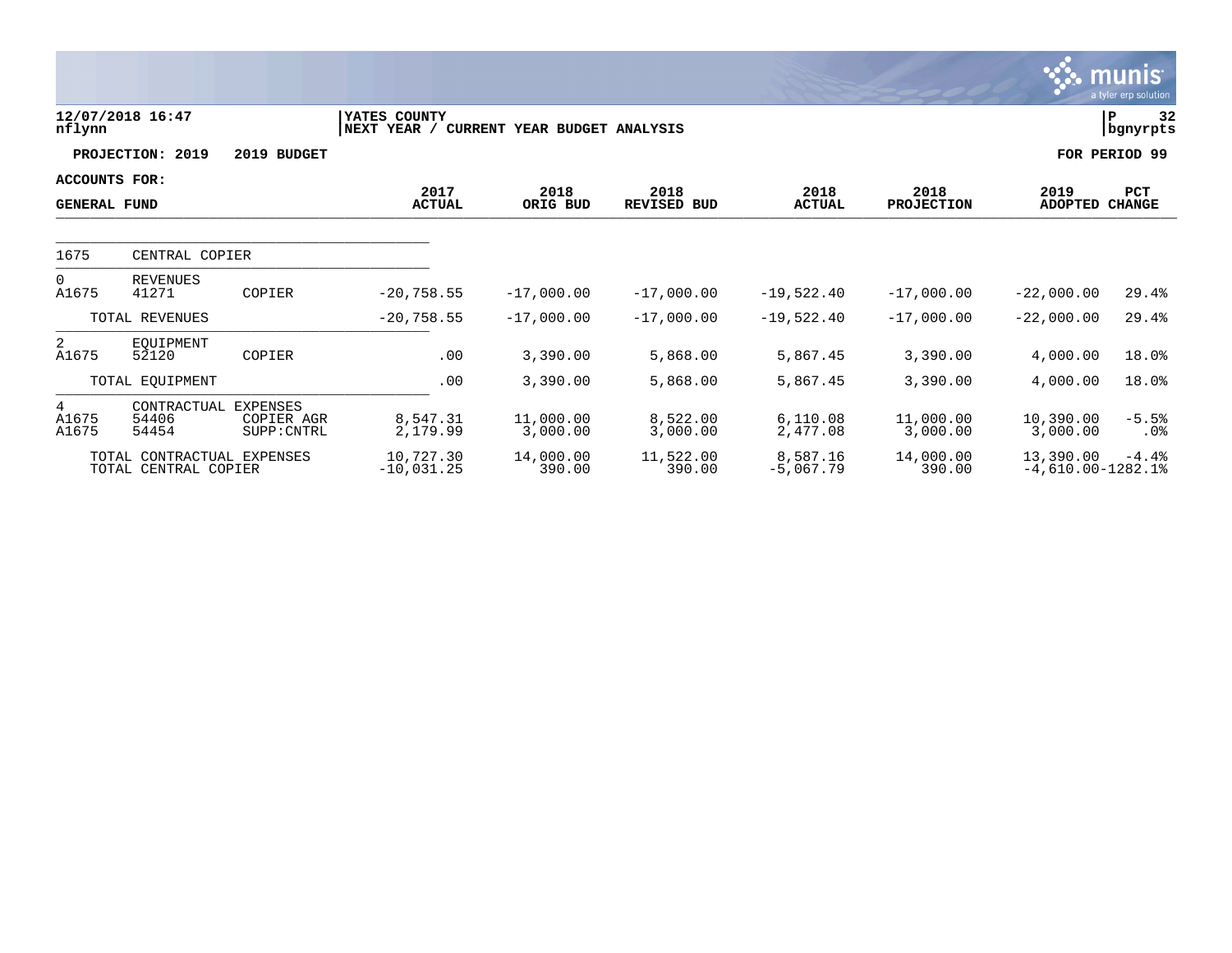|                                                                                                                          |                                                                                                                               |                                                                                                                                                     |                                                                                                                            |                                                                                                                          |                                                                                                                                 |                                                                                                                      |                                                                                                                          |                                                                                                                               | munis<br>a tyler erp solution                                                        |
|--------------------------------------------------------------------------------------------------------------------------|-------------------------------------------------------------------------------------------------------------------------------|-----------------------------------------------------------------------------------------------------------------------------------------------------|----------------------------------------------------------------------------------------------------------------------------|--------------------------------------------------------------------------------------------------------------------------|---------------------------------------------------------------------------------------------------------------------------------|----------------------------------------------------------------------------------------------------------------------|--------------------------------------------------------------------------------------------------------------------------|-------------------------------------------------------------------------------------------------------------------------------|--------------------------------------------------------------------------------------|
| nflynn                                                                                                                   | 12/07/2018 16:47                                                                                                              |                                                                                                                                                     | <b>YATES COUNTY</b><br>NEXT YEAR / CURRENT YEAR BUDGET ANALYSIS                                                            |                                                                                                                          |                                                                                                                                 |                                                                                                                      |                                                                                                                          |                                                                                                                               | ΙP<br>33<br>bgnyrpts                                                                 |
|                                                                                                                          | PROJECTION: 2019                                                                                                              | 2019 BUDGET                                                                                                                                         |                                                                                                                            |                                                                                                                          |                                                                                                                                 |                                                                                                                      |                                                                                                                          |                                                                                                                               | FOR PERIOD 99                                                                        |
| <b>ACCOUNTS FOR:</b>                                                                                                     |                                                                                                                               |                                                                                                                                                     | 2017                                                                                                                       | 2018                                                                                                                     | 2018                                                                                                                            | 2018                                                                                                                 | 2018                                                                                                                     | 2019                                                                                                                          | PCT                                                                                  |
| <b>GENERAL FUND</b>                                                                                                      |                                                                                                                               |                                                                                                                                                     | <b>ACTUAL</b>                                                                                                              | ORIG BUD                                                                                                                 | <b>REVISED BUD</b>                                                                                                              | <b>ACTUAL</b>                                                                                                        | <b>PROJECTION</b>                                                                                                        | <b>ADOPTED CHANGE</b>                                                                                                         |                                                                                      |
| 1680                                                                                                                     |                                                                                                                               | INFORMATION TECHNOLOGY                                                                                                                              |                                                                                                                            |                                                                                                                          |                                                                                                                                 |                                                                                                                      |                                                                                                                          |                                                                                                                               |                                                                                      |
| $\mathbf 0$<br>A1680<br>A1680                                                                                            | <b>REVENUES</b><br>42230<br>42701                                                                                             | IT SERV<br>PR YR RFND                                                                                                                               | $-35, 547.49$<br>.00                                                                                                       | $-36,622.00$<br>.00                                                                                                      | $-36,622.00$<br>.00                                                                                                             | $-27,804.39$<br>$-11.42$                                                                                             | $-36,622.00$<br>.00                                                                                                      | $-39,633.00$<br>.00                                                                                                           | 8.2%<br>.0%                                                                          |
|                                                                                                                          | TOTAL REVENUES                                                                                                                |                                                                                                                                                     | $-35, 547.49$                                                                                                              | $-36,622.00$                                                                                                             | $-36,622.00$                                                                                                                    | $-27,815.81$                                                                                                         | $-36,622.00$                                                                                                             | $-39,633.00$                                                                                                                  | 8.2%                                                                                 |
| $\mathbf{1}$<br>A1680<br>A1680<br>A1680<br>A1680<br>A1680<br>A1680<br>A1680<br>A1680<br>A1680<br>A1680<br>A1680<br>A1680 | PERSONAL SERVICES<br>51076<br>51077<br>51078<br>51079<br>51500<br>51502<br>51505<br>51508<br>51509<br>51520<br>51992<br>51993 | IT DIRECT<br>NETWORK AD<br>COMP SUPP<br>COMP TECH<br>CB CSEA<br>HOLIDAY OT<br>OVERTIME<br>35-40 HRS<br>COMP CSEA<br>INS BO<br>SIGN OFF<br>H.DED OFF | 73,561.01<br>54,915.21<br>31,825.47<br>42,395.51<br>.00<br>181.08<br>.00<br>1,464.50<br>.00<br>.00<br>1,500.00<br>2,000.00 | 73,561.00<br>57,387.00<br>43,722.00<br>46,181.00<br>500.00<br>500.00<br>2,000.00<br>1,500.00<br>.00<br>.00<br>.00<br>.00 | 75,032.22<br>57,387.00<br>43,722.00<br>46,181.00<br>500.00<br>500.00<br>2,000.00<br>1,500.00<br>75.13<br>3,647.76<br>.00<br>.00 | 68,994.96<br>52,767.68<br>40,685.52<br>41,914.64<br>.00<br>.00<br>$.00$<br>182.84<br>75.13<br>3,495.77<br>.00<br>.00 | 73,561.00<br>57,387.00<br>43,722.00<br>46,181.00<br>500.00<br>500.00<br>2,000.00<br>1,500.00<br>.00<br>.00<br>.00<br>.00 | 75,033.00<br>59,581.00<br>45,552.00<br>48,324.00<br>500.00<br>500.00<br>2,000.00<br>1,500.00<br>.00<br>3,713.00<br>.00<br>.00 | 2.0%<br>3.8%<br>4.2%<br>4.6%<br>.0%<br>.0%<br>.0%<br>.0%<br>.0%<br>.0%<br>.0%<br>.0% |
|                                                                                                                          | TOTAL PERSONAL SERVICES                                                                                                       |                                                                                                                                                     | 207,842.78                                                                                                                 | 225, 351.00                                                                                                              | 230,545.11                                                                                                                      | 208, 116.54                                                                                                          | 225, 351.00                                                                                                              | 236,703.00                                                                                                                    | 5.0%                                                                                 |
| $\overline{2}$<br>A1680<br>A1680<br>A1680<br>A1680<br>A1680                                                              | EQUIPMENT<br>52115<br>52125<br>52126<br>52127<br>52128                                                                        | COMP HRDWR<br><b>DESKTOPS</b><br>LAPTOPS<br>PRINTERS<br>COMP SUPP                                                                                   | 9,013.47<br>28,055.38<br>13,618.38<br>2,735.39<br>3,992.64                                                                 | 23,450.00<br>26,320.00<br>16,780.00<br>12,000.00<br>4,000.00                                                             | 23,450.00<br>18,102.80<br>8,936.18<br>12,000.00<br>4,000.00                                                                     | 26,348.05<br>28,533.39<br>4,480.22<br>5,104.32<br>884.56                                                             | 49,798.05<br>39,470.20<br>16,780.00<br>12,000.00<br>4,000.00                                                             | 23,000.00<br>24,440.00<br>16,380.00<br>4,000.00<br>4,000.00                                                                   | $-1.9%$<br>$-7.1%$<br>$-2.4%$<br>$-66.7%$<br>.0%                                     |
|                                                                                                                          | TOTAL EQUIPMENT                                                                                                               |                                                                                                                                                     | 57, 415.26                                                                                                                 | 82,550.00                                                                                                                | 66,488.98                                                                                                                       | 65,350.54                                                                                                            | 122,048.25                                                                                                               | 71,820.00                                                                                                                     | $-13.0%$                                                                             |
| $4\overline{ }$<br>A1680<br>A1680<br>A1680<br>A1680<br>A1680<br>A1680<br>A1680<br>A1680                                  | 54011<br>54152<br>54407<br>54455<br>54470<br>54501<br>54507<br>54515                                                          | CONTRACTUAL EXPENSES<br>CONSULTANT<br>CONFERENCE<br>EQUIP AGRE<br>SUPP: IT<br>SUPP:OFF<br>ADV<br>COPIER CHR<br>POSTAGE                              | 34, 416.07<br>702.00<br>54,946.88<br>1,111.87<br>.00<br>.00<br>79.45<br>64.45                                              | 3,750.00<br>1,000.00<br>57,144.00<br>1,000.00<br>200.00<br>30.00<br>200.00<br>100.00                                     | 3,750.00<br>1,000.00<br>57,144.00<br>1,000.00<br>200.00<br>30.00<br>200.00<br>100.00                                            | 10,629.25<br>832.84<br>56,281.19<br>589.03<br>81.76<br>.00<br>46.10<br>.00                                           | 13,750.00<br>1,000.00<br>57,144.00<br>1,000.00<br>200.00<br>30.00<br>200.00<br>100.00                                    | 3,750.00<br>1,000.00<br>57,144.00<br>1,000.00<br>200.00<br>30.00<br>200.00<br>100.00                                          | .0%<br>.0%<br>.0%<br>.0%<br>.0%<br>.0%<br>.0%<br>.0 <sub>8</sub>                     |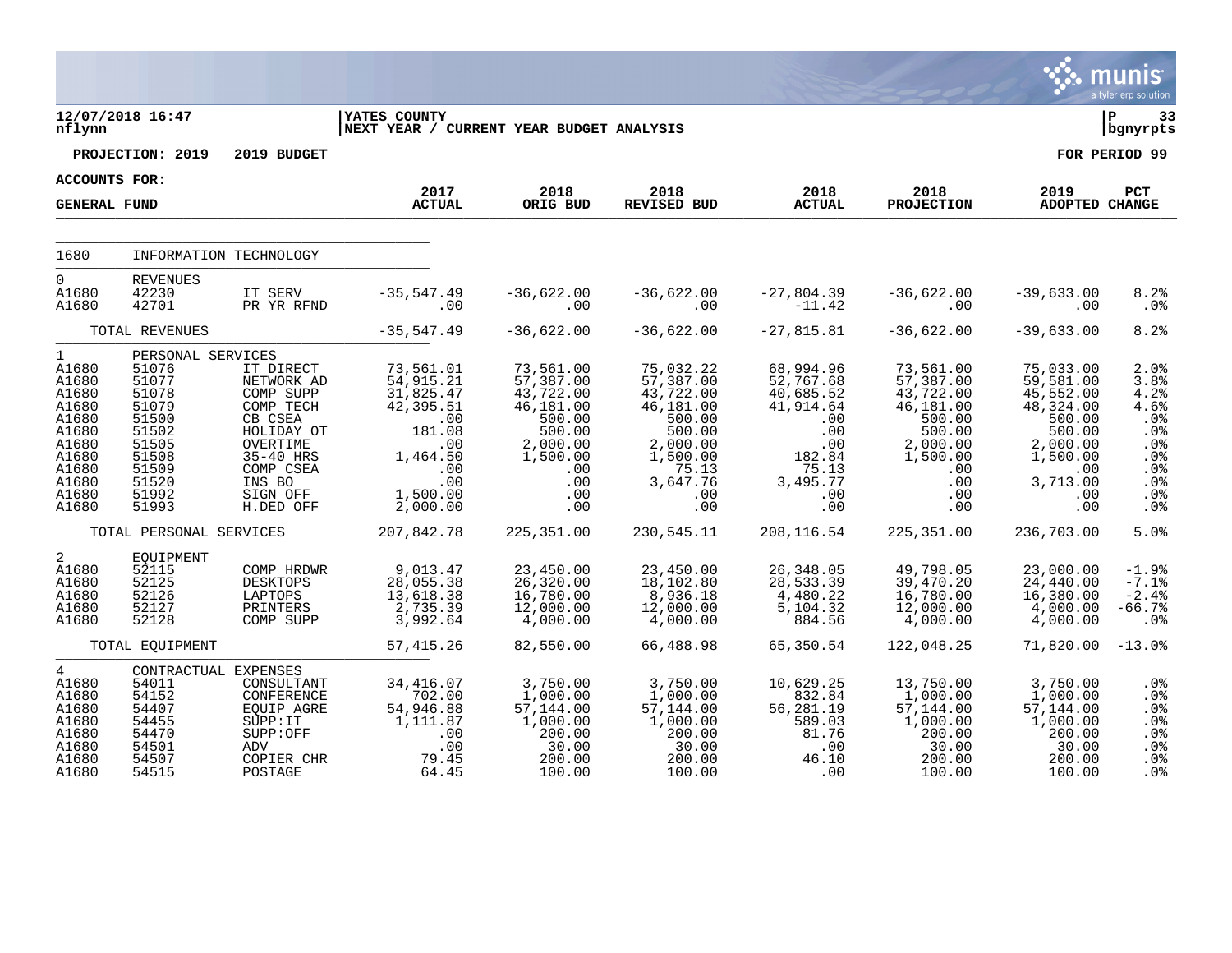

#### **12/07/2018 16:47 |YATES COUNTY |P 34 nflynn |NEXT YEAR / CURRENT YEAR BUDGET ANALYSIS |bgnyrpts**

**PROJECTION: 2019 2019 BUDGET FOR PERIOD 99**

| GENERAL FUND |                         |                              | 2017<br><b>ACTUAL</b> | 2018<br>ORIG BUD | 2018<br>REVISED BUD | 2018<br><b>ACTUAL</b> | 2018<br><b>PROJECTION</b> | 2019<br><b>ADOPTED</b> | <b>PCT</b><br><b>CHANGE</b> |
|--------------|-------------------------|------------------------------|-----------------------|------------------|---------------------|-----------------------|---------------------------|------------------------|-----------------------------|
| A1680        | 54571                   | COMP SOFT                    | 79,630.57             | 18,648.00        | 16,894.25           | 25,933.91             | 31,718.00                 | 18,675.00              | $.1\%$                      |
| A1680        | 54575                   | SOFT MAINT                   | 25,963.73             | 24,750.00        | 26,503.75           | 48,103.75             | 46,350.00                 | 60,956.00              | 146.3%                      |
| A1680        | 54577                   | COMP<br>TECH                 | 49,500.00             | 49,175.00        | 49,175.00           | 11,500.00             | 49,175.00                 | 36,000.00              | $-26.8%$                    |
| A1680        | 54583                   | COMP SUPP                    | 2,902.03              | 3,000.00         | 3,000.00            | 2,415.60              | 3,000.00                  | 3,000.00               | . 0 %                       |
| A1680        | 54654                   | MILEAGE                      | 580.82                | 1,000.00         | 1,000.00            | 772.61                | 1,000.00                  | 1,000.00               | .0 <sub>8</sub>             |
| A1680        | 54676                   | UTIL: CELL                   | 1,747.44              | 1,800.00         | 1,800.00            | 1,687.70              | 1,800.00                  | 2,300.00               | 27.8%                       |
| A1680        | 54679                   | UTIL: INTER                  | 20,781.83             | 26,600.00        | 26,600.00           | 19,788.03             | 26,600.00                 | 26,600.00              | $.0\%$                      |
| A1680        | 54682                   | TEL/FAX                      | 595.20                | 650.00           | 650.00              | 531.40                | 650.00                    | 500.00                 | $-23.1$ °                   |
| A1680        | 54907                   | DUES                         | 50.00                 | 50.00            | 50.00               | 50.00                 | 50.00                     | 50.00                  | $.0\%$                      |
|              |                         | TOTAL CONTRACTUAL EXPENSES   | 273,072.34            | 189,097.00       | 189,097.00          | 179,243.17            | 233,767.00                | 212,505.00             | 12.4%                       |
| 8            | EMPLOYEE                | <b>BENEFITS</b>              |                       |                  |                     |                       |                           |                        |                             |
| A1680        | 58100                   | FICA/MED                     | 14,605.88             | 16,294.00        | 16,406.55           | 14,938.31             | 16,294.00                 | 17,453.00              | 7.1%                        |
| A1680        | 58303                   | INS-CSEA                     | 44,149.50             | 47,082.00        | 43,359.11           | 27,625.49             | 47,082.00                 | 29,701.00              | $-36.9%$                    |
| A1680        | 58305                   | INS-NON UN                   | 5,926.92              | 6,348.00         | 6,348.00            | 6,083.04              | 6,348.00                  | 6,461.00               | 1.8%                        |
|              | TOTAL EMPLOYEE BENEFITS |                              | 64,682.30             | 69,724.00        | 66,113.66           | 48,646.84             | 69,724.00                 | 53,615.00              | $-23.1$ $8$                 |
|              |                         | TOTAL INFORMATION TECHNOLOGY | 567,465.19            | 530,100.00       | 515,622.75          | 473,541.28            | 614, 268. 25              | 535,010.00             | .9%                         |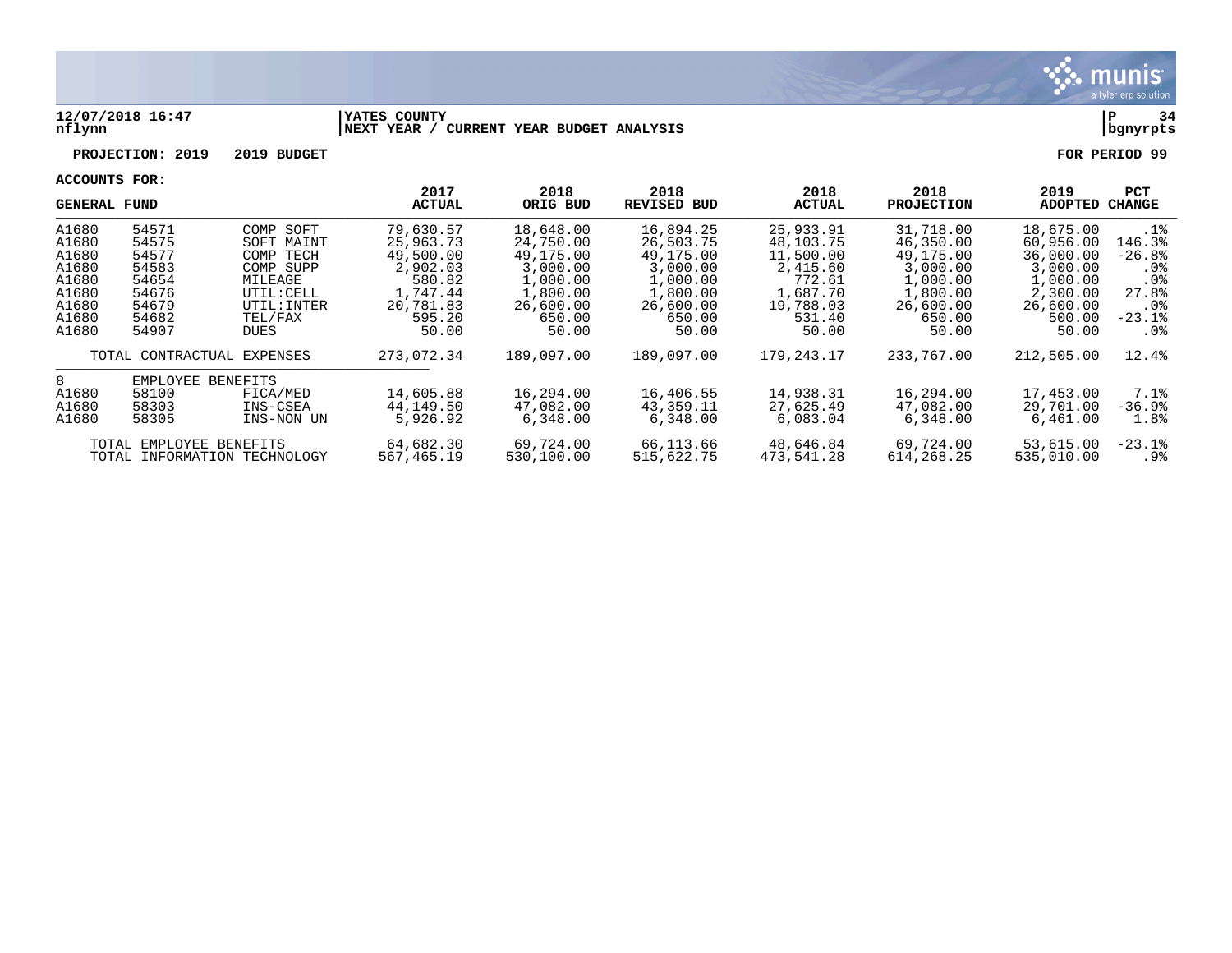|                                      |                                                           |                             |                              |                            |                        |                           |                        | <b>munis</b><br>a tyler erp solution |
|--------------------------------------|-----------------------------------------------------------|-----------------------------|------------------------------|----------------------------|------------------------|---------------------------|------------------------|--------------------------------------|
| nflynn                               | 12/07/2018 16:47                                          | YATES COUNTY<br>NEXT YEAR / | CURRENT YEAR BUDGET ANALYSIS |                            |                        |                           |                        | 35<br>P<br>  bgnyrpts                |
|                                      | PROJECTION: 2019<br>2019 BUDGET                           |                             |                              |                            |                        |                           |                        | FOR PERIOD 99                        |
| ACCOUNTS FOR:<br><b>GENERAL FUND</b> |                                                           | 2017<br><b>ACTUAL</b>       | 2018<br>ORIG BUD             | 2018<br><b>REVISED BUD</b> | 2018<br><b>ACTUAL</b>  | 2018<br><b>PROJECTION</b> | 2019<br><b>ADOPTED</b> | <b>PCT</b><br><b>CHANGE</b>          |
| 1910                                 | UNALLOCATED INSURANCE                                     |                             |                              |                            |                        |                           |                        |                                      |
| 4<br>A1910                           | CONTRACTUAL<br>EXPENSES<br>54923<br>UNALL INS             | 68,177.30                   | 70,222.00                    | 70,222.00                  | 69,668.65              | 70,222.00                 | 72,000.00              | 2.5%                                 |
|                                      | TOTAL CONTRACTUAL EXPENSES<br>TOTAL UNALLOCATED INSURANCE | 68,177.30<br>68,177.30      | 70,222.00<br>70,222.00       | 70,222.00<br>70,222.00     | 69,668.65<br>69,668.65 | 70,222.00<br>70,222.00    | 72,000.00<br>72,000.00 | 2.5%<br>2.5%                         |

 $\bullet$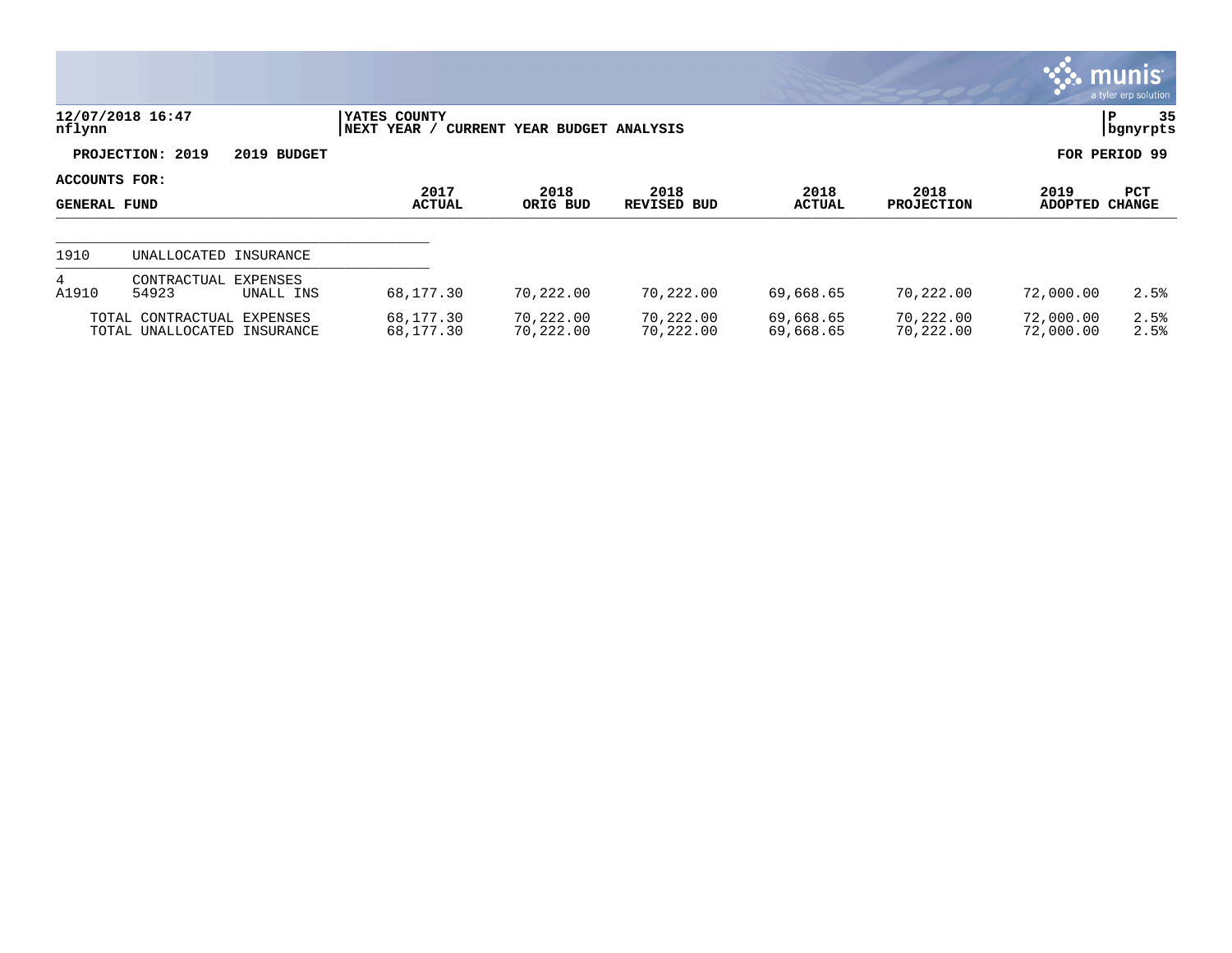|                               |                                                          |                                |                              |                            |                      |                           |                        | $\mathsf{m}$ unıs $\mathsf{m}$<br>a tyler erp solution |
|-------------------------------|----------------------------------------------------------|--------------------------------|------------------------------|----------------------------|----------------------|---------------------------|------------------------|--------------------------------------------------------|
| nflynn                        | 12/07/2018 16:47                                         | YATES COUNTY<br>YEAR /<br>NEXT | CURRENT YEAR BUDGET ANALYSIS |                            |                      |                           |                        | 36<br>P<br>  bgnyrpts                                  |
|                               | PROJECTION: 2019<br>2019 BUDGET                          |                                |                              |                            |                      |                           |                        | FOR PERIOD 99                                          |
| ACCOUNTS FOR:<br>GENERAL FUND |                                                          | 2017<br><b>ACTUAL</b>          | 2018<br>ORIG BUD             | 2018<br><b>REVISED BUD</b> | 2018<br>ACTUAL       | 2018<br><b>PROJECTION</b> | 2019<br><b>ADOPTED</b> | PCT<br><b>CHANGE</b>                                   |
| 1920                          | MUNICIPAL ASSOC DUES                                     |                                |                              |                            |                      |                           |                        |                                                        |
| 4<br>A1920                    | CONTRACTUAL<br>EXPENSES<br>54907<br><b>DUES</b>          | 5,826.00                       | 5,986.00                     | 5,986.00                   | 5,924.00             | 5,986.00                  | 6,032.00               | .8%                                                    |
|                               | TOTAL CONTRACTUAL EXPENSES<br>TOTAL MUNICIPAL ASSOC DUES | 5,826.00<br>5,826.00           | 5,986.00<br>5,986.00         | 5,986.00<br>5,986.00       | 5,924.00<br>5,924.00 | 5,986.00<br>5,986.00      | 6,032.00<br>6,032.00   | .8%<br>.8 <sup>°</sup>                                 |

**Section**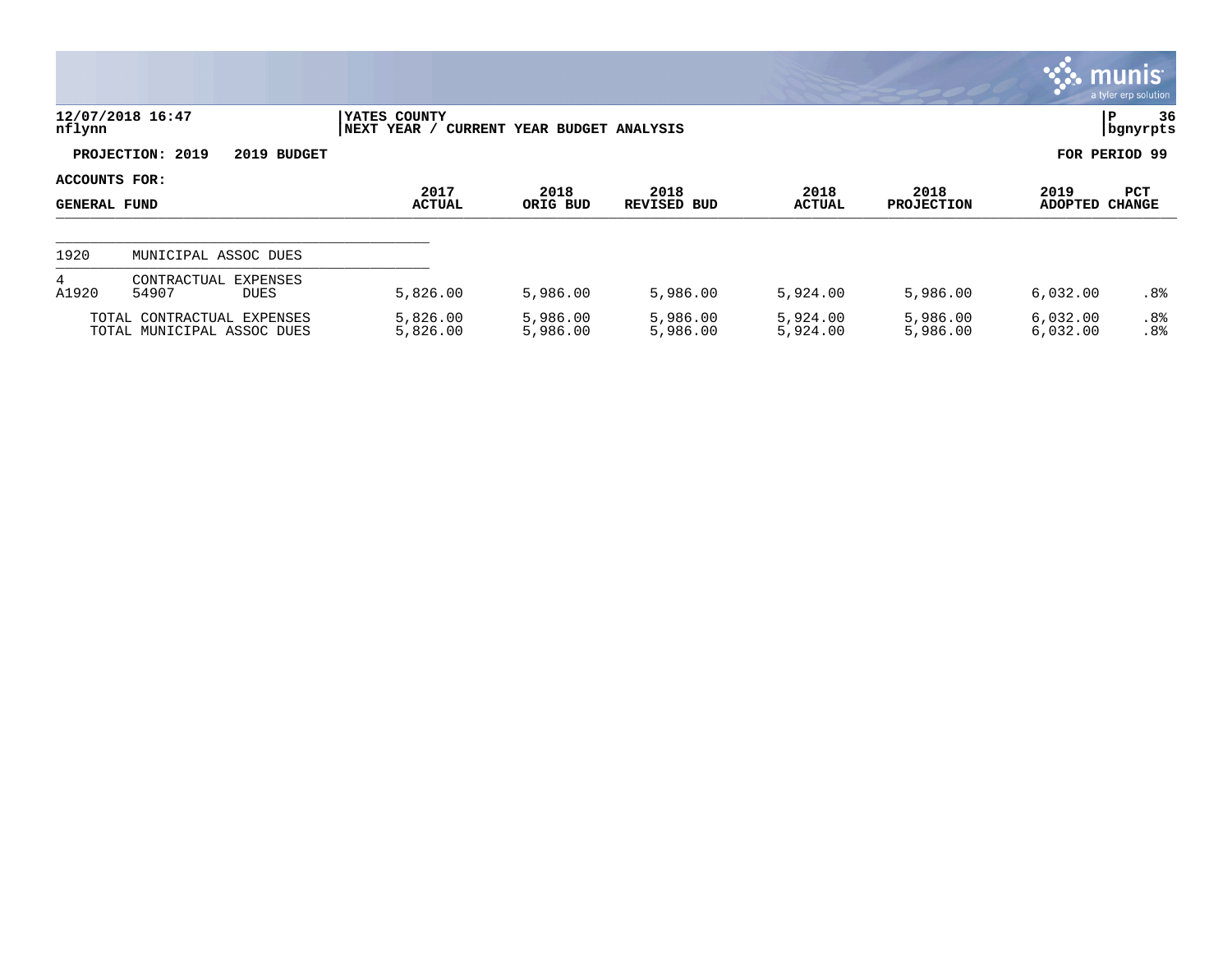|                                           |                                                         |                                          |                                       |                               |                               |                                       |                               |                               | munis <sup>®</sup><br>a tyler erp solution |
|-------------------------------------------|---------------------------------------------------------|------------------------------------------|---------------------------------------|-------------------------------|-------------------------------|---------------------------------------|-------------------------------|-------------------------------|--------------------------------------------|
| nflynn                                    | 12/07/2018 16:47                                        |                                          | YATES COUNTY<br>NEXT YEAR /           | CURRENT YEAR BUDGET ANALYSIS  |                               |                                       |                               |                               | 37<br>P<br>bgnyrpts                        |
|                                           | PROJECTION: 2019                                        | 2019 BUDGET                              |                                       |                               |                               |                                       |                               |                               | FOR PERIOD 99                              |
| ACCOUNTS FOR:<br><b>GENERAL FUND</b>      |                                                         |                                          | 2017<br><b>ACTUAL</b>                 | 2018<br>ORIG BUD              | 2018<br><b>REVISED BUD</b>    | 2018<br><b>ACTUAL</b>                 | 2018<br><b>PROJECTION</b>     | 2019<br>ADOPTED CHANGE        | PCT                                        |
| 1930                                      | JUDGEMENTS & CLAIMS                                     |                                          |                                       |                               |                               |                                       |                               |                               |                                            |
| $\overline{0}$<br>A1930<br>A1930<br>A1930 | REVENUES<br>42401<br>42402<br>42680                     | INT-INS RE<br>INT-UNEMP<br>INS RECOV     | $-153.53$<br>$-99.91$<br>$-5, 191.79$ | $-160.00$<br>$-100.00$<br>.00 | $-160.00$<br>$-100.00$<br>.00 | $-127.92$<br>$-84.82$<br>$-21,648.61$ | $-160.00$<br>$-100.00$<br>.00 | $-160.00$<br>$-100.00$<br>.00 | .0%<br>$.0\%$<br>$.0\%$                    |
|                                           | TOTAL REVENUES                                          |                                          | $-5, 445.23$                          | $-260.00$                     | $-260.00$                     | $-21,861.35$                          | $-260.00$                     | $-260.00$                     | $.0\%$                                     |
| $4\overline{ }$<br>A1930<br>A1930         | CONTRACTUAL<br>54927<br>54928                           | <b>EXPENSES</b><br>INS RES<br>UNEMPL INS | 55,438.61<br>16,172.30                | 125,000.00<br>25,000.00       | 125,000.00<br>25,000.00       | 48,270.74<br>6,632.28                 | 125,000.00<br>25,000.00       | 125,000.00<br>25,000.00       | $.0\%$<br>.0%                              |
|                                           | TOTAL CONTRACTUAL EXPENSES<br>TOTAL JUDGEMENTS & CLAIMS |                                          | 71,610.91<br>66,165.68                | 150,000.00<br>149,740.00      | 150,000.00<br>149,740.00      | 54,903.02<br>33,041.67                | 150,000.00<br>149,740.00      | 150,000.00<br>149,740.00      | .0%<br>$.0\%$                              |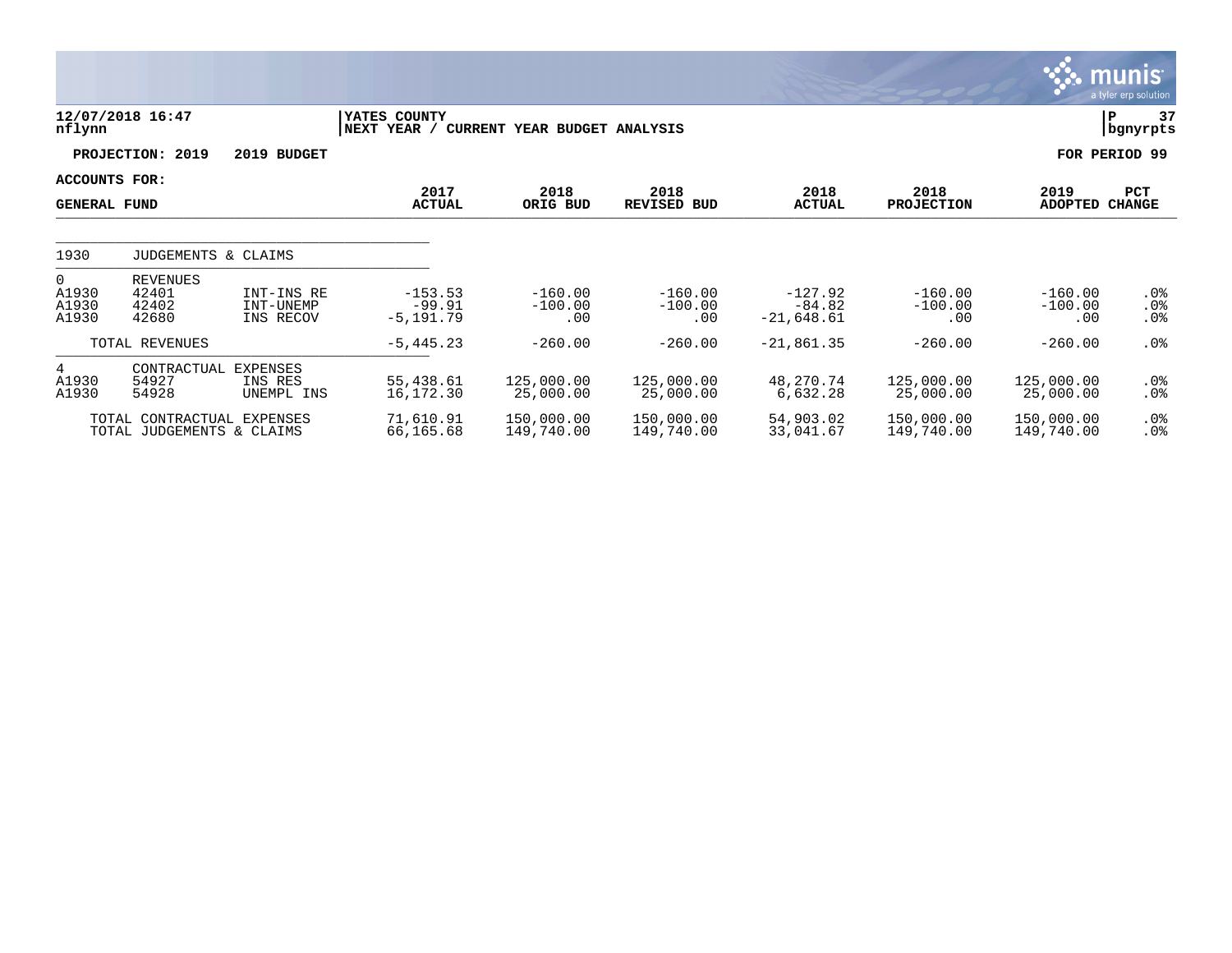|                                             |                                                        |                             |                              |                            |                       |                           |                          | $\mathbb{C}$ munis $\mathbb{C}^{\mathbb{N}}$<br>a tyler erp solution |
|---------------------------------------------|--------------------------------------------------------|-----------------------------|------------------------------|----------------------------|-----------------------|---------------------------|--------------------------|----------------------------------------------------------------------|
| nflynn                                      | 12/07/2018 16:47                                       | YATES COUNTY<br>NEXT YEAR / | CURRENT YEAR BUDGET ANALYSIS |                            |                       |                           |                          | 38<br>P<br>  bgnyrpts                                                |
|                                             | PROJECTION: 2019<br>2019 BUDGET                        |                             |                              |                            |                       |                           |                          | FOR PERIOD 99                                                        |
| <b>ACCOUNTS FOR:</b><br><b>GENERAL FUND</b> |                                                        | 2017<br><b>ACTUAL</b>       | 2018<br>ORIG BUD             | 2018<br><b>REVISED BUD</b> | 2018<br><b>ACTUAL</b> | 2018<br><b>PROJECTION</b> | 2019<br><b>ADOPTED</b>   | PCT<br><b>CHANGE</b>                                                 |
| 1990                                        | CONTINGENT ACCOUNT                                     |                             |                              |                            |                       |                           |                          |                                                                      |
| 4<br>A1990                                  | CONTRACTUAL<br>EXPENSES<br>54905<br>CONTINGENT         | .00                         | 485,000.00                   | 366,923.36                 | .00                   | 485,000.00                | 885,000.00               | 82.5%                                                                |
|                                             | TOTAL CONTRACTUAL EXPENSES<br>TOTAL CONTINGENT ACCOUNT | .00<br>.00                  | 485,000.00<br>485,000.00     | 366,923.36<br>366,923.36   | .00<br>.00            | 485,000.00<br>485,000.00  | 885,000.00<br>885,000.00 | 82.5%<br>82.5%                                                       |

and the control of the control of the control of the control of the control of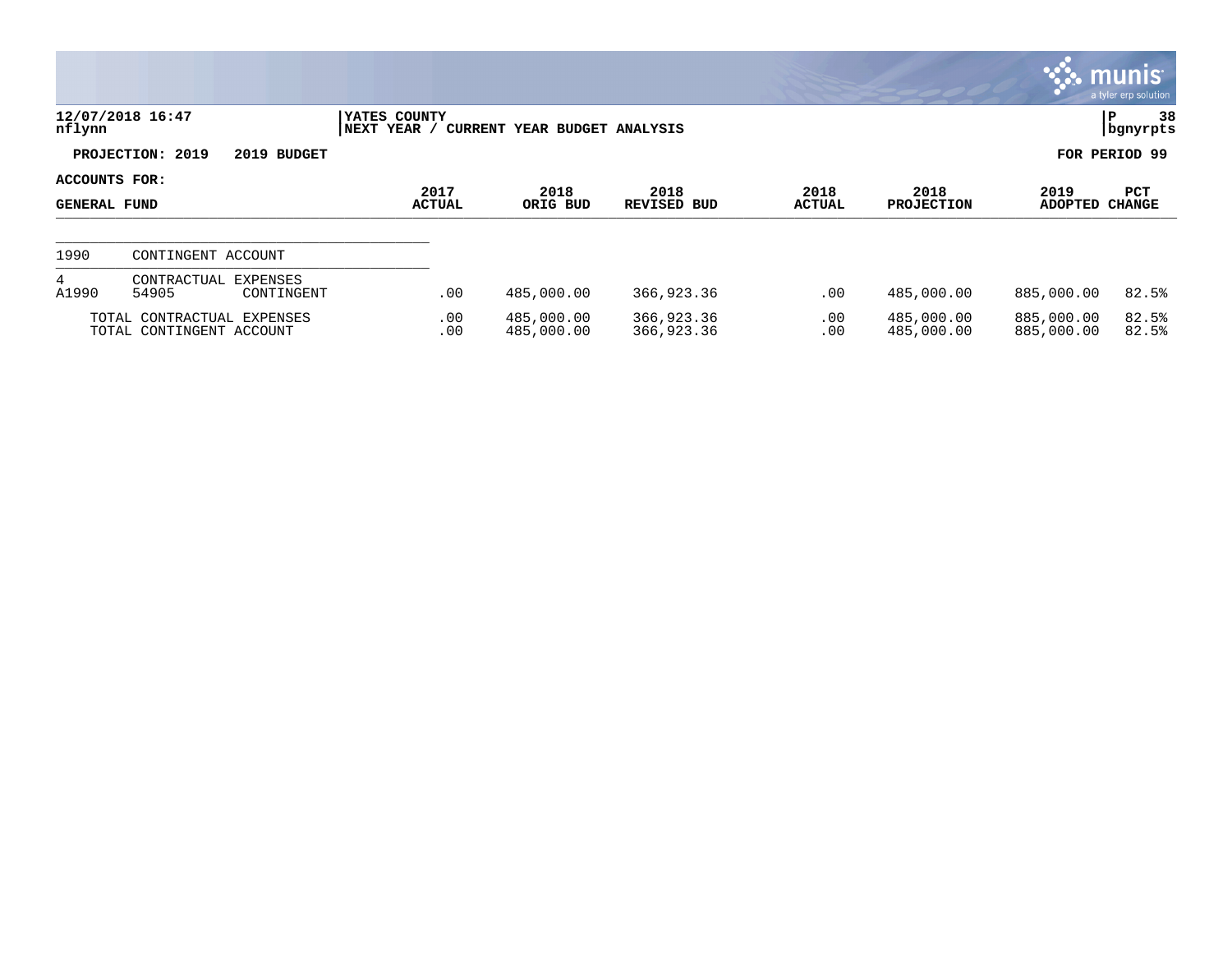|                               |                                                            |                              |                                     |                              |                          |                              |                              | $\mathbb{C}$ munis<br>a tyler erp solution |
|-------------------------------|------------------------------------------------------------|------------------------------|-------------------------------------|------------------------------|--------------------------|------------------------------|------------------------------|--------------------------------------------|
| nflynn                        | 12/07/2018 16:47                                           | YATES COUNTY<br> NEXT YEAR / | <b>CURRENT YEAR BUDGET ANALYSIS</b> |                              |                          |                              |                              | 39<br>P<br>  bgnyrpts                      |
|                               | PROJECTION: 2019<br>2019 BUDGET                            |                              |                                     |                              |                          |                              |                              | FOR PERIOD 99                              |
| ACCOUNTS FOR:<br>GENERAL FUND |                                                            | 2017<br><b>ACTUAL</b>        | 2018<br>ORIG BUD                    | 2018<br>REVISED BUD          | 2018<br><b>ACTUAL</b>    | 2018<br><b>PROJECTION</b>    | 2019<br>ADOPTED              | PCT<br><b>CHANGE</b>                       |
| 2490                          | COMMUNITY COLLEGE TUITION                                  |                              |                                     |                              |                          |                              |                              |                                            |
| 4<br>A2490                    | CONTRACTUAL EXPENSES<br>54151<br>COMM COLL                 | 930, 382.85                  | 1,150,000.00                        | 1,150,000.00                 | 892,360.00               | 1,150,000.00                 | 1,150,000.00                 | $.0\%$                                     |
|                               | TOTAL CONTRACTUAL EXPENSES<br>TOTAL COMMUNITY COLLEGE TUIT | 930,382.85<br>930, 382.85    | 1,150,000.00<br>1,150,000.00        | 1,150,000.00<br>1,150,000.00 | 892,360.00<br>892,360.00 | 1,150,000.00<br>1,150,000.00 | 1,150,000.00<br>1,150,000.00 | $.0\%$<br>.0%                              |

**CO**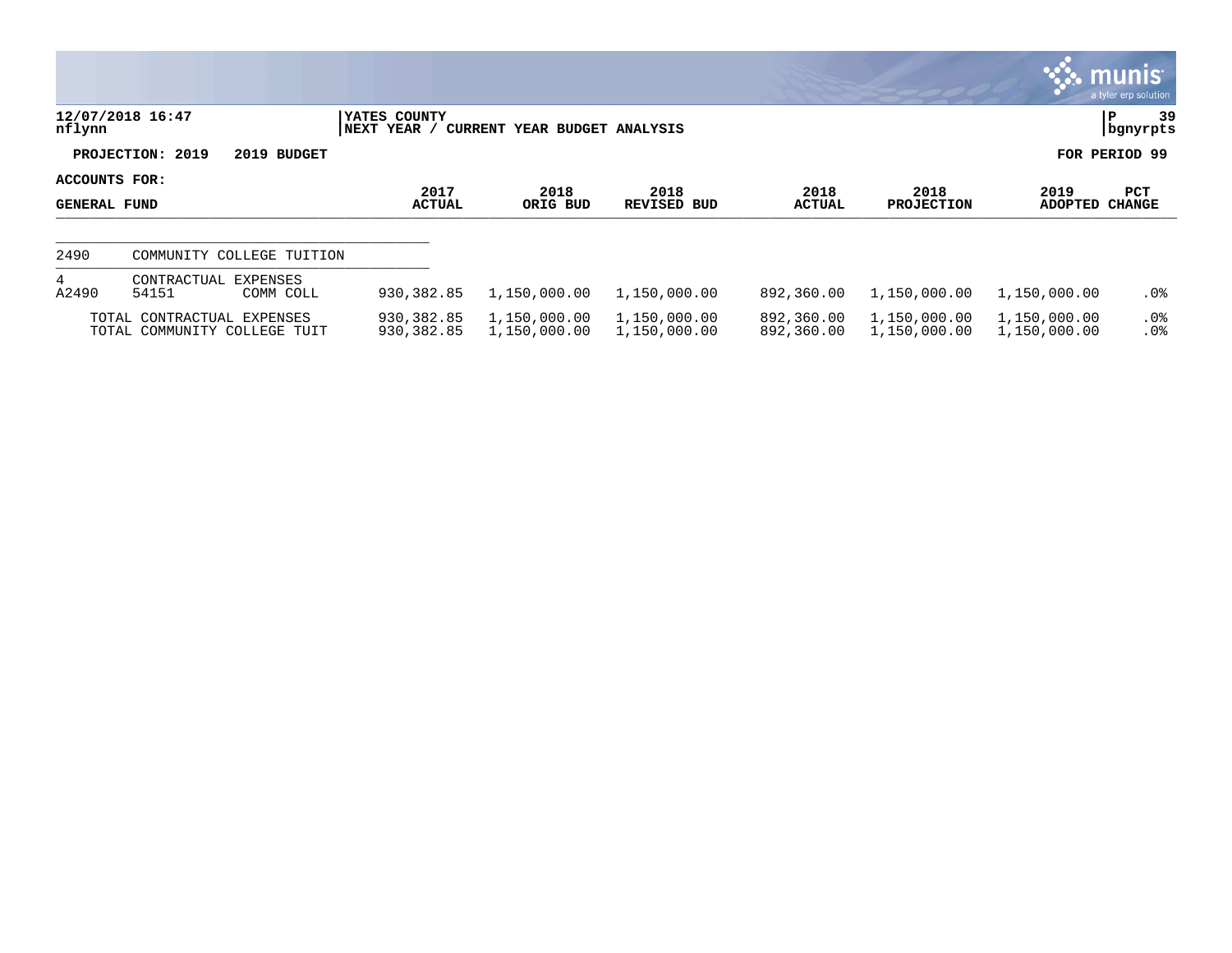|                                      |                                                            |                           |                             |                              |                            |                            |                            |                            | munis'<br>a tyler erp solution |
|--------------------------------------|------------------------------------------------------------|---------------------------|-----------------------------|------------------------------|----------------------------|----------------------------|----------------------------|----------------------------|--------------------------------|
| nflynn                               | 12/07/2018 16:47                                           |                           | YATES COUNTY<br>NEXT YEAR / | CURRENT YEAR BUDGET ANALYSIS |                            |                            |                            |                            | 40<br>P<br>bgnyrpts            |
|                                      | PROJECTION: 2019                                           | 2019 BUDGET               |                             |                              |                            |                            |                            |                            | FOR PERIOD 99                  |
| ACCOUNTS FOR:<br><b>GENERAL FUND</b> |                                                            |                           | 2017<br><b>ACTUAL</b>       | 2018<br>ORIG BUD             | 2018<br><b>REVISED BUD</b> | 2018<br><b>ACTUAL</b>      | 2018<br><b>PROJECTION</b>  | 2019<br><b>ADOPTED</b>     | PCT<br><b>CHANGE</b>           |
| 2960                                 |                                                            | EDUCATION HANDCPD CHILDRN |                             |                              |                            |                            |                            |                            |                                |
| $\overline{0}$<br>A2960              | <b>REVENUES</b><br>43277                                   | PHC ED                    | $-797,541.48$               | $-600,000.00$                | $-600,000.00$              | $-418, 205.36$             | $-600,000.00$              | $-600,000.00$              | $.0\%$                         |
|                                      | TOTAL REVENUES                                             |                           | $-797,541.48$               | $-600,000.00$                | $-600,000.00$              | $-418, 205.36$             | $-600,000.00$              | $-600,000.00$              | $.0\%$                         |
| 4<br>A2960                           | CONTRACTUAL<br>54154                                       | EXPENSES<br>ED HNDCP      | 925,260.71                  | 1,200,000.00                 | 1,170,000.00               | 807,438.72                 | 1,250,075.28               | 1,200,000.00               | $.0\%$                         |
|                                      | TOTAL CONTRACTUAL EXPENSES<br>TOTAL EDUCATION HANDCPD CHIL |                           | 925,260.71<br>127,719.23    | 1,200,000.00<br>600,000.00   | 1,170,000.00<br>570,000.00 | 807,438.72<br>389, 233. 36 | 1,250,075.28<br>650,075.28 | 1,200,000.00<br>600,000.00 | $.0\%$<br>. 0%                 |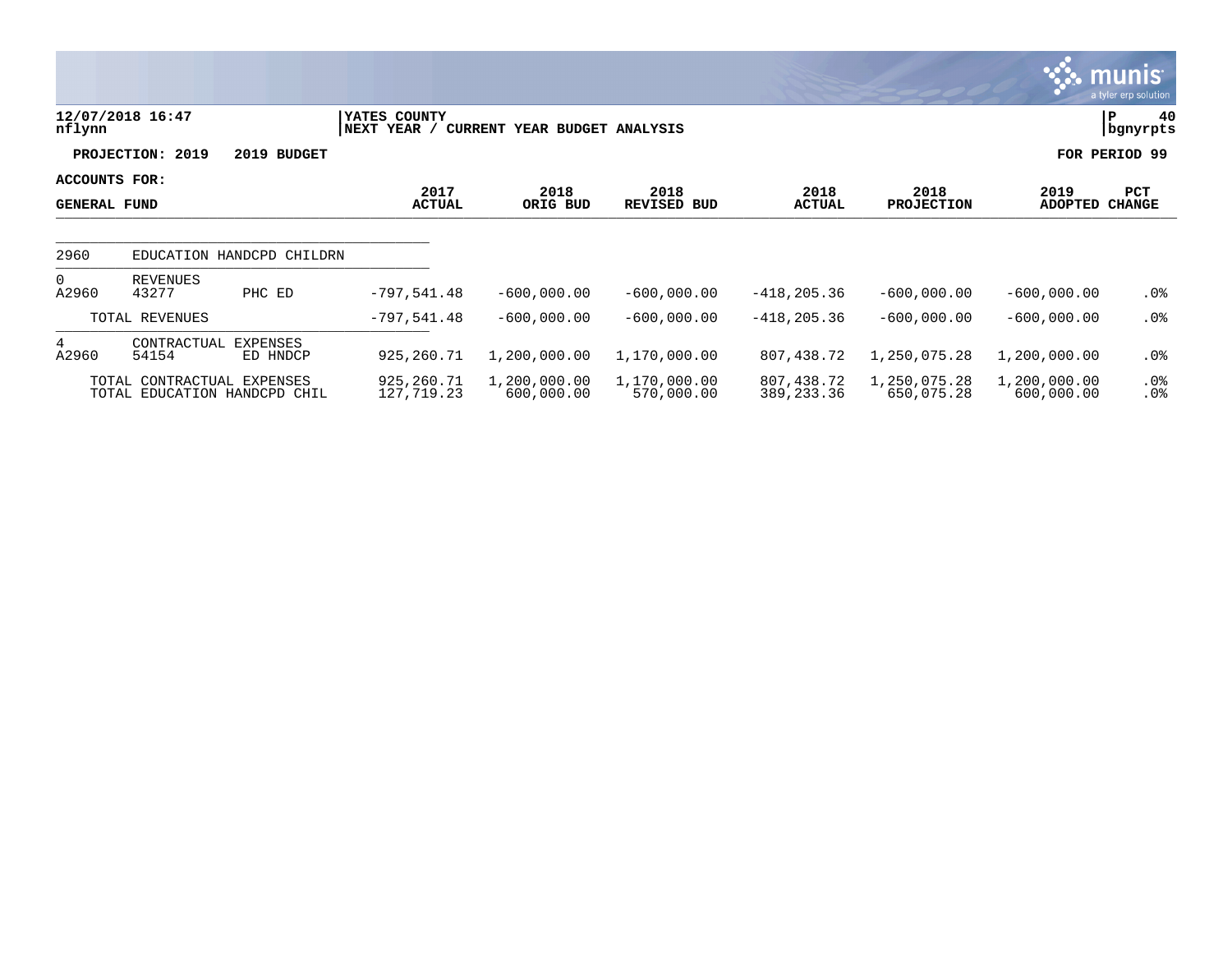|                                                                                                                                                                     |                                                                                                                                                                                        |                                                                                                                                                                                                                                                            |                                                                                                                                                                                                                                                            |                                                                                                                                                                                                                                                                                                           |                                                                                                                                                                               |                                                                                                                                                                                                                                                                 |                                                                                                                                                                                                                         |                                                                                                                                                                                                                                                           | a tyler erp solution                                                                                                                       |
|---------------------------------------------------------------------------------------------------------------------------------------------------------------------|----------------------------------------------------------------------------------------------------------------------------------------------------------------------------------------|------------------------------------------------------------------------------------------------------------------------------------------------------------------------------------------------------------------------------------------------------------|------------------------------------------------------------------------------------------------------------------------------------------------------------------------------------------------------------------------------------------------------------|-----------------------------------------------------------------------------------------------------------------------------------------------------------------------------------------------------------------------------------------------------------------------------------------------------------|-------------------------------------------------------------------------------------------------------------------------------------------------------------------------------|-----------------------------------------------------------------------------------------------------------------------------------------------------------------------------------------------------------------------------------------------------------------|-------------------------------------------------------------------------------------------------------------------------------------------------------------------------------------------------------------------------|-----------------------------------------------------------------------------------------------------------------------------------------------------------------------------------------------------------------------------------------------------------|--------------------------------------------------------------------------------------------------------------------------------------------|
|                                                                                                                                                                     | $\frac{12}{12}$<br>-firm                                                                                                                                                               |                                                                                                                                                                                                                                                            | <b>IYATES COUNTY</b><br>NEXT YEAR / CURRENT YEAR BUDGET ANALYSIS                                                                                                                                                                                           |                                                                                                                                                                                                                                                                                                           |                                                                                                                                                                               |                                                                                                                                                                                                                                                                 |                                                                                                                                                                                                                         |                                                                                                                                                                                                                                                           | $ P $ 41<br>bgnyrpts                                                                                                                       |
|                                                                                                                                                                     | PROJECTION: 2019                                                                                                                                                                       | 2019 BUDGET                                                                                                                                                                                                                                                |                                                                                                                                                                                                                                                            |                                                                                                                                                                                                                                                                                                           |                                                                                                                                                                               |                                                                                                                                                                                                                                                                 |                                                                                                                                                                                                                         |                                                                                                                                                                                                                                                           | FOR PERIOD 99                                                                                                                              |
| <b>ACCOUNTS FOR:</b>                                                                                                                                                |                                                                                                                                                                                        |                                                                                                                                                                                                                                                            |                                                                                                                                                                                                                                                            |                                                                                                                                                                                                                                                                                                           |                                                                                                                                                                               |                                                                                                                                                                                                                                                                 |                                                                                                                                                                                                                         |                                                                                                                                                                                                                                                           |                                                                                                                                            |
| <b>GENERAL FUND</b>                                                                                                                                                 |                                                                                                                                                                                        |                                                                                                                                                                                                                                                            | 2017<br><b>ACTUAL</b>                                                                                                                                                                                                                                      | 2018<br>ORIG BUD                                                                                                                                                                                                                                                                                          | 2018<br>REVISED BUD                                                                                                                                                           | 2018<br>ACTUAL                                                                                                                                                                                                                                                  | 2018<br><b>PROJECTION</b>                                                                                                                                                                                               | 2019<br>ADOPTED CHANGE                                                                                                                                                                                                                                    | PCT                                                                                                                                        |
| 3020                                                                                                                                                                |                                                                                                                                                                                        | PUBLIC SAFETY COMM SYSTMS                                                                                                                                                                                                                                  |                                                                                                                                                                                                                                                            |                                                                                                                                                                                                                                                                                                           |                                                                                                                                                                               |                                                                                                                                                                                                                                                                 |                                                                                                                                                                                                                         |                                                                                                                                                                                                                                                           |                                                                                                                                            |
| $0 \qquad \qquad$<br>A3020                                                                                                                                          | <b>REVENUES</b><br>42265                                                                                                                                                               | COMMUNICAT                                                                                                                                                                                                                                                 | 00.<br>9,014.30-                                                                                                                                                                                                                                           | $-200.00$                                                                                                                                                                                                                                                                                                 |                                                                                                                                                                               |                                                                                                                                                                                                                                                                 | $0.00$ $-200.00$<br>$0.00$ $0.00$                                                                                                                                                                                       | $-200.00$                                                                                                                                                                                                                                                 | .0%                                                                                                                                        |
| A3020                                                                                                                                                               | 43322                                                                                                                                                                                  | SICG                                                                                                                                                                                                                                                       |                                                                                                                                                                                                                                                            |                                                                                                                                                                                                                                                                                                           |                                                                                                                                                                               |                                                                                                                                                                                                                                                                 |                                                                                                                                                                                                                         | $\overline{00}$                                                                                                                                                                                                                                           | $.0\%$                                                                                                                                     |
|                                                                                                                                                                     | TOTAL REVENUES                                                                                                                                                                         |                                                                                                                                                                                                                                                            |                                                                                                                                                                                                                                                            | $-9,014.30$ $-200.00$                                                                                                                                                                                                                                                                                     | $-697, 344.70$                                                                                                                                                                | $-230,586.28$                                                                                                                                                                                                                                                   | $-200.00$                                                                                                                                                                                                               | $-200.00$                                                                                                                                                                                                                                                 | .0%                                                                                                                                        |
| $1 \quad \blacksquare$<br>A3020<br>A3020<br>A3020<br>A3020<br>A3020                                                                                                 | PERSONAL SERVICES<br>51780<br>51949<br>51953<br>51958<br>51961                                                                                                                         |                                                                                                                                                                                                                                                            | RVICES<br>SR CO MECH<br>COMP BO 82<br>CB CO82<br>203.40<br>INS BO 82<br>35-40 HRS<br>35-40 HRS<br>203.281.96                                                                                                                                               | 41,132.00<br>300.00<br>$\begin{array}{r} 200.000 \\ -0.00 \\ 400.00 \end{array}$                                                                                                                                                                                                                          | 41,132.00<br>300.00<br>$200.00$<br>0.00<br>400.00                                                                                                                             | 38,885.71<br>56.50<br>$104.27$<br>$00$<br>$23.17$                                                                                                                                                                                                               | 41,132.00<br>300.00<br>200.00<br>00.00<br>400.00                                                                                                                                                                        | 43,144.00<br>300.00<br>200.00<br>200.00<br>00.00<br>00.00                                                                                                                                                                                                 | 4.9%<br>.0%<br>.0%<br>.0%<br>.0%                                                                                                           |
|                                                                                                                                                                     |                                                                                                                                                                                        |                                                                                                                                                                                                                                                            | TOTAL PERSONAL SERVICES 44,838.96                                                                                                                                                                                                                          |                                                                                                                                                                                                                                                                                                           |                                                                                                                                                                               |                                                                                                                                                                                                                                                                 | $42,032.00$ $42,032.00$ $39,069.65$ $42,032.00$ $44,044.00$                                                                                                                                                             |                                                                                                                                                                                                                                                           | 4.8%                                                                                                                                       |
| $2 \left( \frac{1}{2} \right)$<br>A3020<br>A3020                                                                                                                    | EQUIPMENT<br>52948<br>52949                                                                                                                                                            |                                                                                                                                                                                                                                                            | FY18 SICG 00<br>SLETPP 9,014.30                                                                                                                                                                                                                            | .00<br>.00                                                                                                                                                                                                                                                                                                |                                                                                                                                                                               | 00. 00. 00.<br>346,190.70 057,595.88 00.00.00                                                                                                                                                                                                                   |                                                                                                                                                                                                                         | .00<br>.00                                                                                                                                                                                                                                                | .0%<br>.0%                                                                                                                                 |
|                                                                                                                                                                     | TOTAL EQUIPMENT                                                                                                                                                                        |                                                                                                                                                                                                                                                            | 9,014.30                                                                                                                                                                                                                                                   | .00                                                                                                                                                                                                                                                                                                       | 697,144.70                                                                                                                                                                    | 257,595.88                                                                                                                                                                                                                                                      | .00                                                                                                                                                                                                                     | .00                                                                                                                                                                                                                                                       | .0 <sub>8</sub>                                                                                                                            |
| 4<br>A3020<br>A3020<br>A3020<br>A3020<br>A3020<br>A3020<br>A3020<br>A3020<br>A3020<br>A3020<br>A3020<br>A3020<br>A3020<br>A3020<br>A3020<br>A3020<br>A3020<br>A3020 | CONTRACTUAL EXPENSES<br>54011<br>54066<br>54230<br>54231<br>54463<br>54470<br>54522<br>54653<br>54661<br>54676<br>54680<br>54681<br>54682<br>54734<br>54735<br>54749<br>54965<br>54967 | CONSULTANT<br>PEST CNTRL<br>MICROWAVE<br>RADIO MAIN<br>SUPP: INSTA<br>$\texttt{SUPP:OFF}$<br>SHIPMENTS<br>GASOLINE<br>VEH MAINT<br>UTIL: CELL<br>UTIL:RS-EL<br>UTIL:RS-PR<br>TEL/FAX<br>RADIO PART<br>TOWER SITE<br>UNIFORMS<br>LEASE: ANGU<br>LEASE: DUND | 6,842.98<br>1,850.00<br>23,216.15<br>15,169.85<br>593.78<br>24.58<br>$\begin{array}{r} 115.66 \\ 1,360.76 \\ 1,265.11 \\ 2,200.88 \end{array}$<br>$299.88$<br>8,539.63<br>$00$<br>144.00<br>144.00<br>3,959.99<br>$3,753.45$<br>232.55<br>.00<br>18,007.50 | 7,000.00<br>1,850.00<br>58,000.00<br>37,000.00<br>$600.00$<br>$600.00$<br>150.00<br>1,600.00<br>2,300.00<br>300.00<br>10,500.00<br>3,000.00<br>$\begin{array}{r} 3\, , 000\, .00\ 200\, .00\ 6\, , 000\, .00\ 6\, , 500\, .00\ 6\, , 550\, .00\ 350\, .00\ 300\, .00\ \end{array}$<br>300.00<br>18,400.00 | 4,651.21<br>1,905.50<br>58,000.00<br>37,000.00<br>37,000.00<br>686.98<br>200.00<br>150.00<br>$1,600.00$<br>2,300.00<br>213.02<br>10,500.00<br>3,000.00<br>300.00<br>18,400.00 | 2,461.25<br>$1,905.50$<br>$82,914.07$<br>$57,645.43$<br>697.33<br>24.58<br>88.10<br>$\begin{array}{r} 88.10 \\ 1,649.18 \\ 1,719.31 \\ 240.02 \end{array}$<br>$249.90$<br>9,681.04<br>36.25<br>132.00<br>1,121.97<br>11,121.18<br>272.74<br>300.00<br>18,547.72 | 7,000.00<br>$1,850.00$<br>90,502.61<br>58,237.79<br>600.00<br>200.00<br>150.00<br>1,600.00<br>2,300.00<br>300.00<br>$300.00$<br>$3,000.00$<br>$3,000.00$<br>$6,000.00$<br>$6,500.00$<br>$350.00$<br>300.00<br>18,400.00 | 7,000.00<br>1,950.00<br>50,600.00<br>37,550.00<br>600.00<br>200.00<br>150.00<br>1,600.00<br>2,300.00<br>300.00<br>10,500.00<br>2,000.00<br>$\begin{array}{r} -200.56 \\ 6,000.00 \\ 6,500.00 \\ 350.00 \\ 300.00 \\ -20.00 \\ 0 \end{array}$<br>19,200.00 | $.0\%$<br>5.4%<br>$-12.8%$<br>1.5%<br>.0%<br>.0%<br>.0%<br>.0%<br>.0%<br>.0%<br>.0%<br>$-33.3%$<br>.0%<br>.0%<br>.0%<br>.0%<br>.0%<br>4.3% |

 $\ddot{\ddot{\mathbf{u}}}$  munis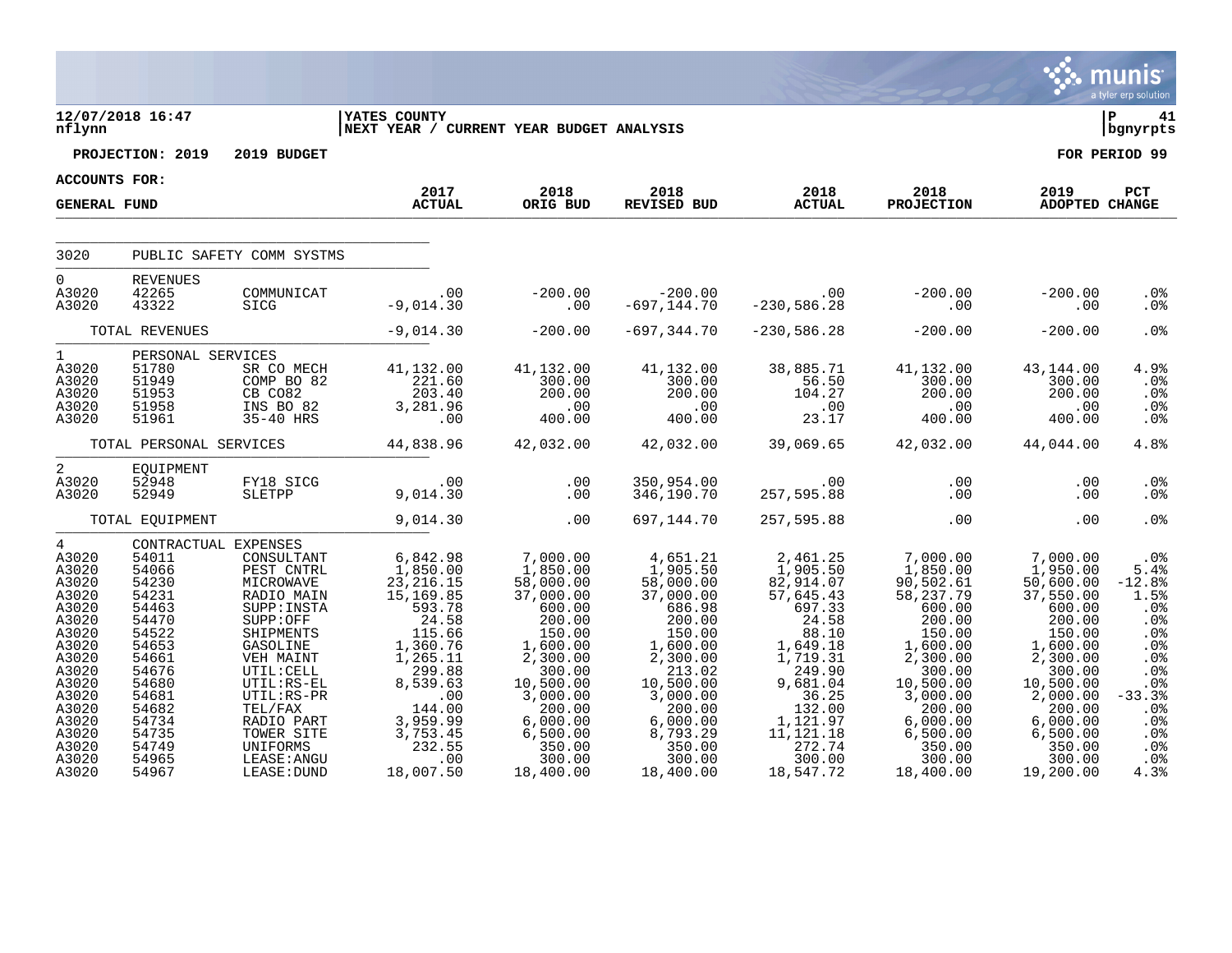

### **12/07/2018 16:47 |YATES COUNTY |P 42 nflynn |NEXT YEAR / CURRENT YEAR BUDGET ANALYSIS |bgnyrpts**

**PROJECTION: 2019 2019 BUDGET FOR PERIOD 99**

|                     | <b>GENERAL FUND</b>                                     |                           | 2017<br><b>ACTUAL</b>  | 2018<br>ORIG BUD                                                   | 2018<br><b>REVISED BUD</b> | 2018<br><b>ACTUAL</b>  | 2018<br><b>PROJECTION</b> | 2019<br>ADOPTED        | PCT<br>CHANGE  |
|---------------------|---------------------------------------------------------|---------------------------|------------------------|--------------------------------------------------------------------|----------------------------|------------------------|---------------------------|------------------------|----------------|
| A3020<br>A3020      | 54968<br>54971                                          | LEASE: ITAL<br>LEASE: STH | 49,130.13<br>2,029.02  | 56,200.00<br>2,400.00                                              | 56,200.00<br>2,400.00      | 55,690.96<br>2,169.58  | 56,200.00<br>2,400.00     | 57,300.00<br>2,400.00  | 2.0%<br>. 0%   |
|                     | TOTAL CONTRACTUAL EXPENSES                              |                           | 136,535.02             | 212,850.00<br>212,850.00<br>248,428.09<br>266,590.40<br>207,000.00 |                            | $-2.7%$                |                           |                        |                |
| 8<br>A3020<br>A3020 | EMPLOYEE BENEFITS<br>58100<br>58304                     | FICA/MED<br>INS CO82      | 3,423.01<br>648.58     | 3,147.00<br>. 00                                                   | 3,147.00<br>. 00           | 2,915.03<br>6,580.02   | 3,147.00<br>.00           | 3,283.00<br>6,461.00   | 4.3%<br>. 0%   |
|                     | TOTAL EMPLOYEE BENEFITS<br>TOTAL PUBLIC SAFETY COMM SYS |                           | 4,071.59<br>185,445.57 | 3,147.00<br>257,829.00                                             | 3,147.00<br>257,829.00     | 9,495.05<br>324,002.39 | 3,147.00<br>311,569.40    | 9,744.00<br>260,588.00 | 209.6%<br>1.1% |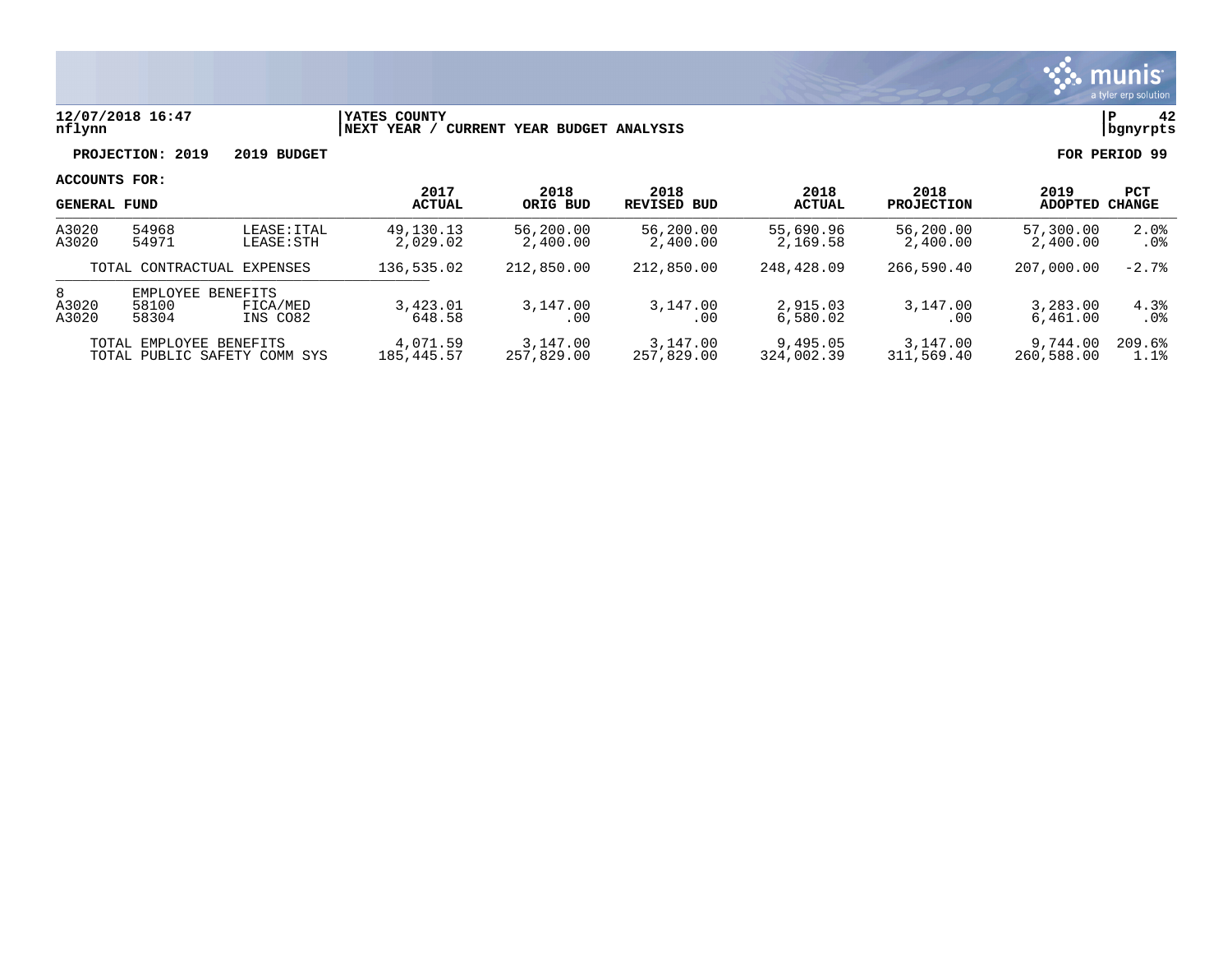|                                                                                                                                                                                                         |                                                                                                                                                                                                                         |                                                                                                                                                                                                                                                                                                                   |                                                                                                                                                                                                                                                                                           |                                                                                                                                                                                                                                                                                  |                                                                                                                                                                                                                                                                                       |                                                                                                                                                                                                                                                                       |                                                                                                                                                                                                                                                                                      |                                                                                                                                                                                                                                                                                   | <b>munis</b><br>a tyler erp solution                                                                                                                                                            |
|---------------------------------------------------------------------------------------------------------------------------------------------------------------------------------------------------------|-------------------------------------------------------------------------------------------------------------------------------------------------------------------------------------------------------------------------|-------------------------------------------------------------------------------------------------------------------------------------------------------------------------------------------------------------------------------------------------------------------------------------------------------------------|-------------------------------------------------------------------------------------------------------------------------------------------------------------------------------------------------------------------------------------------------------------------------------------------|----------------------------------------------------------------------------------------------------------------------------------------------------------------------------------------------------------------------------------------------------------------------------------|---------------------------------------------------------------------------------------------------------------------------------------------------------------------------------------------------------------------------------------------------------------------------------------|-----------------------------------------------------------------------------------------------------------------------------------------------------------------------------------------------------------------------------------------------------------------------|--------------------------------------------------------------------------------------------------------------------------------------------------------------------------------------------------------------------------------------------------------------------------------------|-----------------------------------------------------------------------------------------------------------------------------------------------------------------------------------------------------------------------------------------------------------------------------------|-------------------------------------------------------------------------------------------------------------------------------------------------------------------------------------------------|
| nflynn                                                                                                                                                                                                  | 12/07/2018 16:47                                                                                                                                                                                                        |                                                                                                                                                                                                                                                                                                                   | <b>YATES COUNTY</b><br>NEXT YEAR / CURRENT YEAR BUDGET ANALYSIS                                                                                                                                                                                                                           |                                                                                                                                                                                                                                                                                  |                                                                                                                                                                                                                                                                                       |                                                                                                                                                                                                                                                                       |                                                                                                                                                                                                                                                                                      |                                                                                                                                                                                                                                                                                   | Þ<br>43<br>  bgnyrpts                                                                                                                                                                           |
|                                                                                                                                                                                                         | PROJECTION: 2019                                                                                                                                                                                                        | 2019 BUDGET                                                                                                                                                                                                                                                                                                       |                                                                                                                                                                                                                                                                                           |                                                                                                                                                                                                                                                                                  |                                                                                                                                                                                                                                                                                       |                                                                                                                                                                                                                                                                       |                                                                                                                                                                                                                                                                                      |                                                                                                                                                                                                                                                                                   | FOR PERIOD 99                                                                                                                                                                                   |
| <b>ACCOUNTS FOR:</b>                                                                                                                                                                                    |                                                                                                                                                                                                                         |                                                                                                                                                                                                                                                                                                                   |                                                                                                                                                                                                                                                                                           |                                                                                                                                                                                                                                                                                  |                                                                                                                                                                                                                                                                                       |                                                                                                                                                                                                                                                                       |                                                                                                                                                                                                                                                                                      |                                                                                                                                                                                                                                                                                   |                                                                                                                                                                                                 |
| <b>GENERAL FUND</b>                                                                                                                                                                                     |                                                                                                                                                                                                                         |                                                                                                                                                                                                                                                                                                                   | 2017<br><b>ACTUAL</b>                                                                                                                                                                                                                                                                     | 2018<br>ORIG BUD                                                                                                                                                                                                                                                                 | 2018<br>REVISED BUD                                                                                                                                                                                                                                                                   | 2018<br><b>ACTUAL</b>                                                                                                                                                                                                                                                 | 2018<br><b>PROJECTION</b>                                                                                                                                                                                                                                                            | 2019<br>ADOPTED CHANGE                                                                                                                                                                                                                                                            | PCT                                                                                                                                                                                             |
| 3021                                                                                                                                                                                                    | E911 DISPATCH CENTER                                                                                                                                                                                                    |                                                                                                                                                                                                                                                                                                                   |                                                                                                                                                                                                                                                                                           |                                                                                                                                                                                                                                                                                  |                                                                                                                                                                                                                                                                                       |                                                                                                                                                                                                                                                                       |                                                                                                                                                                                                                                                                                      |                                                                                                                                                                                                                                                                                   |                                                                                                                                                                                                 |
| $\mathbf{0}$<br>A3021<br>A3021<br>A3021<br>A3021<br>A3021<br>A3021                                                                                                                                      | <b>REVENUES</b><br>41140<br>41141<br>41142<br>42612<br>42701<br>43324                                                                                                                                                   | E911<br>W911<br>W911 PP<br>FALSE ALRM<br>PR YR RFND<br>PSAP CONSO                                                                                                                                                                                                                                                 | $-33,874.43$<br>$-44, 304.22$<br>$-50.00$<br>.00<br>$-175, 107.70$                                                                                                                                                                                                                        | $-37,000.00$<br>$-44,000.00$<br>$-9,500.00$<br>$-200.00$<br>.00<br>$-76, 515.00$                                                                                                                                                                                                 | $-37,000.00$<br>$-44,000.00$<br>$-9,500.00$<br>$-200.00$<br>.00<br>$-264, 654.00$                                                                                                                                                                                                     | -30,825.62<br>-39,125.92<br>.00<br>.00<br>$-35.05$<br>$-33,120.91$                                                                                                                                                                                                    | $-37,000.00$<br>$-44,000.00$<br>$-9,500.00$<br>$-200.00$<br>.00<br>$-76, 515.00$                                                                                                                                                                                                     | $-37,000.00$<br>$-44,000.00$<br>$-9,500.00$<br>$-200.00$<br>.00<br>$-167, 513.00$                                                                                                                                                                                                 | .0%<br>.0%<br>.0%<br>.0%<br>.0%<br>118.9%                                                                                                                                                       |
|                                                                                                                                                                                                         | TOTAL REVENUES                                                                                                                                                                                                          |                                                                                                                                                                                                                                                                                                                   | $-253, 336.35$                                                                                                                                                                                                                                                                            | $-167, 215.00$                                                                                                                                                                                                                                                                   | $-355, 354.00$                                                                                                                                                                                                                                                                        | $-103, 107.50$                                                                                                                                                                                                                                                        | $-167, 215.00$                                                                                                                                                                                                                                                                       | $-258, 213.00$                                                                                                                                                                                                                                                                    | 54.4%                                                                                                                                                                                           |
| 1<br>A3021<br>A3021<br>A3021<br>A3021<br>A3021<br>A3021<br>A3021<br>A3021<br>A3021<br>A3021<br>A3021<br>A3021<br>A3021<br>A3021<br>A3021<br>A3021<br>A3021<br>A3021<br>A3021<br>A3021<br>A3021<br>A3021 | PERSONAL SERVICES<br>51700<br>51701<br>51702<br>51703<br>51704<br>51707<br>51710<br>51712<br>51713<br>51714<br>51715<br>51716<br>51717<br>51949<br>51950<br>51951<br>51952<br>51953<br>51955<br>51956<br>51958<br>51986 | CHIEF DISP<br>SR DISP<br>SR DISP<br>SR DISP<br>SR DISP<br>DISPATCHER<br><b>DISPATCHER</b><br><b>DISPATCHER</b><br><b>DISPATCHER</b><br>DISPATCHER<br><b>DISPATCHER</b><br>DISPATCHER<br>DISPATCHER<br>COMP BO 82<br>DIFF CO82<br>HOL OT 82<br>OT CO82<br>CB CO82<br>OIC CO82<br>ED BON 82<br>INS BO 82<br>DISP PT | 55,266.76<br>51,795.71<br>52, 270.45<br>51, 273.88<br>51, 111.80<br>42,833.36<br>48,089.60<br>43,363.00<br>48,367.04<br>15,916.43<br>48,320.80<br>44,762.62<br>48,148.00<br>1,193.49<br>$\frac{5}{769}.15$<br>37, 136.58<br>60, 335.28<br>8,241.58<br>75.00<br>237.73<br>13,263.60<br>.00 | 54,767.00<br>51,545.00<br>52, 271.00<br>51,127.00<br>51,127.00<br>42,801.00<br>48,090.00<br>43,159.00<br>48,090.00<br>42,850.00<br>48,090.00<br>44,551.00<br>48,090.00<br>2,200.00<br>5,700.00<br>30,000.00<br>25,000.00<br>3,000.00<br>325.00<br>300.00<br>8,251.00<br>1,000.00 | 54,767.00<br>51, 545.00<br>52, 271.00<br>$51,127.00$<br>$51,127.00$<br>42,801.00<br>48,090.00<br>43,159.00<br>48,090.00<br>32,816.17<br>48,090.00<br>44,551.00<br>48,090.00<br>2,200.00<br>5,700.00<br>30,000.00<br>34,010.42<br>4,023.41<br>325.00<br>300.00<br>8,251.00<br>1,000.00 | 51,478.46<br>49,157.50<br>49, 421.40<br>48,070.23<br>48,328.21<br>40,785.04<br>46,116.90<br>41,438.60<br>45,180.16<br>.00<br>45,777.23<br>42,948.48<br>45,463.40<br>104.04<br>6,247.01<br>35,876.86<br>46, 211.31<br>7,219.73<br>122.25<br>241.78<br>12,561.49<br>.00 | 54,767.00<br>51,545.00<br>52, 271.00<br>$51,127.00$<br>$51,127.00$<br>42,801.00<br>48,090.00<br>43,159.00<br>48,090.00<br>42,850.00<br>48,090.00<br>44,551.00<br>48,090.00<br>2,200.00<br>5,700.00<br>30,000.00<br>25,000.00<br>3,000.00<br>325.00<br>300.00<br>8,251.00<br>1,000.00 | 57,444.00<br>54,836.00<br>54,836.00<br>53,605.00<br>53,605.00<br>46,548.00<br>51,519.00<br>47,153.00<br>51,099.00<br>42,850.00<br>51, 519.00<br>48,222.00<br>50,434.00<br>2,200.00<br>5,700.00<br>30,000.00<br>60,000.00<br>3,000.00<br>325.00<br>300.00<br>12,818.00<br>1,000.00 | 4.9%<br>6.4%<br>4.9%<br>4.8%<br>4.8%<br>8.8%<br>7.1%<br>9.3%<br>6.3%<br>.0%<br>7.1%<br>8.2%<br>4.9%<br>.0 <sup>8</sup><br>.0 <sub>8</sub><br>.0%<br>140.0%<br>.0%<br>.0%<br>.0%<br>55.4%<br>.0% |
|                                                                                                                                                                                                         | TOTAL PERSONAL SERVICES                                                                                                                                                                                                 |                                                                                                                                                                                                                                                                                                                   | 727, 771.86                                                                                                                                                                                                                                                                               | 702,334.00                                                                                                                                                                                                                                                                       | 702,334.00                                                                                                                                                                                                                                                                            | 662,750.08                                                                                                                                                                                                                                                            | 702,334.00                                                                                                                                                                                                                                                                           | 779,013.00                                                                                                                                                                                                                                                                        | 10.9%                                                                                                                                                                                           |
| $\overline{a}$<br>A3021                                                                                                                                                                                 | EQUIPMENT<br>52504                                                                                                                                                                                                      | W911                                                                                                                                                                                                                                                                                                              | 11,931.75                                                                                                                                                                                                                                                                                 | 11,000.00                                                                                                                                                                                                                                                                        | 11,000.00                                                                                                                                                                                                                                                                             | 11,771.64                                                                                                                                                                                                                                                             | 11,000.00                                                                                                                                                                                                                                                                            | 11,000.00                                                                                                                                                                                                                                                                         | .0 <sub>8</sub>                                                                                                                                                                                 |
|                                                                                                                                                                                                         | TOTAL EQUIPMENT                                                                                                                                                                                                         |                                                                                                                                                                                                                                                                                                                   | 11,931.75                                                                                                                                                                                                                                                                                 | 11,000.00                                                                                                                                                                                                                                                                        | 11,000.00                                                                                                                                                                                                                                                                             | 11,771.64                                                                                                                                                                                                                                                             | 11,000.00                                                                                                                                                                                                                                                                            | 11,000.00                                                                                                                                                                                                                                                                         | .0%                                                                                                                                                                                             |
| $4\overline{ }$<br>A3021                                                                                                                                                                                | CONTRACTUAL EXPENSES<br>54156                                                                                                                                                                                           | TRAINING                                                                                                                                                                                                                                                                                                          | 2,456.00                                                                                                                                                                                                                                                                                  | 2,000.00                                                                                                                                                                                                                                                                         | 1,885.41                                                                                                                                                                                                                                                                              | 440.00                                                                                                                                                                                                                                                                | 2,000.00                                                                                                                                                                                                                                                                             | 2,000.00                                                                                                                                                                                                                                                                          | .0%                                                                                                                                                                                             |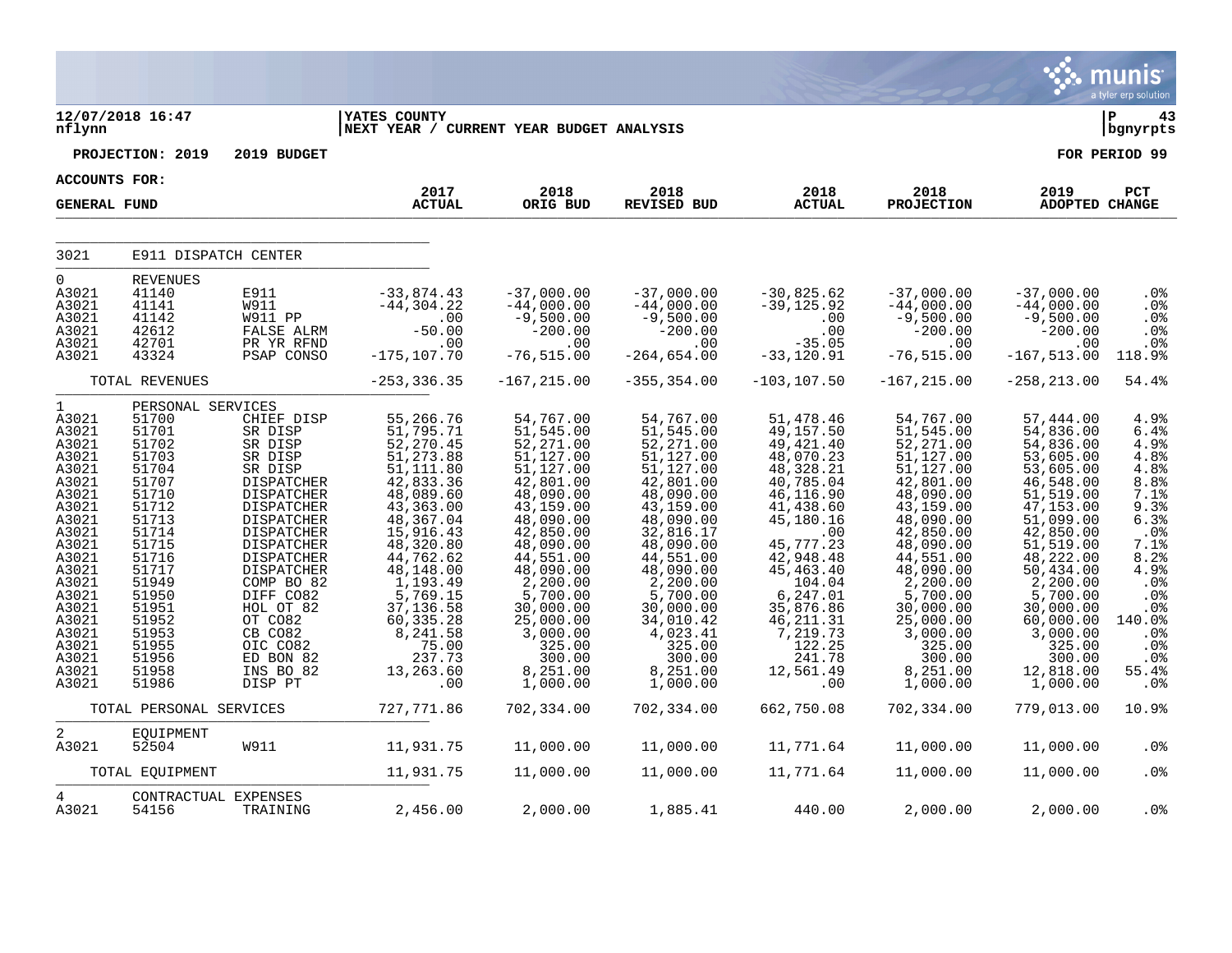

### **12/07/2018 16:47 |YATES COUNTY |P 44 nflynn |NEXT YEAR / CURRENT YEAR BUDGET ANALYSIS |bgnyrpts**

**PROJECTION: 2019 2019 BUDGET FOR PERIOD 99**

| <b>GENERAL FUND</b> |                            |                          | 2017<br>ACTUAL  | 2018<br>ORIG BUD   | 2018<br><b>REVISED BUD</b> | 2018<br><b>ACTUAL</b> | 2018<br><b>PROJECTION</b> | 2019<br>ADOPTED    | <b>PCT</b><br>CHANGE |
|---------------------|----------------------------|--------------------------|-----------------|--------------------|----------------------------|-----------------------|---------------------------|--------------------|----------------------|
| A3021               | 54470                      | SUPP:OFF                 | 2,370.88        | 3,000.00           | 3,000.00                   | 3,721.67              | 3,000.00                  | 3,000.00           | .0%                  |
| A3021               | 54505                      | DRY CLEANG               | 1,200.00        | 1,200.00           | 1,200.00<br>400.00         | 978.25                | 1,200.00                  | 1,200.00           | .0%                  |
| A3021               | 54516                      | PRINTING                 | 215.00          | 400.00             |                            | 331.00                | 400.00                    | 400.00             | .0%                  |
| A3021<br>A3021      | 54575<br>54660             | SOFT MAINT<br>TRAVEL EXP | .00<br>1,165.18 | 1,695.00<br>400.00 | 1,695.00<br>514.59         | 1,695.00<br>1,229.63  | 1,695.00<br>400.00        | 1,695.00<br>400.00 | .0%<br>.0%           |
| A3021               | 54676                      | UTIL: CELL               | 299.88          | 300.00             | 300.00                     | 249.90                | 300.00                    | 300.00             | .0%                  |
| A3021               | 54682                      | TEL/FAX                  | 13,352.27       | 6,000.00           | 6,087.45                   | 12,024.88             | 6,000.00                  | 6,000.00           | .0%                  |
| A3021               | 54701                      | ACCESS 911               | 12,382.30       | 11,000.00          | 11,000.00                  | 13,650.83             | 11,000.00                 | 11,000.00          | $.0\%$               |
| A3021               | 54734                      | RADIO PART               | 727.50          | 500.00             | 500.00                     | .00.                  | 500.00                    | 500.00             | .0%                  |
| A3021               | 54749                      | UNIFORMS                 | 498.24          | 800.00             | 800.00                     | 915.05                | 800.00                    | 800.00             | .0%                  |
| A3021               | 54763                      | PICTOMETRY               | 21,749.34       | 21,750.00          | 21,750.00                  | 21,749.33             | 21,750.00                 | 21,750.00          | .0%                  |
| A3021               | 54770                      | E911 EXP                 | 16,640.94       | 26,000.00          | 25,912.55                  | 19,797.64             | 27,170.00                 | 26,000.00          | $.0\%$               |
| A3021               | 54771                      | W911                     | 33,650.25       | 42,500.00          | 42,500.00                  | 43,670.81             | 51,500.00                 | 42,500.00          | $.0\%$               |
| A3021               | 54907                      | DUES                     | 254.00          | 300.00             | 300.00                     | 25.00                 | 300.00                    | 300.00             | .0%                  |
| A3021               | 54951                      | PSAP CONSO               | 30,581.30       | .00                | 188,139.00                 | 87,124.71             | $.00 \,$                  | 71,750.00          | . 0%                 |
|                     | TOTAL CONTRACTUAL EXPENSES |                          | 137,543.08      | 117,845.00         | 305,984.00                 | 207,603.70            | 128,015.00                | 189,595.00         | 60.9%                |
| 8                   | EMPLOYEE BENEFITS          |                          |                 |                    |                            |                       |                           |                    |                      |
| A3021               | 58100                      | FICA/MED                 | 53,337.38       | 51,633.00          | 51,633.00                  | 48,874.95             | 51,633.00                 | 55,247.00          | 7.0%                 |
| A3021               | 58304                      | INS CO82                 | 114,102.03      | 126,265.00         | 126,265.00                 | 96,871.06             | 126,265.00                | 113,865.00         | -9.8%                |
|                     | TOTAL EMPLOYEE BENEFITS    |                          | 167,439.41      | 177,898.00         | 177,898.00                 | 145,746.01            | 177,898.00                | 169,112.00         | $-4.9%$              |
|                     | TOTAL E911 DISPATCH CENTER |                          | 791,349.75      | 841,862.00         | 841,862.00                 | 924,763.93            | 852,032.00                | 890,507.00         | 5.8%                 |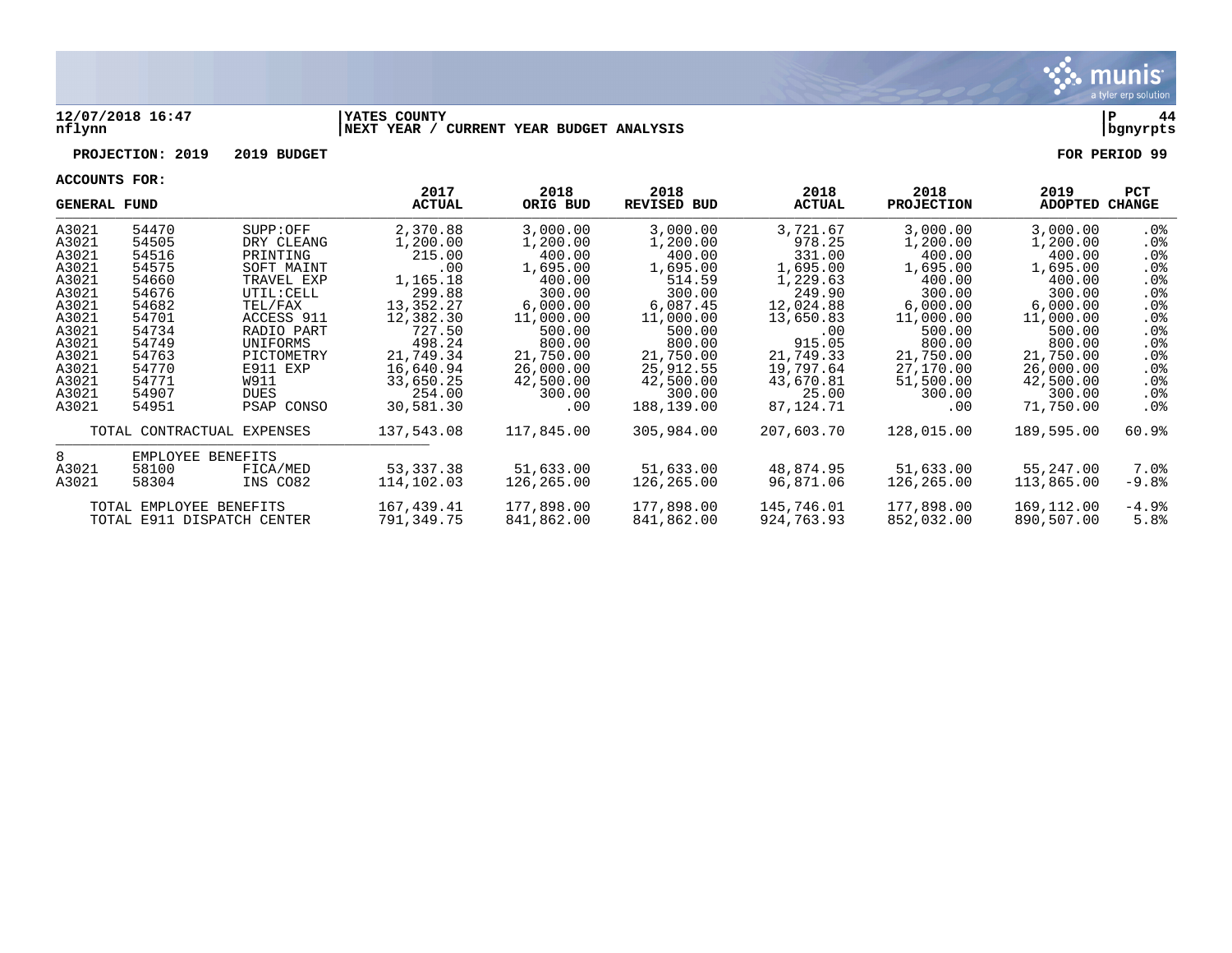|                                                                                                                                                                                |                                                                                                                                                                                     |                                                                                                                                                                                                                                        |                                                                                                                                                                                                                                     |                                                                                                                                                                                                                                 |                                                                                                                                                                                                                                                 |                                                                                                                                                                                                                                     |                                                                                                                                                                                                                                  |                                                                                                                                                                                                                                       | munis<br>a tyler erp solution                                                                                                                                               |
|--------------------------------------------------------------------------------------------------------------------------------------------------------------------------------|-------------------------------------------------------------------------------------------------------------------------------------------------------------------------------------|----------------------------------------------------------------------------------------------------------------------------------------------------------------------------------------------------------------------------------------|-------------------------------------------------------------------------------------------------------------------------------------------------------------------------------------------------------------------------------------|---------------------------------------------------------------------------------------------------------------------------------------------------------------------------------------------------------------------------------|-------------------------------------------------------------------------------------------------------------------------------------------------------------------------------------------------------------------------------------------------|-------------------------------------------------------------------------------------------------------------------------------------------------------------------------------------------------------------------------------------|----------------------------------------------------------------------------------------------------------------------------------------------------------------------------------------------------------------------------------|---------------------------------------------------------------------------------------------------------------------------------------------------------------------------------------------------------------------------------------|-----------------------------------------------------------------------------------------------------------------------------------------------------------------------------|
| nflynn                                                                                                                                                                         | 12/07/2018 16:47                                                                                                                                                                    |                                                                                                                                                                                                                                        | <b>IYATES COUNTY</b><br>NEXT YEAR / CURRENT YEAR BUDGET ANALYSIS                                                                                                                                                                    |                                                                                                                                                                                                                                 |                                                                                                                                                                                                                                                 |                                                                                                                                                                                                                                     |                                                                                                                                                                                                                                  |                                                                                                                                                                                                                                       | ∣ P<br>45<br>bgnyrpts                                                                                                                                                       |
|                                                                                                                                                                                | PROJECTION: 2019                                                                                                                                                                    | 2019 BUDGET                                                                                                                                                                                                                            |                                                                                                                                                                                                                                     |                                                                                                                                                                                                                                 |                                                                                                                                                                                                                                                 |                                                                                                                                                                                                                                     |                                                                                                                                                                                                                                  |                                                                                                                                                                                                                                       | FOR PERIOD 99                                                                                                                                                               |
| <b>ACCOUNTS FOR:</b>                                                                                                                                                           |                                                                                                                                                                                     |                                                                                                                                                                                                                                        | 2017                                                                                                                                                                                                                                | 2018                                                                                                                                                                                                                            | 2018                                                                                                                                                                                                                                            | 2018                                                                                                                                                                                                                                | 2018                                                                                                                                                                                                                             | 2019                                                                                                                                                                                                                                  | PCT                                                                                                                                                                         |
| <b>GENERAL FUND</b>                                                                                                                                                            |                                                                                                                                                                                     |                                                                                                                                                                                                                                        | <b>ACTUAL</b>                                                                                                                                                                                                                       | ORIG BUD                                                                                                                                                                                                                        | <b>REVISED BUD</b>                                                                                                                                                                                                                              | <b>ACTUAL</b>                                                                                                                                                                                                                       | <b>PROJECTION</b>                                                                                                                                                                                                                | ADOPTED CHANGE                                                                                                                                                                                                                        |                                                                                                                                                                             |
| 3110                                                                                                                                                                           | <b>SHERIFF</b>                                                                                                                                                                      |                                                                                                                                                                                                                                        |                                                                                                                                                                                                                                     |                                                                                                                                                                                                                                 |                                                                                                                                                                                                                                                 |                                                                                                                                                                                                                                     |                                                                                                                                                                                                                                  |                                                                                                                                                                                                                                       |                                                                                                                                                                             |
| $\Omega$<br>A3110<br>A3110<br>A3110<br>A3110<br>A3110<br>A3110<br>A3110<br>A3110<br>A3110<br>A3110<br>A3110<br>A3110<br>A3110<br>A3110<br>A3110<br>A3110<br>A3110              | <b>REVENUES</b><br>41510<br>41528<br>42260<br>42616<br>42650<br>42655<br>42665<br>42701<br>42706<br>42770<br>43315<br>43321<br>43325<br>43326<br>44306<br>44307<br>44388            | SHER FEES<br>FRAUD INVE<br>PUB SAFE<br>HNDCP PKNG<br>SCRAP SALE<br>FUEL SALES<br>EQUIP SALE<br>PR YR RFND<br>DARE FEES<br>FINES ART<br>NAVIGATION<br>SLETPP REV<br>LEGIS INIT<br><b>DCJS</b><br>BP VESTS<br>SLETPP '17<br>GTSC         | $-61,924.98$<br>$-53,480.00$<br>.00<br>.00<br>.00<br>$-3,097.03$<br>$-11,795.90$<br>$-29.98$<br>.00<br>$-100.00$<br>$-21,629.73$<br>$-4,424.00$<br>$-24,806.00$<br>$-30, 137.10$<br>.00<br>.00<br>$-2,762.24$                       | $-62,000.00$<br>$-54,758.00$<br>$-3,000.00$<br>$-100.00$<br>$-300.00$<br>$-3,500.00$<br>$-14,000.00$<br>.00<br>$-100.00$<br>$-300.00$<br>$-45,050.00$<br>.00<br>$-10,000.00$<br>.00<br>$-2,673.00$<br>.00<br>$-500.00$          | $-64,040.88$<br>$-54,758.00$<br>$-3,000.00$<br>$-100.00$<br>$-300.00$<br>$-3,500.00$<br>$-14,000.00$<br>.00<br>$-100.00$<br>$-300.00$<br>$-45,050.00$<br>$-2,034.59$<br>$-10,000.00$<br>$-7, 363.20$<br>$-2,673.00$<br>$-9,997.00$<br>$-500.00$ | $-67,699.25$<br>$-29,502.58$<br>.00<br>.00<br>$-110.00$<br>$-3,032.80$<br>$-7,852.00$<br>$-56.22$<br>.00<br>$-100.00$<br>1,388.56<br>.00<br>.30<br>.00<br>.00<br>$-1, 310.16$<br>$-773.35$                                          | $-62,000.00$<br>$-54,758.00$<br>$-3,000.00$<br>$-100.00$<br>$-300.00$<br>$-3,500.00$<br>$-14,000.00$<br>.00<br>$-100.00$<br>$-300.00$<br>$-45,050.00$<br>.00<br>$-10,000.00$<br>.00<br>$-2,673.00$<br>.00<br>$-500.00$           | $-62,000.00$<br>$-55,407.00$<br>$-1,500.00$<br>$-3,500.00$<br>$-10,000.00$<br>.00<br>$-100.00$<br>$-300.00$<br>$-47,000.00$<br>.00<br>.00<br>$-2,673.00$<br>.00<br>$-500.00$                                                          | .0%<br>1.2%<br>$-50.0%$<br>$.00 - 100.0%$<br>$.00 - 100.0%$<br>.0%<br>$-28.6%$<br>.0%<br>.0%<br>.0 <sub>8</sub><br>4.3%<br>.0%<br>$.00 - 100.0$<br>.0%<br>.0%<br>.0%<br>.0% |
|                                                                                                                                                                                | TOTAL REVENUES                                                                                                                                                                      |                                                                                                                                                                                                                                        | $-214, 186.96$                                                                                                                                                                                                                      | $-196, 281.00$                                                                                                                                                                                                                  | $-217,716.67$                                                                                                                                                                                                                                   | $-109,047.50$                                                                                                                                                                                                                       | $-196, 281.00$                                                                                                                                                                                                                   | $-182,980.00$                                                                                                                                                                                                                         | $-6.8%$                                                                                                                                                                     |
| $\mathbf{1}$<br>A3110<br>A3110<br>A3110<br>A3110<br>A3110<br>A3110<br>A3110<br>A3110<br>A3110<br>A3110<br>A3110<br>A3110<br>A3110<br>A3110<br>A3110<br>A3110<br>A3110<br>A3110 | PERSONAL SERVICES<br>51025<br>51105<br>51155<br>51661<br>51730<br>51731<br>51734<br>51736<br>51737<br>51739<br>51740<br>51742<br>51743<br>51750<br>51751<br>51752<br>51753<br>51754 | SHERIFF<br>ASST SHER<br>UNDERSHER<br>COMP NONUN<br>DEP SH LT<br>DEP SH LT<br>DEP SH INV<br>DEP SH INV<br>DEP SH INV<br>DEP SH-SGT<br>DEP SH SGT<br>DEP SH SGT<br>SERGEANT<br>DEP YOUTH<br>DEP SHER<br>DEP SHER<br>DEP SHER<br>DEP SHER | 94,967.00<br>42,162.00<br>74,551.00<br>627.01<br>69,305.82<br>68,473.60<br>64,398.10<br>60,950.00<br>62,491.00<br>48,485.80<br>62,790.00<br>64,440.05<br>64,894.54<br>62,520.00<br>49,179.60<br>50,069.90<br>57,831.04<br>37,080.00 | 94,967.00<br>42,162.00<br>74,551.00<br>1,000.00<br>71,273.00<br>71,241.00<br>66,078.00<br>63,636.00<br>64,653.00<br>63,636.00<br>63,636.00<br>66,078.00<br>66,078.00<br>64,113.00<br>51,022.00<br>51,879.00<br>59,067.00<br>.00 | 96,866.34<br>43,005.24<br>76,042.02<br>1,000.00<br>71,273.00<br>71,241.00<br>66,078.00<br>63,636.00<br>64,653.00<br>54, 382.67<br>63,636.00<br>66,078.00<br>66,078.00<br>64,113.00<br>51,022.00<br>51,879.00<br>59,067.00<br>47,884.00          | 89,072.16<br>39,544.84<br>69,923.76<br>481.95<br>65,533.60<br>65,503.97<br>60,756.86<br>58,512.00<br>59,436.00<br>45,303.20<br>58,213.00<br>60,756.87<br>60,446.36<br>58,743.96<br>46,667.00<br>47,446.31<br>54,199.50<br>44,724.03 | 94,967.00<br>42,162.00<br>74,551.00<br>1,000.00<br>71,273.00<br>71,241.00<br>66,078.00<br>63,636.00<br>64,653.00<br>63,636.00<br>63,636.00<br>66,078.00<br>66,078.00<br>64, 113.00<br>51,022.00<br>51,879.00<br>59,067.00<br>.00 | 96,866.00<br>43,005.00<br>76,042.00<br>1,000.00<br>71,327.00<br>71,327.00<br>66,127.00<br>63,684.00<br>64,854.00<br>62,411.00<br>63,684.00<br>66,127.00<br>67,204.00<br>65,188.00<br>51,966.00<br>57,027.00<br>59,112.00<br>52,988.00 | 2.0%<br>2.0%<br>2.0%<br>.0%<br>.1%<br>.1%<br>.1%<br>.1%<br>.3%<br>$-1.9%$<br>.1%<br>.1%<br>1.7%<br>1.7%<br>1.9%<br>9.9%<br>.1%<br>.0 <sub>8</sub>                           |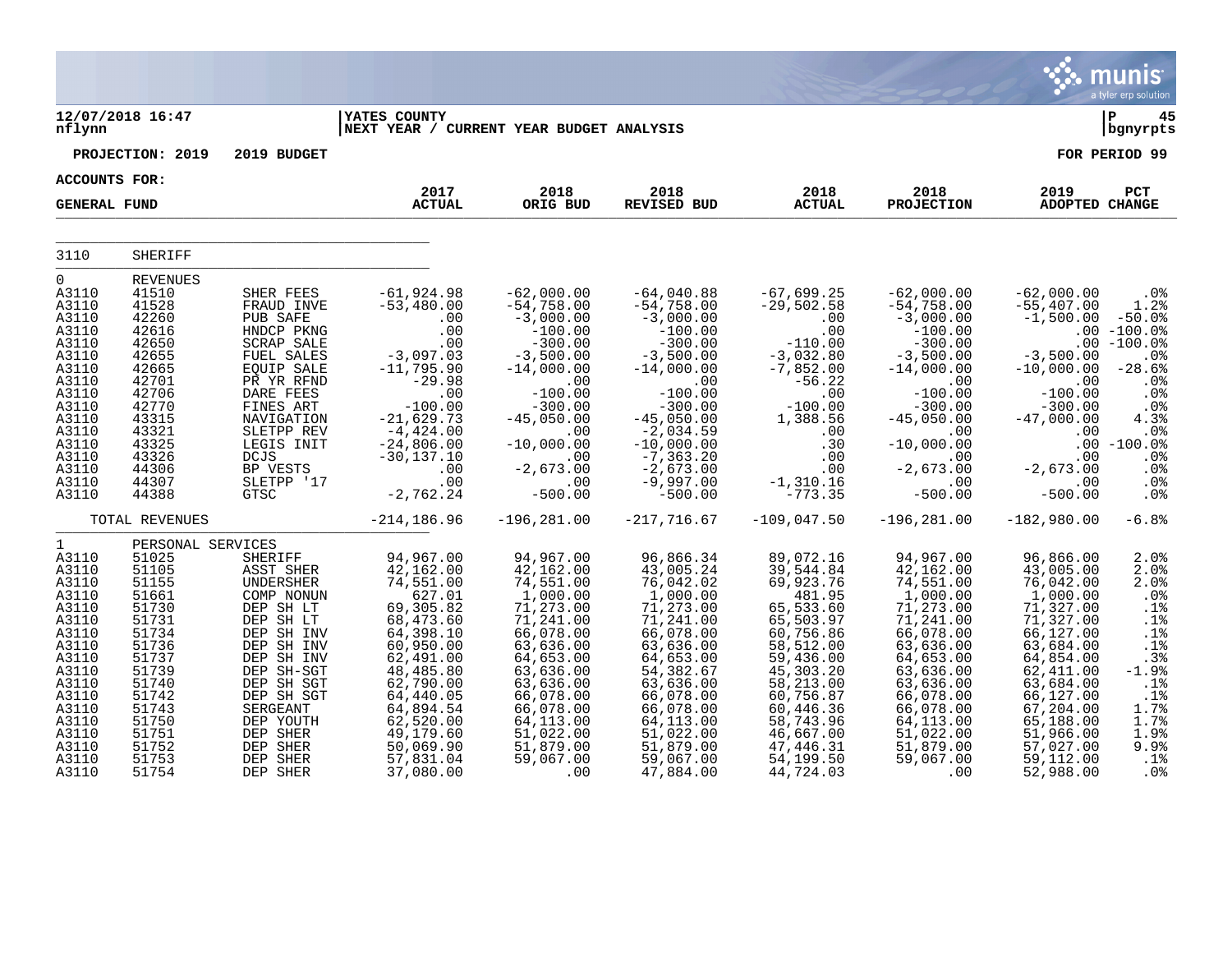

### **12/07/2018 16:47 |YATES COUNTY |P 46 nflynn |NEXT YEAR / CURRENT YEAR BUDGET ANALYSIS |bgnyrpts**

**PROJECTION: 2019 2019 BUDGET FOR PERIOD 99**

| <b>GENERAL FUND</b> |                         |                         | 2017<br><b>ACTUAL</b> | 2018<br>ORIG BUD   | 2018<br><b>REVISED BUD</b> | 2018<br><b>ACTUAL</b> | 2018<br><b>PROJECTION</b> | 2019<br>ADOPTED CHANGE | <b>PCT</b>                |
|---------------------|-------------------------|-------------------------|-----------------------|--------------------|----------------------------|-----------------------|---------------------------|------------------------|---------------------------|
| A3110               | 51755                   | DEP SHER                | 47,358.60             | 50,490.00          | 50,490.00                  | 46,379.00             | 50,490.00                 | 51,354.00              | 1.7%                      |
| A3110               | 51757                   | DEP SHER                | 48,906.00             | 50,931.00          | 50,931.00                  | 46,579.60             | 50,931.00                 | 51,864.00              | 1.8%                      |
| A3110               | 51758                   | DEP SHER                | 50,942.00             | 56,921.00          | 56,921.00                  | 52,306.44             | 56,921.00                 | 57,901.00              | 1.7%                      |
| A3110               | 51759                   | DEP SHER                | 32, 262.46            | 47,884.00          | 43,329.19                  | 11,934.00             | 47,884.00                 | 47,920.00              | .1%                       |
| A3110               | 51760                   | DEP SHER                | .00                   | 47,884.00          | .00                        | .00                   | 47,884.00                 | 5,508.00               | $-88.5%$                  |
| A3110               | 51761                   | DEP SHER                | 38,850.02             | 59,067.00          | 59,067.00                  | 38,556.00             | 59,067.00                 | 50,064.00              | $-15.2%$                  |
| A3110               | 51762                   | DEP SHER                | 50,697.60             | 56,943.00          | 56,943.00                  | 42,286.80             | 56,943.00                 | 49,739.00              | $-12.7%$                  |
| A3110               | 51763                   | DEP SHER                | 59,126.17             | 60,960.00          | 60,960.00                  | 55,708.30             | 60,960.00                 | 61,680.00              | 1.2%                      |
| A3110               | 51764                   | DEP SHER                | 58,843.32             | 60,215.00          | 60,215.00                  | 55,365.61             | 60,215.00                 | 61,675.00              | 2.4%                      |
| A3110               | 51765                   | DEP SHER                | 57,720.17             | 60,061.00          | 60,061.00                  | 55, 212.41            | 60,061.00                 | 60,260.00              | .3%                       |
| A3110               | 51770                   | SECR SHER               | 42,193.75             | 36,145.00          | 36,867.90                  | 33,901.75             | 36,145.00                 | 36,868.00              | 2.0%                      |
| A3110               | 51771                   | ACT                     | 40,214.59             | 34,471.00          | 34,471.00                  | 31,819.20             | 34,471.00                 | 35,810.00              | 3.9%                      |
| A3110               | 51773                   | TYPIST                  | 31,686.26             | 31,687.00          | 28,354.87                  | 20,648.29             | 31,687.00                 | 32,923.00              | 3.9%                      |
| A3110               | 51939                   | COMP BO 82              | 728.70                | 1,000.00           | 1,000.00                   | 83.25                 | 1,000.00                  | 1,000.00               | .0%                       |
| A3110               | 51940                   | DIFF CO82               | 8,195.86              | 8,000.00           | 8,000.00                   | 7,051.89              | 8,000.00                  | 8,000.00               | $.0\%$                    |
| A3110               | 51941                   | HOL OT82                | 78,090.72             | 70,000.00          | 70,000.00                  | 77,056.64             | 70,000.00                 | 70,000.00              | .0%                       |
| A3110               | 51942                   | OT CO82                 | 165,670.97            | 95,000.00          | 105,699.63                 | 214,047.47            | 95,000.00                 | 150,000.00             | 57.9%                     |
| A3110               | 51943                   | CB CO82                 | 23,564.24             | 14,000.00          | 15,524.05                  | 23, 263.65            | 14,000.00                 | 14,000.00              | $.0\%$                    |
| A3110               | 51944                   | FIT OT 82               | 1,892.52              | 800.00             | 800.00                     | 669.72                | 800.00                    | 800.00                 | .0%                       |
| A3110               | 51945                   | OIC CO82                | 605.01                | 500.00             | 500.00                     | 629.13                | 500.00                    | 500.00                 | .0%                       |
| A3110               | 51946                   | ED BON 82               | 1,672.32              | 3,300.00           | 3,300.00                   | 1,783.01              | 3,300.00                  | 3,300.00               | .0%                       |
| A3110<br>A3110      | 51947<br>51948          | CANINE 82               | 13, 113. 36           | 12,000.00          | 12,000.00                  | 12,440.03             | 12,000.00                 | 12,000.00              | $.0\%$                    |
| A3110               | 51949                   | INS BO 82<br>COMP BO 82 | 26,733.64<br>27.86    | 27,817.00<br>50.00 | 27,817.00                  | 24, 274. 23<br>236.75 | 27,817.00                 | 22,217.00              | $-20.1%$                  |
| A3110               | 51952                   | OT CO82                 | 67.03                 | .00                | 236.75<br>1,218.81         | 1,218.81              | 50.00<br>.00              | 50.00<br>.00           | .0 <sub>8</sub><br>$.0\%$ |
| A3110               | 51960                   | OT PT                   | 62.06                 | .00                | 60.65                      | 60.65                 | .00                       | .00                    | .0%                       |
| A3110               | 51961                   | 35-40 HRS               | 150.57                | 700.00             | 663.83                     | 425.78                | 700.00                    | 700.00                 | .0%                       |
| A3110               | 51985                   | DEP SH PT               | 49,720.17             | 35,000.00          | 37,491.11                  | 42,246.82             | 35,000.00                 | 40,000.00              | 14.3%                     |
| A3110               | 51993                   | H.DED OFF               | 1,000.00              | .00                | .00                        | .00                   | .00                       | .00                    | .0%                       |
| A3110               | 51995                   | MAR OFF PT              | 40,780.22             | 49,000.00          | 49,000.00                  | 51,018.12             | 49,000.00                 | 49,000.00              | $.0\%$                    |
| A3110               | 51997                   | CLERK PT                | 9,254.70              | 14,000.00          | 13,879.75                  | 11,975.07             | 14,000.00                 | 14,715.00              | 5.1%                      |
|                     |                         |                         |                       |                    |                            |                       |                           |                        |                           |
|                     | TOTAL PERSONAL SERVICES |                         | 2,015,347.35          | 2,019,896.00       | 2,023,736.81               | 1,944,443.79          | 2,019,896.00              | 2,089,787.00           | 3.5%                      |
| 2                   | EOUIPMENT               |                         |                       |                    |                            |                       |                           |                        |                           |
| A3110               | 52110                   | FURNITURE               | 74.36                 | 750.00             | 782.24                     | 782.24                | 750.00                    | 750.00                 | .0%                       |
| A3110               | 52111                   | DESK                    | 554.39                | 500.00             | 500.00                     | 500.00                | 500.00                    | 500.00                 | $.0\%$                    |
| A3110               | 52213                   | VEH-MARKED              | 141,659.72            | 178,000.00         | 178,000.00                 | 178,108.05            | 178,000.00                | 175,000.00             | $-1.7%$                   |
| A3110               | 52214                   | PUSH BUMP               | 1,000.00              | 1,000.00           | 1,000.00                   | 1,000.00              | 1,000.00                  | 1,000.00               | $.0\%$                    |
| A3110               | 52215                   | VEH SCREEN              | 1,500.00              | 1,500.00           | 2,562.00                   | 2,562.00              | 1,500.00                  | 1,500.00               | $.0\%$                    |
| A3110               | 52216                   | VEH-UNMARK              | 25,964.30             | .00                | .00                        | .00                   | $.00 \,$                  | 30,000.00              | $.0\%$                    |
| A3110               | 52410                   | RADAR                   | 2,600.00              | 2,600.00           | 2,600.00                   | 2,600.00              | 2,600.00                  | 2,600.00               | $.0\%$                    |
| A3110               | 52413                   | SIREN                   | 2,500.00              | 3,000.00           | 1,938.00                   | 1,938.00              | 3,000.00                  | 3,000.00               | $.0\%$                    |
| A3110               | 52415                   | WEAPONS                 | 84.29                 | .00                | .00                        | 308.04                | .00                       | $\sim 00$              | $.0\%$                    |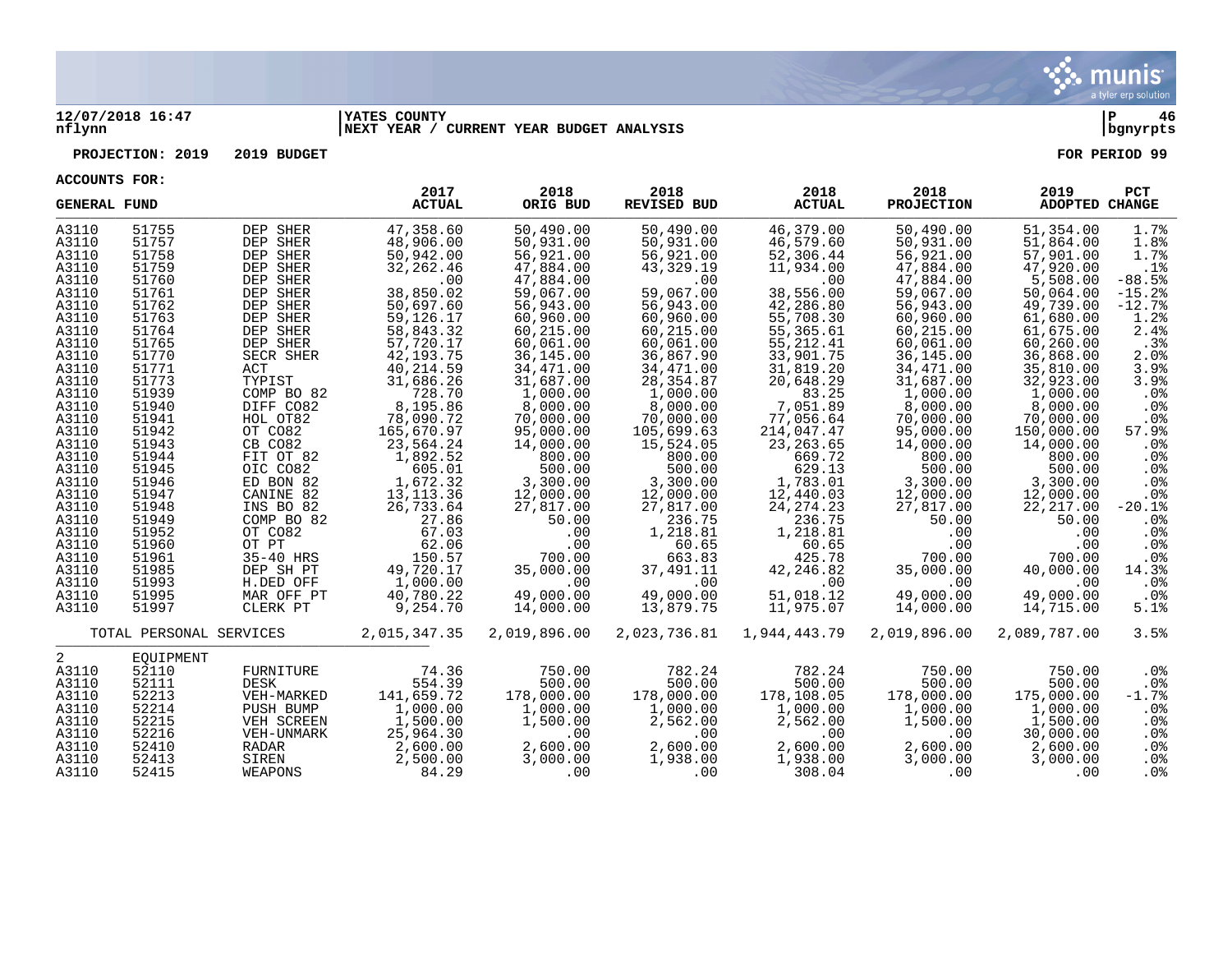

### **12/07/2018 16:47 |YATES COUNTY |P 47 nflynn |NEXT YEAR / CURRENT YEAR BUDGET ANALYSIS |bgnyrpts**

**PROJECTION: 2019 2019 BUDGET FOR PERIOD 99**

| <b>GENERAL FUND</b> |                 |                      | 2017<br><b>ACTUAL</b> | 2018<br>ORIG BUD | 2018<br><b>REVISED BUD</b> | 2018<br><b>ACTUAL</b> | 2018<br><b>PROJECTION</b> | 2019<br>ADOPTED CHANGE | PCT             |
|---------------------|-----------------|----------------------|-----------------------|------------------|----------------------------|-----------------------|---------------------------|------------------------|-----------------|
| A3110               | 52424           | LIGHT BAR            | 6, 250.00             | 5,750.00         | 5,750.00                   | 5,750.00              | 5,750.00                  | 5,750.00               | .0%             |
| A3110               | 52435           | YCFIT EQ             | .00                   | 500.00           | 467.76                     | 467.76                | 500.00                    | 500.00                 | .0 <sub>8</sub> |
| A3110               | 52514           | EO-TRNG RM           | .00                   | 500.00           | 500.00                     | 500.00                | 500.00                    | 500.00                 | .0 <sub>8</sub> |
| A3110               | 52949           | SLETPP               | 4,424.00              | .00              | 2,034.59                   | .00                   | .00                       | .00                    | .0%             |
| A3110               | 52953           | SLETPP '17           | .00                   | .00              | 9,997.00                   | 1,310.16              | .00                       | .00                    | .0 <sub>8</sub> |
| A3110               | 52965           | T101239              | 37,636.80             | .00              | 7,363.20                   | 3,380.00              | .00                       | .00                    | $.0\%$          |
| A3110               | 52988           | LEGIS GRNT           | 24,806.00             | .00              | .00                        | .00                   | $.00 \ \rm$               | .00                    | . 0 %           |
|                     | TOTAL EOUIPMENT |                      | 249,053.86            | 194,100.00       | 213,494.79                 | 199,206.25            | 194,100.00                | 221,100.00             | 13.9%           |
| $4\degree$          |                 | CONTRACTUAL EXPENSES |                       |                  |                            |                       |                           |                        |                 |
| A3110               | 54004           | ATTY FEES            | .00                   | 700.00           | 700.00                     | .00                   | 700.00                    | 700.00                 | .0%             |
| A3110               | 54011           | CONSULTANT           | 1,050.00              | 1,000.00         | 1,000.00                   | .00                   | 1,000.00                  | 1,000.00               | .0%             |
| A3110               | 54019           | EAP                  | 3,565.76              | 3,850.00         | 3,850.00                   | 3,654.90              | 3,850.00                  | 3,850.00               | .0%             |
| A3110               | 54056           | POLY CONST           | 1,250.00              | 2,000.00         | 2,000.00                   | 1,250.00              | 2,000.00                  | 2,000.00               | .0%             |
| A3110               | 54152           | CONFERENCE           | 500.00                | 500.00           | 500.00                     | 475.00                | 500.00                    | 500.00                 | .0%             |
| A3110               | 54156           | TRAINING             | 11,127.50             | 11,000.00        | 11,000.00                  | 10,785.95             | 11,000.00                 | 14,000.00              | 27.3%           |
| A3110               | 54157           | K-9 TRAIN            | 355.87                | 2,000.00         | 1,543.75                   | 691.00                | 2,000.00                  |                        | $.00 - 100.0%$  |
| A3110               | 54306           | BP VESTS             | .00                   | 5,350.00         | 5,350.00                   | 892.00                | 5,350.00                  | 5,350.00               | .0%             |
| A3110               | 54401           | BOAT MAINT           | 6,141.90              | 8,000.00         | 17,082.25                  | 14,909.72             | 8,000.00                  | 8,000.00               | .0 <sub>8</sub> |
| A3110               | 54407           | EOUIP AGRE           | 875.00                | 1,000.00         | 1,000.00                   | 1,995.68              | 1,000.00                  | 1,000.00               | .0%             |
| A3110               | 54408           | EQ MAINT             | .00                   | 100.00           | 100.00                     | 23.08                 | 100.00                    | 100.00                 | .0 <sub>8</sub> |
| A3110               | 54424           | SNOWMOB              | 1,158.59              | 200.00           | 199.50                     | 281.65                | 200.00                    | 200.00                 | .0%             |
| A3110               | 54457           | SUPP:COMP            | .00                   | 250.00           | 250.00                     | 189.00                | 250.00                    | 250.00                 | .0%             |
| A3110               | 54470           | SUPP:OFF             | 10,875.54             | 8,700.00         | 8,700.00                   | 7,092.36              | 8,700.00                  | 8,700.00               | .0%             |
| A3110               | 54474           | SUPP:SAFTY           | .00                   | 1,000.00         | 994.01                     | 945.60                | 1,000.00                  | 1,000.00               | .0%             |
| A3110               | 54476           | SUPP: VEH            | 57.05                 | .00              | .00                        | .00                   | .00                       | .00                    | .0%             |
| A3110               | 54483           | YCFIT SUPP           | 233.73                | 200.00           | 200.00                     | .00                   | 200.00                    | 200.00                 | .0%             |
| A3110               | 54485           | AED                  | 304.00                | 600.00           | 600.00                     | 1,444.00              | 600.00                    | 600.00                 | .0 <sub>8</sub> |
| A3110               | 54505           | DRY CLEANG           | 111.50                | 1,800.00         | 1,800.00                   | 676.00                | 1,800.00                  | 1,000.00               | $-44.4$         |
| A3110               | 54507           | COPIER CHR           | 2,787.45              | 3,600.00         | 3,600.00                   | 2,698.60              | 3,600.00                  | 3,600.00               | .0%             |
| A3110               | 54515           | POSTAGE              | 3,260.16              | 3,000.00         | 3,000.00                   | 3,022.51              | 3,000.00                  | 3,000.00               | $.0\%$          |
| A3110               | 54516           | PRINTING             | 1,262.49              | 1,500.00         | 1,500.00                   | 731.25                | 1,500.00                  | 1,500.00               | .0%             |
| A3110               | 54522           | SHIPMENTS            | 15.85                 | 200.00           | 200.00                     | 62.42                 | 200.00                    | 200.00                 | .0%             |
| A3110               | 54571           | COMP SOFT            | 10,028.42             | 1,788.00         | 1,788.00                   | 1,753.02              | 1,788.00                  | 2,100.00               | 17.4%           |
| A3110               | 54576           | COMP SFT A           | 13,624.40             | 21,700.00        | 21,700.00                  | 17,740.66             | 21,700.00                 | 23,800.00              | 9.7%            |
| A3110               | 54653           | <b>GASOLINE</b>      | 75,102.01             | 75,000.00        | 75,000.00                  | 73,282.18             | 75,000.00                 | 75,000.00              | $.0\%$          |
| A3110               | 54658           | TOWING VEH           | 681.20                | 2,200.00         | 1,512.20                   | 250.00                | 2,200.00                  | 1,000.00               | $-54.5%$        |
| A3110               | 54660           | TRAVEL EXP           | 5,008.17              | 4,000.00         | 4,687.80                   | 8,552.53              | 4,000.00                  | 5,000.00               | 25.0%           |
| A3110               | 54661           | VEH MAINT            | 56,588.89             | 60,000.00        | 59,873.58                  | 44,706.09             | 60,960.50                 | 50,000.00              | $-16.7%$        |
| A3110               | 54676           | UTIL: CELL           | 7,364.09              | 7,000.00         | 7,000.00                   | 5,473.65              | 7,000.00                  | 7,000.00               | .0%             |
| A3110               | 54682           | TEL/FAX              | 12,055.84             | 13,000.00        | 13,000.00                  | 11,371.17             | 13,000.00                 | 13,000.00              | .0%             |
| A3110               | 54707           | CRIME SCEN           | 665.71                | 600.00           | 929.98                     | 1,205.96              | 600.00                    | 800.00                 | 33.3%           |
| A3110               | 54708           | CRITICAL I           | 2,200.00              | 2,200.00         | 2,200.00                   | 00 <sub>1</sub>       | 2,200.00                  | 2,200.00               | .0%             |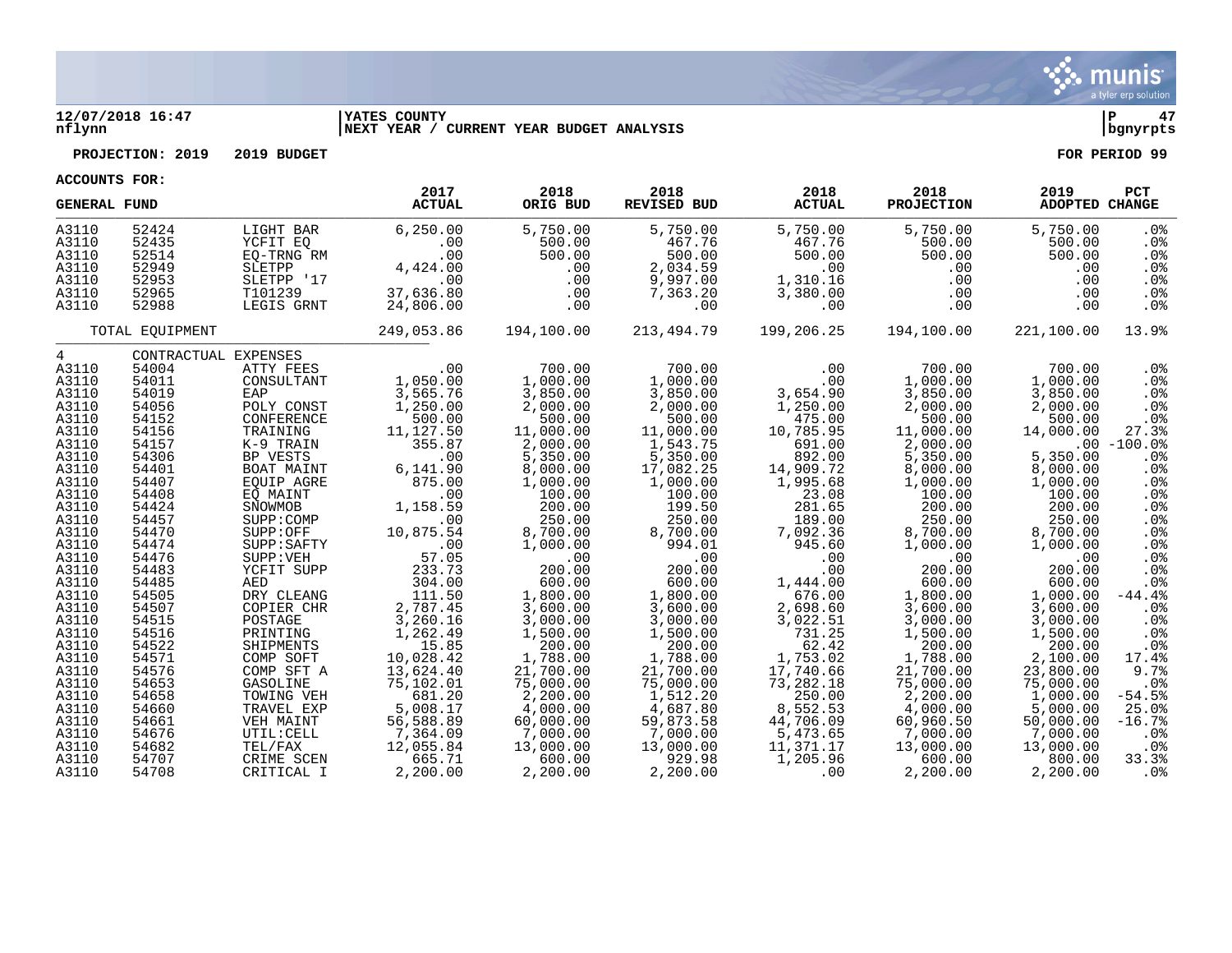

### **12/07/2018 16:47 |YATES COUNTY |P 48 nflynn |NEXT YEAR / CURRENT YEAR BUDGET ANALYSIS |bgnyrpts**

# **PROJECTION: 2019 2019 BUDGET FOR PERIOD 99**

| <b>GENERAL FUND</b> |                            |             | 2017<br><b>ACTUAL</b> | 2018<br>ORIG BUD | 2018<br><b>REVISED BUD</b> | 2018<br><b>ACTUAL</b> | 2018<br><b>PROJECTION</b> | 2019<br><b>ADOPTED</b> | <b>PCT</b><br><b>CHANGE</b> |
|---------------------|----------------------------|-------------|-----------------------|------------------|----------------------------|-----------------------|---------------------------|------------------------|-----------------------------|
| A3110               | 54727                      | LAB         | 60,403.00             | 70,903.00        | 61,820.75                  | 6,421.60              | 70,903.00                 | 25,000.00              | $-64.7%$                    |
| A3110               | 54730                      | PROTECT CL  | 1,000.00              | .00              | .00                        | 49.99                 | $.00 \,$                  | .00                    | .0%                         |
| A3110               | 54731                      | PROTECT EQ  | 852.00                | 2,500.00         | 2,749.68                   | 2,799.63              | 2,500.00                  | 2,500.00               | $.0\%$                      |
| A3110               | 54734                      | RADIO PART  | 8,530.55              | 1,500.00         | 1,500.00                   | 709.28                | 1,500.00                  | 1,500.00               | $.0\%$                      |
| A3110               | 54744                      | STAR UNIT   | 990.00                | 2,000.00         | 2,000.00                   | 990.00                | 2,000.00                  | 2,000.00               | $.0\%$                      |
| A3110               | 54749                      | UNIFORMS    | 13,953.04             | 11,000.00        | 10,750.32                  | 9,018.64              | 11,000.00                 | 11,000.00              | $.0\%$                      |
| A3110               | 54752                      | AMMO        | 3,998.91              | 4,000.00         | 4,000.00                   | 4,170.52              | 4,000.00                  | 4,950.00               | 23.8%                       |
| A3110               | 54753                      | WEAP MAIN   | 92.03                 | 400.00           | 405.99                     | 405.99                | 400.00                    | 400.00                 | $.0\%$                      |
| A3110               | 54754                      | TARGETS     | .00                   | 500.00           | 500.00                     | 500.00                | 500.00                    | 500.00                 | $.0\%$                      |
| A3110               | 54757                      | BOAT EQ     | 321.60                | 900.00           | 900.00                     | 306.16                | 900.00                    | 900.00                 | $.0\%$                      |
| A3110               | 54761                      | DARE EXP    | 700.00                | 700.00           | 700.00                     | 700.00                | 700.00                    | 700.00                 | $.0\%$                      |
| A3110               | 54765                      | HNDCPPD ED  | .00                   | 100.00           | 100.00                     | .00                   | 100.00                    | 100.00                 | .0%                         |
| A3110               | 54850                      | DOG EXP     | 700.50                | .00              | 819.75                     | 1,169.13              | $.00 \,$                  | .00                    | $.0\%$                      |
| A3110               | 54899                      | ADM HEAR    | .00                   | 500.00           | 500.00                     | .00                   | 500.00                    | 500.00                 | $.0\%$                      |
| A3110               | 54903                      | AWARDS      | 462.25                | 500.00           | 500.00                     | 271.75                | 500.00                    | 500.00                 | $.0\%$                      |
| A3110               | 54907                      | <b>DUES</b> | 455.00                | 450.00           | 450.00                     | 437.05                | 450.00                    | 450.00                 | $.0\%$                      |
| A3110               | 54911                      | INS         | 101,036.00            | 104,068.00       | 104,069.50                 | 104,068.50            | 104,068.00                | 107,191.00             | 3.0%                        |
| A3110               | 54916                      | PUBLICATN   | 1,052.86              | 900.00           | 900.00                     | 415.20                | 900.00                    | 900.00                 | $.0\%$                      |
| A3110               | 54954                      | GTSC-SUPP   | 2,762.24              | 500.00           | 500.00                     | 585.00                | 500.00                    | 500.00                 | $.0\%$                      |
| A3110               | 54963                      | LEASE: ID   | 408.00                | 408.00           | 408.00                     | 408.00                | 408.00                    | 408.00                 | $.0\%$                      |
|                     | TOTAL CONTRACTUAL EXPENSES |             | 425,969.10            | 445,867.00       | 446,435.06                 | 349,582.42            | 446,827.50                | 396,649.00             | $-11.0\%$                   |
| 8                   | EMPLOYEE BENEFITS          |             |                       |                  |                            |                       |                           |                        |                             |
| A3110               | 58100                      | FICA/MED    | 149,108.28            | 147,632.00       | 147,935.87                 | 144,091.47            | 147,632.00                | 155,896.00             | 5.6%                        |
| A3110               | 58302                      | INS CO82    | 211,889.37            | 294,525.00       | 294,525.00                 | 197,135.82            | 294,525.00                | 268,475.00             | $-8.8%$                     |
| A3110               | 58304                      | INS CO82    | 61,632.42             | 43,586.00        | 43,586.00                  | 41,749.95             | 43,586.00                 | 18,295.00              | $-58.0$ .                   |
| A3110               | 58305                      | INS-NON UN  | 17,522.88             | 18,670.00        | 18,670.00                  | 17,891.24             | 18,670.00                 | 19,001.00              | 1.8%                        |
|                     | TOTAL EMPLOYEE BENEFITS    |             | 440,152.95            | 504,413.00       | 504,716.87                 | 400,868.48            | 504,413.00                | 461,667.00             | $-8.5%$                     |
|                     | TOTAL SHERIFF              |             | 2,916,336.30          | 2,967,995.00     | 2,970,666.86               | 2,785,053.44          | 2,968,955.50              | 2,986,223.00           | .6%                         |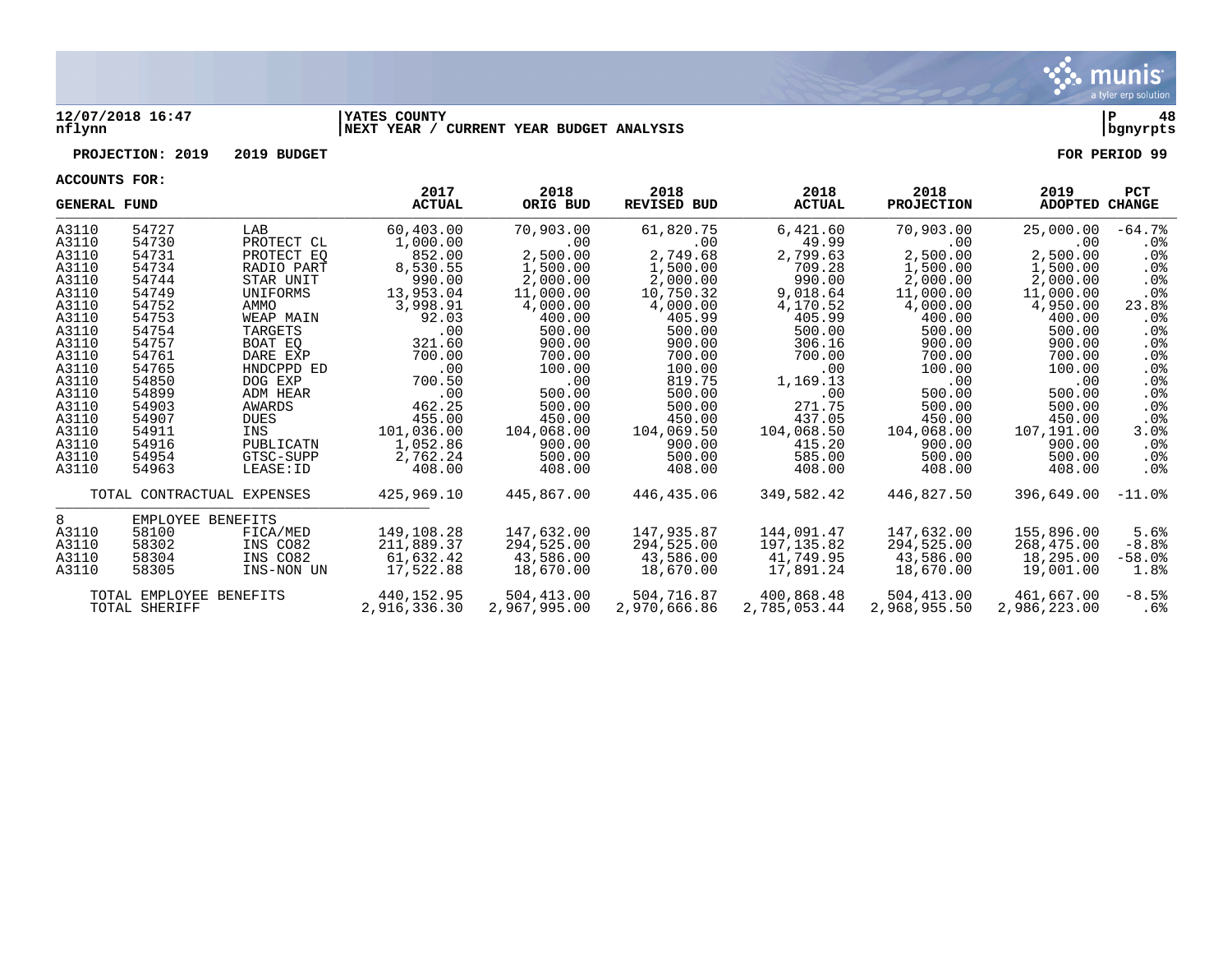|                                                                                                                                                                      |                                                                                                                                                                            |                                                                                                                                                                                                                 |                                                                                                                                                                                         |                                                                                                                                                                                     |                                                                                                                                                                                                 |                                                                                                                                                                                           |                                                                                                                                                                                      |                                                                                                                                                                                          | munis<br>a tyler erp solution                                                                                                                             |
|----------------------------------------------------------------------------------------------------------------------------------------------------------------------|----------------------------------------------------------------------------------------------------------------------------------------------------------------------------|-----------------------------------------------------------------------------------------------------------------------------------------------------------------------------------------------------------------|-----------------------------------------------------------------------------------------------------------------------------------------------------------------------------------------|-------------------------------------------------------------------------------------------------------------------------------------------------------------------------------------|-------------------------------------------------------------------------------------------------------------------------------------------------------------------------------------------------|-------------------------------------------------------------------------------------------------------------------------------------------------------------------------------------------|--------------------------------------------------------------------------------------------------------------------------------------------------------------------------------------|------------------------------------------------------------------------------------------------------------------------------------------------------------------------------------------|-----------------------------------------------------------------------------------------------------------------------------------------------------------|
| nflynn                                                                                                                                                               | 12/07/2018 16:47                                                                                                                                                           |                                                                                                                                                                                                                 | <b>IYATES COUNTY</b><br> NEXT YEAR / CURRENT YEAR BUDGET ANALYSIS                                                                                                                       |                                                                                                                                                                                     |                                                                                                                                                                                                 |                                                                                                                                                                                           |                                                                                                                                                                                      |                                                                                                                                                                                          | ΙP<br>49<br>bgnyrpts                                                                                                                                      |
|                                                                                                                                                                      | PROJECTION: 2019                                                                                                                                                           | 2019 BUDGET                                                                                                                                                                                                     |                                                                                                                                                                                         |                                                                                                                                                                                     |                                                                                                                                                                                                 |                                                                                                                                                                                           |                                                                                                                                                                                      |                                                                                                                                                                                          | FOR PERIOD 99                                                                                                                                             |
| <b>ACCOUNTS FOR:</b>                                                                                                                                                 |                                                                                                                                                                            |                                                                                                                                                                                                                 |                                                                                                                                                                                         |                                                                                                                                                                                     |                                                                                                                                                                                                 |                                                                                                                                                                                           |                                                                                                                                                                                      |                                                                                                                                                                                          |                                                                                                                                                           |
| <b>GENERAL FUND</b>                                                                                                                                                  |                                                                                                                                                                            |                                                                                                                                                                                                                 | 2017<br><b>ACTUAL</b>                                                                                                                                                                   | 2018<br>ORIG BUD                                                                                                                                                                    | 2018<br><b>REVISED BUD</b>                                                                                                                                                                      | 2018<br><b>ACTUAL</b>                                                                                                                                                                     | 2018<br><b>PROJECTION</b>                                                                                                                                                            | 2019<br>ADOPTED CHANGE                                                                                                                                                                   | PCT                                                                                                                                                       |
| 3140                                                                                                                                                                 | PROBATION                                                                                                                                                                  |                                                                                                                                                                                                                 |                                                                                                                                                                                         |                                                                                                                                                                                     |                                                                                                                                                                                                 |                                                                                                                                                                                           |                                                                                                                                                                                      |                                                                                                                                                                                          |                                                                                                                                                           |
| $\mathbf 0$<br>A3140<br>A3140<br>A3140<br>A3140<br>A3140<br>A3140<br>A3140                                                                                           | <b>REVENUES</b><br>41515<br>41527<br>41580<br>42610<br>43031<br>43310<br>43389                                                                                             | ATI FEES<br>PROB FEES<br>CT SURCH<br>FINES, REST<br>RAISE AGE<br>PROBATION<br>ATI                                                                                                                               | $-1,447.61$<br>$-19, 178.11$<br>$-2,781.21$<br>$-1,025.00$<br>.00<br>$-56,645.00$<br>$-3,084.96$                                                                                        | $-1,000.00$<br>$-20,825.00$<br>$-3,000.00$<br>.00<br>.00<br>$-51,500.00$<br>$-4,000.00$                                                                                             | $-1,000.00$<br>$-20,825.00$<br>$-3,000.00$<br>.00<br>.00<br>$-51,500.00$<br>$-4,000.00$                                                                                                         | $-1,340.00$<br>$-18, 110.00$<br>$-2,814.14$<br>$-1,500.00$<br>.00<br>$-42,708.75$<br>$-2,945.40$                                                                                          | $-1,000.00$<br>$-20,825.00$<br>$-3,000.00$<br>.00<br>.00<br>$-51,500.00$<br>$-4,000.00$                                                                                              | $-1,000.00$<br>$-20,825.00$<br>$-3,000.00$<br>.00<br>$-22,050.00$<br>$-53,000.00$<br>$-4,000.00$                                                                                         | .0%<br>.0%<br>.0%<br>.0%<br>.0%<br>2.9%<br>.0%                                                                                                            |
|                                                                                                                                                                      | TOTAL REVENUES                                                                                                                                                             |                                                                                                                                                                                                                 | $-84, 161.89$                                                                                                                                                                           | $-80, 325.00$                                                                                                                                                                       | $-80, 325.00$                                                                                                                                                                                   | $-69, 418.29$                                                                                                                                                                             | $-80, 325.00$                                                                                                                                                                        | $-103,875.00$                                                                                                                                                                            | 29.3%                                                                                                                                                     |
| $\mathbf 1$<br>A3140<br>A3140<br>A3140<br>A3140<br>A3140<br>A3140<br>A3140<br>A3140<br>A3140<br>A3140<br>A3140<br>A3140<br>A3140<br>A3140<br>A3140<br>A3140<br>A3140 | PERSONAL SERVICES<br>51090<br>51175<br>51176<br>51177<br>51178<br>51179<br>51180<br>51190<br>51270<br>51500<br>51505<br>51506<br>51508<br>51509<br>51661<br>51992<br>51993 | PROB DIR<br>PROB OFF<br>PROB OFF<br>PROB OFF<br>PROB OFF<br>PROB OFF<br>PROB SUPER<br>PROB ASST<br>SR ACT<br>CB CSEA<br>OVERTIME<br>PHONE WORK<br>35-40 HRS<br>COMP CSEA<br>COMP NONUN<br>SIGN OFF<br>H.DED OFF | 63,003.00<br>53, 297.56<br>52,397.82<br>48,791.92<br>49,740.66<br>.00<br>58, 261.87<br>29,626.04<br>39, 312.00<br>.00<br>.00<br>11.00<br>1,097.83<br>.00<br>.00<br>3,500.00<br>3,500.00 | 63,003.00<br>54,664.00<br>53,659.00<br>50,937.00<br>50,937.00<br>.00<br>60,273.00<br>33, 371.00<br>40, 249.00<br>500.00<br>900.00<br>200.00<br>1,400.00<br>.00<br>.00<br>.00<br>.00 | 64, 263.06<br>54,664.00<br>53,659.00<br>45,937.00<br>50,937.00<br>10,000.00<br>60,273.00<br>27,466.00<br>40,249.00<br>50.00<br>1,050.00<br>100.00<br>1,950.00<br>374.21<br>380.79<br>.00<br>.00 | 59,092.30<br>50,265.60<br>49, 341.64<br>38,407.35<br>46,838.40<br>5,346.60<br>55,423.29<br>21,186.90<br>37,010.43<br>.00<br>957.36<br>21.00<br>1,849.77<br>374.21<br>380.79<br>.00<br>.00 | 63,003.00<br>54,664.00<br>53,659.00<br>50,937.00<br>50,937.00<br>.00<br>60, 273.00<br>33, 371.00<br>40, 249.00<br>500.00<br>900.00<br>200.00<br>1,400.00<br>.00<br>.00<br>.00<br>.00 | 64,263.00<br>55,761.00<br>55,051.00<br>50,900.00<br>52,936.00<br>47,448.00<br>61,479.00<br>33, 444.00<br>41,053.00<br>500.00<br>900.00<br>200.00<br>1,400.00<br>.00<br>.00<br>.00<br>.00 | 2.0%<br>2.0%<br>2.6%<br>$-.1$ %<br>3.9%<br>.0%<br>2.0%<br>$.2%$<br>$2.0%$<br>.0%<br>.0%<br>.0%<br>.0 <sub>8</sub><br>.0%<br>.0%<br>.0%<br>.0 <sub>8</sub> |
|                                                                                                                                                                      | TOTAL PERSONAL SERVICES                                                                                                                                                    |                                                                                                                                                                                                                 | 402,539.70                                                                                                                                                                              | 410,093.00                                                                                                                                                                          | 411,353.06                                                                                                                                                                                      | 366,495.64                                                                                                                                                                                | 410,093.00                                                                                                                                                                           | 465,335.00                                                                                                                                                                               | 13.5%                                                                                                                                                     |
| 4<br>A3140<br>A3140<br>A3140<br>A3140<br>A3140<br>A3140<br>A3140                                                                                                     | CONTRACTUAL EXPENSES<br>54024<br>54056<br>54152<br>54156<br>54195<br>54460<br>54470                                                                                        | INTERPRETR<br>POLY CONST<br>CONFERENCE<br>TRAINING<br>SUPPLIES<br>SUPP: DRUG<br>SUPP:OFF                                                                                                                        | 140.00<br>$\ldots$<br>90.00<br>.00<br>.00<br>1,045.56<br>608.35                                                                                                                         | 420.00<br>.00<br>535.00<br>1,400.00<br>1,815.00<br>.00<br>.00                                                                                                                       | 379.75<br>.00<br>375.00<br>1,884.50<br>2,115.00<br>.00<br>.00                                                                                                                                   | .00<br>.00<br>375.00<br>1,884.50<br>1,882.94<br>.00<br>.00                                                                                                                                | 420.00<br>.00<br>535.00<br>1,400.00<br>1,815.00<br>.00<br>.00                                                                                                                        | 420.00<br>900.00<br>550.00<br>1,885.00<br>$\overline{2}$ , 565.00<br>.00<br>.00                                                                                                          | .0 <sub>8</sub><br>.0%<br>2.8%<br>34.6%<br>41.3%<br>.0%<br>.0%                                                                                            |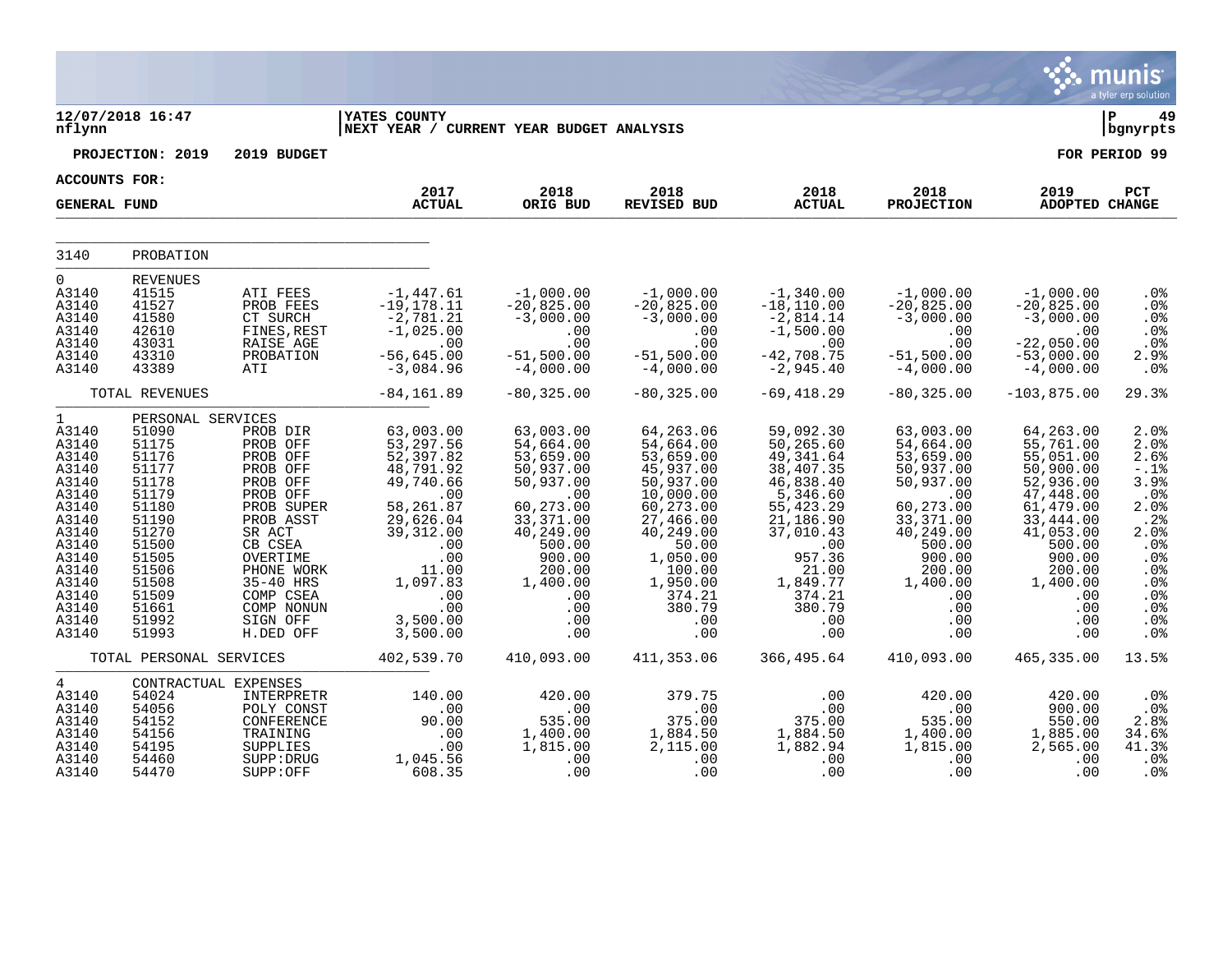

### **12/07/2018 16:47 |YATES COUNTY |P 50 nflynn |NEXT YEAR / CURRENT YEAR BUDGET ANALYSIS |bgnyrpts**

# **PROJECTION: 2019 2019 BUDGET FOR PERIOD 99**

| <b>GENERAL FUND</b> |                         | 2017<br><b>ACTUAL</b>      | 2018<br>ORIG BUD | 2018<br><b>REVISED BUD</b> | 2018<br><b>ACTUAL</b> | 2018<br><b>PROJECTION</b> | 2019<br>ADOPTED | <b>PCT</b><br>CHANGE |                       |
|---------------------|-------------------------|----------------------------|------------------|----------------------------|-----------------------|---------------------------|-----------------|----------------------|-----------------------|
| A3140               | 54474                   | SUPP : SAPTY               | 65.16            | .00                        | .00                   | .00                       | .00             | $.00 \,$             | $.0\%$                |
| A3140               | 54507                   | COPIER CHR                 | 2,045.80         | 2,500.00                   | 2,500.00              | 2,381.70                  | 2,500.00        | 2,500.00             | $.0\%$                |
| A3140               | 54515                   | POSTAGE                    | 957.59           | 1,600.00                   | 1,600.00              | 842.11                    | 1,600.00        | 1,600.00             | .0 <sub>8</sub>       |
| A3140               | 54516                   | PRINTING                   | 53.00            | 400.00                     | 400.00                | 359.54                    | 400.00          | 400.00               | .0 <sub>8</sub>       |
| A3140               | 54576                   | COMP SFT A                 | 5,337.47         | 5,800.00                   | 5,800.00              | 5,777.78                  | 5,800.00        | 6,000.00             | 3.4%                  |
| A3140               | 54653                   | GASOLINE                   | 253.94           | 400.00                     | 625.00                | 498.28                    | 400.00          | $.00\,$              | $-100.0\%$            |
| A3140               | 54654                   | MILEAGE                    | 321.01           | 1,225.00                   | 1,000.00              | 144.43                    | 1,225.00        | 2,700.00             | 120.4%                |
| A3140               | 54660                   | TRAVEL EXP                 | 346.49           | 850.00                     | 565.75                | 397.99                    | 850.00          | 850.00               | . 0 %                 |
| A3140               | 54676                   | UTIL: CELL                 | 194.28           | 200.00                     | 200.00                | 165.95                    | 200.00          | 450.00               | 125.0%                |
| A3140               | 54682                   | TEL/FAX                    | 1,660.50         | 1,500.00                   | 1,800.00              | 1,517.00                  | 1,500.00        | 1,800.00             | 20.0%                 |
| A3140               | 54803                   | EL MONITOR                 | 546.08           | 1,750.00                   | 1,150.00              | 162.40                    | 1,750.00        | 2,600.00             | 48.6%                 |
| A3140               | 54907                   | <b>DUES</b>                | 560.00           | 500.00                     | 500.00                | 500.00                    | 500.00          | 600.00               | 20.0%                 |
| A3140               | 54916                   | PUBLICATN                  | 123.15           | 125.00                     | 125.00                | $.00 \,$                  | 125.00          | .00                  | $-100.0$ $^{\circ}\,$ |
|                     |                         | TOTAL CONTRACTUAL EXPENSES | 14,348.38        | 21,020.00                  | 21,020.00             | 16,889.62                 | 21,020.00       | 25,820.00            | 22.8%                 |
| 8                   | EMPLOYEE BENEFITS       |                            |                  |                            |                       |                           |                 |                      |                       |
| A3140               | 58100                   | FICA/MED                   | 29, 333.83       | 30,354.00                  | 30,450.39             | 26,801.46                 | 30,354.00       | 34,293.00            | 13.0%                 |
| A3140               | 58303                   | INS-CSEA                   | 61,986.96        | 62,747.00                  | 62,747.00             | 54,047.71                 | 62,747.00       | 74,800.00            | 19.2%                 |
| A3140               | 58305                   | INS-NON UN                 | 11,853.60        | 12,696.00                  | 12,696.00             | 6,083.04                  | 12,696.00       | 6,461.00             | $-49.1$ $8$           |
|                     | TOTAL EMPLOYEE BENEFITS |                            | 103, 174.39      | 105,797.00                 | 105,893.39            | 86,932.21                 | 105,797.00      | 115,554.00           | 9.2%                  |
|                     | TOTAL PROBATION         |                            | 435,900.58       | 456,585.00                 | 457,941.45            | 400,899.18                | 456,585.00      | 502,834.00           | 10.1%                 |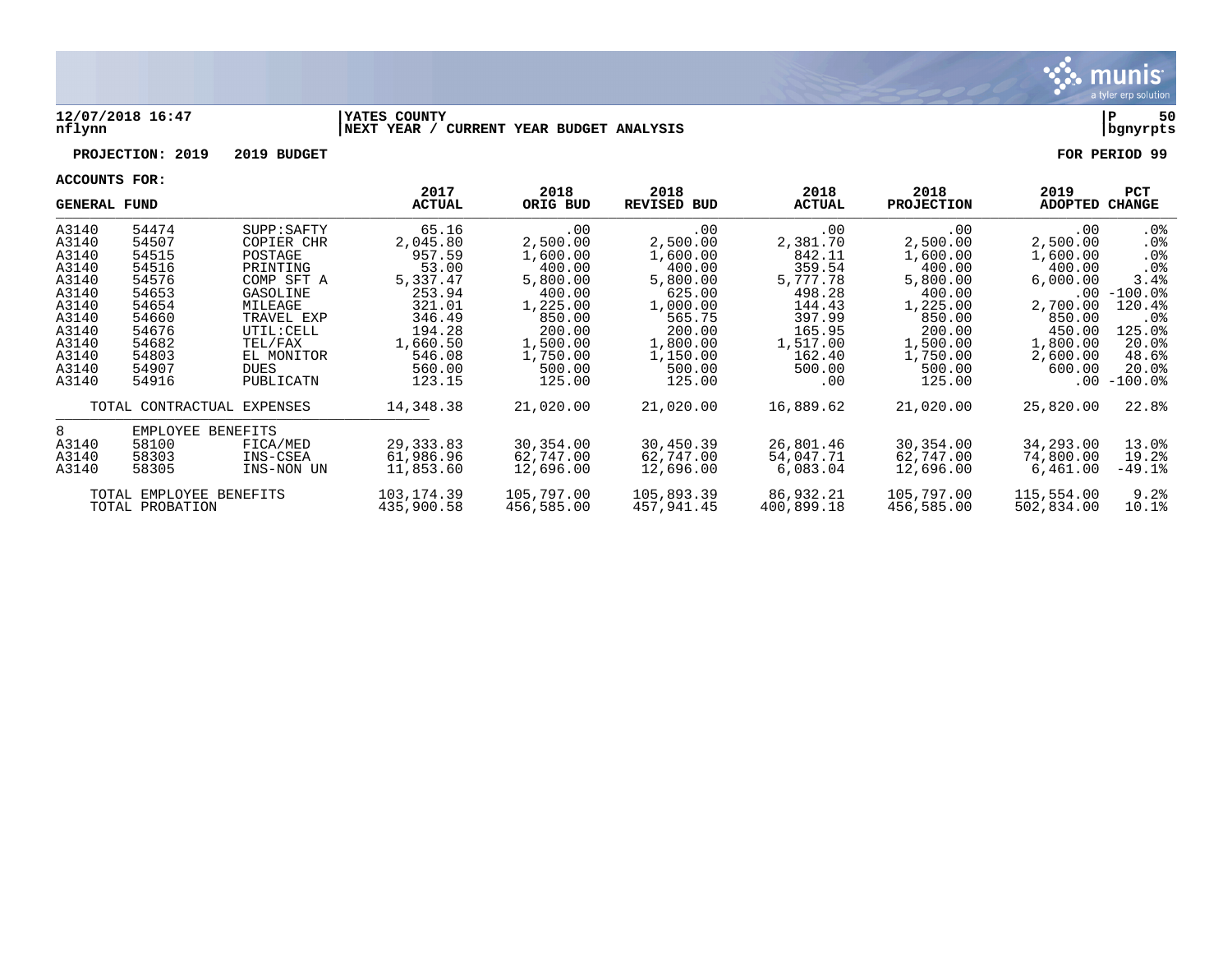| <b>IYATES COUNTY</b>                                                                                                                                                                                                                                                                                       |                                                                                                                                                                                                                                                                                                                                                                                                                                                                                                                |                                                                                                                                                                                                                                                                                                   |                                                                                                                                                                                                                                                                                                   |                                                                                                                                                                                                                                                                                                   |                                                                                                                                                                                                                                                                                                    |                                                                                                                                                                                                      |
|------------------------------------------------------------------------------------------------------------------------------------------------------------------------------------------------------------------------------------------------------------------------------------------------------------|----------------------------------------------------------------------------------------------------------------------------------------------------------------------------------------------------------------------------------------------------------------------------------------------------------------------------------------------------------------------------------------------------------------------------------------------------------------------------------------------------------------|---------------------------------------------------------------------------------------------------------------------------------------------------------------------------------------------------------------------------------------------------------------------------------------------------|---------------------------------------------------------------------------------------------------------------------------------------------------------------------------------------------------------------------------------------------------------------------------------------------------|---------------------------------------------------------------------------------------------------------------------------------------------------------------------------------------------------------------------------------------------------------------------------------------------------|----------------------------------------------------------------------------------------------------------------------------------------------------------------------------------------------------------------------------------------------------------------------------------------------------|------------------------------------------------------------------------------------------------------------------------------------------------------------------------------------------------------|
|                                                                                                                                                                                                                                                                                                            | NEXT YEAR / CURRENT YEAR BUDGET ANALYSIS                                                                                                                                                                                                                                                                                                                                                                                                                                                                       |                                                                                                                                                                                                                                                                                                   |                                                                                                                                                                                                                                                                                                   |                                                                                                                                                                                                                                                                                                   |                                                                                                                                                                                                                                                                                                    |                                                                                                                                                                                                      |
| 2019 BUDGET                                                                                                                                                                                                                                                                                                |                                                                                                                                                                                                                                                                                                                                                                                                                                                                                                                |                                                                                                                                                                                                                                                                                                   |                                                                                                                                                                                                                                                                                                   |                                                                                                                                                                                                                                                                                                   |                                                                                                                                                                                                                                                                                                    | FOR PERIOD 99                                                                                                                                                                                        |
|                                                                                                                                                                                                                                                                                                            |                                                                                                                                                                                                                                                                                                                                                                                                                                                                                                                |                                                                                                                                                                                                                                                                                                   |                                                                                                                                                                                                                                                                                                   |                                                                                                                                                                                                                                                                                                   |                                                                                                                                                                                                                                                                                                    |                                                                                                                                                                                                      |
| <b>ACTUAL</b>                                                                                                                                                                                                                                                                                              | ORIG BUD                                                                                                                                                                                                                                                                                                                                                                                                                                                                                                       | REVISED BUD                                                                                                                                                                                                                                                                                       | <b>ACTUAL</b>                                                                                                                                                                                                                                                                                     | <b>PROJECTION</b>                                                                                                                                                                                                                                                                                 | ADOPTED CHANGE                                                                                                                                                                                                                                                                                     | PCT                                                                                                                                                                                                  |
|                                                                                                                                                                                                                                                                                                            |                                                                                                                                                                                                                                                                                                                                                                                                                                                                                                                |                                                                                                                                                                                                                                                                                                   |                                                                                                                                                                                                                                                                                                   |                                                                                                                                                                                                                                                                                                   |                                                                                                                                                                                                                                                                                                    |                                                                                                                                                                                                      |
| .00<br>$-101, 945.17$<br>$-49, 319.95$<br>$-2.50$<br>.00<br>$-811.62$<br>811.62<br>6,034.85–<br>357,232.39–                                                                                                                                                                                                | $-400.00$<br>$-20,000.00$<br>$-38,000.00$<br>$.00$<br>nn<br>$-2,000.00$<br>$-1,125.00$<br>$-303,500.00$                                                                                                                                                                                                                                                                                                                                                                                                        | $-400.00$<br>$-20,000.00$<br>$-38,000.00$<br>$00$<br>00.00<br>-2,000.00<br>-1,125.00<br>$-303,500.00$                                                                                                                                                                                             | $\overline{00}$<br>$-108, 355.82$<br>$-28, 352.79$<br>$-280.20$<br>$-280.29$<br>$-1,581.09$<br>.00<br>$-266, 761.35$                                                                                                                                                                              | $-400.00$<br>$-38,000.00$<br>$\begin{array}{c} . & 0 & 0 \\ 0 & 0 & 0 \\ 0 & 0 & 0 \end{array}$<br>.00<br>$-2,000.00$<br>$-1,125.00$<br>$-303,500.00$                                                                                                                                             | $-400.00$<br>$-20,000.00$<br>$-38,000.00$<br>.00<br>.00<br>$-2,000.00$<br>$-1,125.00$<br>$-325,000.00$                                                                                                                                                                                             | .0%<br>$.0\%$<br>$.0\%$<br>.0%<br>.0%<br>.0%<br>.0%<br>7.1%                                                                                                                                          |
| $-515, 346.48$                                                                                                                                                                                                                                                                                             | $-365,025.00$                                                                                                                                                                                                                                                                                                                                                                                                                                                                                                  | $-365,025.00$                                                                                                                                                                                                                                                                                     | $-405, 331.34$                                                                                                                                                                                                                                                                                    | $-365,025.00$                                                                                                                                                                                                                                                                                     | $-386, 525.00$                                                                                                                                                                                                                                                                                     | 5.9%                                                                                                                                                                                                 |
| 35,784.52<br>49,673.17<br>53,913.60<br>53, 178.64<br>52,870.32<br>18,144.00<br>50,898.40<br>45,892.37<br>21,798.40<br>51,692.16<br>43,887.84<br>51,916.80<br>47,148.80<br>47,958.30<br>44, 173.68<br>46, 231.44<br>48,680.78<br>49,924.15<br>51,030.72<br>48,612.24<br>47,652.80<br>50,835.20<br>50,835.20 | 56,202.00<br>63,000.00<br>53,914.00<br>52,874.00<br>53,914.00<br>.00<br>47,653.00<br>45,628.00<br>43,264.00<br>51,917.00<br>49,309.00<br>51,917.00<br>47,653.00<br>48,672.00<br>44,174.00<br>46,408.00<br>49,733.00<br>49,733.00<br>50,836.00<br>48,617.00<br>47,653.00<br>50,836.00<br>50,836.00                                                                                                                                                                                                              | 56,202.00<br>64,260.00<br>53,914.00<br>52,874.00<br>53,914.00<br>.00<br>47,653.00<br>45,628.00<br>43,264.00<br>51,917.00<br>49,309.00<br>51,917.00<br>47,653.00<br>48,672.00<br>44,174.00<br>46,408.00<br>49,733.00<br>49,733.00<br>50,836.00<br>48,617.00<br>47,653.00<br>50,836.00<br>50,836.00 | 51,908.30<br>59,089.70<br>48,936.96<br>48,501.36<br>47,854.80<br>.00<br>47,551.49<br>42,624.57<br>40,460.16<br>47,224.32<br>45,715.93<br>47,923.20<br>43,987.21<br>43,582.50<br>41,591.84<br>43,081.84<br>45,715.92<br>45,715.92<br>46,729.28<br>44,928.00<br>43,987.21<br>46,924.80<br>46,924.80 | 56,202.00<br>63,000.00<br>53,914.00<br>52,874.00<br>53,914.00<br>.00<br>47,653.00<br>45,628.00<br>43,264.00<br>51,917.00<br>49,309.00<br>51,917.00<br>47,653.00<br>48,672.00<br>44,174.00<br>46,408.00<br>49,733.00<br>49,733.00<br>50,836.00<br>48,617.00<br>47,653.00<br>50,836.00<br>50,836.00 | 59,425.00<br>64,260.00<br>56,022.00<br>55,967.00<br>56,022.00<br>.00<br>53,746.00<br>49,229.00<br>47, 204.00<br>53,934.00<br>51,678.00<br>53,934.00<br>49,507.00<br>50,572.00<br>48,162.00<br>49,507.00<br>52,334.00<br>51,678.00<br>52,827.00<br>50,572.00<br>49,507.00<br>53,823.00<br>53,802.00 | 5.7%<br>2.0%<br>3.9%<br>5.8%<br>3.9%<br>.0%<br>12.8%<br>7.9%<br>9.1%<br>3.9%<br>4.8%<br>$3.9%$<br>$3.9%$<br>3.9%<br>9.0%<br>6.7%<br>5.2%<br>3.9%<br>3.9%<br>4.0%<br>3.9%<br>$5.9%$<br>$5.8%$<br>5.3% |
|                                                                                                                                                                                                                                                                                                            | 2017<br>JAIL FEES<br>PUB SAFETY<br>VEND/TEL<br>FINES, REST<br>PR YR RFND<br>PUB SAFETY<br>BP VESTS<br>PUB SAFETY<br>CORR LT<br>CHIEF CORR<br>CORR SGT<br>CORR SGT<br>CORR SGT<br>CORR SGT<br>CORR SERG<br>CORR OFF<br>CORR OFF<br>CORR OFF<br>CORR OFF<br>CORR OFF<br>CORR OFF<br>CORR OFF<br>CORR OFF<br>CORR OFF<br>CORR OFF<br>CORR OFF<br>CORR OFF<br>CORR OFF<br>CORR OFF<br>CORR OFF<br>CORR OFF<br>$50, 169.52$<br>50, 444.16<br>CORR OFF<br>CORR OFF<br>CORR OFF<br>27,345.60<br>CORR OFF<br>49,732.80 | 2018<br>50,170.00<br>50,836.00<br>43,264.00<br>49,733.00                                                                                                                                                                                                                                          | 2018<br>50, 170.00<br>50,836.00<br>38, 335. 14<br>49,733.00                                                                                                                                                                                                                                       | 2018<br>46,729.28<br>46,533.76<br>31,616.00<br>45,907.20                                                                                                                                                                                                                                          | 2018<br>$-20$ , $\bar{0}\,\bar{0}\,\bar{0}\,\bar{0}\,\bar{0}$<br>$-38$ , 000 . 00<br>50,170.00<br>50,836.00<br>43,264.00                                                                                                                                                                           | 2019<br>52,827.00<br>53,861.00<br>45,691.00<br>49,733.00<br>51,678.00                                                                                                                                |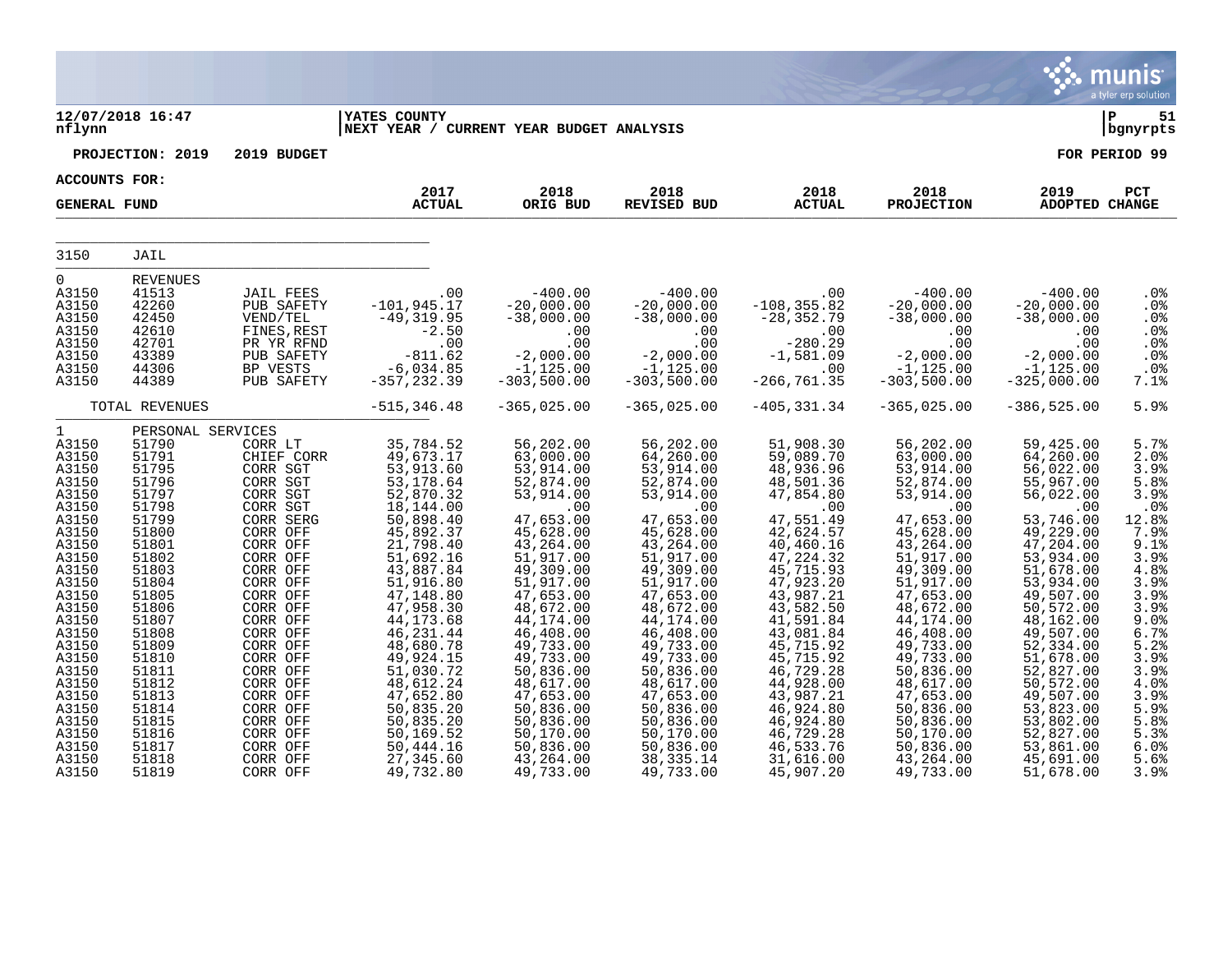

### **12/07/2018 16:47 |YATES COUNTY |P 52 nflynn |NEXT YEAR / CURRENT YEAR BUDGET ANALYSIS |bgnyrpts**

**PROJECTION: 2019 2019 BUDGET FOR PERIOD 99**

| <b>GENERAL FUND</b> |                         |                      | 2017<br><b>ACTUAL</b> | 2018<br>ORIG BUD | 2018<br><b>REVISED BUD</b> | 2018<br><b>ACTUAL</b> | 2018<br><b>PROJECTION</b> | 2019<br>ADOPTED CHANGE | PCT             |
|---------------------|-------------------------|----------------------|-----------------------|------------------|----------------------------|-----------------------|---------------------------|------------------------|-----------------|
| A3150               | 51820                   | CORR OFF             | 48,859.20             | 48,672.00        | 48,672.00                  | 44,740.80             | 48,672.00                 | 50,572.00              | 3.9%            |
| A3150               | 51821                   | CORR OFF             | 28,357.68             | 43,264.00        | 43,264.00                  | 40,117.80             | 43,264.00                 | 46,142.00              | 6.7%            |
| A3150               | 51822                   | CORR OFF             | 51,030.72             | 50,836.00        | 50,836.00                  | 46,729.28             | 50,836.00                 | 52,827.00              | 3.9%            |
| A3150               | 51823                   | CORR OFF             | 47,372.40             | 48,480.00        | 48,480.00                  | 44,085.60             | 48,480.00                 | 50,572.00              | 4.3%            |
| A3150               | 51824                   | CORR OFF             | 50,994.06             | 50,836.00        | 50,836.00                  | 46, 142. 72           | 50,836.00                 | 52,827.00              | 3.9%            |
| A3150               | 51825                   | CORR OFF             | 47,548.80             | 48,672.00        | 48,672.00                  | 41,125.50             | 48,672.00                 | 50,572.00              | 3.9%            |
| A3150               | 51826                   | CORR OFF             | 48,632.80             | 48,637.00        | 48,637.00                  | 44,928.00             | 48,637.00                 | 50,572.00              | 4.0%            |
| A3150               | 51827                   | CORR OFF             | 44,100.65             | 43,264.00        | 43,264.00                  | 40,234.40             | 43,264.00                 | 47,078.00              | 8.8%            |
| A3150               | 51828                   | CORR OFF             | 51,025.47             | 45,153.00        | 45,153.00                  | 45, 274.38            | 45,153.00                 | 48,754.00              | 8.0%            |
| A3150               | 51829                   | CORR OFF             | 44,670.60             | 48,672.00        | 48,672.00                  | 44,635.50             | 48,672.00                 | 50,572.00              | 3.9%            |
| A3150               | 51830                   | CORR OFF             | 48,859.20             | 48,672.00        | 48,672.00                  | 45,281.16             | 48,672.00                 | 51,678.00              | 6.2%            |
| A3150               | 51831                   | CORR OFF             | 47,286.24             | 47,653.00        | 47,653.00                  | 44,732.96             | 47,653.00                 | 50,572.00              | 6.1%            |
| A3150               | 51832                   | CORR OFF             | 47,836.09             | 47,653.00        | 47,653.00                  | 43,803.93             | 47,653.00                 | 49,507.00              | 3.9%            |
| A3150               | 51833                   | CORR OFF             | 44,501.15             | 44,320.00        | 44,320.00                  | 15,646.53             | 44,320.00                 | 46, 441.00             | 4.8%            |
| A3150               | 51843                   | <b>RN</b>            | 55, 213.52            | 51,798.00        | 51,798.00                  | 49,100.06             | 51,798.00                 | 55,962.00              | 8.0%            |
| A3150               | 51844                   | COOK MGR             | 33, 433.51            | 33,434.00        | 33,434.00                  | 30,861.68             | 33,434.00                 | 35,467.00              | 6.1%            |
| A3150               | 51846                   | <b>COOK</b>          | 28, 491. 15           | 28,379.00        | 28,379.00                  | 26,834.92             | 28,379.00                 | 30,329.00              | 6.9%            |
| A3150               | 51847                   | <b>COOK</b>          | .00                   | 22,735.00        | 22,735.00                  | 22,073.13             | 22,735.00                 | 26,521.00              | 16.7%           |
| A3150               | 51850                   | CRIME PT             | 3,112.02              | 2,260.00         | 2,908.62                   | 2,908.62              | 2,260.00                  | 2,260.00               | .0%             |
| A3150               | 51949                   | COMP BO 82           | 764.00                | 1,500.00         | 2,300.49                   | 2,300.49              | 1,500.00                  | 1,500.00               | .0%             |
| A3150               | 51950                   | DIFF CO82            | 20,693.65             | 22,000.00        | 22,000.00                  | 22,395.00             | 22,000.00                 | 22,000.00              | .0%             |
| A3150               | 51951                   | HOL OT 82            | 97,306.57             | 95,000.00        | 95,000.00                  | 87,876.01             | 95,000.00                 | 95,000.00              | .0%             |
| A3150               | 51952                   | OT CO82              | 262,009.83            | 200,000.00       | 200,000.00                 | 254,598.59            | 200,000.00                | 200,000.00             | .0%             |
| A3150               | 51953                   | CB CO82              | 2,209.70              | 1,750.00         | 1,750.00                   | 720.23                | 1,750.00                  | 1,750.00               | .0%             |
| A3150               | 51955                   | OIC CO82             | 234.63                | 200.00           | 200.00                     | 235.88                | 200.00                    | 200.00                 | .0 <sub>8</sub> |
| A3150               | 51956                   | ED BON 82            | 1,120.95              | 500.00           | 500.00                     | 1,126.52              | 500.00                    | 500.00                 | .0%             |
| A3150               | 51958                   | INS BO 82            | 23, 375.68            | 24,751.00        | 24,751.00                  | 22,450.87             | 24,751.00                 | 20,718.00              | $-16.3%$        |
| A3150               | 51960                   | OT PT                | 12,615.11             | 10,500.00        | 10,500.00                  | 4,288.53              | 10,500.00                 | 10,500.00              | .0%             |
| A3150               | 51961                   | 35-40 HRS            | 197.02                | 400.00           | 400.00                     | 537.11                | 400.00                    | 400.00                 | .0%             |
| A3150               | 51975                   | COOK PT              | 18,564.18             | .00              | 2,270.22                   | 4,316.18              | .00                       | 5,000.00               | .0%             |
| A3150               | 51979                   | NURSE TEMP           | .00                   | .00              | .00                        | .00                   | .00                       | 3,000.00               | .0%             |
| A3150               | 51980                   | CO TEMP              | 42,709.72             | 2,000.00         | 1,053.67                   | .00                   | 2,000.00                  | 1,000.00               | $-50.0%$        |
| A3150               | 51990                   | CO PT                | 58,868.80             | 75,000.00        | 75,000.00                  | 83,109.89             | 75,000.00                 | 75,000.00              | .0%             |
|                     | TOTAL PERSONAL SERVICES |                      | 2,552,420.71          | 2,535,737.00     | 2,534,841.14               | 2,394,958.62          | 2,535,737.00              | 2,653,562.00           | 4.6%            |
| 2                   | EQUIPMENT               |                      |                       |                  |                            |                       |                           |                        |                 |
| A3150               | 52110                   | FURNITURE            | 764.72                | 650.00           | 650.00                     | 1,759.27              | 650.00                    | 650.00                 | .0%             |
| A3150               | 52415                   | WEAPONS              | 3,000.00              | .00              | .00                        | .00                   | .00                       | 5,700.00               | .0%             |
| A3150               | 52420                   | CAMERA-IN            | 3,000.00              | 3,000.00         | 3,000.00                   | 2,820.00              | 3,000.00                  | 3,000.00               | .0%             |
| A3150               | 52421                   | CAMERA-OUT           | 3,960.45              | 4,000.00         | 4,000.00                   | 3,043.00              | 4,000.00                  | 4,000.00               | .0 <sub>8</sub> |
| A3150               | 52506                   | CORR EO              | 3,916.27              | 5,000.00         | 5,000.00                   | 4,711.68              | 5,000.00                  | 5,000.00               | .0 <sub>8</sub> |
| A3150               | 52515                   | SEC EOUIP            | 11,832.00             | 7,500.00         | 7,500.00                   | 1,656.00              | 7,500.00                  | 7,500.00               | .0%             |
|                     | TOTAL EQUIPMENT         |                      | 26, 473. 44           | 20,150.00        | 20,150.00                  | 13,989.95             | 20,150.00                 | 25,850.00              | 28.3%           |
| 4                   |                         | CONTRACTUAL EXPENSES |                       |                  |                            |                       |                           |                        |                 |
| A3150               | 54011                   | CONSULTANT           | 75.00                 | .00              | 75.00                      | 75.00                 | $.00 \,$                  | $.00 \,$               | $.0\%$          |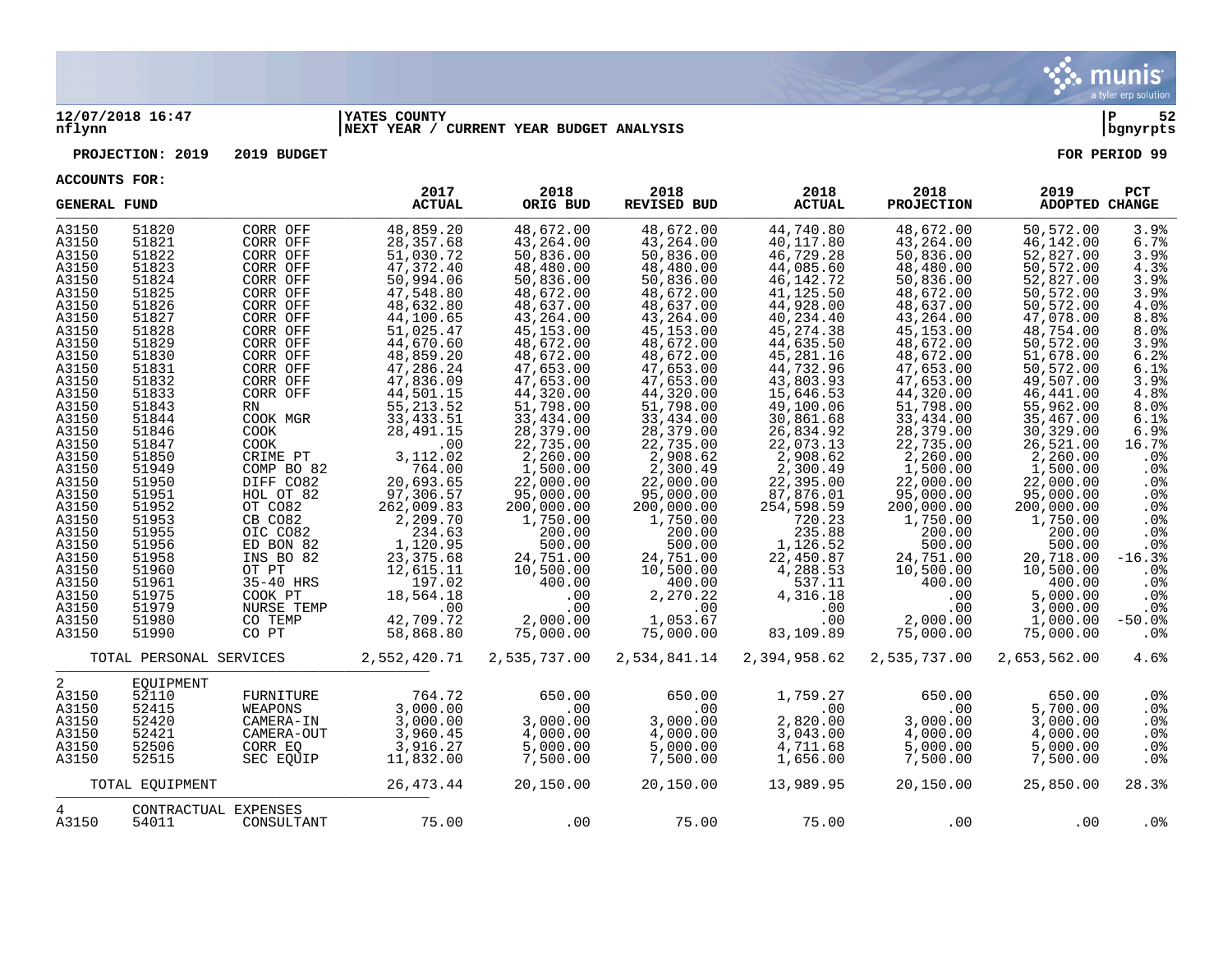

### **12/07/2018 16:47 |YATES COUNTY |P 53 nflynn |NEXT YEAR / CURRENT YEAR BUDGET ANALYSIS |bgnyrpts**

## **PROJECTION: 2019 2019 BUDGET FOR PERIOD 99**

| <b>GENERAL FUND</b> |                |                         | 2017<br><b>ACTUAL</b> | 2018<br>ORIG BUD   | 2018<br><b>REVISED BUD</b> | 2018<br><b>ACTUAL</b> | 2018<br><b>PROJECTION</b> | 2019<br><b>ADOPTED CHANGE</b> | PCT                    |
|---------------------|----------------|-------------------------|-----------------------|--------------------|----------------------------|-----------------------|---------------------------|-------------------------------|------------------------|
| A3150               | 54016          | DENTAL                  | 14,790.00             | 8,000.00           | 8,000.00                   | 5,860.00              | 8,000.00                  | 8,000.00                      | $.0\%$                 |
| A3150               | 54021          | SUBSTANCE               | 3,352.00              | 3,500.00           | 3,500.00                   | 838.00                | 3,500.00                  | 3,500.00                      | .0%                    |
| A3150               | 54023          | HOSP CHRGS              | 68,510.39             | 50,000.00          | 49, 351.38                 | 14,026.11             | 50,298.77                 | 50,000.00                     | .0%                    |
| A3150               | 54030          | OPTOMETRST              | 636.31                | 2,000.00           | 1,925.00                   | 379.54                | 2,000.00                  | 2,000.00                      | .0%                    |
| A3150               | 54034          | PHYSICALS               | 3,249.12              | 4,000.00           | 4,000.00                   | 4,575.87              | 4,000.00                  | 4,000.00                      | .0%                    |
| A3150               | 54035          | PHYSICIAN               | 34,560.00             | 34,560.00          | 34,560.00                  | 34,560.00             | 34,560.00                 | 34,560.00                     | .0%                    |
| A3150               | 54156          | TRAINING                | 1,218.60              | 2,500.00           | 2,500.00                   | 950.22                | 2,500.00                  | 2,500.00                      | .0%                    |
| A3150               | 54196          | PUB GOODS               | .00                   | 5,000.00           | 5,000.00                   | 4,823.00              | 9,823.00                  | 5,000.00                      | .0%                    |
| A3150               | 54306          | BP VESTS                | .00                   | 2,250.00           | 2,250.00                   | .00                   | 2,250.00                  | 2,250.00                      | .0%                    |
| A3150               | 54407          | EQUIP AGRE              | 1,000.00              | 5,273.00           | 5,273.00                   | 5,273.00              | 5,273.00                  | 5,273.00                      | .0%                    |
| A3150               | 54409          | JAIL MAINT              | 273.24                | 64,480.00          | 64,480.00                  | 16,549.67             | 64,480.00                 | 12,000.00                     | $-81.4%$               |
| A3150               | 54462          | SUPP: GARAG             | 181.13                | 500.00             | 500.00                     | 495.89                | 500.00                    | 500.00                        | .0%                    |
| A3150               | 54465          | SUPP: KITCH             | 443.51                | 350.00             | 350.00                     | 161.43                | 350.00                    | 350.00                        | .0%                    |
| A3150               | 54470          | SUPP:OFF                | 2,999.60              | 4,500.00           | 4,500.00                   | 2,731.30              | 4,500.00                  | 3,500.00                      | $-22.2$                |
| A3150               | 54472          | SUPP: PRIS              | 2,170.64              | 6,000.00           | 6,000.00                   | 3,563.76              | 6,000.00                  | 4,500.00                      | $-25.0%$               |
| A3150               | 54482          | LAUND SUPP              | 3,105.38              | 2,500.00           | 2,554.47                   | 3,408.55              | 2,500.00                  | 3,500.00                      | 40.0%                  |
| A3150               | 54505          | DRY CLEANG              | 2,552.95              | 3,000.00           | 3,000.00                   | 2,500.00              | 3,000.00                  | 3,000.00                      | .0%                    |
| A3150               | 54507          | COPIER CHR              | 2,736.20              | 3,000.00           | 3,000.00                   | 3,362.50              | 3,000.00                  | 3,700.00                      | 23.3%                  |
| A3150               | 54515          | POSTAGE                 | 430.68                | 500.00             | 500.00                     | 2.05                  | 500.00                    | 500.00                        | .0%                    |
| A3150               | 54516          | PRINTING                | 78.59                 | 900.00             | 900.00                     | 277.50                | 900.00                    | 400.00                        | $-55.6%$               |
| A3150               | 54522          | SHIPMENTS               | 21.80                 | 50.00              | 50.00                      | .00                   | 50.00                     | 50.00                         | .0%                    |
| A3150               | 54571          | COMP SOFT               | 5,273.00              | 7,195.00           | 6,865.02                   | 1,695.00              | 7,195.00                  | 7,195.00                      | .0%                    |
| A3150               | 54653          | GASOLINE                | 4,196.78              | 4,000.00           | 4,000.00                   | 4,079.37              | 4,000.00                  | 4,000.00                      | .0%                    |
| A3150               | 54660          | TRAVEL EXP              | 2,514.02              | 2,000.00           | 2,000.00                   | 2,613.57              | 2,051.20                  | 2,000.00                      | .0%                    |
| A3150               | 54661          | VEH MAINT               | 7,634.83              | 7,500.00           | 7,500.00                   | 2,580.12              | 7,500.00                  | 5,000.00                      | $-33.3$                |
| A3150<br>A3150      | 54676<br>54682 | UTIL: CELL<br>TEL/FAX   | 539.64<br>2,840.60    | 550.00<br>2,700.00 | 550.00<br>2,700.00         | 449.70<br>2,910.50    | 550.00                    | 550.00<br>3,700.00            | .0%<br>37.0%           |
|                     |                |                         |                       |                    | 100.00                     |                       | 2,700.00                  |                               |                        |
| A3150               | 54711          | EVACUATION              | .00                   | 100.00<br>100.00   | 100.00                     | .00<br>100.00         | 100.00                    | 100.00<br>100.00              | .0%                    |
| A3150<br>A3150      | 54722<br>54725 | HANDCUFFS<br>MAG LIGHTS | .00<br>.00            | 100.00             | 100.00                     | .00                   | 100.00<br>100.00          | 100.00                        | .0 <sub>8</sub>        |
| A3150               | 54730          | PROTECT CL              | 1,269.00              | .00                | .00                        | .00                   | .00                       | .00                           | .0%<br>.0 <sub>8</sub> |
| A3150               | 54731          | PROTECT EO              | 720.00                | .00                | .00                        | .00                   | .00                       | .00                           | .0%                    |
| A3150               | 54734          | RADIO PART              | .00                   | .00                | .00                        | 41.70                 | .00                       | .00                           | .0 <sub>8</sub>        |
| A3150               | 54749          | UNIFORMS                | 8,197.96              | 8,000.00           | 7,975.56                   | 11,441.72             | 10,450.00                 | 10,000.00                     | 25.0%                  |
| A3150               | 54752          | AMMO                    | 3,000.00              | 3,000.00           | 3,000.00                   | 3,000.00              | 3,000.00                  | 3,000.00                      | .0%                    |
| A3150               | 54753          | WEAP MAIN               | .00                   | 200.00             | 200.00                     | 200.00                | 200.00                    | 200.00                        | .0%                    |
| A3150               | 54754          | TARGETS                 | .00                   | 200.00             | 200.00                     | 200.00                | 200.00                    | 200.00                        | .0%                    |
| A3150               | 54809          | CLOTHING                | 1,082.31              | 2,500.00           | 3,961.13                   | 5,620.48              | 2,500.00                  | 2,000.00                      | $-20.0%$               |
| A3150               | 54810          | <b>DRUGS</b>            | 62,071.01             | 60,000.00          | 60,000.00                  | 42,107.43             | 64,206.07                 | 60,000.00                     | .0 <sub>8</sub>        |
| A3150               | 54811          | FOOD                    | 92,087.38             | 95,000.00          | 93,118.00                  | 90,082.75             | 97,875.61                 | 95,000.00                     | .0%                    |
| A3150               | 54812          | JAIL MINIS              | 1,500.00              | 1,500.00           | 1,500.00                   | 1,500.00              | 1,500.00                  | 1,500.00                      | .0%                    |
| A3150               | 54813          | LINENS/MAT              | 635.66                | 1,000.00           | 1,000.00                   | 905.84                | 1,000.00                  | 1,000.00                      | $.0\%$                 |
| A3150               | 54815          | CORR EXP                | 13,563.54             | 33,000.00          | 31,120.90                  | 16,429.50             | 33,060.00                 | 33,000.00                     | $.0\%$                 |
| A3150               | 54916          | PUBLICATN               | 3,212.62              | 3,700.00           | 3,700.00                   | 3,687.93              | 4,007.80                  | 3,900.00                      | 5.4%                   |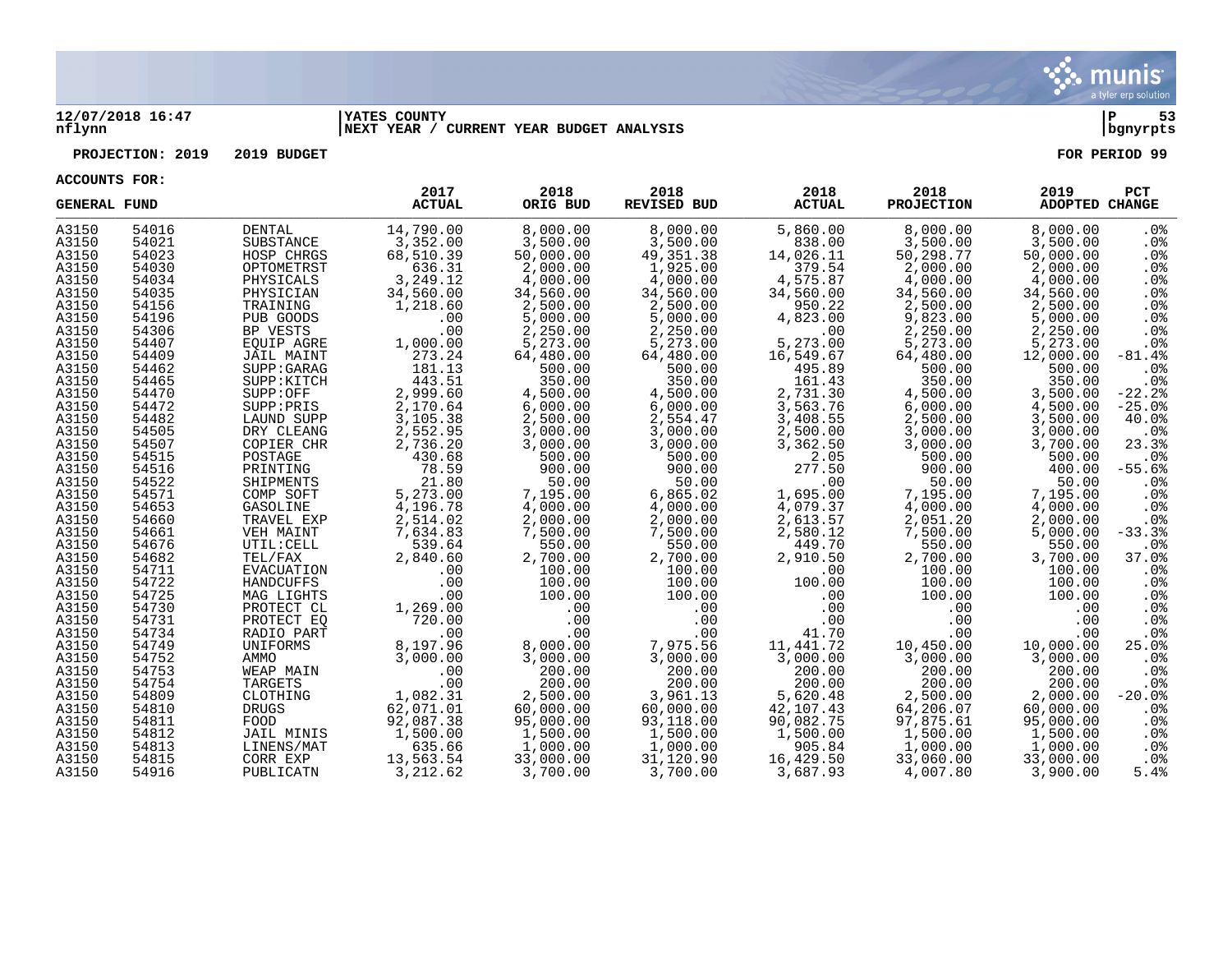

### **12/07/2018 16:47 |YATES COUNTY |P 54 nflynn |NEXT YEAR / CURRENT YEAR BUDGET ANALYSIS |bgnyrpts**

**PROJECTION: 2019 2019 BUDGET FOR PERIOD 99**

| <b>GENERAL FUND</b>                   |                                              |                                    | 2017<br><b>ACTUAL</b>                | 2018<br>ORIG BUD                     | 2018<br>REVISED BUD                  | 2018<br>ACTUAL                       | 2018<br><b>PROJECTION</b>            | 2019<br><b>ADOPTED</b>               | <b>PCT</b><br>CHANGE     |
|---------------------------------------|----------------------------------------------|------------------------------------|--------------------------------------|--------------------------------------|--------------------------------------|--------------------------------------|--------------------------------------|--------------------------------------|--------------------------|
|                                       |                                              | TOTAL CONTRACTUAL EXPENSES         | 352,723.49                           | 435,208,00                           | 431,959.46                           | 294,059.00                           | 450,280.45                           | 381,628.00                           | $-12.3%$                 |
| 8<br>A3150<br>A3150<br>A3150          | EMPLOYEE BENEFITS<br>58100<br>58304<br>58305 | FICA/MED<br>INS CO82<br>INS-NON UN | 184,830.79<br>462,698.10<br>4,445.19 | 186,535.00<br>517,074.00<br>6,348.00 | 186,631.39<br>517,074.00<br>6,348.00 | 172,759.23<br>431,142.09<br>6,083.04 | 186,535.00<br>517,074.00<br>6,348.00 | 197,834.00<br>375,046.00<br>6,461.00 | 6.1%<br>$-27.5%$<br>1.8% |
| TOTAL EMPLOYEE BENEFITS<br>TOTAL JAIL |                                              |                                    | 651,974.08<br>3,068,245.24           | 709,957.00<br>3,336,027.00           | 710,053.39<br>3,331,978.99           | 609,984.36<br>2,907,660.59           | 709,957.00<br>3,351,099.45           | 579,341.00<br>3,253,856.00           | $-18.4%$<br>$-2.5%$      |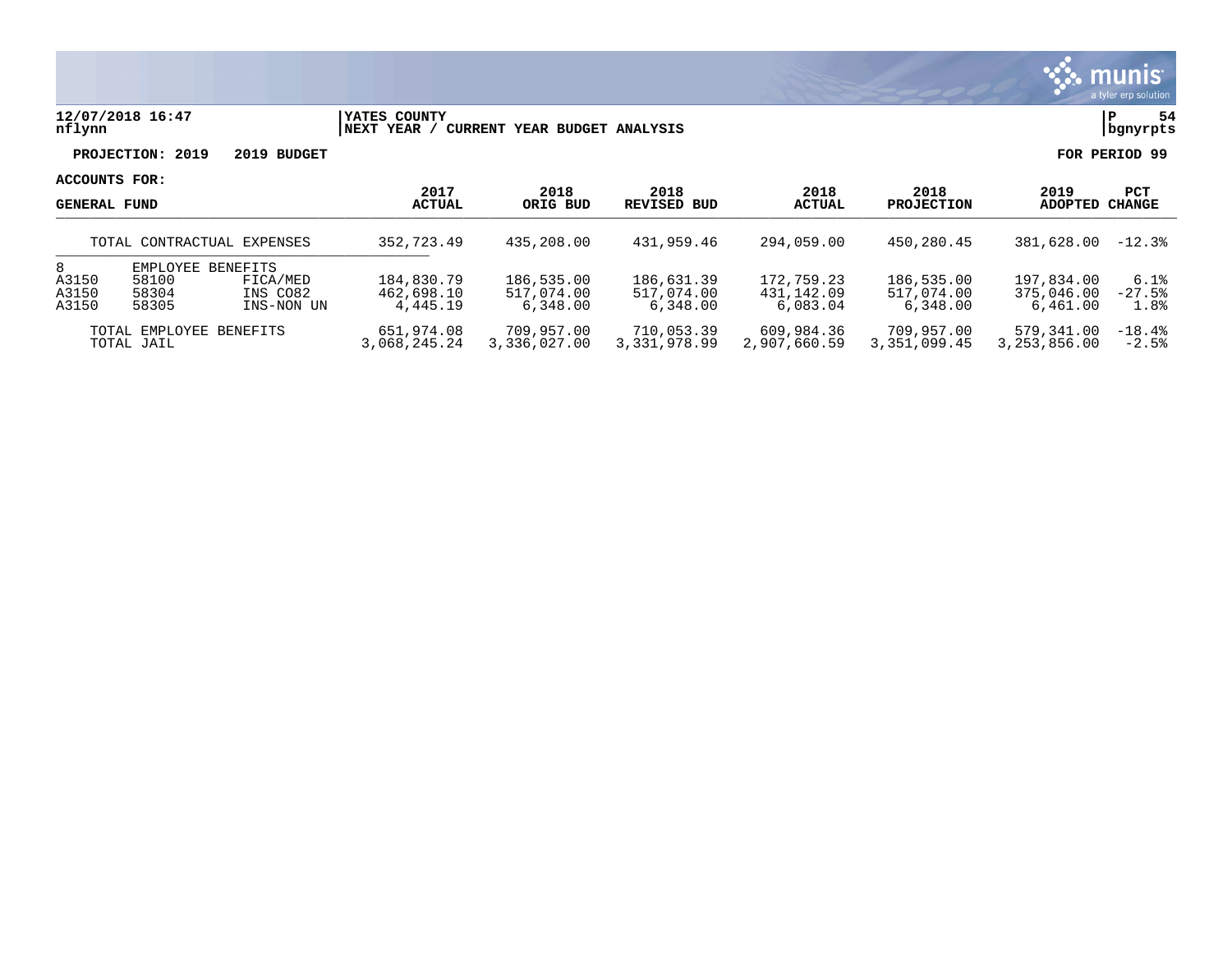|                                                                                                                                                              |                                                                                                                                                                   |                                                                                                                                                                                                               |                                                                                                                                                                                 |                                                                                                                                                                                   |                                                                                                                                                                                         |                                                                                                                                                                               |                                                                                                                                                                                  |                                                                                                                                                                                         | <b>munis</b><br>a tyler erp solution                                                                                       |
|--------------------------------------------------------------------------------------------------------------------------------------------------------------|-------------------------------------------------------------------------------------------------------------------------------------------------------------------|---------------------------------------------------------------------------------------------------------------------------------------------------------------------------------------------------------------|---------------------------------------------------------------------------------------------------------------------------------------------------------------------------------|-----------------------------------------------------------------------------------------------------------------------------------------------------------------------------------|-----------------------------------------------------------------------------------------------------------------------------------------------------------------------------------------|-------------------------------------------------------------------------------------------------------------------------------------------------------------------------------|----------------------------------------------------------------------------------------------------------------------------------------------------------------------------------|-----------------------------------------------------------------------------------------------------------------------------------------------------------------------------------------|----------------------------------------------------------------------------------------------------------------------------|
| nflynn                                                                                                                                                       | 12/07/2018 16:47                                                                                                                                                  |                                                                                                                                                                                                               | <b>YATES COUNTY</b><br>NEXT YEAR / CURRENT YEAR BUDGET ANALYSIS                                                                                                                 |                                                                                                                                                                                   |                                                                                                                                                                                         |                                                                                                                                                                               |                                                                                                                                                                                  |                                                                                                                                                                                         | l P<br>55<br>  bgnyrpts                                                                                                    |
|                                                                                                                                                              | PROJECTION: 2019                                                                                                                                                  | 2019 BUDGET                                                                                                                                                                                                   |                                                                                                                                                                                 |                                                                                                                                                                                   |                                                                                                                                                                                         |                                                                                                                                                                               |                                                                                                                                                                                  |                                                                                                                                                                                         | FOR PERIOD 99                                                                                                              |
| ACCOUNTS FOR:                                                                                                                                                |                                                                                                                                                                   |                                                                                                                                                                                                               | 2017                                                                                                                                                                            | 2018                                                                                                                                                                              | 2018                                                                                                                                                                                    | 2018                                                                                                                                                                          | 2018                                                                                                                                                                             | 2019                                                                                                                                                                                    | PCT                                                                                                                        |
| <b>GENERAL FUND</b>                                                                                                                                          |                                                                                                                                                                   |                                                                                                                                                                                                               | <b>ACTUAL</b>                                                                                                                                                                   | ORIG BUD                                                                                                                                                                          | REVISED BUD                                                                                                                                                                             | <b>ACTUAL</b>                                                                                                                                                                 | <b>PROJECTION</b>                                                                                                                                                                | <b>ADOPTED CHANGE</b>                                                                                                                                                                   |                                                                                                                            |
| 3190                                                                                                                                                         | COURT SECURITY                                                                                                                                                    |                                                                                                                                                                                                               |                                                                                                                                                                                 |                                                                                                                                                                                   |                                                                                                                                                                                         |                                                                                                                                                                               |                                                                                                                                                                                  |                                                                                                                                                                                         |                                                                                                                            |
| $\Omega$<br>A3190<br>A3190                                                                                                                                   | <b>REVENUES</b><br>43330<br>44306                                                                                                                                 | CT SEC<br>BP VESTS                                                                                                                                                                                            | $-391, 439.58$<br>.00                                                                                                                                                           | $-397,045.00$<br>.00                                                                                                                                                              | $-475, 176.00$<br>.00                                                                                                                                                                   | $-377, 194.68$<br>.00                                                                                                                                                         | $-397,045.00$<br>.00                                                                                                                                                             | $-463,391.00$<br>$-1,800.00$                                                                                                                                                            | 16.7%<br>.0%                                                                                                               |
|                                                                                                                                                              | TOTAL REVENUES                                                                                                                                                    |                                                                                                                                                                                                               | $-391, 439.58$                                                                                                                                                                  | $-397,045.00$                                                                                                                                                                     | $-475, 176.00$                                                                                                                                                                          | $-377, 194.68$                                                                                                                                                                | $-397,045.00$                                                                                                                                                                    | $-465, 191.00$                                                                                                                                                                          | 17.2%                                                                                                                      |
| $\mathbf{1}$<br>A3190<br>A3190<br>A3190<br>A3190<br>A3190<br>A3190<br>A3190<br>A3190<br>A3190<br>A3190<br>A3190<br>A3190<br>A3190<br>A3190<br>A3190<br>A3190 | PERSONAL SERVICES<br>51859<br>51860<br>51861<br>51862<br>51863<br>51864<br>51944<br>51949<br>51950<br>51951<br>51952<br>51953<br>51955<br>51956<br>51958<br>51981 | SERGEANT<br>CORR OF-CT<br>CO CRT SEC<br>CO CRT SEC<br>CO CRT SEC<br>CO CRT SEC<br>FIT OT 82<br>COMP BO 82<br>DIFF CO82<br>HOL OT 82<br>OT CO82<br>CB CO82<br>OIC CO82<br>ED BON 82<br>INS BO 82<br>CORR/CT PT | 55,016.06<br>48,158.16<br>$47,898.56$<br>50,126.88<br>51,459.20<br>96.84<br>415.57<br>1.80<br>1,095.84<br>3,311.03<br>$.00$<br>$136.25$<br>$813.85$<br>14, 439.68<br>32, 042.11 | 55,016.00<br>48,251.00<br>47,899.00<br>50,357.00<br>51,460.00<br>$00$<br>800.00<br>200.00<br>50.00<br>300.00<br>4,500.00<br>150.00<br>500.00<br>1,000.00<br>9,471.00<br>46,000.00 | 55,016.00<br>48,251.00<br>47,899.00<br>50, 357.00<br>51,460.00<br>25,730.00<br>800.00<br>200.00<br>50.00<br>300.00<br>4,500.00<br>150.00<br>500.00<br>1,000.00<br>9,471.00<br>46,000.00 | 50,784.08<br>45, 461.21<br>45,000.96<br>46, 217.00<br>47,500.80<br>.00<br>193.68<br>94.55<br>.00<br>785.78<br>3, 192. 45<br>.00<br>167.02<br>824.51<br>11,150.86<br>25,547.60 | 55,016.00<br>48,251.00<br>47,899.00<br>50,357.00<br>51,460.00<br>.00<br>800.00<br>200.00<br>50.00<br>300.00<br>4,500.00<br>150.00<br>500.00<br>1,000.00<br>9,471.00<br>46,000.00 | 57,571.00<br>52,326.00<br>52,180.00<br>52,326.00<br>55,729.00<br>53,474.00<br>800.00<br>200.00<br>50.00<br>300.00<br>4,500.00<br>150.00<br>500.00<br>1,000.00<br>8,809.00<br>24, 215.00 | 4.6%<br>8.4%<br>8.9%<br>3.9%<br>8.3%<br>.0%<br>.0%<br>.0%<br>.0%<br>.0%<br>.0%<br>.0%<br>.0%<br>.0%<br>$-7.0%$<br>$-47.4%$ |
|                                                                                                                                                              | TOTAL PERSONAL SERVICES                                                                                                                                           |                                                                                                                                                                                                               | 305,011.83                                                                                                                                                                      | 315,954.00                                                                                                                                                                        | 341,684.00                                                                                                                                                                              | 276,920.50                                                                                                                                                                    | 315,954.00                                                                                                                                                                       | 364,130.00                                                                                                                                                                              | 15.2%                                                                                                                      |
| 2<br>A3190<br>A3190<br>A3190                                                                                                                                 | EQUIPMENT<br>52415<br>52514<br>52515                                                                                                                              | WEAPONS<br>EQ-TRNG RM<br>SEC EQUIP                                                                                                                                                                            | 4,000.00<br>00 .<br>00 .                                                                                                                                                        | .00<br>400.00<br>1,200.00                                                                                                                                                         | .00<br>400.00<br>1,200.00                                                                                                                                                               | .00<br>.00<br>1,221.63                                                                                                                                                        | .00<br>400.00<br>1,200.00                                                                                                                                                        | 500.00<br>400.00<br>1,200.00                                                                                                                                                            | .0%<br>.0%<br>.0 <sub>8</sub>                                                                                              |
|                                                                                                                                                              | TOTAL EQUIPMENT                                                                                                                                                   |                                                                                                                                                                                                               | 4,000.00                                                                                                                                                                        | 1,600.00                                                                                                                                                                          | 1,600.00                                                                                                                                                                                | 1,221.63                                                                                                                                                                      | 1,600.00                                                                                                                                                                         | 2,100.00                                                                                                                                                                                | 31.3%                                                                                                                      |
| $4\overline{ }$<br>A3190<br>A3190<br>A3190<br>A3190<br>A3190<br>A3190                                                                                        | CONTRACTUAL EXPENSES<br>54156<br>54470<br>54505<br>54575<br>54660<br>54682                                                                                        | TRAINING<br>SUPP:OFF<br>DRY CLEANG<br>SOFT MAINT<br>TRAVEL EXP<br>TEL/FAX                                                                                                                                     | 441.00<br>788.86<br>450.00<br>.00<br>23.16<br>404.90                                                                                                                            | 500.00<br>800.00<br>450.00<br>1,695.00<br>.00<br>400.00                                                                                                                           | 500.00<br>800.00<br>450.00<br>1,695.00<br>$\begin{array}{c}\n 00 \\  \hline\n 00 \\  \hline\n 400\n \end{array}$                                                                        | 325.00<br>1,390.79<br>39.00<br>1,695.00<br>.00<br>366.50                                                                                                                      | 500.00<br>800.00<br>450.00<br>1,695.00<br>$.00$<br>400.00                                                                                                                        | 500.00<br>800.00<br>450.00<br>1,695.00<br>.00<br>00.<br>400.00                                                                                                                          | .0 <sub>8</sub><br>.0%<br>.0%<br>.0%<br>.0%<br>.0 <sub>8</sub>                                                             |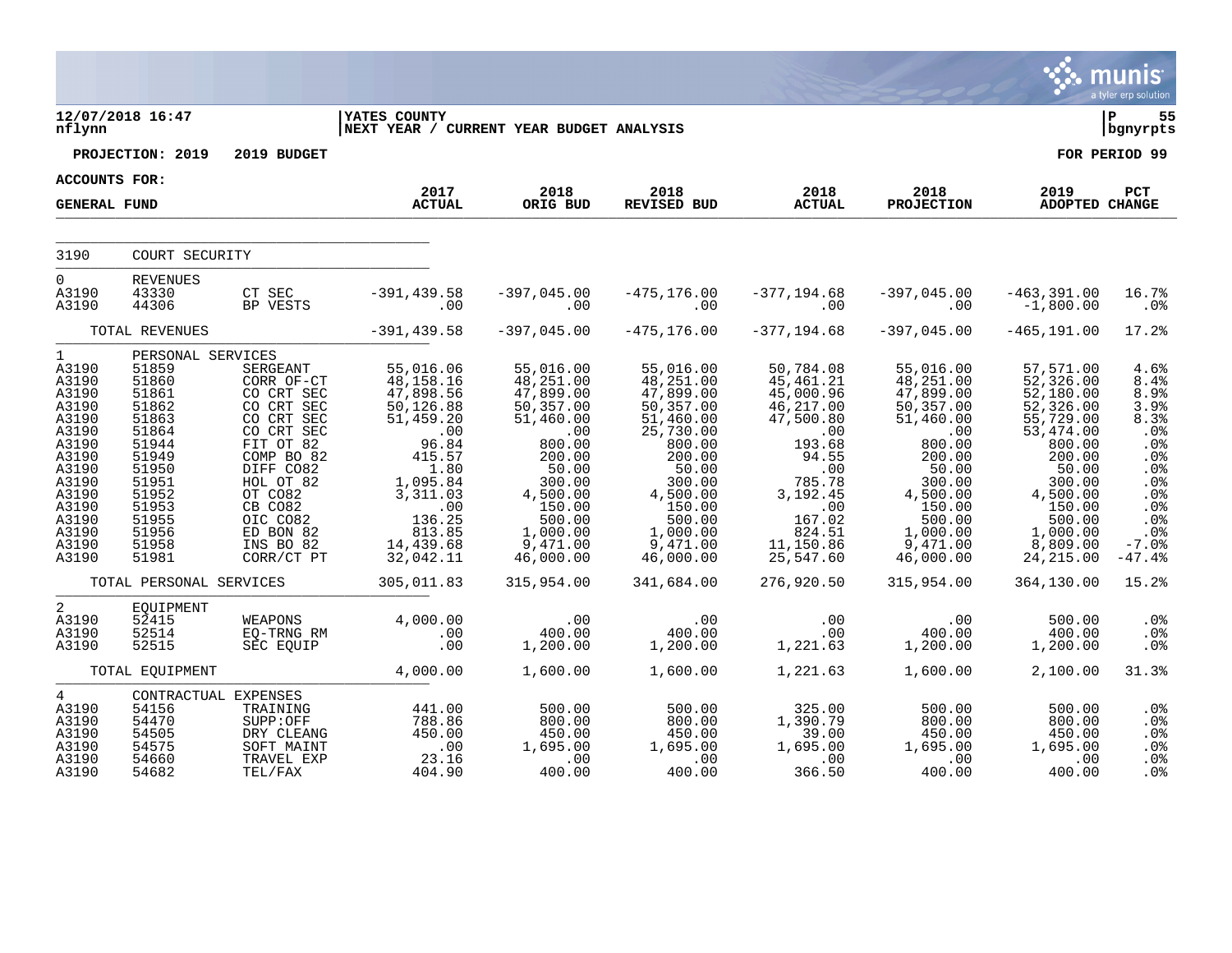

### **12/07/2018 16:47 |YATES COUNTY |P 56 nflynn |NEXT YEAR / CURRENT YEAR BUDGET ANALYSIS |bgnyrpts**

# **PROJECTION: 2019 2019 BUDGET FOR PERIOD 99**

|                                                    | <b>GENERAL FUND</b>                                            |                                                                         | 2017<br><b>ACTUAL</b>                             | 2018<br>ORIG BUD                                            | 2018<br><b>REVISED BUD</b>                                  | 2018<br><b>ACTUAL</b>                                  | 2018<br><b>PROJECTION</b>                                   | 2019<br><b>ADOPTED</b>                                     | <b>PCT</b><br><b>CHANGE</b>                              |
|----------------------------------------------------|----------------------------------------------------------------|-------------------------------------------------------------------------|---------------------------------------------------|-------------------------------------------------------------|-------------------------------------------------------------|--------------------------------------------------------|-------------------------------------------------------------|------------------------------------------------------------|----------------------------------------------------------|
| A3190<br>A3190<br>A3190<br>A3190<br>A3190<br>A3190 | 54730<br>54731<br>54734<br>54749<br>54752<br>54916             | PROTECT CL<br>PROTECT EO<br>RADIO PART<br>UNIFORMS<br>AMMO<br>PUBLICATN | 753.00<br>.00<br>.00<br>1,639.52<br>500.00<br>.00 | 1,000.00<br>600.00<br>200.00<br>1,500.00<br>500.00<br>50.00 | 1,000.00<br>600.00<br>200.00<br>1,500.00<br>500.00<br>50.00 | 753.00<br>472.84<br>.00<br>4,021.15<br>500.00<br>49.25 | 1,000.00<br>600.00<br>200.00<br>1,500.00<br>500.00<br>99.25 | 3,600.00<br>600.00<br>200.00<br>,500.00<br>700.00<br>50.00 | 260.0%<br>. 0%<br>.0 <sub>8</sub><br>.0%<br>40.0%<br>.0% |
|                                                    | TOTAL CONTRACTUAL EXPENSES                                     |                                                                         | 5,000.44                                          | 7,695.00                                                    | 7,695.00                                                    | 9,612.53                                               | 7.744.25                                                    | 10,495.00                                                  | 36.4%                                                    |
| 8<br>A3190<br>A3190                                | BENEFITS<br>EMPLOYEE<br>58100<br>FICA/MED<br>58304<br>INS CO82 |                                                                         | 22,465.60<br>31, 275.62                           | 23,869.00<br>21,847.00                                      | 25,838.00<br>72,279.00                                      | 20,195.57<br>38,855.54                                 | 23,869.00<br>21,847.00                                      | 28,635.00<br>58,007.00                                     | 20.0%<br>165.5%                                          |
| TOTAL EMPLOYEE BENEFITS<br>TOTAL COURT SECURITY    |                                                                | 53,741.22<br>$-23,686.09$                                               | 45,716.00<br>$-26,080,00$                         | 98,117.00<br>$-26.080.00$                                   | 59,051.11<br>$-30,388.91$                                   | 45,716.00<br>$-26.030.75$                              | 86,642.00<br>$-1,824.00$                                    | 89.5%<br>$-93.0$ .                                         |                                                          |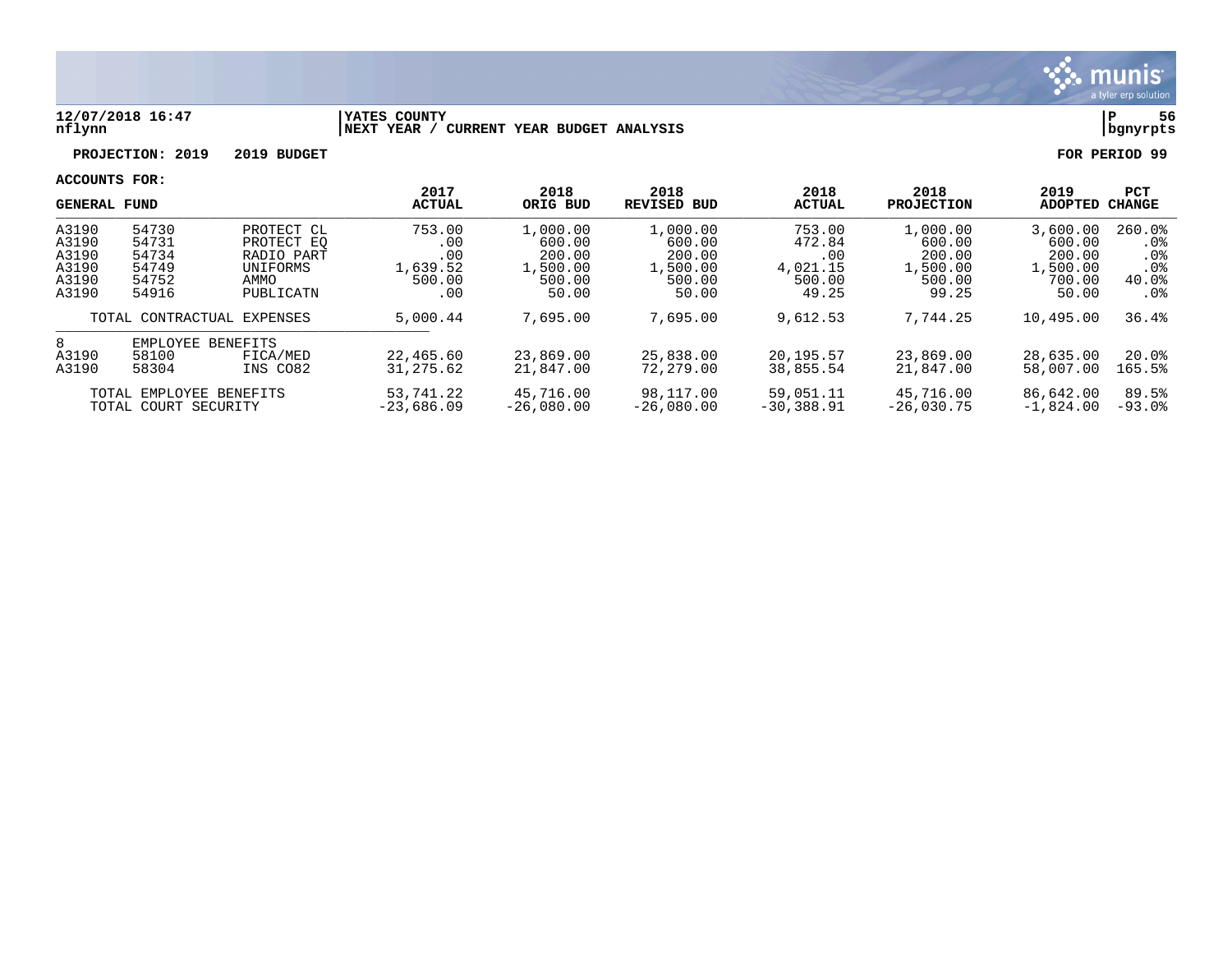|                                                                                                                                          |                                                                                                                                                    |                                                                                                                                                                                  |                                                                                                                                                       |                                                                                                                                                   |                                                                                                                                                         |                                                                                                                                        |                                                                                                                                                   |                                                                                                                                                     | munis<br>a tyler erp solution                                                                                                     |
|------------------------------------------------------------------------------------------------------------------------------------------|----------------------------------------------------------------------------------------------------------------------------------------------------|----------------------------------------------------------------------------------------------------------------------------------------------------------------------------------|-------------------------------------------------------------------------------------------------------------------------------------------------------|---------------------------------------------------------------------------------------------------------------------------------------------------|---------------------------------------------------------------------------------------------------------------------------------------------------------|----------------------------------------------------------------------------------------------------------------------------------------|---------------------------------------------------------------------------------------------------------------------------------------------------|-----------------------------------------------------------------------------------------------------------------------------------------------------|-----------------------------------------------------------------------------------------------------------------------------------|
| nflynn                                                                                                                                   | 12/07/2018 16:47                                                                                                                                   |                                                                                                                                                                                  | <b>IYATES COUNTY</b><br>NEXT YEAR / CURRENT YEAR BUDGET ANALYSIS                                                                                      |                                                                                                                                                   |                                                                                                                                                         |                                                                                                                                        |                                                                                                                                                   |                                                                                                                                                     | ∣ P<br>57<br>  bgnyrpts                                                                                                           |
|                                                                                                                                          | PROJECTION: 2019                                                                                                                                   | 2019 BUDGET                                                                                                                                                                      |                                                                                                                                                       |                                                                                                                                                   |                                                                                                                                                         |                                                                                                                                        |                                                                                                                                                   |                                                                                                                                                     | FOR PERIOD 99                                                                                                                     |
| ACCOUNTS FOR:                                                                                                                            |                                                                                                                                                    |                                                                                                                                                                                  | 2017                                                                                                                                                  | 2018                                                                                                                                              | 2018                                                                                                                                                    |                                                                                                                                        | 2018                                                                                                                                              | 2019                                                                                                                                                | PCT                                                                                                                               |
| <b>GENERAL FUND</b>                                                                                                                      |                                                                                                                                                    |                                                                                                                                                                                  | <b>ACTUAL</b>                                                                                                                                         | ORIG BUD                                                                                                                                          | REVISED BUD                                                                                                                                             |                                                                                                                                        | PROJECTION                                                                                                                                        | ADOPTED CHANGE                                                                                                                                      |                                                                                                                                   |
| 3350                                                                                                                                     | STOP DWI                                                                                                                                           |                                                                                                                                                                                  |                                                                                                                                                       |                                                                                                                                                   |                                                                                                                                                         |                                                                                                                                        |                                                                                                                                                   |                                                                                                                                                     |                                                                                                                                   |
| $\overline{0}$<br>A3350<br>A3350                                                                                                         | <b>REVENUES</b><br>42615<br>43615                                                                                                                  | DWI FINES<br>STOP DWI                                                                                                                                                            | $-52, 237.21$<br>.00                                                                                                                                  | $-90,050.00$<br>.00                                                                                                                               | -90,050.00<br>-22,500.00                                                                                                                                | -44,406.79<br>-22,500.00                                                                                                               | $-90,050.00$<br>$\sim$ 00                                                                                                                         | $-83, 219.00$<br>.00                                                                                                                                | $-7.6%$<br>.0%                                                                                                                    |
|                                                                                                                                          | TOTAL REVENUES                                                                                                                                     |                                                                                                                                                                                  | $-52, 237.21$                                                                                                                                         | $-90,050.00$                                                                                                                                      | $-112,550.00$                                                                                                                                           | $-66,906.79$                                                                                                                           | $-90,050.00$                                                                                                                                      | $-83, 219.00$                                                                                                                                       | $-7.6%$                                                                                                                           |
| $1 \quad$<br>A3350<br>A3350<br>A3350<br>A3350<br>A3350<br>A3350<br>A3350                                                                 | PERSONAL SERVICES<br>51942<br>51950<br>51987<br>51988<br>51989<br>51994<br>51998                                                                   | OT CO82<br>DIFF CO82<br>DWI COOR<br>DWI SECR<br>DWI FISCAL<br>MEO PT<br>PANEL COOR                                                                                               | 6,841.86<br>$78.45$<br>4,400.00<br>461.52<br>2,000.00<br>$285.32$<br>999.98                                                                           | 9,500.00<br>200.00<br>4,500.00<br>500.00<br>2,200.00<br>2,000.00<br>1,000.00                                                                      | 20,094.58<br>200.00<br>$4, 500.00$<br>500.00<br>2,200.00<br>2,000.00<br>1,000.00                                                                        | 4,074.03<br>28.84<br>4,139.18<br>$\sim$ 00<br>2,022.96<br>480.54<br>919.44                                                             | 9,500.00<br>200.00<br>$4,500.00$<br>$500.00$<br>$200.00$<br>2,000.00<br>1,000.00                                                                  | 5,500.00<br>200.00<br>4,600.00<br>2,400.00<br>1,100.00<br>1,100.00                                                                                  | $-42.1%$<br>.0%<br>2.2%<br>$.00 - 100.0$ $^{\circ}$<br>9.1%<br>$-45.0%$<br>10.0%                                                  |
|                                                                                                                                          | TOTAL PERSONAL SERVICES                                                                                                                            |                                                                                                                                                                                  | 15,067.13                                                                                                                                             | 19,900.00                                                                                                                                         | 30,494.58                                                                                                                                               | 11,664.99                                                                                                                              | 19,900.00                                                                                                                                         | 14,900.00                                                                                                                                           | $-25.1%$                                                                                                                          |
| 2<br>A3350<br>A3350<br>A3350<br>A3350                                                                                                    | EQUIPMENT<br>52410<br>52419<br>52422<br>52426                                                                                                      | RADAR<br>BREATH TST<br>CAMERA<br>PYPD                                                                                                                                            | 5,200.00<br>$00$<br>6,676.25<br>1,127.15                                                                                                              | 5,200.00<br>$.00$<br>400.00<br>2,000.00                                                                                                           | 5,200.00<br>$.00$<br>400.00<br>2,000.00                                                                                                                 | 5,200.00<br>400.00<br>1,649.20                                                                                                         | 5,200.00<br>$\begin{array}{c} 00 \ 400.00 \end{array}$<br>2,000.00                                                                                | $2,600.00 - 50.0$<br>1,600.00<br>2,000.00                                                                                                           | .0%<br>$.00 - 100.0$<br>.0%                                                                                                       |
|                                                                                                                                          | TOTAL EQUIPMENT                                                                                                                                    |                                                                                                                                                                                  | 13,003.40                                                                                                                                             | 7,600.00                                                                                                                                          | 7,600.00                                                                                                                                                | 7,249.20                                                                                                                               | 7,600.00                                                                                                                                          | $6,200.00 - 18.4%$                                                                                                                                  |                                                                                                                                   |
| $4\degree$<br>A3350<br>A3350<br>A3350<br>A3350<br>A3350<br>A3350<br>A3350<br>A3350<br>A3350<br>A3350<br>A3350<br>A3350<br>A3350<br>A3350 | CONTRACTUAL EXPENSES<br>54004<br>54021<br>54040<br>54152<br>54155<br>54156<br>54408<br>54460<br>54470<br>54474<br>54501<br>54507<br>54515<br>54658 | ATTY FEES<br>SUBSTANCE<br>SEC DA<br>CONFERENCE<br>PUB INFO<br>TRAINING<br>EQ MAINT<br>SUPP: DRUG<br>SUPP:OFF<br>SUPP: SAFTY<br>ADVERTISIN<br>COPIER CHR<br>POSTAGE<br>TOWING VEH | 9,000.00<br>7,800.00<br>3,500.00<br>300.00<br>3,093.52<br>$\overline{00}$<br>460.82<br>757.15<br>261.97<br>.00<br>2,491.67<br>.00<br>105.90<br>100.00 | 9,000.00<br>7,800.00<br>3,500.00<br>300.00<br>2,500.00<br>500.00<br>250.00<br>750.00<br>250.00<br>600.00<br>3,800.00<br>50.00<br>150.00<br>600.00 | 9,000.00<br>7,800.00<br>3,500.00<br>325.00<br>4,500.00<br>$1,100.00$<br>250.00<br>1,950.00<br>250.00<br>600.00<br>4,300.00<br>50.00<br>150.00<br>600.00 | 9,000.00<br>1,950.00<br>3,500.00<br>325.00<br>501.77<br>116.00<br>237.50<br>823.00<br>351.31<br>44.95<br>2,482.80<br>.00<br>.00<br>.00 | 9,000.00<br>7,800.00<br>3,500.00<br>300.00<br>2,500.00<br>500.00<br>250.00<br>840.00<br>250.00<br>600.00<br>3,962.90<br>50.00<br>150.00<br>600.00 | 9,000.00<br>7,800.00<br>3,500.00<br>300.00<br>2,500.00<br>500.00<br>250.00<br>1,750.00<br>250.00<br>469.00<br>3,600.00<br>50.00<br>150.00<br>500.00 | .0%<br>.0%<br>.0%<br>.0%<br>.0%<br>.0%<br>.0 <sub>8</sub><br>133.3%<br>$.0\%$<br>$-21.8%$<br>$-5.3%$<br>$.0\%$<br>.0%<br>$-16.7%$ |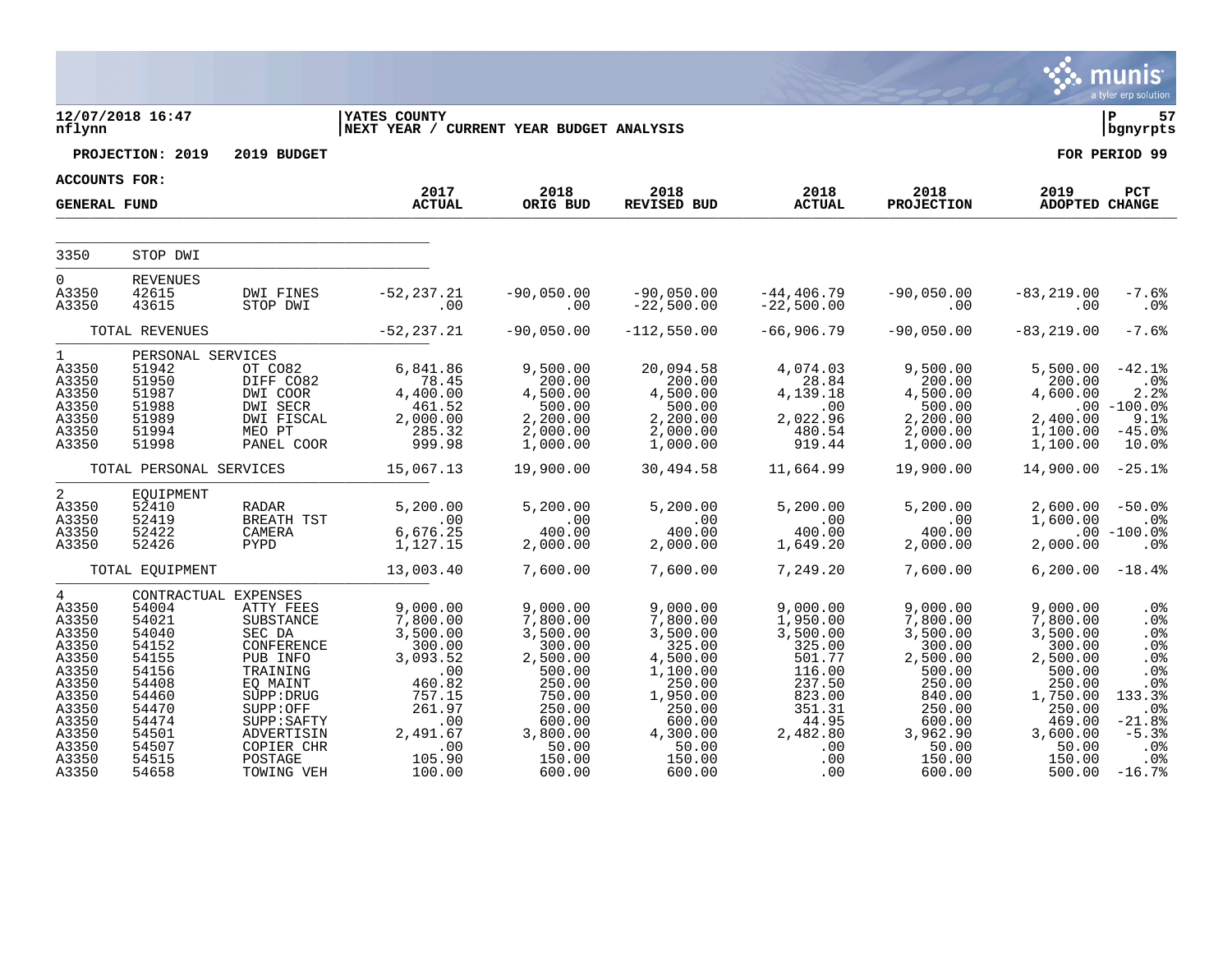

### **12/07/2018 16:47 |YATES COUNTY |P 58 nflynn |NEXT YEAR / CURRENT YEAR BUDGET ANALYSIS |bgnyrpts**

## **PROJECTION: 2019 2019 BUDGET FOR PERIOD 99**

| <b>GENERAL FUND</b> |                            |            | 2017<br><b>ACTUAL</b> | 2018<br>ORIG BUD | 2018<br><b>REVISED BUD</b> | 2018<br><b>ACTUAL</b> | 2018<br><b>PROJECTION</b> | 2019<br><b>ADOPTED</b> | <b>PCT</b><br>CHANGE |
|---------------------|----------------------------|------------|-----------------------|------------------|----------------------------|-----------------------|---------------------------|------------------------|----------------------|
| A3350               | 54660                      | TRAVEL EXP | 248.20                | 300.00           | 275.00                     | 256.17                | 300.00                    | 300.00                 | $.0\%$               |
| A3350               | 54661                      | VEH MAINT  | .00                   | 500.00           | 500.00                     | .00                   | 500.00                    | 500.00                 | $.0\%$               |
| A3350               | 54676                      | UTIL: CELL | 599.88                | 700.00           | 700.00                     | 499.90                | 700.00                    | 700.00                 | .0 <sub>8</sub>      |
| A3350               | 54682                      | TEL/FAX    | 48.00                 | 200.00           | 200.00                     | 44.00                 | 200.00                    | 200.00                 | .0 <sub>8</sub>      |
| A3350               | 54703                      | BREATH ACC | 84.00                 | 300.00           | 7,800.00                   | .00                   | 300.00                    | 1,300.00               | 333.3%               |
| A3350               | 54705                      | COUN ALC   | 10,000.00             | 10,000.00        | 10,000.00                  | 10,000.00             | 10,000.00                 | 10,000.00              | $.0\%$               |
| A3350               | 54743                      | SMART OPER | .00                   | 200.00           | 200.00                     | .00                   | 200.00                    | 200.00                 | .0 <sub>8</sub>      |
| A3350               | 54751                      | VILL PY    | 3,288.92              | 5,500.00         | 5,500.00                   | 729.10                | 5,500.00                  | 3,500.00               | $-36.4%$             |
| A3350               | 54761                      | DARE EXP   | 340.99                | 350.00           | 350.00                     | 135.02                | 350.00                    | 350.00                 | $.0\%$               |
| A3350               | 54764                      | IMPACT PAN | 100.00                | 300.00           | 1,000.00                   | 200.00                | 300.00                    | 300.00                 | $.0\%$               |
| A3350               | 54814                      | PROBATION  | 11,000.00             | 11,000.00        | 11,000.00                  | 11,000.00             | 11,000.00                 | 11,000.00              | $.0\%$               |
| A3350               | 54903                      | AWARDS     | .00                   | 300.00           | 300.00                     | .00                   | 300.00                    | 300.00                 | .0%                  |
| A3350               | 54907                      | DUES       | 305.86                | 400.00           | 400.00                     | 306.66                | 400.00                    | 400.00                 | $.0\%$               |
| A3350               | 54916                      | PUBLICATN  | 55.94                 | 300.00           | 300.00                     | 55.94                 | 300.00                    | 300.00                 | $.0\%$               |
|                     | TOTAL CONTRACTUAL EXPENSES |            | 53,942.82             | 60,400.00        | 72,900.00                  | 42,559.12             | 60,652.90                 | 59,969.00              | $-.7\$               |
| 8                   | EMPLOYEE BENEFITS          |            |                       |                  |                            |                       |                           |                        |                      |
| A3350               | 58100                      | FICA/MED   | 1,205.96              | 2,150.00         | 2,150.00                   | 843.81                | 2,150.00                  | 2,150.00               | .0%                  |
|                     | TOTAL EMPLOYEE BENEFITS    |            | 1,205.96              | 2,150.00         | 2,150.00                   | 843.81                | 2,150.00                  | 2,150.00               | $.0\%$               |
|                     | TOTAL STOP DWI             |            | 30,982.10             | .00              | 594.58                     | $-4,589.67$           | 252.90                    | .00                    | $.0\%$               |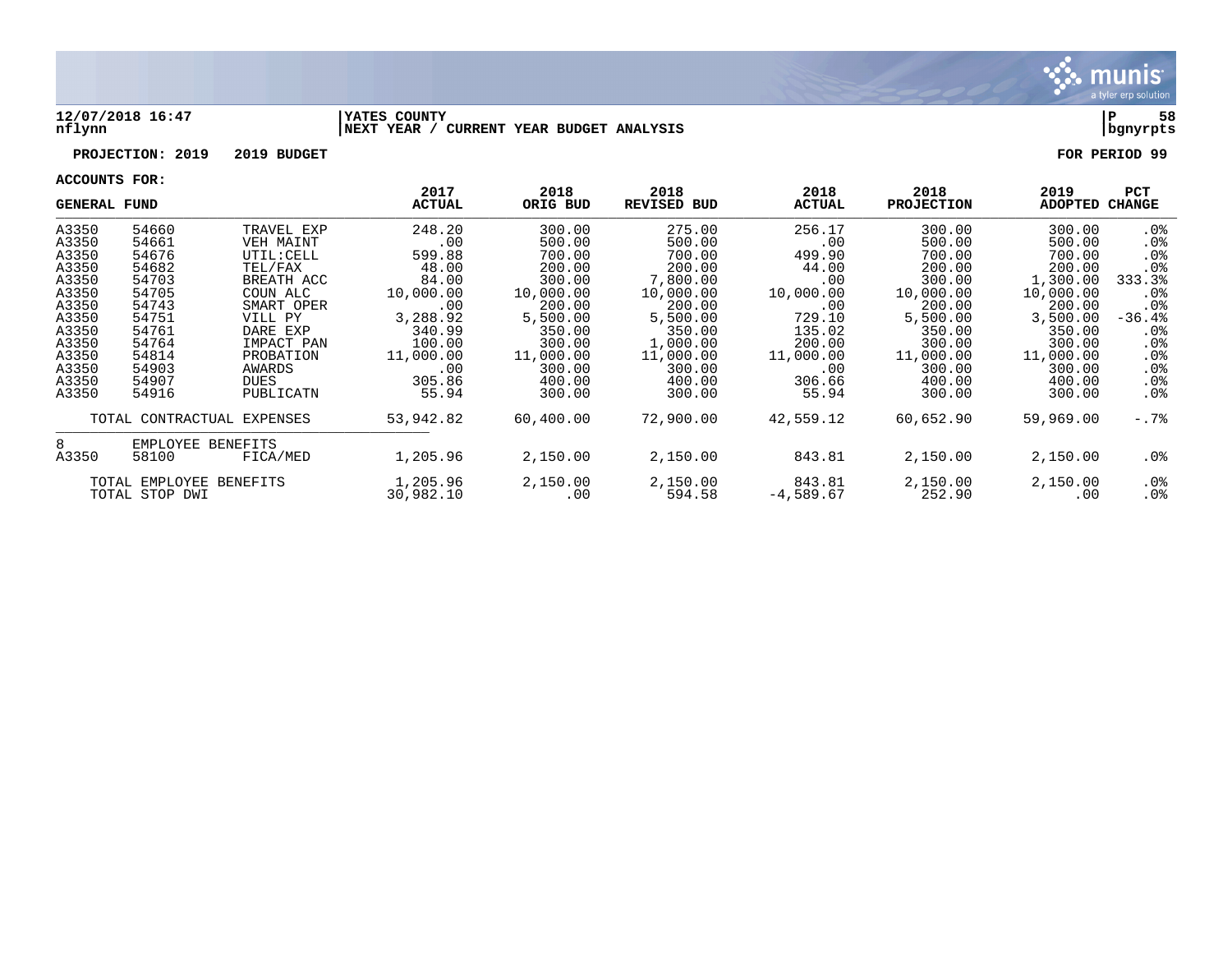|                                                                                                                                      |                                                                                                                   |                                                                                                                                                                                             |                                                                                                                                   |                                                                                                                                             |                                                                                                                                             |                                                                                                                                       |                                                                                                                                             |                                                                                                                                             | munis<br>a tyler erp solution                                                                                              |
|--------------------------------------------------------------------------------------------------------------------------------------|-------------------------------------------------------------------------------------------------------------------|---------------------------------------------------------------------------------------------------------------------------------------------------------------------------------------------|-----------------------------------------------------------------------------------------------------------------------------------|---------------------------------------------------------------------------------------------------------------------------------------------|---------------------------------------------------------------------------------------------------------------------------------------------|---------------------------------------------------------------------------------------------------------------------------------------|---------------------------------------------------------------------------------------------------------------------------------------------|---------------------------------------------------------------------------------------------------------------------------------------------|----------------------------------------------------------------------------------------------------------------------------|
| nflynn                                                                                                                               | 12/07/2018 16:47                                                                                                  |                                                                                                                                                                                             | <b>YATES COUNTY</b><br>NEXT YEAR / CURRENT YEAR BUDGET ANALYSIS                                                                   |                                                                                                                                             |                                                                                                                                             |                                                                                                                                       |                                                                                                                                             |                                                                                                                                             | ΙP<br>59<br>bgnyrpts                                                                                                       |
|                                                                                                                                      | PROJECTION: 2019                                                                                                  | 2019 BUDGET                                                                                                                                                                                 |                                                                                                                                   |                                                                                                                                             |                                                                                                                                             |                                                                                                                                       |                                                                                                                                             |                                                                                                                                             | FOR PERIOD 99                                                                                                              |
| ACCOUNTS FOR:                                                                                                                        |                                                                                                                   |                                                                                                                                                                                             |                                                                                                                                   |                                                                                                                                             |                                                                                                                                             |                                                                                                                                       |                                                                                                                                             |                                                                                                                                             |                                                                                                                            |
| <b>GENERAL FUND</b>                                                                                                                  |                                                                                                                   |                                                                                                                                                                                             | 2017<br><b>ACTUAL</b>                                                                                                             | 2018<br>ORIG BUD                                                                                                                            | 2018<br><b>REVISED BUD</b>                                                                                                                  | 2018<br><b>ACTUAL</b>                                                                                                                 | 2018<br><b>PROJECTION</b>                                                                                                                   | 2019<br>ADOPTED CHANGE                                                                                                                      | PCT                                                                                                                        |
| 3510                                                                                                                                 | CONTROL OF ANIMALS                                                                                                |                                                                                                                                                                                             |                                                                                                                                   |                                                                                                                                             |                                                                                                                                             |                                                                                                                                       |                                                                                                                                             |                                                                                                                                             |                                                                                                                            |
| $\Omega$<br>A3510<br>A3510<br>A3510                                                                                                  | <b>REVENUES</b><br>41550<br>42268<br>42665                                                                        | DOG FEES<br>ANIMAL LIC<br><b>EQUIP SALE</b>                                                                                                                                                 | $-1,654.00$<br>$-12, 361.50$<br>.00                                                                                               | $-3,000.00$<br>$-12,000.00$<br>$-800.00$                                                                                                    | $-3,000.00$<br>$-12,000.00$<br>$-800.00$                                                                                                    | $-2,049.00$<br>$-10, 253.00$<br>.00                                                                                                   | $-3,000.00$<br>$-12,000.00$<br>$-800.00$                                                                                                    | $-3,000.00$<br>$-12,000.00$                                                                                                                 | .0%<br>$.0\%$<br>$.00 - 100.0$                                                                                             |
|                                                                                                                                      | TOTAL REVENUES                                                                                                    |                                                                                                                                                                                             | $-14,015.50$                                                                                                                      | $-15,800.00$                                                                                                                                | $-15,800.00$                                                                                                                                | $-12, 302.00$                                                                                                                         | $-15,800.00$                                                                                                                                | $-15,000.00$                                                                                                                                | $-5.1%$                                                                                                                    |
| $\mathbf{1}$<br>A3510<br>A3510<br>A3510<br>A3510<br>A3510<br>A3510                                                                   | PERSONAL SERVICES<br>51036<br>51551<br>51951<br>51952<br>51953<br>51961                                           | ANIMAL CNT<br>ANIMAL PT<br>HOL OT 82<br>OT CO82<br>CB CO82<br>35-40 HRS                                                                                                                     | 37,453.20<br>8,357.28<br>1,934.39<br>306.90<br>2,101.35<br>2,968.53                                                               | 37,451.00<br>7,000.00<br>1,000.00<br>600.00<br>1,000.00<br>1,500.00                                                                         | 37,451.00<br>7,140.00<br>1,000.00<br>169.48<br>1,430.52<br>1,500.00                                                                         | 35,212.80<br>8,161.76<br>1,548.42<br>125.76<br>1,524.84<br>2,394.68                                                                   | 37,451.00<br>7,000.00<br>1,000.00<br>600.00<br>1,000.00<br>1,500.00                                                                         | 39,628.00<br>7,000.00<br>1,000.00<br>300.00<br>1,300.00<br>3,000.00                                                                         | 5.8%<br>.0%<br>.0 <sub>8</sub><br>$-50.0%$<br>30.0%<br>100.0%                                                              |
|                                                                                                                                      | TOTAL PERSONAL SERVICES                                                                                           |                                                                                                                                                                                             | 53, 121.65                                                                                                                        | 48,551.00                                                                                                                                   | 48,691.00                                                                                                                                   | 48,968.26                                                                                                                             | 48,551.00                                                                                                                                   | 52,228.00                                                                                                                                   | 7.6%                                                                                                                       |
| $4\overline{ }$<br>A3510<br>A3510<br>A3510<br>A3510<br>A3510<br>A3510<br>A3510<br>A3510<br>A3510<br>A3510<br>A3510<br>A3510<br>A3510 | 54156<br>54470<br>54474<br>54653<br>54661<br>54676<br>54682<br>54685<br>54749<br>54852<br>54858<br>54859<br>54966 | CONTRACTUAL EXPENSES<br>TRAINING<br>SUPP:OFF<br>SUPP: SAFTY<br>GASOLINE<br>VEH MAINT<br>UTIL: CELL<br>TEL/FAX<br>UTILITIES<br>UNIFORMS<br>DOG FOOD<br>POUND SERV<br>VET SERV<br>LEASE: BLDG | .00<br>298.99<br>34.48<br>6,491.95<br>3,547.74<br>599.76<br>626.79<br>2,400.00<br>.00<br>.00<br>12,000.00<br>3,065.23<br>3,900.00 | 200.00<br>100.00<br>200.00<br>5,550.00<br>1,800.00<br>600.00<br>600.00<br>2,400.00<br>250.00<br>100.00<br>12,000.00<br>1,900.00<br>3,900.00 | 181.00<br>100.00<br>186.20<br>5,550.00<br>1,926.42<br>600.00<br>600.00<br>2,400.00<br>282.80<br>100.00<br>12,000.00<br>1,900.00<br>3,900.00 | .00<br>33.59<br>144.23<br>5,956.64<br>4,777.91<br>499.80<br>604.24<br>2,200.00<br>401.06<br>8.49<br>13,550.40<br>2,820.12<br>3,575.00 | 200.00<br>100.00<br>200.00<br>5,550.00<br>1,800.00<br>600.00<br>600.00<br>2,400.00<br>250.00<br>100.00<br>12,000.00<br>1,900.00<br>3,900.00 | 200.00<br>100.00<br>200.00<br>6,500.00<br>2,300.00<br>600.00<br>600.00<br>2,400.00<br>250.00<br>100.00<br>12,420.00<br>4,000.00<br>3,900.00 | .0%<br>.0%<br>.0%<br>17.1%<br>27.8%<br>.0%<br>.0 <sub>8</sub><br>.0 <sub>8</sub><br>.0%<br>$.0\%$<br>3.5%<br>110.5%<br>.0% |
|                                                                                                                                      | TOTAL CONTRACTUAL EXPENSES                                                                                        |                                                                                                                                                                                             | 32,964.94                                                                                                                         | 29,600.00                                                                                                                                   | 29,726.42                                                                                                                                   | 34,571.48                                                                                                                             | 29,600.00                                                                                                                                   | 33,570.00                                                                                                                                   | 13.4%                                                                                                                      |
| 8<br>A3510<br>A3510                                                                                                                  | EMPLOYEE BENEFITS<br>58100<br>58304                                                                               | FICA/MED<br>INS CO82                                                                                                                                                                        | 3,958.41<br>7,782.96                                                                                                              | 3,610.00<br>7,784.00                                                                                                                        | 3,620.71<br>7,784.00                                                                                                                        | 3,642.94<br>7,988.13                                                                                                                  | 3,610.00<br>7,784.00                                                                                                                        | 3,909.00<br>6,461.00                                                                                                                        | 8.3%<br>$-17.0$ $%$                                                                                                        |
|                                                                                                                                      | TOTAL EMPLOYEE BENEFITS<br>TOTAL CONTROL OF ANIMALS                                                               |                                                                                                                                                                                             | 11,741.37<br>83,812.46                                                                                                            | 11,394.00<br>73,745.00                                                                                                                      | 11,404.71<br>74,022.13                                                                                                                      | 11,631.07<br>82,868.81                                                                                                                | 11,394.00<br>73,745.00                                                                                                                      | 10,370.00<br>81,168.00                                                                                                                      | $-9.0%$<br>10.1%                                                                                                           |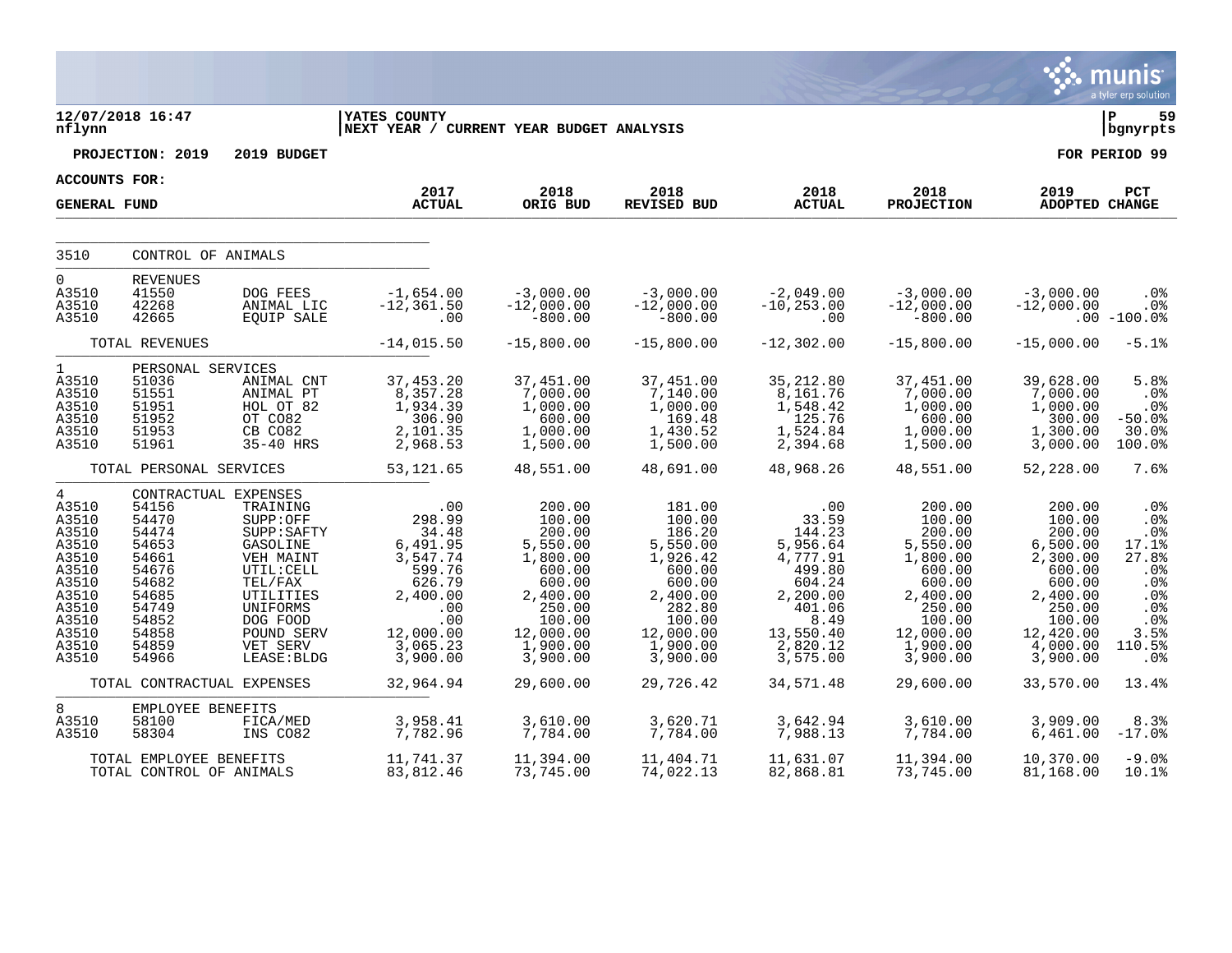|                                                                                                      |                                                                                                                         |                                                                                                                                         |                                                                                                                    |                                                                                                                 |                                                                                                                 |                                                                                                                             |                                                                                                                   |                                                                                                        | munis<br>a tyler erp solution                                                                                                  |
|------------------------------------------------------------------------------------------------------|-------------------------------------------------------------------------------------------------------------------------|-----------------------------------------------------------------------------------------------------------------------------------------|--------------------------------------------------------------------------------------------------------------------|-----------------------------------------------------------------------------------------------------------------|-----------------------------------------------------------------------------------------------------------------|-----------------------------------------------------------------------------------------------------------------------------|-------------------------------------------------------------------------------------------------------------------|--------------------------------------------------------------------------------------------------------|--------------------------------------------------------------------------------------------------------------------------------|
| nflynn                                                                                               | 12/07/2018 16:47                                                                                                        |                                                                                                                                         | <b>IYATES COUNTY</b>                                                                                               | NEXT YEAR / CURRENT YEAR BUDGET ANALYSIS                                                                        |                                                                                                                 |                                                                                                                             |                                                                                                                   |                                                                                                        | 60<br>bgnyrpts                                                                                                                 |
|                                                                                                      | PROJECTION: 2019                                                                                                        | 2019 BUDGET                                                                                                                             |                                                                                                                    |                                                                                                                 |                                                                                                                 |                                                                                                                             |                                                                                                                   |                                                                                                        | FOR PERIOD 99                                                                                                                  |
| <b>ACCOUNTS FOR:</b>                                                                                 |                                                                                                                         |                                                                                                                                         |                                                                                                                    |                                                                                                                 |                                                                                                                 |                                                                                                                             |                                                                                                                   |                                                                                                        |                                                                                                                                |
| <b>GENERAL FUND</b>                                                                                  |                                                                                                                         |                                                                                                                                         | 2017<br><b>ACTUAL</b>                                                                                              | 2018<br>ORIG BUD                                                                                                | 2018<br>REVISED BUD                                                                                             | 2018<br><b>ACTUAL</b>                                                                                                       | 2018<br><b>PROJECTION</b>                                                                                         | 2019<br>ADOPTED CHANGE                                                                                 | PCT                                                                                                                            |
| 3645                                                                                                 |                                                                                                                         | OFFICE OF EMERGENCY MNGMT                                                                                                               |                                                                                                                    |                                                                                                                 |                                                                                                                 |                                                                                                                             |                                                                                                                   |                                                                                                        |                                                                                                                                |
| $\Omega$<br>A3645<br>A3645<br>A3645<br>A3645<br>A3645<br>A3645                                       | <b>REVENUES</b><br>42701<br>44303<br>44305<br>44307<br>44309<br>44311                                                   | PR YR RFND<br>SHSP '16<br>EMPG OEM<br>SHSP '17<br>LEPC-HMEP<br>PRE-DISAST                                                               | $\sim$ 00<br>$-30,000.00$<br>$\frac{0}{2}$ .<br>.00<br>.00<br>.00                                                  | .00<br>.00<br>.00<br>.00<br>.00<br>.00                                                                          | .00<br>00.<br>00.<br>29.991.00 -<br>$-7,124.86$<br>$-49, 488.25$                                                | $-300.00$<br>$\ddotsc 00$<br>$-28,846.00$<br>$-29,301.97$<br>$\sim 00$<br>$-33,981.62$                                      | .00<br>$.00 \,$<br>.00<br>$0.00$<br>.00<br>.00                                                                    | .00<br>.00<br>.00<br>.00<br>.00<br>.00                                                                 | .0%<br>.0%<br>.0%<br>.0%<br>.0%<br>.0%                                                                                         |
|                                                                                                      | TOTAL REVENUES                                                                                                          |                                                                                                                                         | $-30,000.00$                                                                                                       | .00                                                                                                             | $-86,604.11$                                                                                                    | $-92, 429.59$                                                                                                               | .00                                                                                                               | .00                                                                                                    | .0%                                                                                                                            |
| $1 \quad \blacksquare$<br>A3645<br>A3645<br>A3645<br>A3645<br>A3645<br>A3645<br>A3645<br>A3645       | PERSONAL SERVICES<br>51070<br>51195<br>51505<br>51508<br>51509<br>51660<br>51992<br>51993                               | EMER DIR<br>DEP EMERG<br>OVERTIME<br>35-40 HRS<br>COMP CSEA<br>INS BUYOUT<br>SIGN OFF<br>H.DED OFF                                      | 65,461.00<br>45,183.46<br>$\begin{array}{c} .00 \\ .00 \\ .00 \end{array}$<br>3,780.45<br>1500.00<br>500.00        | 65,461.00<br>46,333.00<br>200.00<br>200.00<br>500.00<br>00.<br>.00<br>3,876.00<br>.00<br>.00                    | 66,770.22<br>46,333.00<br>200.00<br>500.00<br>37.29<br>3,876.00<br>$\ddotsc$<br>.00                             | 61,397.71<br>42,604.80<br>$\begin{array}{r} .00 \\ .00 \\ .00 \\ .37.29 \end{array}$<br>37.29<br>3,552.78<br>.00<br>.00     | 65,461.00<br>46,333.00<br>200.00<br>500.00<br>.00<br>3,876.00<br>.00<br>.00                                       | 66,771.00<br>47,265.00<br>200.00<br>500.00<br>.00<br>3,945.00<br>.00<br>.00                            | 2.0%<br>2.0%<br>$.0\%$<br>.0%<br>.0%<br>1.8%<br>.0%<br>.0%                                                                     |
|                                                                                                      | TOTAL PERSONAL SERVICES                                                                                                 |                                                                                                                                         | 115,424.91                                                                                                         | 116,370.00                                                                                                      | 117,716.51                                                                                                      | 107,592.58                                                                                                                  | 116,370.00                                                                                                        | 118,681.00                                                                                             | 2.0%                                                                                                                           |
| $\overline{a}$<br>A3645<br>A3645                                                                     | EQUIPMENT<br>52953<br>52957                                                                                             | SHSP '17<br>SHSP '16                                                                                                                    | 00.<br>30,000.00                                                                                                   | .00<br>.00                                                                                                      | 29,991.00<br>$\sim$ 00                                                                                          | 29,301.97<br>.00                                                                                                            | .00<br>.00                                                                                                        | .00<br>.00                                                                                             | .0%<br>.0 <sub>8</sub>                                                                                                         |
|                                                                                                      | TOTAL EQUIPMENT                                                                                                         |                                                                                                                                         | 30,000.00                                                                                                          | .00                                                                                                             | 29,991.00                                                                                                       | 29,301.97                                                                                                                   | .00                                                                                                               | .00                                                                                                    | .0%                                                                                                                            |
| 4<br>A3645<br>A3645<br>A3645<br>A3645<br>A3645<br>A3645<br>A3645<br>A3645<br>A3645<br>A3645<br>A3645 | CONTRACTUAL EXPENSES<br>54152<br>54156<br>54457<br>54459<br>54470<br>54507<br>54515<br>54522<br>54653<br>54654<br>54660 | CONFERENCE<br>TRAINING<br>SUPP:COMP<br>SUPP: DEP<br>SUPP:OFF<br>COPIER CHR<br>POSTAGE<br>SHIPMENTS<br>GASOLINE<br>MILEAGE<br>TRAVEL EXP | 250.00<br>2,683.62<br>200.00<br>1,075.96<br>785.92<br>$479.38$<br>$312.80$<br>$00$<br>1,099.63<br>$38.00$<br>38.46 | 400.00<br>4,200.00<br>200.00<br>1,300.00<br>800.00<br>500.00<br>400.00<br>10.00<br>1,800.00<br>250.00<br>400.00 | 400.00<br>4,162.71<br>200.00<br>1,300.00<br>800.00<br>500.00<br>400.00<br>10.00<br>1,800.00<br>250.00<br>400.00 | 250.00<br>3,867.84<br>$\overline{\phantom{0}}$ .00<br>846.69<br>758.47<br>.80<br>14.85<br>.00<br>1,602.96<br>81.75<br>32.93 | $400.00$<br>4,200.00<br>200.00<br>1,341.74<br>800.00<br>500.00<br>400.00<br>10.00<br>1,800.00<br>250.00<br>400.00 | 400.00<br>4,200.00<br>200.00<br>1,300.00<br>800.00<br>100.00<br>400.00<br>1,800.00<br>100.00<br>150.00 | .0%<br>.0%<br>.0%<br>.0 <sub>8</sub><br>.0%<br>$-80.0%$<br>.0 <sub>8</sub><br>$.00 - 100.0$<br>$.0\%$<br>$-60.0$ °<br>$-62.5%$ |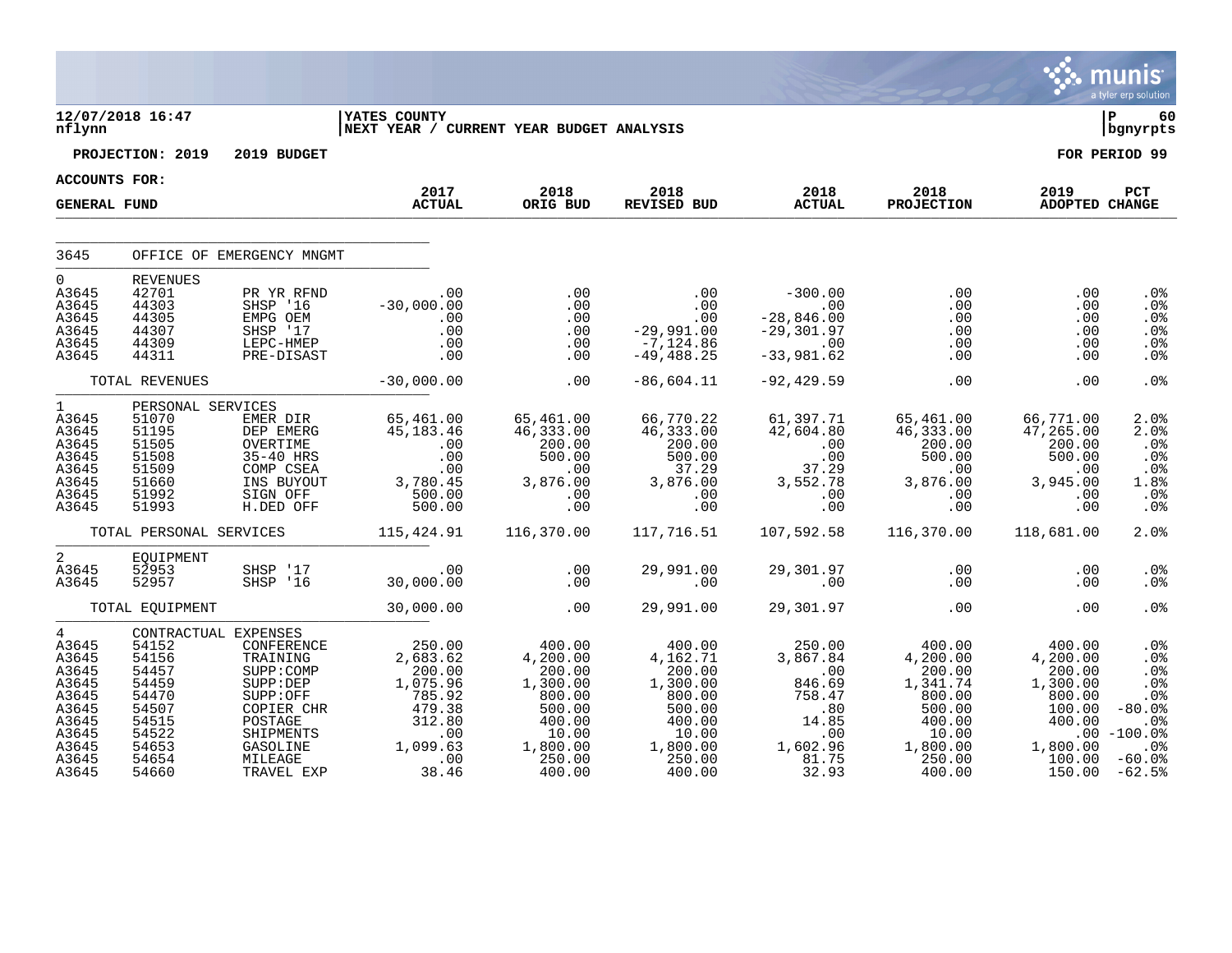

### **12/07/2018 16:47 |YATES COUNTY |P 61 nflynn |NEXT YEAR / CURRENT YEAR BUDGET ANALYSIS |bgnyrpts**

# **PROJECTION: 2019 2019 BUDGET FOR PERIOD 99**

| <b>GENERAL FUND</b> |                              |             | 2017<br><b>ACTUAL</b> | 2018<br>ORIG BUD | 2018<br><b>REVISED BUD</b> | 2018<br><b>ACTUAL</b> | 2018<br><b>PROJECTION</b> | 2019<br>ADOPTED | <b>PCT</b><br>CHANGE |
|---------------------|------------------------------|-------------|-----------------------|------------------|----------------------------|-----------------------|---------------------------|-----------------|----------------------|
| A3645               | 54661                        | VEH MAINT   | 639.12                | 1,100.00         | 1,100.00                   | 734.82                | 1,100.00                  | 1,100.00        | $.0\%$               |
| A3645               | 54676                        | UTIL: CELL  | 625.87                | 725.00           | 725.00                     | 683.35                | 725.00                    | 725.00          | . 0 %                |
| A3645               | 54682                        | TEL/FAX     | 805.90                | 1,600.00         | 1,600.00                   | 757.20                | 1,600.00                  | 1,000.00        | $-37.5%$             |
| A3645               | 54704                        | BREATH SYS  | 2,031.42              | 3,500.00         | 3,500.00                   | 2,682.99              | 3,500.00                  | 3,500.00        | $.0\%$               |
| A3645               | 54714                        | FIRE INV    | 695.99                | 1,800.00         | 1,800.00                   | 374.41                | 1,800.00                  | 1,800.00        | $.0\%$               |
| A3645               | 54715                        | FIRE PREV   | 200.00                | 1,200.00         | 1,200.00                   | 1,200.00              | 1,200.00                  | 1,200.00        | .0 <sub>8</sub>      |
| A3645               | 54716                        | FIRE SAFET  | 2,400.00              | 2,900.00         | 2,900.00                   | 1,409.72              | 2,900.00                  | 2,500.00        | $-13.8%$             |
| A3645               | 54717                        | CODE ENF.   | 3,000.00              | 3,000.00         | 3,000.00                   | 3,000.00              | 3,000.00                  | 3,000.00        | $.0\%$               |
| A3645               | 54734                        | RADIO PART  | 2,040.24              | 2,100.00         | 2,100.00                   | $-1, 237.88$          | 2,100.00                  | 2,100.00        | $.0\%$               |
| A3645               | 54774                        | PUMB TESTI  | 2,490.00              | 2,490.00         | 2,490.00                   | 2,745.00              | 2,490.00                  | 2,490.00        | .0%                  |
| A3645               | 54907                        | <b>DUES</b> | 175.00                | 175.00           | 175.00                     | 175.00                | 175.00                    | 175.00          | .0%                  |
| A3645               | 54916                        | PUBLICATN   | 129.65                | 150.00           | 150.00                     | 63.65                 | 150.00                    | 150.00          | .0%                  |
| A3645               | 54957                        | HMLND 06    | 5,475.50              | .00              | 49,488.25                  | 32,812.00             | .00                       | .00             | .0%                  |
| A3645               | 54959                        | EMERG PLNG  | .00                   | .00              | 7,124.86                   | .00                   | .00                       | .00             | $.0\%$               |
|                     |                              |             |                       |                  |                            |                       |                           |                 |                      |
|                     | TOTAL CONTRACTUAL EXPENSES   |             | 27,634.46             | 31,000.00        | 87,575.82                  | 52,856.55             | 31,041.74                 | 29,190.00       | $-5.8%$              |
| 8                   | EMPLOYEE BENEFITS            |             |                       |                  |                            |                       |                           |                 |                      |
| A3645               | 58100                        | FICA/MED    | 8,665.40              | 8,817.00         | 8,817.00                   | 8,088.23              | 8,817.00                  | 8,992.00        | 2.0%                 |
| A3645               | 58303                        | INS-CSEA    | 6,236.26              | 6,348.00         | 6,348.00                   | 6,083.04              | 6,348.00                  | 6,461.00        | 1.8%                 |
|                     | TOTAL EMPLOYEE BENEFITS      |             | 14,901.66             | 15,165.00        | 15,165.00                  | 14,171.27             | 15,165.00                 | 15,453.00       | 1.9%                 |
|                     | TOTAL OFFICE OF EMERGENCY MN |             | 157,961.03            | 162,535.00       | 163,844.22                 | 111,492.78            | 162,576.74                | 163,324.00      | .5%                  |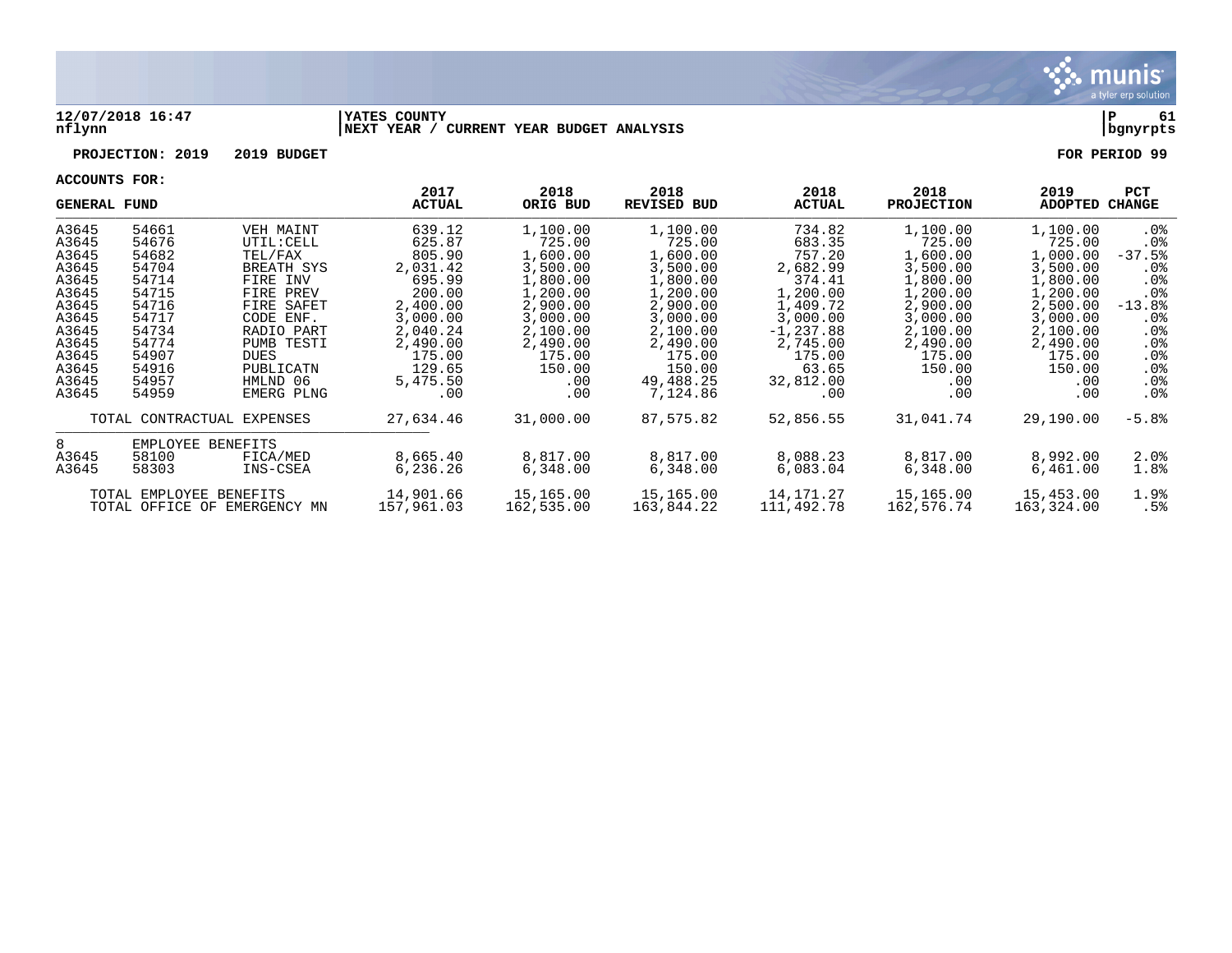|                                                 |                                                     |                                                         |                                                                  |                                                      |                                                               |                                                             |                                                     |                                                    | <b>munis</b><br>a tyler erp solution            |
|-------------------------------------------------|-----------------------------------------------------|---------------------------------------------------------|------------------------------------------------------------------|------------------------------------------------------|---------------------------------------------------------------|-------------------------------------------------------------|-----------------------------------------------------|----------------------------------------------------|-------------------------------------------------|
| nflynn                                          | 12/07/2018 16:47                                    |                                                         | <b>IYATES COUNTY</b><br>NEXT YEAR / CURRENT YEAR BUDGET ANALYSIS |                                                      |                                                               |                                                             |                                                     |                                                    | ∣ P<br>62<br>  bgnyrpts                         |
|                                                 | PROJECTION: 2019                                    | 2019 BUDGET                                             |                                                                  |                                                      |                                                               |                                                             |                                                     |                                                    | FOR PERIOD 99                                   |
| <b>ACCOUNTS FOR:</b>                            |                                                     |                                                         |                                                                  |                                                      |                                                               |                                                             |                                                     |                                                    |                                                 |
| <b>GENERAL FUND</b>                             |                                                     |                                                         | 2017<br><b>ACTUAL</b>                                            | 2018<br>ORIG BUD                                     | 2018<br><b>REVISED BUD</b>                                    | 2018<br><b>ACTUAL</b>                                       | 2018<br><b>PROJECTION</b>                           | 2019<br><b>ADOPTED CHANGE</b>                      | PCT                                             |
| 4010                                            | PUBLIC HEALTH                                       |                                                         |                                                                  |                                                      |                                                               |                                                             |                                                     |                                                    |                                                 |
|                                                 |                                                     |                                                         |                                                                  |                                                      |                                                               |                                                             |                                                     |                                                    |                                                 |
| $\mathbf 0$<br>A4010<br>A4010<br>A4010<br>A4010 | <b>REVENUES</b><br>41610<br>41615<br>41688<br>41689 | PH FEES<br>COMP REIMB<br>G ROCH HEA<br><b>DONATIONS</b> | $-25,674.00$<br>.00<br>$-7, 135.00$<br>$-100.00$                 | $-45,000.00$<br>.00<br>.00<br>.00                    | $-45,000.00$<br>.00<br>$-7, 135.00$<br>$-657.46$              | $-30,068.30$<br>.00<br>.00<br>$-1,512.83$                   | $-45,000.00$<br>$.00 \,$<br>$.00 \,$<br>.00         | $-25,982.00$<br>$-75,000.00$<br>.00<br>.00         | $-42.3%$<br>$.0\%$<br>.0%<br>.0%                |
| A4010<br>A4010<br>A4010<br>A4010                | 42411<br>42701<br>43401<br>43403                    | RENT-PH<br>PR YR RFND<br>PH<br>SAY                      | $-749.97$<br>$-75.76$<br>$-566, 126.20$<br>$-234,999.54$         | .00<br>.00<br>$-559, 321.00$<br>.00                  | .00<br>.00<br>$-612, 284.70$<br>$-148, 264.82$                | $-1,002.86$<br>$-41.81$<br>$-552, 345.13$<br>$-129, 207.67$ | .00<br>$.00 \,$<br>$-559, 321.00$<br>.00            | .00<br>.00<br>$-511, 591.00$<br>.00                | .0%<br>.0%<br>$-8.5%$<br>.0%                    |
| A4010<br>A4010<br>A4010<br>A4010                | 43407<br>44401<br>44457<br>44488                    | EMS<br>PUB HLTH<br>LEAD<br>MED RES                      | $-12,100.00$<br>$-24,992.87$<br>$-20,537.21$<br>.00              | $-12, 300.00$<br>$-34,910.00$<br>$-23,552.00$<br>.00 | $-12,300.00$<br>$-36, 272.59$<br>$-47, 104.00$<br>$-5,911.28$ | $-11, 245.00$<br>$-15,096.23$<br>$-18, 455.22$<br>.00       | $-12,300.00$<br>$-34,910.00$<br>$-23,552.00$<br>.00 | $-7,000.00$<br>$-20,927.00$<br>$-23,552.00$<br>.00 | $-43.1%$<br>$-40.1%$<br>.0%<br>.0%              |
| A4010<br>A4010                                  | 44489<br>44671                                      | DIS PLNG<br>ASTHO                                       | $-39,802.37$<br>$-11,793.90$                                     | $-52,096.00$<br>.00                                  | $-94,843.22$<br>$-2,503.19$                                   | $-46, 226.77$<br>$-7,516.16$                                | $-52,096.00$<br>.00                                 | $-52,096.00$<br>.00                                | .0%<br>.0 <sub>8</sub>                          |
|                                                 | TOTAL REVENUES                                      |                                                         | $-944,086.82$                                                    | $-727, 179.00$                                       | $-1,012,276.26$                                               | $-812, 717.98$                                              | $-727, 179.00$                                      | $-716, 148.00$                                     | $-1.5%$                                         |
| $\mathbf{1}$                                    | PERSONAL SERVICES                                   |                                                         |                                                                  |                                                      |                                                               |                                                             |                                                     |                                                    |                                                 |
| A4010<br>A4010                                  | 51065<br>51066                                      | DIR PH<br>DIR ADD-ON                                    | 70,908.00<br>.00                                                 | 70,908.00<br>.00                                     | 72,326.16<br>.00                                              | 66,506.63<br>4,597.68                                       | 70,908.00<br>.00                                    | 72,327.00<br>20,000.00                             | 2.0%<br>$.0\%$                                  |
| A4010<br>A4010<br>A4010                         | 51150<br>51151<br>51152                             | PRINC ACT<br>SUPV PHN<br>DEPUTY ADD                     | 39, 421.22<br>61,592.00<br>.00                                   | 40,359.00<br>61,592.00<br>.00                        | 40,359.00<br>45,854.27<br>.00                                 | 37, 111.24<br>44,635.69<br>574.74                           | 40,359.00<br>61,592.00<br>.00                       | 41,163.00<br>65,966.00<br>2,500.00                 | 2.0%<br>7.1%<br>.0%                             |
| A4010<br>A4010<br>A4010<br>A4010                | 51200<br>51271<br>51300<br>51302                    | ACCT CL TY<br>SR ACT<br>EMS COORD<br>SGL PT ACC         | 33,051.21<br>38,456.60<br>$44,184.01$<br>$1,011.49$              | 33,837.00<br>39, 372.00<br>48,599.00<br>.00          | 33,837.00<br>39,372.00<br>48,599.00<br>.00                    | 31, 113.60<br>36, 204.01<br>47,507.60<br>.00                | 33,837.00<br>39,372.00<br>48,599.00<br>.00          | 34,513.00<br>40,295.00<br>49,567.00<br>.00         | 2.0%<br>2.3%<br>2.0%<br>.0%                     |
| A4010<br>A4010<br>A4010<br>A4010                | 51320<br>51329<br>51332<br>51333                    | PH EDUC<br>PH SPECIAL<br>PHN PT<br>PHN                  | 55,692.01<br>26, 382.25<br>55,692.01<br>56,729.42                | 57,021.00<br>49,703.00<br>57,784.00<br>58,081.00     | 57,021.00<br>49,703.00<br>54, 425. 24<br>58,081.00            | 52,432.85<br>36,404.60<br>37,096.20<br>53, 407. 24          | 57,021.00<br>49,703.00<br>57,784.00<br>58,081.00    | 58,154.00<br>50,557.00<br>4,559.00<br>59,250.00    | 2.0%<br>1.7%<br>$-92.1$ $8$<br>2.0%             |
| A4010<br>A4010<br>A4010<br>A4010                | 51334<br>51340<br>51341<br>51349<br>51502           | PHN<br><b>RN</b><br><b>RN</b><br>LPN                    | 51,934.97<br>49,450.67<br>.00<br>41,397.73                       | 54,253.00<br>53,130.00<br>.00<br>43,191.00           | 54, 253.00<br>24,572.60<br>28,774.00<br>43,191.00             | 49,828.80<br>24,572.60<br>28,750.26<br>39,715.20            | 54, 253.00<br>53, 130.00<br>.00<br>43,191.00        | 56,327.00<br>50,393.00<br>44,049.00                | 3.8%<br>$.00 - 100.0%$<br>$.0\%$<br>2.0%<br>.0% |
| A4010<br>A4010<br>A4010<br>A4010                | 51504<br>51505<br>51506                             | HOLIDAY OT<br>ON CALL<br><b>OVERTIME</b><br>PHONE WORK  | .00<br>5,628.00<br>837.29<br>1,105.00                            | 80.00<br>6,490.00<br>1,000.00<br>2,000.00            | 80.00<br>6,490.00<br>1,000.00<br>2,000.00                     | .00<br>5,460.10<br>418.95<br>1,179.00                       | 80.00<br>6,490.00<br>1,000.00<br>2,000.00           | 80.00<br>6,490.00<br>1,000.00<br>2,000.00          | $.0\%$<br>.0%<br>.0 <sub>8</sub>                |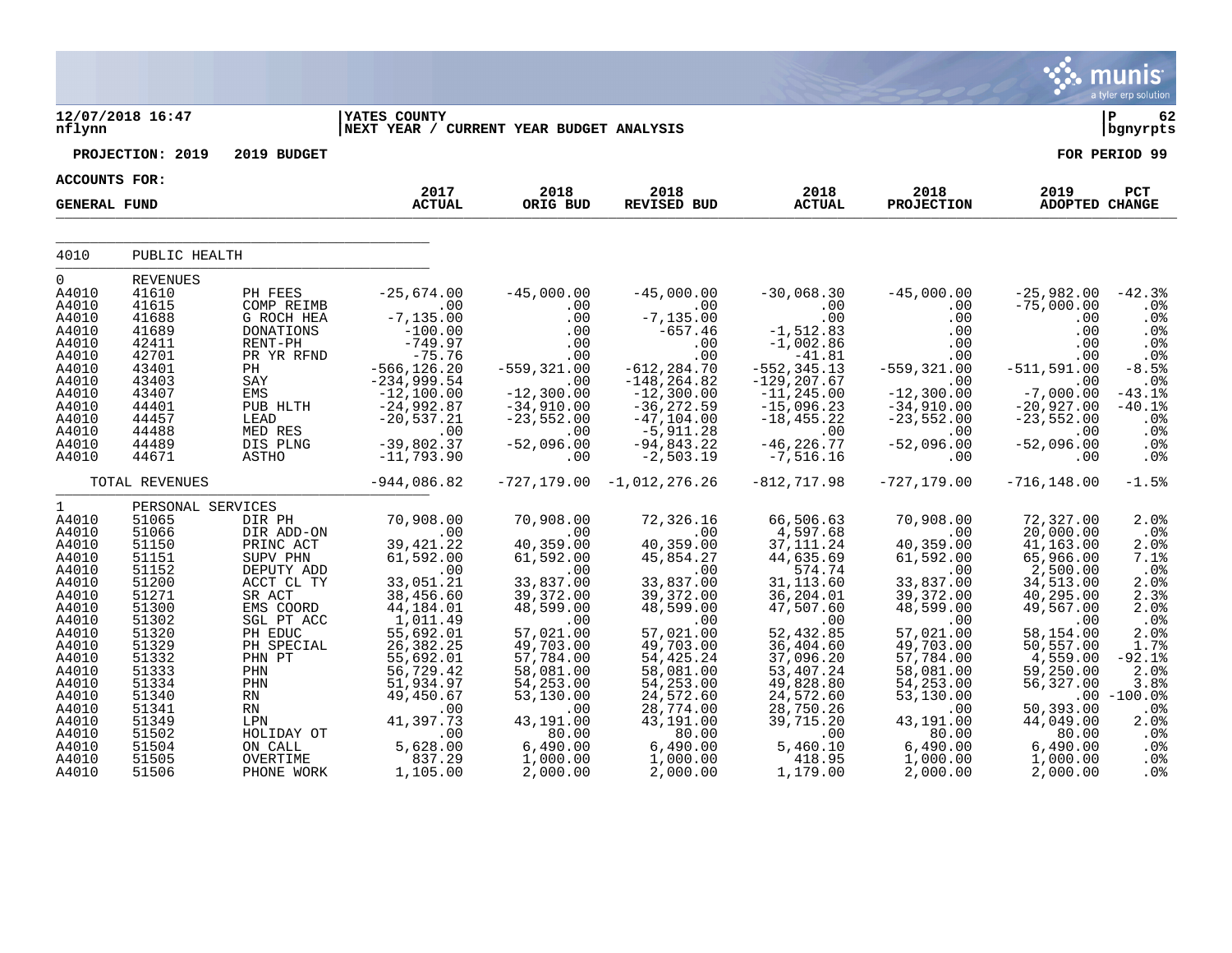

### **12/07/2018 16:47 |YATES COUNTY |P 63 nflynn |NEXT YEAR / CURRENT YEAR BUDGET ANALYSIS |bgnyrpts**

**PROJECTION: 2019 2019 BUDGET FOR PERIOD 99**

| <b>GENERAL FUND</b>                                                                                                                                                                                         |                                                                                                                                                                                           |                                                                                                                                                                                                                                                                                        | 2017<br><b>ACTUAL</b>                                                                                                                                                                                                                             | 2018<br>ORIG BUD                                                                                                                                                                                                                                       | 2018<br><b>REVISED BUD</b>                                                                                                                                                                                                                                | 2018<br><b>ACTUAL</b>                                                                                                                                                                                                                           | 2018<br><b>PROJECTION</b>                                                                                                                                                                                                                              | 2019<br>ADOPTED CHANGE                                                                                                                                                                                                                                | PCT                                                                                                                                                                                                                       |
|-------------------------------------------------------------------------------------------------------------------------------------------------------------------------------------------------------------|-------------------------------------------------------------------------------------------------------------------------------------------------------------------------------------------|----------------------------------------------------------------------------------------------------------------------------------------------------------------------------------------------------------------------------------------------------------------------------------------|---------------------------------------------------------------------------------------------------------------------------------------------------------------------------------------------------------------------------------------------------|--------------------------------------------------------------------------------------------------------------------------------------------------------------------------------------------------------------------------------------------------------|-----------------------------------------------------------------------------------------------------------------------------------------------------------------------------------------------------------------------------------------------------------|-------------------------------------------------------------------------------------------------------------------------------------------------------------------------------------------------------------------------------------------------|--------------------------------------------------------------------------------------------------------------------------------------------------------------------------------------------------------------------------------------------------------|-------------------------------------------------------------------------------------------------------------------------------------------------------------------------------------------------------------------------------------------------------|---------------------------------------------------------------------------------------------------------------------------------------------------------------------------------------------------------------------------|
| A4010<br>A4010<br>A4010<br>A4010<br>A4010<br>A4010                                                                                                                                                          | 51508<br>51509<br>51510<br>51660<br>51992<br>51993                                                                                                                                        | 35-40 HRS<br>COMP CSEA<br>CLOTHING<br>INS BUYOUT<br>SIGN OFF<br>H.DED OFF                                                                                                                                                                                                              | 900.68<br>3.92<br>1,500.00<br>3,618.96<br>5,500.00<br>6,000.00                                                                                                                                                                                    | 2,000.00<br>100.00<br>1,750.00<br>3,876.00<br>.00<br>.00                                                                                                                                                                                               | 2,000.00<br>100.00<br>1,750.00<br>3,876.00<br>.00<br>.00                                                                                                                                                                                                  | 1,135.40<br>60.03<br>.00<br>3,714.27<br>.00<br>.00                                                                                                                                                                                              | 2,000.00<br>100.00<br>1,750.00<br>3,876.00<br>.00<br>.00                                                                                                                                                                                               | 2,000.00<br>100.00<br>3,945.00<br>.00<br>.00                                                                                                                                                                                                          | .0%<br>.0%<br>$.00 - 100.0$<br>1.8%<br>.0%<br>.0%                                                                                                                                                                         |
|                                                                                                                                                                                                             | TOTAL PERSONAL SERVICES                                                                                                                                                                   |                                                                                                                                                                                                                                                                                        | 650,997.44                                                                                                                                                                                                                                        | 685,126.00                                                                                                                                                                                                                                             | 667,664.27                                                                                                                                                                                                                                                | 602,426.69                                                                                                                                                                                                                                      | 685,126.00                                                                                                                                                                                                                                             | 665,235.00                                                                                                                                                                                                                                            | $-2.9%$                                                                                                                                                                                                                   |
| 2<br>A4010<br>A4010<br>A4010                                                                                                                                                                                | EOUIPMENT<br>52115<br>52218<br>52516                                                                                                                                                      | COMP HRDWR<br>TRAILER<br>SMALL EQUI                                                                                                                                                                                                                                                    | .00<br>.00<br>.00                                                                                                                                                                                                                                 | 6,550.00<br>.00<br>.00                                                                                                                                                                                                                                 | 30,863.73<br>5,196.50<br>7,696.50                                                                                                                                                                                                                         | 33,847.92<br>5,196.50<br>7,696.50                                                                                                                                                                                                               | 6,550.00<br>.00<br>.00                                                                                                                                                                                                                                 | .00<br>.00                                                                                                                                                                                                                                            | $.00 - 100.0$<br>.0%<br>$.0\%$                                                                                                                                                                                            |
|                                                                                                                                                                                                             | TOTAL EQUIPMENT                                                                                                                                                                           |                                                                                                                                                                                                                                                                                        | .00                                                                                                                                                                                                                                               | 6,550.00                                                                                                                                                                                                                                               | 43,756.73                                                                                                                                                                                                                                                 | 46,740.92                                                                                                                                                                                                                                       | 6,550.00                                                                                                                                                                                                                                               |                                                                                                                                                                                                                                                       | $.00 - 100.0%$                                                                                                                                                                                                            |
| $\overline{4}$<br>A4010<br>A4010<br>A4010<br>A4010<br>A4010<br>A4010<br>A4010<br>A4010<br>A4010<br>A4010<br>A4010<br>A4010<br>A4010<br>A4010<br>A4010<br>A4010<br>A4010<br>A4010<br>A4010<br>A4010<br>A4010 | 54035<br>54103<br>54106<br>54107<br>54109<br>54113<br>54116<br>54120<br>54152<br>54153<br>54156<br>54469<br>54470<br>54515<br>54516<br>54574<br>54653<br>54654<br>54660<br>54661<br>54682 | CONTRACTUAL EXPENSES<br>PHYSICIAN<br>EMS EO<br>VACCINE<br>IMMUN PROG<br>LEAD PROG<br>STD TX<br>TB CARE<br>CORP COMP<br>CONFERENCE<br>EDUCATION<br>TRAINING<br>SUPP:NURSG<br>SUPP:OFF<br>POSTAGE<br>PRINTING<br>COMP MAINT<br>GASOLINE<br>MILEAGE<br>TRAVEL EXP<br>VEH MAINT<br>TEL/FAX | 2,400.00<br>253.48<br>941.52<br>17,815.58<br>6, 311.10<br>2, 113.16<br>1,997.98<br>17,500.00<br>808.00<br>4,603.39<br>15,605.88<br>1,665.21<br>1,618.48<br>875.80<br>510.78<br>1,997.02<br>1,642.35<br>7,596.39<br>267.34<br>3,034.75<br>6,053.08 | 2,400.00<br>800.00<br>1,000.00<br>17,922.00<br>6,000.00<br>3,500.00<br>3,000.00<br>18,000.00<br>750.00<br>13,000.00<br>17,145.00<br>2,400.00<br>1,800.00<br>1,250.00<br>1,150.00<br>6,734.00<br>1,700.00<br>8,100.00<br>700.00<br>2,500.00<br>6,000.00 | 2,400.00<br>2,072.00<br>1,000.00<br>39,240.78<br>29,552.00<br>3,500.00<br>3,000.00<br>18,000.00<br>927.36<br>19,962.68<br>15,873.00<br>4,690.57<br>3,566.33<br>1,250.00<br>1,150.00<br>6,734.00<br>1,950.00<br>7,800.00<br>700.00<br>2,500.00<br>6,570.00 | 2,200.00<br>2,036.56<br>320.80<br>13,816.32<br>5,014.67<br>2,459.65<br>1,904.04<br>18,000.00<br>927.36<br>10,623.82<br>13,303.97<br>4,166.13<br>3,397.93<br>709.22<br>201.20<br>6,692.29<br>1,965.50<br>6,337.43<br>60.13<br>858.08<br>5,601.93 | 2,400.00<br>800.00<br>1,000.00<br>18,761.80<br>6,000.00<br>3,500.00<br>3,029.88<br>18,000.00<br>750.00<br>13,044.00<br>17,170.00<br>2,485.00<br>1,800.00<br>1,250.00<br>1,150.00<br>7,398.17<br>1,700.00<br>8,100.00<br>700.50<br>2,536.36<br>6,000.00 | 2,580.00<br>800.00<br>1,000.00<br>15,000.00<br>5,000.00<br>3,000.00<br>2,500.00<br>18,500.00<br>750.00<br>5,000.00<br>20,520.00<br>2,400.00<br>1,500.00<br>1,000.00<br>750.00<br>7,000.00<br>1,700.00<br>18,000.00<br>500.00<br>1,500.00<br>6, 250.00 | 7.5%<br>.0%<br>$.0\%$<br>$-16.3%$<br>$-16.7%$<br>$-14.3%$<br>$-16.7%$<br>2.8%<br>.0 <sub>8</sub><br>$-61.5%$<br>19.7%<br>.0%<br>$-16.7%$<br>$-20.0%$<br>$-34.8%$<br>4.0%<br>.0%<br>122.2%<br>$-28.6%$<br>$-40.0%$<br>4.2% |
| A4010<br>A4010<br>A4010<br>A4010<br>A4010<br>A4010                                                                                                                                                          | 54688<br>54767<br>54904<br>54907<br>54911<br>54938                                                                                                                                        | G ROCH HEA<br>RELOCATE<br>BID NOTICE<br><b>DUES</b><br>INS<br>DISASTER P                                                                                                                                                                                                               | .00<br>4,172.47<br>.00<br>1,250.78<br>5,240.71<br>20,747.90                                                                                                                                                                                       | .00<br>.00<br>150.00<br>1,271.00<br>5,956.00<br>.00                                                                                                                                                                                                    | 7,135.00<br>.00<br>159.73<br>1,271.00<br>5,385.00<br>42,747.22                                                                                                                                                                                            | 5,084.83<br>.00<br>159.73<br>1,839.61<br>5,192.48<br>23,792.95                                                                                                                                                                                  | .00<br>.00<br>150.00<br>1,271.00<br>5,956.00<br>.00                                                                                                                                                                                                    | .00<br>.00<br>1,588.00<br>5,956.00<br>21,096.00                                                                                                                                                                                                       | .0%<br>.0%<br>$.00 - 100.0$<br>24.9%<br>.0%<br>$.0\%$                                                                                                                                                                     |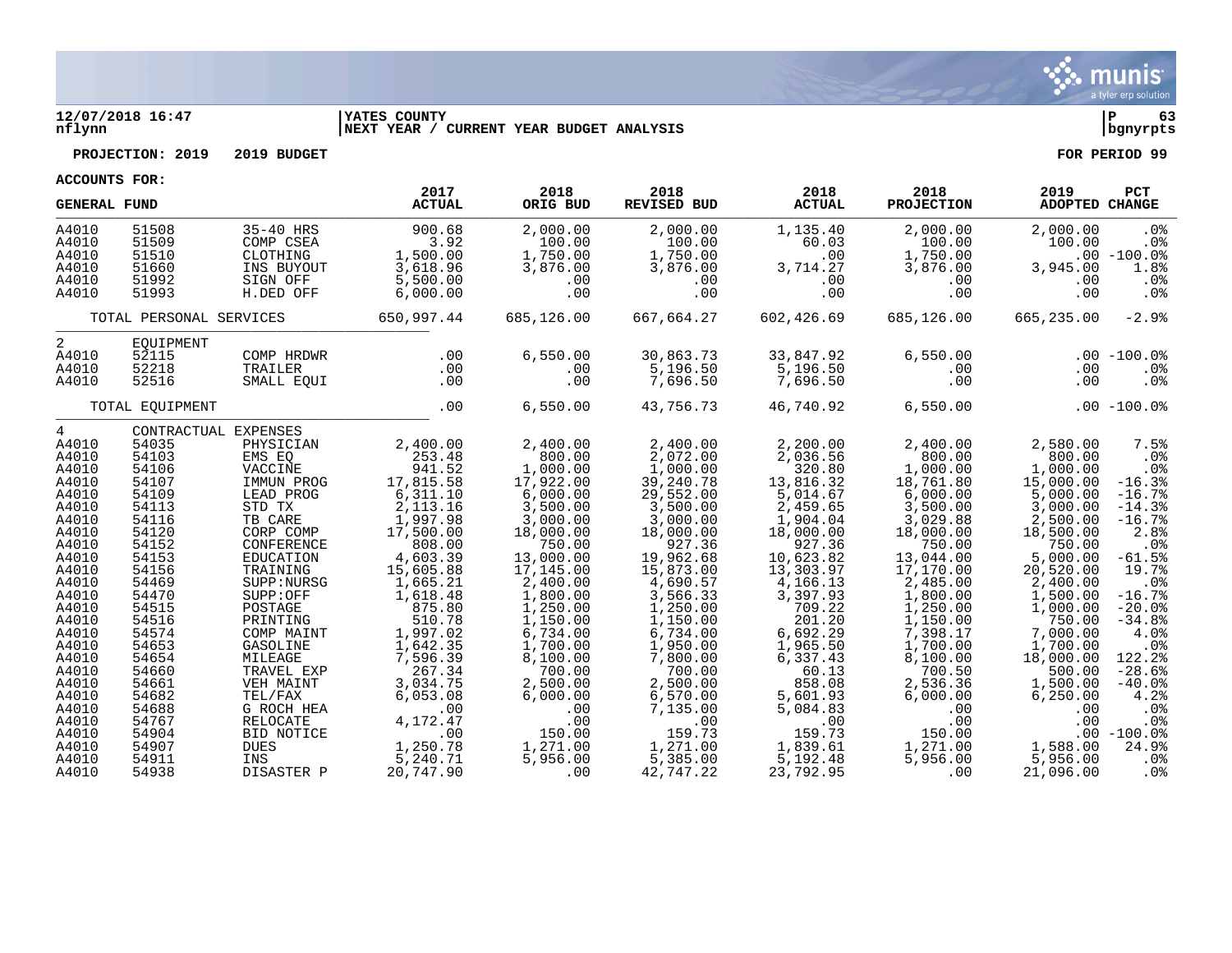

### **12/07/2018 16:47 |YATES COUNTY |P 64 nflynn |NEXT YEAR / CURRENT YEAR BUDGET ANALYSIS |bgnyrpts**

**PROJECTION: 2019 2019 BUDGET FOR PERIOD 99**

| <b>GENERAL FUND</b>              |                                                |                                                | 2017<br><b>ACTUAL</b>                 | 2018<br>ORIG BUD                     | 2018<br><b>REVISED BUD</b>                     | 2018<br><b>ACTUAL</b>                  | 2018<br><b>PROJECTION</b>            | 2019<br>ADOPTED                      | <b>PCT</b><br><b>CHANGE</b>                                     |
|----------------------------------|------------------------------------------------|------------------------------------------------|---------------------------------------|--------------------------------------|------------------------------------------------|----------------------------------------|--------------------------------------|--------------------------------------|-----------------------------------------------------------------|
| A4010<br>A4010<br>A4010<br>A4010 | 54939<br>54947<br>54956<br>54986               | LEARNING<br>RURAL HEAL<br>MED RES<br>ASTHO     | .00<br>229,008.60<br>1.60<br>1,630.62 | .00<br>.00<br>.00<br>.00             | 1,362.59<br>148,264.82<br>5,911.28<br>2,503.19 | 82.30<br>166,077.02<br>.00<br>1,595.36 | .00<br>.00<br>.00<br>179.00          | .00<br>.00<br>.00<br>.00             | $.0\%$<br>.0 <sub>8</sub><br>.0 <sub>8</sub><br>.0 <sub>8</sub> |
|                                  | TOTAL CONTRACTUAL EXPENSES                     |                                                | 357,663.97                            | 123,228.00                           | 387, 178.55                                    | 304, 421.31                            | 125, 131. 71                         | 143,890.00                           | 16.8%                                                           |
| 8<br>A4010<br>A4010<br>A4010     | EMPLOYEE<br>58100<br>58303<br>58305            | BENEFITS<br>FICA/MED<br>INS-CSEA<br>INS-NON UN | 46,637.69<br>131,883.12<br>11,853.60  | 50,252.00<br>139,475.00<br>12,696.00 | 50,252.00<br>139,475.00<br>12,696.00           | 44, 373. 14<br>116,565.32<br>12,166.08 | 50,252.00<br>139,475.00<br>12,696.00 | 49,467.00<br>109,112.00<br>12,920.00 | $-1.6%$<br>$-21.8%$<br>1.8%                                     |
|                                  | TOTAL EMPLOYEE BENEFITS<br>TOTAL PUBLIC HEALTH |                                                | 190,374.41<br>254,949,00              | 202,423.00<br>290,148.00             | 202,423.00<br>288,746.29                       | 173,104.54<br>313,975.48               | 202,423.00<br>292.051.71             | 171,499.00<br>264,476.00             | $-15.3%$<br>$-8.8%$                                             |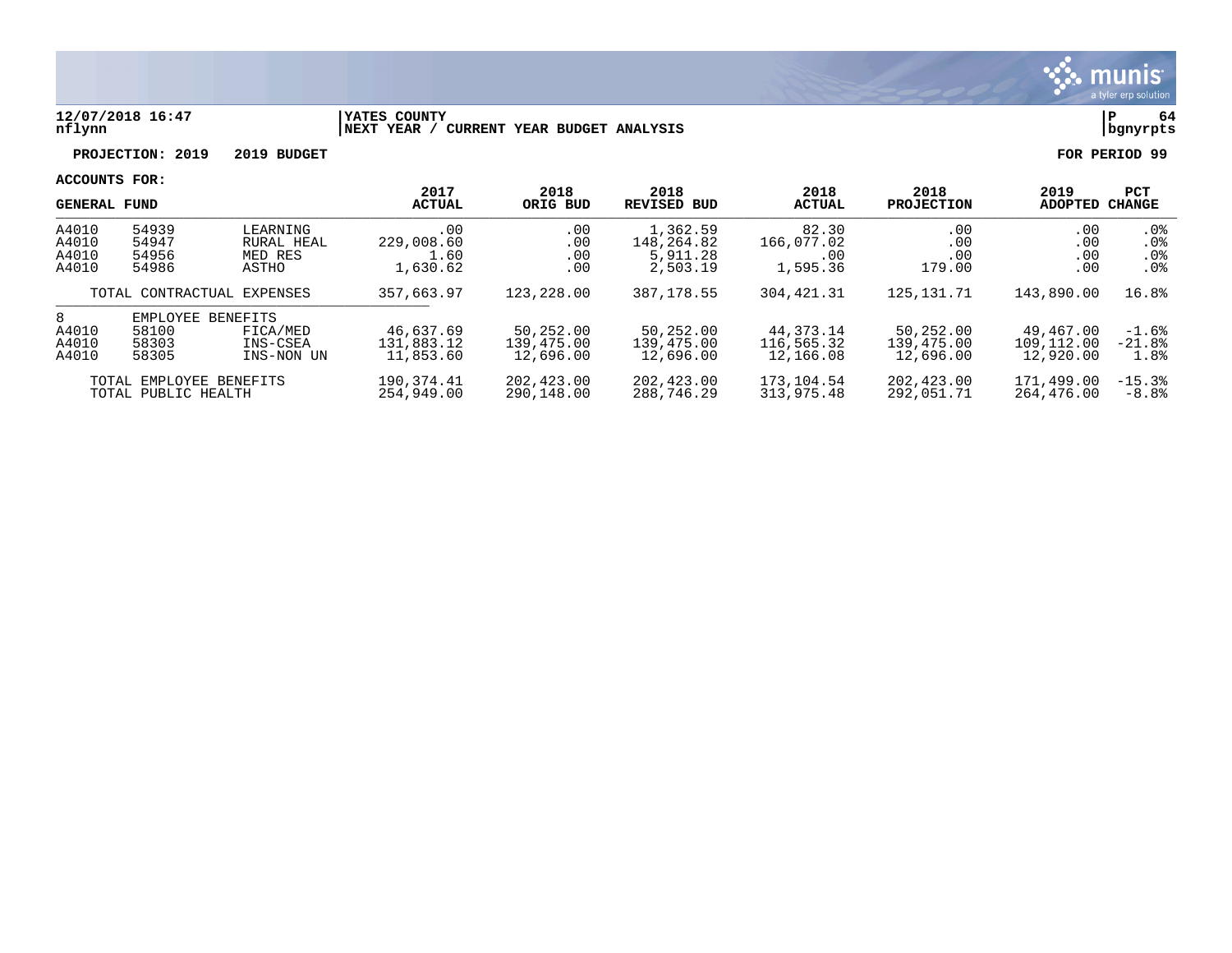|                                             |                                                    |             |                              |                              |                            |                       |                           |                        | munis<br>a tyler erp solution |
|---------------------------------------------|----------------------------------------------------|-------------|------------------------------|------------------------------|----------------------------|-----------------------|---------------------------|------------------------|-------------------------------|
| nflynn                                      | 12/07/2018 16:47                                   |             | YATES COUNTY<br> NEXT YEAR / | CURRENT YEAR BUDGET ANALYSIS |                            |                       |                           |                        | P<br>65<br>  bgnyrpts         |
|                                             | PROJECTION: 2019                                   | 2019 BUDGET |                              |                              |                            |                       |                           |                        | FOR PERIOD 99                 |
| <b>ACCOUNTS FOR:</b><br><b>GENERAL FUND</b> |                                                    |             | 2017<br><b>ACTUAL</b>        | 2018<br>ORIG BUD             | 2018<br><b>REVISED BUD</b> | 2018<br><b>ACTUAL</b> | 2018<br><b>PROJECTION</b> | 2019<br><b>ADOPTED</b> | PCT<br><b>CHANGE</b>          |
| 4042                                        | RABIES CONTROL                                     |             |                              |                              |                            |                       |                           |                        |                               |
| $\overline{0}$<br>A4042                     | REVENUES<br>43401                                  | RABIES/PH   | $-9,954.76$                  | $-10, 234.00$                | $-10, 234.00$              | $-6,658.40$           | $-10, 234.00$             | $-10, 234.00$          | $.0\%$                        |
|                                             | TOTAL REVENUES                                     |             | $-9,954.76$                  | $-10, 234.00$                | $-10, 234.00$              | $-6,658.40$           | $-10, 234.00$             | $-10, 234.00$          | .0%                           |
| 4<br>A4042                                  | CONTRACTUAL EXPENSES<br>54855                      | RABIES CNT  | 12,878.36                    | 10,000.00                    | 10,000.00                  | 8,777.32              | 10,095.00                 | 10,000.00              | $.0\%$                        |
|                                             | TOTAL CONTRACTUAL EXPENSES<br>TOTAL RABIES CONTROL |             | 12,878.36<br>2,923.60        | 10,000.00<br>$-234.00$       | 10,000.00<br>$-234.00$     | 8,777.32<br>2,118.92  | 10,095.00<br>$-139.00$    | 10,000.00<br>$-234.00$ | $.0\%$<br>.0%                 |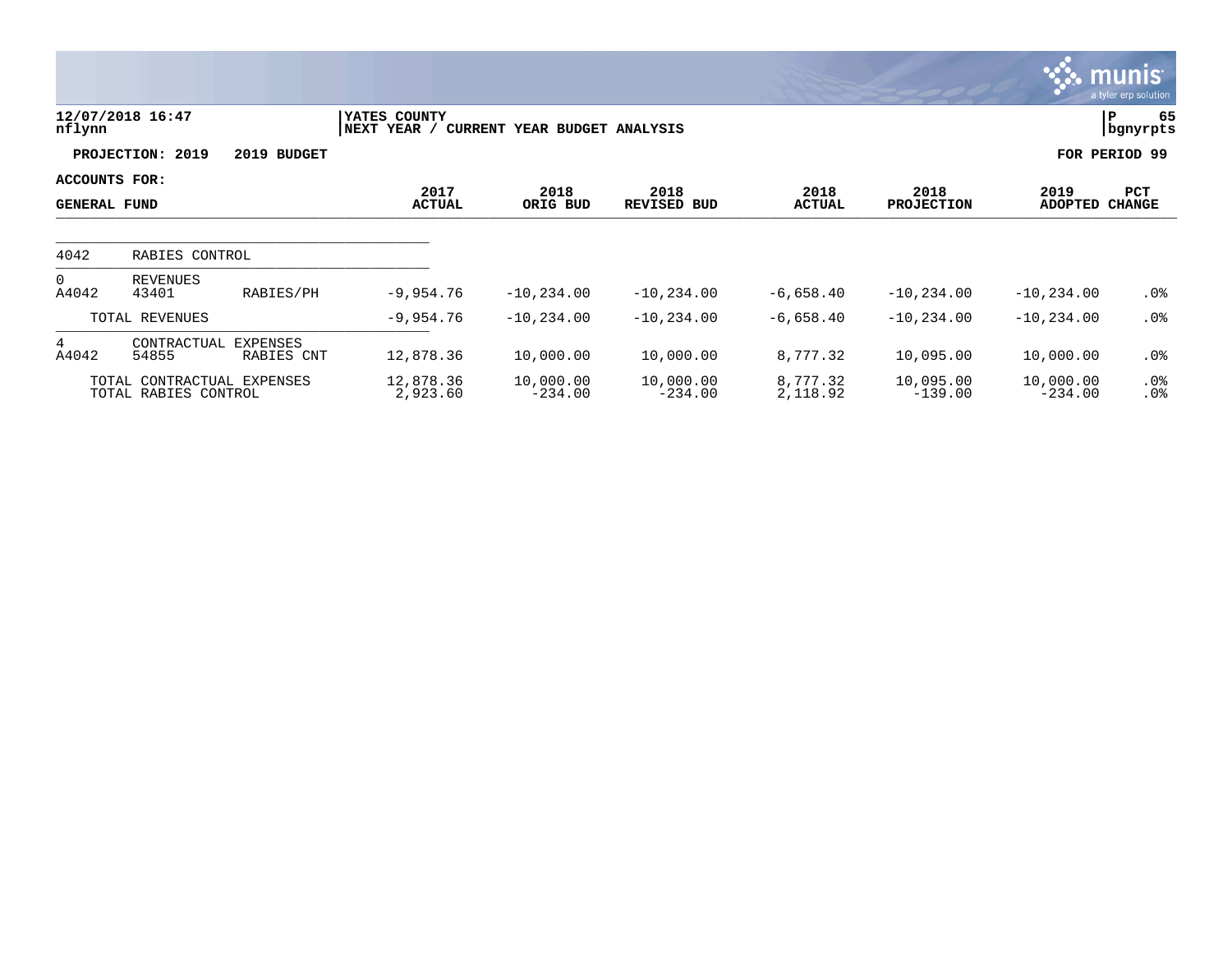|                                      |                                                            |                     |                              |                              |                            |                         |                           |                        | munis<br>a tyler erp solution |
|--------------------------------------|------------------------------------------------------------|---------------------|------------------------------|------------------------------|----------------------------|-------------------------|---------------------------|------------------------|-------------------------------|
| nflynn                               | 12/07/2018 16:47                                           |                     | YATES COUNTY<br> NEXT YEAR / | CURRENT YEAR BUDGET ANALYSIS |                            |                         |                           |                        | P<br>66<br>  bgnyrpts         |
|                                      | PROJECTION: 2019                                           | 2019 BUDGET         |                              |                              |                            |                         |                           |                        | FOR PERIOD 99                 |
| ACCOUNTS FOR:<br><b>GENERAL FUND</b> |                                                            |                     | 2017<br><b>ACTUAL</b>        | 2018<br>ORIG BUD             | 2018<br><b>REVISED BUD</b> | 2018<br><b>ACTUAL</b>   | 2018<br><b>PROJECTION</b> | 2019<br><b>ADOPTED</b> | PCT<br><b>CHANGE</b>          |
| 4054                                 | EARLY INTERVENTION SERV                                    |                     |                              |                              |                            |                         |                           |                        |                               |
| $\Omega$<br>A4054                    | <b>REVENUES</b><br>43449                                   | $PHC-EI$            | $-106, 276.37$               | $-39, 200.00$                | $-39,200.00$               | $-70,647.36$            | $-39, 200.00$             | $-41,650.00$           | 6.3%                          |
|                                      | TOTAL REVENUES                                             |                     | $-106, 276.37$               | $-39, 200.00$                | $-39,200.00$               | $-70,647.36$            | $-39, 200.00$             | $-41,650.00$           | 6.3%                          |
| 4<br>A4054                           | CONTRACTUAL<br>54102                                       | EXPENSES<br>EI SERV | 103,286.96                   | 80,000.00                    | 105,329.50                 | 104,772.26              | 84,670.50                 | 85,000.00              | 6.3%                          |
|                                      | TOTAL CONTRACTUAL EXPENSES<br>TOTAL EARLY INTERVENTION SER |                     | 103,286.96<br>$-2,989.41$    | 80,000.00<br>40,800.00       | 105,329.50<br>66,129.50    | 104,772.26<br>34,124.90 | 84,670.50<br>45,470.50    | 85,000.00<br>43,350.00 | 6.3%<br>6.3%                  |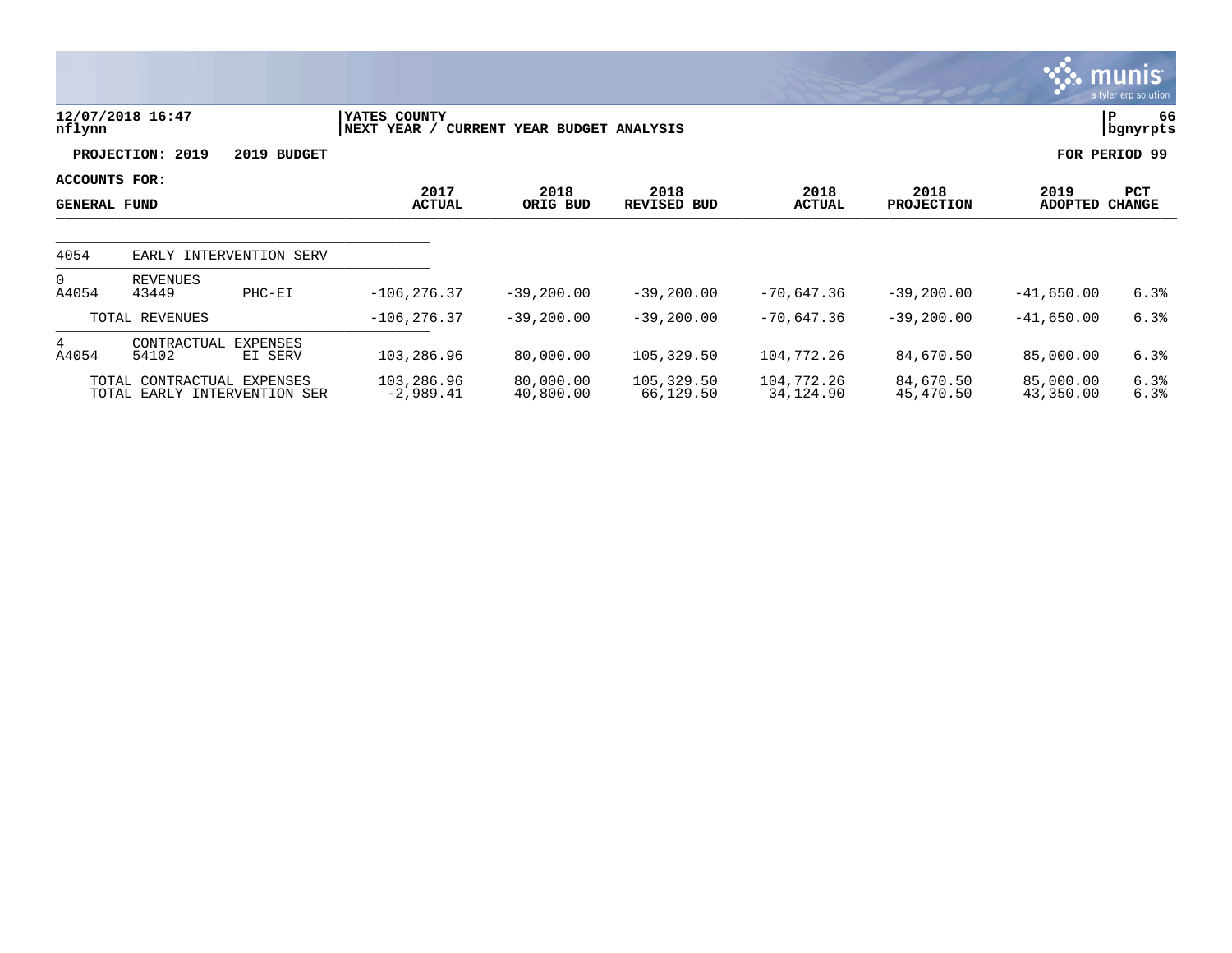|                                                                                                                                                                                        |                                                                                                                                                                                     |                                                                                                                                                                                                                                            |                                                                                                                                                                                                                                                                                                             |                                                                                                                                                                                                                                                                               |                                                                                                                                                                                                                                                                                                 |                                                                                                                                                                                                                                                                                                                |                                                                                                                                                                                                                                                                                                   |                                                                                                                                                                                                                                                                                              | <b>munis</b><br>a tyler erp solution                                                                                                                                                              |
|----------------------------------------------------------------------------------------------------------------------------------------------------------------------------------------|-------------------------------------------------------------------------------------------------------------------------------------------------------------------------------------|--------------------------------------------------------------------------------------------------------------------------------------------------------------------------------------------------------------------------------------------|-------------------------------------------------------------------------------------------------------------------------------------------------------------------------------------------------------------------------------------------------------------------------------------------------------------|-------------------------------------------------------------------------------------------------------------------------------------------------------------------------------------------------------------------------------------------------------------------------------|-------------------------------------------------------------------------------------------------------------------------------------------------------------------------------------------------------------------------------------------------------------------------------------------------|----------------------------------------------------------------------------------------------------------------------------------------------------------------------------------------------------------------------------------------------------------------------------------------------------------------|---------------------------------------------------------------------------------------------------------------------------------------------------------------------------------------------------------------------------------------------------------------------------------------------------|----------------------------------------------------------------------------------------------------------------------------------------------------------------------------------------------------------------------------------------------------------------------------------------------|---------------------------------------------------------------------------------------------------------------------------------------------------------------------------------------------------|
| nflynn                                                                                                                                                                                 | 12/07/2018 16:47                                                                                                                                                                    |                                                                                                                                                                                                                                            | <b>YATES COUNTY</b><br>NEXT YEAR / CURRENT YEAR BUDGET ANALYSIS                                                                                                                                                                                                                                             |                                                                                                                                                                                                                                                                               |                                                                                                                                                                                                                                                                                                 |                                                                                                                                                                                                                                                                                                                |                                                                                                                                                                                                                                                                                                   |                                                                                                                                                                                                                                                                                              | l P<br>67<br>  bgnyrpts                                                                                                                                                                           |
|                                                                                                                                                                                        | PROJECTION: 2019                                                                                                                                                                    | 2019 BUDGET                                                                                                                                                                                                                                |                                                                                                                                                                                                                                                                                                             |                                                                                                                                                                                                                                                                               |                                                                                                                                                                                                                                                                                                 |                                                                                                                                                                                                                                                                                                                |                                                                                                                                                                                                                                                                                                   |                                                                                                                                                                                                                                                                                              | FOR PERIOD 99                                                                                                                                                                                     |
| ACCOUNTS FOR:                                                                                                                                                                          |                                                                                                                                                                                     |                                                                                                                                                                                                                                            |                                                                                                                                                                                                                                                                                                             |                                                                                                                                                                                                                                                                               |                                                                                                                                                                                                                                                                                                 |                                                                                                                                                                                                                                                                                                                |                                                                                                                                                                                                                                                                                                   |                                                                                                                                                                                                                                                                                              |                                                                                                                                                                                                   |
| <b>GENERAL FUND</b>                                                                                                                                                                    |                                                                                                                                                                                     |                                                                                                                                                                                                                                            | 2017<br><b>ACTUAL</b>                                                                                                                                                                                                                                                                                       | 2018<br>ORIG BUD                                                                                                                                                                                                                                                              | 2018<br><b>REVISED BUD</b>                                                                                                                                                                                                                                                                      | 2018<br><b>ACTUAL</b>                                                                                                                                                                                                                                                                                          | 2018<br><b>PROJECTION</b>                                                                                                                                                                                                                                                                         | 2019<br>ADOPTED CHANGE                                                                                                                                                                                                                                                                       | PCT                                                                                                                                                                                               |
| 4320                                                                                                                                                                                   | COMMUNITY SERVICES                                                                                                                                                                  |                                                                                                                                                                                                                                            |                                                                                                                                                                                                                                                                                                             |                                                                                                                                                                                                                                                                               |                                                                                                                                                                                                                                                                                                 |                                                                                                                                                                                                                                                                                                                |                                                                                                                                                                                                                                                                                                   |                                                                                                                                                                                                                                                                                              |                                                                                                                                                                                                   |
| $\mathbf 0$<br>A4320<br>A4320<br>A4320<br>A4320<br>A4320<br>A4320<br>A4320<br>A4320<br>A4320<br>A4320<br>A4320<br>A4320<br>A4320<br>A4320<br>A4320<br>A4320<br>A4320<br>A4320<br>A4320 | REVENUES<br>41690<br>42701<br>43490<br>43492<br>43493<br>43494<br>43495<br>43496<br>43497<br>43498<br>43500<br>43503<br>43504<br>43507<br>43508<br>43509<br>43511<br>43512<br>44490 | MH GRANTS<br>PR YR RFND<br>LGU<br>COMM SUPP<br>PSYCH REHA<br>C&F<br>REINVEST<br>MR LGU<br>KIDS HOME<br>INTEGRATED<br>KENDRAS LW<br>SUPP HSNG<br>SUBS ABUSE<br>CLINICAL I<br>EMERG C&F<br>CLINIC ADU<br>HLTH HOME<br>OMH COLA<br>MH FED SAL | $-4,500.00$<br>$-9,260.00$<br>$-59,564.00$<br>$-268, 141.00$<br>$-121, 108.00$<br>$-182, 348.00$<br>$-350, 392.00$<br>$-11, 255.00$<br>$-12,743.00$<br>$-71, 228.00$<br>$-17,800.00$<br>$-59,507.00$<br>$-329,092.00$<br>$-81,776.00$<br>$-95,668.00$<br>$-7,944.00$<br>$-32,627.00$<br>.00<br>$-41,825.00$ | .00<br>.00<br>$-59,567.00$<br>$-216,684.00$<br>$-120,868.00$<br>$-181,984.00$<br>$-391,608.00$<br>$-17,481.00$<br>$-13,468.00$<br>$-71,084.00$<br>$-17,656.00$<br>$-84, 861.00$<br>$-324,746.00$<br>$-81,612.00$<br>$-95,476.00$<br>$-7,928.00$<br>$-33,312.00$<br>.00<br>.00 | $-10,857.72$<br>.00<br>$-59,567.00$<br>$-216,684.00$<br>$-120,868.00$<br>$-181,984.00$<br>$-391,608.00$<br>$-17,481.00$<br>$-13,468.00$<br>$-71,084.00$<br>$-17,656.00$<br>$-86, 211.00$<br>$-332,825.00$<br>$-81,612.00$<br>$-95,476.00$<br>$-7,928.00$<br>$-33,312.00$<br>$-16,046.00$<br>.00 | $-1,500.00$<br>.00<br>$-59,596.00$<br>$-243, 141.00$<br>$-121, 108.00$<br>$-164,612.00$<br>$-277,524.00$<br>$-11, 278.00$<br>$-10, 484.00$<br>$-71, 228.00$<br>$-17,692.00$<br>$-52,870.00$<br>$-249,619.00$<br>$-81,776.00$<br>$-220,797.00$<br>$-7,944.00$<br>$-30, 368.00$<br>$-18, 429.00$<br>$-73,644.00$ | .00<br>$.00 \,$<br>$-59,567.00$<br>$-216,684.00$<br>$-120,868.00$<br>$-181,984.00$<br>$-391,608.00$<br>$-17,481.00$<br>$-13,468.00$<br>$-71,084.00$<br>$-17,656.00$<br>$-84,861.00$<br>$-324,746.00$<br>$-81,612.00$<br>$-95,476.00$<br>$-7,928.00$<br>$-33,312.00$<br>$.00 \ \rm$<br>$.00 \ \rm$ | .00<br>.00<br>$-43, 364.00$<br>$-217, 120.00$<br>$-121, 108.00$<br>$-146,876.00$<br>$-302,735.00$<br>$-16, 232.00$<br>$-10, 484.00$<br>$-71,228.00$<br>$-17,692.00$<br>$-104, 460.00$<br>$-332,825.00$<br>$-79,188.00$<br>$-220,797.00$<br>-7,944.00<br>$-30, 368.00$<br>$-21,808.00$<br>.00 | $.0\%$<br>.0 <sub>8</sub><br>$-27.2%$<br>.2%<br>.2%<br>$-19.3%$<br>$-22.7%$<br>$-7.1%$<br>$-22.2$<br>.2%<br>.2%<br>23.1%<br>2.5%<br>$-3.0%$<br>131.3%<br>.2%<br>$-8.8%$<br>.0 <sub>8</sub><br>.0% |
|                                                                                                                                                                                        | TOTAL REVENUES                                                                                                                                                                      |                                                                                                                                                                                                                                            |                                                                                                                                                                                                                                                                                                             |                                                                                                                                                                                                                                                                               | $-1,756,778.00$ $-1,718,335.00$ $-1,754,667.72$ $-1,713,610.00$ $-1,718,335.00$ $-1,744,229.00$                                                                                                                                                                                                 |                                                                                                                                                                                                                                                                                                                |                                                                                                                                                                                                                                                                                                   |                                                                                                                                                                                                                                                                                              | 1.5%                                                                                                                                                                                              |
| $\mathbf{1}$<br>A4320<br>A4320<br>A4320                                                                                                                                                | PERSONAL SERVICES<br>51212<br>51302<br>51605                                                                                                                                        | FISC ADM<br>SGL PT ACC<br>DEP COMM S                                                                                                                                                                                                       | 20,717.40<br>48,853.30<br>73, 185.04                                                                                                                                                                                                                                                                        | 4,818.00<br>48,640.00<br>73,185.00                                                                                                                                                                                                                                            | 14,414.36<br>49,612.80<br>74,648.70                                                                                                                                                                                                                                                             | 14,661.89<br>45,469.68<br>68,642.88                                                                                                                                                                                                                                                                            | 4,818.00<br>48,640.00<br>73,185.00                                                                                                                                                                                                                                                                | 49,613.00<br>74,649.00                                                                                                                                                                                                                                                                       | $.00 - 100.0$<br>2.0%<br>2.0%                                                                                                                                                                     |
|                                                                                                                                                                                        | TOTAL PERSONAL SERVICES                                                                                                                                                             |                                                                                                                                                                                                                                            | 142,755.74                                                                                                                                                                                                                                                                                                  | 126,643.00                                                                                                                                                                                                                                                                    | 138,675.86                                                                                                                                                                                                                                                                                      | 128,774.45                                                                                                                                                                                                                                                                                                     | 126,643.00                                                                                                                                                                                                                                                                                        | 124,262.00                                                                                                                                                                                                                                                                                   | $-1.9%$                                                                                                                                                                                           |
| $\overline{4}$<br>A4320<br>A4320<br>A4320<br>A4320<br>A4320<br>A4320<br>A4320<br>A4320<br>A4320                                                                                        | CONTRACTUAL EXPENSES<br>54010<br>54011<br>54015<br>54054<br>54252<br>54253<br>54257<br>54258<br>54260                                                                               | CLER HELP<br>CONSULTANT<br>COST ALLOC<br>SP ENTRY<br>CCSI<br>CO HLTH GR<br>DROP IN<br>FAM SUPP<br>HOME INTER                                                                                                                               | 4,871.02<br>3,125.00<br>467.00<br>8,916.00<br>7,655.49<br>12,756.99<br>24,740.00<br>47,319.00<br>146,620.00                                                                                                                                                                                                 | 21,104.00<br>9,943.00<br>500.00<br>10,100.00<br>10,558.00<br>.00<br>25,068.00<br>47,319.00<br>113,926.00                                                                                                                                                                      | 11,598.30<br>9,943.00<br>505.70<br>19,350.00<br>10,558.00<br>707.98<br>25,403.00<br>48,673.00<br>248,547.00                                                                                                                                                                                     | 4,720.51<br>625.00<br>505.70<br>8,694.00<br>7,982.46<br>.00<br>25,044.00<br>48,673.00<br>246,394.00                                                                                                                                                                                                            | 21,745.19<br>9,943.00<br>500.00<br>10,100.00<br>11,054.08<br>.00<br>25,068.00<br>47,319.00<br>113,926.00                                                                                                                                                                                          | 7,500.00<br>12,943.00<br>506.00<br>9,200.00<br>10,558.00<br>.00<br>24,709.00<br>48,673.00<br>246,394.00                                                                                                                                                                                      | $-64.5%$<br>30.2%<br>1.2%<br>$-8.9%$<br>.0%<br>$.0\%$<br>$-1.4%$<br>2.9%<br>116.3%                                                                                                                |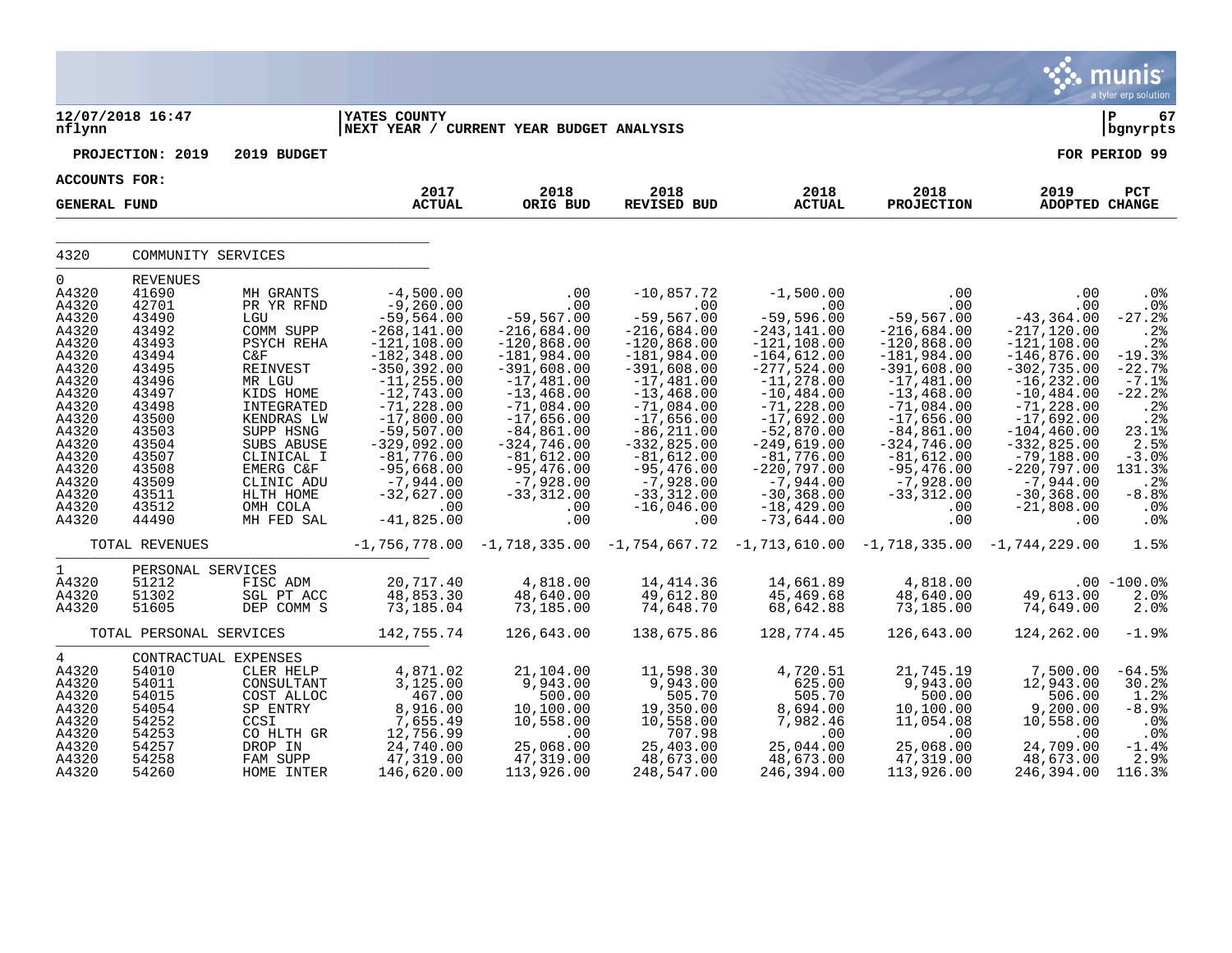

### **12/07/2018 16:47 |YATES COUNTY |P 68 nflynn |NEXT YEAR / CURRENT YEAR BUDGET ANALYSIS |bgnyrpts**

**PROJECTION: 2019 2019 BUDGET FOR PERIOD 99**

| <b>GENERAL FUND</b> |                          |                            | 2017<br><b>ACTUAL</b>    | 2018<br>ORIG BUD        | 2018<br>REVISED BUD          | 2018<br><b>ACTUAL</b>   | 2018<br><b>PROJECTION</b> | 2019<br><b>ADOPTED CHANGE</b> | <b>PCT</b>      |
|---------------------|--------------------------|----------------------------|--------------------------|-------------------------|------------------------------|-------------------------|---------------------------|-------------------------------|-----------------|
| A4320<br>A4320      | 54261<br>54262           | ICM-ADULT<br>KENDRAS LA    | 643.25<br>7.09           | 6,732.00<br>16,304.00   | 2,736.00<br>928.00           | 943.91<br>68.24         | 6,732.00<br>16,304.00     | 6,736.00                      | .1%<br>8.5%     |
| A4320               | 54264                    | LOC-YTH                    | 29,463.00                | 29,398.00               | 29,529.00                    | 29,529.00               | 29,398.00                 | 17,692.00<br>29,529.00        | $.4\%$          |
| A4320               | 54265                    | EMPL-ADULT                 | 3,043.32                 | 3,014.00                | 3,014.00                     | 3,034.77                | 5,268.38                  | 3,014.00                      | .0%             |
| A4320               | 54266                    | EMP-YTH                    | 5,953.95                 | 7,218.00                | 7,218.00                     | 5,487.99                | 8,429.11                  | 7,218.00                      | .0 <sub>8</sub> |
| A4320               | 54267                    | MICA                       | 4,248.00                 | 3,352.00                | 3,352.00                     | 838.00                  | 3,352.00                  | 3,352.00                      | .0%             |
| A4320               | 54268                    | OUTREACH                   | 59,672.00                | 216,171.00              | 158,408.00                   | 167,721.33              | 216,171.00                | 109,354.00                    | $-49.4%$        |
| A4320               | 54270                    | RECREATN                   | 37,665.00                | 37,665.00               | 38,786.00                    | 38,225.00               | 37,665.00                 | 38,227.00                     | 1.5%            |
| A4320               | 54272                    | RESPITE                    | 23,694.28                | 30,240.00               | 30,240.00                    | 27,391.21               | 30,240.00                 | 30,240.00                     | $.0\%$          |
| A4320               | 54274                    | SOCIAL                     | 58,970.00                | 58,970.00               | 62,599.00                    | 60,785.00               | 58,970.00                 | 60,785.00                     | 3.1%            |
| A4320               | 54276                    | SUPP HSG                   | 110,528.00               | 78,541.00               | 105,241.00                   | 103,891.00              | 78,541.00                 | 104,460.00                    | 33.0%           |
| A4320               | 54277                    | VOCATION                   | 119,037.50               | 237,691.00              | 246,581.00                   | 238,075.00              | 356,728.50                | 246,581.00                    | 3.7%            |
| A4320               | 54278                    | CASE MGMT                  | .00                      | 26,578.00               | .00                          | .00                     | 26,578.00                 |                               | $.00 - 100.0$   |
| A4320               | 54279                    | ICM-YTH                    | 6,089.22                 | 13,468.00               | 8,936.00                     | 5,063.72                | 13,616.11                 | 10,484.00                     | $-22.2%$        |
| A4320               | 54280                    | <b>DRUGS</b>               | .00                      | 1,352.00                | 1,352.00                     | 443.57                  | 1,352.00                  | 1,352.00                      | $.0\%$          |
| A4320               | 54282                    | SUIC PREV                  | 5,587.26                 | 6, 153.00               | 16,202.74                    | 2,705.99                | 6, 253.00                 |                               | $.00 - 100.0$   |
| A4320               | 54283                    | PREV SUBS                  | 244,526.00               | 237,585.00              | 243,613.00                   | 243,613.00              | 237,585.00                | 243,613.00                    | 2.5%            |
| A4320               | 54284                    | <b>SCHL PROG</b>           | 110,436.00               | 51,480.00               | 51,480.00                    | 45,100.00               | 51,480.00                 | 51,480.00                     | $.0\%$          |
| A4320<br>A4320      | 54288<br>54289           | SUBS ABUSE                 | 85,992.00                | 87,161.00               | 89,212.00                    | 89,212.00<br>164,233.00 | 87,161.00                 | 89,212.00                     | 2.4%<br>$.0\%$  |
| A4320               | 54293                    | MH CLIN TX<br>CRISIS OUT   | 164,233.00<br>23, 235.00 | 164,233.00<br>22,885.00 | 164,233.00<br>24,562.00      | 23,899.00               | 164,233.00<br>22,885.00   | 164,233.00<br>23,899.00       | 4.4%            |
| A4320               | 54294                    | HLTH HOME                  | 25,891.00                | 26,576.00               | 23,770.00                    | 23,632.00               | 26,576.00                 | 23,770.00                     | $-10.6%$        |
| A4320               | 54470                    | SUPP:OFF                   | 210.85                   | 350.00                  | 273.50                       | 18.45                   | 350.00                    | 350.00                        | .0%             |
| A4320               | 54507                    | COPIER CHR                 | 330.45                   | 300.00                  | 300.00                       | 230.65                  | 300.00                    | 350.00                        | 16.7%           |
| A4320               | 54515                    | POSTAGE                    | 77.15                    | 75.00                   | 75.00                        | 49.14                   | 75.00                     | 75.00                         | $.0\%$          |
| A4320               | 54653                    | GASOLINE                   | 231.23                   | 500.00                  | 700.00                       | 558.15                  | 500.00                    |                               | $.00 - 100.0$   |
| A4320               | 54654                    | MILEAGE                    | .00                      | .00                     | .00                          | .00                     | .00                       | 5,000.00                      | .0%             |
| A4320               | 54660                    | TRAVEL EXP                 | 58.49                    | 1,100.00                | 438.00                       | 70.38                   | 1,104.06                  | 300.00                        | $-72.7%$        |
| A4320               | 54661                    | VEH MAINT                  | .00                      | .00                     | 462.00                       | 267.54                  | .00                       | .00                           | $.0\%$          |
| A4320               | 54682                    | TEL/FAX                    | 115.70                   | 400.00                  | 400.00                       | 88.90                   | 400.00                    | 250.00                        | $-37.5%$        |
| A4320               | 54907                    | DUES                       | 1,508.00                 | 1,554.00                | 1,554.00                     | 1,553.24                | 1,554.00                  | 1,600.00                      | 3.0%            |
| A4320               | 54916                    | PUBLICATN                  | 408.29                   | 300.00                  | 376.50                       | 376.50                  | 300.00                    |                               | $.00 - 100.0$   |
|                     |                          | TOTAL CONTRACTUAL EXPENSES | 1,378,325.53             |                         | 1,605,864.00    1,691,857.72 | 1,619,744.35            | 1,729,756.43              | 1,633,639.00                  | 1.7%            |
| 8                   | EMPLOYEE BENEFITS        |                            |                          |                         |                              |                         |                           |                               |                 |
| A4320               | 58100                    | FICA/MED                   | 10,920.94                | 9,689.00                | 9,882.76                     | 9,851.32                | 9,689.00                  | 9,507.00                      | $-1.9%$         |
|                     | TOTAL EMPLOYEE BENEFITS  |                            | 10,920.94                | 9,689.00                | 9,882.76                     | 9,851.32                | 9,689.00                  | 9.507.00                      | $-1.9%$         |
|                     | TOTAL COMMUNITY SERVICES |                            | $-224,775.79$            | 23,861.00               | 85,748.62                    | 44,760.12               | 147,753.43                | 23,179.00                     | $-2.9%$         |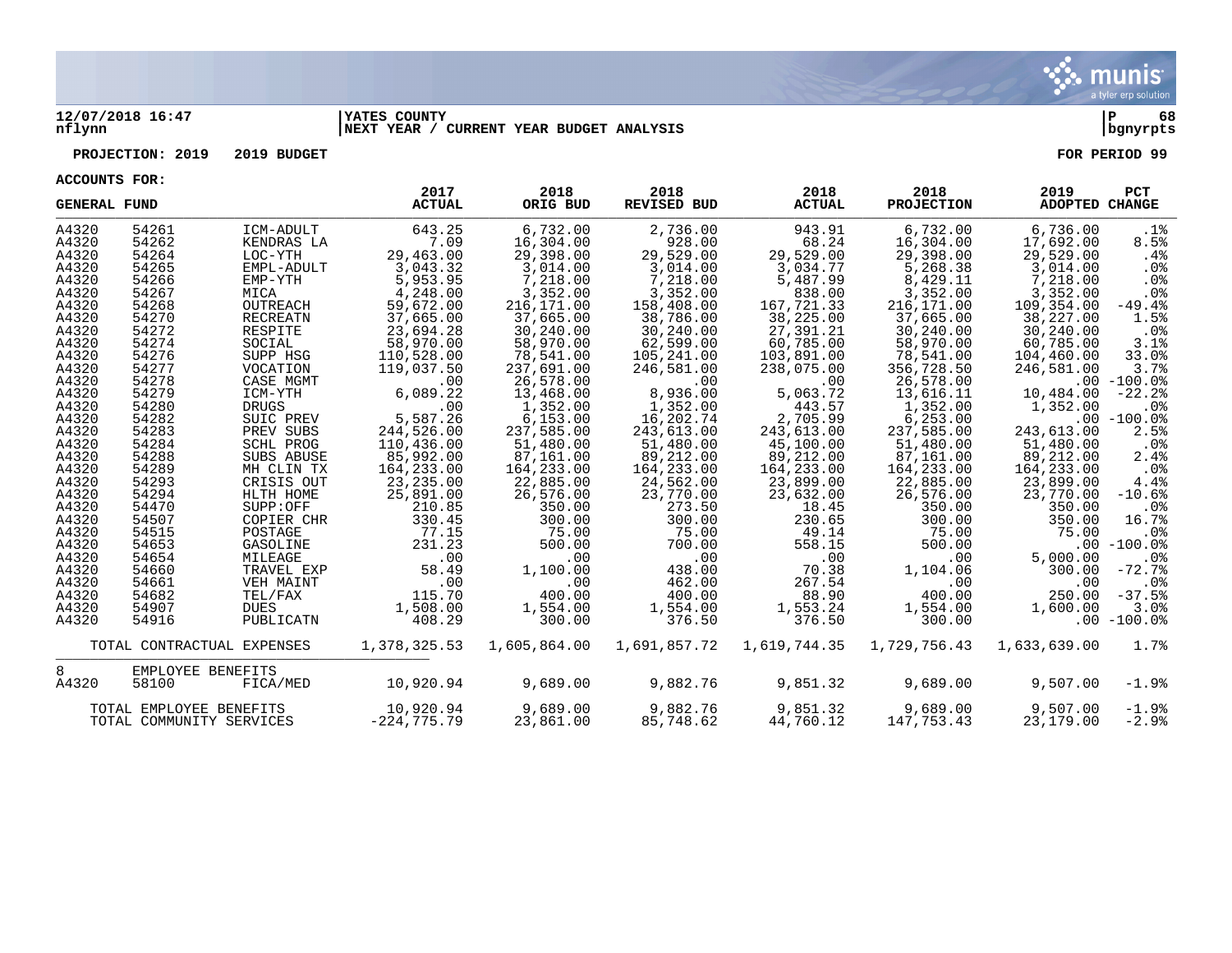|                               |                                                            |                                |                              |                      |                        |                           |                        | <b>Communis</b><br>a tyler erp solution |
|-------------------------------|------------------------------------------------------------|--------------------------------|------------------------------|----------------------|------------------------|---------------------------|------------------------|-----------------------------------------|
| nflynn                        | 12/07/2018 16:47                                           | YATES COUNTY<br>YEAR /<br>NEXT | CURRENT YEAR BUDGET ANALYSIS |                      |                        |                           |                        | 69<br>P<br>  bgnyrpts                   |
|                               | PROJECTION: 2019<br>2019 BUDGET                            |                                |                              |                      |                        |                           |                        | FOR PERIOD 99                           |
| ACCOUNTS FOR:<br>GENERAL FUND |                                                            | 2017<br><b>ACTUAL</b>          | 2018<br>ORIG BUD             | 2018<br>REVISED BUD  | 2018<br><b>ACTUAL</b>  | 2018<br><b>PROJECTION</b> | 2019<br><b>ADOPTED</b> | PCT<br><b>CHANGE</b>                    |
| 4330                          | CS SCHOOL BASED COUNSELOR                                  |                                |                              |                      |                        |                           |                        |                                         |
| $4\overline{ }$<br>A4330      | CONTRACTUAL EXPENSES<br>54251<br>ARC                       | .00                            | 5,000.00                     | 5,000.00             | 10,000.00              | 10,000.00                 | 5,000.00               | .0%                                     |
|                               | TOTAL CONTRACTUAL EXPENSES<br>TOTAL CS SCHOOL BASED COUNSE | .00<br>.00                     | 5,000.00<br>5,000.00         | 5,000.00<br>5,000.00 | 10,000.00<br>10,000.00 | 10,000.00<br>10,000.00    | 5,000.00<br>5,000.00   | $.0\%$<br>.0%                           |

**SOF**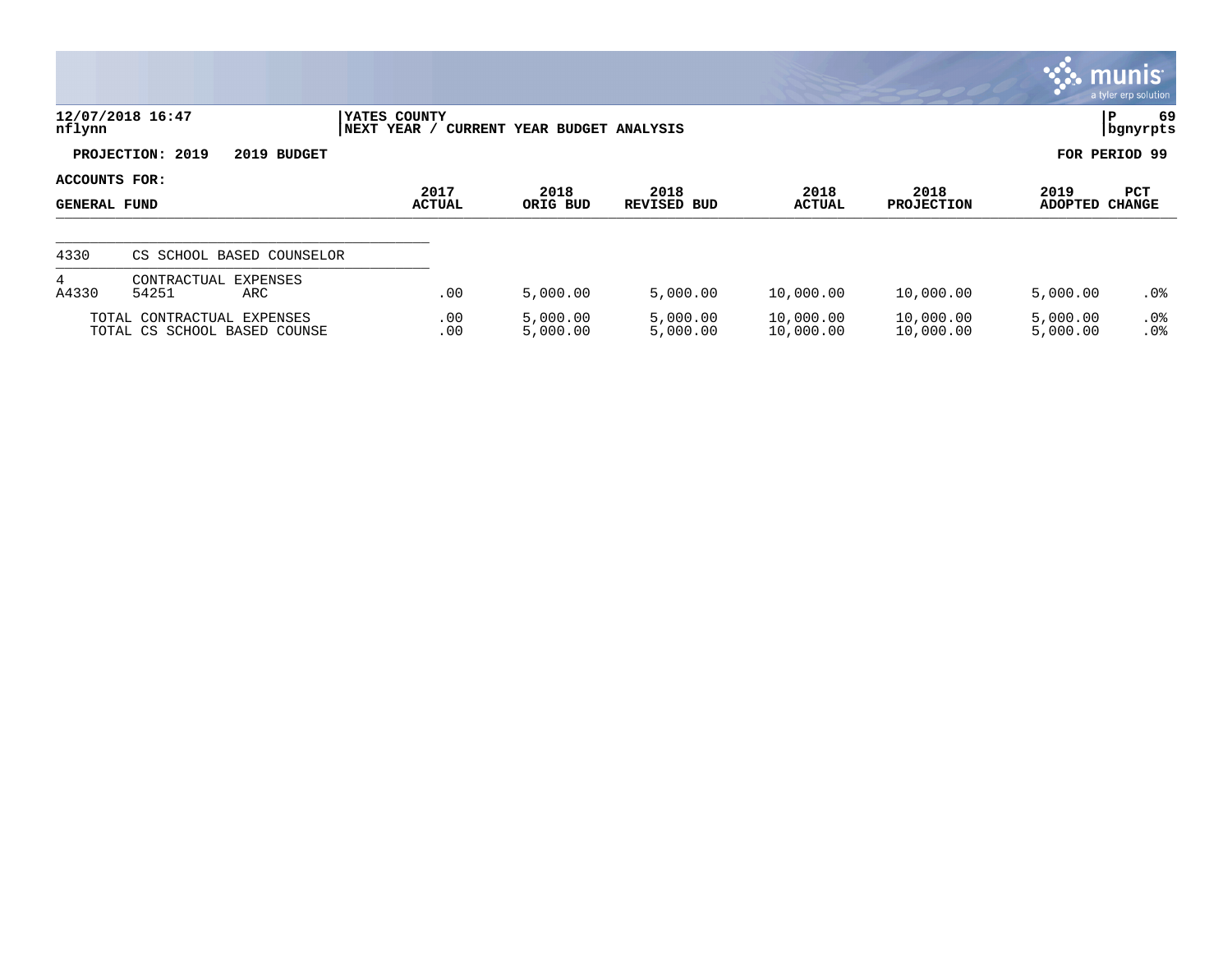|                                             |                                                |                             |                              |                            |                       |                           |                        | $\mathbb{C}$ munis<br>a tyler erp solution |
|---------------------------------------------|------------------------------------------------|-----------------------------|------------------------------|----------------------------|-----------------------|---------------------------|------------------------|--------------------------------------------|
| nflynn                                      | 12/07/2018 16:47                               | YATES COUNTY<br>NEXT YEAR / | CURRENT YEAR BUDGET ANALYSIS |                            |                       |                           |                        | 70<br>P<br>  bgnyrpts                      |
|                                             | PROJECTION: 2019<br>2019 BUDGET                |                             |                              |                            |                       |                           |                        | FOR PERIOD 99                              |
| <b>ACCOUNTS FOR:</b><br><b>GENERAL FUND</b> |                                                | 2017<br><b>ACTUAL</b>       | 2018<br>ORIG BUD             | 2018<br><b>REVISED BUD</b> | 2018<br><b>ACTUAL</b> | 2018<br><b>PROJECTION</b> | 2019<br><b>ADOPTED</b> | PCT<br><b>CHANGE</b>                       |
| 4540                                        | AMBULANCE                                      |                             |                              |                            |                       |                           |                        |                                            |
| 4<br>A4540                                  | CONTRACTUAL<br>EXPENSES<br>54219<br>MERCY FLGT | .00                         | 2,500.00                     | 2,500.00                   | .00                   | 2,500.00                  | 5,000.00               | $100.0$ $%$                                |
|                                             | TOTAL CONTRACTUAL EXPENSES<br>TOTAL AMBULANCE  | .00<br>.00                  | 2,500.00<br>2,500.00         | 2,500.00<br>2,500.00       | .00<br>.00            | 2,500.00<br>2,500.00      | 5,000.00<br>5,000.00   | 100.0%<br>100.0%                           |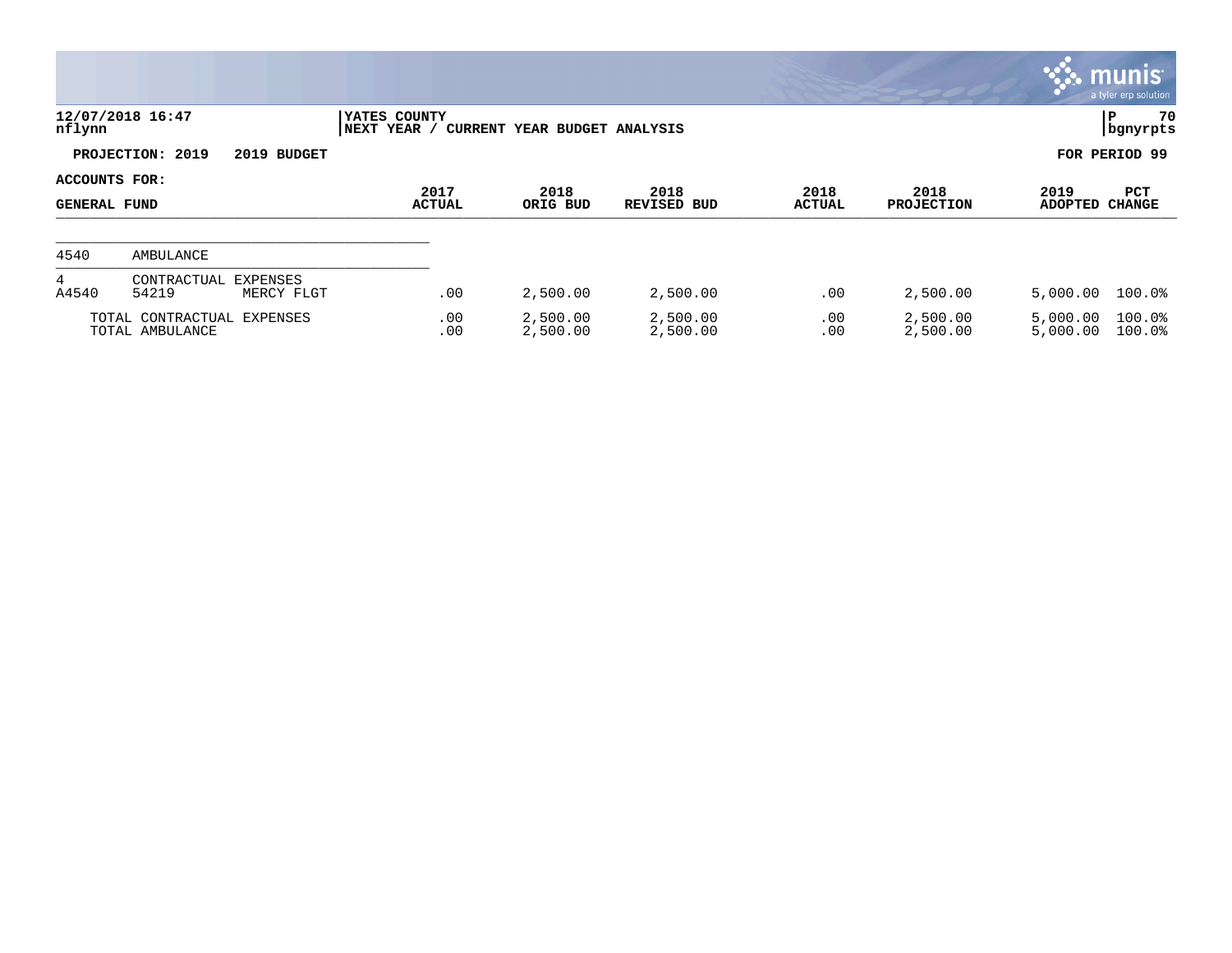|                                                                                                                                                                                                                                      |                                                                                                                                                                                                                                           |                                                                                                                                                                                                                                                                                                        |                                                                                                                                                                                                                                                                                                                             |                                                                                                                                                                                                                                                                                                                      |                                                                                                                                                                                                                                                                                                                    |                                                                                                                                                                                                                                                                                                                      |                                                                                                                                                                                                                                                                                                                  |                                                                                                                                                                                                                                                                                                                  | munis<br>a tyler erp solution                                                                                                                                                                          |
|--------------------------------------------------------------------------------------------------------------------------------------------------------------------------------------------------------------------------------------|-------------------------------------------------------------------------------------------------------------------------------------------------------------------------------------------------------------------------------------------|--------------------------------------------------------------------------------------------------------------------------------------------------------------------------------------------------------------------------------------------------------------------------------------------------------|-----------------------------------------------------------------------------------------------------------------------------------------------------------------------------------------------------------------------------------------------------------------------------------------------------------------------------|----------------------------------------------------------------------------------------------------------------------------------------------------------------------------------------------------------------------------------------------------------------------------------------------------------------------|--------------------------------------------------------------------------------------------------------------------------------------------------------------------------------------------------------------------------------------------------------------------------------------------------------------------|----------------------------------------------------------------------------------------------------------------------------------------------------------------------------------------------------------------------------------------------------------------------------------------------------------------------|------------------------------------------------------------------------------------------------------------------------------------------------------------------------------------------------------------------------------------------------------------------------------------------------------------------|------------------------------------------------------------------------------------------------------------------------------------------------------------------------------------------------------------------------------------------------------------------------------------------------------------------|--------------------------------------------------------------------------------------------------------------------------------------------------------------------------------------------------------|
| 12/07/2018 16:47<br>nflynn                                                                                                                                                                                                           |                                                                                                                                                                                                                                           |                                                                                                                                                                                                                                                                                                        | <b>YATES COUNTY</b><br>NEXT YEAR / CURRENT YEAR BUDGET ANALYSIS                                                                                                                                                                                                                                                             |                                                                                                                                                                                                                                                                                                                      |                                                                                                                                                                                                                                                                                                                    |                                                                                                                                                                                                                                                                                                                      |                                                                                                                                                                                                                                                                                                                  |                                                                                                                                                                                                                                                                                                                  | l P<br>71<br>bgnyrpts                                                                                                                                                                                  |
|                                                                                                                                                                                                                                      | PROJECTION: 2019                                                                                                                                                                                                                          | 2019 BUDGET                                                                                                                                                                                                                                                                                            |                                                                                                                                                                                                                                                                                                                             |                                                                                                                                                                                                                                                                                                                      |                                                                                                                                                                                                                                                                                                                    |                                                                                                                                                                                                                                                                                                                      |                                                                                                                                                                                                                                                                                                                  |                                                                                                                                                                                                                                                                                                                  | FOR PERIOD 99                                                                                                                                                                                          |
| <b>ACCOUNTS FOR:</b>                                                                                                                                                                                                                 |                                                                                                                                                                                                                                           |                                                                                                                                                                                                                                                                                                        |                                                                                                                                                                                                                                                                                                                             |                                                                                                                                                                                                                                                                                                                      |                                                                                                                                                                                                                                                                                                                    |                                                                                                                                                                                                                                                                                                                      |                                                                                                                                                                                                                                                                                                                  |                                                                                                                                                                                                                                                                                                                  |                                                                                                                                                                                                        |
| <b>GENERAL FUND</b>                                                                                                                                                                                                                  |                                                                                                                                                                                                                                           |                                                                                                                                                                                                                                                                                                        | 2017<br><b>ACTUAL</b>                                                                                                                                                                                                                                                                                                       | 2018<br>ORIG BUD                                                                                                                                                                                                                                                                                                     | 2018<br><b>REVISED BUD</b>                                                                                                                                                                                                                                                                                         | 2018<br><b>ACTUAL</b>                                                                                                                                                                                                                                                                                                | 2018<br><b>PROJECTION</b>                                                                                                                                                                                                                                                                                        | 2019<br><b>ADOPTED CHANGE</b>                                                                                                                                                                                                                                                                                    | PCT                                                                                                                                                                                                    |
| 6010                                                                                                                                                                                                                                 |                                                                                                                                                                                                                                           | SOC SERVCS ADMINISTRATION                                                                                                                                                                                                                                                                              |                                                                                                                                                                                                                                                                                                                             |                                                                                                                                                                                                                                                                                                                      |                                                                                                                                                                                                                                                                                                                    |                                                                                                                                                                                                                                                                                                                      |                                                                                                                                                                                                                                                                                                                  |                                                                                                                                                                                                                                                                                                                  |                                                                                                                                                                                                        |
| $\mathbf 0$<br>A6010<br>A6010<br>A6010<br>A6010<br>A6010<br>A6010<br>A6010<br>A6010<br>A6010                                                                                                                                         | <b>REVENUES</b><br>41810<br>41811<br>42701<br>43610<br>43654<br>44089<br>44610<br>44615<br>44655                                                                                                                                          | REPAY ADM<br>INCENTIVES<br>PR YR RFND<br>SS ADM<br>CH CARE RE<br>OTHER FED<br>SS ADM<br>FFFS<br>DAY CARE                                                                                                                                                                                               | $-16, 346.89$<br>$-16,989.93$<br>.00<br>$-1,064,115.00$<br>$-26, 354.00$<br>.00<br>$-1, 351, 934.00$<br>$-710,788.00$<br>$-74, 734.00$                                                                                                                                                                                      | $-14,000.00$<br>$-15,000.00$<br>.00<br>$-861,969.00$<br>$-30,000.00$<br>.00<br>$-1, 201, 969.00$<br>$-374,000.00$<br>$-64,000.00$                                                                                                                                                                                    | $-14,000.00$<br>$-15,000.00$<br>.00<br>$-882,593.00$<br>$-30,000.00$<br>.00<br>$-1, 219, 141.00$<br>$-374,000.00$<br>$-64,000.00$                                                                                                                                                                                  | $-13,534.01$<br>$-13,717.76$<br>$-3,051.91$<br>$-679, 605.00$<br>$-15,639.00$<br>$-125,560.00$<br>$-1,002,333.00$<br>$-183, 271.00$<br>$-51,877.00$                                                                                                                                                                  | $-14,000.00$<br>$-15,000.00$<br>$.00 \ \rm$<br>$-861,969.00$<br>$-30,000.00$<br>.00<br>$-1, 201, 969.00$<br>$-374,000.00$<br>$-64,000.00$                                                                                                                                                                        | $-14,000.00$<br>$-12,000.00$<br>.00<br>$-958,646.00$<br>$-30,000.00$<br>.00<br>$-1,341,009.00$<br>$-418,978.00$<br>$-75,045.00$                                                                                                                                                                                  | .0%<br>$-20.0%$<br>$.0\%$<br>11.2%<br>.0%<br>.0%<br>11.6%<br>12.0%<br>17.3%                                                                                                                            |
|                                                                                                                                                                                                                                      | TOTAL REVENUES                                                                                                                                                                                                                            |                                                                                                                                                                                                                                                                                                        |                                                                                                                                                                                                                                                                                                                             |                                                                                                                                                                                                                                                                                                                      |                                                                                                                                                                                                                                                                                                                    | $-3,261,261.82$ $-2,560,938.00$ $-2,598,734.00$ $-2,088,588.68$ $-2,560,938.00$ $-2,849,678.00$                                                                                                                                                                                                                      |                                                                                                                                                                                                                                                                                                                  |                                                                                                                                                                                                                                                                                                                  | 11.3%                                                                                                                                                                                                  |
| $\mathbf{1}$<br>A6010<br>A6010<br>A6010<br>A6010<br>A6010<br>A6010<br>A6010<br>A6010<br>A6010<br>A6010<br>A6010<br>A6010<br>A6010<br>A6010<br>A6010<br>A6010<br>A6010<br>A6010<br>A6010<br>A6010<br>A6010<br>A6010<br>A6010<br>A6010 | PERSONAL SERVICES<br>51052<br>51102<br>51125<br>51200<br>51201<br>51202<br>51203<br>51212<br>51220<br>51247<br>51270<br>51271<br>51301<br>51351<br>51352<br>51353<br>51354<br>51355<br>51356<br>51357<br>51359<br>51360<br>51361<br>51362 | COMMISS-DS<br>DIR SERV<br>DIR INC MA<br>ACCT CL TY<br>$\mathtt{ACT}$<br>ACT<br>ACT<br>FISC ADM<br>CLERK<br>REC/TYPIST<br>SR ACT<br>SR ACT<br>E&T SUPERV<br>SENIOR CW<br>CASE WORK<br>CASE WORK<br>CASE WORK<br>CASE WORK<br>CASE WORK<br>CASE WORK<br>CASE WORK<br>CASE WORK<br>CASE WORK<br>CASE WORK | 66,570.00<br>58,804.00<br>58,804.00<br>33,744.49<br>33,924.80<br>28,922.04<br>24, 337.60<br>46,209.88<br>2,251.20<br>32,705.48<br>38, 303. 16<br>33, 252.70<br>50, 741.62<br>57, 639.48<br>49,740.63<br>50,050.08<br>46,537.45<br>49,740.62<br>42, 281.73<br>48,835.13<br>47,940.93<br>45,845.66<br>47,369.00<br>42, 474.40 | 66,570.00<br>58,804.00<br>58,804.00<br>37,582.00<br>34,732.00<br>32,558.00<br>32,139.00<br>47,320.00<br>$\sim 00$<br>33,489.00<br>39,372.00<br>34,833.00<br>52,265.00<br>59,013.00<br>50,937.00<br>51,906.00<br>48,057.00<br>50,937.00<br>48,560.00<br>50,937.00<br>50,179.00<br>48,074.00<br>46,841.00<br>51,906.00 | 67,901.40<br>59,980.08<br>59,980.08<br>26,562.90<br>34,732.00<br>32,558.00<br>32, 139.00<br>47,320.00<br>.00<br>33,489.00<br>39, 372.00<br>34,833.00<br>52, 265.00<br>59,013.00<br>50,937.00<br>51,906.00<br>48,057.00<br>50,937.00<br>48,560.00<br>50,937.00<br>50, 179.00<br>48,074.00<br>46,841.00<br>51,906.00 | 62,437.72<br>55, 153.91<br>55, 153.89<br>16,851.47<br>31,936.85<br>29,923.63<br>29,540.59<br>43,512.03<br>.00<br>30,794.41<br>36,204.09<br>32,002.88<br>47,990.90<br>48,756.85<br>46,838.40<br>47,728.88<br>43, 333.02<br>45, 744.11<br>43,814.40<br>46,838.40<br>44,803.61<br>42, 123. 18<br>43,007.16<br>39,564.86 | 66,570.00<br>58,804.00<br>58,804.00<br>37,582.00<br>34,732.00<br>32,558.00<br>32,139.00<br>47,320.00<br>.00<br>33,489.00<br>39,372.00<br>34,833.00<br>52, 265.00<br>59, 013.00<br>50,937.00<br>51,906.00<br>48,057.00<br>50,937.00<br>48,560.00<br>50,937.00<br>50,179.00<br>48,074.00<br>46,841.00<br>51,906.00 | 67,902.00<br>59,981.00<br>59,981.00<br>32,783.00<br>35,426.00<br>33,750.00<br>33,296.00<br>48,270.00<br>.00<br>34,165.00<br>40,158.00<br>36, 237.00<br>54,461.00<br>60, 200.00<br>51,960.00<br>52,947.00<br>48,255.00<br>51,960.00<br>49,525.00<br>51,960.00<br>51,960.00<br>50,182.00<br>48,929.00<br>48,766.00 | 2.0%<br>2.0%<br>2.0%<br>$-12.8%$<br>2.0%<br>3.7%<br>3.6%<br>2.0%<br>.0%<br>2.0%<br>2.0%<br>4.0%<br>$\frac{4.2}{2.0}$<br>2.0%<br>2.0%<br>.4%<br>2.0%<br>2.0%<br>2.0%<br>3.5%<br>4.4%<br>4.5%<br>$-6.0%$ |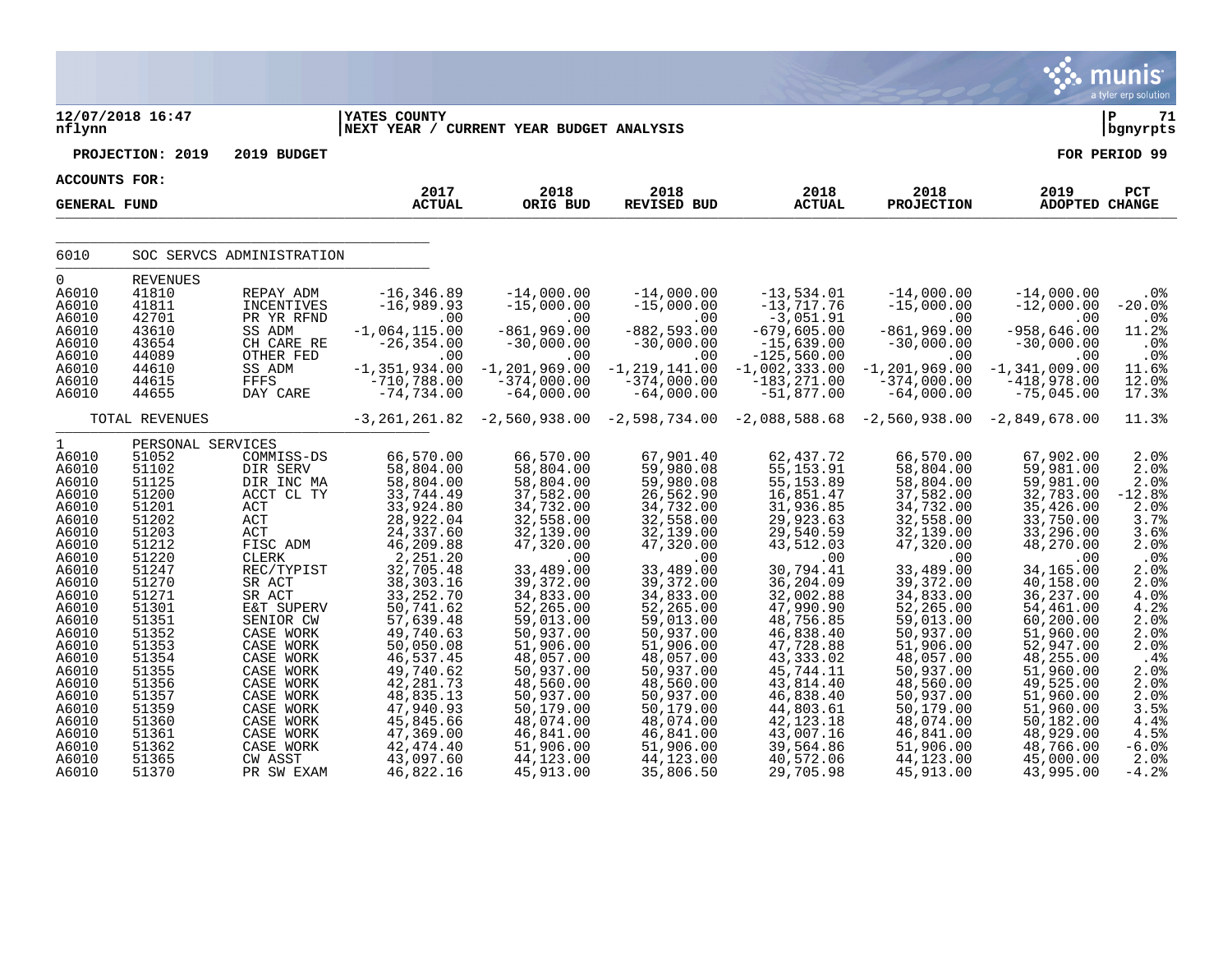

## **12/07/2018 16:47 |YATES COUNTY |P 72 nflynn |NEXT YEAR / CURRENT YEAR BUDGET ANALYSIS |bgnyrpts**

## **PROJECTION: 2019 2019 BUDGET FOR PERIOD 99**

**ACCOUNTS FOR:**

| <b>GENERAL FUND</b> |                         |                      | 2017<br><b>ACTUAL</b> | 2018<br>ORIG BUD | 2018<br>REVISED BUD | 2018<br><b>ACTUAL</b> | 2018<br><b>PROJECTION</b> | 2019<br>ADOPTED CHANGE | <b>PCT</b>      |
|---------------------|-------------------------|----------------------|-----------------------|------------------|---------------------|-----------------------|---------------------------|------------------------|-----------------|
| A6010               | 51371                   | PR SW EXAM           | 44,844.80             | 45,913.00        | 45,913.00           | 42,218.54             | 45,913.00                 | 46,827.00              | 2.0%            |
| A6010               | 51372                   | SW EXAM              | 34, 369.64            | 35,826.00        | 35,826.00           | 32,911.27             | 35,826.00                 | 37,344.00              | 4.2%            |
| A6010               | 51375                   | CASE SUPRV           | 54,784.80             | 56,162.00        | 56,162.00           | 51,643.21             | 56,162.00                 | 57,277.00              | 2.0%            |
| A6010               | 51376                   | CASE SUPRV           | 54,420.80             | 56,162.00        | 56,162.00           | 51,643.22             | 56,162.00                 | 57,277.00              | 2.0%            |
| A6010               | 51381                   | <b>PSW EXAMIN</b>    | 40,726.05             | 42,204.00        | 42,204.00           | 38,808.00             | 42,204.00                 | 43,045.00              | 2.0%            |
| A6010               | 51385                   | SR SUPP IN           | 42, 133.09            | 43,136.00        | 43,136.00           | 39,664.92             | 43,136.00                 | 44,145.00              | 2.3%            |
| A6010               | 51390                   | SW EXAM              | 39, 214.80            | 40,249.00        | 40,249.00           | 37,010.47             | 40,249.00                 | 41,053.00              | 2.0%            |
| A6010               | 51391                   | SW EXAM              | 36,691.20             | 37,564.00        | 37,564.00           | 34,540.80             | 37,564.00                 | 38, 313.00             | 2.0%            |
| A6010               | 51392                   | SW EXAM              | 39, 312.00            | 40,249.00        | 40,249.00           | 37,010.44             | 40,249.00                 | 41,053.00              | 2.0%            |
| A6010               | 51393                   | SW EXAM              | 35,763.03             | 36,614.00        | 36,614.00           | 33,667.20             | 36,614.00                 | 37,344.00              | 2.0%            |
| A6010               | 51394                   | SW EXAM              | 36, 391.63            | 37,564.00        | 35,070.87           | 28,588.36             | 37,564.00                 | 34,817.00              | $-7.3%$         |
| A6010               | 51395                   | SW EXAM              | 36,691.20             | 37,564.00        | 37,564.00           | 34,540.80             | 37,564.00                 | 39,166.00              | 4.3%            |
| A6010               | 51396                   | SW EXAM              | 36,691.20             | 38,340.00        | 32,290.89           | 26, 167.63            | 38,340.00                 | 39,190.00              | 2.2%            |
| A6010               | 51397                   | SWE                  | 33,805.47             | 35,354.00        | 35, 354.00          | 32, 473.38            | 35,354.00                 | 36,752.00              | 4.0%            |
| A6010               | 51398                   | SWE                  | 35,763.03             | 37,058.00        | 37,058.00           | 34,034.84             | 37,058.00                 | 38, 313.00             | 3.4%            |
| A6010               | 51399                   | SW EXAM              | .00                   | .00              | 27,200.00           | 24,458.73             | .00                       | 34,925.00              | .0%             |
| A6010               | 51405                   | STAFF DEV            | 53,944.80             | 55,452.00        | 55,452.00           | 50,932.84             | 55,452.00                 | 57,277.00              | 3.3%            |
| A6010               | 51410                   | SUPP INV             | 37, 175.30            | 38,623.00        | 38,623.00           | 35,515.20             | 38,623.00                 | 39,391.00              | 2.0%            |
| A6010               | 51411                   | SUPP INV             | 37,728.68             | 38,623.00        | 38,623.00           | 35, 515.21            | 38,623.00                 | 39,391.00              | 2.0%            |
| A6010               | 51500                   | CB CSEA              | 134.09                | 300.00           | 300.00              | 99.68                 | 300.00                    | 300.00                 | .0%             |
| A6010               | 51502                   | HOLIDAY OT           | 240.93                | 300.00           | 300.00              | 374.31                | 300.00                    | 300.00                 | .0%             |
| A6010               | 51504                   | ON CALL              | 5,935.97              | 5,200.00         | 5,200.00            | 5,567.48              | 5,200.00                  | 6,000.00               | 15.4%           |
| A6010               | 51505                   | OVERTIME             | 14,900.92             | 8,000.00         | 17,561.34           | 20,039.00             | 8,000.00                  | 23,000.00              | 187.5%          |
| A6010               | 51506                   | PHONE WORK           | 11,103.00             | 10,000.00        | 10,000.00           | 9,695.50              | 10,000.00                 | 12,000.00              | 20.0%           |
| A6010               | 51508                   | 35-40 HRS            | 38, 254. 72           | 35,000.00        | 35,000.00           | 42,683.62             | 35,000.00                 | 43,000.00              | 22.9%           |
| A6010               | 51509                   | COMP CSEA            | 522.36                | .00              | 106.50              | 106.50                | .00                       | .00                    | .0%             |
| A6010               | 51520                   | INS BO               | 15, 313.04            | 14,017.00        | 14,017.00           | 13,750.29             | 14,017.00                 | 14,266.00              | 1.8%            |
| A6010               | 51645                   | DSS ATTY             | 67,459.18             | 68,021.00        | 68,021.00           | 62,548.11             | 68,021.00                 | 63,449.00              | $-6.7%$         |
| A6010               | 51646                   | SECRETARY            | 2,163.45              | .00              | .00                 | .00                   | $.00 \,$                  | $.00 \,$               | .0 <sub>8</sub> |
| A6010               | 51992                   | SIGN OFF             | 19,000.00             | .00              | .00                 | .00                   | .00                       | .00                    | $.0\%$          |
| A6010               | 51993                   | H.DED OFF            | 13,500.00             | .00              | .00                 | .00                   | .00                       | .00                    | .0%             |
|                     |                         |                      |                       |                  |                     |                       |                           |                        |                 |
|                     | TOTAL PERSONAL SERVICES |                      | 2,045,925.02          | 2,069,346.00     | 2,080,229.56        | 1,890,542.83          | 2,069,346.00              | 2,157,264.00           | 4.2%            |
| 2                   | EOUIPMENT               |                      |                       |                  |                     |                       |                           |                        |                 |
| A6010               | 52110                   | FURNITURE            | 2,794.34              | .00              | .00                 | .00                   | .00                       | .00                    | .0 <sub>8</sub> |
| A6010               | 52115                   | COMP HRDWR           | 5,444.63              | 5,000.00         | 26,248.00           | 13,411.86             | 5,000.00                  | 5,000.00               | .0%             |
| A6010               | 52120                   | COPIER               | .00                   | .00              | .00                 | 3,635.00              | .00                       | .00                    | $.0\%$          |
| A6010               | 52180                   | VEHICLE              | 20,685.41             | .00              | .00                 | 16,887.40             | 16,887.40                 | .00                    | .0%             |
|                     | TOTAL EQUIPMENT         |                      | 28,924.38             | 5,000.00         | 26,248.00           | 33,934.26             | 21,887.40                 | 5,000.00               | .0%             |
| 4                   |                         | CONTRACTUAL EXPENSES |                       |                  |                     |                       |                           |                        |                 |
| A6010               | 54004                   | ATTY FEES            | 3,481.17              | 3,000.00         | 18,902.50           | 18,428.50             | 3,000.00                  | 7,000.00 133.3%        |                 |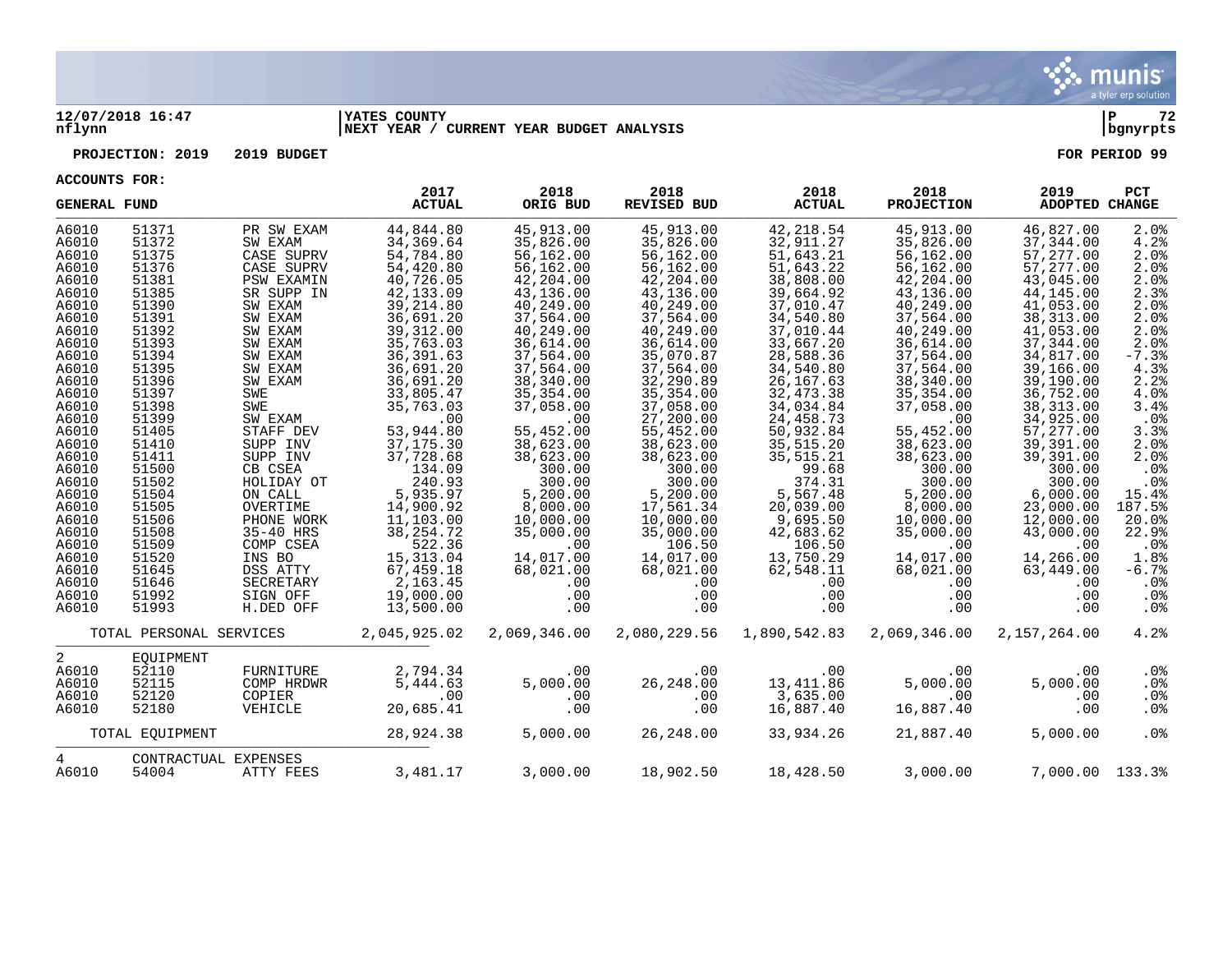

## **12/07/2018 16:47 |YATES COUNTY |P 73 nflynn |NEXT YEAR / CURRENT YEAR BUDGET ANALYSIS |bgnyrpts**

## **PROJECTION: 2019 2019 BUDGET FOR PERIOD 99**

**ACCOUNTS FOR:**

| <b>GENERAL FUND</b> |                         |                              | 2017<br><b>ACTUAL</b> | 2018<br>ORIG BUD | 2018<br><b>REVISED BUD</b> | 2018<br><b>ACTUAL</b> | 2018<br><b>PROJECTION</b> | 2019<br>ADOPTED CHANGE | PCT             |
|---------------------|-------------------------|------------------------------|-----------------------|------------------|----------------------------|-----------------------|---------------------------|------------------------|-----------------|
| A6010               | 54005                   | <b>AUDIT FEES</b>            | 6,847.00              | 6,623.00         | 6,623.00                   | 6,623.00              | 6,623.00                  | 6,689.00               | 1.0%            |
| A6010               | 54011                   | CONSULTANT                   | .00                   | .00              | 1,685.85                   | 2,484.59              | .00                       | .00                    | .0%             |
| A6010               | 54015                   | COST ALLOC                   | 5,533.00              | 5,994.00         | 5,994.30                   | 5,994.30              | 5,994.00                  | 5,994.00               | $.0\%$          |
| A6010               | 54021                   | SUBSTANCE                    | 270.00                | 600.00           | 600.00                     | 180.00                | 600.00                    | 600.00                 | .0%             |
| A6010               | 54027                   | MISC CONTR                   | 19,487.94             | 4,000.00         | 15,992.05                  | 18,396.88             | 4,095.00                  | 16,000.00              | 300.0%          |
| A6010               | 54048                   | WD CONTR                     | 10,006.58             | 10,000.00        | 10,000.00                  | 9,939.01              | 11,316.82                 | 12,000.00              | 20.0%           |
| A6010               | 54052                   | BLOOD TEST                   | 1,650.00              | 2,500.00         | 1,511.35                   | 935.00                | 2,830.00                  | 2,000.00               | $-20.0$ °       |
| A6010               | 54079                   | COMP TECH                    | 35, 377.45            | 36,622.00        | 34,169.49                  | 36,075.03             | 47,345.15                 | 39,633.00              | 8.2%            |
| A6010               | 54152                   | CONFERENCE                   | 1,995.00              | 2,000.00         | 2,000.00                   | 1,969.50              | 2,000.00                  | 3,000.00               | 50.0%           |
| A6010               | 54156                   | TRAINING                     | 160.00                | 400.00           | 400.00                     | .00                   | 400.00                    | 400.00                 | $.0\%$          |
| A6010               | 54299                   | EMPL PROJ                    | 92,482.69             | 109,030.00       | 97,041.70                  | 84,977.97             | 127,852.85                | 112,324.00             | 3.0%            |
| A6010               | 54301                   | LOC CHRGBK                   | 23,450.00             | 20,000.00        | 20,000.00                  | 14,877.00             | 20,000.00                 | 24,000.00              | 20.0%           |
| A6010               | 54309                   | HEAP ADM                     | 11,623.45             | 16,753.00        | 13,180.68                  | 8,571.56              | 22, 421.47                | 45,258.00              | 170.1%          |
| A6010               | 54313                   | DOM VIOL                     | 4,241.91              | 4,750.00         | 4,750.00                   | 5,316.70              | 6,331.78                  | 4,750.00               | .0 <sub>8</sub> |
| A6010               | 54321                   | SAFE HARBR                   | 19,679.47             | 24,999.00        | 24,999.00                  | 30,904.08             | 34,520.76                 | 25,000.00              | .0%             |
| A6010               | 54322                   | CLIENT EXP                   | 2,226.73              | 3,000.00         | 1,900.00                   | 1,233.47              | 3,000.00                  | 3,000.00               | .0%             |
| A6010               | 54329                   | PUB HLTH                     | 14,730.78             | 26,000.00        | 26,000.00                  | 21, 134. 78           | 29,026.10                 | 26,000.00              | .0%             |
| A6010               | 54337                   | LIFE SKILL                   | 28, 355.07            | 33,878.00        | 33,878.00                  | 29,866.88             | 38,809.30                 | 33,878.00              | .0%             |
| A6010               | 54381                   | SUMM YTH E                   | 55,744.74             | 55,978.00        | 62,526.00                  | 54,969.15             | 55,978.00                 | 62,000.00              | 10.8%           |
| A6010               | 54384                   | CHLD REGIS                   | 31,063.11             | 28,502.00        | 28,502.00                  | 27,567.84             | 36,076.63                 | 28,502.00              | .0%             |
| A6010               | 54457                   | SUPP:COMP                    | 79.88                 | 300.00           | 300.00                     | .00                   | 300.00                    |                        | $.00 - 100.0$   |
| A6010               | 54470                   | SUPP:OFF                     | 15,627.65             | 21,000.00        | 18,399.97                  | 8,885.65              | 21,030.93                 | 21,300.00              | 1.4%            |
| A6010               | 54507                   | COPIER CHR                   | 5,344.02              | 9,000.00         | 6,005.47                   | 4,424.39              | 9,000.00                  | 6,000.00               | $-33.3%$        |
| A6010               | 54515                   | POSTAGE                      | 7,639.64              | 12,500.00        | 9,556.50                   | 6,851.30              | 12,500.00                 | 9,000.00               | $-28.0%$        |
| A6010               | 54516                   | PRINTING                     | 1,139.68              | 1,000.00         | 1,166.69                   | 1,166.69              | 1,000.00                  | 2,000.00               | 100.0%          |
| A6010               | 54653                   | GASOLINE                     | 1,971.95              | 2,500.00         | 2,765.69                   | 3,124.98              | 2,500.00                  |                        | $.00 - 100.0%$  |
| A6010               | 54654                   | MILEAGE                      | 9,013.90              | 9,000.00         | 9,000.00                   | 9,616.80              | 9,000.00                  | 30,000.00              | 233.3%          |
| A6010               | 54660                   | TRAVEL EXP                   | 6,638.68              | 5,000.00         | 7,511.12                   | 8,126.15              | 5,098.00                  | 6,000.00               | 20.0%           |
| A6010               | 54661                   | VEH MAINT                    | 1,912.28              | 5,500.00         | 5,500.00                   | 2,761.48              | 5,554.40                  |                        | $.00 - 100.0%$  |
| A6010               | 54676                   | UTIL: CELL                   | 1,697.07              | 2,000.00         | 2,000.00                   | 1,827.15              | 2,000.00                  | 2,000.00               | $.0\%$          |
| A6010               | 54682                   | TEL/FAX                      | 12,456.40             | 12,000.00        | 12,000.00                  | 10,700.00             | 12,000.00                 | 12,000.00              | $.0\%$          |
| A6010               | 54721                   | FRAUD ACT                    | 53,909.07             | 54,758.00        | 54,758.00                  | 55,923.57             | 64,900.02                 | 55,407.00              | 1.2%            |
| A6010               | 54907                   | <b>DUES</b>                  | 1,576.00              | 1,600.00         | 1,622.00                   | 1,622.00              | 1,600.00                  | 1,632.00               | 2.0%            |
| A6010               | 54916                   | PUBLICATN                    | 223.60                | 110.00           | 190.51                     | 190.51                | 110.00                    | 300.00                 | 172.7%          |
|                     |                         | TOTAL CONTRACTUAL EXPENSES   | 487,635.91            | 530,897.00       | 541,431.87                 | 495,665.91            | 604,814.21                | 603,667.00             | 13.7%           |
| 8                   | EMPLOYEE BENEFITS       |                              |                       |                  |                            |                       |                           |                        |                 |
| A6010               | 58100                   | FICA/MED                     | 150,279.40            | 152,940.00       | 153, 221. 79               | 137,901.92            | 152,940.00                | 158,987.00             | 4.0%            |
| A6010               | 58303                   | INS-CSEA                     | 281,926.77            | 292,876.00       | 292,876.00                 | 291,023.06            | 292,876.00                | 329,235.00             | 12.4%           |
| A6010               | 58305                   | INS-NON UN                   | 46,978.32             | 50,314.00        | 50,314.00                  | 53,583.80             | 50,314.00                 | 51,205.00              | 1.8%            |
|                     | TOTAL EMPLOYEE BENEFITS |                              | 479,184.49            | 496,130.00       | 496,411.79                 | 482,508.78            | 496,130.00                | 539,427.00             | 8.7%            |
|                     |                         | TOTAL SOC SERVCS ADMINISTRAT | $-219.592.02$         | 540,435.00       | 545, 587.22                | 814,063.10            | 631, 239.61               | 455,680.00             | $-15.7%$        |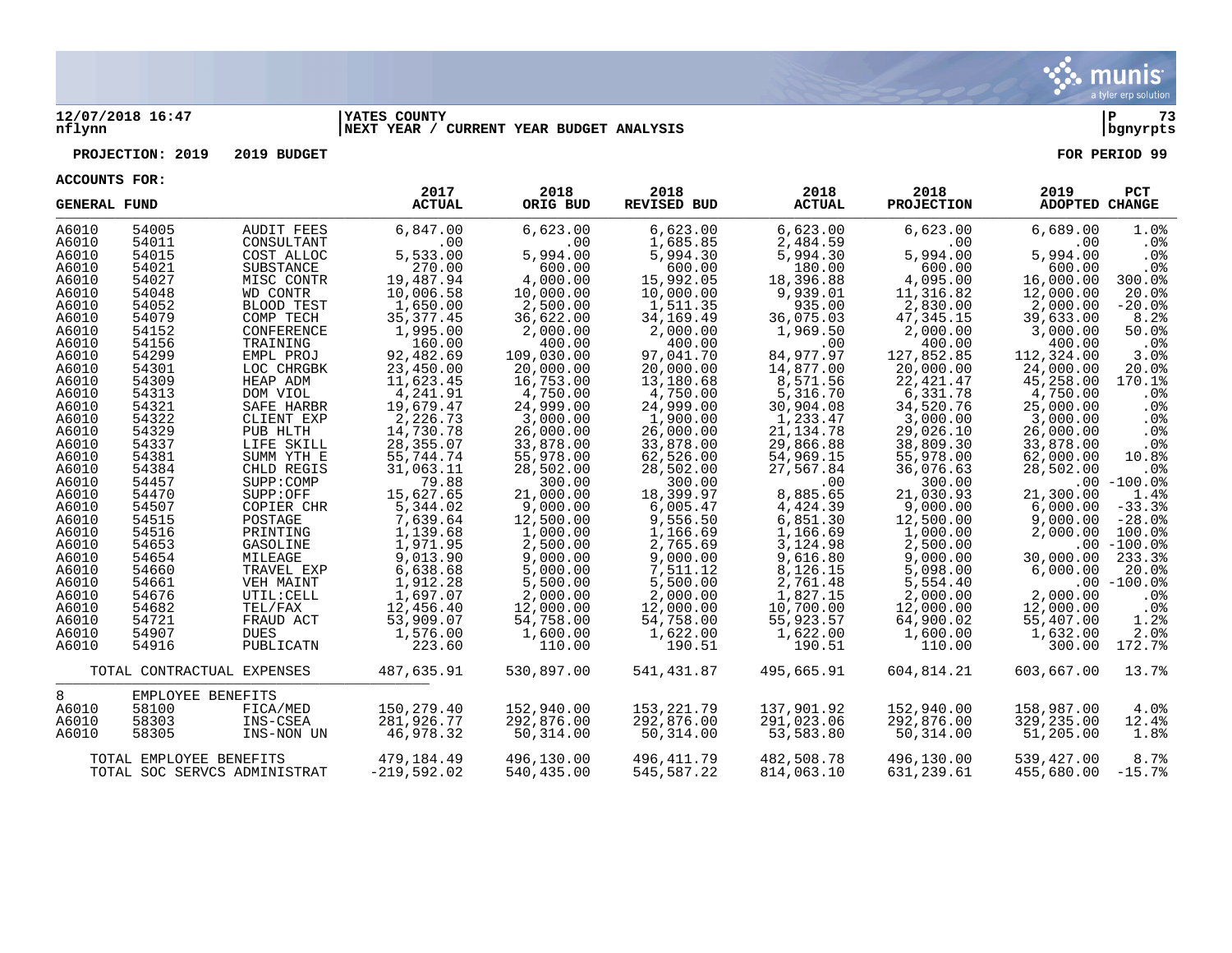|                                                    |                                                     |                                                |                                                       |                                               |                                               |                                               |                                               |                                    | <b>munis</b><br>a tyler erp solution |
|----------------------------------------------------|-----------------------------------------------------|------------------------------------------------|-------------------------------------------------------|-----------------------------------------------|-----------------------------------------------|-----------------------------------------------|-----------------------------------------------|------------------------------------|--------------------------------------|
| nflynn                                             | 12/07/2018 16:47                                    |                                                | YATES COUNTY<br>NEXT<br>YEAR /                        | CURRENT YEAR BUDGET ANALYSIS                  |                                               |                                               |                                               |                                    | ΙP<br>74<br>bgnyrpts                 |
|                                                    | PROJECTION:<br>2019                                 | 2019 BUDGET                                    |                                                       |                                               |                                               |                                               |                                               |                                    | FOR PERIOD 99                        |
| ACCOUNTS FOR:<br><b>GENERAL FUND</b>               |                                                     |                                                | 2017<br><b>ACTUAL</b>                                 | 2018<br>ORIG BUD                              | 2018<br><b>REVISED BUD</b>                    | 2018<br><b>ACTUAL</b>                         | 2018<br><b>PROJECTION</b>                     | 2019<br><b>ADOPTED</b>             | <b>PCT</b><br><b>CHANGE</b>          |
| 6055                                               | DAY CARE                                            |                                                |                                                       |                                               |                                               |                                               |                                               |                                    |                                      |
| $\overline{0}$<br>A6055<br>A6055<br>A6055<br>A6055 | <b>REVENUES</b><br>41855<br>42701<br>43655<br>44655 | REPAY-DC<br>PR YR RFND<br>DAY CARE<br>DAY CARE | $-21.95$<br>$-750.82$<br>$-5,889.00$<br>$-200,956.00$ | .00<br>.00<br>$-25, 200.00$<br>$-176, 400.00$ | .00<br>.00<br>$-25, 200.00$<br>$-176, 400.00$ | .00<br>$-855.50$<br>8,002.00<br>$-134,741.00$ | .00<br>.00<br>$-25, 200.00$<br>$-176, 400.00$ | .00<br>.00<br>.00<br>$-198,600.00$ | .0%<br>.0%<br>$-100.0$ %<br>12.6%    |
|                                                    | TOTAL REVENUES                                      |                                                | $-207,617.77$                                         | $-201,600.00$                                 | $-201,600.00$                                 | $-127,594.50$                                 | $-201,600.00$                                 | $-198,600.00$                      | $-1.5%$                              |
| $4\overline{ }$<br>A6055                           | CONTRACTUAL<br>54303                                | <b>EXPENSES</b><br>DAY CARE                    | 209,578.69                                            | 210,000.00                                    | 210,000.00                                    | 190,244.26                                    | 210,000.00                                    | 210,000.00                         | $.0\%$                               |
|                                                    | TOTAL CONTRACTUAL EXPENSES<br>TOTAL DAY CARE        |                                                | 209,578.69<br>1,960.92                                | 210,000.00<br>8,400.00                        | 210,000.00<br>8,400.00                        | 190,244.26<br>62,649.76                       | 210,000.00<br>8,400.00                        | 210,000.00<br>11,400.00            | $.0\%$<br>35.7%                      |

<u> Alban Maria Maria Maria Maria Maria Maria Maria Maria Maria Maria Maria Maria Maria Maria Maria Maria Maria M</u>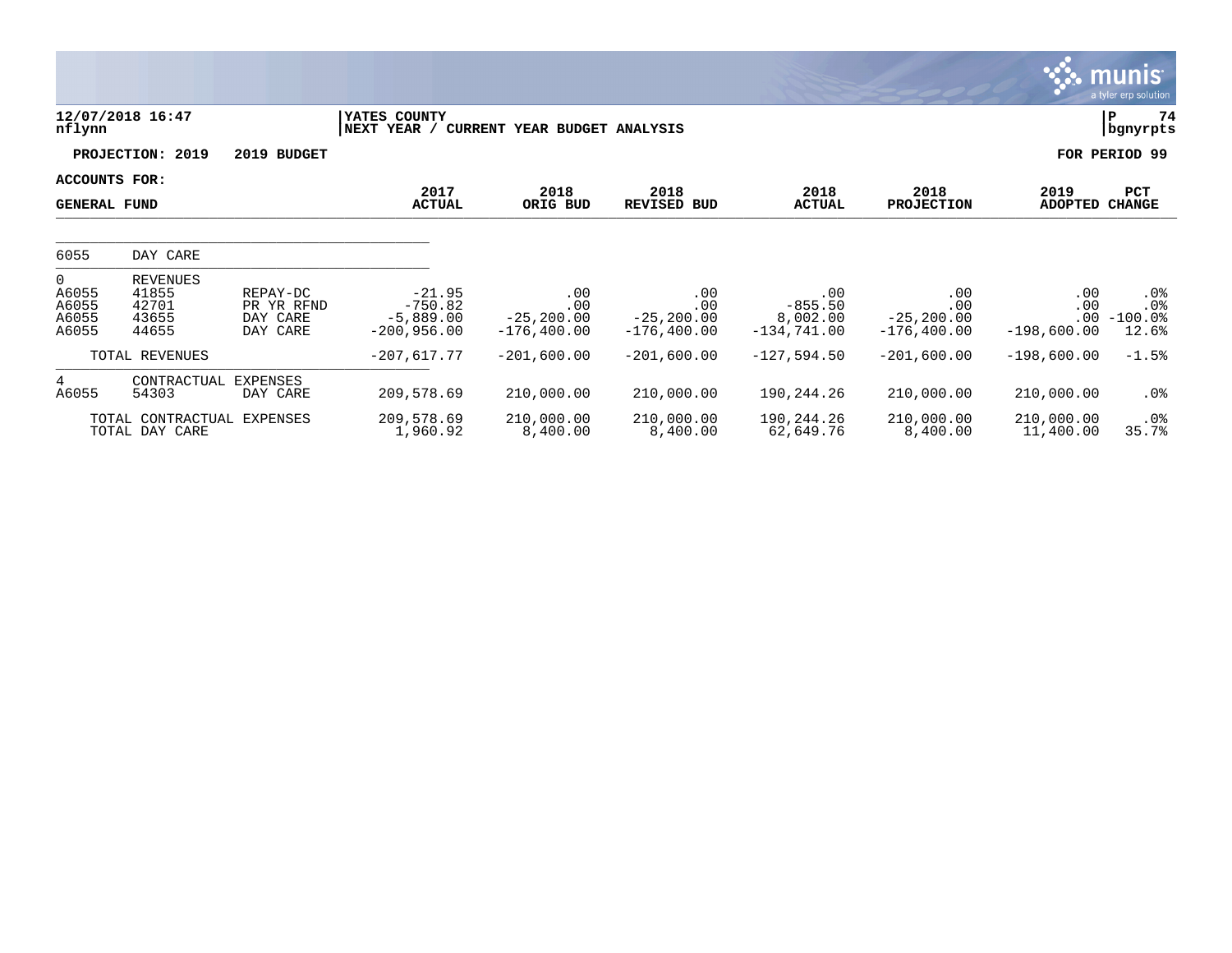|                                             |                                                   |                                                                 |                                         |                                                |                                                |                                                  |                                                |                                              | munis <sup>.</sup><br>a tyler erp solution |
|---------------------------------------------|---------------------------------------------------|-----------------------------------------------------------------|-----------------------------------------|------------------------------------------------|------------------------------------------------|--------------------------------------------------|------------------------------------------------|----------------------------------------------|--------------------------------------------|
| nflynn                                      | 12/07/2018 16:47                                  |                                                                 | YATES COUNTY<br>NEXT YEAR /             | CURRENT YEAR BUDGET ANALYSIS                   |                                                |                                                  |                                                |                                              | 75<br>P<br>bgnyrpts                        |
|                                             | PROJECTION: 2019                                  | 2019 BUDGET                                                     |                                         |                                                |                                                |                                                  |                                                |                                              | FOR PERIOD 99                              |
| <b>ACCOUNTS FOR:</b><br><b>GENERAL FUND</b> |                                                   |                                                                 | 2017<br><b>ACTUAL</b>                   | 2018<br>ORIG BUD                               | 2018<br><b>REVISED BUD</b>                     | 2018<br><b>ACTUAL</b>                            | 2018<br><b>PROJECTION</b>                      | 2019<br><b>ADOPTED</b>                       | PCT<br><b>CHANGE</b>                       |
| 6070                                        |                                                   | SERVICES FOR RECIPIENTS                                         |                                         |                                                |                                                |                                                  |                                                |                                              |                                            |
| $\Omega$<br>A6070                           | REVENUES<br>44670                                 | RECIPIENT                                                       | $-112, 474.00$                          | $-125, 200.00$                                 | $-125, 200.00$                                 | $-76,930.00$                                     | $-125, 200.00$                                 | $-73,939.00$                                 | $-40.9%$                                   |
|                                             | TOTAL REVENUES                                    |                                                                 | $-112, 474.00$                          | $-125, 200.00$                                 | $-125, 200.00$                                 | $-76,930.00$                                     | $-125, 200.00$                                 | $-73,939.00$                                 | $-40.9%$                                   |
| 4<br>A6070<br>A6070<br>A6070<br>A6070       | CONTRACTUAL<br>54302<br>54303<br>54304<br>54318   | <b>EXPENSES</b><br>COUNSEL<br>DAY CARE<br>FAM AID<br>VALIDATION | 57,457.93<br>618.18<br>73,703.75<br>.00 | 65,000.00<br>1,000.00<br>80,000.00<br>1,250.00 | 65,000.00<br>1,000.00<br>80,000.00<br>1,250.00 | 35, 375.82<br>679.96<br>69,453.75<br>$-2,890.00$ | 65,000.00<br>1,000.00<br>80,000.00<br>1,250.00 | 62,000.00<br>500.00<br>80,000.00<br>1,250.00 | $-4.6%$<br>$-50.0%$<br>$.0\%$<br>$.0\%$    |
|                                             | TOTAL CONTRACTUAL<br>TOTAL SERVICES FOR RECIPIENT | EXPENSES                                                        | 131,779.86<br>19,305.86                 | 147,250.00<br>22,050.00                        | 147,250.00<br>22,050.00                        | 102,619.53<br>25,689.53                          | 147,250.00<br>22,050.00                        | 143,750.00<br>69,811.00                      | $-2.4%$<br>216.6%                          |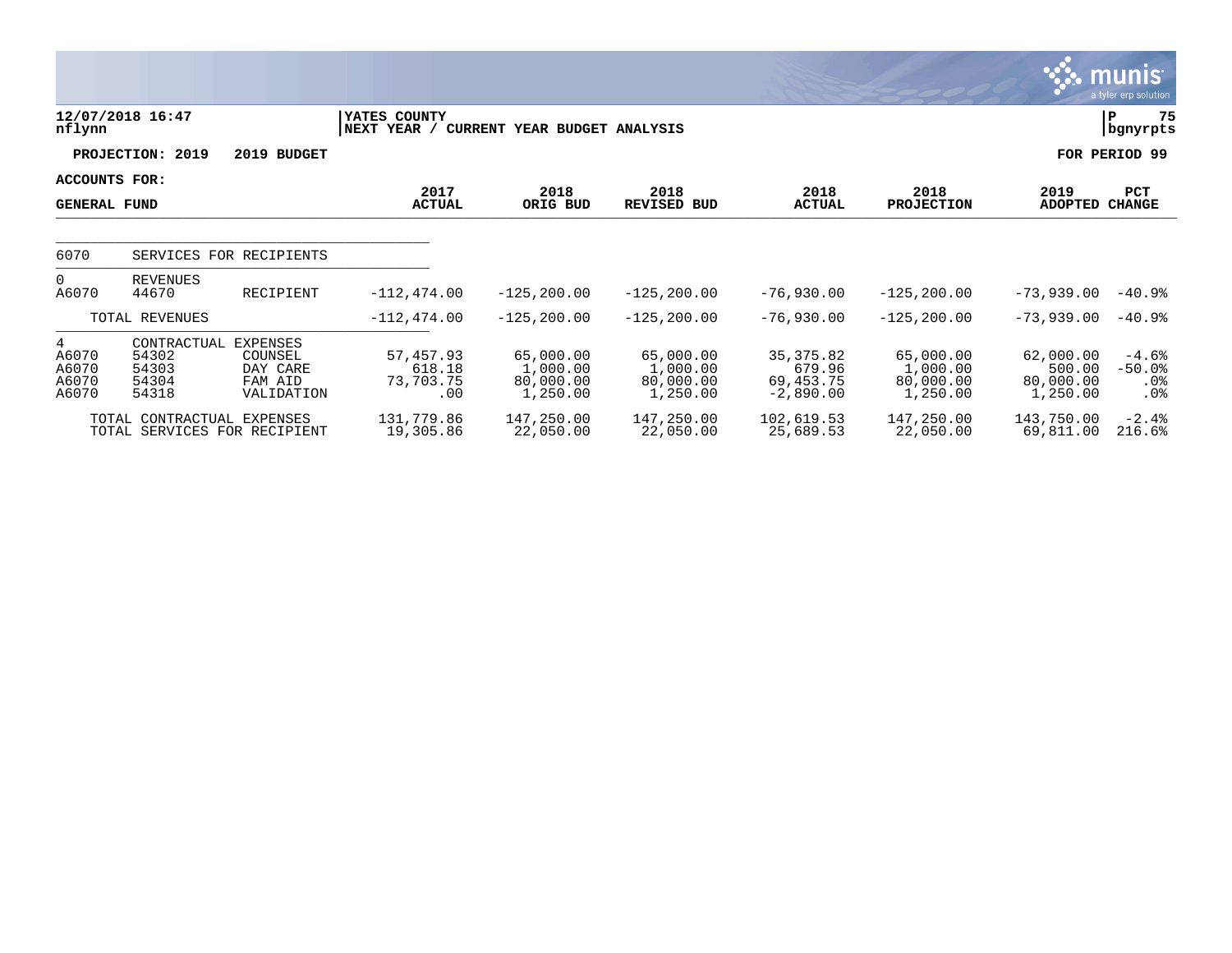|                                           |                                                        |                                       |                                         |                              |                                 |                                            |                            |                                            | munis <sup>.</sup><br>a tyler erp solution |
|-------------------------------------------|--------------------------------------------------------|---------------------------------------|-----------------------------------------|------------------------------|---------------------------------|--------------------------------------------|----------------------------|--------------------------------------------|--------------------------------------------|
| nflynn                                    | 12/07/2018 16:47                                       |                                       | YATES COUNTY<br>NEXT YEAR /             | CURRENT YEAR BUDGET ANALYSIS |                                 |                                            |                            |                                            | 76<br>P<br>  bgnyrpts                      |
|                                           | PROJECTION: 2019                                       | 2019 BUDGET                           |                                         |                              |                                 |                                            |                            |                                            | FOR PERIOD 99                              |
| ACCOUNTS FOR:<br><b>GENERAL FUND</b>      |                                                        |                                       | 2017<br><b>ACTUAL</b>                   | 2018<br>ORIG BUD             | 2018<br>REVISED BUD             | 2018<br><b>ACTUAL</b>                      | 2018<br><b>PROJECTION</b>  | 2019<br><b>ADOPTED</b>                     | PCT<br><b>CHANGE</b>                       |
| 6101                                      | MEDICAL ASSISTANCE                                     |                                       |                                         |                              |                                 |                                            |                            |                                            |                                            |
| $\overline{0}$<br>A6101<br>A6101<br>A6101 | <b>REVENUES</b><br>41801<br>43601<br>44601             | REPAY MED<br>MED ASSIST<br>MED ASSIST | $-62, 387.67$<br>31,875.00<br>30,122.00 | $-30,000.00$<br>.00<br>.00   | $-30,000.00$<br>$.00 \,$<br>.00 | $-4, 269.40$<br>$-1,181.00$<br>$-1,952.00$ | $-30,000.00$<br>.00<br>.00 | $-10,000.00$<br>$-6,840.00$<br>$-8,160.00$ | $-66.7%$<br>.0%<br>.0 <sub>8</sub>         |
|                                           | TOTAL REVENUES                                         |                                       | $-390.67$                               | $-30,000.00$                 | $-30,000.00$                    | $-7,402.40$                                | $-30,000.00$               | $-25,000.00$                               | $-16.7%$                                   |
| $4\overline{ }$<br>A6101                  | CONTRACTUAL<br>54311                                   | <b>EXPENSES</b><br>MED ASSIST         | 391.00                                  | 2,500.00                     | 8,412.00                        | 12,812.00                                  | 2,500.00                   | 25,000.00                                  | 900.0%                                     |
|                                           | TOTAL CONTRACTUAL EXPENSES<br>TOTAL MEDICAL ASSISTANCE |                                       | 391.00<br>.33                           | 2,500.00<br>$-27,500.00$     | 8,412.00<br>$-21,588.00$        | 12,812.00<br>5,409.60                      | 2,500.00<br>$-27,500.00$   | 25,000.00                                  | 900.0%<br>$.00 - 100.0$                    |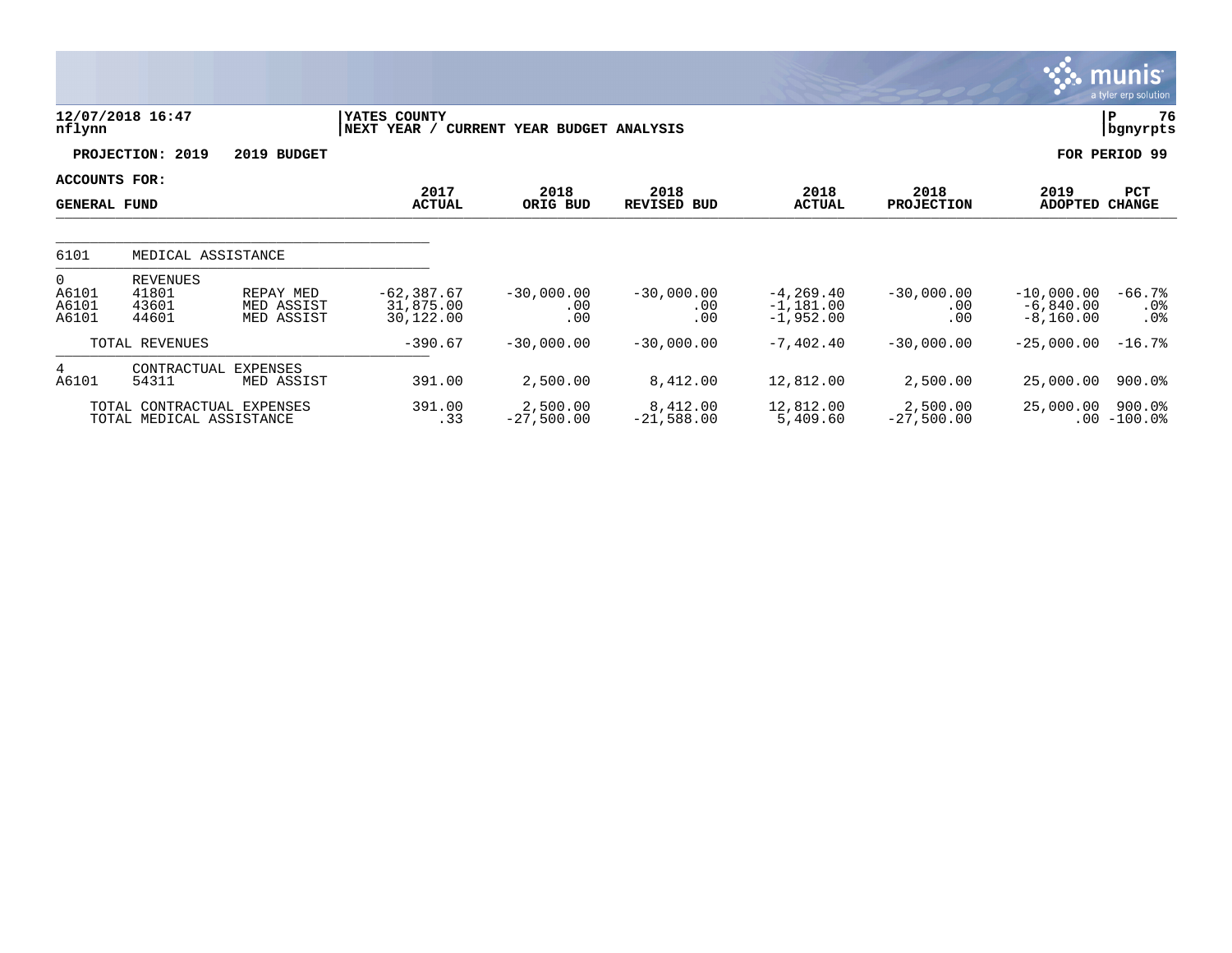|            |                                                            |             |                                    |                              |                              |                              |                              |                              | $\mathbb{C}$ . Munis i<br>a tyler erp solution |
|------------|------------------------------------------------------------|-------------|------------------------------------|------------------------------|------------------------------|------------------------------|------------------------------|------------------------------|------------------------------------------------|
| nflynn     | 12/07/2018 16:47                                           |             | YATES COUNTY<br> NEXT YEAR /       | CURRENT YEAR BUDGET ANALYSIS |                              |                              |                              |                              | 77<br>P<br>  bgnyrpts                          |
|            | PROJECTION: 2019                                           | 2019 BUDGET |                                    |                              |                              |                              |                              |                              | FOR PERIOD 99                                  |
|            | ACCOUNTS FOR:<br>GENERAL FUND                              |             | 2017<br><b>ACTUAL</b>              | 2018<br>ORIG BUD             | 2018<br>REVISED BUD          | 2018<br>ACTUAL               | 2018<br><b>PROJECTION</b>    | 2019<br>ADOPTED              | PCT<br><b>CHANGE</b>                           |
| 6102       | MEDICAID MGMT                                              | INFO SYSTEM |                                    |                              |                              |                              |                              |                              |                                                |
| 4<br>A6102 | CONTRACTUAL EXPENSES<br>54312                              | MMIS        | 4, 237, 338, 00                    | 4,200,000.00                 | 4,198,442.50                 | 3,619,501.00                 | 4,200,000.00                 | 4,200,000.00                 | $.0\%$                                         |
|            | TOTAL CONTRACTUAL EXPENSES<br>TOTAL MEDICAID MGMT INFO SYS |             | 4, 237, 338, 00<br>4, 237, 338, 00 | 4,200,000.00<br>4,200,000.00 | 4,198,442.50<br>4,198,442.50 | 3,619,501.00<br>3,619,501.00 | 4,200,000.00<br>4,200,000.00 | 4,200,000.00<br>4,200,000.00 | $.0\%$<br>.0 <sup>°</sup>                      |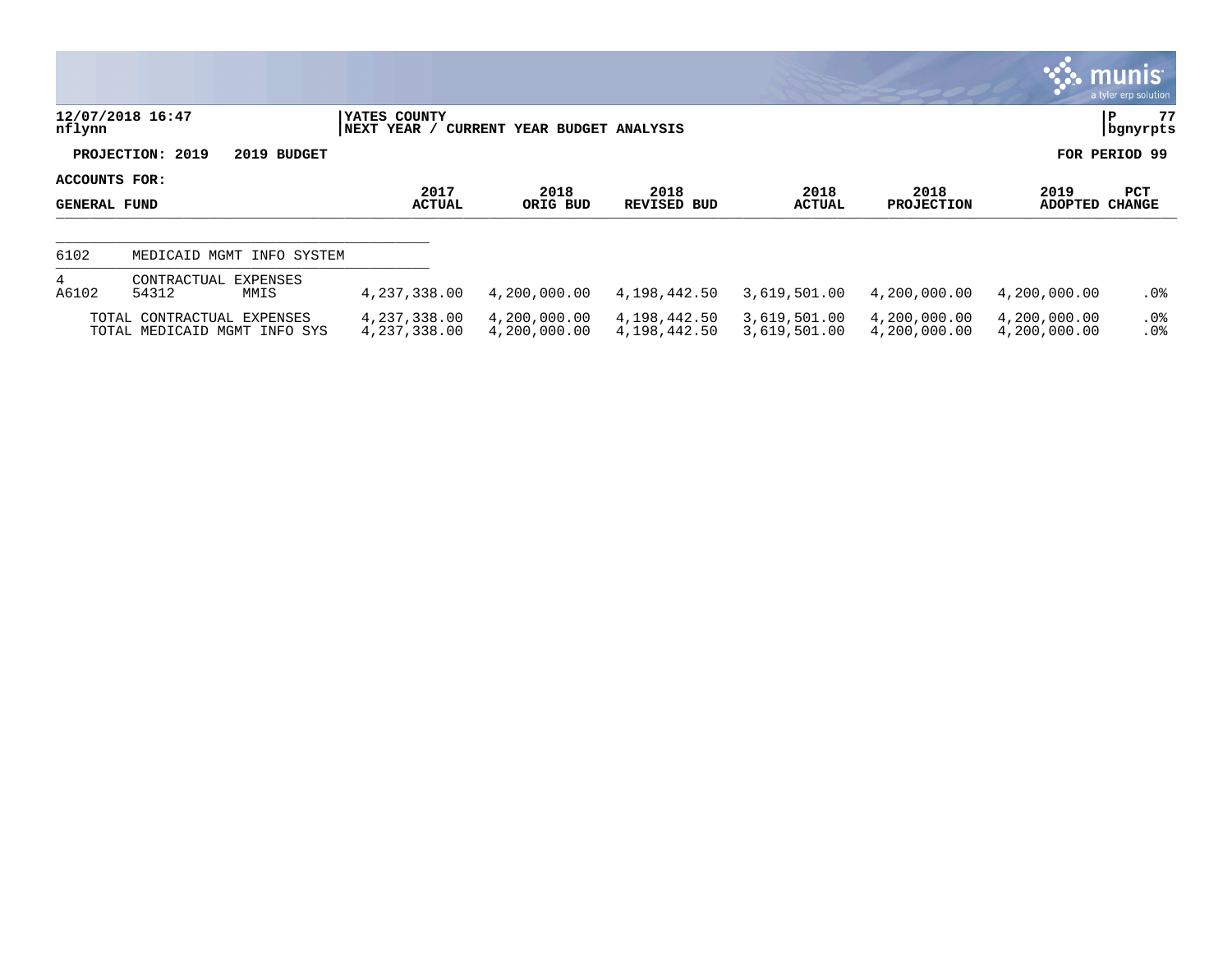|                                                    |                                                       |                                                      |                                                         |                                                        |                                                             |                                                              |                                                        |                                                            | <b>munis</b><br>a tyler erp solution   |
|----------------------------------------------------|-------------------------------------------------------|------------------------------------------------------|---------------------------------------------------------|--------------------------------------------------------|-------------------------------------------------------------|--------------------------------------------------------------|--------------------------------------------------------|------------------------------------------------------------|----------------------------------------|
| nflynn                                             | 12/07/2018 16:47                                      |                                                      | YATES COUNTY<br>NEXT YEAR /                             | CURRENT YEAR BUDGET ANALYSIS                           |                                                             |                                                              |                                                        |                                                            | 78<br>ΙP<br>  bgnyrpts                 |
|                                                    | PROJECTION: 2019                                      | 2019 BUDGET                                          |                                                         |                                                        |                                                             |                                                              |                                                        |                                                            | FOR PERIOD 99                          |
| ACCOUNTS FOR:<br><b>GENERAL FUND</b>               |                                                       |                                                      | 2017<br><b>ACTUAL</b>                                   | 2018<br>ORIG BUD                                       | 2018<br>REVISED BUD                                         | 2018<br><b>ACTUAL</b>                                        | 2018<br><b>PROJECTION</b>                              | 2019<br><b>ADOPTED</b>                                     | PCT<br><b>CHANGE</b>                   |
| 6109                                               | FAMILY ASSISTANCE                                     |                                                      |                                                         |                                                        |                                                             |                                                              |                                                        |                                                            |                                        |
| $\overline{0}$<br>A6109<br>A6109<br>A6109<br>A6109 | <b>REVENUES</b><br>41809<br>42701<br>44609<br>44615   | REPAY-FAM<br>PR YR RFND<br>FAM ASSIST<br><b>FFFS</b> | $-65, 261.04$<br>.00<br>$-476, 570.00$<br>$-214,823.00$ | $-80,000.00$<br>.00<br>$-522,920.00$<br>$-291, 242.00$ | $-80,000.00$<br>$.00 \,$<br>$-522,920.00$<br>$-291, 242.00$ | $-44,621.53$<br>$-11.77$<br>$-320, 146.00$<br>$-212, 162.00$ | $-80,000.00$<br>.00<br>$-522,920.00$<br>$-291, 242.00$ | $-60,000.00$<br>$.00 \,$<br>$-423,000.00$<br>$-317,000.00$ | $-25.0%$<br>$.0\%$<br>$-19.1%$<br>8.8% |
|                                                    | TOTAL REVENUES                                        |                                                      | $-756,654.04$                                           | $-894, 162.00$                                         | $-894, 162.00$                                              | $-576, 941.30$                                               | $-894, 162.00$                                         | $-800,000.00$                                              | $-10.5%$                               |
| 4<br>A6109                                         | CONTRACTUAL<br>54305                                  | <b>EXPENSES</b><br>FAM ASSIST                        | 805, 457.31                                             | 900,000.00                                             | 876,445.50                                                  | 660,087.75                                                   | 900,000.00                                             | 800,000.00                                                 | $-11.1%$                               |
|                                                    | TOTAL CONTRACTUAL EXPENSES<br>TOTAL FAMILY ASSISTANCE |                                                      | 805, 457.31<br>48,803.27                                | 900,000.00<br>5,838.00                                 | 876,445.50<br>$-17,716.50$                                  | 660,087.75<br>83,146.45                                      | 900,000.00<br>5,838.00                                 | 800,000.00                                                 | $-11.1%$<br>$.00 - 100.0$              |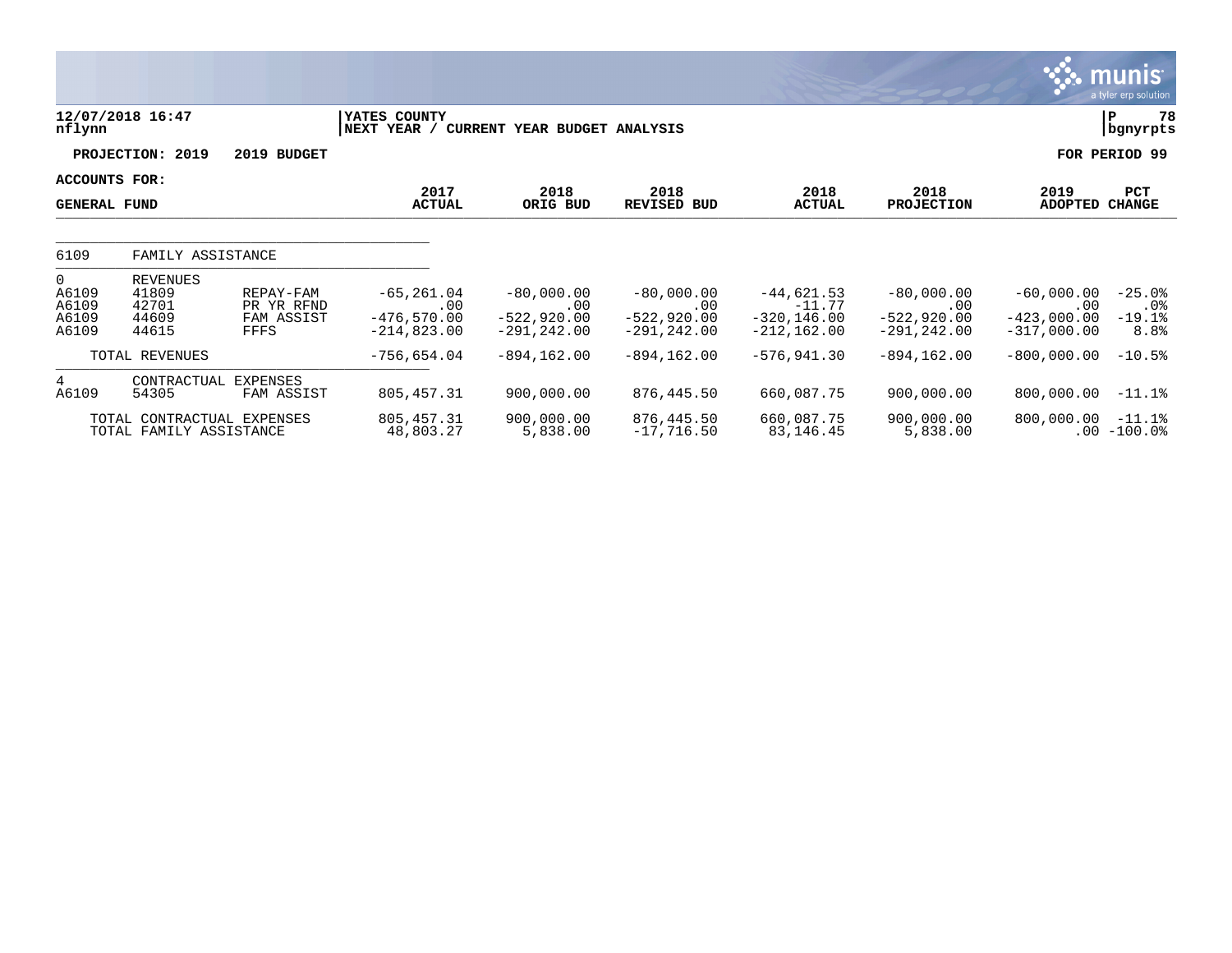|                                                             |                                                              |                                                              |                                                                  |                                                                      |                                                                      |                                                                          |                                                                           |                                                                      | <b>munis</b><br>a tyler erp solution      |
|-------------------------------------------------------------|--------------------------------------------------------------|--------------------------------------------------------------|------------------------------------------------------------------|----------------------------------------------------------------------|----------------------------------------------------------------------|--------------------------------------------------------------------------|---------------------------------------------------------------------------|----------------------------------------------------------------------|-------------------------------------------|
| nflynn                                                      | 12/07/2018 16:47                                             |                                                              | YATES COUNTY<br>NEXT YEAR /                                      | CURRENT YEAR BUDGET ANALYSIS                                         |                                                                      |                                                                          |                                                                           |                                                                      | 79<br>ΙP<br>bgnyrpts                      |
|                                                             | PROJECTION: 2019                                             | 2019 BUDGET                                                  |                                                                  |                                                                      |                                                                      |                                                                          |                                                                           | FOR                                                                  | PERIOD 99                                 |
| <b>ACCOUNTS FOR:</b><br><b>GENERAL FUND</b>                 |                                                              |                                                              | 2017<br><b>ACTUAL</b>                                            | 2018<br>ORIG BUD                                                     | 2018<br><b>REVISED BUD</b>                                           | 2018<br><b>ACTUAL</b>                                                    | 2018<br><b>PROJECTION</b>                                                 | 2019<br><b>ADOPTED</b>                                               | PCT<br><b>CHANGE</b>                      |
| 6119                                                        | CHILD CARE                                                   |                                                              |                                                                  |                                                                      |                                                                      |                                                                          |                                                                           |                                                                      |                                           |
| $\overline{0}$<br>A6119<br>A6119<br>A6119<br>A6119<br>A6119 | <b>REVENUES</b><br>41819<br>42701<br>43619<br>44619<br>44661 | REPAY CC<br>PR YR RFND<br>CHILD CARE<br>CHILD CARE<br>F&C BG | 4,293.95<br>.00<br>$-153, 557.00$<br>$-28,812.00$<br>$-1,986.00$ | $-12,000.00$<br>.00<br>$-165,000.00$<br>$-26,500.00$<br>$-16,000.00$ | $-12,000.00$<br>.00<br>$-165,000.00$<br>$-26,500.00$<br>$-16,000.00$ | $-9,188.42$<br>$-125.00$<br>$-90,810.00$<br>$-24,032.00$<br>$-19,500.00$ | $-12,000.00$<br>$.00 \,$<br>$-165,000.00$<br>$-26,500.00$<br>$-16,000.00$ | $-64,678.00$<br>.00<br>$-179,080.00$<br>$-61,577.00$<br>$-16,000.00$ | 439.0%<br>$.0\%$<br>8.5%<br>132.4%<br>.0% |
|                                                             | TOTAL REVENUES                                               |                                                              | $-180,061.05$                                                    | $-219,500.00$                                                        | $-219,500.00$                                                        | $-143,655.42$                                                            | $-219,500.00$                                                             | $-321, 335.00$                                                       | 46.4%                                     |
| $4\overline{ }$<br>A6119                                    | CONTRACTUAL EXPENSES<br>54307                                | FOSTER                                                       | 153, 333.58                                                      | 200,000.00                                                           | 200,000.00                                                           | 179,671.58                                                               | 200,000.00                                                                | 410,000.00                                                           | 105.0%                                    |
|                                                             | TOTAL CONTRACTUAL<br>TOTAL CHILD CARE                        | EXPENSES                                                     | 153, 333.58<br>$-26,727.47$                                      | 200,000.00<br>$-19,500.00$                                           | 200,000.00<br>$-19,500.00$                                           | 179,671.58<br>36,016.16                                                  | 200,000.00<br>$-19,500.00$                                                | 410,000.00<br>$88,665.00 - 554.7$                                    | 105.0%                                    |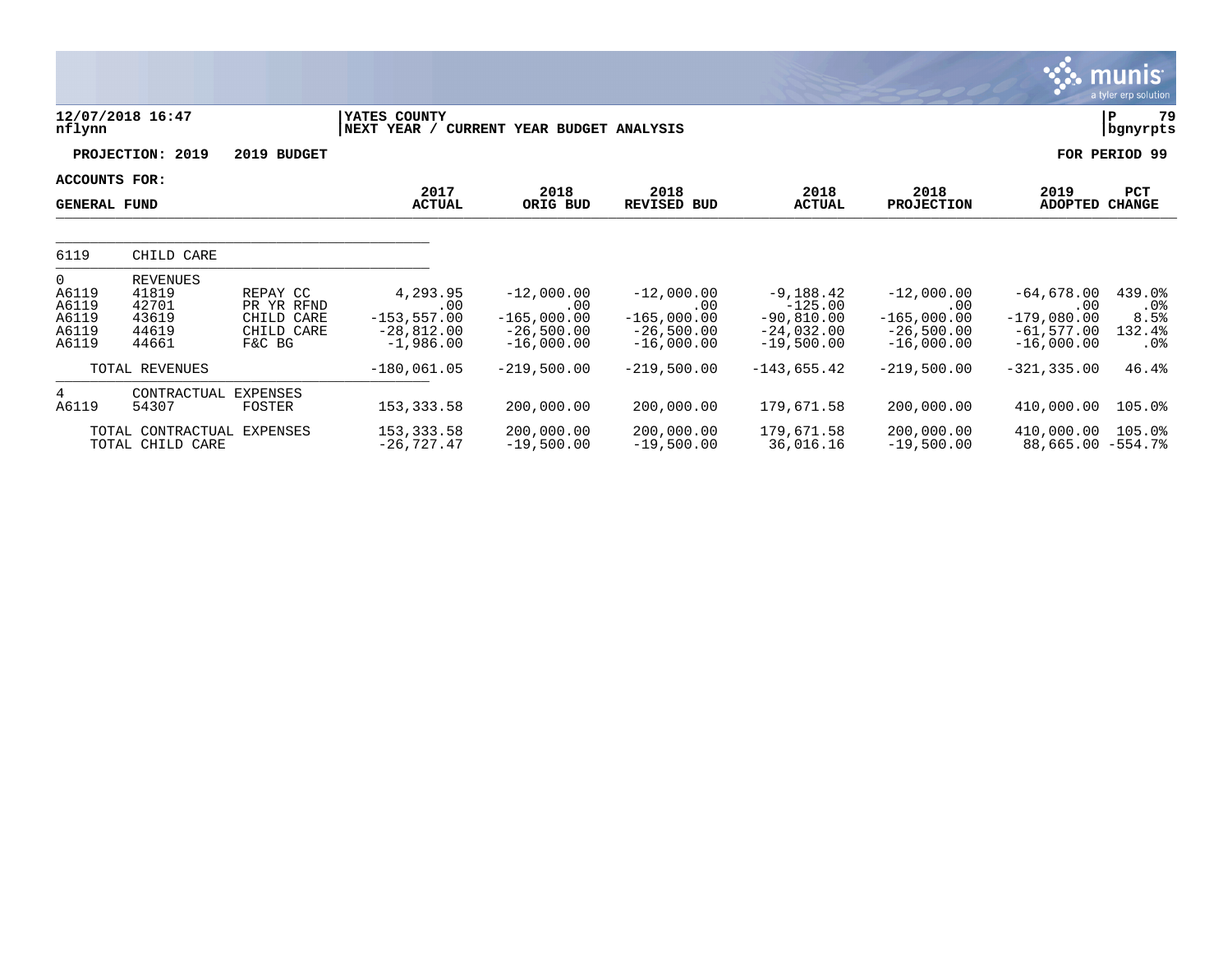|                                           |                                            |                                |                                           |                                      |                                      |                              |                                      |                          | munis'<br>a tyler erp solution   |
|-------------------------------------------|--------------------------------------------|--------------------------------|-------------------------------------------|--------------------------------------|--------------------------------------|------------------------------|--------------------------------------|--------------------------|----------------------------------|
| nflynn                                    | 12/07/2018 16:47                           |                                | YATES COUNTY<br>NEXT YEAR /               | CURRENT YEAR BUDGET ANALYSIS         |                                      |                              |                                      |                          | 80<br>P<br>bgnyrpts              |
|                                           | PROJECTION: 2019                           | 2019 BUDGET                    |                                           |                                      |                                      |                              |                                      |                          | FOR PERIOD 99                    |
| ACCOUNTS FOR:<br><b>GENERAL FUND</b>      |                                            |                                | 2017<br><b>ACTUAL</b>                     | 2018<br>ORIG BUD                     | 2018<br><b>REVISED BUD</b>           | 2018<br><b>ACTUAL</b>        | 2018<br><b>PROJECTION</b>            | 2019<br>ADOPTED CHANGE   | PCT                              |
| 6123                                      |                                            | JUVENILE DELINQUENT CARE       |                                           |                                      |                                      |                              |                                      |                          |                                  |
| $\overline{0}$<br>A6123<br>A6123<br>A6123 | <b>REVENUES</b><br>41823<br>43623<br>44623 | REPAY JD<br>JD CARE<br>JD CARE | $-2,738.36$<br>$-142,054.84$<br>$-464.00$ | $-3,000.00$<br>$-136, 400.00$<br>.00 | $-3,000,00$<br>$-136, 400.00$<br>.00 | $-1,098.81$<br>359.00<br>.00 | $-3,000.00$<br>$-136, 400.00$<br>.00 | $-220,000.00$<br>.00     | $.00 - 100.0$<br>61.3%<br>$.0\%$ |
|                                           | TOTAL REVENUES                             |                                | $-145, 257.20$                            | $-139,400.00$                        | $-139,400.00$                        | $-739.81$                    | $-139,400.00$                        | $-220,000.00$            | 57.8%                            |
| $4\overline{ }$<br>A6123                  | CONTRACTUAL<br>54310                       | EXPENSES<br>JUV DELINQ         | 111,611.93                                | 350,000.00                           | 350,000.00                           | 540.40                       | 350,000.00                           | 320,000.00               | $-8.6%$                          |
|                                           | TOTAL CONTRACTUAL EXPENSES                 | TOTAL JUVENILE DELINQUENT CA   | 111,611.93<br>$-33,645.27$                | 350,000.00<br>210,600.00             | 350,000.00<br>210,600.00             | 540.40<br>$-199.41$          | 350,000.00<br>210,600.00             | 320,000.00<br>100,000.00 | $-8.6%$<br>$-52.5%$              |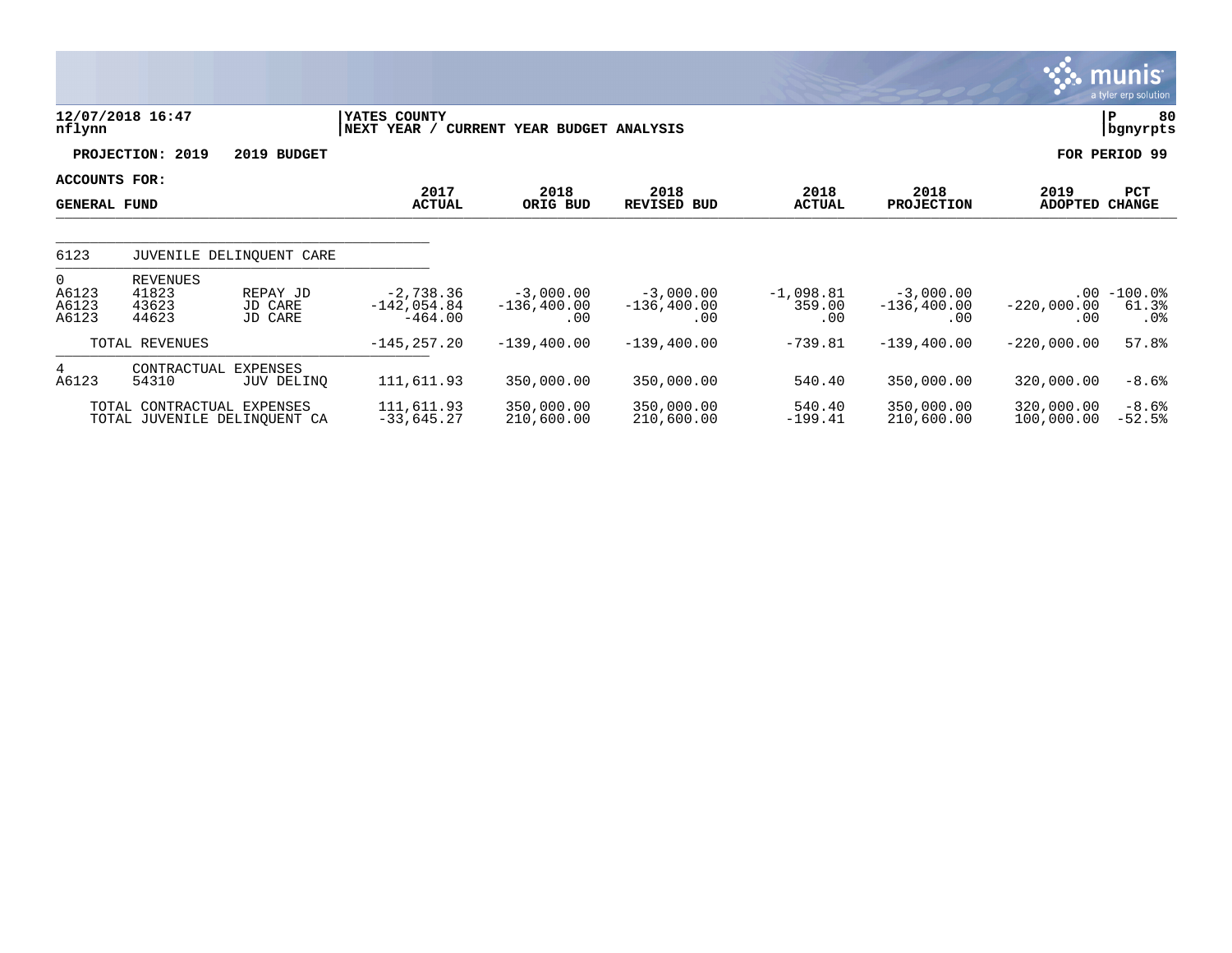|                                      |                                                           |                       |                             |                              |                            |                        |                           |                          | <b>83. MUNIST</b><br>a tyler erp solution. |
|--------------------------------------|-----------------------------------------------------------|-----------------------|-----------------------------|------------------------------|----------------------------|------------------------|---------------------------|--------------------------|--------------------------------------------|
| nflynn                               | 12/07/2018 16:47                                          |                       | YATES COUNTY<br>NEXT YEAR / | CURRENT YEAR BUDGET ANALYSIS |                            |                        |                           |                          | 81<br>P<br>  bgnyrpts                      |
|                                      | PROJECTION: 2019                                          | 2019 BUDGET           |                             |                              |                            |                        |                           |                          | FOR PERIOD 99                              |
| ACCOUNTS FOR:<br><b>GENERAL FUND</b> |                                                           |                       | 2017<br><b>ACTUAL</b>       | 2018<br>ORIG BUD             | 2018<br><b>REVISED BUD</b> | 2018<br><b>ACTUAL</b>  | 2018<br><b>PROJECTION</b> | 2019<br><b>ADOPTED</b>   | PCT<br><b>CHANGE</b>                       |
| 6129                                 |                                                           | STATE TRAINING SCHOOL |                             |                              |                            |                        |                           |                          |                                            |
| $\mathbf 0$<br>A6129                 | <b>REVENUES</b><br>42701                                  | PR YR RFND            | $-32,915.62$                | .00                          | .00                        | .00                    | .00                       | .00                      | $.0\%$                                     |
|                                      | TOTAL REVENUES                                            |                       | $-32,915.62$                | .00                          | .00                        | .00                    | .00                       | .00                      | .0%                                        |
| 4<br>A6129                           | CONTRACTUAL EXPENSES<br>54316                             | ST TRNG               | .00                         | 400,000.00                   | 400,000.00                 | 59,083.20              | 400,000.00                | 400,000.00               | $.0\%$                                     |
|                                      | TOTAL CONTRACTUAL EXPENSES<br>TOTAL STATE TRAINING SCHOOL |                       | .00<br>$-32,915.62$         | 400,000.00<br>400,000.00     | 400,000.00<br>400,000.00   | 59,083.20<br>59,083.20 | 400,000.00<br>400,000.00  | 400,000.00<br>400,000.00 | $.0\%$<br>.0%                              |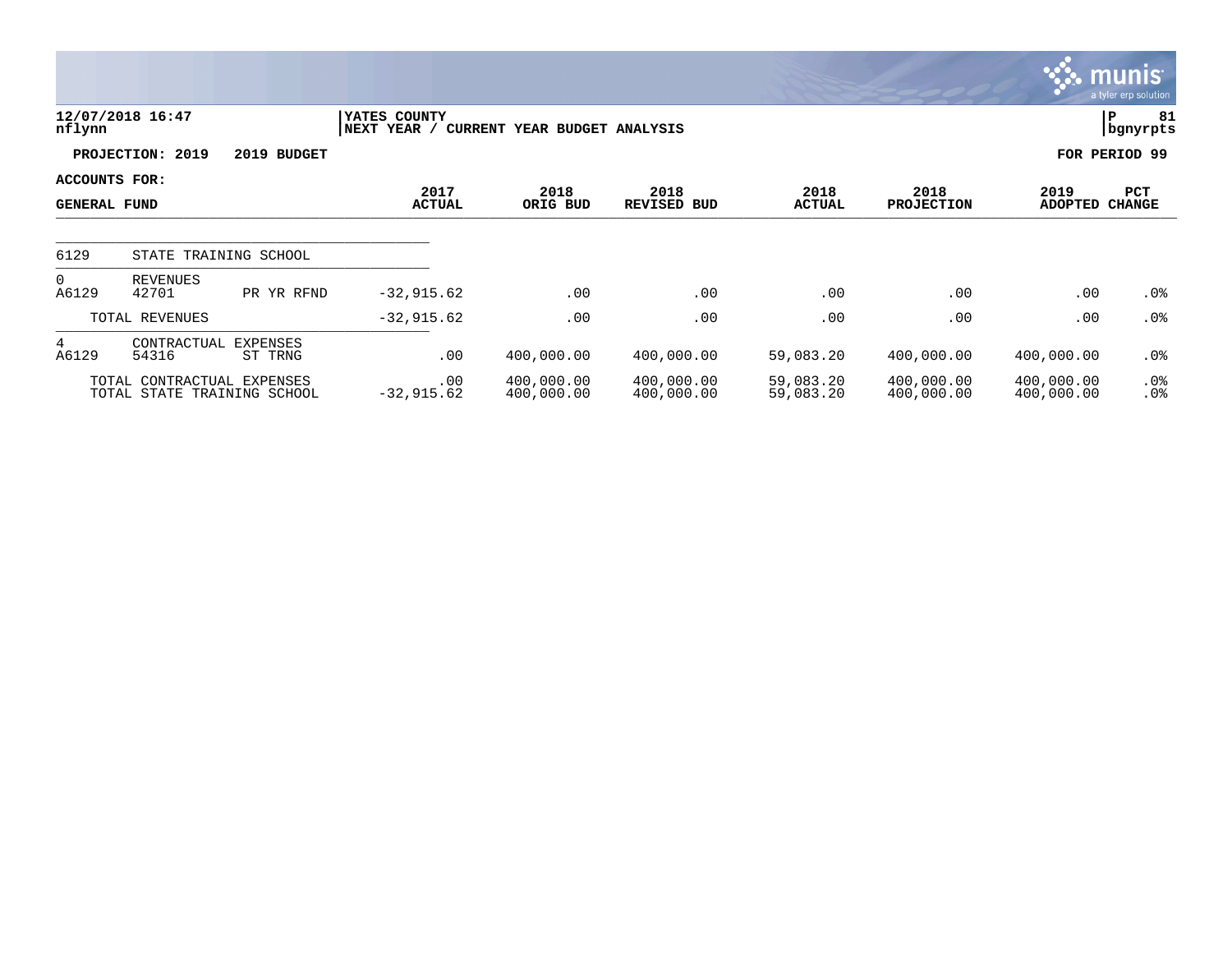|                                           |                                                |                                      |                                        |                                      |                                      |                                            |                                      |                                       | munis'<br>a tyler erp solution |
|-------------------------------------------|------------------------------------------------|--------------------------------------|----------------------------------------|--------------------------------------|--------------------------------------|--------------------------------------------|--------------------------------------|---------------------------------------|--------------------------------|
| nflynn                                    | 12/07/2018 16:47                               |                                      | YATES COUNTY<br>NEXT YEAR /            | CURRENT YEAR BUDGET ANALYSIS         |                                      |                                            |                                      | P                                     | 82<br>bgnyrpts                 |
|                                           | PROJECTION: 2019                               | 2019 BUDGET                          |                                        |                                      |                                      |                                            |                                      |                                       | FOR PERIOD 99                  |
| ACCOUNTS FOR:<br><b>GENERAL FUND</b>      |                                                |                                      | 2017<br><b>ACTUAL</b>                  | 2018<br>ORIG BUD                     | 2018<br>REVISED BUD                  | 2018<br><b>ACTUAL</b>                      | 2018<br><b>PROJECTION</b>            | 2019<br>ADOPTED CHANGE                | <b>PCT</b>                     |
| 6140                                      | SAFETY NET                                     |                                      |                                        |                                      |                                      |                                            |                                      |                                       |                                |
| $\overline{0}$<br>A6140<br>A6140<br>A6140 | REVENUES<br>41840<br>42701<br>43640            | REPAY-SN<br>PR YR RFND<br>SAFETY NET | $-86, 856.99$<br>.00<br>$-130, 707.00$ | $-80,000.00$<br>.00<br>$-175,740.00$ | $-80,000.00$<br>.00<br>$-175,740.00$ | $-80, 396.94$<br>$-586.00$<br>$-82,049.00$ | $-80,000.00$<br>.00<br>$-175,740.00$ | $-50,000.00$<br>.00<br>$-146, 450.00$ | $-37.5%$<br>$.0\%$<br>$-16.7%$ |
|                                           | TOTAL REVENUES                                 |                                      | $-217,563.99$                          | $-255,740.00$                        | $-255,740.00$                        | $-163,031.94$                              | $-255,740.00$                        | $-196, 450.00$                        | $-23.2%$                       |
| $4\overline{ }$<br>A6140                  | CONTRACTUAL<br>54314                           | EXPENSES<br>SAFETY NET               | 554, 316.57                            | 700,000.00                           | 700,000.00                           | 435,028.21                                 | 700,000.00                           | 555,000.00                            | $-20.7%$                       |
|                                           | TOTAL CONTRACTUAL EXPENSES<br>TOTAL SAFETY NET |                                      | 554, 316.57<br>336,752.58              | 700,000.00<br>444,260.00             | 700,000.00<br>444,260.00             | 435,028.21<br>271,996.27                   | 700,000.00<br>444,260.00             | 555,000.00<br>358,550.00              | $-20.7%$<br>$-19.3%$           |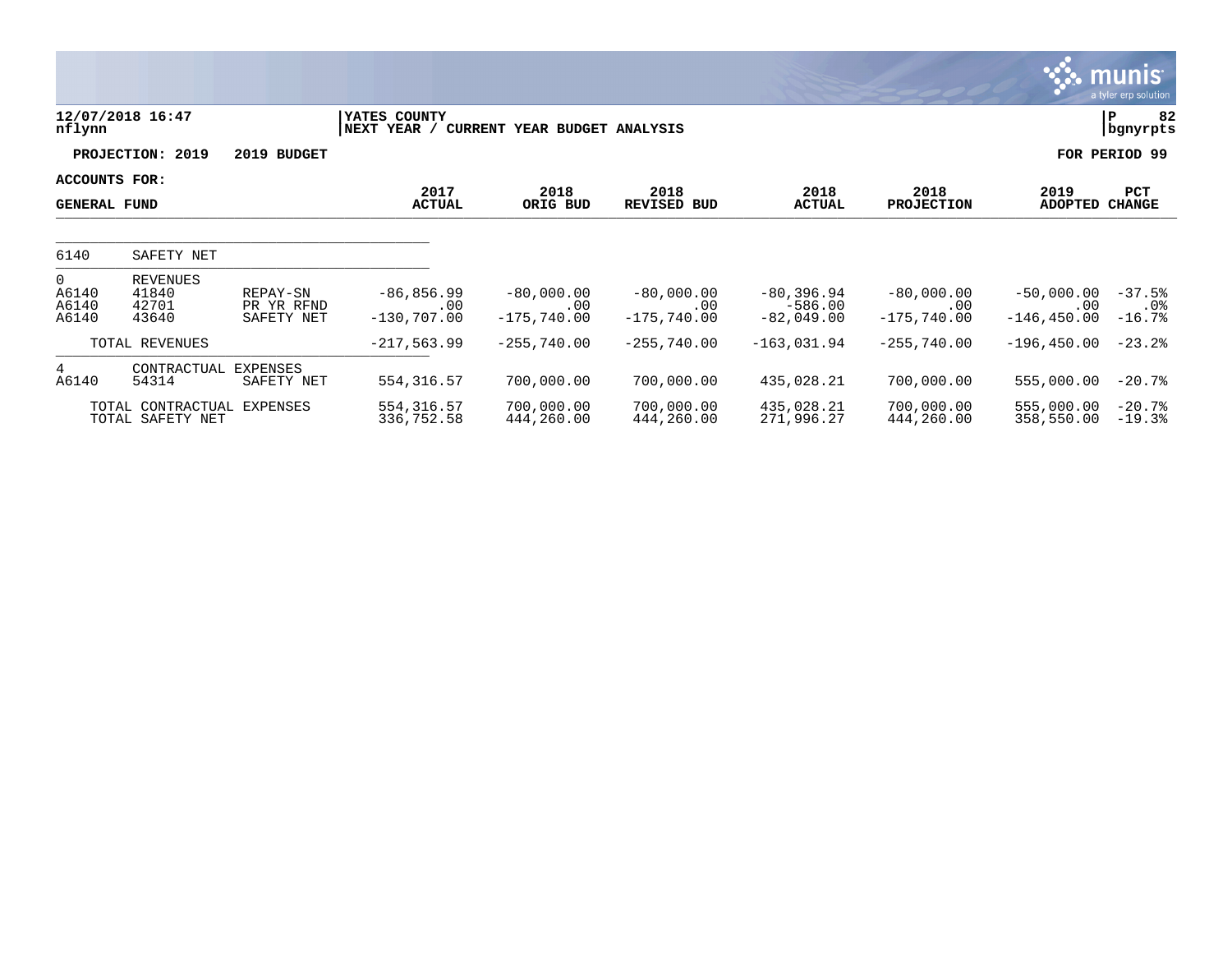|                                      |                                             |                         |                             |                              |                            |                           |                           |                          | <b>munis</b><br>a tyler erp solution |
|--------------------------------------|---------------------------------------------|-------------------------|-----------------------------|------------------------------|----------------------------|---------------------------|---------------------------|--------------------------|--------------------------------------|
| nflynn                               | 12/07/2018 16:47                            |                         | YATES COUNTY<br>NEXT YEAR / | CURRENT YEAR BUDGET ANALYSIS |                            |                           |                           |                          | lР<br>83<br>bgnyrpts                 |
|                                      | PROJECTION: 2019                            | 2019 BUDGET             |                             |                              |                            |                           |                           |                          | FOR PERIOD 99                        |
| ACCOUNTS FOR:<br><b>GENERAL FUND</b> |                                             |                         | 2017<br><b>ACTUAL</b>       | 2018<br>ORIG BUD             | 2018<br><b>REVISED BUD</b> | 2018<br><b>ACTUAL</b>     | 2018<br><b>PROJECTION</b> | 2019<br><b>ADOPTED</b>   | PCT<br><b>CHANGE</b>                 |
| 6141                                 | H E A P                                     |                         |                             |                              |                            |                           |                           |                          |                                      |
| $\overline{0}$<br>A6141<br>A6141     | <b>REVENUES</b><br>41841<br>44641           | REPAY HEAP<br>HEAP      | $-44,601.16$<br>13,864.00   | $-40,000.00$<br>.00          | $-40,000.00$<br>.00        | $-30,556.53$<br>18,846.00 | $-40,000.00$<br>.00       | $-30,000.00$<br>.00      | $-25.0%$<br>$.0\%$                   |
|                                      | TOTAL REVENUES                              |                         | $-30,737.16$                | $-40,000.00$                 | $-40,000.00$               | $-11,710.53$              | $-40,000.00$              | $-30,000.00$             | $-25.0%$                             |
| 4<br>A6141                           | CONTRACTUAL<br>54308                        | <b>EXPENSES</b><br>HEAP | 14,441.52                   | 9,000.00                     | 9,000.00                   | 1,146.02                  | 9,000.00                  | 9,000.00                 | .0%                                  |
|                                      | TOTAL CONTRACTUAL EXPENSES<br>TOTAL H E A P |                         | 14,441.52<br>$-16, 295.64$  | 9,000.00<br>$-31,000.00$     | 9,000.00<br>$-31,000.00$   | 1,146.02<br>$-10,564.51$  | 9,000.00<br>$-31,000.00$  | 9,000.00<br>$-21,000.00$ | $.0\%$<br>$-32.3%$                   |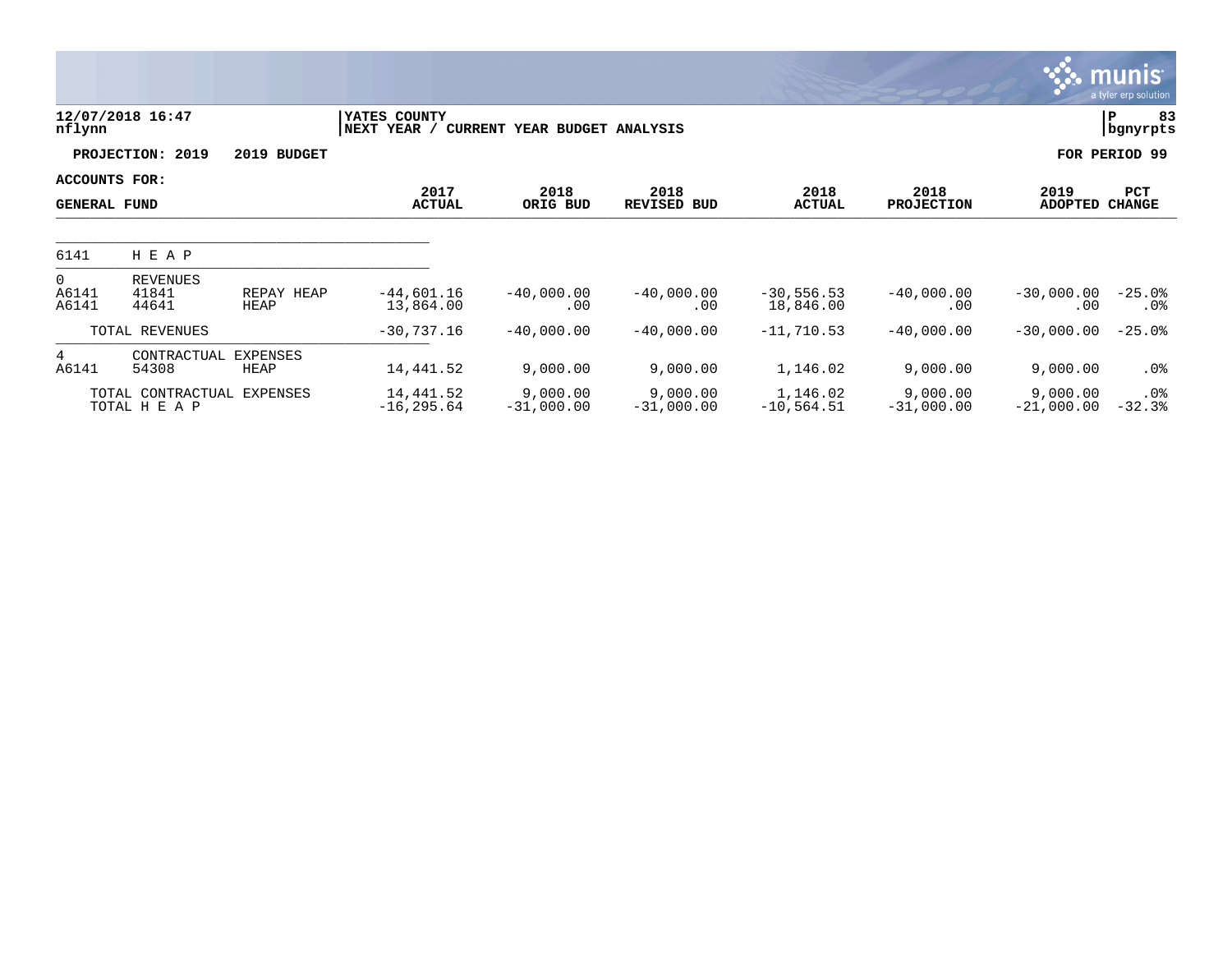|                                      |                                   |                                                            |                              |                              |                            |                             |                           |                        | munis<br>a tyler erp solution |
|--------------------------------------|-----------------------------------|------------------------------------------------------------|------------------------------|------------------------------|----------------------------|-----------------------------|---------------------------|------------------------|-------------------------------|
| nflynn                               | 12/07/2018 16:47                  |                                                            | YATES COUNTY<br> NEXT YEAR / | CURRENT YEAR BUDGET ANALYSIS |                            |                             |                           |                        | P<br>84<br>bgnyrpts           |
|                                      | PROJECTION: 2019                  | 2019 BUDGET                                                |                              |                              |                            |                             |                           |                        | FOR PERIOD 99                 |
| ACCOUNTS FOR:<br><b>GENERAL FUND</b> |                                   |                                                            | 2017<br><b>ACTUAL</b>        | 2018<br>ORIG BUD             | 2018<br><b>REVISED BUD</b> | 2018<br><b>ACTUAL</b>       | 2018<br><b>PROJECTION</b> | 2019<br><b>ADOPTED</b> | <b>PCT</b><br><b>CHANGE</b>   |
| 6142                                 |                                   | EMERGENCY AID FOR ADULTS                                   |                              |                              |                            |                             |                           |                        |                               |
| $\overline{0}$<br>A6142<br>A6142     | <b>REVENUES</b><br>41842<br>43642 | REPAY EAA<br>EAA                                           | .00<br>$-8, 287.00$          | $-500.00$<br>$-14,750.00$    | $-500.00$<br>$-14,750.00$  | $-1, 173.10$<br>$-5,381.00$ | $-500.00$<br>$-14,750.00$ | $-12,500.00$           | $.00 - 100.0$<br>$-15.3%$     |
|                                      | TOTAL REVENUES                    |                                                            | $-8,287.00$                  | $-15, 250.00$                | $-15, 250.00$              | $-6,554.10$                 | $-15, 250.00$             | $-12,500.00$           | $-18.0$ °                     |
| $4^{\circ}$<br>A6142                 | CONTRACTUAL<br>54319              | <b>EXPENSES</b><br>EAA                                     | 16,566.44                    | 30,000.00                    | 30,000.00                  | 14,953.09                   | 30,000.00                 | 25,000.00              | $-16.7%$                      |
|                                      |                                   | TOTAL CONTRACTUAL EXPENSES<br>TOTAL EMERGENCY AID FOR ADUL | 16,566.44<br>8,279.44        | 30,000.00<br>14,750.00       | 30,000.00<br>14,750.00     | 14,953.09<br>8,398.99       | 30,000.00<br>14,750.00    | 25,000.00<br>12,500.00 | $-16.7%$<br>$-15.3%$          |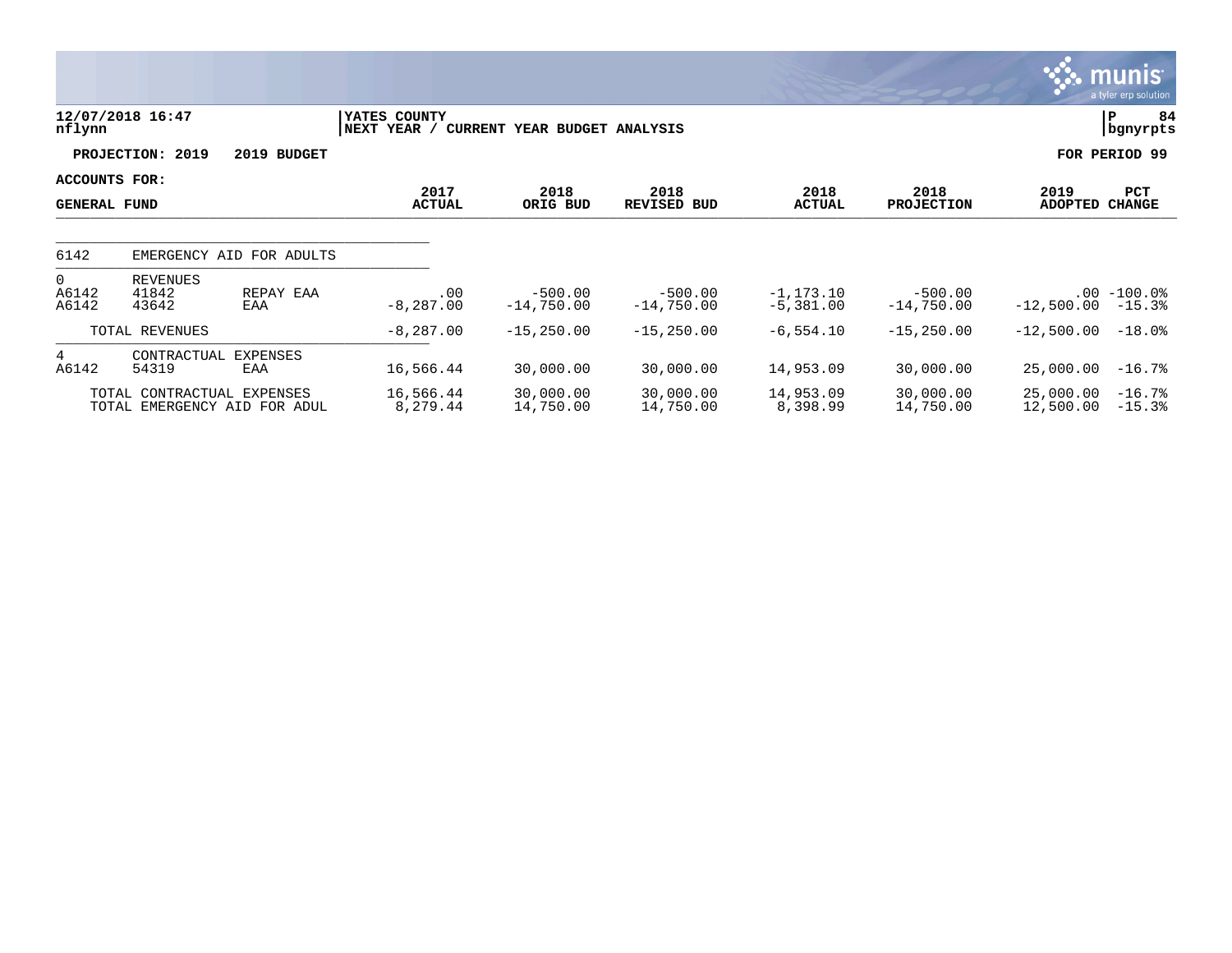|                                      |                                                            |                                       |                                        |                             |                              |                              |                             |                             | <b>munis</b><br>a tyler erp solution |
|--------------------------------------|------------------------------------------------------------|---------------------------------------|----------------------------------------|-----------------------------|------------------------------|------------------------------|-----------------------------|-----------------------------|--------------------------------------|
| nflynn                               | 12/07/2018 16:47                                           |                                       | YATES COUNTY<br>NEXT YEAR /<br>CURRENT | YEAR BUDGET ANALYSIS        |                              |                              |                             |                             | 85<br>P<br>bgnyrpts                  |
|                                      | PROJECTION: 2019                                           | 2019 BUDGET                           |                                        |                             |                              |                              |                             |                             | FOR PERIOD 99                        |
| ACCOUNTS FOR:<br><b>GENERAL FUND</b> |                                                            |                                       | 2017<br><b>ACTUAL</b>                  | 2018<br>ORIG BUD            | 2018<br><b>REVISED BUD</b>   | 2018<br><b>ACTUAL</b>        | 2018<br><b>PROJECTION</b>   | 2019<br><b>ADOPTED</b>      | PCT<br><b>CHANGE</b>                 |
| 6410                                 | ECON DEVELPMT                                              | PUBLICITY<br>$\overline{\phantom{a}}$ |                                        |                             |                              |                              |                             |                             |                                      |
| $\overline{0}$<br>A6410              | <b>REVENUES</b><br>41113                                   | OCC TAX                               | $-558, 320.02$                         | $-560,000.00$               | $-560,000.00$                | $-446, 753.43$               | $-560,000.00$               | $-560,000.00$               | $.0\%$                               |
|                                      | TOTAL REVENUES                                             |                                       | $-558, 320.02$                         | $-560,000.00$               | $-560.000.00$                | $-446, 753.43$               | $-560,000.00$               | $-560,000.00$               | .0 <sub>8</sub>                      |
| 4<br>A6410<br>A6410                  | CONTRACTUAL<br>54203<br>54205                              | EXPENSES<br>PY OCC TAX<br>PY HOTEL    | 266,060.00<br>29,791.51                | 297,389.00<br>88,000.00     | 299,889.00<br>88,000.00      | 298,784.00<br>47,597.33      | 297,389.00<br>88,000.00     | 325,000.00<br>50,000.00     | 9.3%<br>$-43.2%$                     |
|                                      | TOTAL CONTRACTUAL EXPENSES<br>TOTAL ECON DEVELPMT - PUBLIC |                                       | 295,851.51<br>$-262, 468.51$           | 385,389.00<br>$-174,611.00$ | 387,889.00<br>$-172, 111.00$ | 346,381.33<br>$-100, 372.10$ | 385,389.00<br>$-174,611.00$ | 375,000.00<br>$-185,000.00$ | $-2.7%$<br>5.9%                      |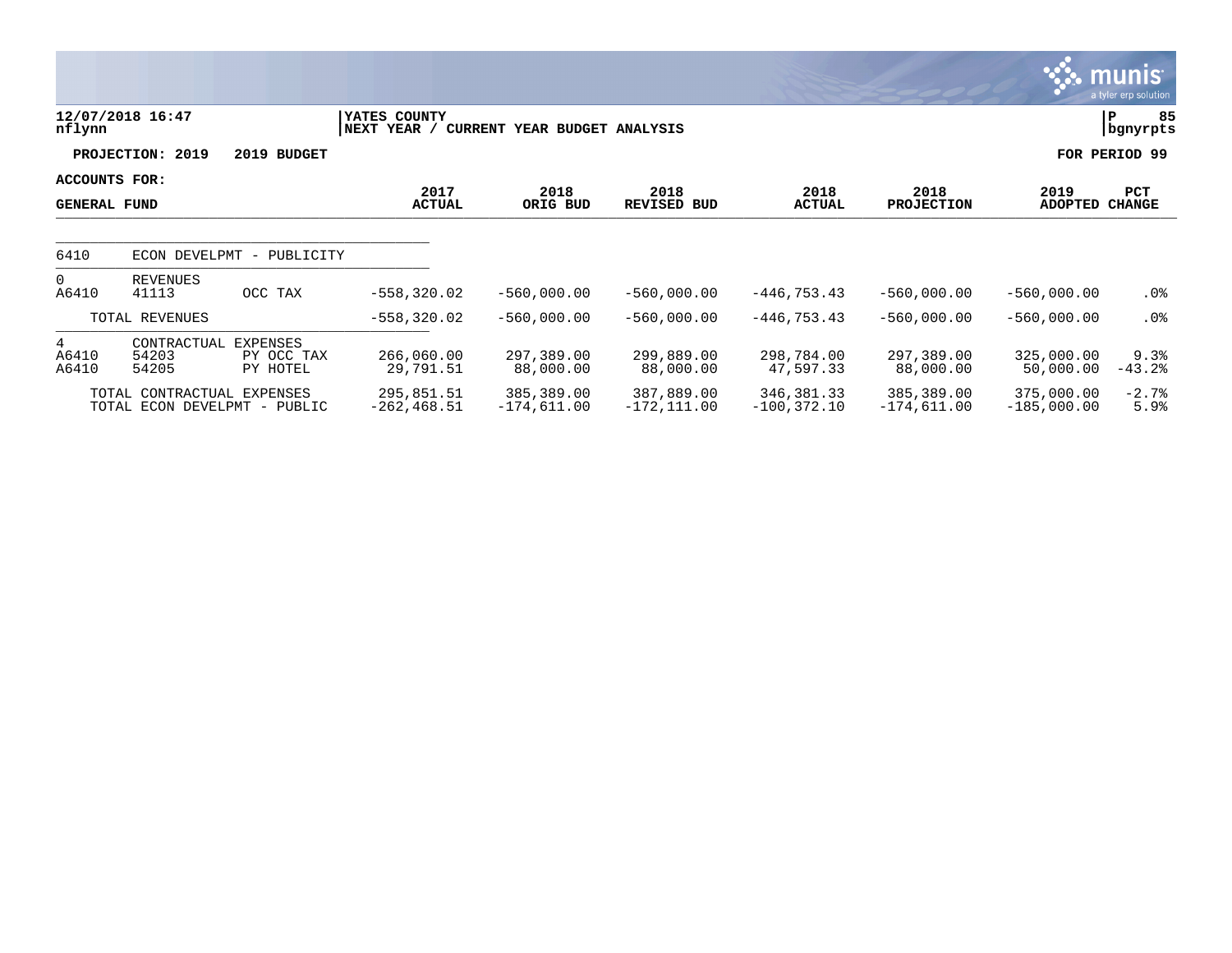|                                      |                                                           |                                                   |                                      |                                      |                                        |                                      |                                      |                                      | <b>munis</b><br>a tyler erp solution |  |
|--------------------------------------|-----------------------------------------------------------|---------------------------------------------------|--------------------------------------|--------------------------------------|----------------------------------------|--------------------------------------|--------------------------------------|--------------------------------------|--------------------------------------|--|
| nflynn                               | 12/07/2018 16:47                                          |                                                   | YATES COUNTY<br>NEXT YEAR /          | CURRENT YEAR BUDGET ANALYSIS         |                                        |                                      |                                      |                                      |                                      |  |
|                                      | PROJECTION: 2019                                          | 2019 BUDGET                                       |                                      |                                      |                                        |                                      |                                      |                                      | FOR PERIOD 99                        |  |
| ACCOUNTS FOR:<br><b>GENERAL FUND</b> |                                                           |                                                   | 2017<br><b>ACTUAL</b>                | 2018<br>ORIG BUD                     | 2018<br><b>REVISED BUD</b>             | 2018<br><b>ACTUAL</b>                | 2018<br><b>PROJECTION</b>            | 2019<br><b>ADOPTED</b>               | PCT<br><b>CHANGE</b>                 |  |
| 6420                                 | PROMOTION OF INDUSTRY                                     |                                                   |                                      |                                      |                                        |                                      |                                      |                                      |                                      |  |
| 4<br>A6420<br>A6420<br>A6420         | CONTRACTUAL<br>54216<br>54220<br>54222                    | EXPENSES<br>YC-HORIZON<br>PY-HOTELS<br>LAKE ST PL | 38,820.14<br>123,883.38<br>34,402.72 | 37,993.00<br>111,109.00<br>35,103.00 | 37,993.50<br>114,051.26<br>35, 278. 17 | 37,992.50<br>114,051.26<br>34,927.83 | 37,993.00<br>111,109.00<br>35,103.00 | 28,389.00<br>103,000.00<br>35,800.00 | $-25.3%$<br>$-7.3%$<br>$2.0\%$       |  |
|                                      | TOTAL CONTRACTUAL EXPENSES<br>TOTAL PROMOTION OF INDUSTRY |                                                   | 197,106.24<br>197,106.24             | 184,205.00<br>184,205.00             | 187,322.93<br>187,322.93               | 186,971.59<br>186,971.59             | 184,205.00<br>184,205.00             | 167,189.00<br>167,189.00             | $-9.2%$<br>$-9.2%$                   |  |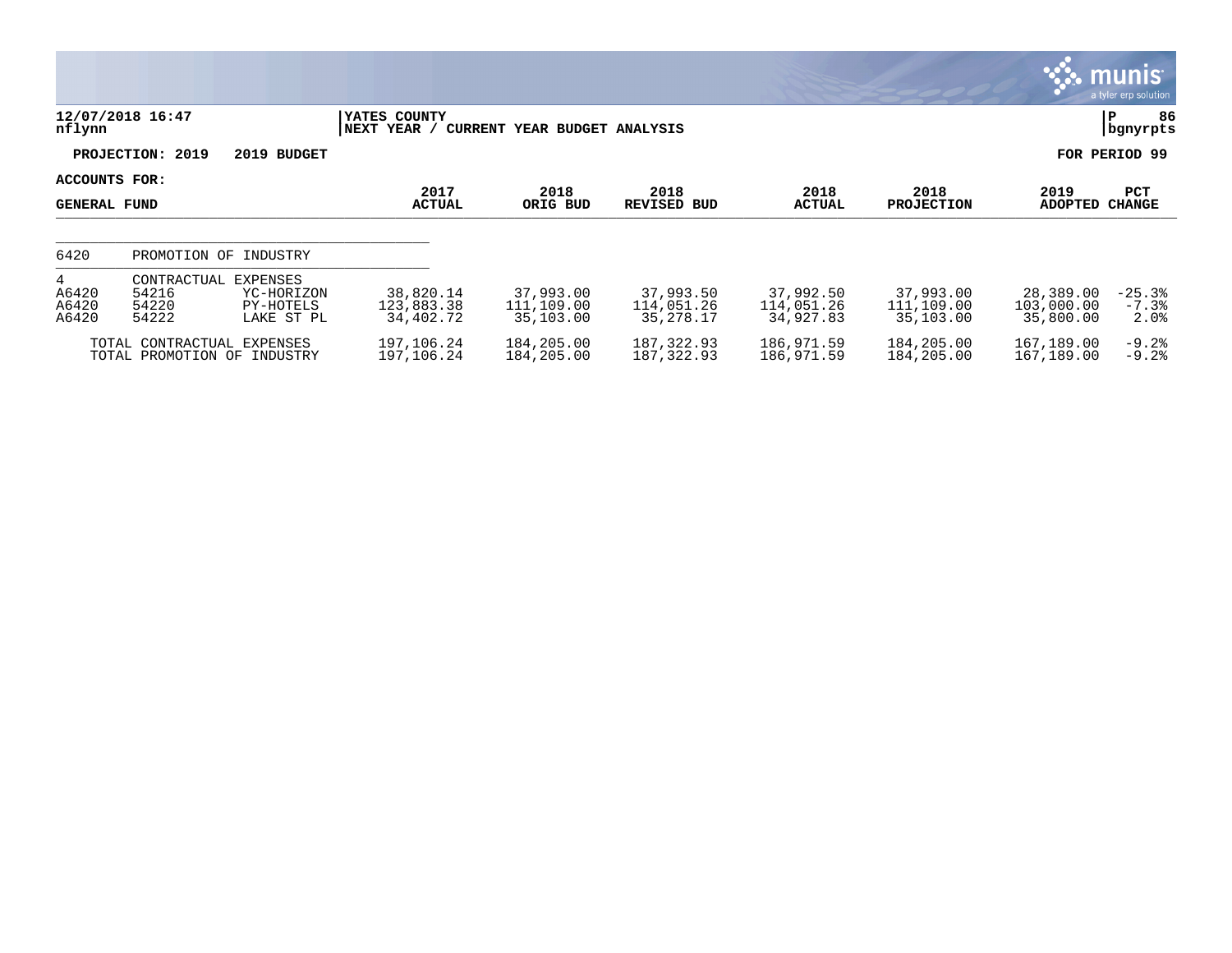|                                                                                                               |                                                                                                                                        |                                                                                                                                                                           |                                                                                                                                     |                                                                                                                                          |                                                                                                                                                   |                                                                                                                                        |                                                                                                                                     |                                                                                                                 | munis<br>a tyler erp solution                                                                                                               |
|---------------------------------------------------------------------------------------------------------------|----------------------------------------------------------------------------------------------------------------------------------------|---------------------------------------------------------------------------------------------------------------------------------------------------------------------------|-------------------------------------------------------------------------------------------------------------------------------------|------------------------------------------------------------------------------------------------------------------------------------------|---------------------------------------------------------------------------------------------------------------------------------------------------|----------------------------------------------------------------------------------------------------------------------------------------|-------------------------------------------------------------------------------------------------------------------------------------|-----------------------------------------------------------------------------------------------------------------|---------------------------------------------------------------------------------------------------------------------------------------------|
| nflynn                                                                                                        | 12/07/2018 16:47                                                                                                                       |                                                                                                                                                                           | YATES COUNTY<br>NEXT YEAR / CURRENT YEAR BUDGET ANALYSIS                                                                            |                                                                                                                                          |                                                                                                                                                   |                                                                                                                                        |                                                                                                                                     |                                                                                                                 | l P<br>87<br>bgnyrpts                                                                                                                       |
|                                                                                                               | PROJECTION: 2019                                                                                                                       | 2019 BUDGET                                                                                                                                                               |                                                                                                                                     |                                                                                                                                          |                                                                                                                                                   |                                                                                                                                        |                                                                                                                                     |                                                                                                                 | FOR PERIOD 99                                                                                                                               |
| <b>ACCOUNTS FOR:</b>                                                                                          |                                                                                                                                        |                                                                                                                                                                           |                                                                                                                                     |                                                                                                                                          |                                                                                                                                                   |                                                                                                                                        |                                                                                                                                     |                                                                                                                 |                                                                                                                                             |
| <b>GENERAL FUND</b>                                                                                           |                                                                                                                                        |                                                                                                                                                                           | 2017<br><b>ACTUAL</b>                                                                                                               | 2018<br>ORIG BUD                                                                                                                         | 2018<br>REVISED BUD                                                                                                                               | 2018<br><b>ACTUAL</b>                                                                                                                  | 2018<br><b>PROJECTION</b>                                                                                                           | 2019<br>ADOPTED CHANGE                                                                                          | PCT                                                                                                                                         |
| 6510                                                                                                          | VETERANS SERVICES                                                                                                                      |                                                                                                                                                                           |                                                                                                                                     |                                                                                                                                          |                                                                                                                                                   |                                                                                                                                        |                                                                                                                                     |                                                                                                                 |                                                                                                                                             |
| $\overline{0}$<br>A6510<br>A6510                                                                              | <b>REVENUES</b><br>42665<br>43710                                                                                                      | EQUIP SALE<br>VET                                                                                                                                                         | .00<br>$-8,679.00$                                                                                                                  | .00<br>$-8,654.00$                                                                                                                       | $-1,340.00$<br>$-8,654.00$                                                                                                                        | -1,340.00<br>-8,679.00                                                                                                                 | $.00\,$<br>$-8,654.00$                                                                                                              | .00<br>$-8,679.00$                                                                                              | .0%<br>.3%                                                                                                                                  |
|                                                                                                               | TOTAL REVENUES                                                                                                                         |                                                                                                                                                                           | $-8,679.00$                                                                                                                         | $-8,654.00$                                                                                                                              | $-9,994.00$                                                                                                                                       | $-10,019.00$                                                                                                                           | $-8,654.00$                                                                                                                         | $-8,679.00$                                                                                                     | .3%                                                                                                                                         |
| $\mathbf{1}$<br>A6510<br>A6510<br>A6510<br>A6510<br>A6510                                                     | PERSONAL SERVICES<br>51061<br>51214<br>51661<br>51992<br>51993                                                                         | DIR VET<br>VET SVC OF<br>COMP NONUN<br>SIGN OFF<br>H.DED OFF                                                                                                              | 47,988.00<br>31,680.66<br>500.00<br>500.00                                                                                          | 47,988.00<br>39,512.00<br>.00<br>.00<br>.00                                                                                              | 48,947.76<br>39,015.45<br>39.55<br>.00<br>.00                                                                                                     | 45,009.60<br>34,627.32<br>39.55<br>.00<br>.00                                                                                          | 47,988.00<br>39,512.00<br>$.00 \,$<br>.00<br>.00                                                                                    | 48,948.00<br>40,327.00<br>.00<br>.00<br>.00                                                                     | 2.0%<br>2.1%<br>.0%<br>.0%<br>.0 <sub>8</sub>                                                                                               |
|                                                                                                               | TOTAL PERSONAL SERVICES                                                                                                                |                                                                                                                                                                           | 80,668.66                                                                                                                           | 87,500.00                                                                                                                                | 88,002.76                                                                                                                                         | 79,676.47                                                                                                                              | 87,500.00                                                                                                                           | 89,275.00                                                                                                       | 2.0%                                                                                                                                        |
| 4<br>A6510<br>A6510<br>A6510<br>A6510<br>A6510<br>A6510<br>A6510<br>A6510<br>A6510<br>A6510<br>A6510<br>A6510 | 54156<br>54470<br>54507<br>54515<br>54571<br>54576<br>54653<br>54654<br>54660<br>54682<br>54907<br>54924<br>TOTAL CONTRACTUAL EXPENSES | CONTRACTUAL EXPENSES<br>TRAINING<br>SUPP:OFF<br>COPIER CHR<br>POSTAGE<br>SOFTWARE<br>COMP SFT A<br>GASOLINE<br>MILEAGE<br>TRAVEL EXP<br>TEL/FAX<br><b>DUES</b><br>VET BUR | 500.00<br>351.45<br>292.40<br>273.09<br>.00<br>750.00<br>1,723.49<br>55.11<br>1,672.70<br>$832.30$<br>30.00<br>2,861.50<br>9,342.04 | 500.00<br>200.00<br>250.00<br>350.00<br>$\,$ .00<br>750.00<br>1,200.00<br>300.00<br>1,400.00<br>800.00<br>100.00<br>3,000.00<br>8,850.00 | 325.00<br>586.32<br>325.00<br>175.00<br>2,246.00<br>$\overline{00}$<br>1,901.01<br>263.09<br>1,540.58<br>800.00<br>60.00<br>2,425.00<br>10,647.00 | 325.00<br>648.26<br>278.90<br>150.34<br>2, 246.00<br>.00<br>1,901.01<br>235.78<br>1,549.37<br>760.20<br>60.00<br>2,425.00<br>10,579.86 | 500.00<br>200.00<br>250.00<br>350.00<br>.00<br>750.00<br>1,200.00<br>300.00<br>1,400.00<br>800.00<br>100.00<br>3,000.00<br>8,850.00 | 350.00<br>300.00<br>300.00<br>200.00<br>.00<br>1,347.00<br>13,000.00 4233.3%<br>1,200.00<br>850.00<br>17,607.00 | $-30.0%$<br>50.0%<br>20.0%<br>$-42.9%$<br>$.0\%$<br>79.6%<br>$.00 - 100.0$<br>$-14.3%$<br>6.3%<br>$60.00 - 40.0$<br>$.00 - 100.08$<br>98.9% |
| 8<br>A6510<br>A6510                                                                                           | EMPLOYEE BENEFITS<br>58100<br>58303                                                                                                    | FICA/MED<br>INS-CSEA                                                                                                                                                      | 5,890.48<br>7,731.94                                                                                                                | 6,481.00<br>10,888.00                                                                                                                    | 6,554.42<br>10,888.00                                                                                                                             | 5,813.15<br>10,734.79                                                                                                                  | 6,481.00<br>10,888.00                                                                                                               | 6,597.00<br>12,160.00                                                                                           | 1.8%<br>11.7%                                                                                                                               |
|                                                                                                               | TOTAL EMPLOYEE BENEFITS<br>TOTAL VETERANS SERVICES                                                                                     |                                                                                                                                                                           | 13,622.42<br>94,954.12                                                                                                              | 17,369.00<br>105,065.00                                                                                                                  | 17,442.42<br>106,098.18                                                                                                                           | 16,547.94<br>96,785.27                                                                                                                 | 17,369.00<br>105,065.00                                                                                                             | 18,757.00<br>116,960.00                                                                                         | 8.0%<br>11.3%                                                                                                                               |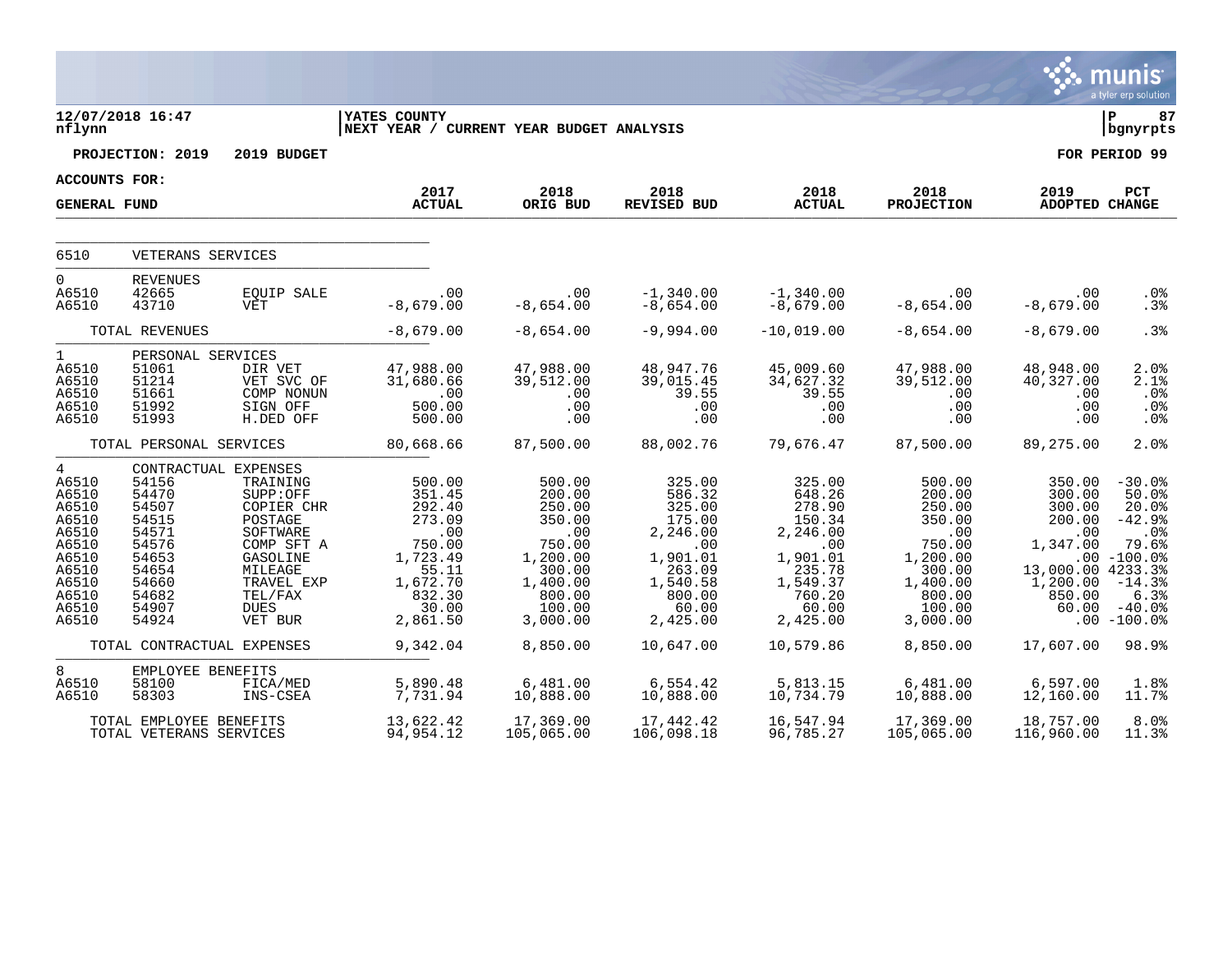|                                      |                                                        |                             |                              |                        |                        |                           |                        | <u>ርጉ munis l</u><br>a tyler erp solution |  |
|--------------------------------------|--------------------------------------------------------|-----------------------------|------------------------------|------------------------|------------------------|---------------------------|------------------------|-------------------------------------------|--|
| nflynn                               | 12/07/2018 16:47                                       | YATES COUNTY<br>NEXT YEAR / | CURRENT YEAR BUDGET ANALYSIS |                        |                        |                           |                        | 88<br>P<br>  bgnyrpts                     |  |
|                                      | PROJECTION: 2019<br>2019 BUDGET                        |                             |                              |                        |                        |                           |                        | FOR PERIOD 99                             |  |
| ACCOUNTS FOR:<br><b>GENERAL FUND</b> |                                                        | 2017<br><b>ACTUAL</b>       | 2018<br>ORIG BUD             | 2018<br>REVISED BUD    | 2018<br><b>ACTUAL</b>  | 2018<br><b>PROJECTION</b> | 2019<br><b>ADOPTED</b> | PCT<br><b>CHANGE</b>                      |  |
| 6772                                 | PROGRAMS FOR AGING                                     |                             |                              |                        |                        |                           |                        |                                           |  |
| 4<br>A6772                           | CONTRACTUAL EXPENSES<br>54208<br>YC PROACTN            | 93,661.00                   | 93,661.00                    | 93,661.00              | 93,661.00              | 93,661.00                 | 93,661.00              | $.0\%$                                    |  |
|                                      | TOTAL CONTRACTUAL EXPENSES<br>TOTAL PROGRAMS FOR AGING | 93,661.00<br>93,661.00      | 93,661.00<br>93,661.00       | 93,661.00<br>93,661.00 | 93,661.00<br>93,661.00 | 93,661.00<br>93,661.00    | 93,661.00<br>93,661.00 | $.0\%$<br>.0%                             |  |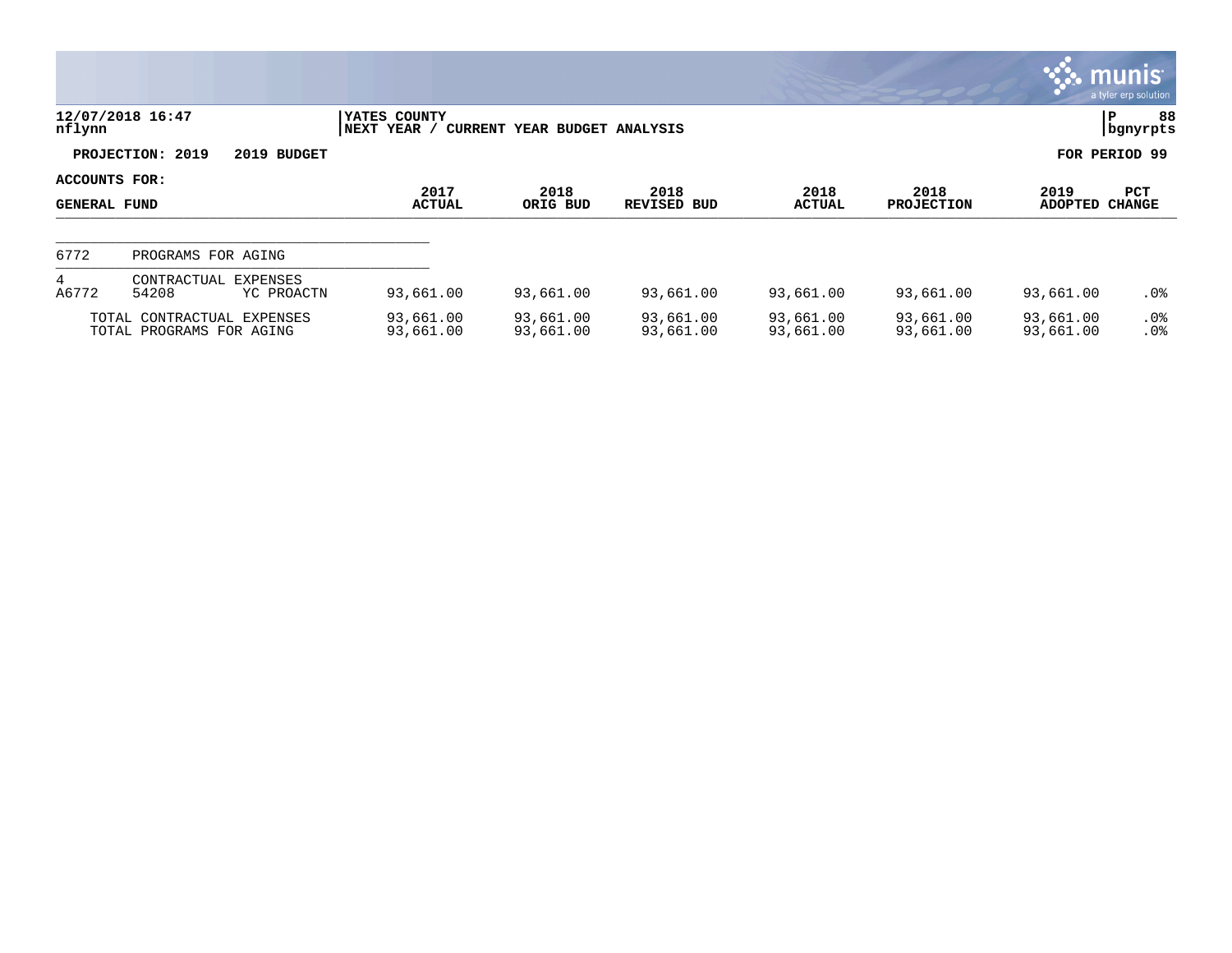|                                                                                                                                                                                                                  |                                                                                                                                                                                                                            |                                                                                                                                                                                                                                                                                                          |                                                                                                                                                                                                                                                              |                                                                                                                                                                                                                                       |                                                                                                                                                                                                                                                           |                                                                                                                                                                                                                                              |                                                                                                                                                                                                                                             |                                                                                                                                                                                                                                          | munis<br>a tyler erp solution                                                                                                                       |
|------------------------------------------------------------------------------------------------------------------------------------------------------------------------------------------------------------------|----------------------------------------------------------------------------------------------------------------------------------------------------------------------------------------------------------------------------|----------------------------------------------------------------------------------------------------------------------------------------------------------------------------------------------------------------------------------------------------------------------------------------------------------|--------------------------------------------------------------------------------------------------------------------------------------------------------------------------------------------------------------------------------------------------------------|---------------------------------------------------------------------------------------------------------------------------------------------------------------------------------------------------------------------------------------|-----------------------------------------------------------------------------------------------------------------------------------------------------------------------------------------------------------------------------------------------------------|----------------------------------------------------------------------------------------------------------------------------------------------------------------------------------------------------------------------------------------------|---------------------------------------------------------------------------------------------------------------------------------------------------------------------------------------------------------------------------------------------|------------------------------------------------------------------------------------------------------------------------------------------------------------------------------------------------------------------------------------------|-----------------------------------------------------------------------------------------------------------------------------------------------------|
| nflynn                                                                                                                                                                                                           | 12/07/2018 16:47                                                                                                                                                                                                           |                                                                                                                                                                                                                                                                                                          | <b>YATES COUNTY</b><br>NEXT YEAR / CURRENT YEAR BUDGET ANALYSIS                                                                                                                                                                                              |                                                                                                                                                                                                                                       |                                                                                                                                                                                                                                                           |                                                                                                                                                                                                                                              |                                                                                                                                                                                                                                             |                                                                                                                                                                                                                                          | l P<br>89<br>  bgnyrpts                                                                                                                             |
|                                                                                                                                                                                                                  | PROJECTION: 2019                                                                                                                                                                                                           | 2019 BUDGET                                                                                                                                                                                                                                                                                              |                                                                                                                                                                                                                                                              |                                                                                                                                                                                                                                       |                                                                                                                                                                                                                                                           |                                                                                                                                                                                                                                              |                                                                                                                                                                                                                                             |                                                                                                                                                                                                                                          | FOR PERIOD 99                                                                                                                                       |
| ACCOUNTS FOR:                                                                                                                                                                                                    |                                                                                                                                                                                                                            |                                                                                                                                                                                                                                                                                                          |                                                                                                                                                                                                                                                              |                                                                                                                                                                                                                                       |                                                                                                                                                                                                                                                           |                                                                                                                                                                                                                                              |                                                                                                                                                                                                                                             |                                                                                                                                                                                                                                          |                                                                                                                                                     |
| <b>GENERAL FUND</b>                                                                                                                                                                                              |                                                                                                                                                                                                                            |                                                                                                                                                                                                                                                                                                          | 2017<br><b>ACTUAL</b>                                                                                                                                                                                                                                        | 2018<br>ORIG BUD                                                                                                                                                                                                                      | 2018<br>REVISED BUD                                                                                                                                                                                                                                       | 2018<br><b>ACTUAL</b>                                                                                                                                                                                                                        | 2018<br><b>PROJECTION</b>                                                                                                                                                                                                                   | 2019<br>ADOPTED CHANGE                                                                                                                                                                                                                   | PCT                                                                                                                                                 |
| 7310                                                                                                                                                                                                             | YOUTH PROGRAM                                                                                                                                                                                                              |                                                                                                                                                                                                                                                                                                          |                                                                                                                                                                                                                                                              |                                                                                                                                                                                                                                       |                                                                                                                                                                                                                                                           |                                                                                                                                                                                                                                              |                                                                                                                                                                                                                                             |                                                                                                                                                                                                                                          |                                                                                                                                                     |
| $0 \qquad \qquad$<br>A7310                                                                                                                                                                                       | <b>REVENUES</b><br>43820                                                                                                                                                                                                   | YOUTH                                                                                                                                                                                                                                                                                                    | $-28,448.00$                                                                                                                                                                                                                                                 | $-28,817.00$                                                                                                                                                                                                                          | -58,817.00                                                                                                                                                                                                                                                | $\sim$ 00                                                                                                                                                                                                                                    | $-28,817.00$                                                                                                                                                                                                                                | $-58,817.00$ 104.1%                                                                                                                                                                                                                      |                                                                                                                                                     |
|                                                                                                                                                                                                                  | TOTAL REVENUES                                                                                                                                                                                                             |                                                                                                                                                                                                                                                                                                          | $-28,448.00$                                                                                                                                                                                                                                                 | $-28,817.00$                                                                                                                                                                                                                          | $-58,817.00$                                                                                                                                                                                                                                              | .00                                                                                                                                                                                                                                          | $-28,817.00$                                                                                                                                                                                                                                | $-58,817.00$ 104.1%                                                                                                                                                                                                                      |                                                                                                                                                     |
| 1<br>A7310<br>A7310                                                                                                                                                                                              | PERSONAL SERVICES<br>51156<br>51657                                                                                                                                                                                        | WFD/YTH DI<br>YB DIR                                                                                                                                                                                                                                                                                     | $00 \cdot 20 \cdot 00$<br>20,950.61                                                                                                                                                                                                                          | .00<br>20,940.00                                                                                                                                                                                                                      | 3,051.10<br>21,358.80                                                                                                                                                                                                                                     | .00<br>16,335.13                                                                                                                                                                                                                             | .00<br>20,940.00                                                                                                                                                                                                                            | .00<br>21,440.00                                                                                                                                                                                                                         | $.0\%$<br>2.4%                                                                                                                                      |
|                                                                                                                                                                                                                  | TOTAL PERSONAL SERVICES                                                                                                                                                                                                    |                                                                                                                                                                                                                                                                                                          | 20,950.61                                                                                                                                                                                                                                                    | 20,940.00                                                                                                                                                                                                                             | 24,409.90                                                                                                                                                                                                                                                 | 16,335.13                                                                                                                                                                                                                                    | 20,940.00                                                                                                                                                                                                                                   | 21,440.00                                                                                                                                                                                                                                | 2.4%                                                                                                                                                |
| $4\degree$<br>A7310<br>A7310<br>A7310<br>A7310<br>A7310<br>A7310<br>A7310<br>A7310<br>A7310<br>A7310<br>A7310<br>A7310<br>A7310<br>A7310<br>A7310<br>A7310<br>A7310<br>A7310<br>A7310<br>A7310<br>A7310<br>A7310 | CONTRACTUAL EXPENSES<br>54152<br>54352<br>54355<br>54356<br>54357<br>54365<br>54368<br>54371<br>54372<br>54373<br>54457<br>54470<br>54480<br>54515<br>54578<br>54579<br>54653<br>54654<br>54660<br>54682<br>54907<br>54916 | CONFERENCE<br>CFRC/FLS<br>LIFEGUARD<br>RUSH READ<br>PROACT YDD<br>SAFE HARB<br>SUMMER REC<br><b>BIG BR&amp;SIS</b><br>KINSP SDPP<br>DUND LIBR<br>SUPP: COMP<br>SUPP:OFF<br>SUPP: PROG<br>POSTAGE<br>S2AY RURAL<br>FATHER CON<br>GASOLINE<br>MILEAGE<br>TRAVEL EXP<br>TEL/FAX<br><b>DUES</b><br>PUBLICATN | $294.02$<br>1,500.00<br>11,286.00<br>700.00<br>1,560.00<br>$\overline{1}$ , 400.00<br>9,800.00<br>1,350.00<br>2,000.00<br>1,400.00<br>72.41<br>13.18<br>133.95<br>.00<br>1,980.00<br>500.00<br>.00<br>535.00<br>13.78<br>$1\overline{13}.10$<br>50.00<br>.00 | 300.00<br>1,500.00<br>12,312.00<br>700.00<br>1,560.00<br>1,400.00<br>9,800.00<br>1,350.00<br>2,000.00<br>1,400.00<br>100.00<br>50.00<br>150.00<br>140.00<br>1,980.00<br>500.00<br>42.00<br>333.00<br>.00<br>48.00<br>165.00<br>100.00 | 941.65<br>1,500.00<br>12,312.00<br>800.00<br>$490.00$<br>27,500.00<br>10, 200.00<br>$\frac{1}{2}$ , 350.00<br>2, 100.00<br>1,400.00<br>100.00<br>145.00<br>150.00<br>140.00<br>2,850.00<br>$\ddots$<br>42.00<br>333.00<br>.00<br>68.00<br>50.00<br>100.00 | $235.00$<br>1,500.00<br>12,312.00<br>800.00<br>$.00$<br>12,695.23<br>10, 200.00<br>$\frac{1}{2}$ , 300.00<br>2, 100.00<br>1,400.00<br>.00<br>.00<br>225.60<br>$\cdot$ 00<br>2,850.00<br>.00<br>.00<br>220.18<br>.00<br>58.70<br>50.00<br>.00 | 300.00<br>1,500.00<br>12,312.00<br>700.00<br>$1,560.00$<br>$1,400.00$<br>9,800.00<br>$1,350.00$<br>2,000.00<br>1,400.00<br>100.00<br>50.00<br>352.56<br>140.00<br>1,980.00<br>500.00<br>42.00<br>333.00<br>.00<br>48.00<br>165.00<br>100.00 | 300.00<br>1,500.00<br>12,312.00<br>700.00<br>1,560.00 .0%<br>27,400.00 1857.1%<br>9,800.00<br>1,350.00<br>2,000.00<br>1,400.00<br>100.00<br>50.00<br>150.00<br>140.00<br>1,980.00<br>42.00<br>333.00<br>.00<br>48.00<br>165.00<br>100.00 | .0%<br>.0%<br>.0%<br>.0%<br>.0%<br>.0%<br>.0%<br>.0%<br>.0%<br>.0%<br>.0%<br>.0%<br>.0%<br>$.00 - 100.08$<br>.0%<br>.0%<br>.0%<br>.0%<br>.0%<br>.0% |
|                                                                                                                                                                                                                  | TOTAL CONTRACTUAL EXPENSES                                                                                                                                                                                                 |                                                                                                                                                                                                                                                                                                          | 34,701.44                                                                                                                                                                                                                                                    | 35,930.00                                                                                                                                                                                                                             | 62,571.65                                                                                                                                                                                                                                                 | 45,946.71                                                                                                                                                                                                                                    | 36, 132.56                                                                                                                                                                                                                                  | 61,430.00                                                                                                                                                                                                                                | 71.0%                                                                                                                                               |
| 8<br>A7310                                                                                                                                                                                                       | EMPLOYEE BENEFITS<br>58100                                                                                                                                                                                                 | FICA/MED                                                                                                                                                                                                                                                                                                 | 1,602.74                                                                                                                                                                                                                                                     | 1,602.00                                                                                                                                                                                                                              | 1,941.29                                                                                                                                                                                                                                                  | 1,249.66                                                                                                                                                                                                                                     | 1,602.00                                                                                                                                                                                                                                    | 1,641.00                                                                                                                                                                                                                                 | 2.4%                                                                                                                                                |
|                                                                                                                                                                                                                  | TOTAL EMPLOYEE BENEFITS<br>TOTAL YOUTH PROGRAM                                                                                                                                                                             |                                                                                                                                                                                                                                                                                                          | 1,602.74<br>28,806.79                                                                                                                                                                                                                                        | 1,602.00<br>29,655.00                                                                                                                                                                                                                 | 1,941.29<br>30,105.84                                                                                                                                                                                                                                     | 1,249.66<br>63,531.50                                                                                                                                                                                                                        | 1,602.00<br>29,857.56                                                                                                                                                                                                                       | 1,641.00<br>25,694.00                                                                                                                                                                                                                    | 2.4%<br>$-13.4%$                                                                                                                                    |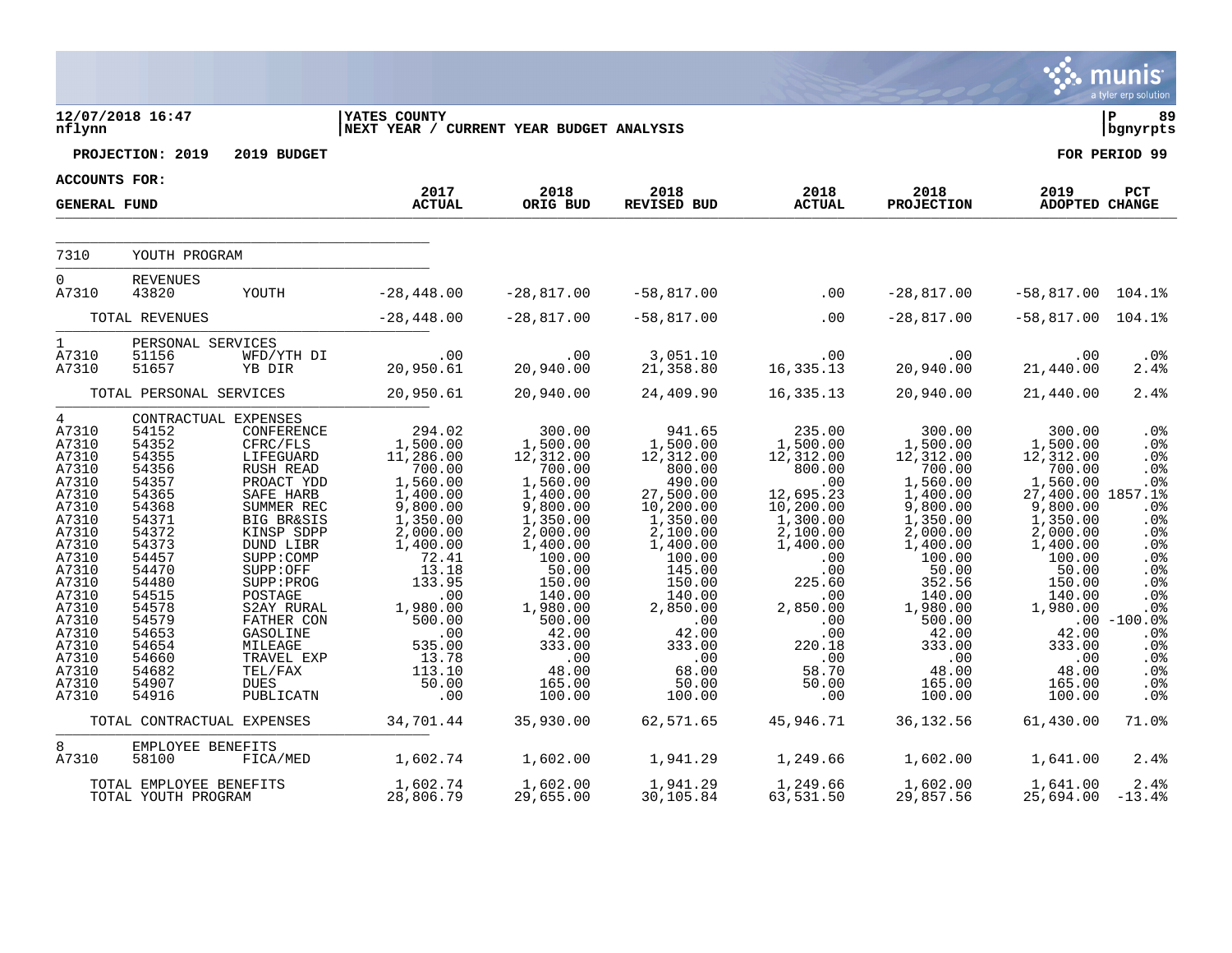|                                      |                                                       |                             |                              |                            |                       |                           |                        | <b>W. munis</b><br>a tyler erp solution |
|--------------------------------------|-------------------------------------------------------|-----------------------------|------------------------------|----------------------------|-----------------------|---------------------------|------------------------|-----------------------------------------|
| nflynn                               | 12/07/2018 16:47                                      | YATES COUNTY<br>NEXT YEAR / | CURRENT YEAR BUDGET ANALYSIS |                            |                       |                           |                        | 90<br> P<br>  bgnyrpts                  |
|                                      | PROJECTION: 2019<br>2019 BUDGET                       |                             |                              |                            |                       |                           |                        | FOR PERIOD 99                           |
| ACCOUNTS FOR:<br><b>GENERAL FUND</b> |                                                       | 2017<br><b>ACTUAL</b>       | 2018<br>ORIG BUD             | 2018<br><b>REVISED BUD</b> | 2018<br><b>ACTUAL</b> | 2018<br><b>PROJECTION</b> | 2019<br><b>ADOPTED</b> | <b>PCT</b><br>CHANGE                    |
| 7450                                 | YC HISTORY CENTER                                     |                             |                              |                            |                       |                           |                        |                                         |
| 4<br>A7450                           | <b>EXPENSES</b><br>CONTRACTUAL<br>54206<br>YC HISTORY | 1,000.00                    | 1,000.00                     | 1,000.00                   | 1,000.00              | 1,000.00                  | 3,584.00               | 258.4%                                  |
|                                      | TOTAL CONTRACTUAL EXPENSES<br>TOTAL YC HISTORY CENTER | 1,000.00<br>1,000.00        | 1,000.00<br>1,000.00         | 1,000.00<br>1,000.00       | 1,000.00<br>1,000.00  | 1,000.00<br>1,000.00      | 3,584.00<br>3,584.00   | 258.4%<br>258.4%                        |

**COL**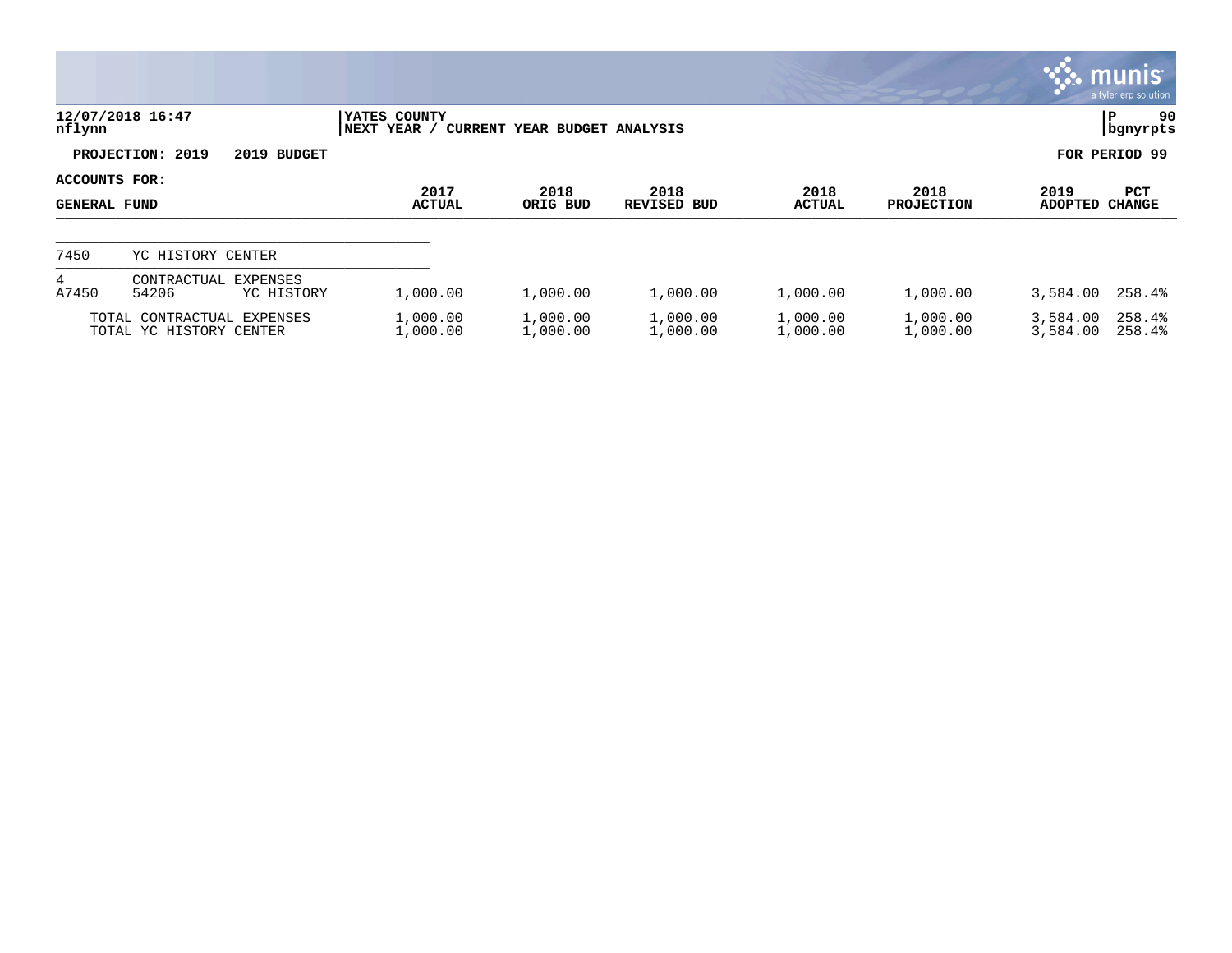|                                                |                                                                   |                                                          |                                                          |                                                |                                                |                                          |                                                |                                                | munıs<br>a tyler erp solution           |
|------------------------------------------------|-------------------------------------------------------------------|----------------------------------------------------------|----------------------------------------------------------|------------------------------------------------|------------------------------------------------|------------------------------------------|------------------------------------------------|------------------------------------------------|-----------------------------------------|
| nflynn                                         | 12/07/2018 16:47                                                  |                                                          | YATES COUNTY<br>NEXT YEAR / CURRENT YEAR BUDGET ANALYSIS |                                                |                                                |                                          |                                                |                                                | lР<br>91<br>  bgnyrpts                  |
|                                                | PROJECTION: 2019                                                  | 2019 BUDGET                                              |                                                          |                                                |                                                |                                          |                                                |                                                | FOR PERIOD 99                           |
| <b>ACCOUNTS FOR:</b>                           |                                                                   |                                                          |                                                          |                                                |                                                |                                          |                                                |                                                |                                         |
| <b>GENERAL FUND</b>                            |                                                                   |                                                          | 2017<br><b>ACTUAL</b>                                    | 2018<br>ORIG BUD                               | 2018<br><b>REVISED BUD</b>                     | 2018<br><b>ACTUAL</b>                    | 2018<br><b>PROJECTION</b>                      | 2019<br>ADOPTED CHANGE                         | <b>PCT</b>                              |
| 7510                                           | <b>HISTORIAN</b>                                                  |                                                          |                                                          |                                                |                                                |                                          |                                                |                                                |                                         |
| 0<br>A7510                                     | <b>REVENUES</b><br>42091                                          | HISTORIAN                                                | $-637.74$                                                | $-700.00$                                      | $-700.00$                                      | $-515.42$                                | $-700.00$                                      | $-700.00$                                      | .0%                                     |
|                                                | TOTAL REVENUES                                                    |                                                          | $-637.74$                                                | $-700.00$                                      | $-700.00$                                      | $-515.42$                                | $-700.00$                                      | $-700.00$                                      | .0%                                     |
| 1<br>A7510<br>A7510                            | PERSONAL SERVICES<br>51075<br>51641                               | HISTORIAN<br>RCRDS PT                                    | .00<br>14,731.51                                         | 21,904.00<br>12,750.00                         | 22,342.08<br>13,005.00                         | .00<br>5,673.14                          | 21,904.00<br>12,750.00                         | 22,343.00<br>13,005.00                         | 2.0%<br>2.0%                            |
|                                                | TOTAL PERSONAL SERVICES                                           |                                                          | 14,731.51                                                | 34,654.00                                      | 35, 347.08                                     | 5,673.14                                 | 34,654.00                                      | 35, 348.00                                     | 2.0%                                    |
| 4<br>A7510<br>A7510<br>A7510<br>A7510<br>A7510 | CONTRACTUAL EXPENSES<br>54408<br>54470<br>54507<br>54515<br>54682 | EO MAINT<br>SUPP:OFF<br>COPIER CHR<br>POSTAGE<br>TEL/FAX | 260.00<br>107.40<br>157.00<br>47.29<br>100.50            | 150.00<br>200.00<br>200.00<br>150.00<br>150.00 | 150.00<br>200.00<br>220.00<br>130.00<br>150.00 | .00<br>29.97<br>226.50<br>48.39<br>92.90 | 150.00<br>200.00<br>200.00<br>150.00<br>150.00 | 150.00<br>200.00<br>200.00<br>100.00<br>150.00 | $.0\%$<br>.0%<br>.0%<br>$-33.3%$<br>.0% |
|                                                | TOTAL CONTRACTUAL EXPENSES                                        |                                                          | 672.19                                                   | 850.00                                         | 850.00                                         | 397.76                                   | 850.00                                         | 800.00                                         | $-5.9%$                                 |
| 8<br>A7510                                     | EMPLOYEE BENEFITS<br>58100                                        | FICA/MED                                                 | 1,126.99                                                 | 2,652.00                                       | 2,705.02                                       | 464.61                                   | 2,652.00                                       | 2,705.00                                       | 2.0%                                    |
|                                                | TOTAL EMPLOYEE BENEFITS<br>TOTAL HISTORIAN                        |                                                          | 1,126.99<br>15,892.95                                    | 2,652.00<br>37,456.00                          | 2,705.02<br>38,202.10                          | 464.61<br>6,020.09                       | 2,652.00<br>37,456.00                          | 2,705.00<br>38,153.00                          | 2.0%<br>1.9%                            |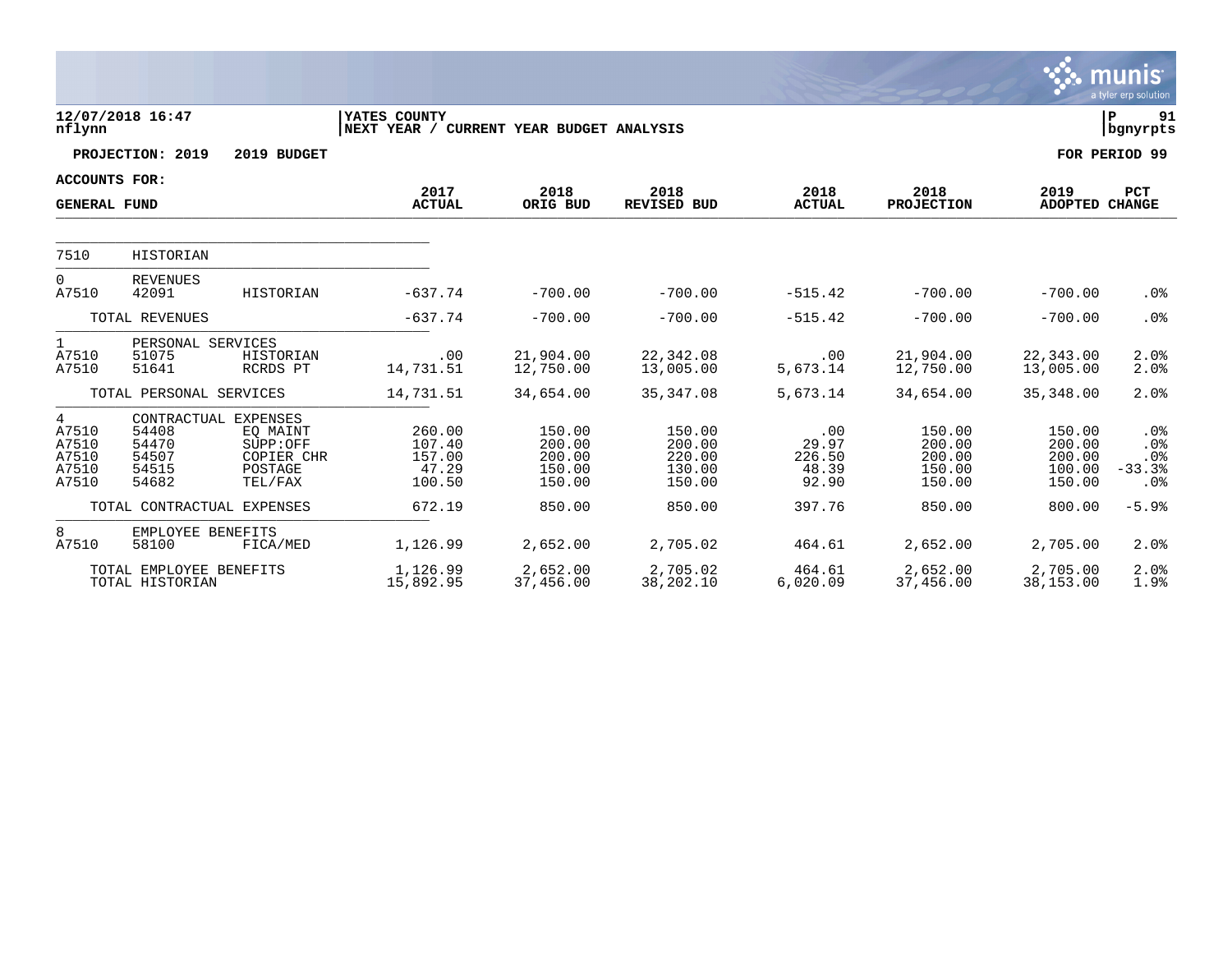|                                                                                                                                                                          |                                                                                                                                                                                                                               |                                                                                                                                                                              |                                                                                                                                                                    |                                                                                                                                                                                      |                                                                                                                                                                                          |                                                                                                                                                          |                                                                                                                                                                                      |                                                                                                                                                           | munis<br>a tyler erp solution                                                                                                                                                                   |
|--------------------------------------------------------------------------------------------------------------------------------------------------------------------------|-------------------------------------------------------------------------------------------------------------------------------------------------------------------------------------------------------------------------------|------------------------------------------------------------------------------------------------------------------------------------------------------------------------------|--------------------------------------------------------------------------------------------------------------------------------------------------------------------|--------------------------------------------------------------------------------------------------------------------------------------------------------------------------------------|------------------------------------------------------------------------------------------------------------------------------------------------------------------------------------------|----------------------------------------------------------------------------------------------------------------------------------------------------------|--------------------------------------------------------------------------------------------------------------------------------------------------------------------------------------|-----------------------------------------------------------------------------------------------------------------------------------------------------------|-------------------------------------------------------------------------------------------------------------------------------------------------------------------------------------------------|
| nflynn                                                                                                                                                                   | 12/07/2018 16:47                                                                                                                                                                                                              |                                                                                                                                                                              | YATES COUNTY<br>NEXT YEAR / CURRENT YEAR BUDGET ANALYSIS                                                                                                           |                                                                                                                                                                                      |                                                                                                                                                                                          |                                                                                                                                                          |                                                                                                                                                                                      |                                                                                                                                                           | l P<br>92<br>bgnyrpts                                                                                                                                                                           |
|                                                                                                                                                                          | PROJECTION: 2019                                                                                                                                                                                                              | 2019 BUDGET                                                                                                                                                                  |                                                                                                                                                                    |                                                                                                                                                                                      |                                                                                                                                                                                          |                                                                                                                                                          |                                                                                                                                                                                      |                                                                                                                                                           | FOR PERIOD 99                                                                                                                                                                                   |
| <b>ACCOUNTS FOR:</b>                                                                                                                                                     |                                                                                                                                                                                                                               |                                                                                                                                                                              |                                                                                                                                                                    |                                                                                                                                                                                      |                                                                                                                                                                                          |                                                                                                                                                          |                                                                                                                                                                                      |                                                                                                                                                           |                                                                                                                                                                                                 |
| <b>GENERAL FUND</b>                                                                                                                                                      |                                                                                                                                                                                                                               |                                                                                                                                                                              | 2017<br><b>ACTUAL</b>                                                                                                                                              | 2018<br>ORIG BUD                                                                                                                                                                     | 2018<br>REVISED BUD                                                                                                                                                                      | 2018<br><b>ACTUAL</b>                                                                                                                                    | 2018<br><b>PROJECTION</b>                                                                                                                                                            | 2019<br><b>ADOPTED CHANGE</b>                                                                                                                             | PCT                                                                                                                                                                                             |
| 8020                                                                                                                                                                     | PLANNING                                                                                                                                                                                                                      |                                                                                                                                                                              |                                                                                                                                                                    |                                                                                                                                                                                      |                                                                                                                                                                                          |                                                                                                                                                          |                                                                                                                                                                                      |                                                                                                                                                           |                                                                                                                                                                                                 |
| $1 \quad$<br>A8020<br>A8020<br>A8020                                                                                                                                     | PERSONAL SERVICES<br>51085<br>PLANNER<br>51086<br>51661                                                                                                                                                                       | PLANNER PT<br>COMP NONUN                                                                                                                                                     | 46,673.05<br>3,137.50<br>.00                                                                                                                                       | 57,092.00<br>.00<br>.00                                                                                                                                                              | 58, 233.84<br>.00<br>129.56                                                                                                                                                              | 53,548.51<br>.00<br>129.56                                                                                                                               | 57,092.00<br>.00<br>.00                                                                                                                                                              | 58,234.00<br>.00<br>.00                                                                                                                                   | 2.0%<br>.0%<br>.0%                                                                                                                                                                              |
|                                                                                                                                                                          | TOTAL PERSONAL SERVICES                                                                                                                                                                                                       |                                                                                                                                                                              | 49,810.55                                                                                                                                                          | 57,092.00                                                                                                                                                                            | 58,363.40                                                                                                                                                                                | 53,678.07                                                                                                                                                | 57,092.00                                                                                                                                                                            | 58,234.00                                                                                                                                                 | 2.0%                                                                                                                                                                                            |
| $4\overline{ }$<br>A8020<br>A8020<br>A8020<br>A8020<br>A8020<br>A8020<br>A8020<br>A8020<br>A8020<br>A8020<br>A8020<br>A8020<br>A8020<br>A8020<br>A8020<br>A8020<br>A8020 | CONTRACTUAL EXPENSES<br>54011<br>54067<br>54068<br>54152<br>54156<br>54207<br>54210<br>54470<br>54501<br>54507<br>54515<br>POSTAGE<br>54580<br>54654<br>MILEAGE<br>54660<br>TEL/FAX<br>54682<br><b>DUES</b><br>54907<br>54916 | CONSULTANT<br>NAT RESOUR<br>FIBER SUST<br>CONFERENCE<br>TRAINING<br>YC PLNG BD<br>YC GFL PLG<br>SUPP:OFF<br>ADVERTISNG<br>COPIER CHR<br>GIS MAINT<br>TRAVEL EXP<br>PUBLICATN | .00<br>.00<br>182,829.04<br>.00<br>.00<br>450.00<br>$6,647.00$<br>$1,204.16$<br>310.18<br>934.65<br>759.97<br>8,200.00<br>140.28<br>.00<br>119.00<br>300.00<br>.00 | .00<br>45,467.00<br>124,400.00<br>750.00<br>250.00<br>1,000.00<br>6,647.00<br>1,100.00<br>175.00<br>1,000.00<br>800.00<br>13,250.00<br>115.00<br>160.00<br>200.00<br>655.00<br>75.00 | 13,750.00<br>45, 467.00<br>124,400.00<br>610.44<br>250.00<br>1,000.00<br>6,647.00<br>1,100.00<br>335.00<br>1,000.00<br>800.00<br>13,250.00<br>115.00<br>.00<br>200.00<br>655.00<br>75.00 | 2,600.00<br>.00<br>120,524.92<br>.00<br>.00<br>150.00<br>6,647.00<br>.00<br>.00<br>623.05<br>432.87<br>2,219.18<br>.00<br>.00<br>131.80<br>310.00<br>.00 | .00<br>45,467.00<br>124,400.00<br>750.00<br>250.00<br>1,000.00<br>6,647.00<br>1,100.00<br>175.00<br>1,000.00<br>800.00<br>13,250.00<br>115.00<br>160.00<br>200.00<br>655.00<br>75.00 | 121,667.00<br>46,184.00<br>116,015.00<br>450.00<br>500.00<br>6,647.00<br>150.00<br>125.00<br>1,000.00<br>700.00<br>25,000.00<br>50.00<br>200.00<br>310.00 | .0%<br>1.6%<br>$-6.7%$<br>$-40.0%$<br>$.00 - 100.0$<br>$-50.0%$<br>$.0\%$<br>$-86.4%$<br>$-28.6%$<br>.0%<br>$-12.5%$<br>88.7%<br>$-56.5%$<br>$.00 - 100.0$<br>.0%<br>$-52.7%$<br>$.00 - 100.0%$ |
|                                                                                                                                                                          | TOTAL CONTRACTUAL EXPENSES                                                                                                                                                                                                    |                                                                                                                                                                              | 201,894.28                                                                                                                                                         | 196,044.00                                                                                                                                                                           | 209,654.44                                                                                                                                                                               | 133,638.82                                                                                                                                               | 196,044.00                                                                                                                                                                           | 318,998.00                                                                                                                                                | 62.7%                                                                                                                                                                                           |
| 8<br>A8020                                                                                                                                                               | EMPLOYEE BENEFITS<br>58100                                                                                                                                                                                                    | FICA/MED                                                                                                                                                                     | 3,810.51                                                                                                                                                           | 4,368.00                                                                                                                                                                             | 4,465.35                                                                                                                                                                                 | 4,106.23                                                                                                                                                 | 4,368.00                                                                                                                                                                             | 4,455.00                                                                                                                                                  | 2.0%                                                                                                                                                                                            |
|                                                                                                                                                                          | TOTAL EMPLOYEE BENEFITS<br>TOTAL PLANNING                                                                                                                                                                                     |                                                                                                                                                                              | 3,810.51<br>255, 515.34                                                                                                                                            | 4,368.00<br>257,504.00                                                                                                                                                               | 4,465.35<br>272,483.19                                                                                                                                                                   | 4,106.23<br>191,423.12                                                                                                                                   | 4,368.00<br>257,504.00                                                                                                                                                               | 4,455.00<br>381,687.00                                                                                                                                    | 2.0%<br>48.2%                                                                                                                                                                                   |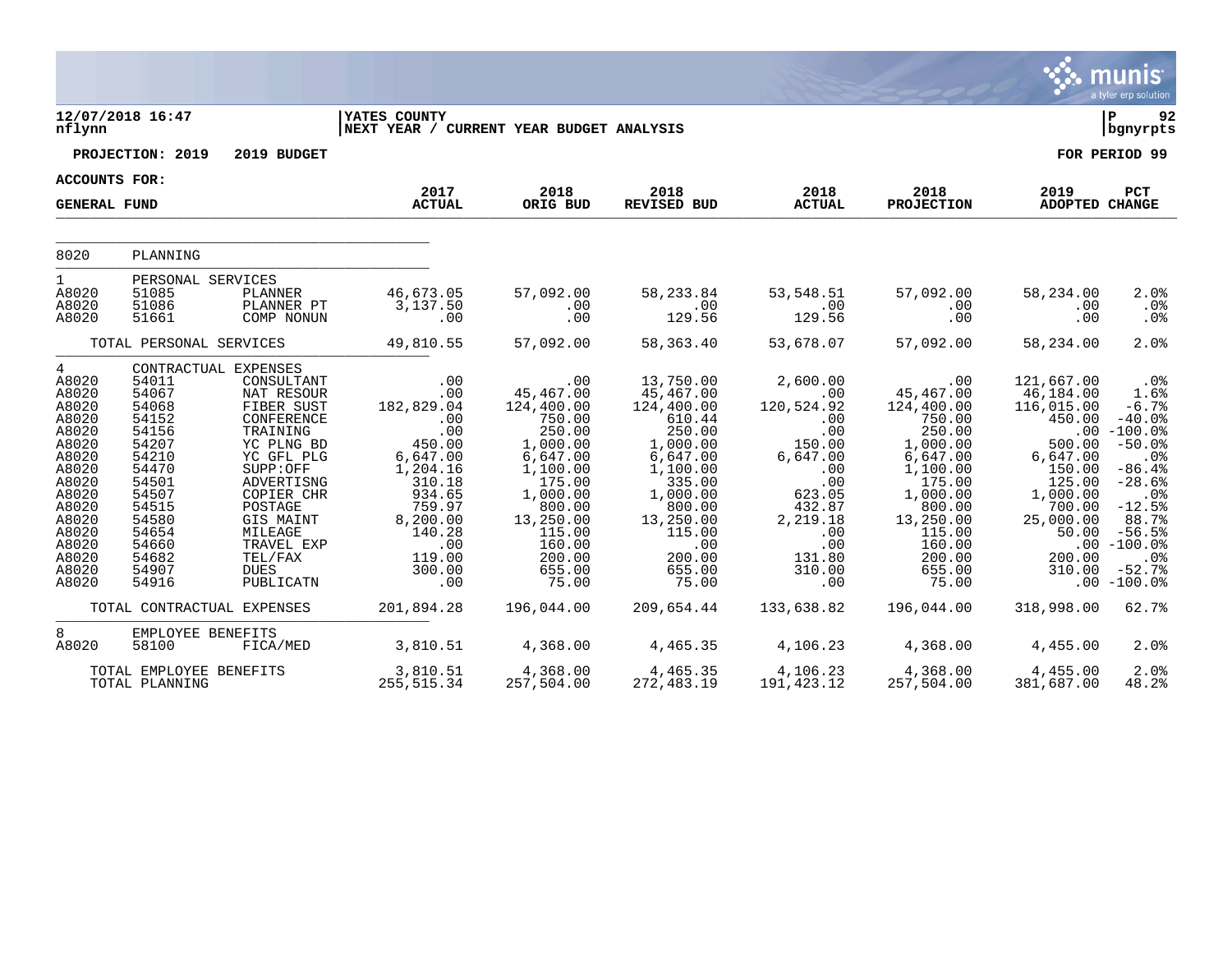|                                                                  |                                                                            |                                                                                                    |                                                                        |                                                                           |                                                                        |                                                                   |                                                                           | <b>munis</b> '<br>a tyler erp solution,                                                                                                                                                           |
|------------------------------------------------------------------|----------------------------------------------------------------------------|----------------------------------------------------------------------------------------------------|------------------------------------------------------------------------|---------------------------------------------------------------------------|------------------------------------------------------------------------|-------------------------------------------------------------------|---------------------------------------------------------------------------|---------------------------------------------------------------------------------------------------------------------------------------------------------------------------------------------------|
| nflynn                                                           | 12/07/2018 16:47                                                           |                                                                                                    | YATES COUNTY<br> NEXT YEAR /                                           | <b>CURRENT YEAR BUDGET ANALYSIS</b>                                       |                                                                        |                                                                   |                                                                           | 93<br>P<br>bgnyrpts                                                                                                                                                                               |
|                                                                  | PROJECTION: 2019                                                           | 2019 BUDGET                                                                                        |                                                                        |                                                                           |                                                                        |                                                                   |                                                                           | FOR PERIOD 99                                                                                                                                                                                     |
| ACCOUNTS FOR:<br><b>GENERAL FUND</b>                             |                                                                            |                                                                                                    | 2017<br><b>ACTUAL</b>                                                  | 2018<br>ORIG BUD                                                          | 2018<br><b>REVISED BUD</b>                                             | 2018<br><b>ACTUAL</b>                                             | 2018<br><b>PROJECTION</b>                                                 | 2019<br>PCT<br><b>ADOPTED</b><br><b>CHANGE</b>                                                                                                                                                    |
| 8160                                                             | REFUSE AND GARBAGE                                                         |                                                                                                    |                                                                        |                                                                           |                                                                        |                                                                   |                                                                           |                                                                                                                                                                                                   |
| 4<br>A8160<br>A8160<br>A8160<br>A8160<br>A8160<br>A8160<br>A8160 | CONTRACTUAL<br>54411<br>54412<br>54413<br>54501<br>54521<br>54677<br>54682 | EXPENSES<br>PARTS/REP<br>ENGINEER<br>LEACHATE<br>ADVERTISIN<br>TRASH REM<br>UTIL: ELECT<br>TEL/FAX | 44.97<br>50,710.00<br>15,664.54<br>.00<br>5,247.59<br>806.79<br>462.73 | .00<br>43,000.00<br>14,000.00<br>175.00<br>5,000.00<br>1,200.00<br>450.00 | 4,410.42<br>42,000.00<br>16,039.58<br>175.00<br>.00<br>1,200.00<br>.00 | 4,410.42<br>39,130.00<br>15,951.55<br>.00<br>.00<br>953.91<br>.00 | .00<br>52,730.00<br>14,000.00<br>175.00<br>5,000.00<br>1,200.00<br>450.00 | 150.00<br>.0 <sub>8</sub><br>42,000.00<br>$-2.3%$<br>14,000.00<br>.0 <sub>8</sub><br>175.00<br>.0 <sub>8</sub><br>5,000.00<br>.0 <sub>8</sub><br>1,200.00<br>.0 <sub>8</sub><br>$-100.0$ %<br>.00 |
|                                                                  | TOTAL CONTRACTUAL EXPENSES<br>TOTAL REFUSE AND GARBAGE                     |                                                                                                    | 72,936.62<br>72,936.62                                                 | 63,825.00<br>63,825.00                                                    | 63,825.00<br>63,825.00                                                 | 60,445.88<br>60,445.88                                            | 73,555.00<br>73,555.00                                                    | $-2.0$<br>62,525.00<br>62,525.00<br>$-2.0$ %                                                                                                                                                      |

**COL**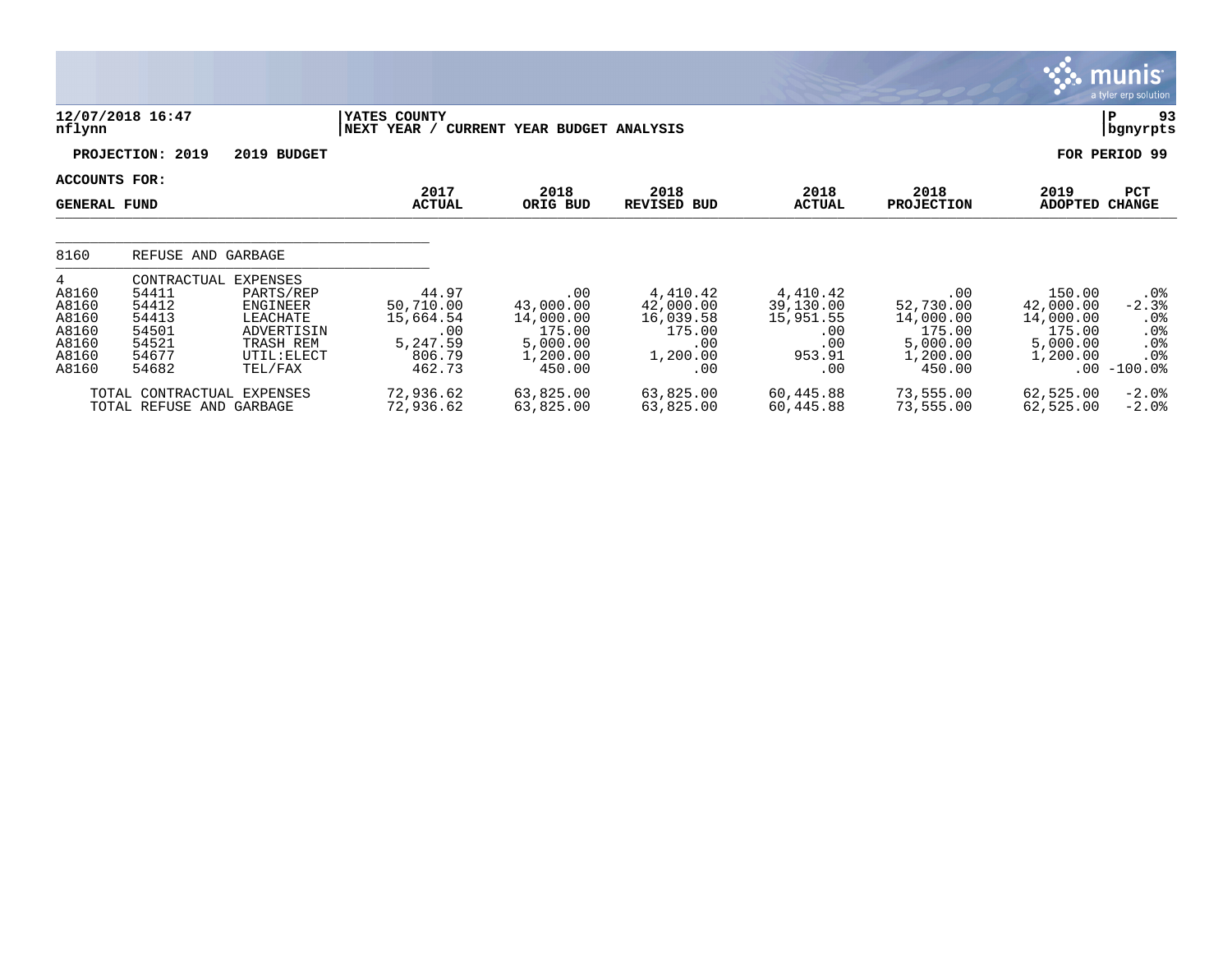|                                      |                                                           |                                  |                             |                              |                          |                          |                           |                          | munis<br>a tyler erp solution |
|--------------------------------------|-----------------------------------------------------------|----------------------------------|-----------------------------|------------------------------|--------------------------|--------------------------|---------------------------|--------------------------|-------------------------------|
| nflynn                               | 12/07/2018 16:47                                          |                                  | YATES COUNTY<br>NEXT YEAR / | CURRENT YEAR BUDGET ANALYSIS |                          |                          |                           |                          | 94<br>P<br>bgnyrpts           |
|                                      | PROJECTION: 2019                                          | 2019 BUDGET                      |                             |                              |                          |                          |                           |                          | FOR PERIOD 99                 |
| ACCOUNTS FOR:<br><b>GENERAL FUND</b> |                                                           |                                  | 2017<br><b>ACTUAL</b>       | 2018<br>ORIG BUD             | 2018<br>REVISED BUD      | 2018<br><b>ACTUAL</b>    | 2018<br><b>PROJECTION</b> | 2019<br><b>ADOPTED</b>   | PCT<br><b>CHANGE</b>          |
| 8710                                 |                                                           | CONSERVATION PROGRAMS            |                             |                              |                          |                          |                           |                          |                               |
| 4<br>A8710<br>A8710                  | CONTRACTUAL<br>54204<br>54212                             | EXPENSES<br>YC COOP EX<br>YC S&W | 255,156.00<br>92,600.00     | 255,153.00<br>92,600.00      | 255,153.00<br>92,600.00  | 255,153.00<br>92,600.00  | 255,153.00<br>92,600.00   | 255,153.00<br>92,600.00  | $.0\%$<br>.0%                 |
|                                      | TOTAL CONTRACTUAL EXPENSES<br>TOTAL CONSERVATION PROGRAMS |                                  | 347,756.00<br>347,756.00    | 347,753.00<br>347,753.00     | 347,753.00<br>347,753.00 | 347,753.00<br>347,753.00 | 347,753.00<br>347,753.00  | 347,753.00<br>347,753.00 | $.0\%$<br>.0%                 |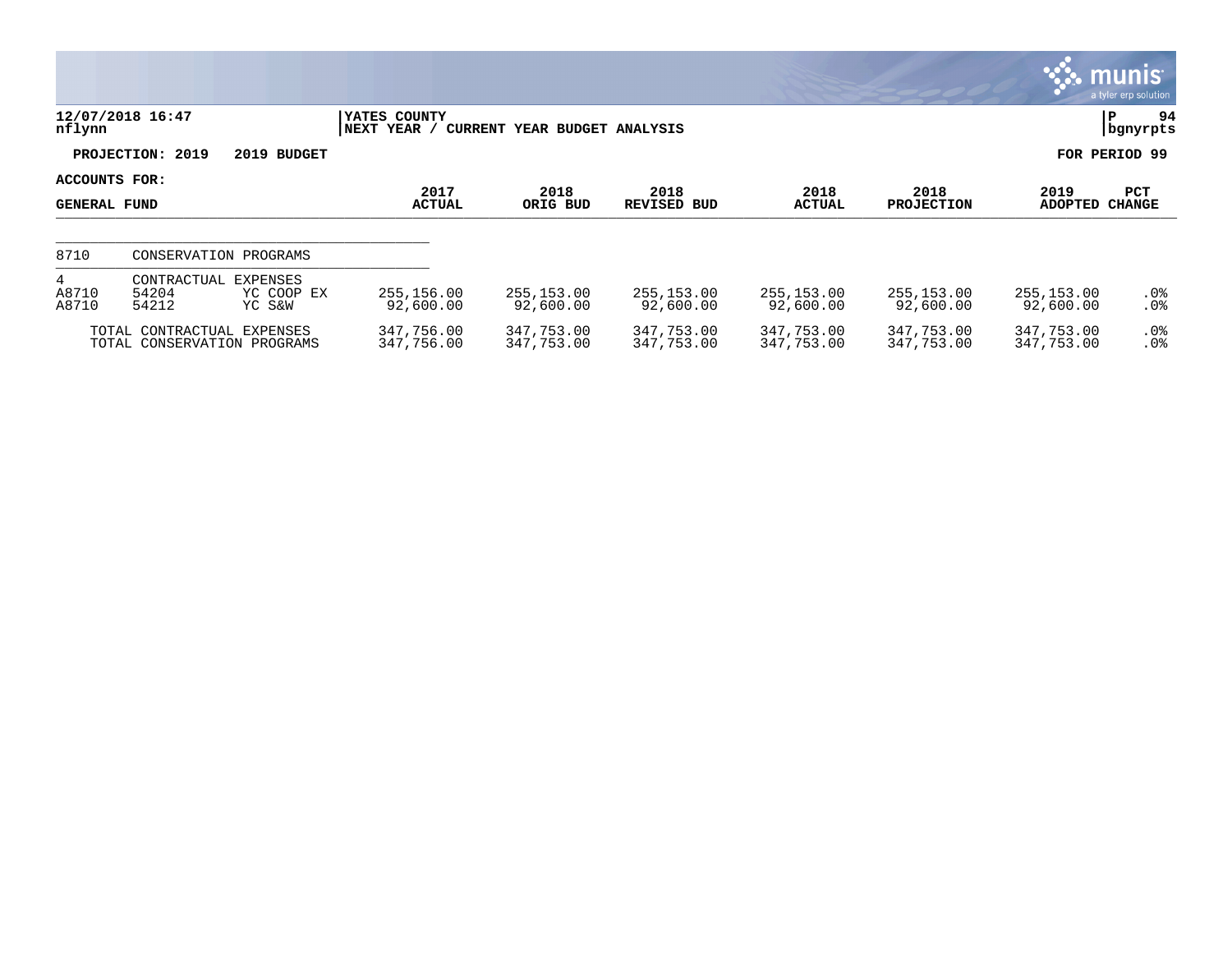|                                      |                                                        |                              |                              |                              |                          |                              |                              | $\mathbf{3.3}\ \mathbf{m}$ unis l<br>a tyler erp solution |
|--------------------------------------|--------------------------------------------------------|------------------------------|------------------------------|------------------------------|--------------------------|------------------------------|------------------------------|-----------------------------------------------------------|
| nflynn                               | 12/07/2018 16:47                                       | YATES COUNTY<br> NEXT YEAR / | CURRENT YEAR BUDGET ANALYSIS |                              |                          |                              |                              | 95<br>P<br>  bgnyrpts                                     |
|                                      | PROJECTION: 2019<br>2019 BUDGET                        |                              |                              |                              |                          |                              |                              | FOR PERIOD 99                                             |
| ACCOUNTS FOR:<br><b>GENERAL FUND</b> |                                                        | 2017<br><b>ACTUAL</b>        | 2018<br>ORIG BUD             | 2018<br>REVISED BUD          | 2018<br><b>ACTUAL</b>    | 2018<br><b>PROJECTION</b>    | 2019<br><b>ADOPTED</b>       | <b>PCT</b><br><b>CHANGE</b>                               |
| 9010                                 | NYS RETIREMENT SYSTEM                                  |                              |                              |                              |                          |                              |                              |                                                           |
| 8<br>A9010                           | EMPLOYEE BENEFITS<br>58400<br>ST RETIRE                | 1,808,484.11                 | 1,870,000.00                 | 1,870,000.00                 | 447,080.93               | 1,870,000.00                 | 1,770,000.00                 | $-5.3%$                                                   |
|                                      | TOTAL EMPLOYEE BENEFITS<br>TOTAL NYS RETIREMENT SYSTEM | 1,808,484.11<br>1,808,484.11 | 1,870,000.00<br>1,870,000.00 | 1,870,000.00<br>1,870,000.00 | 447,080.93<br>447,080.93 | 1,870,000.00<br>1,870,000.00 | 1,770,000.00<br>1,770,000.00 | $-5.3%$<br>$-5.3%$                                        |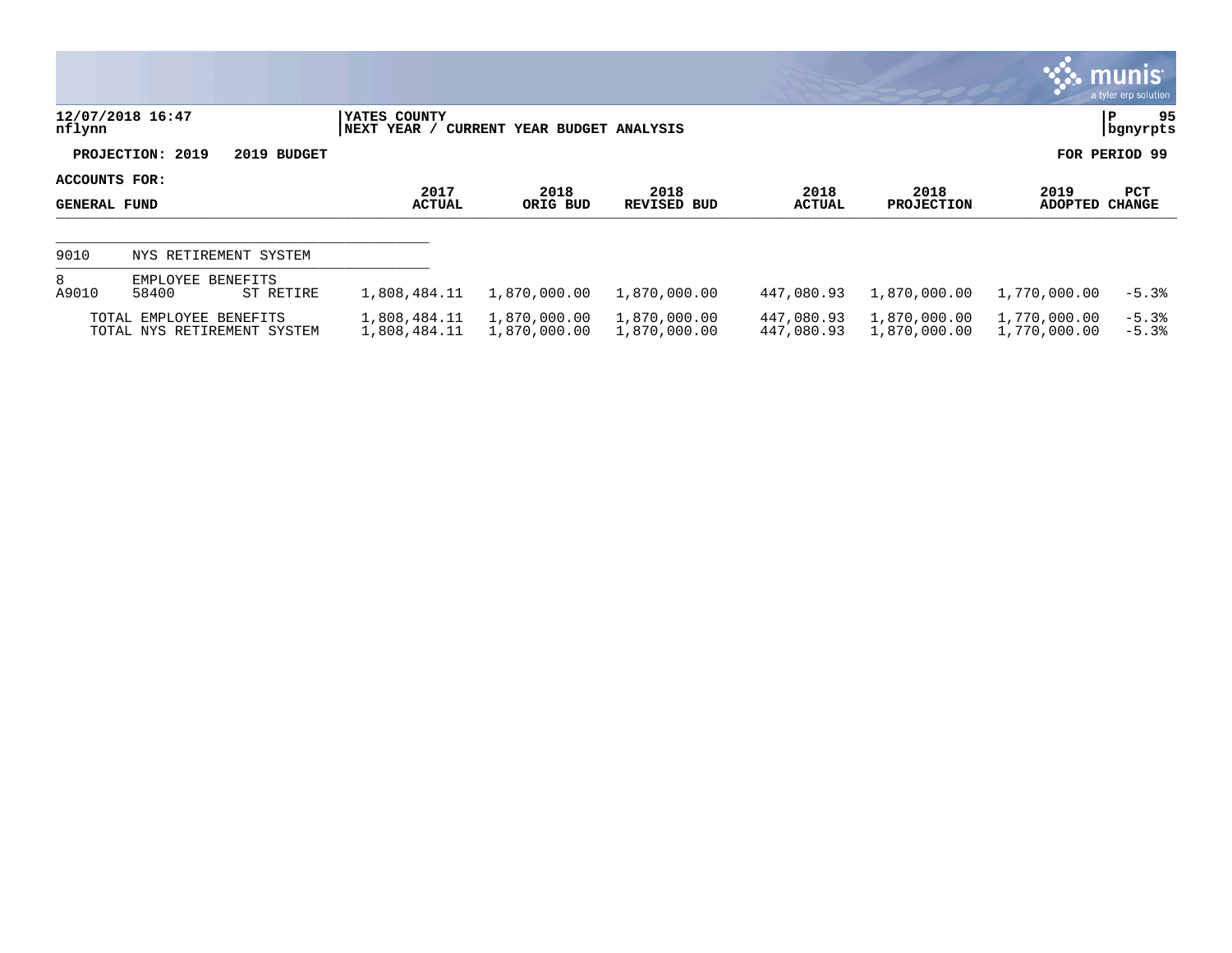|                                             |                                                         |                             |                              |                            |                        |                           |                          | munis<br>a tyler erp solution |
|---------------------------------------------|---------------------------------------------------------|-----------------------------|------------------------------|----------------------------|------------------------|---------------------------|--------------------------|-------------------------------|
| nflynn                                      | 12/07/2018 16:47                                        | YATES COUNTY<br>NEXT YEAR / | CURRENT YEAR BUDGET ANALYSIS |                            |                        |                           |                          | 96<br>ΙP<br>  bgnyrpts        |
|                                             | PROJECTION: 2019<br>2019 BUDGET                         |                             |                              |                            |                        |                           |                          | FOR PERIOD 99                 |
| <b>ACCOUNTS FOR:</b><br><b>GENERAL FUND</b> |                                                         | 2017<br><b>ACTUAL</b>       | 2018<br>ORIG BUD             | 2018<br><b>REVISED BUD</b> | 2018<br><b>ACTUAL</b>  | 2018<br><b>PROJECTION</b> | 2019<br>ADOPTED          | <b>PCT</b><br><b>CHANGE</b>   |
| 9060                                        | HOSPITAL & MEDICAL INS                                  |                             |                              |                            |                        |                           |                          |                               |
| 8<br>A9060                                  | EMPLOYEE BENEFITS<br>58306<br>INS-RETIRE                | 72,196.20                   | 202,000.00                   | 202,000.00                 | 81,446.51              | 202,000.00                | 213,000.00               | 5.4%                          |
|                                             | TOTAL EMPLOYEE BENEFITS<br>TOTAL HOSPITAL & MEDICAL INS | 72,196.20<br>72,196.20      | 202,000.00<br>202,000.00     | 202,000.00<br>202,000.00   | 81,446.51<br>81,446.51 | 202,000.00<br>202,000.00  | 213,000.00<br>213,000.00 | 5.4%<br>5.4%                  |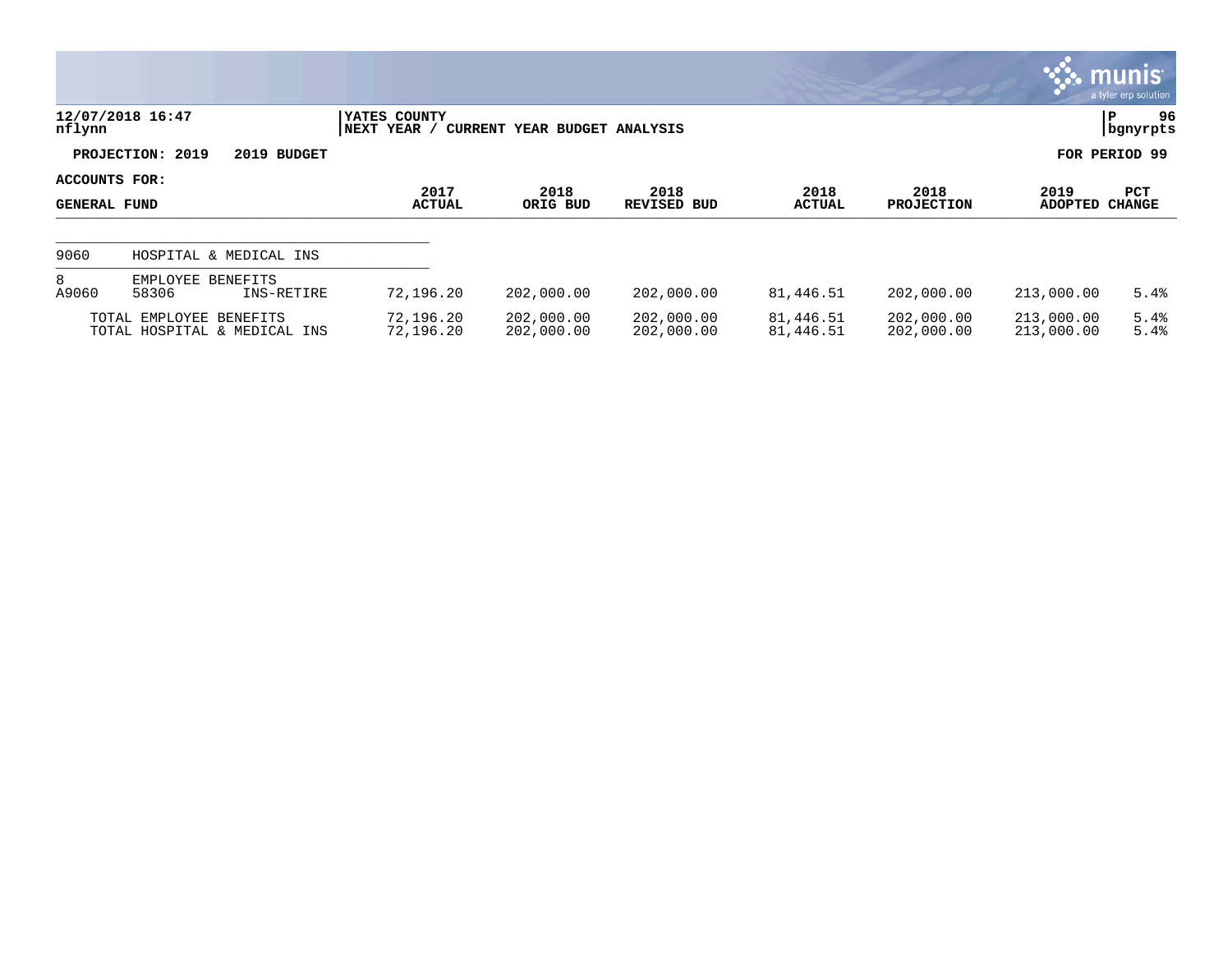|                                             |                                            |                                      |                              |                            |                       |                           |                 | <b>munis</b><br>a tyler erp solution |
|---------------------------------------------|--------------------------------------------|--------------------------------------|------------------------------|----------------------------|-----------------------|---------------------------|-----------------|--------------------------------------|
| nflynn                                      | 12/07/2018 16:47                           | <b>IYATES COUNTY</b><br> NEXT YEAR / | CURRENT YEAR BUDGET ANALYSIS |                            |                       |                           |                 | 97<br> P<br>  bgnyrpts               |
|                                             | PROJECTION: 2019<br>2019 BUDGET            |                                      |                              |                            |                       |                           |                 | FOR PERIOD 99                        |
| <b>ACCOUNTS FOR:</b><br><b>GENERAL FUND</b> |                                            | 2017<br><b>ACTUAL</b>                | 2018<br>ORIG BUD             | 2018<br><b>REVISED BUD</b> | 2018<br><b>ACTUAL</b> | 2018<br><b>PROJECTION</b> | 2019<br>ADOPTED | PCT<br><b>CHANGE</b>                 |
| 9080                                        | SICK BANK                                  |                                      |                              |                            |                       |                           |                 |                                      |
| A9080                                       | PERSONAL SERVICES<br>51507<br>SICK BANK    | 2,047.26                             | .00                          | 5,351.18                   | 5,421.38              | .00                       | .00             | $.0\%$                               |
|                                             | TOTAL PERSONAL SERVICES                    | 2,047.26                             | .00                          | 5,351.18                   | 5,421.38              | .00                       | .00             | .0%                                  |
| 8<br>A9080                                  | EMPLOYEE BENEFITS<br>58100<br>FICA/MED     | 146.63                               | .00                          | 392.01                     | 397.09                | .00                       | .00             | .0 <sub>8</sub>                      |
|                                             | TOTAL EMPLOYEE BENEFITS<br>TOTAL SICK BANK | 146.63<br>2,193.89                   | .00<br>.00                   | 392.01<br>5,743.19         | 397.09<br>5,818.47    | .00<br>.00                | .00<br>.00      | $.0\%$<br>.0%                        |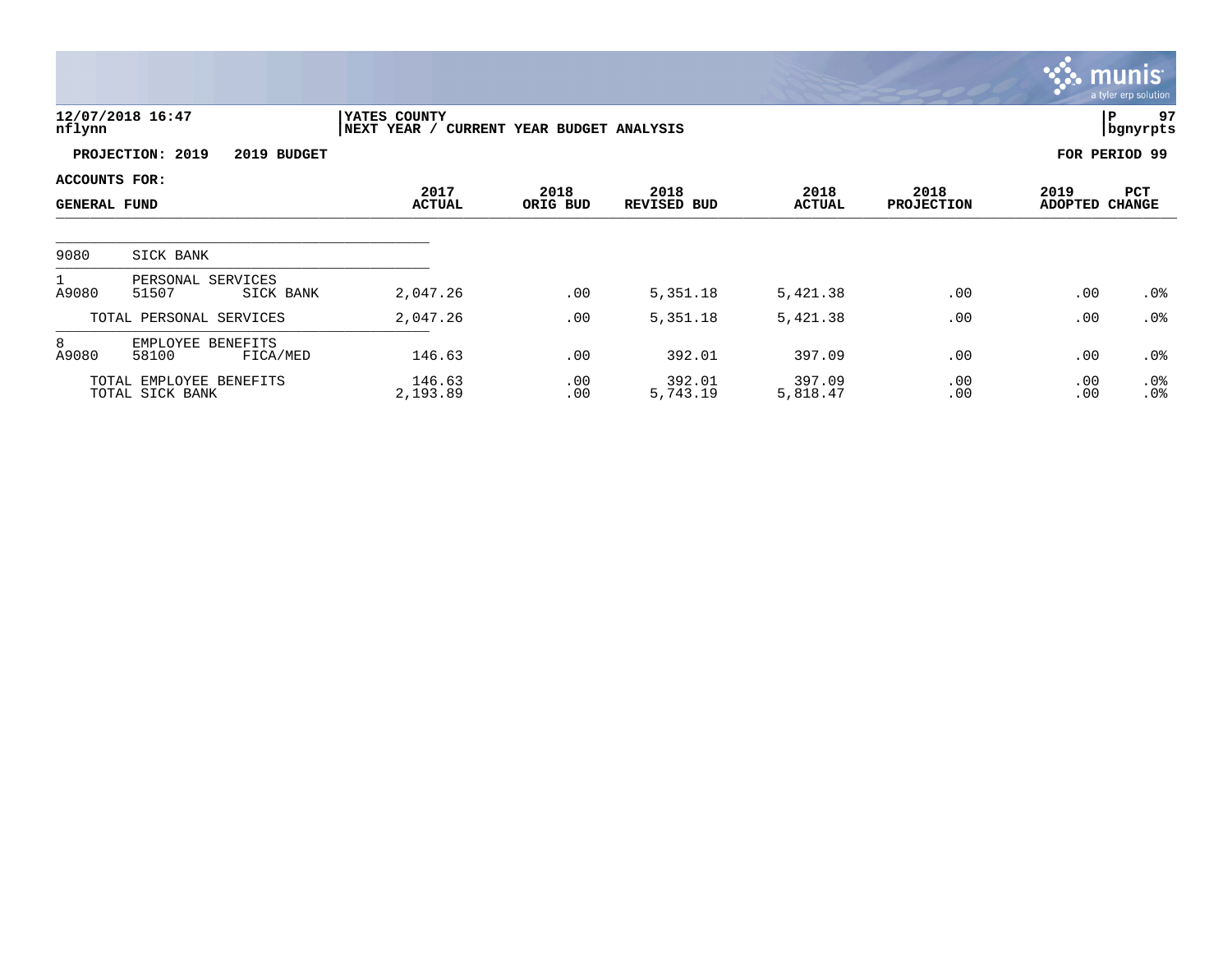|                                      |                                                         |                              |                              |                          |                          |                           |                          | <b>WE MUNIS</b><br>a tyler erp solution |
|--------------------------------------|---------------------------------------------------------|------------------------------|------------------------------|--------------------------|--------------------------|---------------------------|--------------------------|-----------------------------------------|
| nflynn                               | 12/07/2018 16:47                                        | YATES COUNTY<br> NEXT YEAR / | CURRENT YEAR BUDGET ANALYSIS |                          |                          |                           |                          | 98<br>P<br>  bgnyrpts                   |
|                                      | PROJECTION: 2019<br>2019 BUDGET                         |                              |                              |                          |                          |                           |                          | FOR PERIOD 99                           |
| ACCOUNTS FOR:<br><b>GENERAL FUND</b> |                                                         | 2017<br><b>ACTUAL</b>        | 2018<br>ORIG BUD             | 2018<br>REVISED BUD      | 2018<br>ACTUAL           | 2018<br><b>PROJECTION</b> | 2019<br>ADOPTED          | <b>PCT</b><br><b>CHANGE</b>             |
| 9089                                 | OTHER EMPLOYEE BENEFITS                                 |                              |                              |                          |                          |                           |                          |                                         |
| 8<br>A9089                           | EMPLOYEE BENEFITS<br>58600<br>HRA                       | 107, 137.84                  | 166,075.00                   | 120,485.75               | 169,459.72               | 231,946.16                | 278,200.00               | 67.5%                                   |
|                                      | TOTAL EMPLOYEE BENEFITS<br>TOTAL OTHER EMPLOYEE BENEFIT | 107,137.84<br>107, 137.84    | 166,075.00<br>166,075.00     | 120,485.75<br>120,485.75 | 169,459.72<br>169,459.72 | 231,946.16<br>231,946.16  | 278,200.00<br>278,200.00 | 67.5%<br>67.5%                          |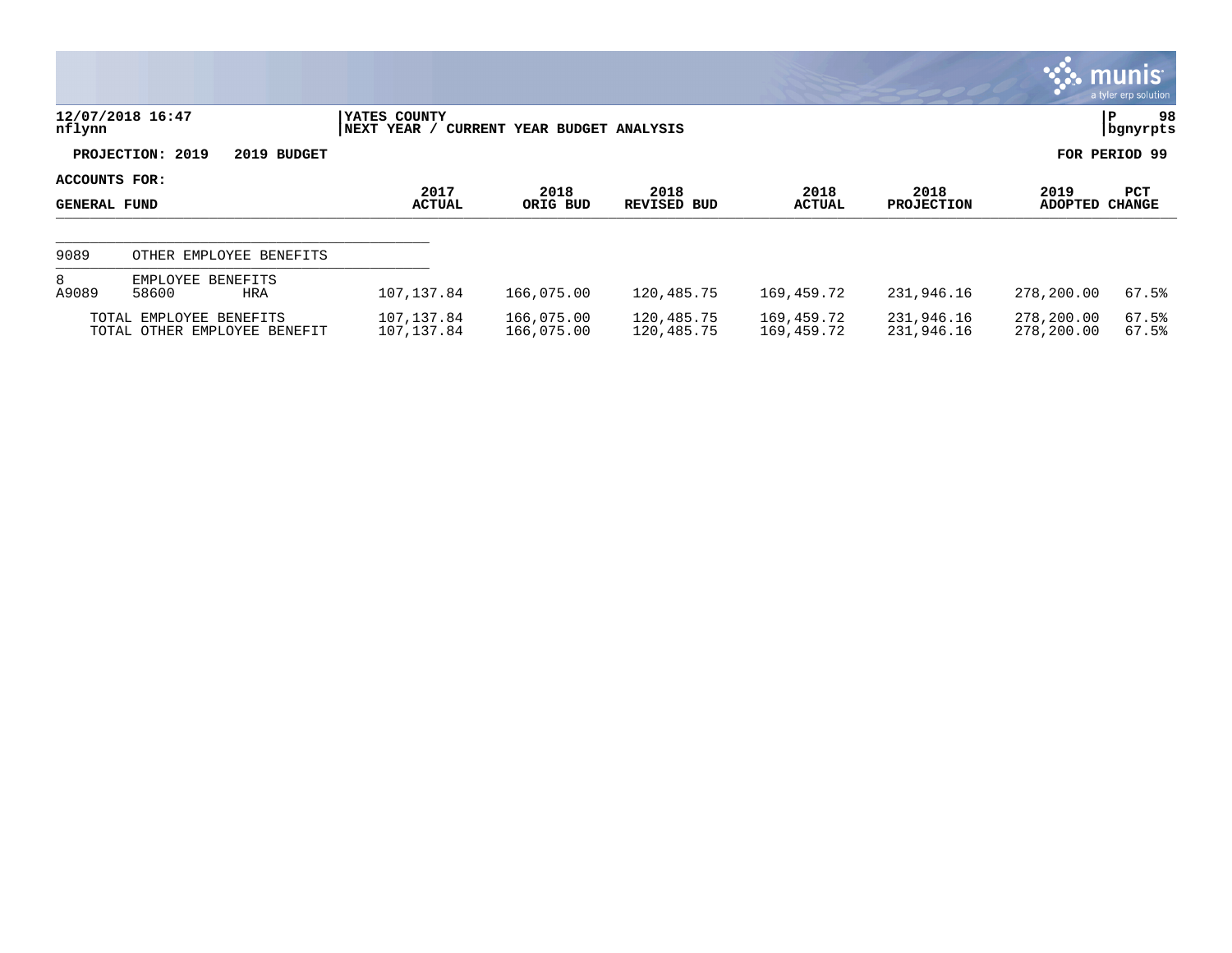|                                      |                                                         |                       |                             |                              |                        |                           |                        |                        | $\mathbb{C}$ munis $\mathbb{C}$<br>a tyler erp solution |
|--------------------------------------|---------------------------------------------------------|-----------------------|-----------------------------|------------------------------|------------------------|---------------------------|------------------------|------------------------|---------------------------------------------------------|
| nflynn                               | 12/07/2018 16:47                                        |                       | YATES COUNTY<br>NEXT YEAR / | CURRENT YEAR BUDGET ANALYSIS |                        |                           |                        |                        | 99<br>P<br>  bgnyrpts                                   |
|                                      | PROJECTION: 2019                                        | 2019 BUDGET           |                             |                              |                        |                           |                        |                        | FOR PERIOD 99                                           |
| ACCOUNTS FOR:<br><b>GENERAL FUND</b> |                                                         | 2017<br><b>ACTUAL</b> | 2018<br>ORIG BUD            | 2018<br>REVISED BUD          | 2018<br><b>ACTUAL</b>  | 2018<br><b>PROJECTION</b> | 2019<br><b>ADOPTED</b> | PCT<br><b>CHANGE</b>   |                                                         |
| 9090                                 | ADJUST DUE TO EMPLS VAC                                 |                       |                             |                              |                        |                           |                        |                        |                                                         |
| 8<br>A9090                           | EMPLOYEE BENEFITS<br>58000                              | D/T VC/CMP            | 9,258.87                    | 15,000.00                    | 15,000.00              | .00                       | 15,000.00              | 15,000.00              | .0%                                                     |
|                                      | TOTAL EMPLOYEE BENEFITS<br>TOTAL ADJUST DUE TO EMPLS VA |                       | 9,258.87<br>9,258.87        | 15,000.00<br>15,000.00       | 15,000.00<br>15,000.00 | .00<br>.00                | 15,000.00<br>15,000.00 | 15,000.00<br>15,000.00 | $.0\%$<br>.0%                                           |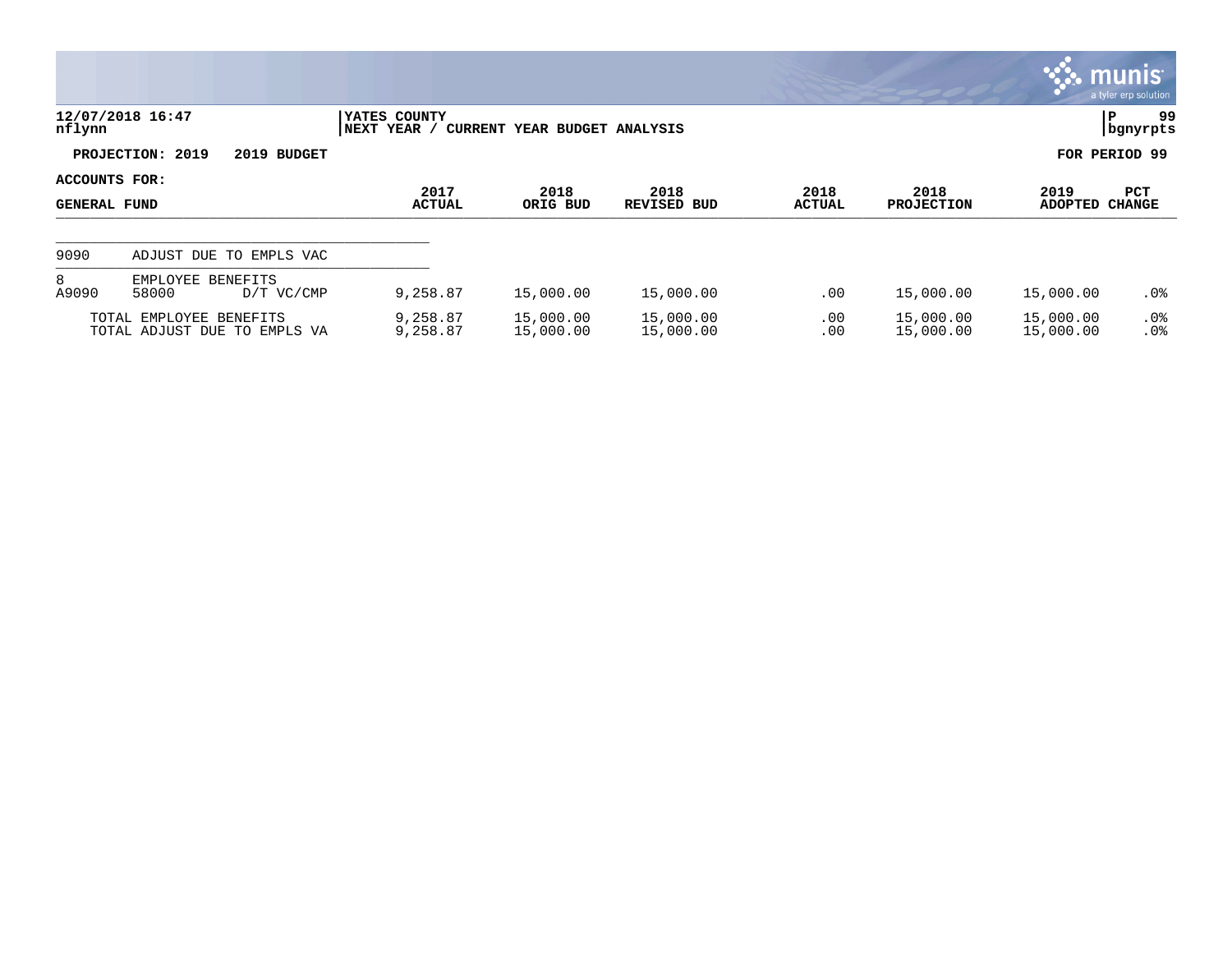|                                             |                                      |                          |                             |                              |                            |                            |                            |                            | <b>munis</b><br>a tyler erp solution |
|---------------------------------------------|--------------------------------------|--------------------------|-----------------------------|------------------------------|----------------------------|----------------------------|----------------------------|----------------------------|--------------------------------------|
| nflynn                                      | 12/07/2018 16:47                     |                          | YATES COUNTY<br>NEXT YEAR / | CURRENT YEAR BUDGET ANALYSIS |                            |                            |                            |                            | 100<br>ΙP<br>  bgnyrpts              |
|                                             | PROJECTION: 2019                     | 2019 BUDGET              |                             |                              |                            |                            |                            |                            | FOR PERIOD 99                        |
| <b>ACCOUNTS FOR:</b><br><b>GENERAL FUND</b> |                                      |                          | 2017<br><b>ACTUAL</b>       | 2018<br>ORIG BUD             | 2018<br><b>REVISED BUD</b> | 2018<br><b>ACTUAL</b>      | 2018<br><b>PROJECTION</b>  | 2019<br>ADOPTED            | <b>PCT</b><br><b>CHANGE</b>          |
| 9710                                        | DEBT SERVICE                         |                          |                             |                              |                            |                            |                            |                            |                                      |
| $\Omega$<br>A9710                           | <b>REVENUES</b><br>43089             | <b>OTHER</b>             | $-30,909.00$                | $-25.648.00$                 | $-25.648.00$               | $-23, 201.00$              | $-25,648.00$               | $-17.764.00$               | $-30.7%$                             |
|                                             | TOTAL REVENUES                       |                          | $-30,909.00$                | $-25,648.00$                 | $-25,648.00$               | $-23, 201.00$              | $-25,648.00$               | $-17.764.00$               | $-30.7%$                             |
| 6<br>A9710<br>A9710                         | PRINCIPAL<br>56101<br>56102          | PRINC-BLDG<br>PRINC-COMM | 1,291,216.00<br>178,784.00  | 1,290,000.00<br>.00          | 1,290,000.00<br>.00        | 1,290,000.00<br>.00        | 1,290,000.00<br>.00        | 1,295,000.00<br>.00        | $.4\%$<br>.0%                        |
|                                             | TOTAL PRINCIPAL                      |                          | 1,470,000.00                | 1,290,000.00                 | 1,290,000.00               | 1,290,000.00               | 1,290,000.00               | 1,295,000.00               | $.4\%$                               |
| 7<br>A9710<br>A9710                         | INTEREST<br>57101<br>57102           | INT-BLDG<br>INT-COMM     | 184,580.21<br>4,469.80      | 152,300.00<br>.00            | 152,300.00<br>.00          | 152,300.00<br>.00          | 152,300.00<br>.00          | 113,200.00<br>.00          | $-25.7%$<br>$.0\%$                   |
|                                             | TOTAL INTEREST<br>TOTAL DEBT SERVICE |                          | 189,050.01<br>1,628,141.01  | 152,300.00<br>1,416,652.00   | 152,300.00<br>1,416,652.00 | 152,300.00<br>1,419,099.00 | 152,300.00<br>1,416,652.00 | 113,200.00<br>1,390,436.00 | $-25.7%$<br>$-1.9%$                  |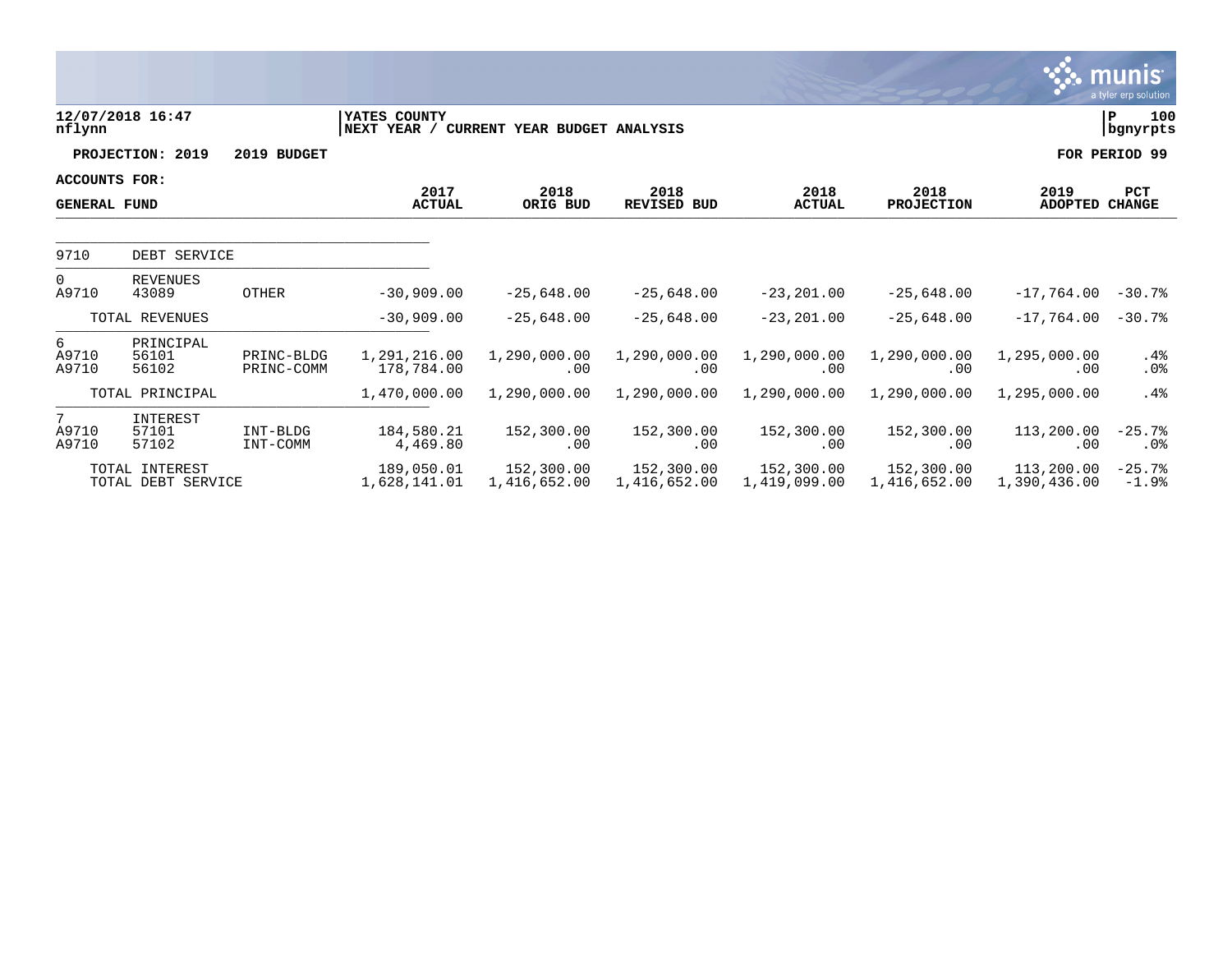|                                     |                                                 |                                              |                                              |                                    |                                    |                                    |                                    |                                       | munis <sup>®</sup><br>a tyler erp solution |
|-------------------------------------|-------------------------------------------------|----------------------------------------------|----------------------------------------------|------------------------------------|------------------------------------|------------------------------------|------------------------------------|---------------------------------------|--------------------------------------------|
| nflynn                              | 12/07/2018 16:47                                |                                              | YATES COUNTY<br>NEXT YEAR /                  | CURRENT YEAR BUDGET ANALYSIS       |                                    |                                    |                                    |                                       | 101<br>P<br>bgnyrpts                       |
|                                     | PROJECTION: 2019                                | 2019 BUDGET                                  |                                              |                                    |                                    |                                    |                                    |                                       | FOR PERIOD 99                              |
|                                     | ACCOUNTS FOR:<br><b>GENERAL FUND</b>            |                                              | 2017<br><b>ACTUAL</b>                        | 2018<br>ORIG BUD                   | 2018<br><b>REVISED BUD</b>         | 2018<br><b>ACTUAL</b>              | 2018<br><b>PROJECTION</b>          | 2019<br><b>ADOPTED</b>                | PCT<br><b>CHANGE</b>                       |
| 9902                                | TRANSFER TO                                     | OTHER FUNDS                                  |                                              |                                    |                                    |                                    |                                    |                                       |                                            |
| $\Omega$<br>A9902<br>A9902<br>A9902 | <b>REVENUES</b><br>42801<br>45031<br>45033      | <b>INTERFUND</b><br>UNEMPL INS<br>INTER TRAN | $-3,467.58$<br>$-20,000.00$<br>$-181,521.00$ | $-3,500.00$<br>$-20,000.00$<br>.00 | $-3,500.00$<br>$-20,000.00$<br>.00 | $-3,561.45$<br>$-20,000.00$<br>.00 | $-3,500.00$<br>$-20,000.00$<br>.00 | $-3,500.00$<br>$-20,000.00$<br>.00    | $.0\%$<br>.0%<br>$.0\%$                    |
|                                     | TOTAL REVENUES                                  |                                              | $-204,988.58$                                | $-23,500.00$                       | $-23,500.00$                       | $-23,561.45$                       | $-23,500.00$                       | $-23,500.00$                          | $.0\%$                                     |
| 9<br>A9902<br>A9902<br>A9902        | TRANSFERS<br>59130<br>59140<br>59150            | UNEMPL INS<br>WORK COMP<br>TRANSFER          | 18,000.00<br>279,960.15<br>.00               | 18,000.00<br>315,246.00<br>.00     | 18,000.00<br>315,246.00<br>.00     | 18,000.00<br>315, 245.65<br>.00    | 18,000.00<br>315,246.00<br>.00     | 18,000.00<br>307,261.00<br>100,000.00 | $.0\%$<br>$-2.5%$<br>$.0\%$                |
|                                     | TOTAL TRANSFERS<br>TOTAL TRANSFER TO OTHER FUND |                                              | 297,960.15<br>92,971.57                      | 333,246.00<br>309,746.00           | 333,246.00<br>309,746.00           | 333, 245.65<br>309,684.20          | 333, 246.00<br>309,746.00          | 425,261.00<br>401,761.00              | 27.6%<br>29.7%                             |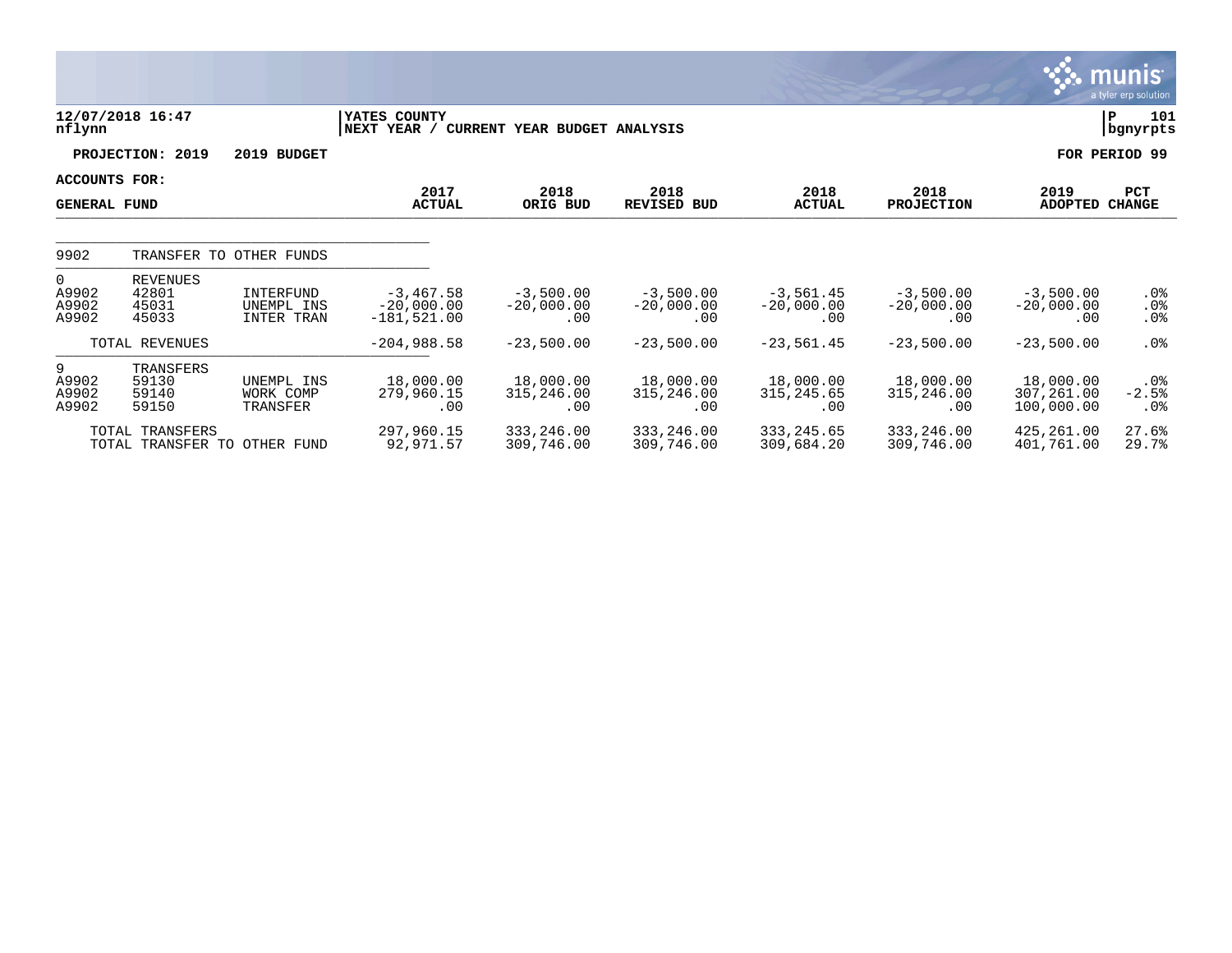|                                                                |                                                                       |                                                                      |                                                                      |                                          |                                                                                                                                                                                                                                                                                                                                  |                                 |                                                                   |                                                     | <b>munis</b><br>a tyler erp solution                  |
|----------------------------------------------------------------|-----------------------------------------------------------------------|----------------------------------------------------------------------|----------------------------------------------------------------------|------------------------------------------|----------------------------------------------------------------------------------------------------------------------------------------------------------------------------------------------------------------------------------------------------------------------------------------------------------------------------------|---------------------------------|-------------------------------------------------------------------|-----------------------------------------------------|-------------------------------------------------------|
| nflynn                                                         | 12/07/2018 16:47                                                      |                                                                      | YATES COUNTY                                                         | NEXT YEAR / CURRENT YEAR BUDGET ANALYSIS |                                                                                                                                                                                                                                                                                                                                  |                                 |                                                                   |                                                     | 102<br>l P<br>bgnyrpts                                |
|                                                                | PROJECTION: 2019                                                      | 2019 BUDGET                                                          |                                                                      |                                          |                                                                                                                                                                                                                                                                                                                                  |                                 |                                                                   |                                                     | FOR PERIOD 99                                         |
| ACCOUNTS FOR:<br><b>GENERAL FUND</b>                           |                                                                       | 2017<br><b>ACTUAL</b>                                                | 2018<br>ORIG BUD                                                     | 2018<br><b>REVISED BUD</b>               | 2018<br>ACTUAL                                                                                                                                                                                                                                                                                                                   | 2018<br><b>PROJECTION</b>       | 2019<br>ADOPTED CHANGE                                            | PCT                                                 |                                                       |
| 9999                                                           | OTHER                                                                 |                                                                      |                                                                      |                                          |                                                                                                                                                                                                                                                                                                                                  |                                 |                                                                   |                                                     |                                                       |
| $\Omega$<br>A9999<br>A9999<br>A9999<br>A9999<br>A9999<br>A9999 | <b>REVENUES</b><br>41001<br>41081<br>41110<br>42401<br>42402<br>43014 | RP TAX<br>PILOT<br>SALES TAX<br>INT-BLDG<br>INT-INFRAS<br>TRIBAL COM | -11,207,022.24<br>$-176,360.13$<br>$-.46$<br>$-6.61$<br>$-33,155.70$ | .00<br>.00<br>$.00 \,$                   | .00 -11,183,977.00 -11,183,977.00<br>$-196, 255.00$ $-196, 255.00$ $-234, 067.17$<br>$-11, 789, 716.75$ $-11, 500, 000.00$ $-11, 500, 000.00$ $-10, 281, 690.73$ $-11, 500, 000.00$ $-12, 200, 000.00$<br>$.00 \,$<br>$.00 \,$<br>.00                                                                                            | $.00 \,$<br>$-4.70$<br>$.00 \,$ | $.00 \,$<br>$-196, 255.00$<br>$.00 \,$<br>$.00 \,$<br>$.00 \ \rm$ | $.00 \,$<br>$-274.662.00$<br>$.00 \,$<br>.00<br>.00 | $.0\%$<br>40.0%<br>6.1%<br>$.0\%$<br>$.0\%$<br>$.0\%$ |
|                                                                | TOTAL REVENUES<br>TOTAL OTHER<br>TOTAL GENERAL FUND                   |                                                                      |                                                                      |                                          | $-23, 206, 261.89$ $-11, 696, 255.00$ $-22, 880, 232.00$ $-21, 699, 739.60$ $-11, 696, 255.00$ $-12, 474, 662.00$<br>$-23, 206, 261.89$ $-11, 696, 255.00$ $-22, 880, 232.00$ $-21, 699, 739.60$ $-11, 696, 255.00$ $-12, 474, 662.00$<br>$-3,078,304.75$ 12,422,706.00 1,210,098.95 $-2,004,656.38$ 13,002,116.27 12,005,305.00 |                                 |                                                                   |                                                     | 6.7%<br>6.7%<br>$-3.4%$                               |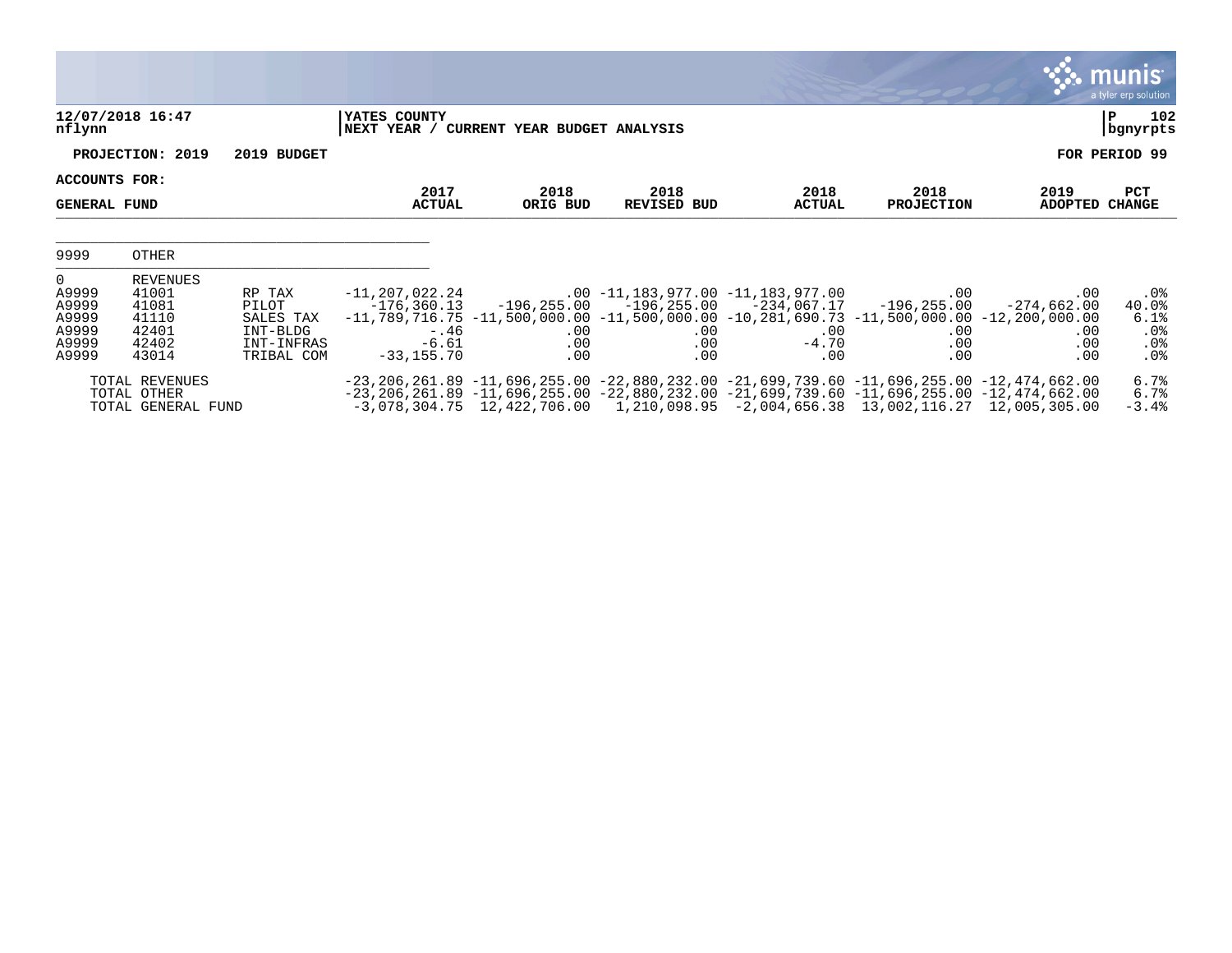|                                                                                   |                                                                                         |                                                                                                                  |                                                                                                                 |                                                                                                    |                                                                                                     |                                                                                                          |                                                                                                    |                                                                                                    | munis<br>a tyler erp solution                               |
|-----------------------------------------------------------------------------------|-----------------------------------------------------------------------------------------|------------------------------------------------------------------------------------------------------------------|-----------------------------------------------------------------------------------------------------------------|----------------------------------------------------------------------------------------------------|-----------------------------------------------------------------------------------------------------|----------------------------------------------------------------------------------------------------------|----------------------------------------------------------------------------------------------------|----------------------------------------------------------------------------------------------------|-------------------------------------------------------------|
| nflynn                                                                            | 12/07/2018 16:47                                                                        |                                                                                                                  | YATES COUNTY<br>NEXT YEAR /                                                                                     | CURRENT YEAR BUDGET ANALYSIS                                                                       |                                                                                                     |                                                                                                          |                                                                                                    |                                                                                                    | P<br>103<br>bgnyrpts                                        |
|                                                                                   | PROJECTION: 2019                                                                        | 2019 BUDGET                                                                                                      |                                                                                                                 |                                                                                                    |                                                                                                     |                                                                                                          |                                                                                                    |                                                                                                    | FOR PERIOD 99                                               |
| ACCOUNTS FOR:<br><b>AIRPORT FUND</b>                                              |                                                                                         |                                                                                                                  | 2017<br><b>ACTUAL</b>                                                                                           | 2018<br>ORIG BUD                                                                                   | 2018<br><b>REVISED BUD</b>                                                                          | 2018<br><b>ACTUAL</b>                                                                                    | 2018<br>PROJECTION                                                                                 | 2019<br>ADOPTED CHANGE                                                                             | PCT                                                         |
| 5610                                                                              | AIRPORT                                                                                 |                                                                                                                  |                                                                                                                 |                                                                                                    |                                                                                                     |                                                                                                          |                                                                                                    |                                                                                                    |                                                             |
| 0<br>CT5610<br>CT5610<br>CT5610<br>CT5610<br>CT5610<br>CT5610<br>CT5610<br>CT5610 | <b>REVENUES</b><br>41771<br>41772<br>41773<br>42401<br>42402<br>42414<br>42417<br>45031 | REV-INFRAS<br>OTHER REV<br>FUEL FLOWG<br><b>INT</b><br>INT INFRAS<br>RENT-HANGR<br>T HANGAR<br><b>INTER TRAN</b> | $-5,000.00$<br>$-640.54$<br>$-7,558.35$<br>$-82.73$<br>$-8.42$<br>$-1, 193.40$<br>$-17,810.90$<br>$-16, 124.48$ | $-5,000.00$<br>$-641.00$<br>$-6,300.00$<br>$-80.00$<br>.00<br>$-1, 200.00$<br>$-18, 200.00$<br>.00 | $-5,000.00$<br>$-641.00$<br>$-6, 300.00$<br>$-80.00$<br>.00<br>$-1, 200.00$<br>$-18, 200.00$<br>.00 | $-5.000.00$<br>$-1,800.00$<br>$-6, 314.39$<br>$-73.71$<br>$-9.46$<br>$-4,635.90$<br>$-17, 403.75$<br>.00 | $-5.000.00$<br>$-641.00$<br>$-6,300.00$<br>$-80.00$<br>.00<br>$-1, 200.00$<br>$-18, 200.00$<br>.00 | $-5,000.00$<br>$-645.00$<br>$-7, 200.00$<br>$-80.00$<br>.00<br>$-6, 200.00$<br>$-20,800.00$<br>.00 | .0%<br>.6%<br>14.3%<br>.0%<br>.0%<br>416.7%<br>14.3%<br>.0% |
|                                                                                   | TOTAL REVENUES                                                                          |                                                                                                                  | $-48, 418.82$                                                                                                   | $-31, 421.00$                                                                                      | $-31,421.00$                                                                                        | $-35, 237.21$                                                                                            | $-31,421.00$                                                                                       | $-39,925.00$                                                                                       | 27.1%                                                       |
| 4<br>CT5610<br>CT5610<br>CT5610<br>CT5610<br>CT5610                               | CONTRACTUAL EXPENSES<br>54100<br>54661<br>54684<br>54686<br>54911                       | CONTR EXP<br>VEH MAINT<br>UTIL:WAT/S<br>UTIL: HNGAR<br>INS                                                       | 7,328.16<br>1,489.60<br>568.26<br>1,410.65<br>4,299.94                                                          | 9,300.00<br>3,000.00<br>1,000.00<br>6,500.00<br>4,500.00                                           | 9,300.00<br>3,000.00<br>1,000.00<br>6,500.00<br>4,500.00                                            | 52,497.49<br>2,489.11<br>565.65<br>1,623.12<br>4,319.58                                                  | 11,719.05<br>3, 243.56<br>1,000.00<br>6,752.77<br>4,500.00                                         | 10,000.00<br>2,000.00<br>1,000.00<br>2,000.00<br>4,450.00                                          | 7.5%<br>$-33.3%$<br>.0%<br>$-69.2%$<br>$-1.1%$              |
|                                                                                   | TOTAL CONTRACTUAL<br>TOTAL AIRPORT                                                      | <b>EXPENSES</b>                                                                                                  | 15,096.61<br>$-33, 322.21$                                                                                      | 24,300.00<br>$-7,121.00$                                                                           | 24,300.00<br>$-7,121.00$                                                                            | 61,494.95<br>26, 257. 74                                                                                 | 27, 215, 38<br>$-4, 205.62$                                                                        | 19,450.00<br>$-20, 475.00$                                                                         | $-20.0%$<br>187.5%                                          |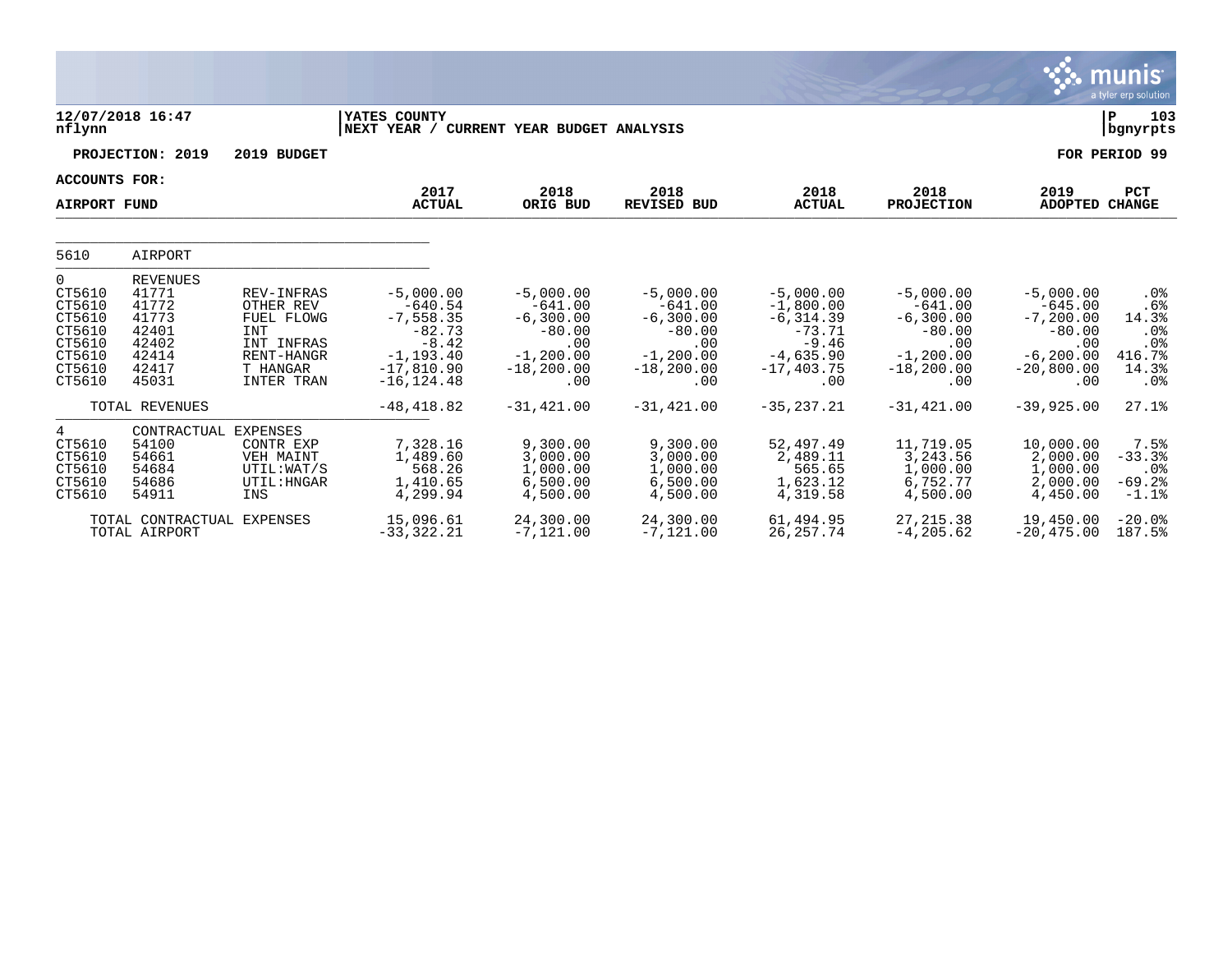|                                      |                                       |                              |                                        |                                   |                                   |                         |                                  |                                               | $\mathbb{R}$ munis l<br>a tyler erp solution |
|--------------------------------------|---------------------------------------|------------------------------|----------------------------------------|-----------------------------------|-----------------------------------|-------------------------|----------------------------------|-----------------------------------------------|----------------------------------------------|
| nflynn                               | 12/07/2018 16:47                      |                              | YATES COUNTY<br>NEXT YEAR /            | CURRENT YEAR BUDGET ANALYSIS      |                                   |                         |                                  |                                               | 104<br>IΡ<br>bgnyrpts                        |
|                                      | PROJECTION: 2019                      | 2019 BUDGET                  |                                        |                                   |                                   |                         |                                  |                                               | FOR PERIOD 99                                |
| ACCOUNTS FOR:<br><b>AIRPORT FUND</b> |                                       |                              | 2017<br><b>ACTUAL</b>                  | 2018<br>ORIG BUD                  | 2018<br>REVISED BUD               | 2018<br>ACTUAL          | 2018<br><b>PROJECTION</b>        | 2019<br><b>ADOPTED</b>                        | PCT<br><b>CHANGE</b>                         |
| 9951                                 |                                       | TRANSFER TO CAPITAL FUND     |                                        |                                   |                                   |                         |                                  |                                               |                                              |
| 9<br>CT9951                          | TRANSFERS<br>59106                    | CAPITAL FU                   | 11,355.47                              | 7,000.00                          | 7,000.00                          | .00                     | 7,000.00                         | 15,670.00                                     | 123.9%                                       |
|                                      | TOTAL TRANSFERS<br>TOTAL AIRPORT FUND | TOTAL TRANSFER TO CAPITAL FU | 11,355.47<br>11,355.47<br>$-21,966.74$ | 7,000.00<br>7,000.00<br>$-121.00$ | 7,000.00<br>7,000.00<br>$-121.00$ | .00<br>.00<br>26,257.74 | 7,000.00<br>7,000.00<br>2,794.38 | 15,670.00<br>15,670.00<br>$-4,805.00$ 3871.1% | 123.9%<br>123.9%                             |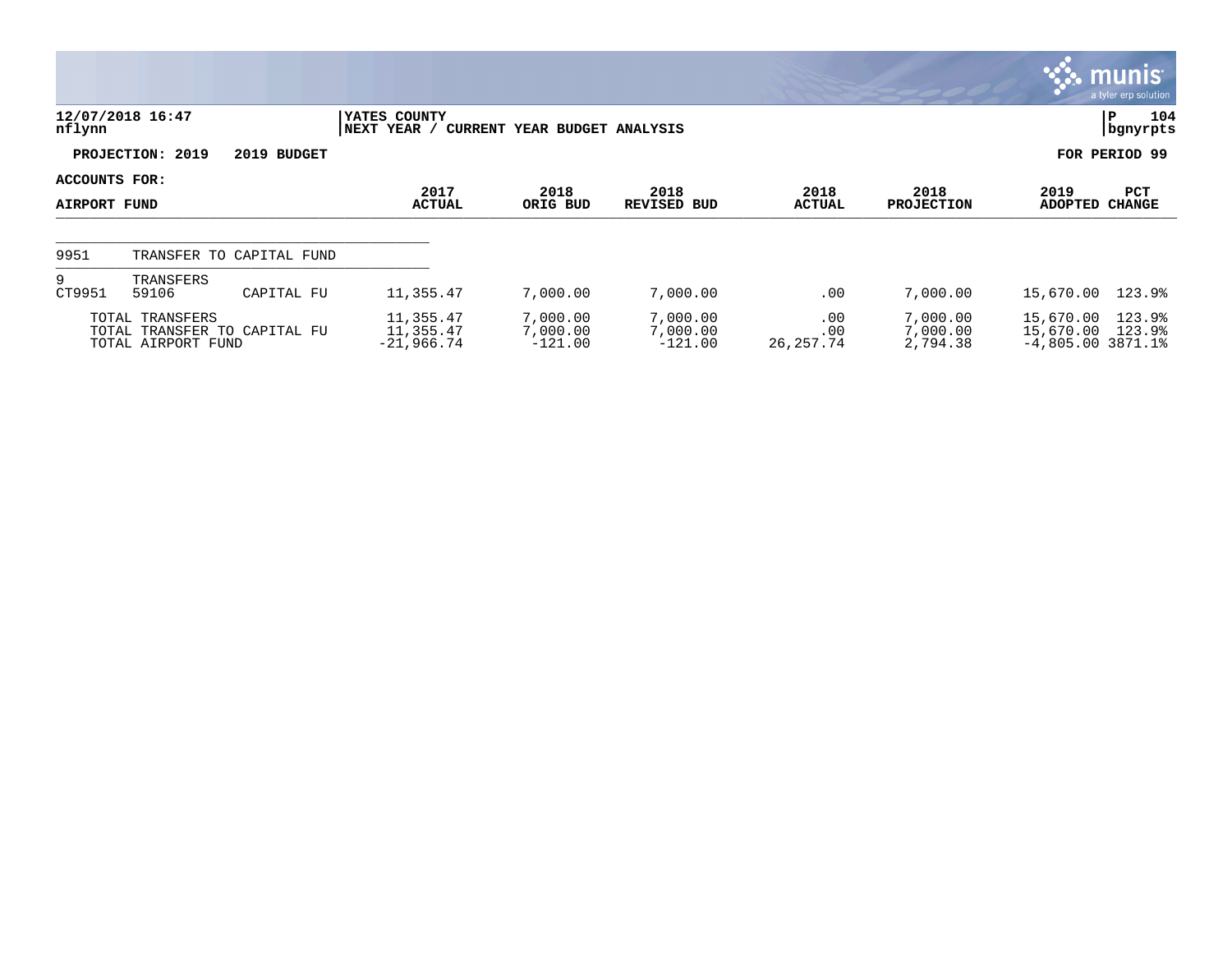|                                                           |                                                                |                                                                              |                                                          |                                                   |                                                   |                                                  |                                                   |                                                   | munis<br>a tyler erp solution             |
|-----------------------------------------------------------|----------------------------------------------------------------|------------------------------------------------------------------------------|----------------------------------------------------------|---------------------------------------------------|---------------------------------------------------|--------------------------------------------------|---------------------------------------------------|---------------------------------------------------|-------------------------------------------|
| nflynn                                                    | 12/07/2018 16:47                                               |                                                                              | YATES COUNTY<br>NEXT YEAR / CURRENT YEAR BUDGET ANALYSIS |                                                   |                                                   |                                                  |                                                   |                                                   | 105<br>∣P<br>  bgnyrpts                   |
|                                                           | PROJECTION: 2019                                               | 2019 BUDGET                                                                  |                                                          |                                                   |                                                   |                                                  |                                                   |                                                   | FOR PERIOD 99                             |
| <b>ACCOUNTS FOR:</b>                                      |                                                                |                                                                              |                                                          |                                                   |                                                   |                                                  |                                                   |                                                   |                                           |
|                                                           | COUNTY ROAD FUND                                               |                                                                              | 2017<br><b>ACTUAL</b>                                    | 2018<br>ORIG BUD                                  | 2018<br><b>REVISED BUD</b>                        | 2018<br><b>ACTUAL</b>                            | 2018<br><b>PROJECTION</b>                         | 2019<br>ADOPTED CHANGE                            | PCT                                       |
| 3310                                                      | TRAFFIC                                                        |                                                                              |                                                          |                                                   |                                                   |                                                  |                                                   |                                                   |                                           |
| $\Omega$<br>D3310                                         | <b>REVENUES</b><br>42655                                       | MINOR SALE                                                                   | $-281.69$                                                | $-200.00$                                         | $-200.00$                                         | $-1, 173.59$                                     | $-200.00$                                         | $-250.00$                                         | 25.0%                                     |
|                                                           | TOTAL REVENUES                                                 |                                                                              | $-281.69$                                                | $-200.00$                                         | $-200.00$                                         | $-1, 173.59$                                     | $-200.00$                                         | $-250.00$                                         | 25.0%                                     |
| $\mathbf{1}$<br>D3310<br>D3310<br>D3310<br>D3310<br>D3310 | PERSONAL SERVICES<br>51450<br>51500<br>51505<br>51509<br>51510 | $HWY - REG$<br>CB CSEA<br>OVERTIME<br>COMP CSEA<br>CLOTHING                  | 103,474.69<br>20.83<br>2,687.51<br>2.67<br>500.00        | 95,671.00<br>30.00<br>2,822.00<br>25.00<br>500.00 | 95,671.00<br>30.00<br>2,822.00<br>25.00<br>500.00 | 87,047.89<br>16.71<br>1,770.62<br>5.80<br>500.00 | 95,671.00<br>30.00<br>2,822.00<br>25.00<br>500.00 | 98,054.00<br>30.00<br>2,914.00<br>25.00<br>550.00 | 2.5%<br>$.0\%$<br>3.3%<br>$.0\%$<br>10.0% |
|                                                           | TOTAL PERSONAL SERVICES                                        |                                                                              | 106,685.70                                               | 99,048.00                                         | 99,048.00                                         | 89,341.02                                        | 99,048.00                                         | 101,573.00                                        | 2.5%                                      |
| 4<br>D3310<br>D3310<br>D3310<br>D3310                     | 54601<br>54627<br>54718<br>54748                               | CONTRACTUAL EXPENSES<br>APPL TRAFF<br>SIGN HRDWR<br>FLASHER PT<br>TRAFF CNTR | 70,416.50<br>10,433.85<br>18.84<br>13,052.42             | 78,000.00<br>11,000.00<br>100.00<br>1,000.00      | 78,000.00<br>11,000.00<br>100.00<br>1,000.00      | 68,523.00<br>6,245.60<br>.00<br>878.21           | 78,000.00<br>16,871.00<br>100.00<br>1,000.00      | 78,000.00<br>11,000.00<br>100.00<br>1,000.00      | $.0\%$<br>$.0\%$<br>.0%<br>$.0\%$         |
|                                                           | TOTAL CONTRACTUAL EXPENSES                                     |                                                                              | 93,921.61                                                | 90,100.00                                         | 90,100.00                                         | 75,646.81                                        | 95,971.00                                         | 90,100.00                                         | .0%                                       |
| 8<br>D3310                                                | EMPLOYEE BENEFITS<br>58100                                     | FICA/MED                                                                     | 7,632.15                                                 | 7,057.00                                          | 7,057.00                                          | 6,369.79                                         | 7,057.00                                          | 7,241.00                                          | 2.6%                                      |
|                                                           | TOTAL EMPLOYEE BENEFITS<br>TOTAL TRAFFIC                       |                                                                              | 7,632.15<br>207,957.77                                   | 7,057.00<br>196,005.00                            | 7,057.00<br>196,005.00                            | 6,369.79<br>170,184.03                           | 7,057.00<br>201,876.00                            | 7,241.00<br>198,664.00                            | 2.6%<br>1.4%                              |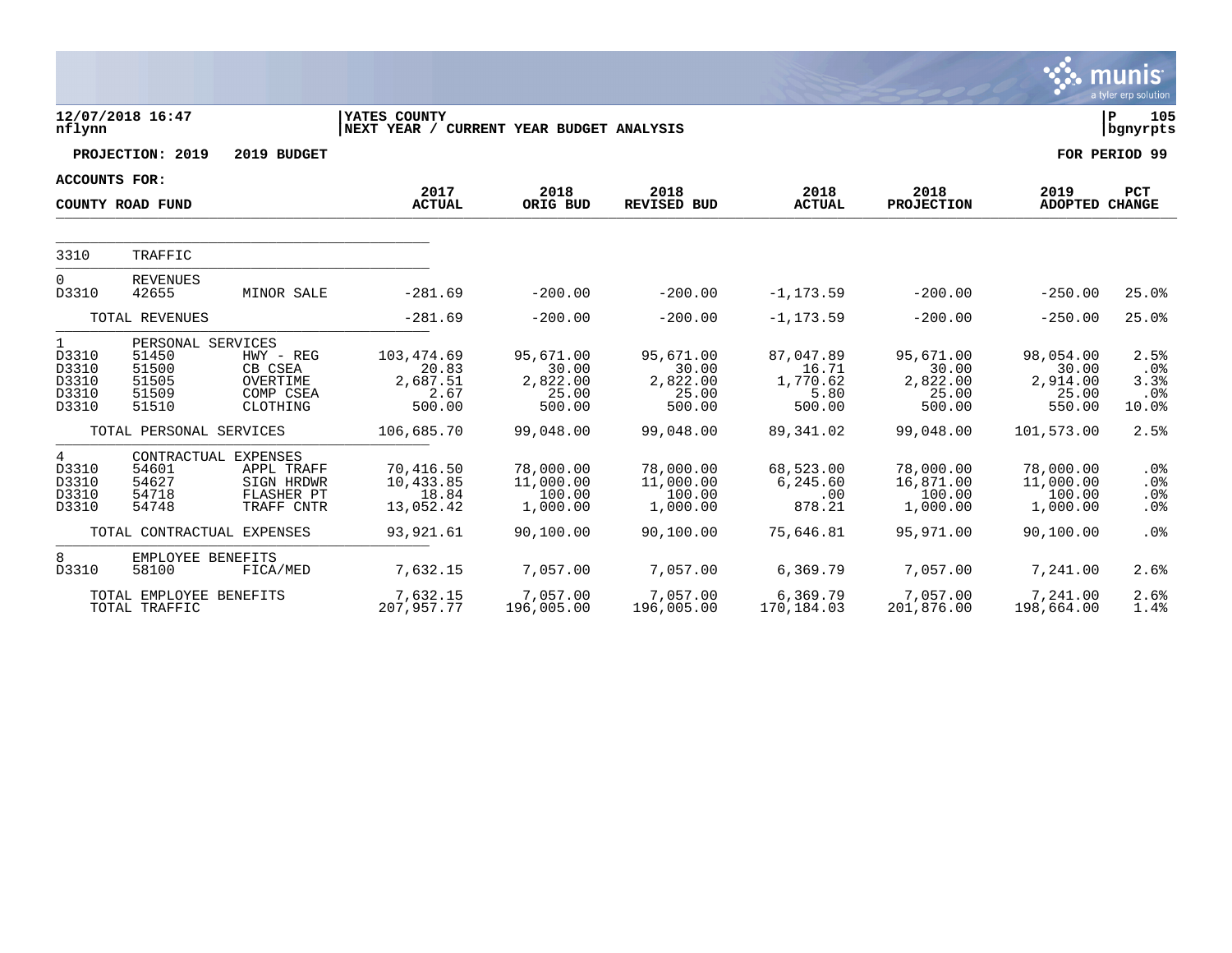|                                                                                                                                      |                                                                                                                                                                         |                                                                                                                                                                        |                                                                                                                                                  |                                                                                                                                                 |                                                                                                                                                 |                                                                                                                                          |                                                                                                                                                 |                                                                                                                                     | munis<br>a tyler erp solution                                                                                                     |
|--------------------------------------------------------------------------------------------------------------------------------------|-------------------------------------------------------------------------------------------------------------------------------------------------------------------------|------------------------------------------------------------------------------------------------------------------------------------------------------------------------|--------------------------------------------------------------------------------------------------------------------------------------------------|-------------------------------------------------------------------------------------------------------------------------------------------------|-------------------------------------------------------------------------------------------------------------------------------------------------|------------------------------------------------------------------------------------------------------------------------------------------|-------------------------------------------------------------------------------------------------------------------------------------------------|-------------------------------------------------------------------------------------------------------------------------------------|-----------------------------------------------------------------------------------------------------------------------------------|
| nflynn                                                                                                                               | 12/07/2018 16:47                                                                                                                                                        |                                                                                                                                                                        | <b>IYATES COUNTY</b><br> NEXT YEAR / CURRENT YEAR BUDGET ANALYSIS                                                                                |                                                                                                                                                 |                                                                                                                                                 |                                                                                                                                          |                                                                                                                                                 |                                                                                                                                     | ∣ P<br>106<br>  bgnyrpts                                                                                                          |
|                                                                                                                                      | PROJECTION: 2019                                                                                                                                                        | 2019 BUDGET                                                                                                                                                            |                                                                                                                                                  |                                                                                                                                                 |                                                                                                                                                 |                                                                                                                                          |                                                                                                                                                 |                                                                                                                                     | FOR PERIOD 99                                                                                                                     |
| ACCOUNTS FOR:                                                                                                                        |                                                                                                                                                                         |                                                                                                                                                                        |                                                                                                                                                  |                                                                                                                                                 |                                                                                                                                                 |                                                                                                                                          |                                                                                                                                                 |                                                                                                                                     |                                                                                                                                   |
|                                                                                                                                      | COUNTY ROAD FUND                                                                                                                                                        |                                                                                                                                                                        | 2017<br><b>ACTUAL</b>                                                                                                                            | 2018<br>ORIG BUD                                                                                                                                | 2018<br>REVISED BUD                                                                                                                             | 2018<br><b>ACTUAL</b>                                                                                                                    | 2018<br><b>PROJECTION</b>                                                                                                                       | 2019<br><b>ADOPTED CHANGE</b>                                                                                                       | PCT                                                                                                                               |
| 5010                                                                                                                                 | ADMINISTRATION                                                                                                                                                          |                                                                                                                                                                        |                                                                                                                                                  |                                                                                                                                                 |                                                                                                                                                 |                                                                                                                                          |                                                                                                                                                 |                                                                                                                                     |                                                                                                                                   |
| $\mathbf 0$                                                                                                                          | <b>REVENUES</b>                                                                                                                                                         |                                                                                                                                                                        |                                                                                                                                                  |                                                                                                                                                 |                                                                                                                                                 |                                                                                                                                          |                                                                                                                                                 |                                                                                                                                     |                                                                                                                                   |
| D5010<br>D5010                                                                                                                       | 42401<br>42680                                                                                                                                                          | <b>INT</b><br>INS RECOV                                                                                                                                                | $-1, 211.98$<br>.00                                                                                                                              | $-1,000.00$<br>.00                                                                                                                              | $-1,000.00$<br>.00                                                                                                                              | $-1,124.11$<br>$-975.49$                                                                                                                 | $-1,000.00$<br>.00                                                                                                                              | $-1,000.00$<br>.00                                                                                                                  | .0%<br>.0 <sub>8</sub>                                                                                                            |
|                                                                                                                                      | TOTAL REVENUES                                                                                                                                                          |                                                                                                                                                                        | $-1, 211.98$                                                                                                                                     | $-1,000.00$                                                                                                                                     | $-1,000.00$                                                                                                                                     | $-2,099.60$                                                                                                                              | $-1,000.00$                                                                                                                                     | $-1,000.00$                                                                                                                         | .0 <sup>8</sup>                                                                                                                   |
| $\mathbf{1}$<br>D5010<br>D5010<br>D5010<br>D5010<br>D5010<br>D5010<br>D5010<br>D5010<br>D5010                                        | PERSONAL SERVICES<br>51074<br>51100<br>51119<br>51200<br>51270<br>51509<br>51661<br>51992<br>51993                                                                      | HWY SUPER<br>ADMIN ASST<br>DEP HWY SU<br>ACCT CL TY<br>SR ACT<br>COMP CSEA<br>COMP NONUN<br>SIGN OFF<br>H.DED OFF                                                      | 81,349.00<br>42,889.67<br>63,090.00<br>37,772.82<br>$\frac{00}{2}$<br>2.33<br>1,002.71<br>1,000.00<br>2,000.00                                   | 81,349.00<br>44,090.00<br>63,090.00<br>38,670.00<br>.00<br>.00<br>.00<br>.00<br>.00                                                             | 82,975.98<br>44,090.00<br>64,351.80<br>16,297.60<br>24, 147.52<br>2.68<br>2,103.79<br>.00<br>.00                                                | 76,299.94<br>40,469.12<br>59, 174. 19<br>16, 297.60<br>20,780.80<br>2.68<br>2,103.79<br>.00<br>.00                                       | 82,976.00<br>44,090.00<br>63,090.00<br>38,670.00<br>.00<br>.00<br>.00<br>.00<br>$.00 \,$                                                        | 82,976.00<br>45,895.00<br>64,352.00<br>42,679.00<br>.00<br>.00<br>.00<br>.00                                                        | 2.0%<br>4.1%<br>2.0%<br>$.00 - 100.0$<br>.0%<br>.0%<br>.0%<br>$.0\%$<br>.0 <sub>8</sub>                                           |
|                                                                                                                                      | TOTAL PERSONAL SERVICES                                                                                                                                                 |                                                                                                                                                                        | 229,106.53                                                                                                                                       | 227,199.00                                                                                                                                      | 233,969.37                                                                                                                                      | 215, 128. 12                                                                                                                             | 228,826.00                                                                                                                                      | 235,902.00                                                                                                                          | 3.8%                                                                                                                              |
| $4\overline{ }$<br>D5010<br>D5010<br>D5010<br>D5010<br>D5010<br>D5010<br>D5010<br>D5010<br>D5010<br>D5010<br>D5010<br>D5010<br>D5010 | CONTRACTUAL EXPENSES<br>54005<br>54152<br>54156<br>54470<br>54501<br>54507<br>54515<br>54516<br>54571<br>54574<br>54635<br>54660<br>54907<br>TOTAL CONTRACTUAL EXPENSES | AUDIT FEES<br>CONFERENCE<br>TRAINING<br>SUPP:OFF<br>ADVERTISIN<br>COPIER CHR<br>POSTAGE<br>PRINTING<br>COMP SOFT<br>COMP MAINT<br>RD MAPS<br>TRAVEL EXP<br><b>DUES</b> | 2,565.00<br>445.00<br>100.00<br>1,309.77<br>365.28<br>560.98<br>165.83<br>700.00<br>125.21<br>2,856.00<br>.00<br>1,370.40<br>300.00<br>10,863.47 | 2,591.00<br>475.00<br>300.00<br>500.00<br>500.00<br>640.00<br>75.00<br>425.00<br>.00<br>3,000.00<br>2,000.00<br>1,450.00<br>300.00<br>12,256.00 | 2,591.00<br>301.69<br>600.00<br>780.12<br>761.50<br>645.86<br>75.00<br>441.65<br>.00<br>3,272.00<br>2,000.00<br>1,127.93<br>300.00<br>12,896.75 | 2,591.00<br>290.00<br>600.00<br>780.12<br>761.50<br>645.86<br>57.74<br>441.65<br>.00<br>3,272.00<br>.00<br>788.79<br>300.00<br>10,528.66 | 2,591.00<br>475.00<br>300.00<br>500.00<br>500.00<br>640.00<br>75.00<br>425.00<br>.00<br>3,000.00<br>2,000.00<br>1,450.00<br>300.00<br>12,256.00 | 2,617.00<br>625.00<br>300.00<br>500.00<br>500.00<br>750.00<br>75.00<br>450.00<br>.00<br>3,000.00<br>2,250.00<br>300.00<br>11,367.00 | 1.0%<br>31.6%<br>.0%<br>.0%<br>.0%<br>17.2%<br>.0%<br>5.9%<br>.0%<br>.0%<br>$.00 - 100.08$<br>55.2%<br>.0 <sup>8</sup><br>$-7.3%$ |
| 8                                                                                                                                    | EMPLOYEE BENEFITS                                                                                                                                                       |                                                                                                                                                                        |                                                                                                                                                  |                                                                                                                                                 |                                                                                                                                                 |                                                                                                                                          |                                                                                                                                                 |                                                                                                                                     |                                                                                                                                   |
| D5010<br>D5010<br>D5010                                                                                                              | 58100<br>58303<br>58305                                                                                                                                                 | FICA/MED<br>INS-CSEA<br>INS-NON UN                                                                                                                                     | 16,809.59<br>19,097.82<br>29,948.16                                                                                                              | 16,691.00<br>19,043.00<br>32,075.00                                                                                                             | 17,047.39<br>19,043.00<br>32,075.00                                                                                                             | 15,794.00<br>18,249.12<br>30,737.55                                                                                                      | 16,691.00<br>19,043.00<br>32,075.00                                                                                                             | 17,344.00<br>19,381.00<br>32,643.00                                                                                                 | 3.9%<br>1.8%<br>1.8%                                                                                                              |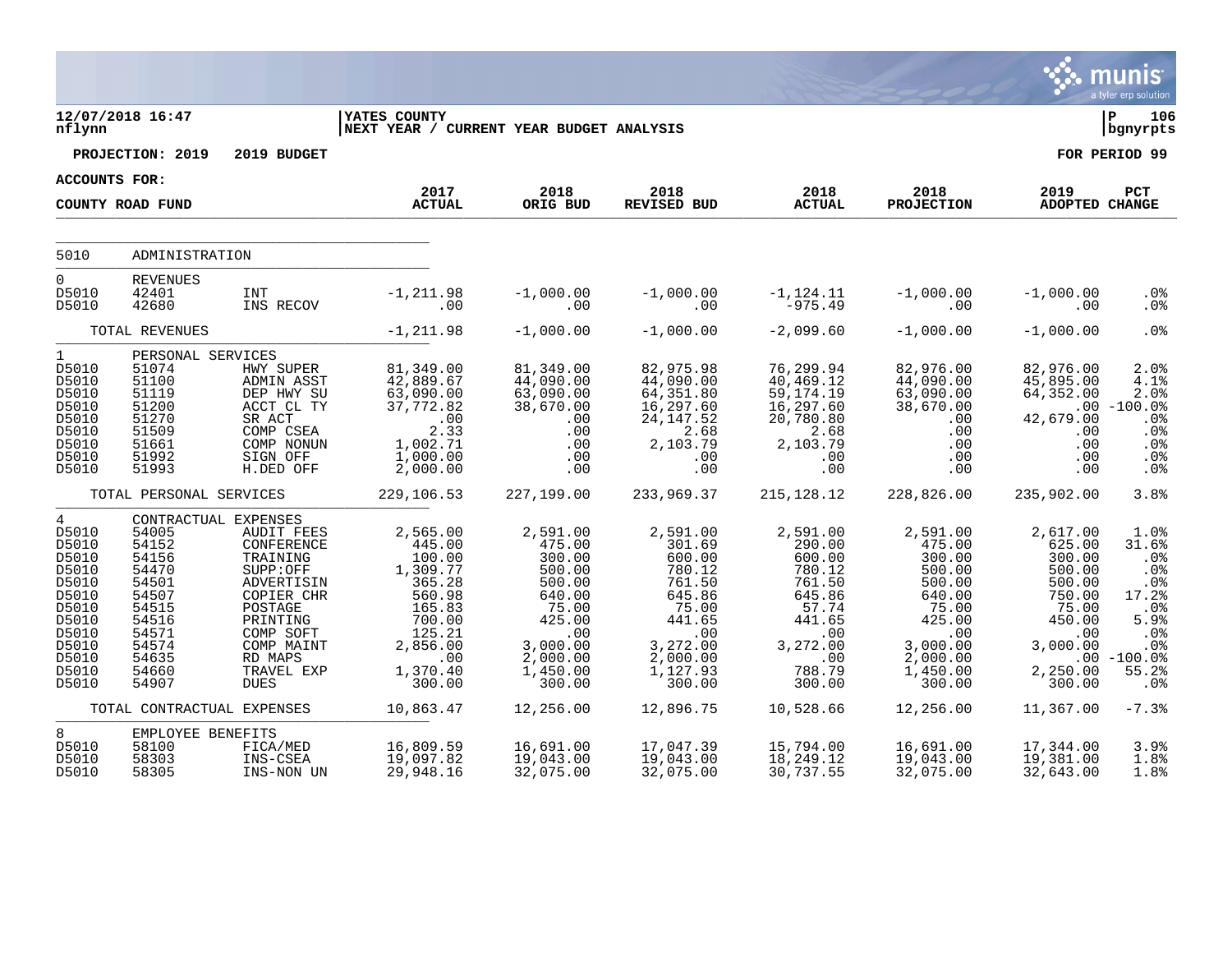|                                                 |                                           |                              |                         |                         |                           |                         | $\mathbf{\ddot{.}}\mathbf{.}$ munis<br>a tyler erp solution |
|-------------------------------------------------|-------------------------------------------|------------------------------|-------------------------|-------------------------|---------------------------|-------------------------|-------------------------------------------------------------|
| 12/07/2018 16:47<br>nflynn                      | <b>IYATES COUNTY</b><br><b>INEXT YEAR</b> | CURRENT YEAR BUDGET ANALYSIS |                         |                         |                           |                         | 107<br>P<br>  bgnyrpts                                      |
| PROJECTION: 2019<br>2019 BUDGET                 |                                           |                              |                         |                         |                           |                         | FOR PERIOD 99                                               |
| ACCOUNTS FOR:                                   |                                           |                              |                         |                         |                           |                         |                                                             |
| COUNTY ROAD FUND                                | 2017<br><b>ACTUAL</b>                     | 2018<br>ORIG BUD             | 2018<br>REVISED BUD     | 2018<br><b>ACTUAL</b>   | 2018<br><b>PROJECTION</b> | 2019<br>ADOPTED CHANGE  | PCT                                                         |
| TOTAL EMPLOYEE BENEFITS<br>TOTAL ADMINISTRATION | 65,855.57<br>304,613.59                   | 67,809.00<br>306,264.00      | 68,165.39<br>314,031.51 | 64,780.67<br>288,337.85 | 67,809.00<br>307,891.00   | 69,368.00<br>315,637.00 | 2.3%<br>3.1%                                                |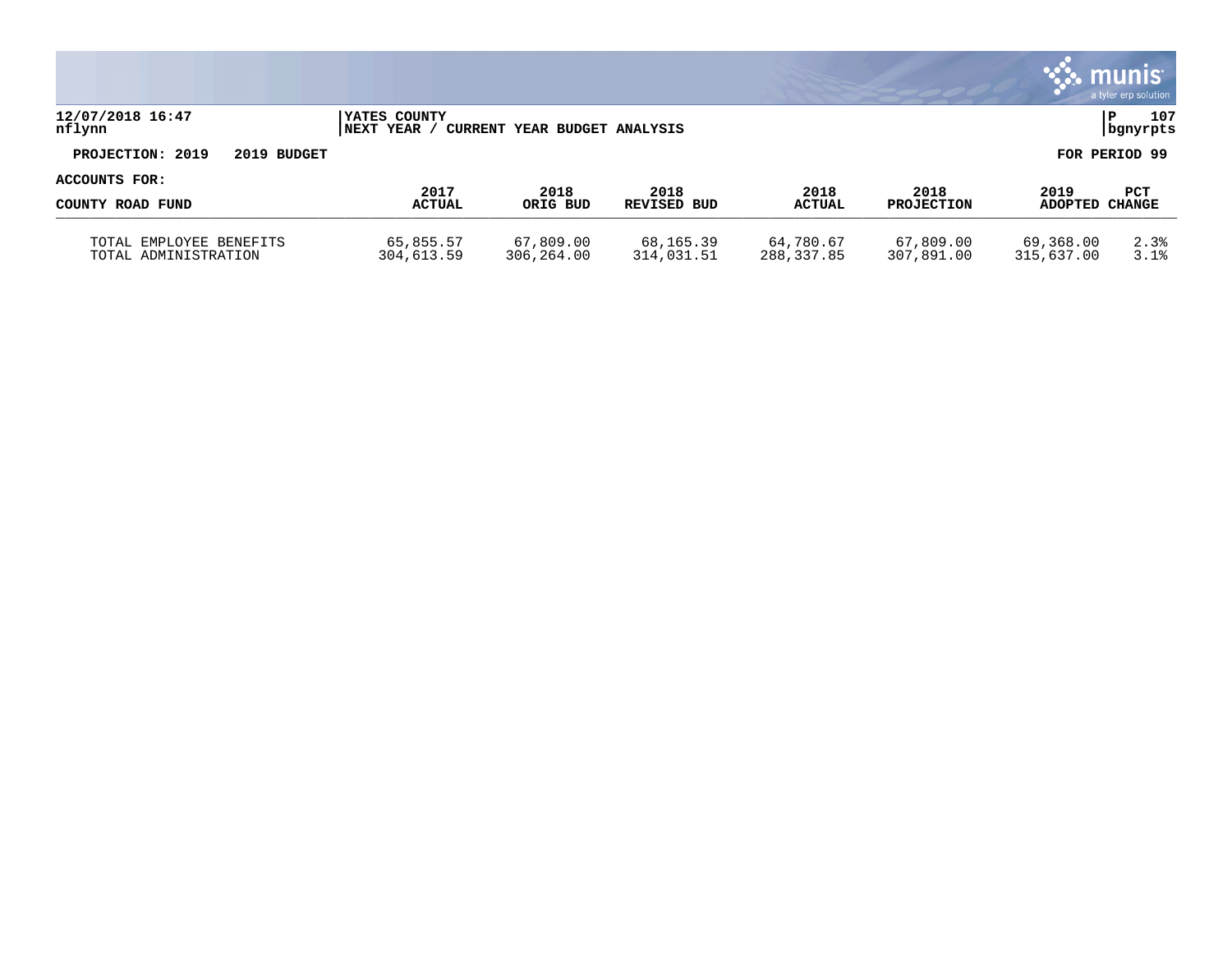|                                                                                                        |                                                                                                             |                                                                                                                    |                                                                                                                      |                                                                                                         |                                                                                                             |                                                                                                            |                                                                                                                  |                                                                                                          | munis<br>a tyler erp solution                                                                |
|--------------------------------------------------------------------------------------------------------|-------------------------------------------------------------------------------------------------------------|--------------------------------------------------------------------------------------------------------------------|----------------------------------------------------------------------------------------------------------------------|---------------------------------------------------------------------------------------------------------|-------------------------------------------------------------------------------------------------------------|------------------------------------------------------------------------------------------------------------|------------------------------------------------------------------------------------------------------------------|----------------------------------------------------------------------------------------------------------|----------------------------------------------------------------------------------------------|
| nflynn                                                                                                 | 12/07/2018 16:47                                                                                            |                                                                                                                    | YATES COUNTY<br>NEXT YEAR / CURRENT YEAR BUDGET ANALYSIS                                                             |                                                                                                         |                                                                                                             |                                                                                                            |                                                                                                                  |                                                                                                          | lР<br>108<br>  bgnyrpts                                                                      |
|                                                                                                        | PROJECTION: 2019                                                                                            | 2019 BUDGET                                                                                                        |                                                                                                                      |                                                                                                         |                                                                                                             |                                                                                                            |                                                                                                                  |                                                                                                          | FOR PERIOD 99                                                                                |
| <b>ACCOUNTS FOR:</b>                                                                                   |                                                                                                             |                                                                                                                    |                                                                                                                      |                                                                                                         |                                                                                                             |                                                                                                            |                                                                                                                  |                                                                                                          |                                                                                              |
|                                                                                                        | COUNTY ROAD FUND                                                                                            |                                                                                                                    | 2017<br><b>ACTUAL</b>                                                                                                | 2018<br>ORIG BUD                                                                                        | 2018<br><b>REVISED BUD</b>                                                                                  | 2018<br><b>ACTUAL</b>                                                                                      | 2018<br><b>PROJECTION</b>                                                                                        | 2019<br>ADOPTED CHANGE                                                                                   | PCT                                                                                          |
| 5110                                                                                                   |                                                                                                             | MAINTENANCE-ROAD & BRIDGE                                                                                          |                                                                                                                      |                                                                                                         |                                                                                                             |                                                                                                            |                                                                                                                  |                                                                                                          |                                                                                              |
| $\mathbf 0$<br>D5110<br>D5110<br>D5110                                                                 | <b>REVENUES</b><br>41711<br>42650<br>42655                                                                  | PUB WRKS<br><b>SCRAP SALE</b><br>MINOR SALE                                                                        | $-3,947.65$<br>$-3,726.45$<br>$-5, 135.17$                                                                           | $-2,500.00$<br>$-1, 250.00$<br>$-100.00$                                                                | $-2,500.00$<br>$-1, 250.00$<br>$-100.00$                                                                    | $-11, 334.79$<br>$-2,636.85$<br>$-33, 252.00$                                                              | $-2,500.00$<br>$-1, 250.00$<br>$-100.00$                                                                         | $-3,150.00$<br>$-1,500.00$<br>$-100.00$                                                                  | 26.0%<br>20.0%<br>.0%                                                                        |
|                                                                                                        | TOTAL REVENUES                                                                                              |                                                                                                                    | $-12,809.27$                                                                                                         | $-3,850.00$                                                                                             | $-3,850.00$                                                                                                 | $-47, 223.64$                                                                                              | $-3,850.00$                                                                                                      | $-4,750.00$                                                                                              | 23.4%                                                                                        |
| $\mathbf{1}$<br>D5110<br>D5110<br>D5110<br>D5110<br>D5110<br>D5110<br>D5110<br>D5110<br>D5110<br>D5110 | PERSONAL SERVICES<br>51450<br>51500<br>51505<br>51509<br>51510<br>51520<br>51636<br>51670<br>51992<br>51993 | HWY - REG<br>CB CSEA<br>OVERTIME<br>COMP CSEA<br>CLOTHING<br>INS BO<br>HWY PT<br>OT NU/PT<br>SIGN OFF<br>H.DED OFF | 513,208.43<br>307.78<br>10,489.01<br>3,323.64<br>4,250.00<br>6,719.12<br>20, 325. 25<br>4.55<br>9,500.00<br>7,500.00 | 469,275.00<br>165.00<br>10,004.00<br>3,400.00<br>4,250.00<br>7,752.00<br>23,000.00<br>.00<br>.00<br>.00 | 462, 420.55<br>165.00<br>9,882.75<br>3,100.00<br>4,250.00<br>10,077.36<br>20,674.64<br>120.41<br>.00<br>.00 | 481,472.91<br>103.47<br>11,588.79<br>1,144.36<br>4,250.00<br>9,657.47<br>20,544.23<br>120.41<br>.00<br>.00 | 469,275.00<br>165.00<br>10,004.00<br>3,400.00<br>4,250.00<br>7,752.00<br>23,000.00<br>$.00 \ \rm$<br>.00<br>.00. | 477,797.00<br>165.00<br>10,262.00<br>2,270.00<br>4,675.00<br>14,201.00<br>23,000.00<br>.00<br>.00<br>.00 | 1.8%<br>.0%<br>2.6%<br>$-33.2%$<br>10.0%<br>83.2%<br>.0%<br>$.0\%$<br>.0%<br>.0 <sub>8</sub> |
|                                                                                                        | TOTAL PERSONAL SERVICES                                                                                     |                                                                                                                    | 575,627.78                                                                                                           | 517,846.00                                                                                              | 510,690.71                                                                                                  | 528,881.64                                                                                                 | 517,846.00                                                                                                       | 532,370.00                                                                                               | 2.8%                                                                                         |
| 4<br>D5110<br>D5110<br>D5110<br>D5110<br>D5110<br>D5110<br>D5110                                       | 54032<br>54602<br>54629<br>54632<br>54636<br>54638<br>54992                                                 | CONTRACTUAL EXPENSES<br>PERS-GOVTS<br>BIT MAT<br>STONE/GRAV<br>WEED SPRAY<br>CRCK SEAL<br>HWY MAINT<br>VINE VALLE  | 19,478.85<br>357,151.20<br>105, 224.79<br>8,710.80<br>147,776.08<br>3,738.43<br>.00                                  | 22,230.00<br>360,000.00<br>72,030.00<br>9,750.00<br>150,000.00<br>1,500.00<br>25,000.00                 | 22,230.00<br>386,505.35<br>41,725.54<br>11,021.10<br>149, 312.03<br>2,464.71<br>25,000.00                   | 14,233.65<br>386,505.35<br>95,041.66<br>11,021.10<br>114,568.44<br>2,464.71<br>12,956.14                   | 22,230.00<br>360,000.00<br>131,707.94<br>9,750.00<br>150,000.00<br>1,500.00<br>25,000.00                         | 16,695.00<br>200,000.00<br>60,000.00<br>12,000.00<br>130,000.00<br>2,050.00                              | $-24.9%$<br>$-44.4$<br>$-16.7%$<br>23.1%<br>$-13.3%$<br>36.7%<br>$.00 - 100.0$               |
|                                                                                                        | TOTAL CONTRACTUAL EXPENSES                                                                                  |                                                                                                                    | 642,080.15                                                                                                           | 640,510.00                                                                                              | 638, 258. 73                                                                                                | 636,791.05                                                                                                 | 700,187.94                                                                                                       | 420,745.00                                                                                               | $-34.3%$                                                                                     |
| 8<br>D5110                                                                                             | EMPLOYEE BENEFITS<br>58100                                                                                  | FICA/MED                                                                                                           | 42,546.36                                                                                                            | 37,963.00                                                                                               | 37, 434.26                                                                                                  | 38,979.23                                                                                                  | 37,963.00                                                                                                        | 39,759.00                                                                                                | 4.7%                                                                                         |
|                                                                                                        | TOTAL EMPLOYEE BENEFITS                                                                                     | TOTAL MAINTENANCE-ROAD & BRI                                                                                       | 42,546.36<br>1,247,445.02                                                                                            | 37,963.00<br>1,192,469.00                                                                               | 37,434.26<br>1,182,533.70                                                                                   | 38,979.23<br>1,157,428.28                                                                                  | 37,963.00<br>1,252,146.94                                                                                        | 39,759.00<br>988,124.00                                                                                  | 4.7%<br>$-17.1$ $8$                                                                          |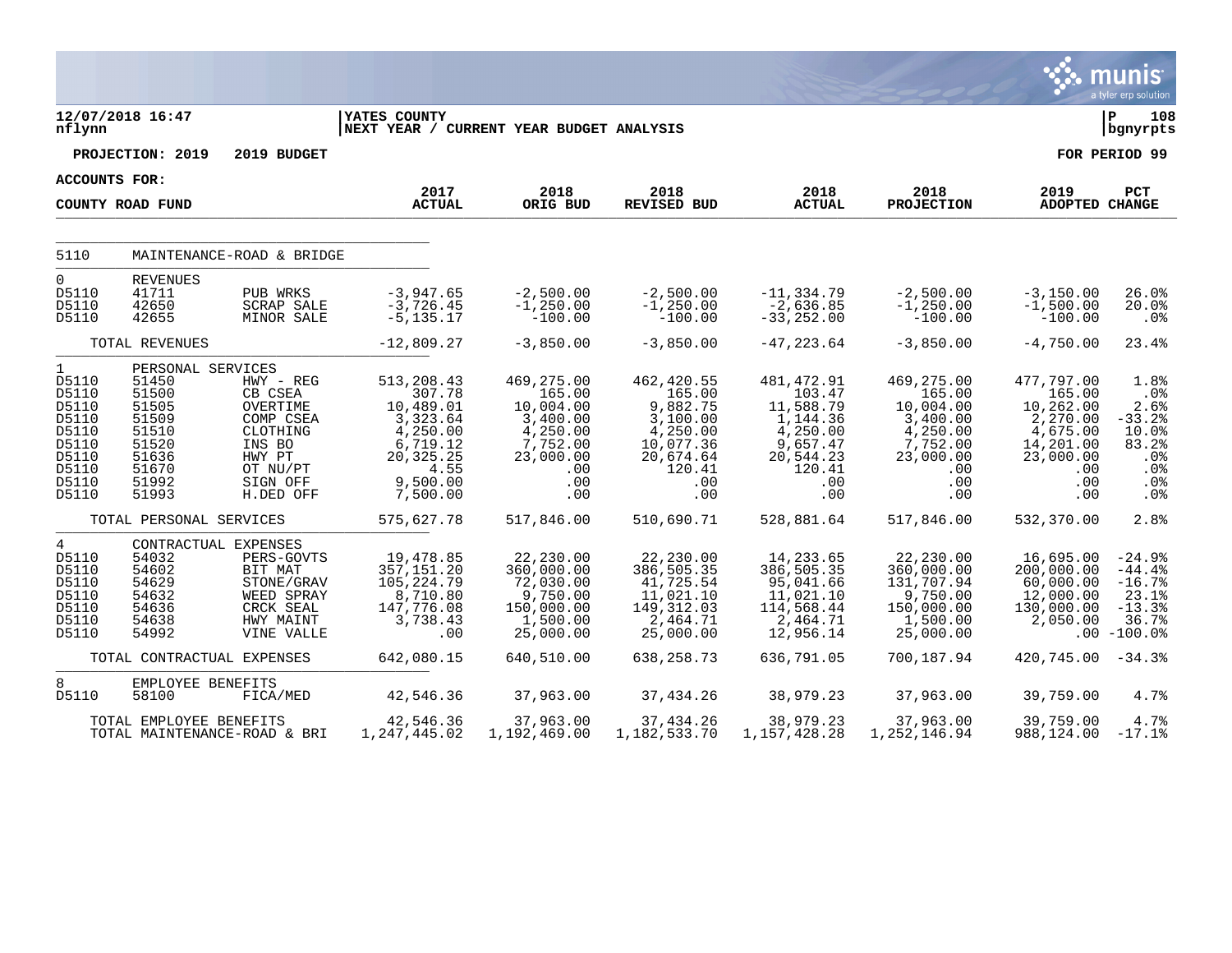|                                         |                                                          |                                                    |                                                          |                                                     |                                                       |                                            |                                                     |                                        | munis<br>a tyler erp solution              |
|-----------------------------------------|----------------------------------------------------------|----------------------------------------------------|----------------------------------------------------------|-----------------------------------------------------|-------------------------------------------------------|--------------------------------------------|-----------------------------------------------------|----------------------------------------|--------------------------------------------|
| nflynn                                  | 12/07/2018 16:47                                         |                                                    | YATES COUNTY<br>NEXT YEAR / CURRENT YEAR BUDGET ANALYSIS |                                                     |                                                       |                                            |                                                     |                                        | 109<br>lР<br>  bgnyrpts                    |
|                                         | PROJECTION: 2019                                         | 2019 BUDGET                                        |                                                          |                                                     |                                                       |                                            |                                                     |                                        | FOR PERIOD 99                              |
| <b>ACCOUNTS FOR:</b>                    |                                                          |                                                    |                                                          |                                                     |                                                       |                                            |                                                     |                                        |                                            |
|                                         | COUNTY ROAD FUND                                         |                                                    | 2017<br><b>ACTUAL</b>                                    | 2018<br>ORIG BUD                                    | 2018<br><b>REVISED BUD</b>                            | 2018<br><b>ACTUAL</b>                      | 2018<br><b>PROJECTION</b>                           | 2019<br>ADOPTED CHANGE                 | <b>PCT</b>                                 |
| 5112                                    | ROAD CONSTRUCTION                                        |                                                    |                                                          |                                                     |                                                       |                                            |                                                     |                                        |                                            |
| $\Omega$<br>D5112                       | <b>REVENUES</b><br>43510                                 | CHIPS                                              |                                                          | $-1,605,582.60 -1,434,633.00$                       | $-1,605,114.00$                                       | $-50,000.00$                               |                                                     | $-1,434,633.00 -1,434,546.00$          | .0%                                        |
| TOTAL REVENUES                          |                                                          |                                                    |                                                          | $-1,605,582.60$ $-1,434,633.00$                     | $-1,605,114.00$                                       | $-50,000.00$                               |                                                     | $-1,434,633.00 -1,434,546.00$          | .0%                                        |
| $\mathbf{1}$<br>D5112<br>D5112<br>D5112 | PERSONAL SERVICES<br>51450<br>51505<br>51636             | $HWY - REG$<br>OVERTIME<br>HWY PT                  | 111,189.43<br>1,512.08<br>118.17                         | 188,551.00<br>3,636.00<br>.00                       | 158,150.46<br>3,431.19<br>.00                         | 106,452.55<br>3,250.87<br>.00              | 188,551.00<br>3,636.00<br>.00                       | 196,298.00<br>3,809.00<br>.00          | 4.1%<br>4.8%<br>.0%                        |
|                                         | TOTAL PERSONAL SERVICES                                  |                                                    | 112,819.68                                               | 192,187.00                                          | 161,581.65                                            | 109,703.42                                 | 192,187.00                                          | 200,107.00                             | 4.1%                                       |
| 4<br>D5112<br>D5112<br>D5112<br>D5112   | CONTRACTUAL EXPENSES<br>54602<br>54629<br>54634<br>54962 | BIT MAT<br>STONE/GRAV<br>HYDRO-SEED<br>LEASE: OUTS | 2,046,706.32<br>.00<br>10,231.25<br>144,408.33           | 2,275,000.00<br>1,500.00<br>10,000.00<br>162,000.00 | 2, 212, 456.10<br>1,500.00<br>10,000.00<br>162,000.00 | 2,208,445.57<br>.00<br>40.00<br>134,773.15 | 2,275,000.00<br>1,500.00<br>10,000.00<br>162,000.00 | 2,365,000.00<br>7,500.00<br>165,000.00 | 4.0%<br>$.00 - 100.0%$<br>$-25.0%$<br>1.9% |
|                                         | TOTAL CONTRACTUAL EXPENSES                               |                                                    | 2,201,345.90                                             | 2,448,500.00                                        | 2,385,956.10                                          | 2,343,258.72                               | 2,448,500.00                                        | 2,537,500.00                           | 3.6%                                       |
| 8<br>D5112                              | EMPLOYEE BENEFITS<br>58100                               | FICA/MED                                           | 8,305.16                                                 | 14,268.00                                           | 12,057.36                                             | 8,046.73                                   | 14,268.00                                           | 14,911.00                              | 4.5%                                       |
|                                         | TOTAL EMPLOYEE BENEFITS<br>TOTAL ROAD CONSTRUCTION       |                                                    | 8,305.16<br>716,888.14                                   | 14,268.00<br>1,220,322.00                           | 12,057.36<br>954, 481. 11                             | 8,046.73<br>2,411,008.87                   | 14,268.00<br>1,220,322.00                           | 14,911.00<br>1,317,972.00              | 4.5%<br>8.0%                               |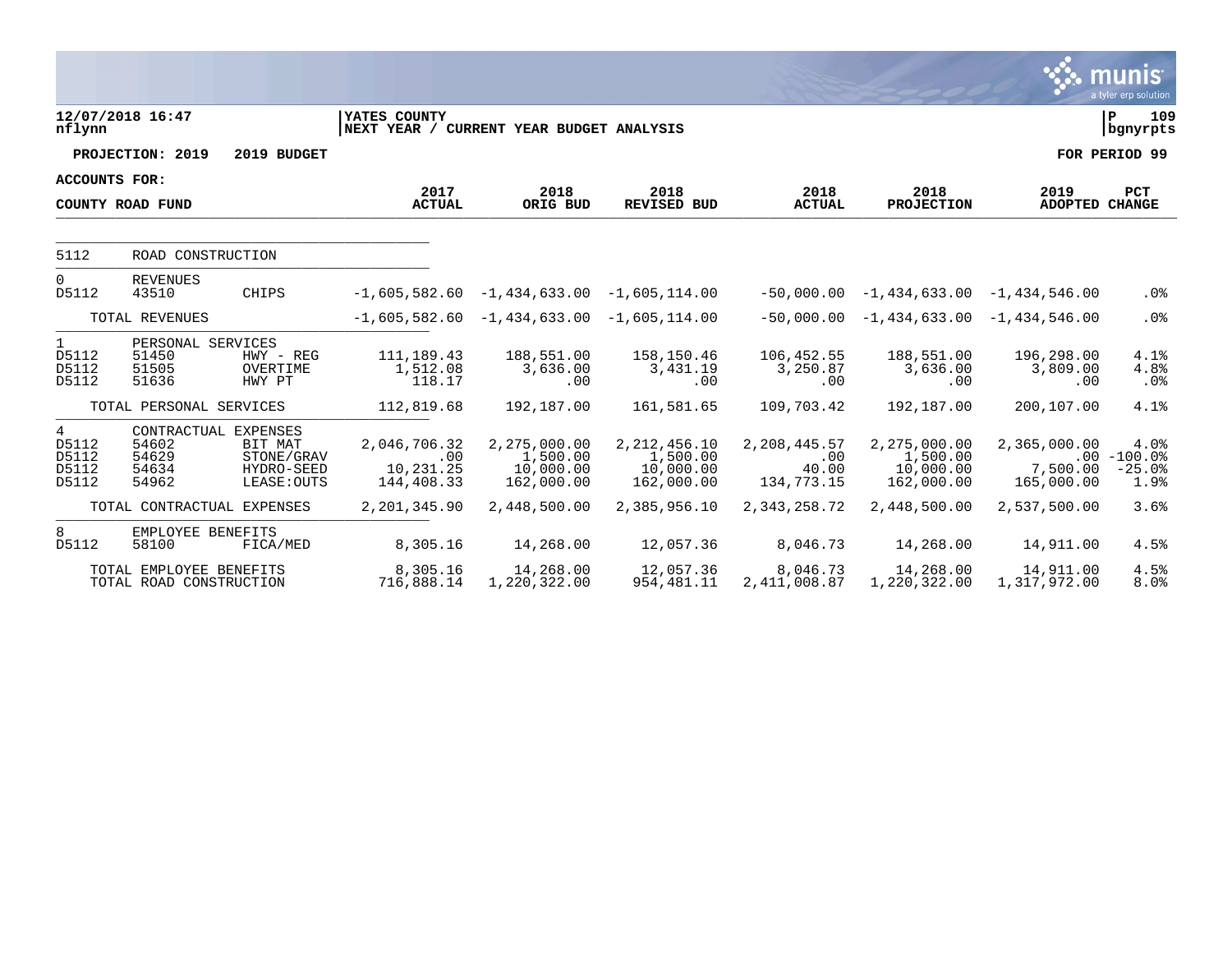|                                                                                                  |                                                                                                       |                                                                                                                       |                                                                                                             |                                                                                           |                                                                                           |                                                                                          |                                                                                                          |                                                                                     | a tyler erp solution                                                             |
|--------------------------------------------------------------------------------------------------|-------------------------------------------------------------------------------------------------------|-----------------------------------------------------------------------------------------------------------------------|-------------------------------------------------------------------------------------------------------------|-------------------------------------------------------------------------------------------|-------------------------------------------------------------------------------------------|------------------------------------------------------------------------------------------|----------------------------------------------------------------------------------------------------------|-------------------------------------------------------------------------------------|----------------------------------------------------------------------------------|
| nflynn                                                                                           | 12/07/2018 16:47                                                                                      |                                                                                                                       | <b>YATES COUNTY</b><br>NEXT YEAR / CURRENT YEAR BUDGET ANALYSIS                                             |                                                                                           |                                                                                           |                                                                                          |                                                                                                          |                                                                                     | l P<br>110<br>  bgnyrpts                                                         |
|                                                                                                  | PROJECTION: 2019                                                                                      | 2019 BUDGET                                                                                                           |                                                                                                             |                                                                                           |                                                                                           |                                                                                          |                                                                                                          |                                                                                     | FOR PERIOD 99                                                                    |
| ACCOUNTS FOR:                                                                                    |                                                                                                       |                                                                                                                       |                                                                                                             |                                                                                           |                                                                                           |                                                                                          |                                                                                                          |                                                                                     |                                                                                  |
|                                                                                                  | COUNTY ROAD FUND                                                                                      |                                                                                                                       | 2017<br><b>ACTUAL</b>                                                                                       | 2018<br>ORIG BUD                                                                          | 2018<br>REVISED BUD                                                                       | 2018<br><b>ACTUAL</b>                                                                    | 2018<br><b>PROJECTION</b>                                                                                | 2019<br><b>ADOPTED CHANGE</b>                                                       | PCT                                                                              |
| 5120                                                                                             | BRIDGES & CULVERTS                                                                                    |                                                                                                                       |                                                                                                             |                                                                                           |                                                                                           |                                                                                          |                                                                                                          |                                                                                     |                                                                                  |
| $\mathbf 0$<br>D5120<br>D5120<br>D5120                                                           | <b>REVENUES</b><br>42655<br>43589<br>44589                                                            | MINOR SALE<br><b>DOT</b><br><b>DOT</b>                                                                                | $-17,542.00$<br>.00<br>$-56,999.99$                                                                         | .00<br>$-338,000.00$<br>.00                                                               | .00<br>.00<br>$-338,000.00$                                                               | $-200.00$<br>$-3,756.11$<br>$-369, 384.05$                                               | $.00 \,$<br>$-338,000.00$<br>.00                                                                         | .00<br>$-806, 969.00$<br>.00                                                        | .0%<br>138.7%<br>.0%                                                             |
|                                                                                                  | TOTAL REVENUES                                                                                        |                                                                                                                       | $-74,541.99$                                                                                                | $-338,000.00$                                                                             | $-338,000.00$                                                                             | $-373, 340.16$                                                                           | $-338,000.00$                                                                                            | $-806, 969.00$                                                                      | 138.7%                                                                           |
| 1<br>D5120<br>D5120                                                                              | PERSONAL SERVICES<br>51450<br>51505                                                                   | HWY - REG<br>OVERTIME                                                                                                 | 91,195.55<br>1,554.81                                                                                       | 44,365.00<br>668.00                                                                       | 81,619.99<br>873.65                                                                       | 90,472.82<br>1,047.92                                                                    | 44,365.00<br>668.00                                                                                      | 45,942.00<br>701.00                                                                 | 3.6%<br>4.9%                                                                     |
|                                                                                                  | TOTAL PERSONAL SERVICES                                                                               |                                                                                                                       | 92,750.36                                                                                                   | 45,033.00                                                                                 | 82,493.64                                                                                 | 91,520.74                                                                                | 45,033.00                                                                                                | 46,643.00                                                                           | 3.6%                                                                             |
| $4\overline{ }$<br>D5120<br>D5120<br>D5120<br>D5120<br>D5120<br>D5120<br>D5120<br>D5120<br>D5120 | CONTRACTUAL EXPENSES<br>54020<br>54606<br>54629<br>54637<br>54913<br>54991<br>54995<br>54996<br>54997 | ENG SERV<br>CULV PIPE<br>STONE/GRAV<br>X-OVER ASP<br>MISC ITEMS<br>E SHERM HO<br>LOOMIS BR<br>ALEX RD BR<br>VALL VIEW | 23,043.10<br>68,304.68<br>22,683.68<br>17, 145.92<br>728.09<br>.00<br>67,739.32<br>181,238.00<br>116,593.58 | .00<br>30,000.00<br>32,000.00<br>10,500.00<br>3,500.00<br>.00<br>413,000.00<br>.00<br>.00 | .00<br>47,833.30<br>24,748.12<br>19,068.58<br>3,500.00<br>.00<br>410,874.90<br>.00<br>.00 | .00<br>47,833.30<br>2,758.70<br>20,236.24<br>1,609.84<br>.00<br>389,200.83<br>.00<br>.00 | .00<br>30,000.00<br>32,000.00<br>11,667.66<br>3,500.00<br>$.00 \,$<br>434,260.68<br>$.00 \,$<br>$.00 \,$ | .00<br>25,000.00<br>25,000.00<br>10,500.00<br>3,500.00<br>874,441.00<br>.00<br>.00. | .0%<br>$-16.7%$<br>$-21.9%$<br>.0%<br>.0%<br>.0%<br>$.00 - 100.0%$<br>.0%<br>.0% |
| D5120                                                                                            | 54998                                                                                                 | WILL ST BR                                                                                                            | .00                                                                                                         | .00                                                                                       | 216,000.00                                                                                | 38,980.05                                                                                | .00                                                                                                      | .00                                                                                 | .0%                                                                              |
|                                                                                                  | TOTAL CONTRACTUAL EXPENSES                                                                            |                                                                                                                       | 497, 476.37                                                                                                 | 489,000.00                                                                                | 722,024.90                                                                                | 500,618.96                                                                               | 511,428.34                                                                                               | 938,441.00                                                                          | 91.9%                                                                            |
| 8<br>D5120                                                                                       | EMPLOYEE BENEFITS<br>58100                                                                            | FICA/MED                                                                                                              | 6,833.83                                                                                                    | 3,343.00                                                                                  | 6,082.38                                                                                  | 6,749.74                                                                                 | 3,343.00                                                                                                 | 3,475.00                                                                            | 3.9%                                                                             |
|                                                                                                  | TOTAL EMPLOYEE BENEFITS<br>TOTAL BRIDGES & CULVERTS                                                   |                                                                                                                       | 6,833.83<br>522, 518.57                                                                                     | 3,343.00<br>199,376.00                                                                    | 6,082.38<br>472,600.92                                                                    | 6,749.74<br>225,549.28                                                                   | 3,343.00<br>221,804.34                                                                                   | 3,475.00<br>181,590.00                                                              | 3.9%<br>$-8.9%$                                                                  |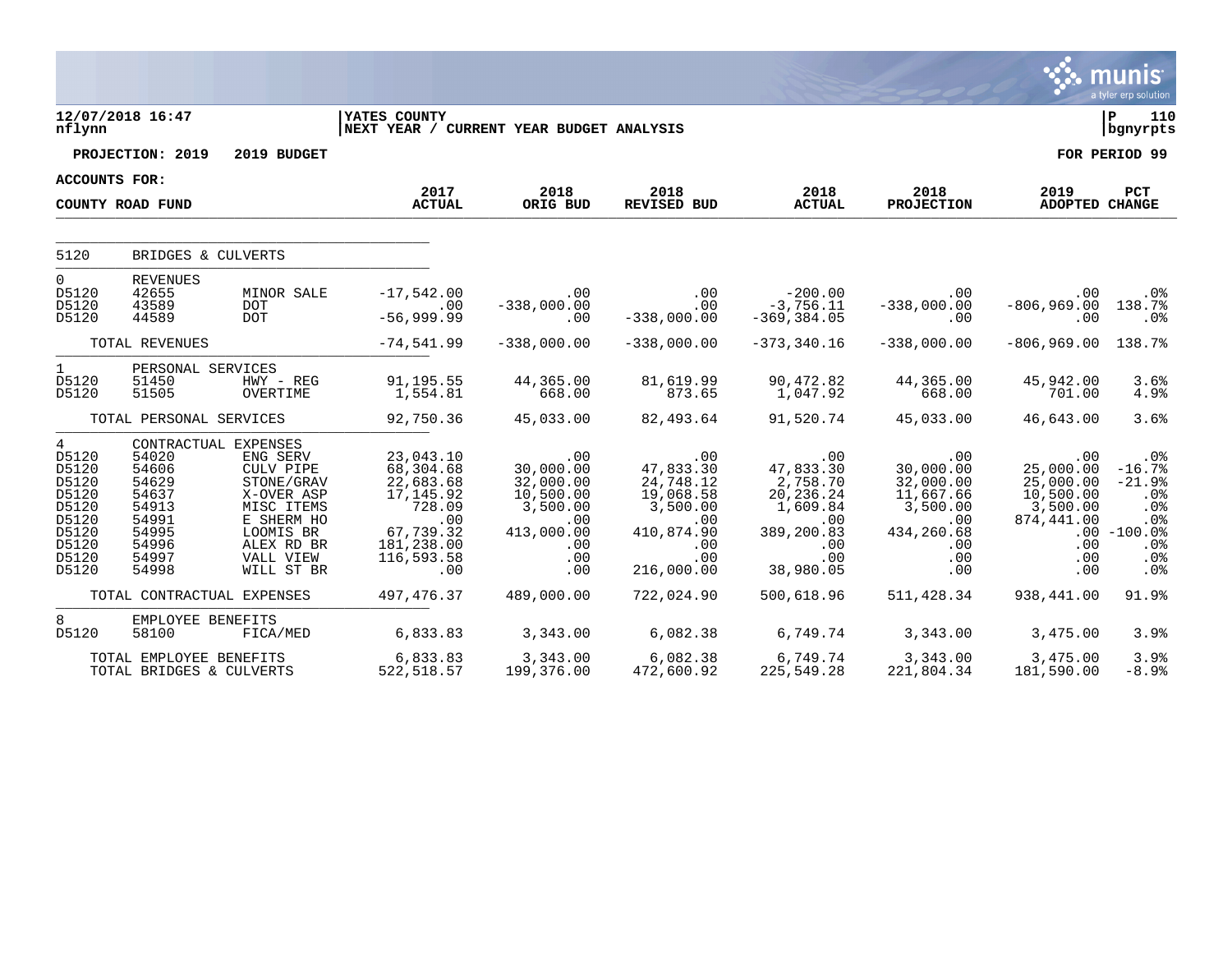|                                                  |                                                       |                                                                                        |                                                                |                                                               |                                                               |                                                         |                                                               |                                                               | <b>munis</b><br>a tyler erp solution |
|--------------------------------------------------|-------------------------------------------------------|----------------------------------------------------------------------------------------|----------------------------------------------------------------|---------------------------------------------------------------|---------------------------------------------------------------|---------------------------------------------------------|---------------------------------------------------------------|---------------------------------------------------------------|--------------------------------------|
| nflynn                                           | 12/07/2018 16:47                                      |                                                                                        | YATES COUNTY<br>NEXT YEAR / CURRENT YEAR BUDGET ANALYSIS       |                                                               |                                                               |                                                         |                                                               |                                                               | l P<br>111<br>  bgnyrpts             |
|                                                  | PROJECTION: 2019                                      | 2019 BUDGET                                                                            |                                                                |                                                               |                                                               |                                                         |                                                               |                                                               | FOR PERIOD 99                        |
| <b>ACCOUNTS FOR:</b>                             |                                                       |                                                                                        |                                                                |                                                               |                                                               |                                                         |                                                               |                                                               |                                      |
|                                                  | COUNTY ROAD FUND                                      |                                                                                        | 2017<br><b>ACTUAL</b>                                          | 2018<br>ORIG BUD                                              | 2018<br><b>REVISED BUD</b>                                    | 2018<br><b>ACTUAL</b>                                   | 2018<br><b>PROJECTION</b>                                     | 2019<br>ADOPTED CHANGE                                        | <b>PCT</b>                           |
| 5142                                             |                                                       | SNOW REMOVAL - COUNTY                                                                  |                                                                |                                                               |                                                               |                                                         |                                                               |                                                               |                                      |
| 0<br>D5142                                       | <b>REVENUES</b><br>42655                              | MINOR SALE                                                                             | $-4,837.48$                                                    | $-2,700.00$                                                   | $-2,700.00$                                                   | $-1,948.81$                                             | $-2,700.00$                                                   | $-2,700.00$                                                   | .0%                                  |
|                                                  | TOTAL REVENUES                                        |                                                                                        | $-4,837.48$                                                    | $-2,700.00$                                                   | $-2,700.00$                                                   | $-1,948.81$                                             | $-2,700.00$                                                   | $-2,700.00$                                                   | .0%                                  |
| $\mathbf{1}$<br>D5142<br>D5142<br>D5142<br>D5142 | PERSONAL SERVICES<br>51450<br>51500<br>51504<br>51505 | $HWY - REG$<br>CB CSEA<br>ON CALL<br>OVERTIME                                          | 48,545.09<br>1,677.62<br>1,632.25<br>12,897.68                 | 110,912.00<br>1,850.00<br>1,750.00<br>15,531.00               | 110,912.00<br>1,850.00<br>1,750.00<br>15,531.00               | 53, 552. 27<br>1,573.21<br>1,481.30<br>15,136.79        | 110,912.00<br>1,850.00<br>1,750.00<br>15,531.00               | 115,273.00<br>1,850.00<br>1,750.00<br>16,269.00               | 3.9%<br>.0%<br>$.0\%$<br>4.8%        |
|                                                  | TOTAL PERSONAL SERVICES                               |                                                                                        | 64,752.64                                                      | 130,043.00                                                    | 130,043.00                                                    | 71,743.57                                               | 130,043.00                                                    | 135,142.00                                                    | 3.9%                                 |
| 4<br>D5142<br>D5142<br>D5142<br>D5142<br>D5142   | 54032<br>54624<br>54625<br>54639<br>54961             | CONTRACTUAL EXPENSES<br>PERS-GOVTS<br>SALT-CO<br>SLT-GOVT<br>SNOW FENCE<br>LEASE: GOVT | 57,729.02<br>90,079.63<br>122, 271.07<br>755.52<br>173, 264.46 | 48,950.00<br>79,750.00<br>79,950.00<br>1,275.00<br>135,000.00 | 48,950.00<br>79,750.00<br>79,950.00<br>1,275.00<br>135,000.00 | 35,180.11<br>70,399.86<br>73,462.32<br>.00<br>98,606.84 | 49,635.25<br>89,096.29<br>79,950.00<br>1,275.00<br>135,000.00 | 48,950.00<br>79,750.00<br>79,950.00<br>1,275.00<br>135,000.00 | $.0\%$<br>.0%<br>.0%<br>.0%<br>.0%   |
|                                                  | TOTAL CONTRACTUAL EXPENSES                            |                                                                                        | 444,099.70                                                     | 344,925.00                                                    | 344,925.00                                                    | 277,649.13                                              | 354,956.54                                                    | 344,925.00                                                    | .0%                                  |
| 8<br>D5142                                       | EMPLOYEE BENEFITS<br>58100                            | FICA/MED                                                                               | 4,795.95                                                       | 9,693.00                                                      | 9,693.00                                                      | 5,281.51                                                | 9,693.00                                                      | 10,105.00                                                     | 4.3%                                 |
|                                                  | TOTAL EMPLOYEE BENEFITS                               | TOTAL SNOW REMOVAL - COUNTY                                                            | 4,795.95<br>508,810.81                                         | 9,693.00<br>481,961.00                                        | 9,693.00<br>481,961.00                                        | 5,281.51<br>352,725.40                                  | 9,693.00<br>491,992.54                                        | 10,105.00<br>487,472.00                                       | 4.3%<br>1.1%                         |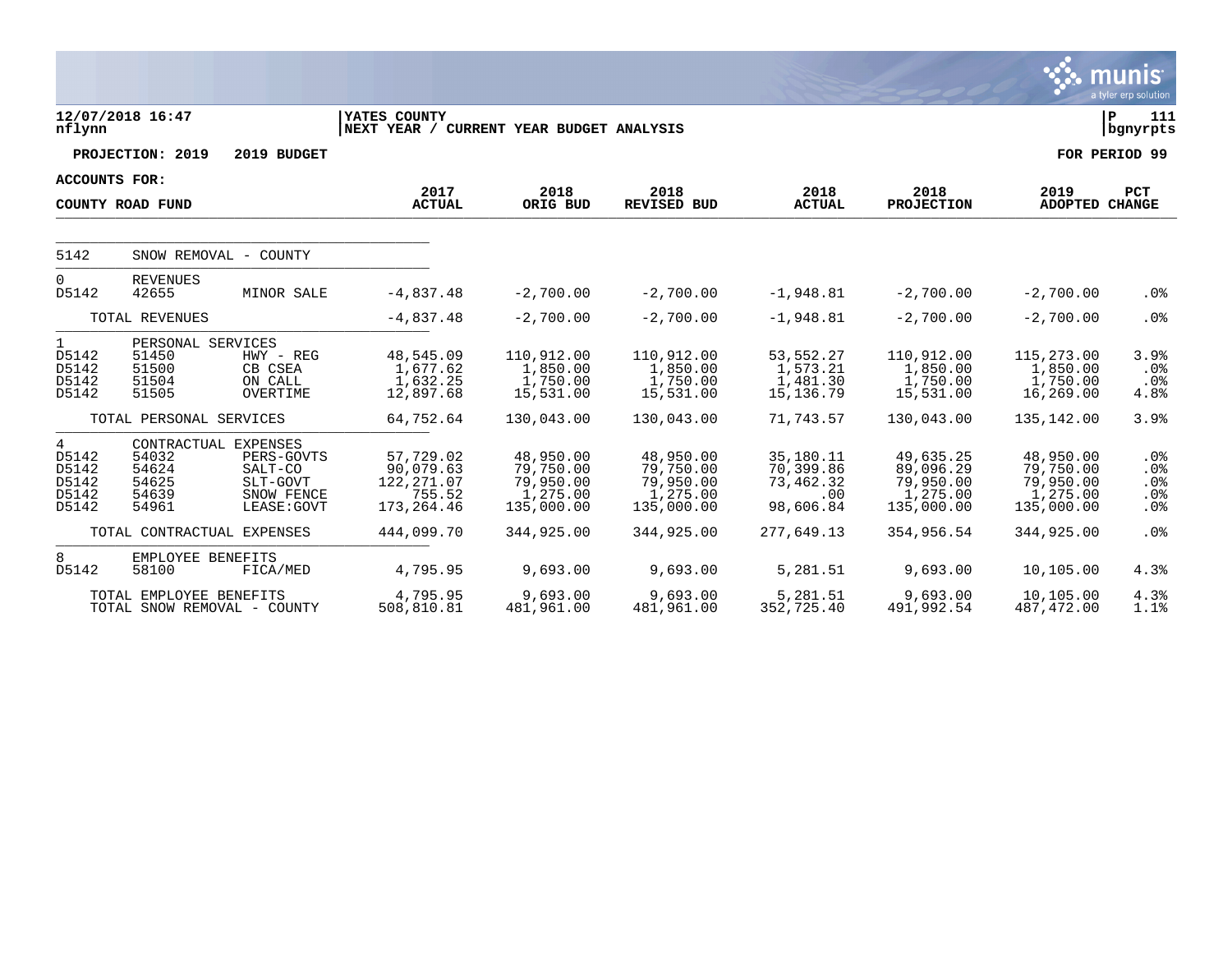|                                   |                                                        |                              |                              |                          |                        |                           |                          | $\mathbb{C}$ munis<br>a tyler erp solution |
|-----------------------------------|--------------------------------------------------------|------------------------------|------------------------------|--------------------------|------------------------|---------------------------|--------------------------|--------------------------------------------|
| nflynn                            | 12/07/2018 16:47                                       | YATES COUNTY<br> NEXT YEAR / | CURRENT YEAR BUDGET ANALYSIS |                          |                        |                           |                          | 112<br>P<br>  bgnyrpts                     |
|                                   | PROJECTION: 2019<br>2019 BUDGET                        |                              |                              |                          |                        |                           |                          | FOR PERIOD 99                              |
| ACCOUNTS FOR:<br>COUNTY ROAD FUND |                                                        | 2017<br><b>ACTUAL</b>        | 2018<br>ORIG BUD             | 2018<br>REVISED BUD      | 2018<br>ACTUAL         | 2018<br><b>PROJECTION</b> | 2019<br>ADOPTED          | PCT<br><b>CHANGE</b>                       |
| 9010                              | NYS RETIREMENT SYSTEM                                  |                              |                              |                          |                        |                           |                          |                                            |
| 8<br>D9010                        | EMPLOYEE BENEFITS<br>58400<br>ST RETIRE                | 164, 134.57                  | 201,000.00                   | 195,783.76               | 41,813.88              | 201,000.00                | 198,000.00               | $-1.5%$                                    |
|                                   | TOTAL EMPLOYEE BENEFITS<br>TOTAL NYS RETIREMENT SYSTEM | 164, 134.57<br>164, 134.57   | 201,000.00<br>201,000.00     | 195,783.76<br>195,783.76 | 41,813.88<br>41,813.88 | 201,000.00<br>201,000.00  | 198,000.00<br>198,000.00 | $-1.5%$<br>$-1.5%$                         |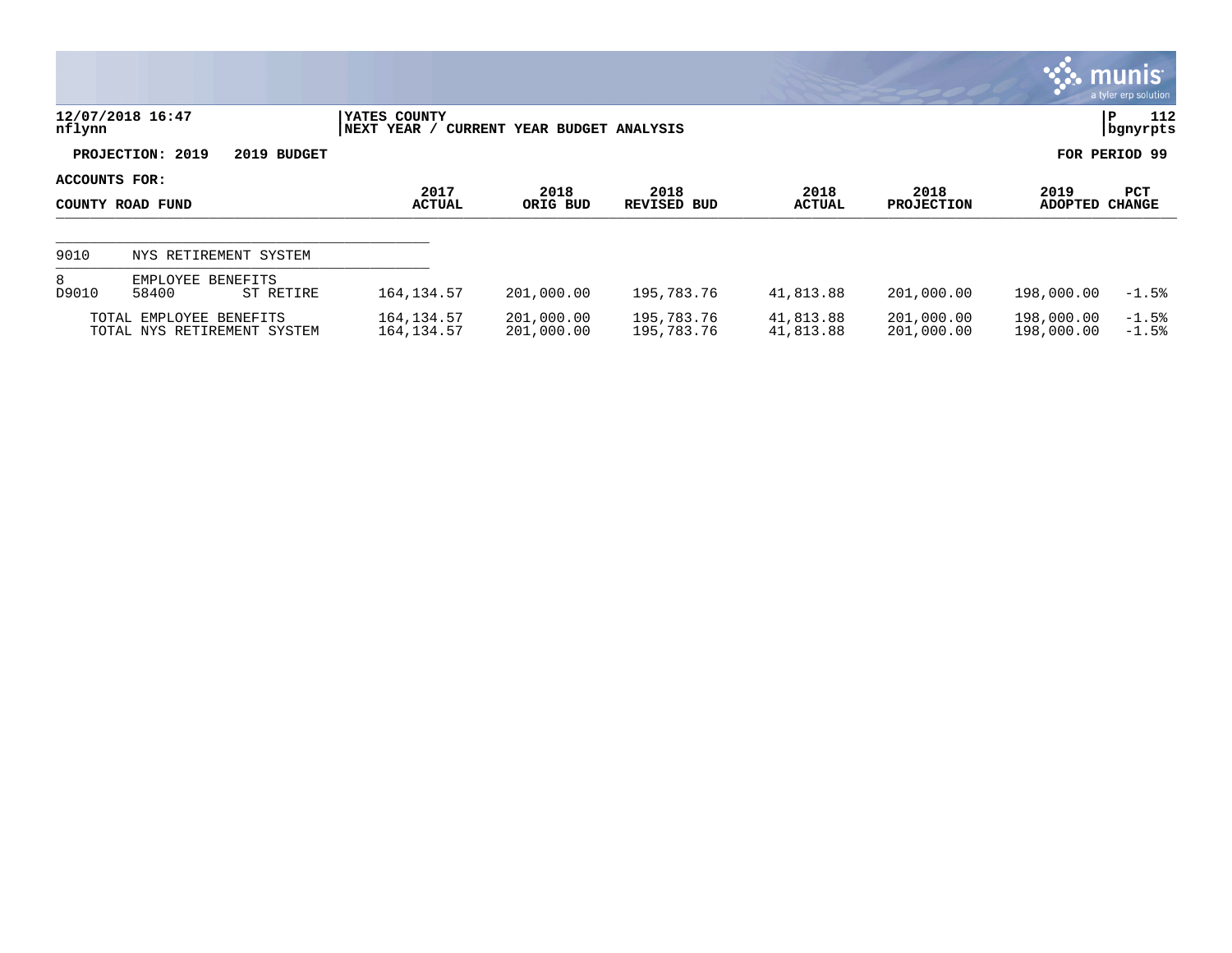|                     |                                                                  |                              |                              |                            |                          |                           |                          | $\mathbb{R}$ munis<br>a tyler erp solution |
|---------------------|------------------------------------------------------------------|------------------------------|------------------------------|----------------------------|--------------------------|---------------------------|--------------------------|--------------------------------------------|
| nflynn              | 12/07/2018 16:47                                                 | YATES COUNTY<br> NEXT YEAR / | CURRENT YEAR BUDGET ANALYSIS |                            |                          |                           |                          | 113<br>P<br>bgnyrpts                       |
|                     | PROJECTION: 2019<br>2019 BUDGET                                  |                              |                              |                            |                          |                           |                          | FOR PERIOD 99                              |
| ACCOUNTS FOR:       | COUNTY ROAD FUND                                                 | 2017<br><b>ACTUAL</b>        | 2018<br>ORIG BUD             | 2018<br><b>REVISED BUD</b> | 2018<br><b>ACTUAL</b>    | 2018<br><b>PROJECTION</b> | 2019<br>ADOPTED          | <b>PCT</b><br>CHANGE                       |
| 9060                | HOSPITAL & MEDICAL INS                                           |                              |                              |                            |                          |                           |                          |                                            |
| 8<br>D9060<br>D9060 | EMPLOYEE<br>BENEFITS<br>58303<br>INS-CSEA<br>58307<br>EYEGLASSES | 163,021.06<br>.00            | 182,139.00<br>400.00         | 182,139.00<br>400.00       | 152,522.67<br>.00        | 182,139.00<br>400.00      | 146,585.00<br>400.00     | $-19.5%$<br>$.0\%$                         |
|                     | TOTAL EMPLOYEE BENEFITS<br>TOTAL HOSPITAL & MEDICAL INS          | 163,021.06<br>163,021.06     | 182,539.00<br>182,539.00     | 182,539.00<br>182,539.00   | 152,522.67<br>152,522.67 | 182,539.00<br>182,539.00  | 146,985.00<br>146,985.00 | $-19.5%$<br>$-19.5%$                       |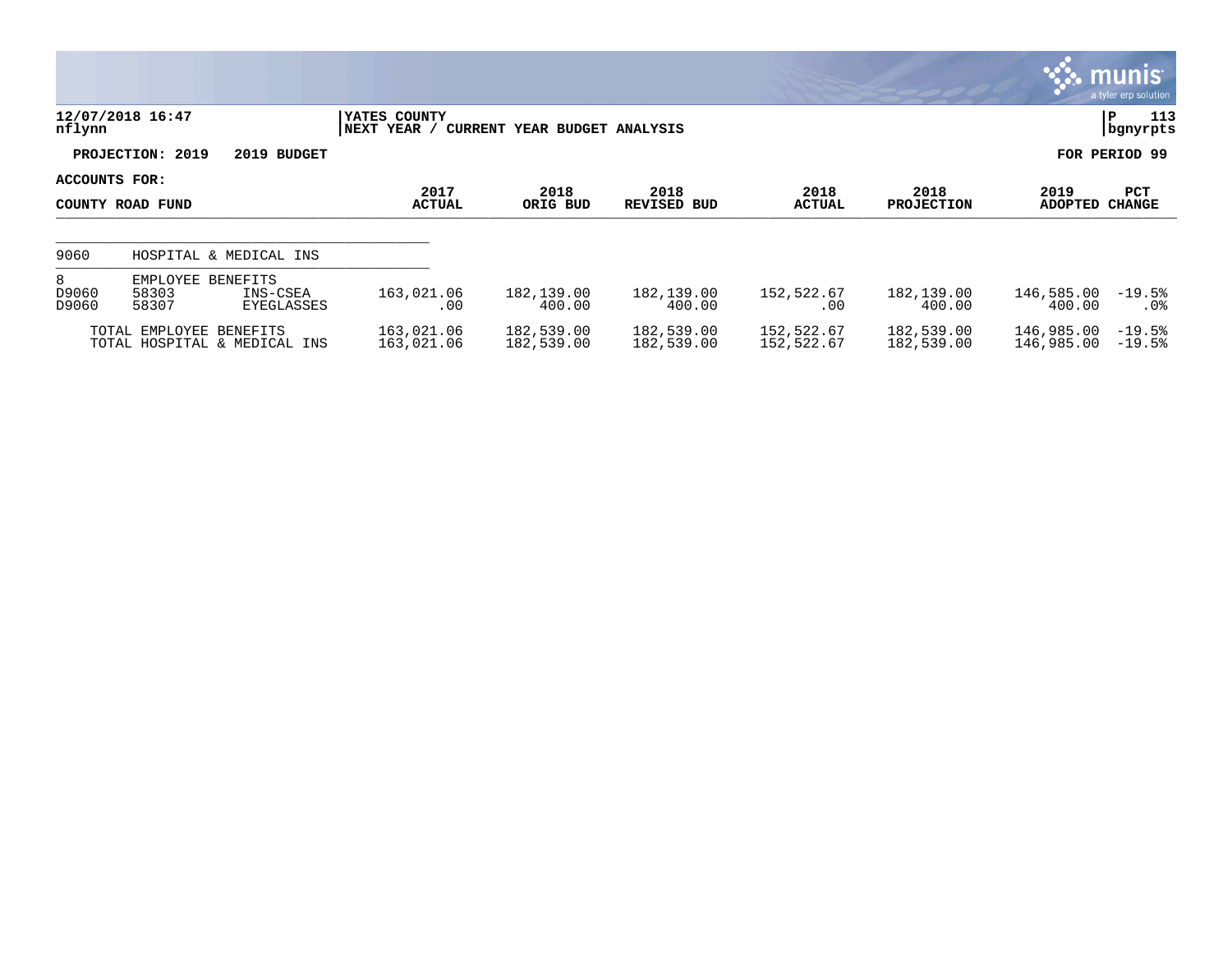|               |                                                         |                              |                              |                        |                        |                           |                        | $\sim$ munis $\sim$<br>a tyler erp solution |
|---------------|---------------------------------------------------------|------------------------------|------------------------------|------------------------|------------------------|---------------------------|------------------------|---------------------------------------------|
| nflynn        | 12/07/2018 16:47                                        | YATES COUNTY<br> NEXT YEAR / | CURRENT YEAR BUDGET ANALYSIS |                        |                        |                           |                        | 114<br>P<br>  bgnyrpts                      |
|               | PROJECTION: 2019<br>2019 BUDGET                         |                              |                              |                        |                        |                           |                        | FOR PERIOD 99                               |
| ACCOUNTS FOR: | COUNTY ROAD FUND                                        | 2017<br><b>ACTUAL</b>        | 2018<br>ORIG BUD             | 2018<br>REVISED BUD    | 2018<br>ACTUAL         | 2018<br><b>PROJECTION</b> | 2019<br><b>ADOPTED</b> | PCT<br><b>CHANGE</b>                        |
| 9089          | OTHER EMPLOYEE BENEFITS                                 |                              |                              |                        |                        |                           |                        |                                             |
| 8<br>D9089    | EMPLOYEE BENEFITS<br>58600<br>HRA                       | 41,600.00                    | 39,000.00                    | 39,000.00              | 15,472.72              | 39,000.00                 | 31,200.00              | $-20.0%$                                    |
|               | TOTAL EMPLOYEE BENEFITS<br>TOTAL OTHER EMPLOYEE BENEFIT | 41,600.00<br>41,600.00       | 39,000.00<br>39,000.00       | 39,000.00<br>39,000.00 | 15,472.72<br>15,472.72 | 39,000.00<br>39,000.00    | 31,200.00<br>31,200.00 | $-20.0%$<br>$-20.0%$                        |

**SOF**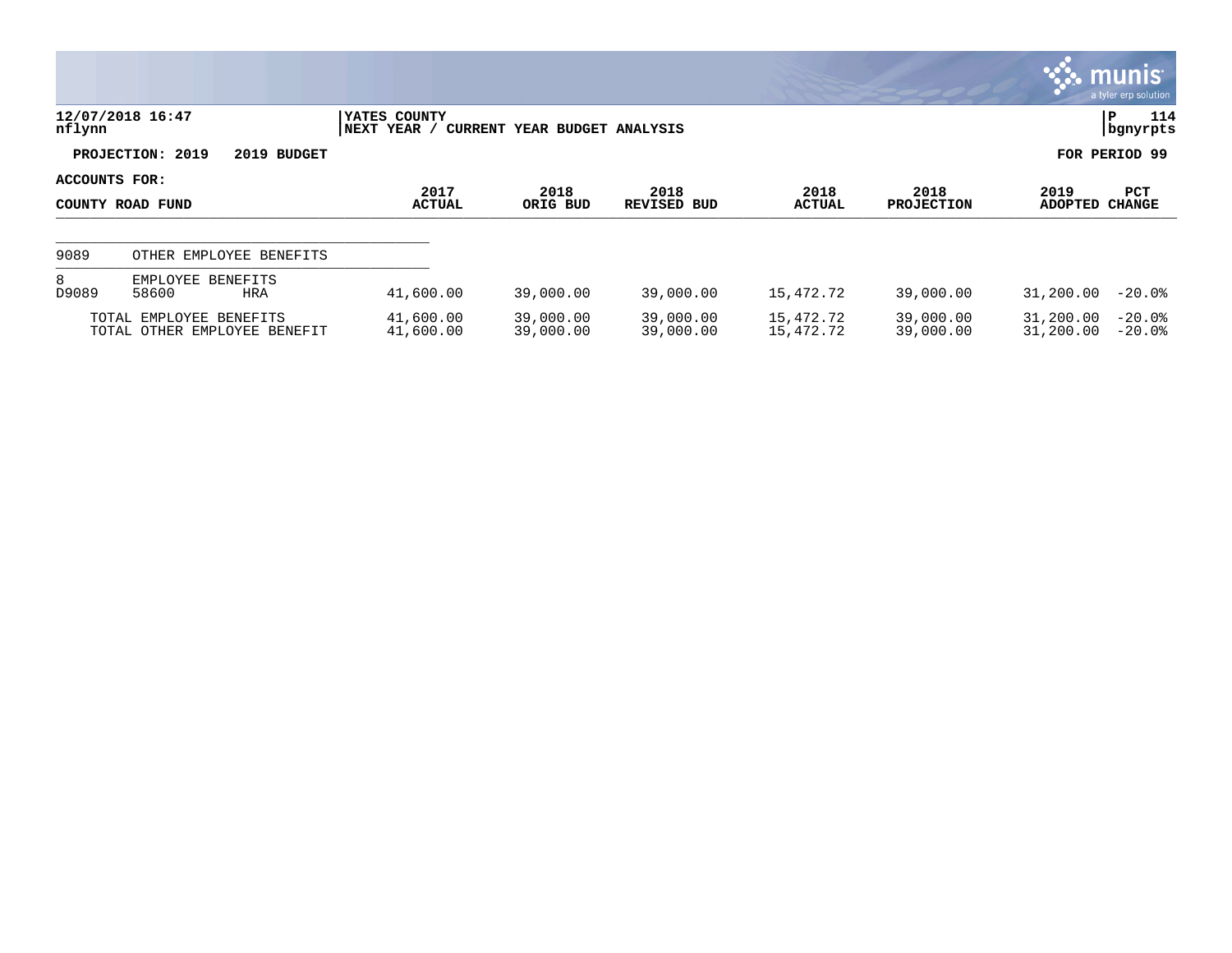|                                   |                                                         |                             |                              |                            |                       |                           | $\mathbb{C}$ munis $\mathbb{C}$ | a tyler erp solution   |
|-----------------------------------|---------------------------------------------------------|-----------------------------|------------------------------|----------------------------|-----------------------|---------------------------|---------------------------------|------------------------|
| nflynn                            | 12/07/2018 16:47                                        | YATES COUNTY<br>NEXT YEAR / | CURRENT YEAR BUDGET ANALYSIS |                            |                       |                           |                                 | 115<br>P<br>  bgnyrpts |
|                                   | PROJECTION: 2019<br>2019 BUDGET                         |                             |                              |                            |                       |                           |                                 | FOR PERIOD 99          |
| ACCOUNTS FOR:<br>COUNTY ROAD FUND |                                                         | 2017<br><b>ACTUAL</b>       | 2018<br>ORIG BUD             | 2018<br><b>REVISED BUD</b> | 2018<br><b>ACTUAL</b> | 2018<br><b>PROJECTION</b> | 2019<br>ADOPTED                 | PCT<br><b>CHANGE</b>   |
| 9090                              | ADJUST DUE TO EMPLS VAC                                 |                             |                              |                            |                       |                           |                                 |                        |
| 8<br>D9090                        | EMPLOYEE BENEFITS<br>58000<br>D/T VC/CMP                | 5,049.43                    | 6,000.00                     | 6,000.00                   | .00                   | 6,000.00                  | 6,000.00                        | .0%                    |
|                                   | TOTAL EMPLOYEE BENEFITS<br>TOTAL ADJUST DUE TO EMPLS VA | 5,049.43<br>5,049.43        | 6,000.00<br>6,000.00         | 6,000.00<br>6,000.00       | .00<br>.00            | 6,000.00<br>6,000.00      | 6,000.00<br>6,000.00            | $.0\%$<br>.0%          |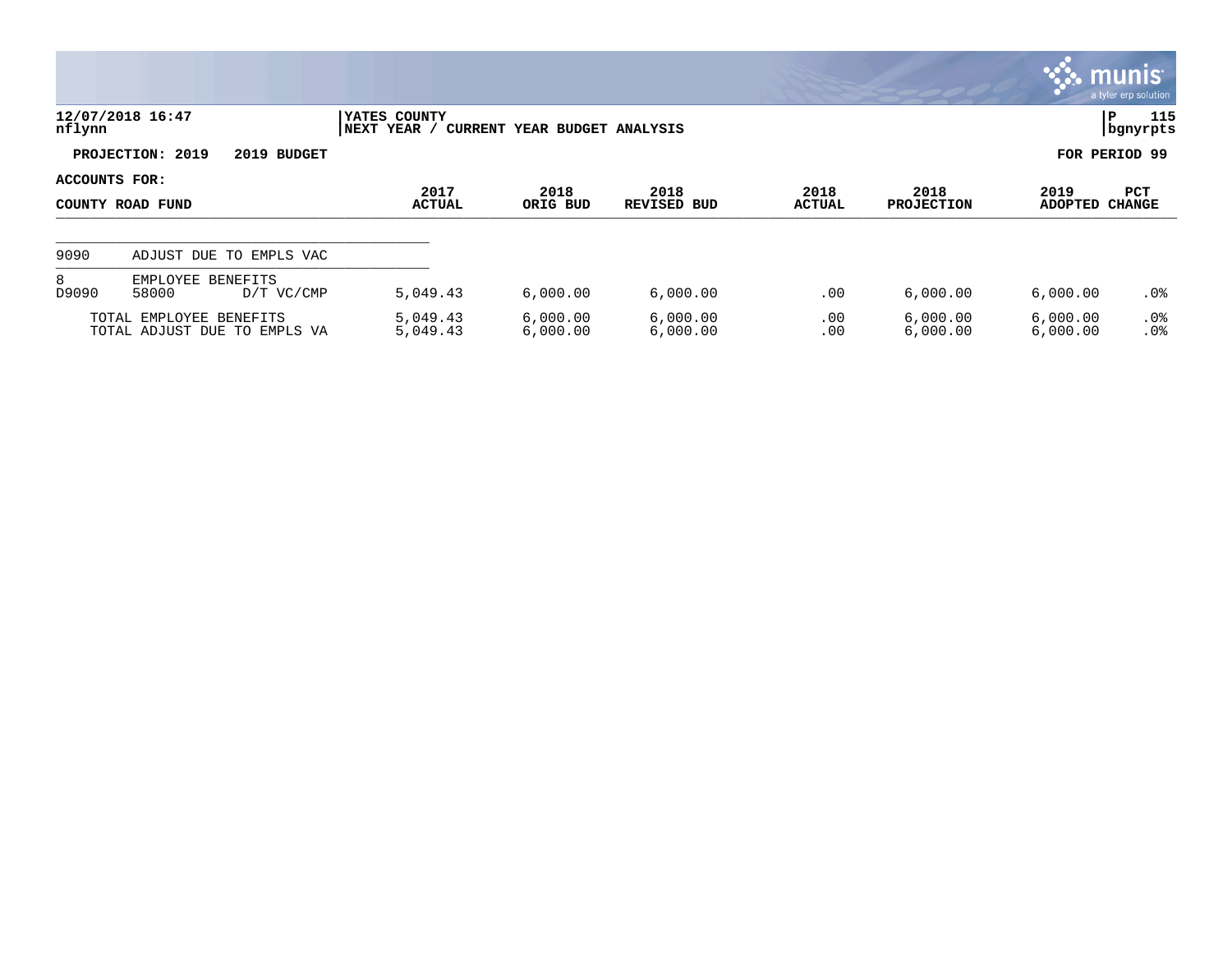|                     |                                                 |                         |                             |                              |                        |                        |                           |                        | munis<br>a tyler erp solution |
|---------------------|-------------------------------------------------|-------------------------|-----------------------------|------------------------------|------------------------|------------------------|---------------------------|------------------------|-------------------------------|
| nflynn              | 12/07/2018 16:47                                |                         | YATES COUNTY<br>NEXT YEAR / | CURRENT YEAR BUDGET ANALYSIS |                        |                        |                           |                        | 116<br>P<br>bgnyrpts          |
|                     | PROJECTION: 2019                                | 2019 BUDGET             |                             |                              |                        |                        |                           |                        | FOR PERIOD 99                 |
| ACCOUNTS FOR:       | COUNTY ROAD FUND                                |                         | 2017<br><b>ACTUAL</b>       | 2018<br>ORIG BUD             | 2018<br>REVISED BUD    | 2018<br><b>ACTUAL</b>  | 2018<br><b>PROJECTION</b> | 2019<br>ADOPTED        | PCT<br><b>CHANGE</b>          |
| 9902                |                                                 | TRANSFER TO OTHER FUNDS |                             |                              |                        |                        |                           |                        |                               |
| 9<br>D9902<br>D9902 | TRANSFERS<br>59130<br>59140                     | UNEMPL INS<br>WORK COMP | 1,400.00<br>28,216.60       | 1,400.00<br>30,048.00        | 1,400.00<br>30,048.00  | 1,400.00<br>30,047.55  | 1,400.00<br>30,048.00     | 1,400.00<br>30,554.00  | $.0\%$<br>1.7%                |
|                     | TOTAL TRANSFERS<br>TOTAL TRANSFER TO OTHER FUND |                         | 29,616.60<br>29,616.60      | 31,448.00<br>31,448.00       | 31,448.00<br>31,448.00 | 31,447.55<br>31,447.55 | 31,448.00<br>31,448.00    | 31,954.00<br>31,954.00 | 1.6%<br>1.6%                  |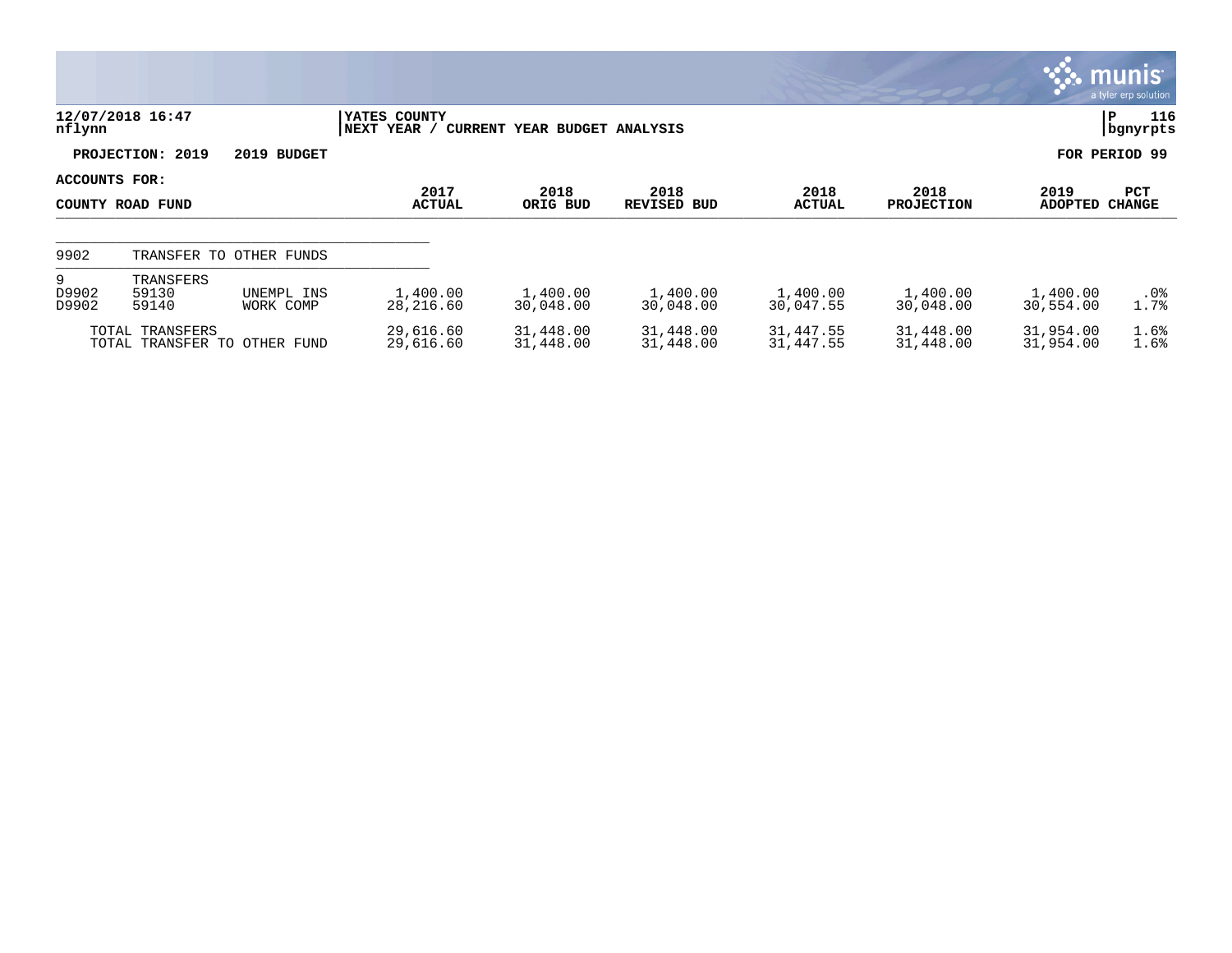|                                   |                                                         |                       |                                                  |                                      |                                                  |                                                    |                            |                            | <b>munis</b><br>a tyler erp solution |
|-----------------------------------|---------------------------------------------------------|-----------------------|--------------------------------------------------|--------------------------------------|--------------------------------------------------|----------------------------------------------------|----------------------------|----------------------------|--------------------------------------|
| nflynn                            | 12/07/2018 16:47                                        |                       | YATES COUNTY<br>NEXT YEAR /                      | CURRENT YEAR BUDGET ANALYSIS         |                                                  |                                                    |                            |                            | P<br>117<br>  bgnyrpts               |
|                                   | PROJECTION: 2019                                        | 2019 BUDGET           |                                                  |                                      |                                                  |                                                    |                            |                            | FOR PERIOD 99                        |
| ACCOUNTS FOR:<br>COUNTY ROAD FUND |                                                         | 2017<br><b>ACTUAL</b> | 2018<br>ORIG BUD                                 | 2018<br><b>REVISED BUD</b>           | 2018<br><b>ACTUAL</b>                            | 2018<br><b>PROJECTION</b>                          | 2019<br>ADOPTED            | PCT<br>CHANGE              |                                      |
| 9999                              | OTHER                                                   |                       |                                                  |                                      |                                                  |                                                    |                            |                            |                                      |
| $\overline{0}$<br>D9999           | REVENUES<br>41001                                       | RP TAX                | $-3,676,056.00$                                  | $.00 \,$                             | $-3,806,384.00$                                  | $-3,806,384.00$                                    | .00                        | .00                        | .0%                                  |
|                                   | TOTAL REVENUES<br>TOTAL OTHER<br>TOTAL COUNTY ROAD FUND |                       | $-3,676,056.00$<br>$-3,676,056.00$<br>235,599.56 | $.00 \,$<br>$.00 \,$<br>4,056,384.00 | $-3,806,384.00$<br>$-3,806,384.00$<br>250,000.00 | $-3,806,384.00$<br>$-3,806,384.00$<br>1,040,106.53 | .00<br>.00<br>4,156,019.82 | .00<br>.00<br>3,903,598.00 | .0%<br>.0%<br>$-3.8%$                |

 $\mathcal{L}^{\text{max}}$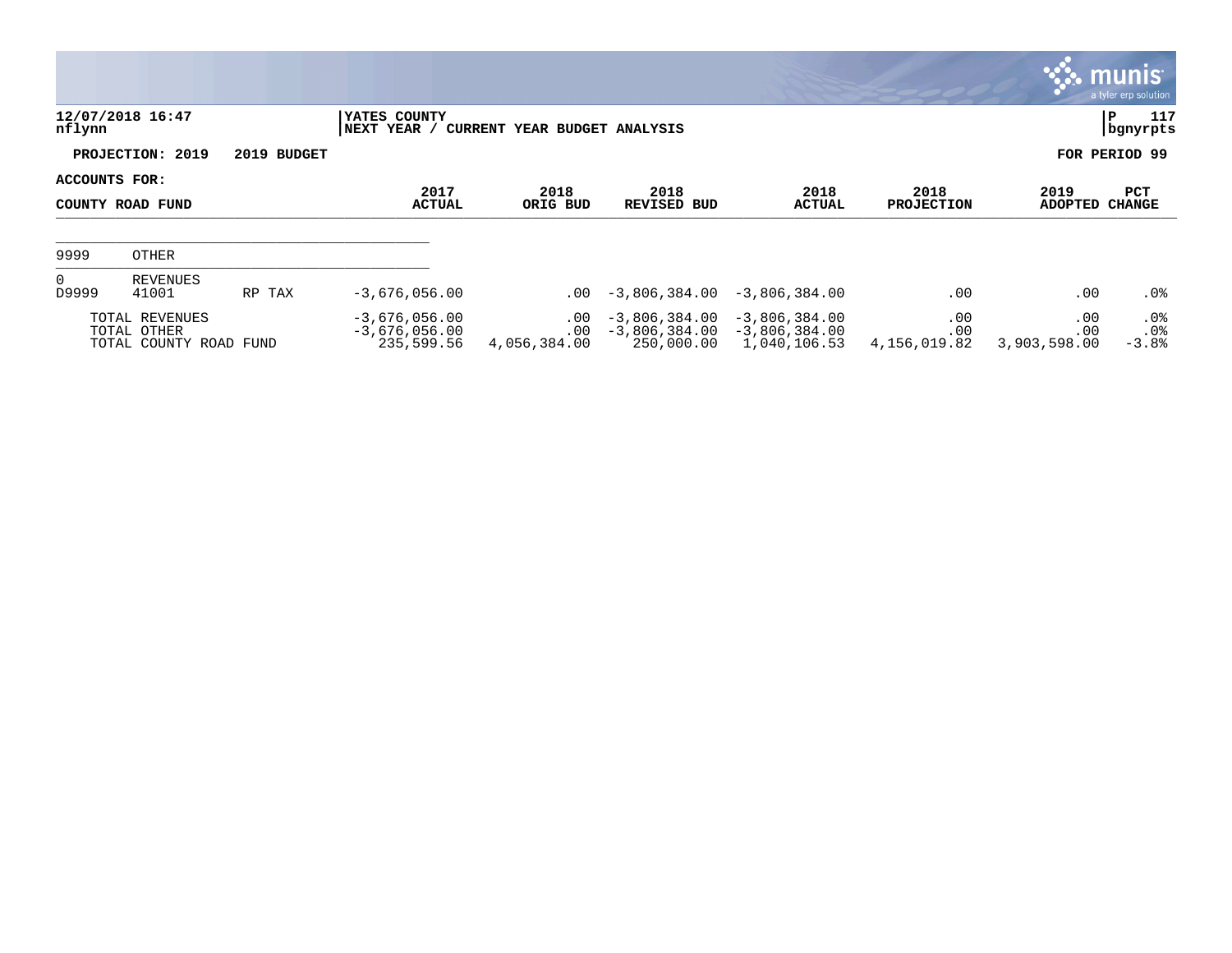|                                                                                                                 |                                                                                                              |                                                                                                                                         |                                                                                                                      |                                                                                                            |                                                                                                                                 |                                                                                                                  |                                                                                                                 |                                                                                      | munis<br>a tyler erp solution                                                                                            |
|-----------------------------------------------------------------------------------------------------------------|--------------------------------------------------------------------------------------------------------------|-----------------------------------------------------------------------------------------------------------------------------------------|----------------------------------------------------------------------------------------------------------------------|------------------------------------------------------------------------------------------------------------|---------------------------------------------------------------------------------------------------------------------------------|------------------------------------------------------------------------------------------------------------------|-----------------------------------------------------------------------------------------------------------------|--------------------------------------------------------------------------------------|--------------------------------------------------------------------------------------------------------------------------|
| nflynn                                                                                                          | 12/07/2018 16:47                                                                                             |                                                                                                                                         | <b>IYATES COUNTY</b><br>NEXT YEAR / CURRENT YEAR BUDGET ANALYSIS                                                     |                                                                                                            |                                                                                                                                 |                                                                                                                  |                                                                                                                 |                                                                                      | l P<br>118<br>  bgnyrpts                                                                                                 |
|                                                                                                                 | PROJECTION: 2019                                                                                             | 2019 BUDGET                                                                                                                             |                                                                                                                      |                                                                                                            |                                                                                                                                 |                                                                                                                  |                                                                                                                 |                                                                                      | FOR PERIOD 99                                                                                                            |
| <b>ACCOUNTS FOR:</b>                                                                                            |                                                                                                              |                                                                                                                                         |                                                                                                                      |                                                                                                            |                                                                                                                                 |                                                                                                                  |                                                                                                                 |                                                                                      |                                                                                                                          |
|                                                                                                                 | ROAD MACHINERY FUND                                                                                          |                                                                                                                                         | 2017<br><b>ACTUAL</b>                                                                                                | 2018<br>ORIG BUD                                                                                           | 2018<br><b>REVISED BUD</b>                                                                                                      | 2018<br><b>ACTUAL</b>                                                                                            | 2018<br><b>PROJECTION</b>                                                                                       | 2019<br>ADOPTED CHANGE                                                               | PCT                                                                                                                      |
| 5130                                                                                                            | MACHINERY                                                                                                    |                                                                                                                                         |                                                                                                                      |                                                                                                            |                                                                                                                                 |                                                                                                                  |                                                                                                                 |                                                                                      |                                                                                                                          |
| $\mathbf 0$<br>DM5130<br>DM5130<br>DM5130<br>DM5130<br>DM5130<br>DM5130                                         | <b>REVENUES</b><br>42401<br>42655<br>42656<br>42657<br>42665<br>43089                                        | INT<br>FUEL SALES<br>MINOR SALE<br>FUEL SYS<br>SALE OF EQ<br>OTHER                                                                      | $-464.33$<br>$-74, 480.39$<br>$-3,434.28$<br>$-1,922.43$<br>$-87, 372.00$<br>.00                                     | $-400.00$<br>$-63,000.00$<br>$-750.00$<br>$\overline{\phantom{0}}$ .00<br>$-20,000.00$<br>$\sim$ 00        | $-400.00$<br>$-63,000.00$<br>$-750.00$<br>.00<br>$-20,000.00$<br>$-325,000.00$                                                  | $-504.28$<br>$-83, 743.42$<br>$-4,787.64$<br>$-1,866.39$<br>$-70, 252.50$<br>$-225,000.00$                       | $-400.00$<br>$-63,000.00$<br>$-750.00$<br>.00<br>$-20,000.00$<br>.00                                            | $-400.00$<br>$-79,000.00$<br>$-1, 200.00$<br>.00<br>$-30,000.00$<br>.00              | $.0\%$<br>25.4%<br>60.0%<br>.0%<br>$50.0$ $%$<br>$.0\%$                                                                  |
|                                                                                                                 | TOTAL REVENUES                                                                                               |                                                                                                                                         | $-167,673.43$                                                                                                        | $-84, 150, 00$                                                                                             | $-409.150.00$                                                                                                                   | $-386.154.23$                                                                                                    | $-84, 150.00$                                                                                                   | $-110,600.00$                                                                        | 31.4%                                                                                                                    |
| $\mathbf{1}$<br>DM5130<br>DM5130<br>DM5130<br>DM5130<br>DM5130<br>DM5130                                        | PERSONAL SERVICES<br>51450<br>51500<br>51505<br>51509<br>51510<br>51993                                      | HWY - REG<br>CB CSEA<br>OVERTIME<br>COMP CSEA<br>CLOTHING<br>H.DED OFF                                                                  | 193,297.72<br>25.24<br>5,729.99<br>.00<br>1,000.00<br>1,500.00                                                       | 200,947.00<br>90.00<br>5,694.00<br>350.00<br>1,000.00<br>.00                                               | 200,947.00<br>90.00<br>5,825.19<br>218.81<br>1,000.00<br>.00                                                                    | 175,822.39<br>13.37<br>6,047.78<br>98.94<br>1,000.00<br>.00                                                      | 200,947.00<br>90.00<br>5,694.00<br>350.00<br>1,000.00<br>$.00 \,$                                               | 198,967.00<br>90.00<br>5,680.00<br>150.00<br>1,100.00<br>.00                         | $-1.0$ %<br>$.0\%$<br>$-0.2$<br>$-57.1%$<br>10.0%<br>.0%                                                                 |
|                                                                                                                 | TOTAL PERSONAL SERVICES                                                                                      |                                                                                                                                         | 201,552.95                                                                                                           | 208,081.00                                                                                                 | 208,081.00                                                                                                                      | 182,982.48                                                                                                       | 208,081.00                                                                                                      | 205,987.00                                                                           | $-1.0%$                                                                                                                  |
| 2<br>DM5130<br>DM5130<br>DM5130<br>DM5130<br>DM5130<br>DM5130<br>DM5130<br>DM5130<br>DM5130<br>DM5130<br>DM5130 | EQUIPMENT<br>52218<br>52310<br>52311<br>52312<br>52313<br>52314<br>52319<br>52321<br>52325<br>52336<br>52516 | TRAILER<br>EXCAVATOR<br>TRACK. EXC<br>TRUCK 3/4<br>TRUCK-1 TN<br>TRUCK<br>TANDEM DMP<br>SANDER<br>HYD-SEEDER<br>TRACT MOW<br>SMALL EQUI | .00<br>206,832.00<br>$\sim$ 00<br>29,483.55<br>$\sim$ 00<br>29,391.45<br>219,962.16<br>.00<br>.00<br>.00<br>4,245.53 | .00<br>.00<br>.00<br>.00<br>.00<br>113,000.00<br>178,000.00<br>$\sim 00$<br>60,000.00<br>108,000.00<br>.00 | 22,994.00<br>$\sim 00$<br>325, 112. 18<br>$.00$<br>0.0<br>95,100.00<br>174,422.00<br>21,478.00<br>56,687.82<br>95,900.00<br>.00 | .00<br>.00<br>225,557.00<br>.00<br>.00<br>95,062.93<br>172, 135.90<br>21,478.00<br>56,654.74<br>95,852.10<br>.00 | .00<br>.00<br>557.00<br>.00<br>$.00 \ \rm$<br>113,000.00<br>178,000.00<br>.00<br>60,000.00<br>108,000.00<br>.00 | .00<br>.00<br>.00<br>.00<br>253,000.00<br>64,000.00<br>250,000.00<br>.00<br>4,500.00 | .0%<br>.0%<br>$.0\%$<br>.0%<br>.0 <sub>8</sub><br>$-43.4%$<br>40.4%<br>$.0\%$<br>$.00 - 100.0%$<br>$.00 - 100.0%$<br>.0% |
|                                                                                                                 | TOTAL EQUIPMENT                                                                                              |                                                                                                                                         | 489,914.69                                                                                                           | 459,000.00                                                                                                 | 791,694.00                                                                                                                      | 666,740.67                                                                                                       | 459,557.00                                                                                                      | 571,500.00                                                                           | 24.5%                                                                                                                    |
| $\overline{4}$<br>DM5130<br>DM5130<br>DM5130<br>DM5130                                                          | CONTRACTUAL EXPENSES<br>54156<br>54404<br>54411<br>54433                                                     | TRAINING<br>BLDG MAINT<br>PARTS/REP<br>MAINT STRP                                                                                       | 50.00<br>8,849.46<br>87, 159. 33<br>1,836.73                                                                         | 200.00<br>8,500.00<br>110,000.00<br>1,950.00                                                               | 200.00<br>8,417.74<br>102,306.00<br>1,950.00                                                                                    | .00<br>4,361.05<br>69,698.03<br>1,839.11                                                                         | 200.00<br>8,500.00<br>110,138.42<br>1,950.00                                                                    | 200.00<br>4,500.00<br>105,000.00<br>1,850.00                                         | $.0\%$<br>$-47.1%$<br>$-4.5%$<br>$-5.1%$                                                                                 |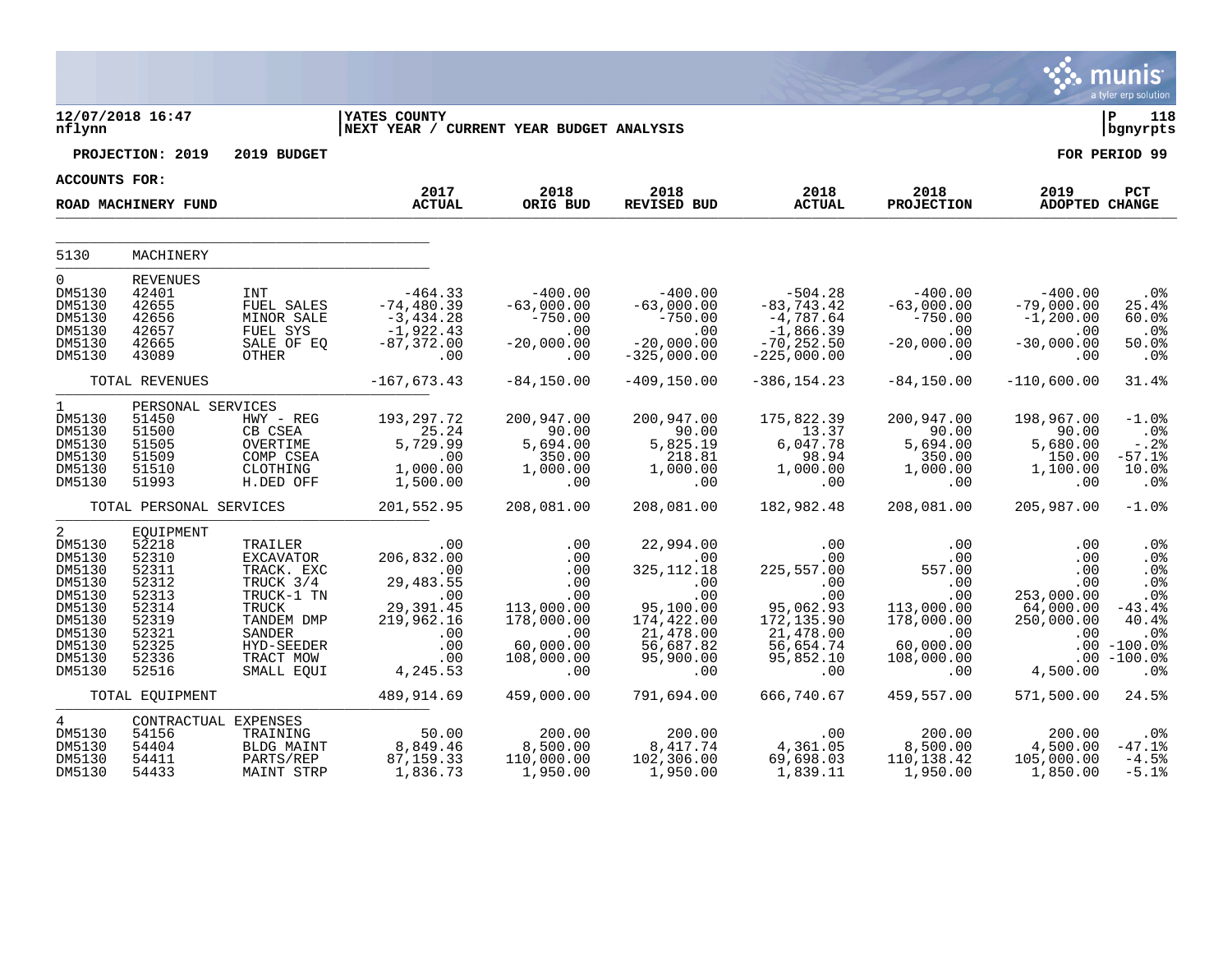

## **12/07/2018 16:47 |YATES COUNTY |P 119 nflynn |NEXT YEAR / CURRENT YEAR BUDGET ANALYSIS |bgnyrpts**

## **PROJECTION: 2019 2019 BUDGET FOR PERIOD 99**

**ACCOUNTS FOR:**

|        | ROAD MACHINERY FUND        | 2017<br><b>ACTUAL</b> |              | 2018<br>ORIG BUD | 2018<br><b>REVISED BUD</b> | 2018<br><b>ACTUAL</b> | 2018<br><b>PROJECTION</b> | 2019<br><b>ADOPTED CHANGE</b> | <b>PCT</b>      |
|--------|----------------------------|-----------------------|--------------|------------------|----------------------------|-----------------------|---------------------------|-------------------------------|-----------------|
| DM5130 | 54456                      | SUPP: CLEAN           | 3,481.14     | 4,600.00         | 4,600.00                   | 2,814.16              | 4,600.00                  | 4,300.00                      | $-6.5%$         |
| DM5130 | 54467                      | SUPP:MOW              | 4,948.93     | 6,800.00         | 6,800.00                   | 1,933.78              | 6,800.00                  | 6, 200.00                     | $-8.8%$         |
| DM5130 | 54474                      | SUPP: SAPTY           | 1,110.83     | 1,500.00         | 1,500.00                   | 411.73                | 1,500.00                  | 1,200.00                      | $-20.0$ °       |
| DM5130 | 54477                      | SUPP: WELDG           | 2,581.70     | 1,500.00         | 1,500.00                   | 543.21                | 1,500.00                  | 1,200.00                      | $-20.0$ .       |
| DM5130 | 54510                      | LP HEATERS            | 1,005.16     | 1,325.00         | 1,325.00                   | .00                   | 1,325.00                  | 1,325.00                      | $.0\%$          |
| DM5130 | 54520                      | TOOLS                 | 5,680.82     | 900.00           | 900.00                     | 491.42                | 900.00                    | 875.00                        | $-2.8%$         |
| DM5130 | 54521                      | TRASH REM             | 1,260.00     | 1,260.00         | 1,260.00                   | 1,155.00              | 1,260.00                  | 1,260.00                      | $.0\%$          |
| DM5130 | 54574                      | COMP MAINT            | 3,497.30     | 4,100.00         | 4,100.00                   | 3,122.30              | 4,100.00                  | 3,650.00                      | $-11.0%$        |
| DM5130 | 54609                      | FUEL DIST             | 30.92        | 750.00           | 750.00                     | 715.50                | 750.00                    | 750.00                        | .0%             |
| DM5130 | 54618                      | HEAT FUEL             | 18,549.99    | 28,000.00        | 28,000.00                  | 19,883.45             | 28,000.00                 | 24,000.00                     | $-14.3%$        |
| DM5130 | 54621                      | OVRHD DOOR            | 3,576.55     | 1,200.00         | 1,282.26                   | 1,282.26              | 1,200.00                  | 1,600.00                      | 33.3%           |
| DM5130 | 54628                      | STEEL                 | 12.69        | 1,000.00         | 1,000.00                   | .00                   | 1,000.00                  | 1,000.00                      | $.0\%$          |
| DM5130 | 54640                      | WATER DISP            | .00          | 300.00           | 300.00                     | .00                   | 300.00                    | 300.00                        | .0%             |
| DM5130 | 54652                      | <b>DSL FUEL</b>       | 135,736.48   | 146,000.00       | 124,690.93                 | 110,514.29            | 146,000.00                | 146,000.00                    | .0 <sub>8</sub> |
| DM5130 | 54653                      | GASOLINE              | 71,435.52    | 67,000.00        | 88,309.07                  | 88,309.72             | 67,000.00                 | 74,500.00                     | 11.2%           |
| DM5130 | 54656                      | OIL/GREASE            | 10,830.83    | 13,500.00        | 13,500.00                  | 11,421.92             | 13,500.00                 | 13,000.00                     | $-3.7%$         |
| DM5130 | 54657                      | TIRES/TUBE            | 21,516.70    | 23,000.00        | 23,000.00                  | 14,006.78             | 23,000.00                 | 21,000.00                     | $-8.7%$         |
| DM5130 | 54662                      | REPAIR-OUT            | 34,004.88    | 20,500.00        | 20,500.00                  | 8,080.97              | 20,500.00                 | 30,000.00                     | 46.3%           |
| DM5130 | 54676                      | UTIL: CELL            | 1,521.70     | 1,650.00         | 1,650.00                   | 1,572.42              | 1,650.00                  | 1,575.00                      | $-4.5%$         |
| DM5130 | 54677                      | UTIL: ELECT           | 9,795.12     | 9,800.00         | 9,800.00                   | 6,268.58              | 9,800.00                  | 10,300.00                     | 5.1%            |
| DM5130 | 54682                      | TEL/FAX               | 1,097.40     | 1,150.00         | 1,150.00                   | 916.40                | 1,150.00                  | 1,100.00                      | $-4.3%$         |
| DM5130 | 54684                      | UTIL:WAT/S            | 837.98       | 800.00           | 800.00                     | 714.03                | 800.00                    | 800.00                        | $.0\%$          |
| DM5130 | 54734                      | RADIO PART            | 327.98       | 325.00           | 325.00                     | .00                   | 325.00                    | 1,000.00                      | 207.7%          |
| DM5130 | 54911                      | INS                   | 47,528.00    | 50,000.00        | 50,000.00                  | 46,136.16             | 50,000.00                 | 48,285.00                     | $-3.4%$         |
|        | TOTAL CONTRACTUAL EXPENSES |                       | 478,264.14   | 507,610.00       | 499,916.00                 | 396,192.27            | 507,748.42                | 506,770.00                    | $-.2$ .         |
| 8      | EMPLOYEE BENEFITS          |                       |              |                  |                            |                       |                           |                               |                 |
| DM5130 | 58100                      | FICA/MED              | 14,926.36    | 15,309.00        | 15,309.00                  | 13,673.18             | 15,309.00                 | 15,405.00                     | .6%             |
| DM5130 | 58303                      | INS-CSEA              | 46,291.37    | 45,107.00        | 45,107.00                  | 26,269.43             | 45,107.00                 | 26,182.00                     | $-42.0$ °       |
|        | TOTAL EMPLOYEE BENEFITS    |                       | 61, 217.73   | 60,416.00        | 60,416.00                  | 39,942.61             | 60,416.00                 | 41,587.00                     | $-31.2%$        |
|        | TOTAL MACHINERY            |                       | 1,063,276.08 | 1,150,957.00     | 1,150,957.00               | 899,703.80            | 1,151,652.42              | 1,215,244.00                  | 5.6%            |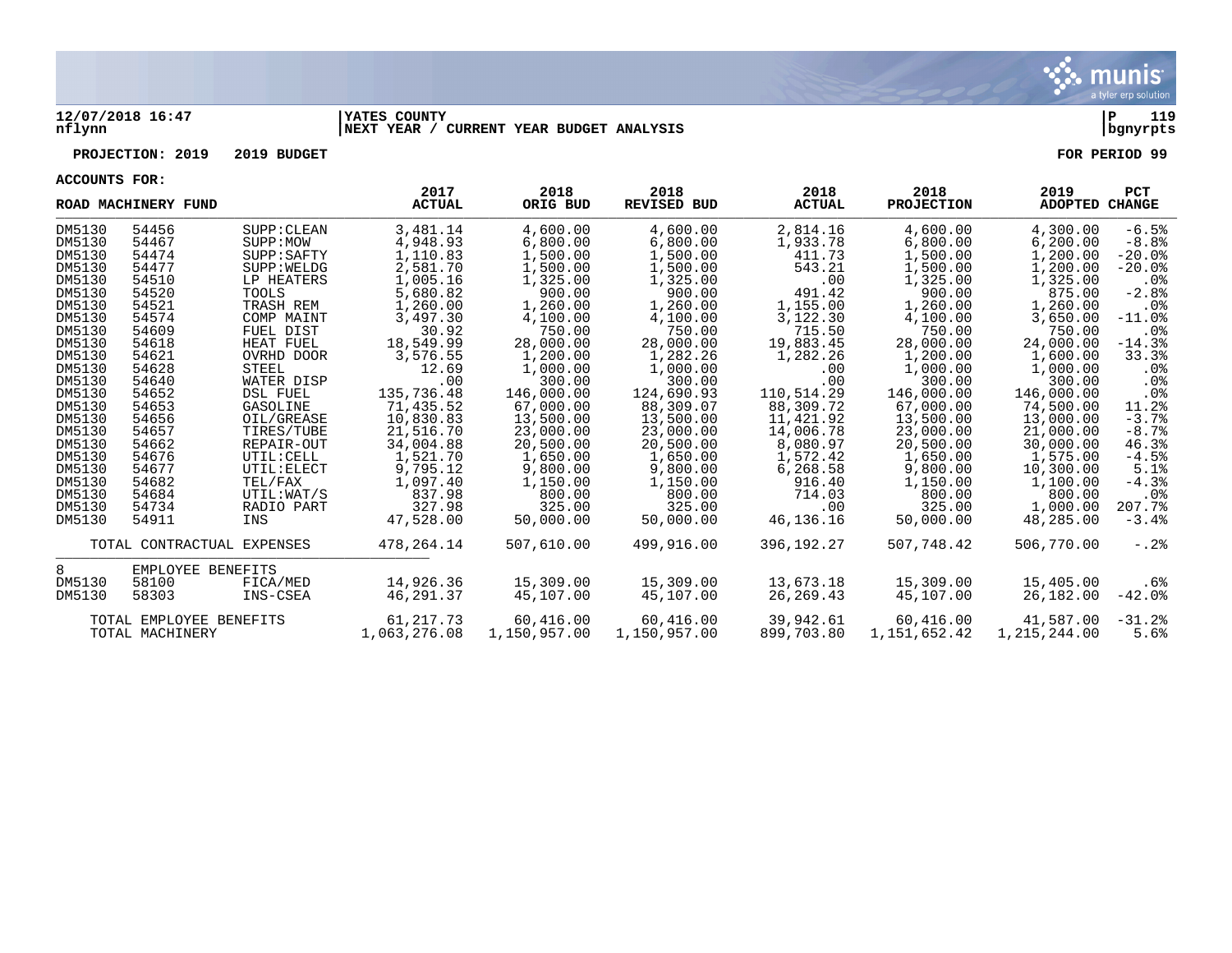|                                      |                                                        |                                                              |                        |                        |                      |                           |                        | <b>WE MUNIS</b><br>a tyler erp solution |
|--------------------------------------|--------------------------------------------------------|--------------------------------------------------------------|------------------------|------------------------|----------------------|---------------------------|------------------------|-----------------------------------------|
| nflynn                               | 12/07/2018 16:47                                       | YATES COUNTY<br> NEXT YEAR /<br>CURRENT YEAR BUDGET ANALYSIS |                        | 120<br>P<br>  bgnyrpts |                      |                           |                        |                                         |
|                                      | PROJECTION: 2019<br>2019 BUDGET                        |                                                              |                        |                        |                      | FOR PERIOD 99             |                        |                                         |
| ACCOUNTS FOR:<br>ROAD MACHINERY FUND |                                                        | 2017<br><b>ACTUAL</b>                                        | 2018<br>ORIG BUD       | 2018<br>REVISED BUD    | 2018<br>ACTUAL       | 2018<br><b>PROJECTION</b> | 2019<br>ADOPTED        | PCT<br><b>CHANGE</b>                    |
| 9010                                 | NYS RETIREMENT SYSTEM                                  |                                                              |                        |                        |                      |                           |                        |                                         |
| 8<br>DM9010                          | EMPLOYEE BENEFITS<br>58400<br>ST RETIRE                | 33,041.78                                                    | 37,600.00              | 37,600.00              | 8,351.67             | 37,600.00                 | 35,000.00              | $-6.9%$                                 |
|                                      | TOTAL EMPLOYEE BENEFITS<br>TOTAL NYS RETIREMENT SYSTEM | 33,041.78<br>33,041.78                                       | 37,600.00<br>37,600.00 | 37,600.00<br>37,600.00 | 8,351.67<br>8,351.67 | 37,600.00<br>37,600.00    | 35,000.00<br>35,000.00 | -6.9%<br>$-6.9%$                        |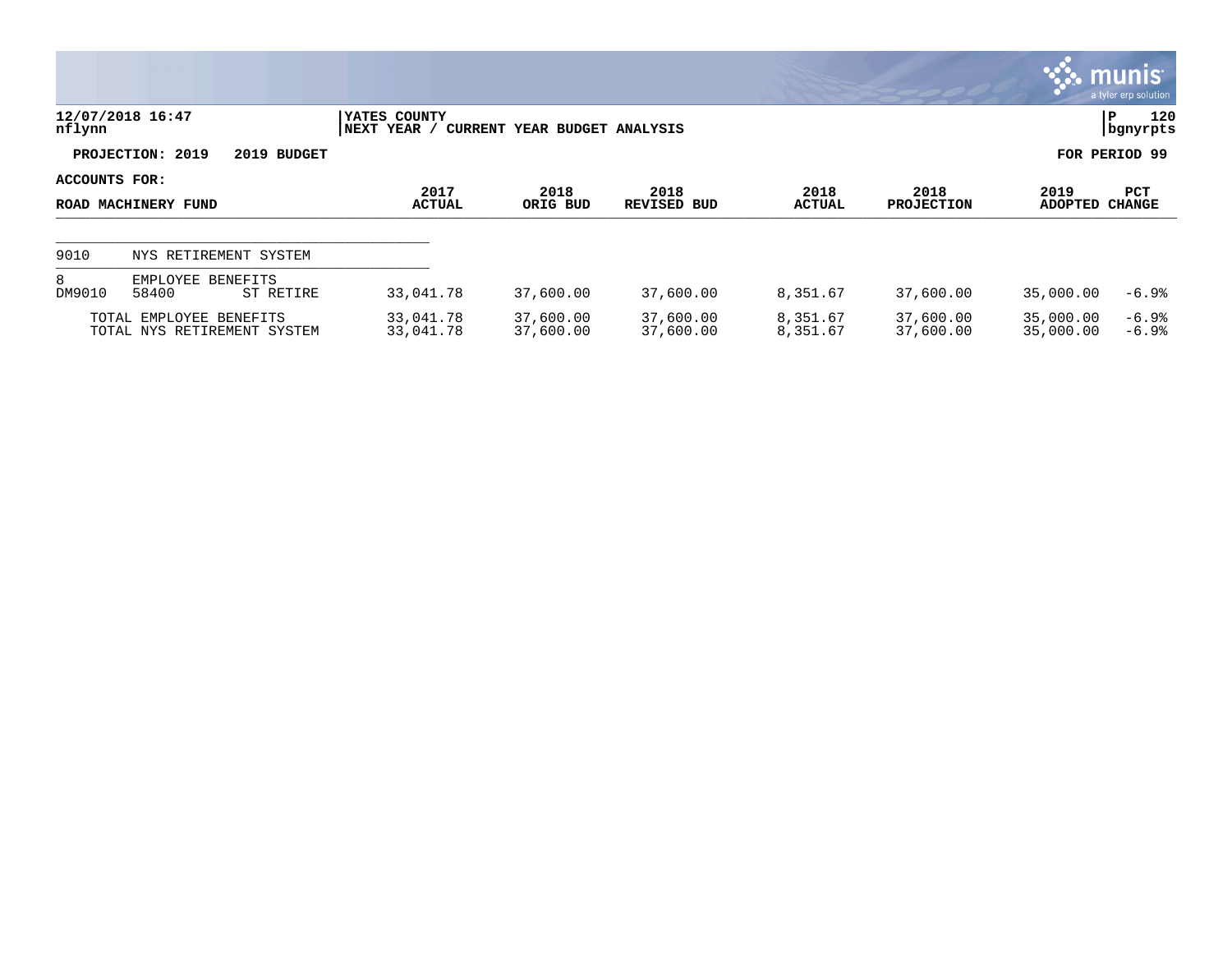|               |                                                         |                                                             |                  |                            |                       |                           |                        | $\sim$ munis<br>a tyler erp solution |  |  |
|---------------|---------------------------------------------------------|-------------------------------------------------------------|------------------|----------------------------|-----------------------|---------------------------|------------------------|--------------------------------------|--|--|
| nflynn        | 12/07/2018 16:47                                        | YATES COUNTY<br>NEXT YEAR /<br>CURRENT YEAR BUDGET ANALYSIS |                  |                            |                       |                           |                        | 121<br>P<br>  bgnyrpts               |  |  |
|               | PROJECTION: 2019<br>2019 BUDGET                         |                                                             |                  |                            |                       |                           |                        | FOR PERIOD 99                        |  |  |
| ACCOUNTS FOR: | ROAD MACHINERY FUND                                     | 2017<br><b>ACTUAL</b>                                       | 2018<br>ORIG BUD | 2018<br><b>REVISED BUD</b> | 2018<br><b>ACTUAL</b> | 2018<br><b>PROJECTION</b> | 2019<br><b>ADOPTED</b> | PCT<br><b>CHANGE</b>                 |  |  |
| 9060          | HOSPITAL & MEDICAL INS                                  |                                                             |                  |                            |                       |                           |                        |                                      |  |  |
| 8<br>DM9060   | EMPLOYEE BENEFITS<br>58307<br><b>EYEGLASSES</b>         | .00                                                         | 200.00           | 200.00                     | .00                   | 200.00                    | 200.00                 | $.0\%$                               |  |  |
|               | TOTAL EMPLOYEE BENEFITS<br>TOTAL HOSPITAL & MEDICAL INS | .00<br>.00                                                  | 200.00<br>200.00 | 200.00<br>200.00           | .00<br>.00            | 200.00<br>200.00          | 200.00<br>200.00       | $.0\%$<br>.0%                        |  |  |

**SOF**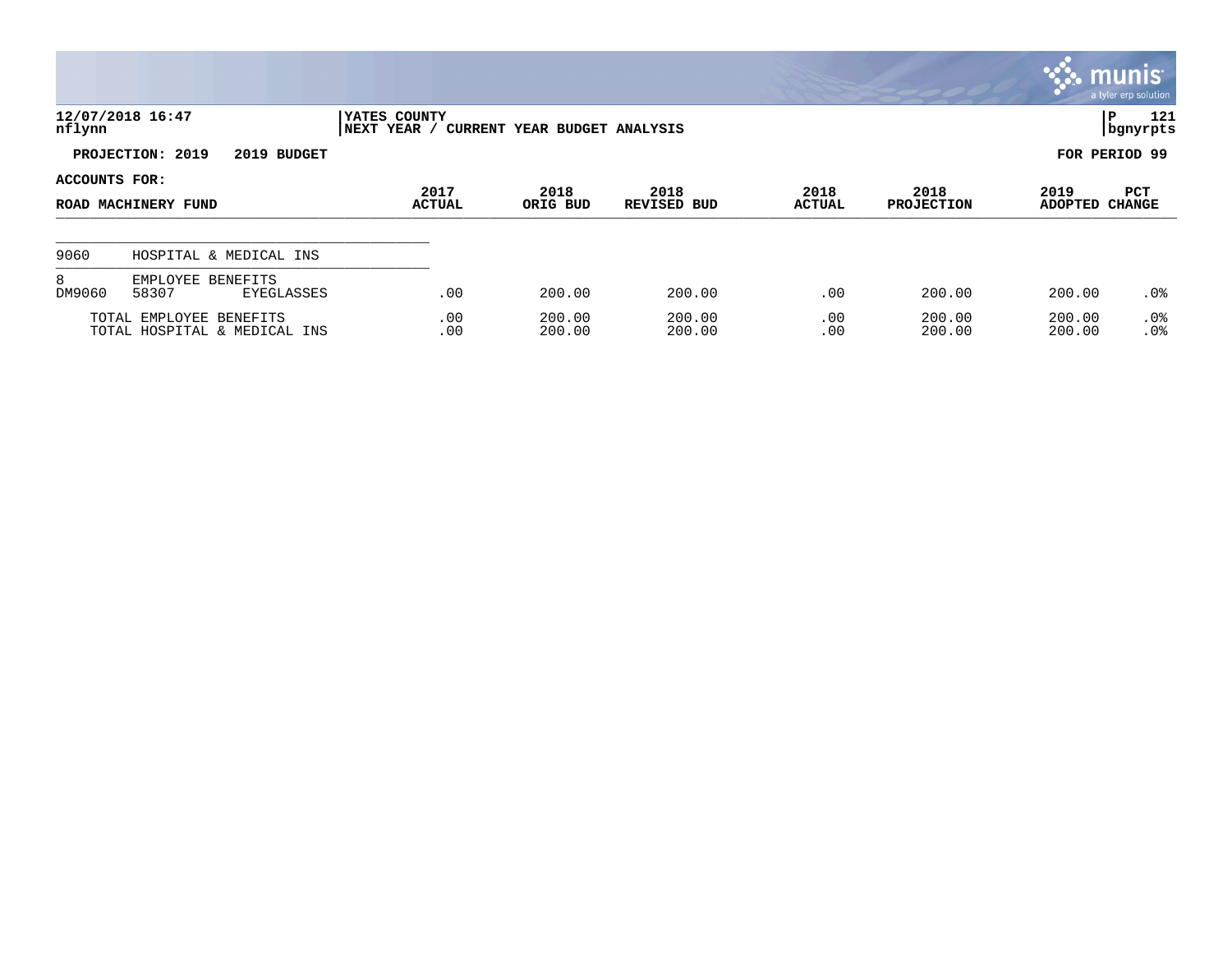|                                      |                                                         |                                                             |                      |                        |                       |                           |                        | $\mathbb{C}$ munis $\mathbb{C}$<br>a tyler erp solution |
|--------------------------------------|---------------------------------------------------------|-------------------------------------------------------------|----------------------|------------------------|-----------------------|---------------------------|------------------------|---------------------------------------------------------|
| nflynn                               | 12/07/2018 16:47                                        | YATES COUNTY<br>NEXT YEAR /<br>CURRENT YEAR BUDGET ANALYSIS |                      | 122<br>P<br>  bgnyrpts |                       |                           |                        |                                                         |
|                                      | PROJECTION: 2019<br>2019 BUDGET                         |                                                             |                      |                        |                       | FOR PERIOD 99             |                        |                                                         |
| ACCOUNTS FOR:<br>ROAD MACHINERY FUND |                                                         | 2017<br><b>ACTUAL</b>                                       | 2018<br>ORIG BUD     | 2018<br>REVISED BUD    | 2018<br><b>ACTUAL</b> | 2018<br><b>PROJECTION</b> | 2019<br><b>ADOPTED</b> | PCT<br><b>CHANGE</b>                                    |
| 9089                                 | OTHER EMPLOYEE BENEFITS                                 |                                                             |                      |                        |                       |                           |                        |                                                         |
| 8<br>DM9089                          | EMPLOYEE BENEFITS<br>58600<br>HRA                       | 6,500.00                                                    | 6,500.00             | 6,500.00               | 4,009.76              | 6,500.00                  | 3,900.00               | $-40.0\%$                                               |
|                                      | TOTAL EMPLOYEE BENEFITS<br>TOTAL OTHER EMPLOYEE BENEFIT | 6,500.00<br>6,500.00                                        | 6,500.00<br>6,500.00 | 6,500.00<br>6,500.00   | 4,009.76<br>4,009.76  | 6,500.00<br>6,500.00      | 3,900.00<br>3,900.00   | $-40.0$ °<br>$-40.0%$                                   |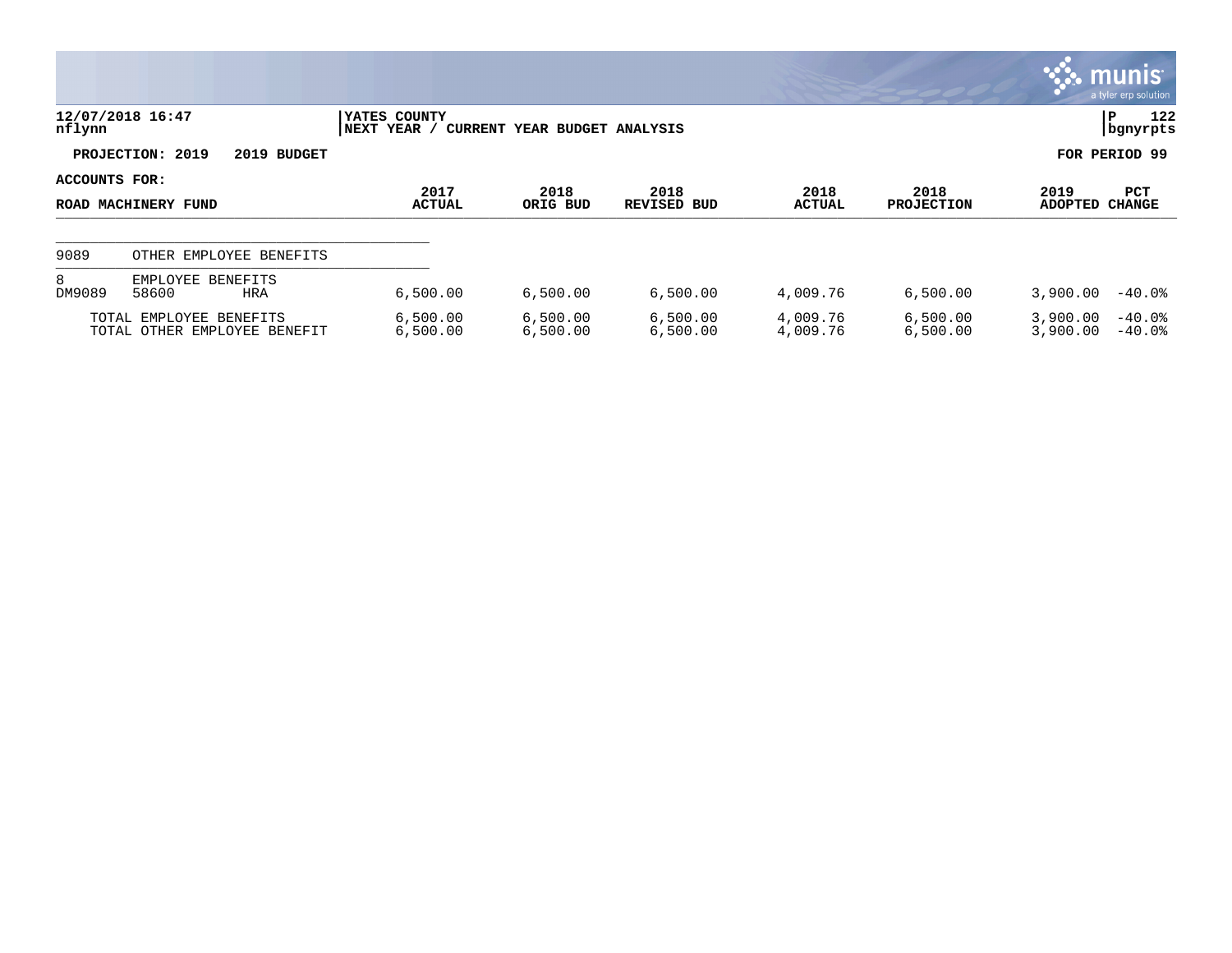|                                      |                                                         |                                                              |                      |                            |                       |                           | <b>W. munis</b>        | a tyler erp solution        |
|--------------------------------------|---------------------------------------------------------|--------------------------------------------------------------|----------------------|----------------------------|-----------------------|---------------------------|------------------------|-----------------------------|
| nflynn                               | 12/07/2018 16:47                                        | YATES COUNTY<br> NEXT YEAR /<br>CURRENT YEAR BUDGET ANALYSIS | IP.                  | 123<br>  bgnyrpts          |                       |                           |                        |                             |
|                                      | PROJECTION: 2019<br>2019 BUDGET                         |                                                              |                      |                            |                       |                           | FOR PERIOD 99          |                             |
| ACCOUNTS FOR:<br>ROAD MACHINERY FUND |                                                         | 2017<br><b>ACTUAL</b>                                        | 2018<br>ORIG BUD     | 2018<br><b>REVISED BUD</b> | 2018<br><b>ACTUAL</b> | 2018<br><b>PROJECTION</b> | 2019<br><b>ADOPTED</b> | <b>PCT</b><br><b>CHANGE</b> |
| 9090                                 | ADJUST DUE TO EMPLS VAC                                 |                                                              |                      |                            |                       |                           |                        |                             |
| 8<br>DM9090                          | EMPLOYEE BENEFITS<br>58000<br>$D/T$ VC/CMP              | $-4, 151.46$                                                 | 1,000.00             | 1,000.00                   | .00                   | 1,000.00                  | 1,000.00               | $.0\%$                      |
|                                      | TOTAL EMPLOYEE BENEFITS<br>TOTAL ADJUST DUE TO EMPLS VA | $-4, 151.46$<br>$-4, 151.46$                                 | 1,000.00<br>1,000.00 | 1,000.00<br>1,000.00       | .00<br>.00            | 1,000.00<br>1,000.00      | 1,000.00<br>1,000.00   | $.0\%$<br>.0%               |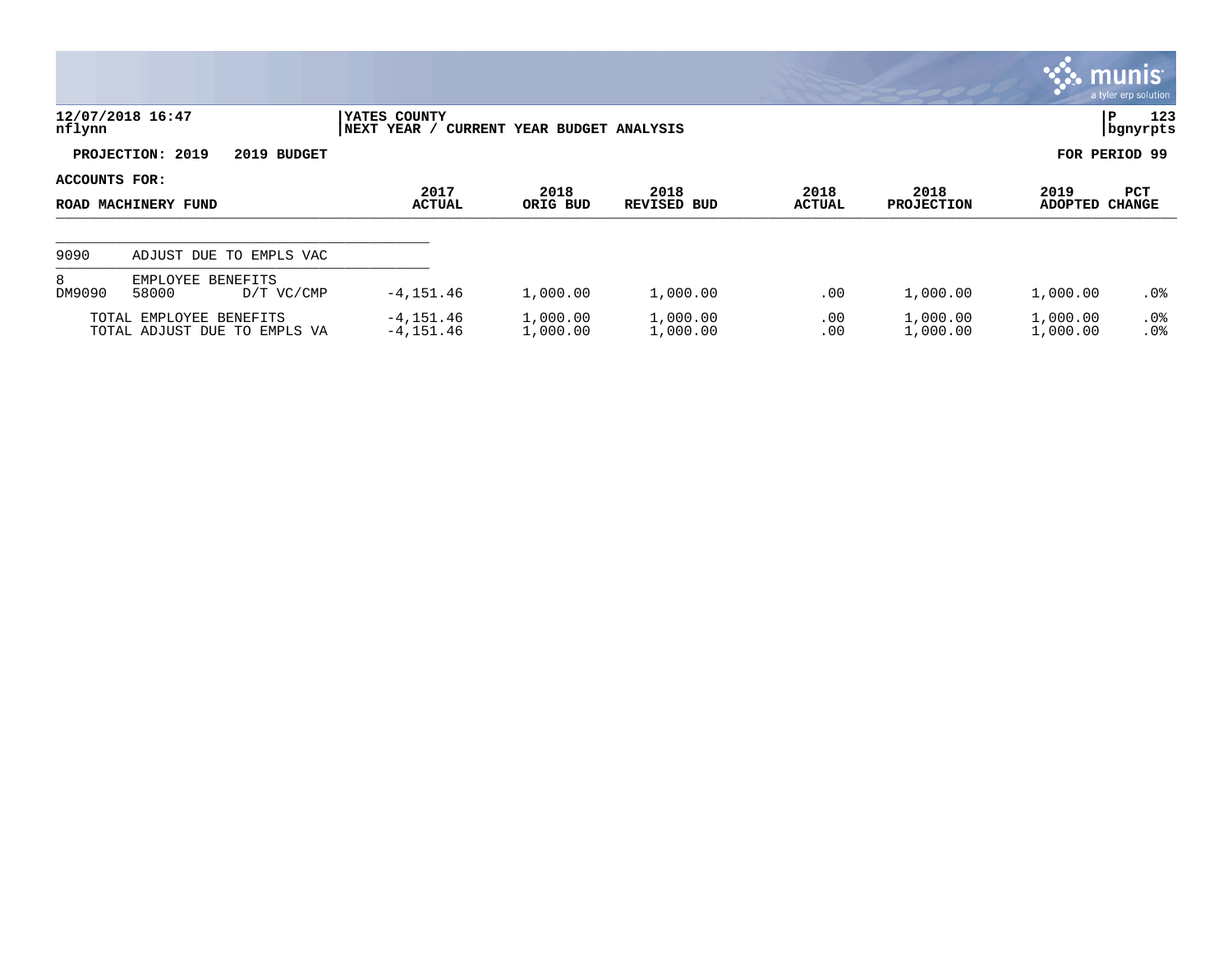|                                                                                              |                             |                              |                       |                      |                            |                       |                           |                        | <u>ः munis ।</u><br>a tyler erp solution |
|----------------------------------------------------------------------------------------------|-----------------------------|------------------------------|-----------------------|----------------------|----------------------------|-----------------------|---------------------------|------------------------|------------------------------------------|
| 12/07/2018 16:47<br>YATES COUNTY<br>nflynn<br>YEAR /<br>NEXT<br>CURRENT YEAR BUDGET ANALYSIS |                             |                              |                       |                      |                            |                       |                           | 124<br>P<br>  bgnyrpts |                                          |
|                                                                                              | PROJECTION: 2019            | 2019 BUDGET                  |                       |                      |                            |                       |                           |                        | FOR PERIOD 99                            |
| ACCOUNTS FOR:                                                                                | ROAD MACHINERY FUND         |                              | 2017<br><b>ACTUAL</b> | 2018<br>ORIG BUD     | 2018<br><b>REVISED BUD</b> | 2018<br><b>ACTUAL</b> | 2018<br><b>PROJECTION</b> | 2019<br>ADOPTED        | <b>PCT</b><br><b>CHANGE</b>              |
| 9902                                                                                         | TRANSFER TO                 | OTHER FUNDS                  |                       |                      |                            |                       |                           |                        |                                          |
| 9<br>DM9902<br>DM9902                                                                        | TRANSFERS<br>59130<br>59140 | UNEMPL INS<br>WORK COMP      | 600.00<br>5,045.00    | 600.00<br>5,614.00   | 600.00<br>5,614.00         | 600.00<br>5,613.08    | 600.00<br>5,614.00        | 600.00<br>5,250.00     | .0%<br>$-6.5%$                           |
|                                                                                              | TOTAL TRANSFERS             | TOTAL TRANSFER TO OTHER FUND | 5,645.00<br>5,645.00  | 6,214.00<br>6,214.00 | 6,214.00<br>6,214.00       | 6,213.08<br>6,213.08  | 6,214.00<br>6,214.00      | 5,850.00<br>5,850.00   | $-5.9%$<br>$-5.9%$                       |

**D**